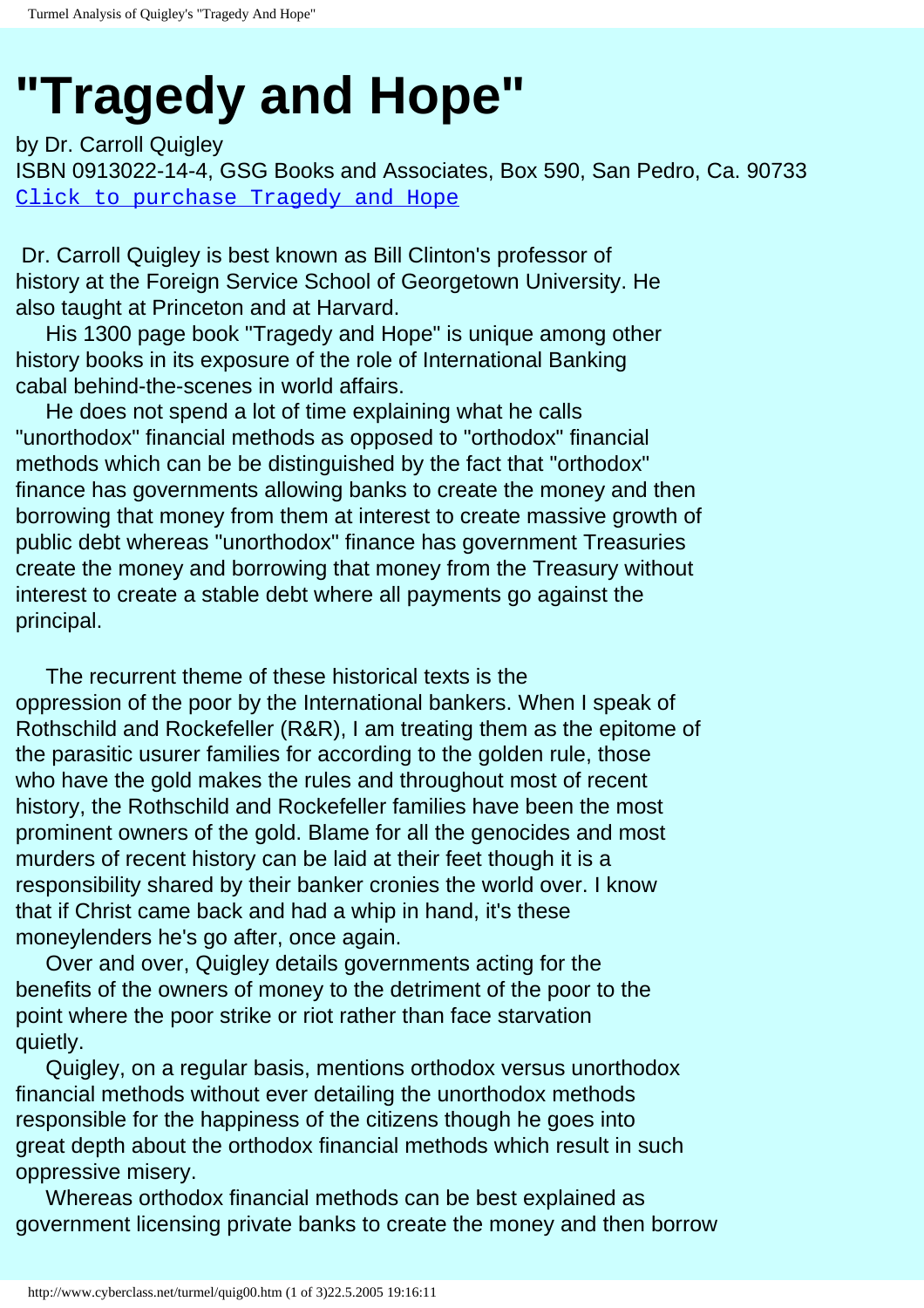```
Turmel Analysis of Quigley's "Tragedy And Hope"
```
it from them at interest whereas unorthodox financial methods can be best explained as government Treasury creating the money and paying no interest to middlemen. Recent use of orthodox financial methods is detailed at:<http://www.cyberclass.net/turmel/np2.htm>

 I will be studying his book in conjunction with the greatest book about monetary systems in antiquity, David Astle's "Babylonian Woe," In anticipation of a major improvement on the current unsafe engineering design of money, I will be arguing that the unorthodox financial methods we will be studying are better than the orthodox financial methods that now are enslaving all the planet's nations to insurmountable debt.

# **CONTENTS**

[I. INTRODUCTION: WESTERN CIVILIZATION IN ITS WORLD SETTING](#page-3-0) [II. WESTERN CIVILIZATION TO 1914](#page-3-0) [III. THE RUSSIAN EMPIRE TO 1917](#page-3-0) [IV. THE BUFFER FRINGE](#page-3-0)

[ANALYSIS CHAPTERS I - II](#page-31-0)

[ANALYSIS CHAPTERS III - IV](#page-61-0)

[V. THE FIRST WORLD WAR](#page-75-0) [VI. THE VERSAILLES SYSTEM AND RETURN TO NORMALCY 1919-1929](#page-75-0) [VII. FINANCE, COMMERCIAL POLICY AND BUSINESS ACTIVITY 1897-1947](#page-75-0) [VIII. INTERNATIONAL SOCIALISM AND THE SOVIET CHALLENGE](#page-75-0)

[ANALYSIS CHAPTERS V - VI](#page-102-0)

[ANALYSIS CHAPTERS VII - VIII](#page-124-0)

[IX. GERMANY FROM KAISER TO HITLER 1913-1945](#page-152-0) [X. BRITAIN: THE BACKGROUND TO APPEASEMENT 1900-1939](#page-152-0) [XI. CHANGING ECONOMIC PATTERNS](#page-152-0) [XII. THE POLICY OF APPEASEMENT 1931-1936](#page-152-0)

[XIII. THE DISRUPTION OF EUROPE](#page-188-0) [XIV. WORLD WAR II: THE TIDE OF AGGRESSION 1939-1941](#page-188-0) [XV. WORLD WAR II: THE EBB OF AGGRESSION 1941-1945](#page-188-0) [XVI. THE NEW AGE](#page-188-0)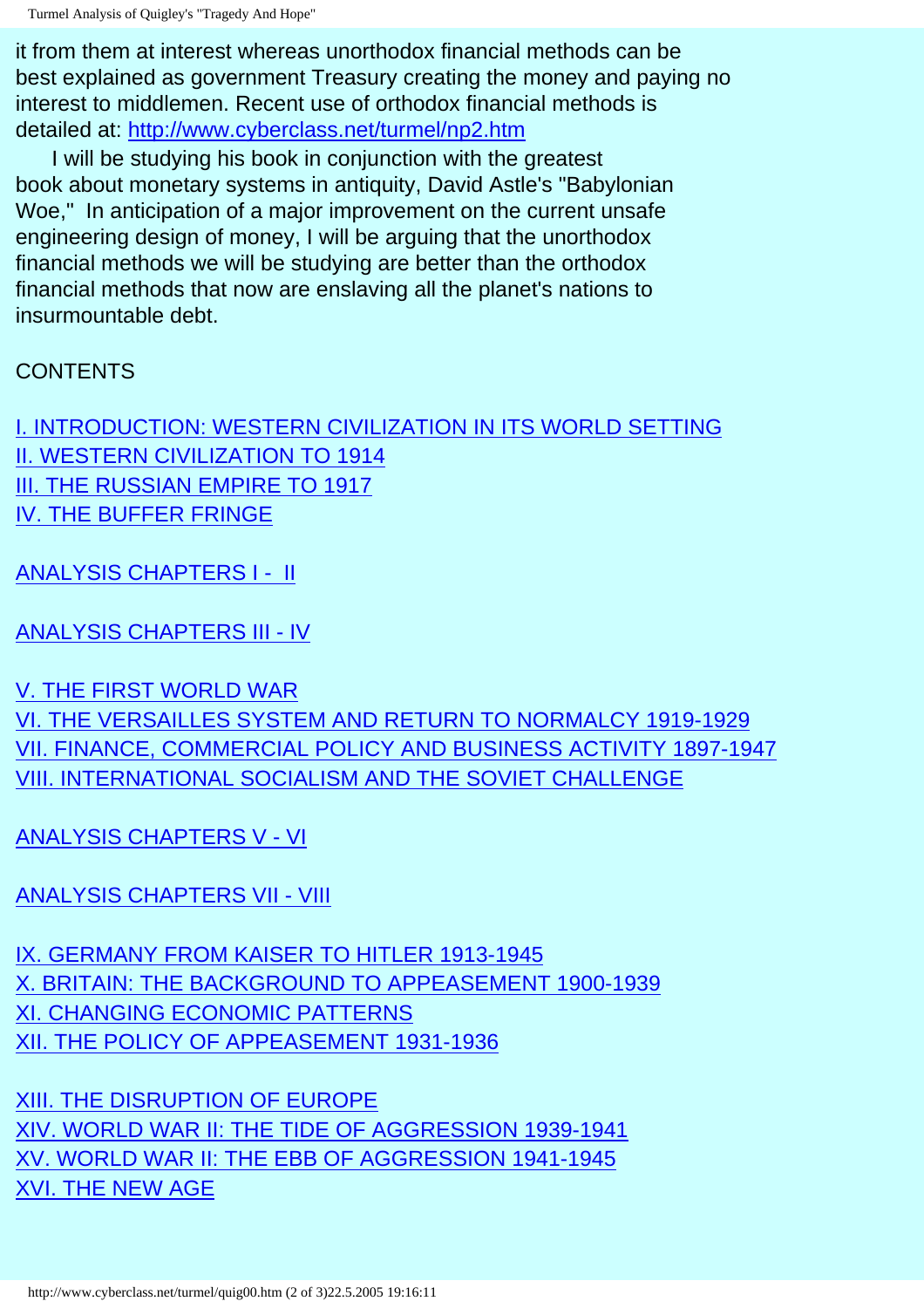[XVII. NUCLEAR RIVALRY AND COLD WAR, AMERICAN NUCLEAR SUPERIORITY 1950-](#page-219-0) [1957](#page-219-0) [XVIII. NUCLEAR RIVALRY AND COLD WAR, RACE FOR THE H-BOMB 1950-1957](#page-219-0)

[XIX. THE NEW ERA](#page-253-0) [XX. TRAGEDY AND HOPE: THE FUTURE IN PERSPECTIVE](#page-253-0)

**[Send a comment to John Turmel](mailto:%20bc726@freenet.carleton.ca)**

# **[Home](http://www.cyberclass.net/turmel)**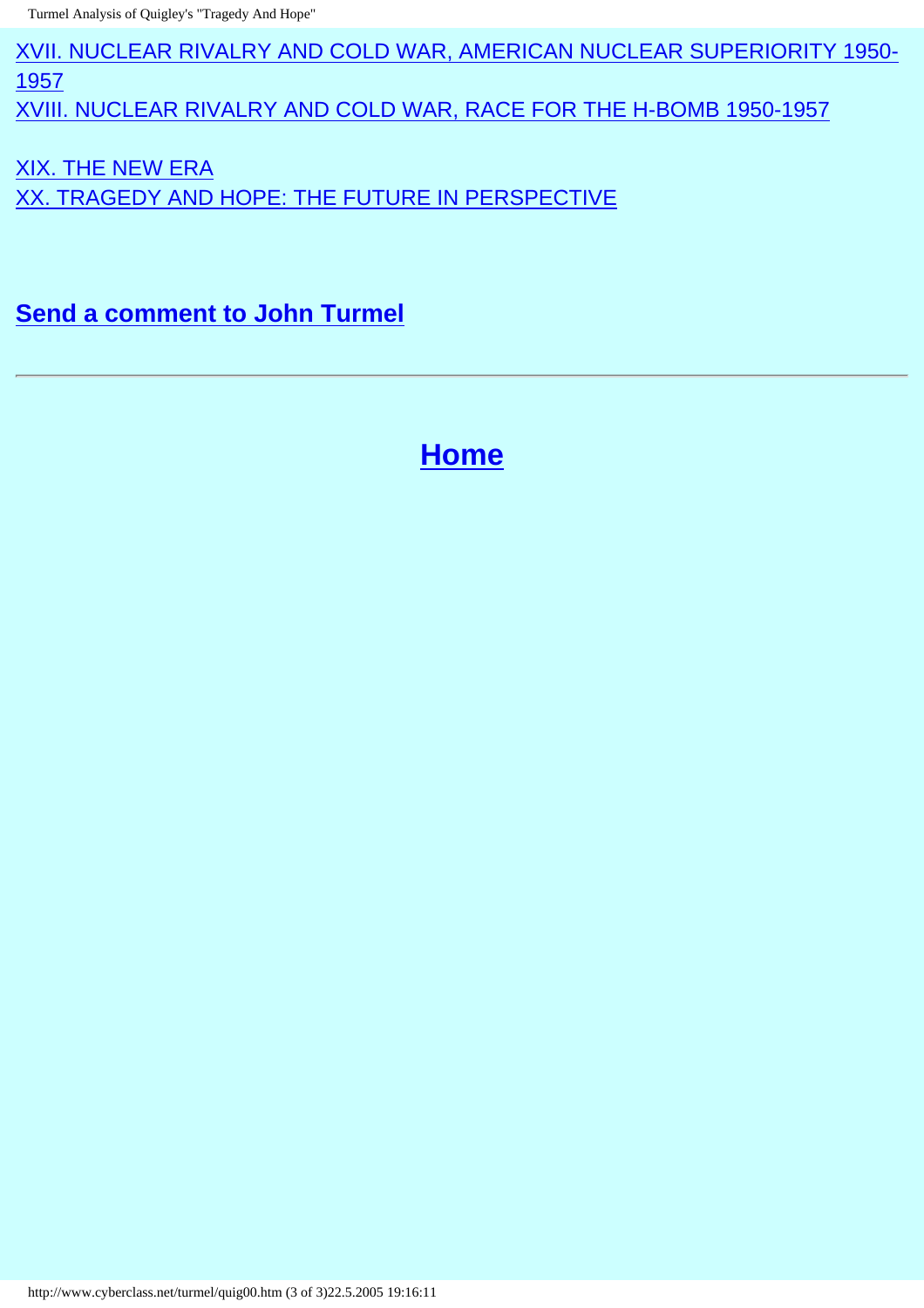<span id="page-3-0"></span>TRAGEDY AND HOPE Chapters I-IV by Dr. Carroll Quigley ISBN 0913022-14-4

#### **CONTENTS**

# I. INTRODUCTION: WESTERN CIVILIZATION IN ITS WORLD SETTING II. WESTERN CIVILIZATION TO 1914 III. THE RUSSIAN EMPIRE TO 1917 IV. THE BUFFER FRINGE

#### Back cover

 TRAGEDY AND HOPE is a lively, informed and always readable view of our not quite One World of today, seen in historical perspective. Quigley has already shown his command of the kind of historical perspective seen in the a world like that of Toynbee and Spengler; but unlike them he does not so much concern himself with projections from a distant past to a distant future as he does with what must interest us all much more closely - our own future and that of our immediate descendants. He uses the insights, but in full awareness of the limitations of our modern social sciences, and especially those of economics, sociology, and psychology. Not all readers will agree with what he sees ahead of us in the near future, nor with what he thinks we should do about it. But all will find this provocative and sometimes provoking book a stimulus to profitable reflection. David Brinton

#### Inside cover

 TRAGEDY AND HOPE shows the years 1895-1950 as a period of transition from the world dominated by Europe in the nineteenth century to the world of three blocs in the twentieth century. With clarity, perspective and cumulative impact, Professor Quigley examines the nature of that transition through two world wars and a worldwide economic depression. As an interpretative historian, he tries to show each event in the full complexity of its historical context. The result is a unique work, notable in several ways. It gives a picture of the world in terms of the influence of different cultures and outlooks upon each other; it shows, more completely than in any similar work, the influence of science and technology on human life; and it explains, with unprecedented clarity, how the intricate financial and commercial patterns of the West prior to 1914 influenced the development of today's world.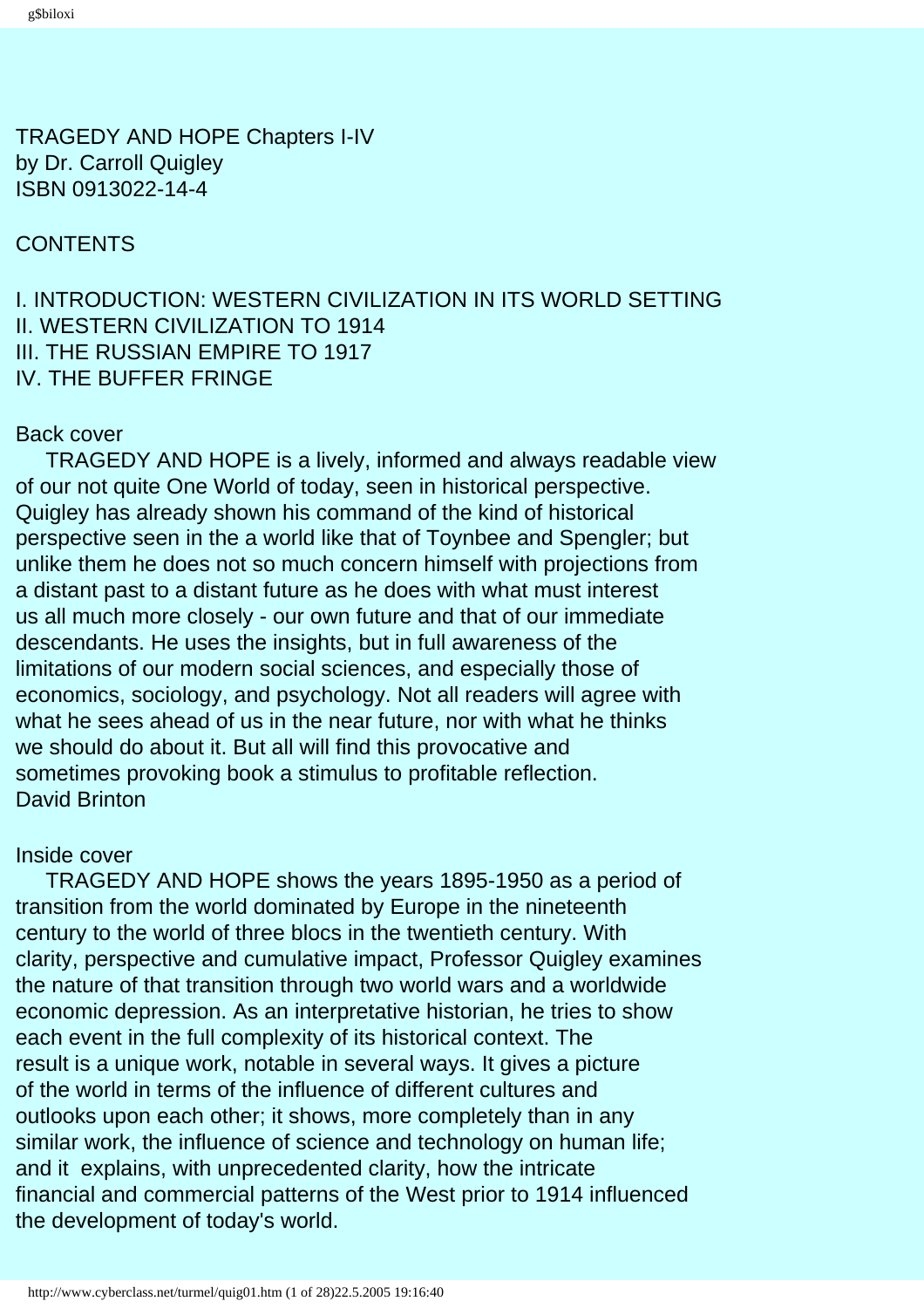Carroll Quigley, professor of history at the Foreign Service School of Georgetown University, formerly taught at Princeton and at Harvard. He has done research in the archives of France, Italy and England, and is the author of the widely praised "Evolution of Civilizations." A member of the editorial board of the monthly Current History, he is a frequent lecturer and consultant for public and semipublic agencies. He is a member of the American Association for the Advancement of Science, the American Anthropological Association, and the American Economic Association, as well as various historical associations. He has been lecturer on Russian history at the Industrial College of the Armed Forces since 1951 and on Africa at the Brookings Institution since 1961, and has lectured at many other other places including the U.S. Naval Weapons Laboratory, the Foreign Service Institute of the State Department, and the Naval College at Norfolk, Virginia. In 1958, he was a consultant to the Congressional Select Committee which set up the present national space agency. He was collaborator in history to the Smithsonian Institution after 1957, in connection with the establishment of its new Museum of History and Technology. In the summer of 1964 he went to the Navy Post-Graduate School, Monterey, California, as a consultant to project Seabed, which tried to visualize what American weapons systems would be like in twelve years.

# CHAPTER I: INTRODUCTION: WESTERN CIVILIZATION IN ITS WORLD SETTING

#### Page 3

 Each civilization is born in some inexplicable fashion and, after a slow start, enters a period of vigorous expansion, increasing its size and power, both internally and at the expense of its neighbors, until gradually a crisis of organization appears... It becomes stabilized and eventually stagnant. After a Golden Age of peace and prosperity, internal crises again arise. At this point, there appears for the first time, a moral and physical weakness.

# Page 5

 The passage from the Age of Expansion to the Age of Conflict is the most complex, most interesting and most critical of all periods of the life cycle of a civilization. It is marked by four chief characteristics: it is a period:

- a) of declining rate of expansion;
- b) of growing tensions and class conflicts;
- c) of increasingly frequent and violent imperialist wars;
- d) of growing irrationality.

# Page 8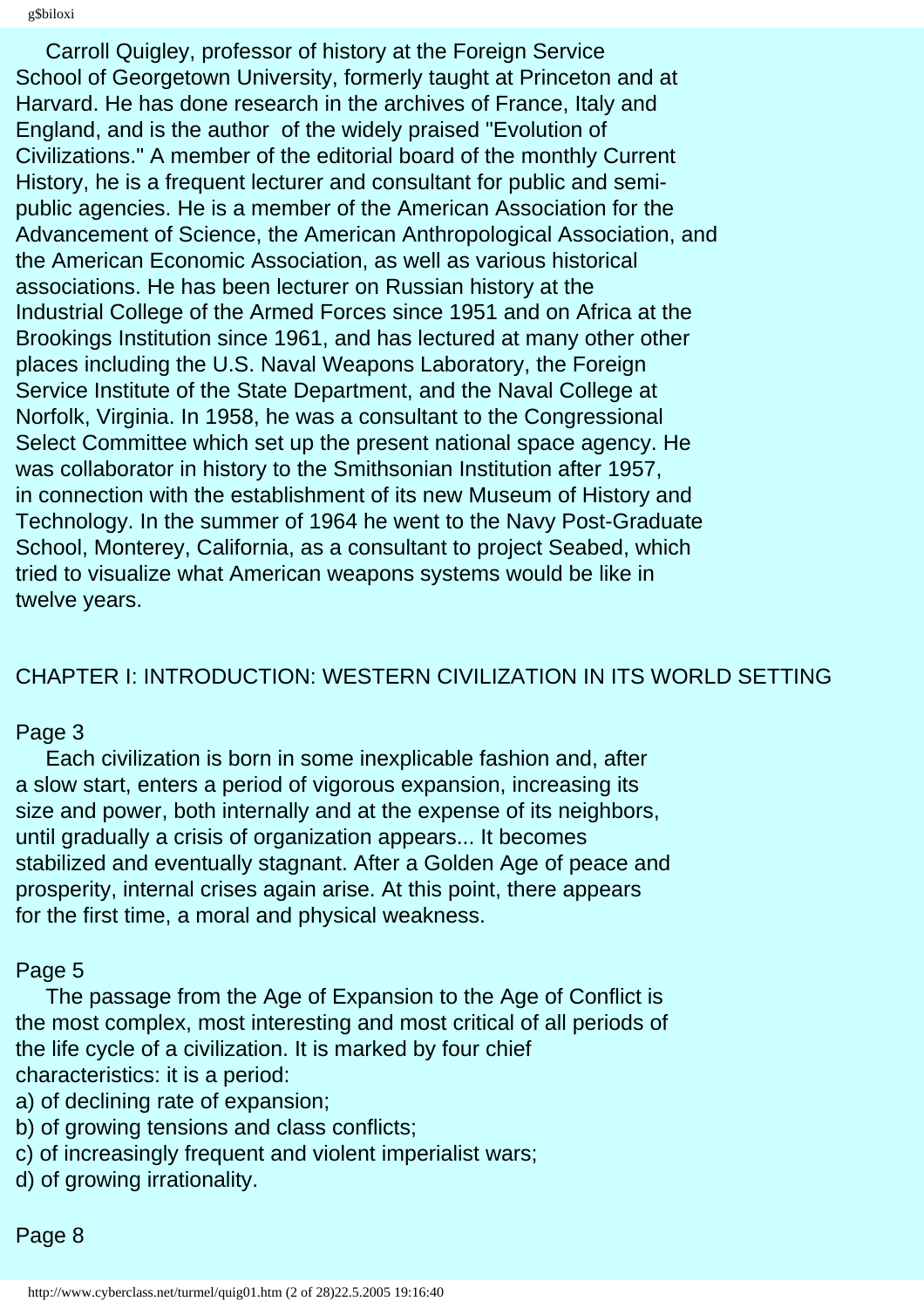When we consider the untold numbers of other societies, simpler than civilizations, which Western Civilization has destroyed or is now destroying, the full frightening power of Western Civilization becomes obvious.

 This shift from an Age of Conflict to an Age of Expansion is marked by a resumption of the investment of capital and the accumulation of capital on a large scale.

 In the new Western civilization, a small number of men, equipped and trained to fight, received dues and services from the overwhelming majority of men who were expected to till the soil. From this inequitable but effective defensive system emerged an inequitable distribution of political power and, in turn, an inequitable distribution of the social economic income. This, in time, resulted in an accumulation of capital, which, by giving rise to demand for luxury goods of remote origin, began to shift the whole economic emphasis of the society from its earlier organization in self-sufficient agrarian units to commercial interchange, economic specialization, and, a bourgeois class.

#### Page 9

 At the end of the first period of expansion of Western Civilization covering the years 970-1270, the organization of society was becoming a petrified collection of vested interests and entered the Age of Conflict from 1270-1420.

 In the new Age of Expansion, frequently called the period of commercial capitalism from 1440 to 1680, the real impetus to economic expansion came from efforts to obtain profits by the interchange of goods, especially semi-luxury or luxury goods, over long distances. In time, profits were sought by imposing restrictions on the production or interchange of goods rather than by encouraging these activities.

#### Page 10

 The social organization of this third Age of Expansion from 1770- 1929 following upon the second Age of Conflict of 1690-1815 might be called "industrial capitalism." In the last of the nineteenth century, it began to become a structure of vested interests to which we might give the name "monopoly capitalism."

 We shall undoubtedly get a Universal Empire in which the United States will rule most of the Western Civilization. This will be followed, as in other civilizations, by a period of decay and ultimately, as the civilizations grows weaker, by invasions and the total destruction of Western culture.

EUROPE'S SHIFT TO THE TWENTIETH CENTURY Page 24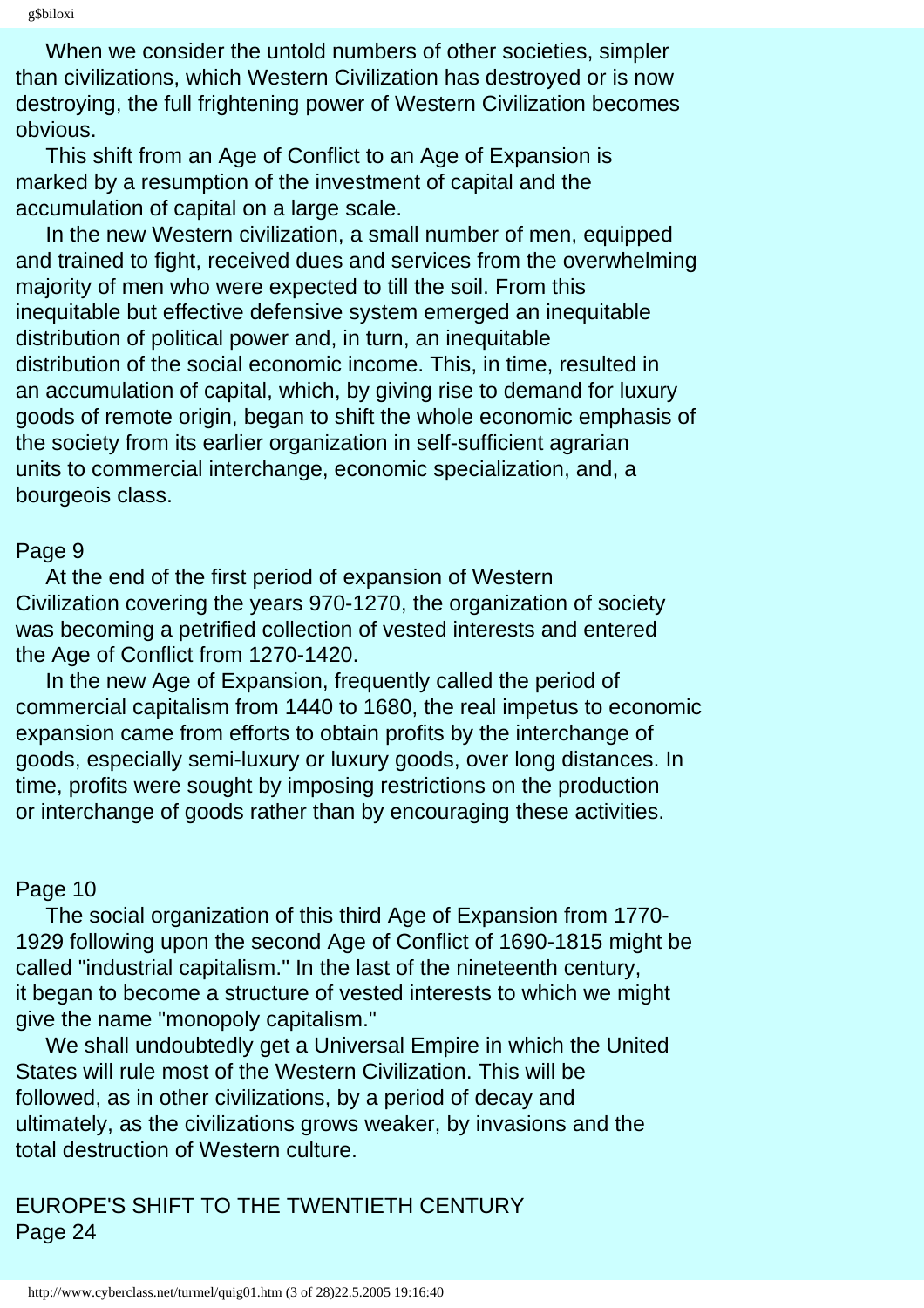The belief in the innate goodness of man had its roots in the eighteenth century when it appeared to many that man was born good and free but was everywhere distorted, corrupted, and enslaved by bad institutions and conventions. As Rousseau said, "Man is born free yet everywhere he is in chains."

 Obviously, if man is is innately good and needs but to be freed from social restrictions, he is capable of tremendous achievements in this world of time, and does not need to postpone his hopes of personal salvation into eternity.

#### Page 25

 To the nineteenth century mind, evil, or sin, was a negative conception. It merely indicated a lack or, at most, a distortion of good. Any idea of sin or evil as a malignant force opposed to good, and capable of existing by its own nature, was completely lacking in the typical nineteenth century mind. The only evil was frustration and the only sin, repression.

 Just as the negative idea of the nature of evil flowed from the belief that human nature was good, so the idea of liberalism flowed from the belief that society was bad. For, if society was bad,the state,which was the organized coercive power of society, was doubly bad, and if man was good, he should be freed, above all, from the coercive power of the state.

 "No government in business" was commonly called "laissez faire" and would have left society with little power beyond that required to prevent the strong from physically oppressing the weak.

 This strange, and unexamined, belief held that there really existed, in the long run, a "community of interests" between the members of a society. It maintained that, in the long run, what was good for one was bad for all. It believed that there did exist a possible social pattern in which each member would be secure, free and prosperous.

#### Page 26

 Capitalism was an economic system in which the motivating force was the desire for private profit as determined in a price system with the seeking of aggrandization of profits for each individual.

 Nationalism served to bind persons of the same nationality together into a tight, emotionally satisfying, unit. On the other side, it served to divide persons of different nationalities into antagonistic groups, often to the injury of their real mutual political, economic or cultural advantages.

 The event which destroyed the pretty dream world of 1919-1929 were the stock market crash, the world depression, the world financial crisis.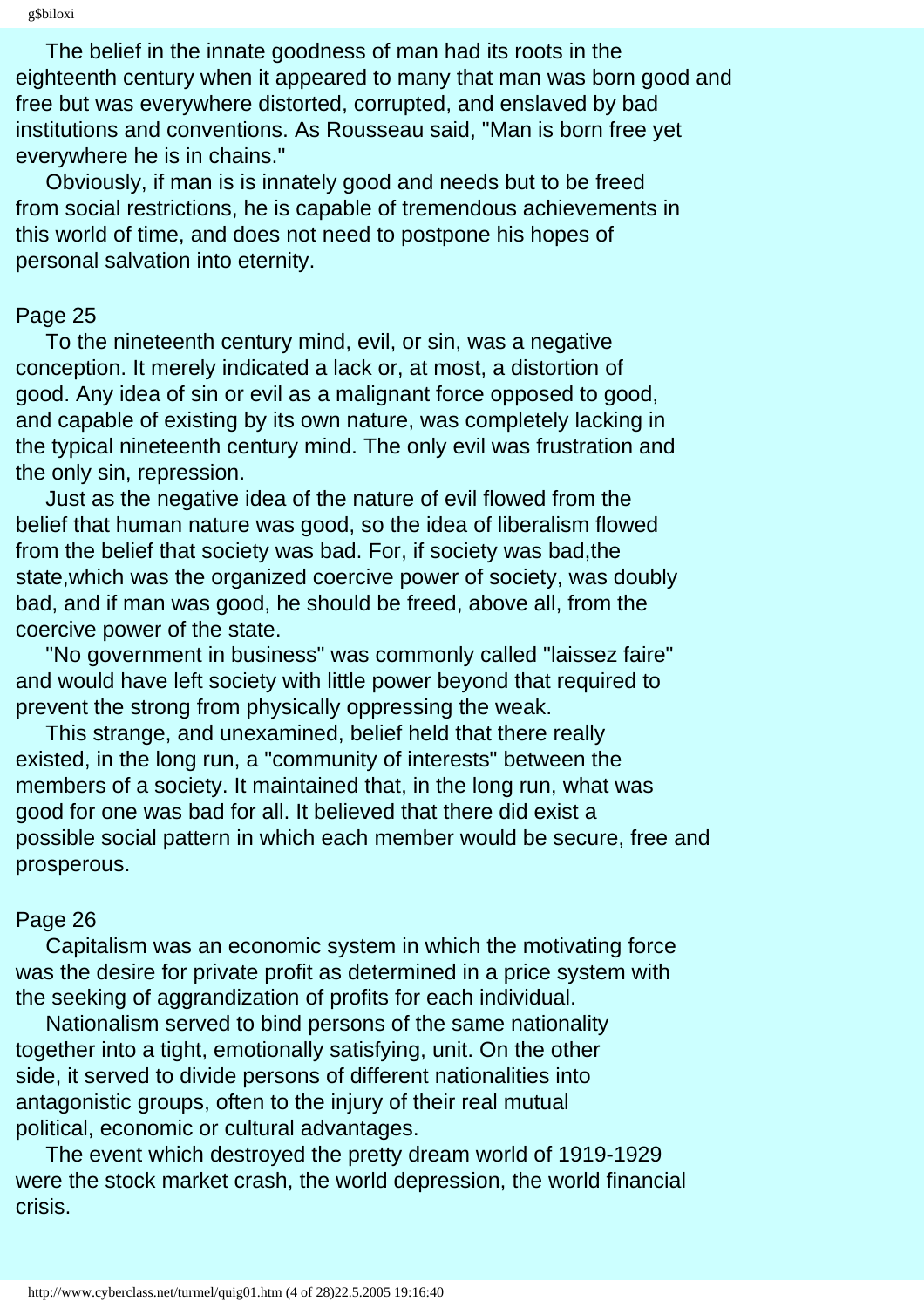# Page 28

 The twentieth century came to believe that human nature is, if not innately bad, at least capable of being very evil. Left to himself, man falls very easily to the level of the jungle or even lower and this result can be prevent only by the coercive power of society. Along with this change from good men and bad society to bad men and good society has appeared a reaction from optimism to pessimism. The horrors of Hitler's concentration camps and Stalin's slave-labor units are chiefly responsible for this change.

# CHAPTER II: WESTERN CIVILIZATION TO 1914

# WESTERN CIVILIZATION TO 1914

# Page 39

 The financial capitalist sought profits from the manipulation of claims on money; and the monopoly capitalist sought profits from manipulation of the market to make the market price and the amount sold such that his profits would be maximized.

# Page 41

 Karl Marx,about 1850, formed his ideas of an inevitable class struggle in which the groups of owners would become fewer and fewer and richer and richer while the mass of workers became poorer and poorer but more and more numerous.

 Mass production required less labor. But mass production required mass consumption.

# EUROPEAN ECONOMIC DEVELOPMENT

# Page 42

 Investments in railroads, steel mills and so on could not be financed from the profits and private fortunes of individual proprietors. New instruments for financing industry came into existence in the form of limited-liability corporations and investment banks. These were soon in a position to control the chief parts of the industrial system since they provided the capital to it. This gave rise to financial capitalism.

# Page 43

 Great industrial units, working together either directly or through cartels and trade associations, were in a position to exploit the majority of the people. The result was a great economic crisis which soon developed into a struggle for control of the state - the minority hoping to use the state to defend their privileged position, the majority hoping to use the state to curtail the power and privileges of the minority.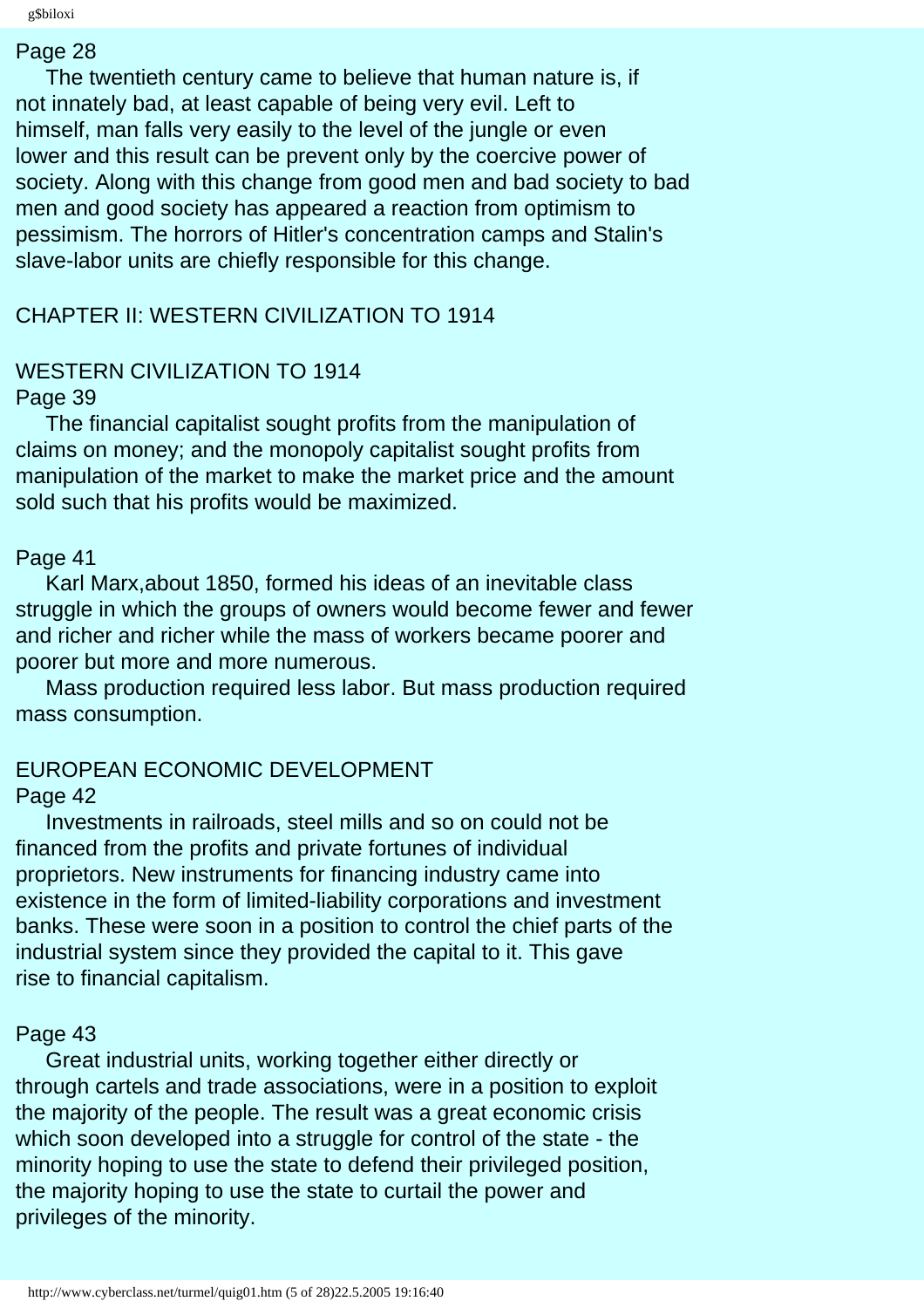Capitalism, because it seems profits as its primary goal, is never primarily seeking to achieve prosperity, high production, high consumption, political power, patriotic improvement, or moral uplift.

#### Page 44

 Goods moved from low-price areas to high-price areas and money moved from high-price areas to low-price areas because goods were more valuable where prices were high and money was more valuable where prices were low.

 Thus, clearly, money and goods are not the same thing but are, on the contrary, exactly opposite things. Most confusion in economic thinking arises from failure to recognize this fact. Goods are wealth which you have, while money is a claim on wealth which you do not have. Thus goods are an asset; money is a debt. If goods are wealth; money is non-wealth, or negative wealth, or even anti-wealth.

#### Page 45

 In time, some merchants turned their attention from exchange of goods to the monetary side of the exchange. They became concerned with the lending of money to merchants to finance their ships and their activities, advancing money for both, at high interest rates, secured by claims on ships or goods as collateral for repayment and made it possible for people to concentrate on one portion of the process and, by maximizing that portion, to jeopardize the rest.

# Page 46

 Three parts of the system, production, transfer, and consumption of goods were concrete and clearly visible so that almost anyone could grasp them simply examining them while the operations of banking and finance were concealed, scattered, and abstract so that they appeared to many to be difficult. To add to this, bankers themselves did everything they could to make their activities more secret and more esoteric. Their activities were reflected in mysterious marks in ledgers which were never opened to the curious outsider.

 Changes of prices, whether inflationary or deflationary, have been major forces in history for the last six centuries at least.

# Page 47

 Hundreds of years ago, bankers began to specialize, with richer and more influential ones associated increasingly with foreign trade and foreign-exchange transactions. Since these were richer and more cosmopolitan and increasingly concerned with questions of political significance, such as stability and debasement of currencies, war and peace, dynastic marriages, and worldwide trading monopolies, they became financiers and financial advisers of governments. Moreover, they were always obsessed with the stability of monetary exchanges and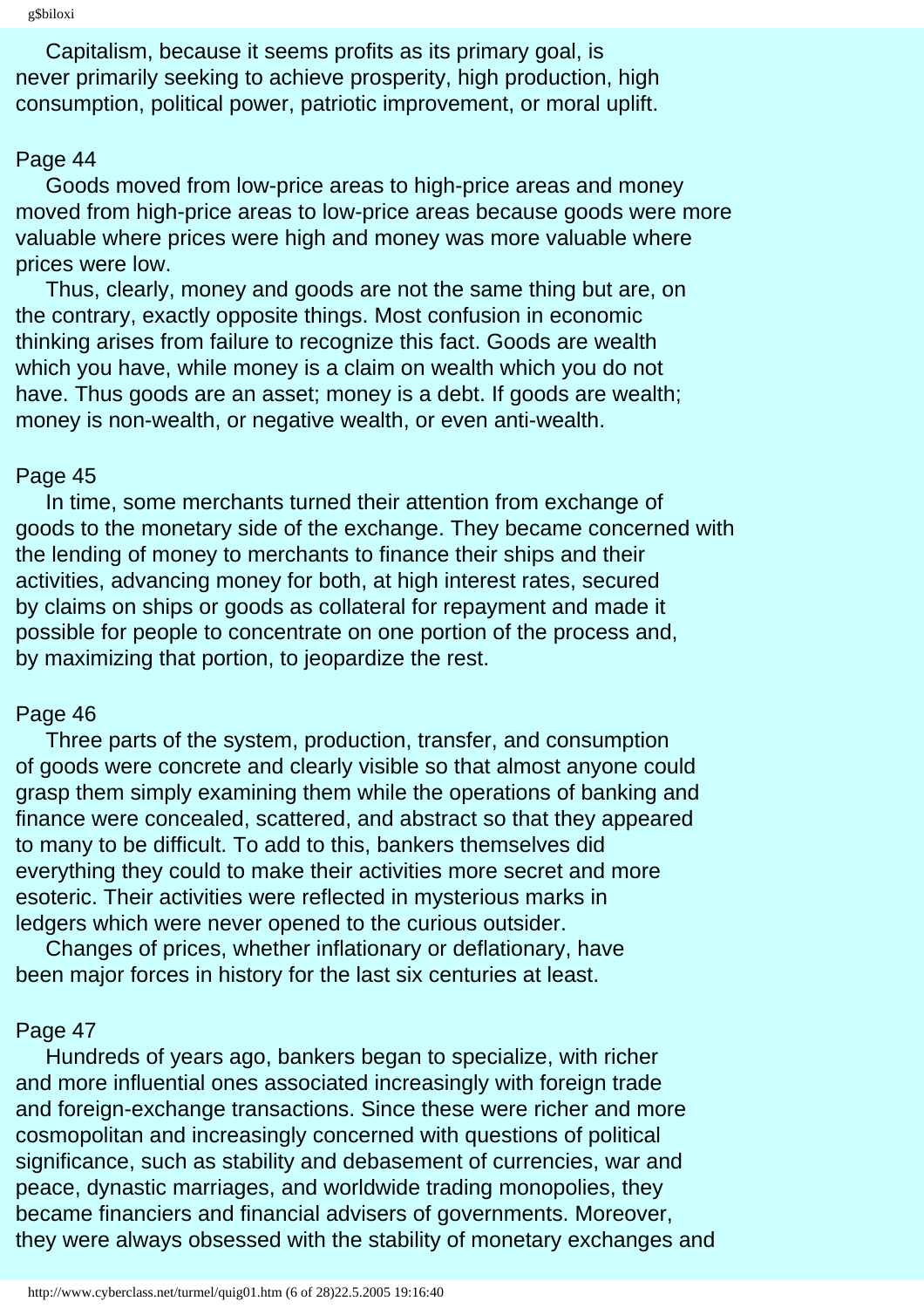used their power and influence to do two things:

1) to get all money and debts expressed in terms of strictly limited commodity - ultimately gold; and

2) to get all monetary matters out of the control of governments and political authority, on the ground that they would be handled better by private banking interests in terms of such a stable value of gold.

# INDUSTRIAL CAPITALISM, 1770-1850

Page 48

 Britain's victories had many causes such as its ability to control the sea and its ability to present itself to the world as the defender of the freedoms and rights of small nations and of diverse social and religious groups. Also, financially, England had discovered the secret of credit and economically, it had embarked on the Industrial Revolution.

 Credit had been known to the Italians and Netherlanders long before it became one of the instruments of English world supremacy. Nevertheless, the founding of the Bank of England by William Paterson and his friends in 1694 is one of the great dates in world history. For generations, men had sought to avoid the one drawback of gold, its heaviness, by using pieces of paper to represent specific pieces of gold. Today, we call such pieces of paper gold certificates which entitles its bearer to exchange it for its piece ofgold on demand, but in view of the convenience of paper, only a small fraction of certificate holders ever did make such demands. It early became clear that gold need be held on hand only to the amount needed to cover the fraction of certificates likely to be presented for payment; accordingly, the rest of the gold could be used for business purposes, or, what amounts to the same thing, a volume of certificates could be issued greater than the volume of gold reserved for payment of demands against them. such an excess volume of paper claims against reserves we now call bank notes.

 In effect, this creation of paper claims greater than the reserves available means that bankers were creating money out of nothing. The same thing could be done in another way, not by noteissuing banks but by deposit banks. Deposit bankers discovered that orders and checks drawn against deposits by depositors and given to third persons were often not cashed by the latter but were deposited to their own accounts. Thus there were no actual movements of funds, and payments were made simply by bookkeeping transactions on the accounts. Accordingly, it was necessary for the banker to keep on hand in actual money (gold, certificates and notes) no more than the fraction of deposits likely to be drawn upon and cashed; the rest could be used for loans and if these loans were made by creating a deposit for the borrower, who in turn would draw checks upon it rather than withdraw it in money, such "created deposits" or loans could also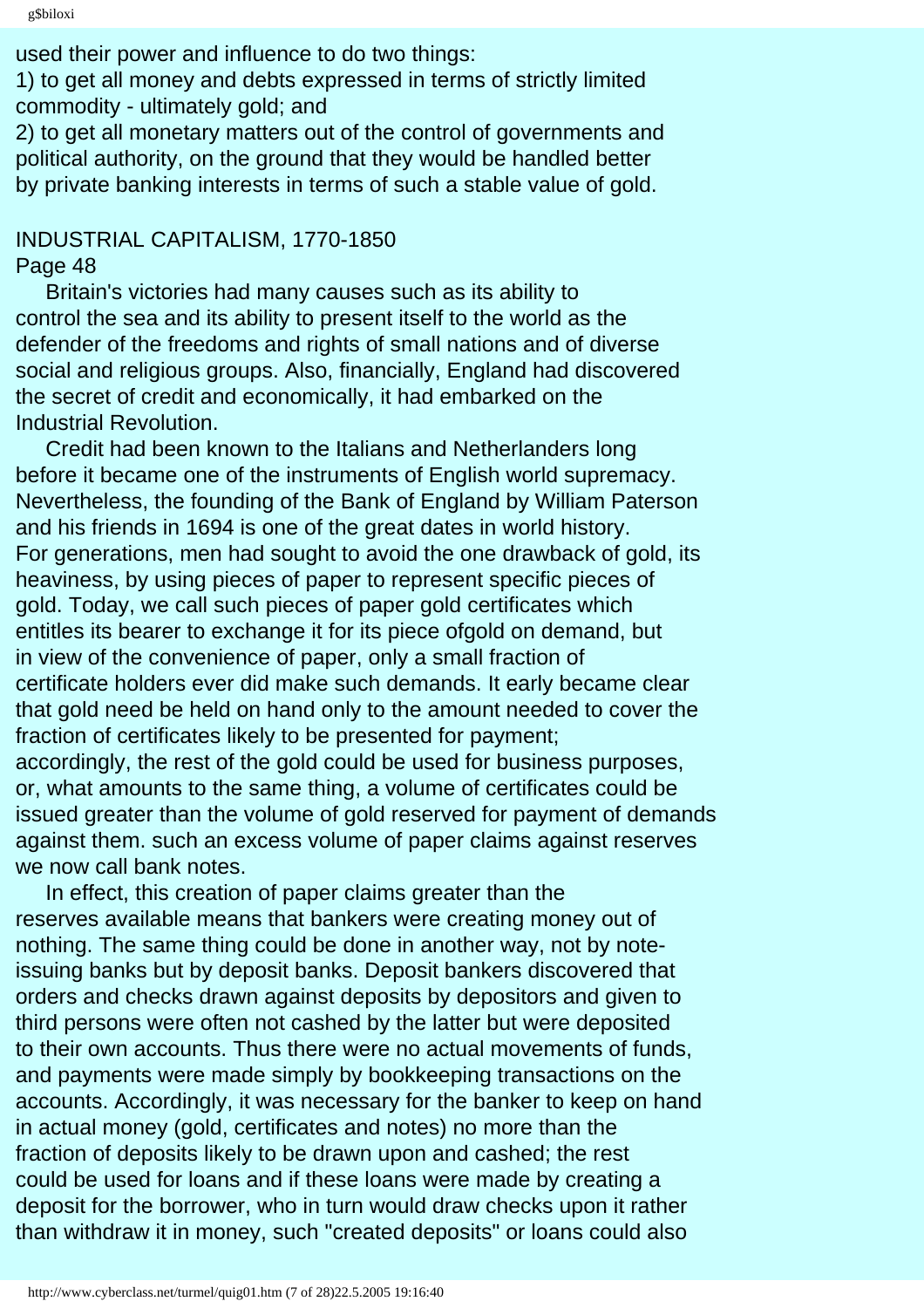be covered adequately by retaining reserves to only a fraction of their value. Such created deposits also were a creation of money out of nothing, although bankers usually refused to express their actions, either note issuing or deposit lending, in these terms. William Paterson, on obtaining the charter of the Bank of England, said "the Bank hath benefit of interest on all moneys it creates out of nothing." This is generally admitted today.

 This organizational structure for creating means of payment out of nothing, which we call credit, was not invented by England but was developed by her to become one of her chief weapons in the victory over Napoleon in 1815. The emperor, could not see money in any but concrete terms, and was convinced that his efforts to fight wars on the basis of "sound money" by avoiding the creation of credit, would ultimately win him a victory by bankrupting England. He was wrong although the lesson has had to be relearned by modern financiers in the twentieth century.

# FINANCIAL CAPITALISM 1850-1931

# Page 50

 The third stage of capitalism is of such overwhelming significance in the history of the twentieth century, and its ramifications and influences have been so subterranean and even occult, that we may be excused if we devote considerate attention to this organization and methods.

 Essentially, what it did was to take the old disorganized and localized methods of handling money and credit and organize them into an integrated system, on an international basis, which worked with incredible and well-oiled facility for many decades. The center of that system was in London, with major offshoots in New York and Paris and it has left, as its greatest achievement, an integrated banking system and a heavily capitalized - if now largely obsolescent framework of heavy industry, reflected in railroads, steel mills, coal mines and electrical utilities.

 This system had its center in London for four chief reasons. First was the great volume of savings in England. Second was England's oligarchic social structure which provided a very inequitable distribution of incomes with large surpluses coming to the control of a small, energetic upper class. Third was that this upper class was aristocratic but not noble, quite willing to recruit both money and ability from lower levels and even from outside the country, welcoming American heiresses and central-European Jews to its ranks almost as willingly as it welcomed monied, able and conformist recruits from the lower classes of Englishmen. Fourth (and by no means last) in significance was the skill in financial manipulation, especially on the international scene, which the small group of merchant bankers of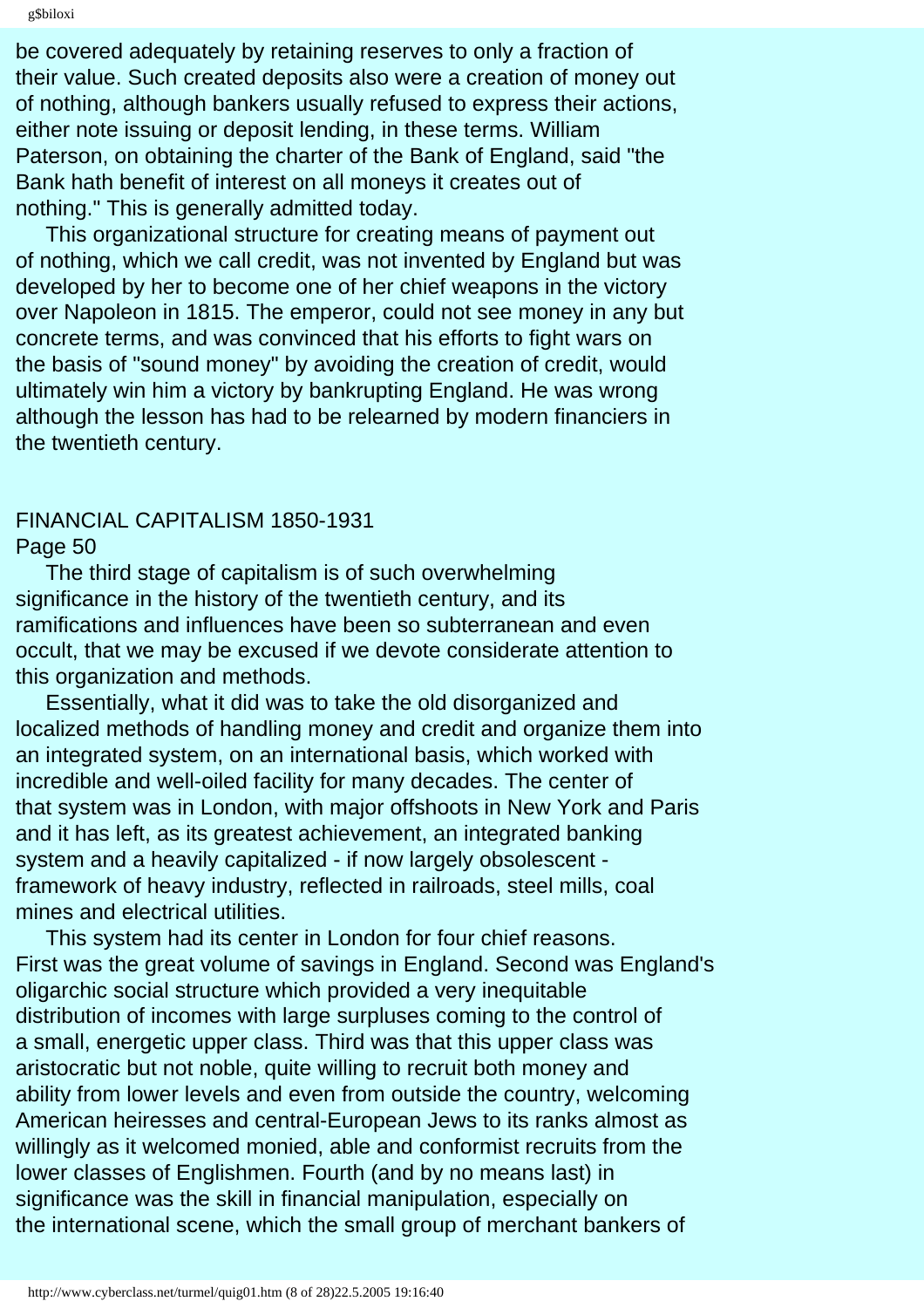London had acquired.

 In time, they brought into their financial network the provincial banking centers as well as insurance companies to form all of these into a single financial system on an international scale which manipulated the quantity and flow of money so that they were able to influence, if not control, governments on one side and industries on the other.

 The men who did this, looking backward toward the period of dynastic monarchy in which they had their own roots, aspired to establish dynasties of international bankers and were at least as successful at this as were many of the dynastic political rulers. The greatest of these dynasties, of course, were the descendants of Meyer Amschel Rothschild (1743-1812) whose male descendants for at least two generations, generally married first cousins or even nieces. Rothschild's five sons, established at branches in Vienna, London, Naples and Paris as well as Frankfort, cooperated together in ways which other international banking dynasties copied but rarely excelled.

 In concentrating, as we must, on the financial or economic activities of international bankers, we must not totally ignore their other attributes. They were cosmopolitan rather than nationalistic; they were a constant, if weakening, influence for peace, a pattern established in 1830 and 1840 when the Rothschilds threw their whole tremendous influence successfully against European wars.

 They were usually highly civilized, cultured gentlemen, patrons of education and of the arts, so that today, colleges, professorships, opera companies, symphonies, libraries, and museum collections still reflect their munificence. For these purposes they set a pattern of endowed foundations which still surround us today.

 The names of some of these banking families are familiar to all of us and should be more so. They include Baring, Lazard, Erlanger, Warburg, Schroder, Seligman, Speyers, Mirabaud, Mallet, Fould and above all Rothschild and Morgan. Even after these banking families became fully involved in domestic industry by the emergence of financial capitalism, they remained different from ordinary bankers in distinctive ways:

1) they were cosmopolitan and international;

2) they were close to governments and were particularly concerned with questions of government debts, including foreign government debts, even in areas which seemed, at first glance, poor risks, like Egypt, Persia, Ottoman Turkey, Imperial China and Latin America;

3) their interests were almost exclusively in bonds and very rarely in goods since they admired "liquidity";

4) they were fanatical devotees of deflation (which they called "sound" money from its close association with high interest rates and a high value of money) and of the gold standard;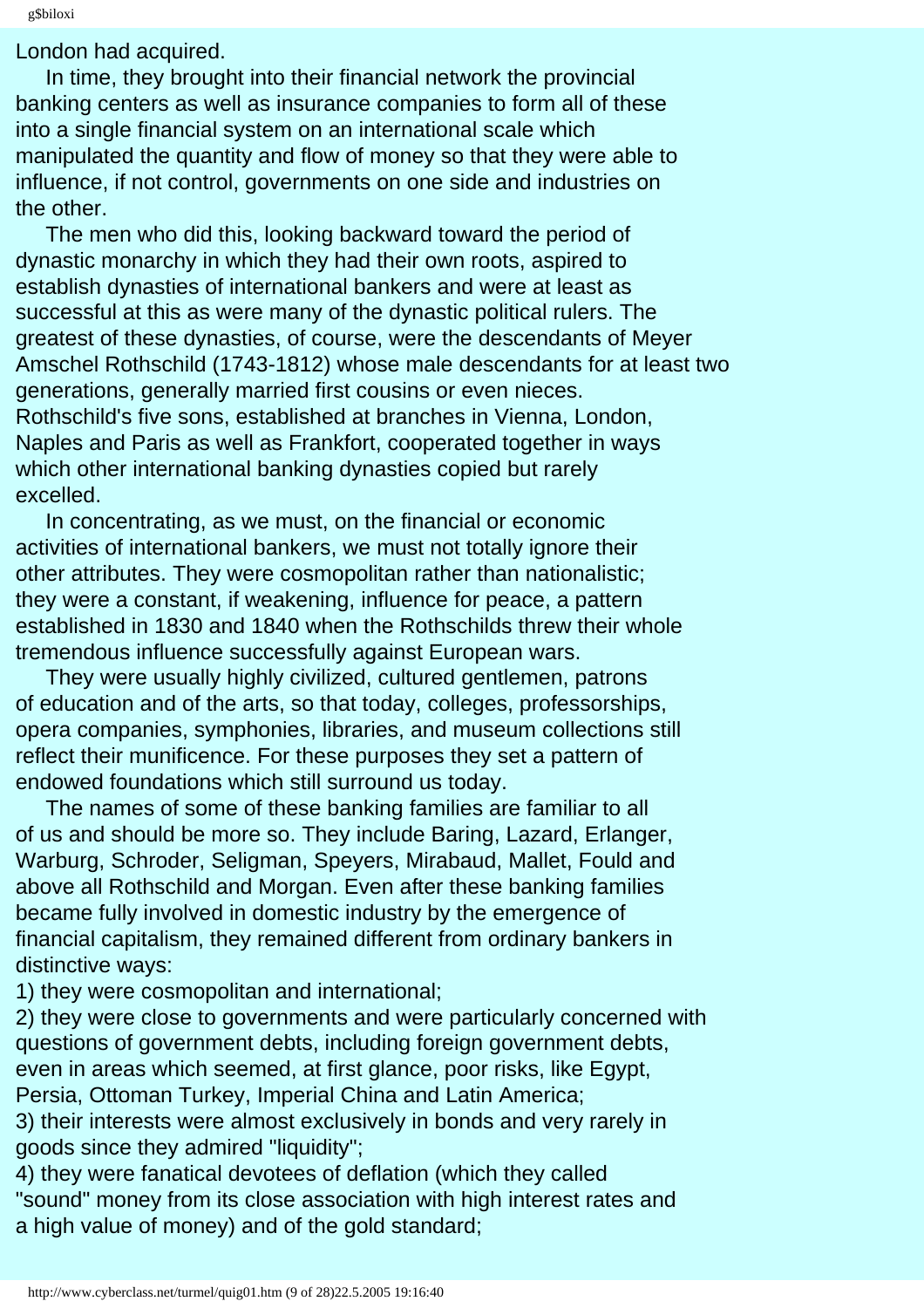5) they were almost equally devoted to secrecy and the secret use of financial influence in political life. These bankers came to be called "international bankers" and were known as "merchant bankers" in England, "private bankers" in France and "investment bankers" in the United States.

 Everywhere, they were sharply distinguishable from other, more obvious, kinds of banks, such as savings banks or commercial banks.

 One of their less obvious characteristics was that they remained as private unincorporated firms offering no shares, no reports, and usually no advertising to the public until modern inheritance taxes made it essential to surround such family wealth with the immortality of corporate status for tax-avoidance purposes. This persistence as private firms continued because it ensured the maximum of anonymity and secrecy to persons of tremendous public power who dreaded public knowledge of their activities as an evil almost as great as inflation.

#### Page 53

 Firms like Morgan, like others of the international banking fraternity, constantly operated through corporations and governments, yet remained itself an obscure private partnership.

 The influence of financial capitalism and the international bankers who created it was exercised both on business and on governments, but could have neither if it had not been able to persuade both these to accept two "axioms" of its own ideology. Both of these were based on the assumption that politicians were too weak and too subject to temporary public pressures to be trusted with control of the money system; accordingly, the soundness of money must be protected in two ways: by basing the value of money on gold and by allowing bankers to control the money supply. To do this it was necessary to conceal, even mislead, both governments and people about the nature of money and its methods of operation.

#### Page 54

 Since it is quite impossible to understand the history of the twentieth century without some understanding of the role played by money in domestic affairs and in foreign affairs, as well as the role played by bankers in economic life and in political life, we must take a least a glance at each of these four subjects:

# DOMESTIC FINANCIAL PRACTICES

 In each country, the supply of money took the form of an inverted pyramid or cone balanced on its point. In the point was the supply of gold and its equivalent certificates; on the intermediate levels was a much larger supply of notes; and at the top, with an open and expandable upper surface, was an even greater supply of deposits. Each level used the levels below it as its reserves and these lower levels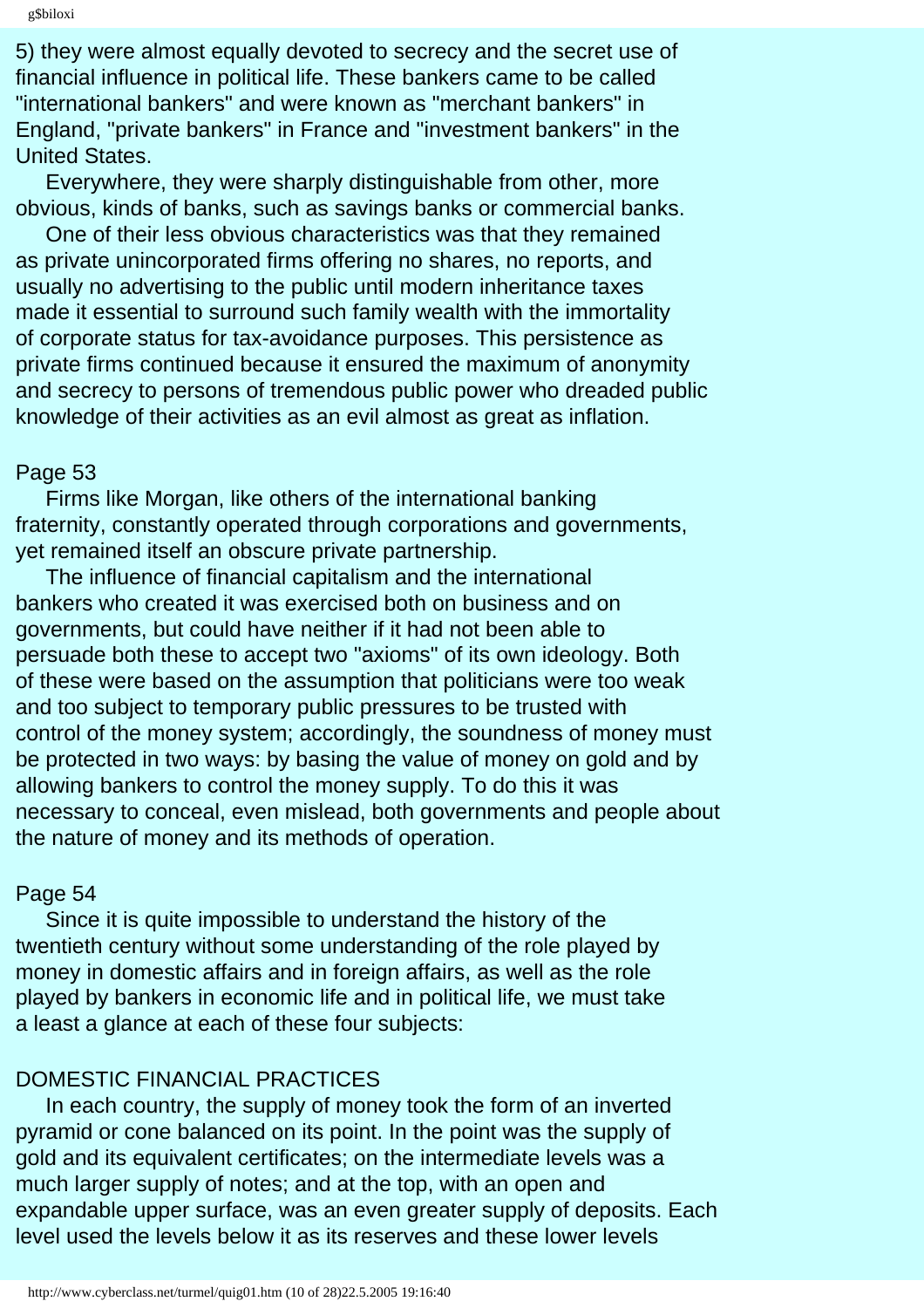had smaller quantities of money, they were "sounder."

 Notes were issued by "banks of emission" or "banks of issue" and were secured by reserves of gold or certificates held in some central reserve. The fraction held in reserve depended upon banking regulations or statute law. Such banks, even central banks, were private institutions, owned by shareholders who profited by their operations.

 Deposits on the upper level of the pyramid were called by this name, with typical bankers' ambiguity, in spite of the fact that they consisted of two utterly different kinds of relationships:

1) "lodged deposits" which were real claims left by a depositor in a bank on which a depositor might receive interest; and

2) "created deposits" which were claims created by the bank out of nothing as loans from the bank to "depositors" who had to pay interest on them.

 Both form part of the money supply. Lodged deposits as a form of savings are deflationary while created deposits, being an addition to the money supply, are inflationary.

#### Page 55

 The volume of deposits banks can create, like the amount of notes they can issue, depends upon the volume of reserves available to pay whatever fraction of checks are cashed rather than deposited. In the United States, deposits were traditionally limited to ten times reserves notes and gold. In Britain it was usually nearer twenty times such reserves. In most countries, the central bank was surrounded closely by the almost invisible private investment banking firms. These, like the planet Mercury, could hardly be seen in the dazzle emitted by the central bank, which they, in fact, often dominated. Yet a lost observer could hardly fail to notice the close private associations between these private, international bankers and the central bank itself. In France, in 1936, the Board of the Bank of France was still dominated by the names of the families who had originally set it up in 1800.

 In England, a somewhat similar situation existed. In a secondary ring are the "joint stock banks." Outside this secondary ring are the savings banks, insurance firms, and trust companies.

 In France and England the private bankers exercised their powers through the central bank and had much more influence on the government and foreign policy and less on industry. In the United States, much industry was financed by investment bankers directly and the power of these both on industry and government was very great.

#### Page 57

 The various parts of the pyramid of money were but loosely related to each other. Much of this looseness arose from the fact that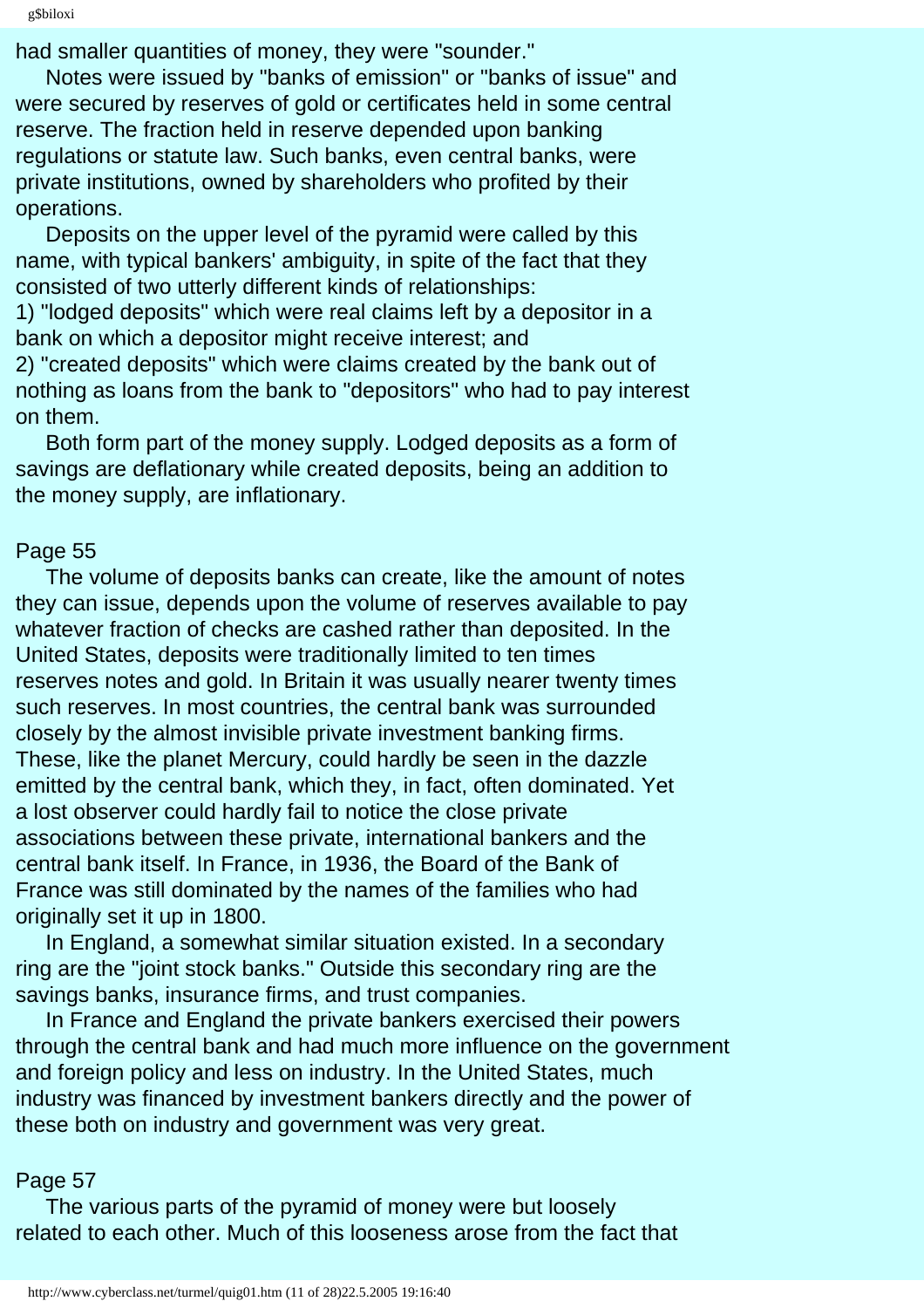g\$biloxi

the controls were compulsive in a deflationary direction and were only permissive in an inflationary direction. This last point can be seen in the fact that the supply of gold could be decreased but could hardly be increased. If an ounce of gold was added to the point of the pyramid, it could permit an increase in deposits equivalent to \$2067 on the uppermost level. If such an ounce of gold were withdrawn from a fully expanded pyramid of money, this would compel a reduction of deposits by at least this amount, probably by a refusal to renew loans.

 Throughout modern history, the influence of the gold standard has been deflationary, because the natural output of gold each year, except in extraordinary times, has not kept pace with the increase in the output of goods. Only new supplies of gold or the development of new kinds of money have saved our civilization over the last couple of centuries. The three great periods of war ended with an extreme deflationary crisis (1819, 1873, 1921) as the influential Money Power persuaded governments to re-establish a deflationary monetary unit with a high gold content.

 The obsession of the Money Power with deflation was partly a result of their concern with money rather than with goods but was also founded on other factors, one of which was paradoxical. The paradox arose from the fact that the basic economic conditions of the nineteenth century were deflationary, with a monetary system based on gold and an industrial system pouring out increasing supplies of goods but in spite of falling prices, the interest rate tended to fall rather than rise. Moreover, merchant banking continued to emphasize bonds rather than equity securities (stocks), to favor government issues rather than private offerings.

 Another paradox of banking practice arose from the fact that bankers, who loved deflation, often acted in an inflationary fashion from their eagerness to lend money at interest. Since they make money out of loans, they are eager to increase the amounts of bank credit on loan. But this is inflationary. The conflict between the deflationary ideas and inflationary practices of bankers had profound repercussions on business. The bankers made loans to business so that the volume of money increased faster than the increase of goods. The result was inflation. When this became clearly noticeable, the bankers would flee to notes or specie by curtailing credit and raising discount rates. This was beneficial to the bankers in the short run (since it allowed them to foreclose on collateral for loans) but it could be disastrous to them in the long run (by forcing the value of the collateral below the amount of the loans it secured). But such bankers' deflation was destructive to business and industry in the short run as well as the long run.

Page 59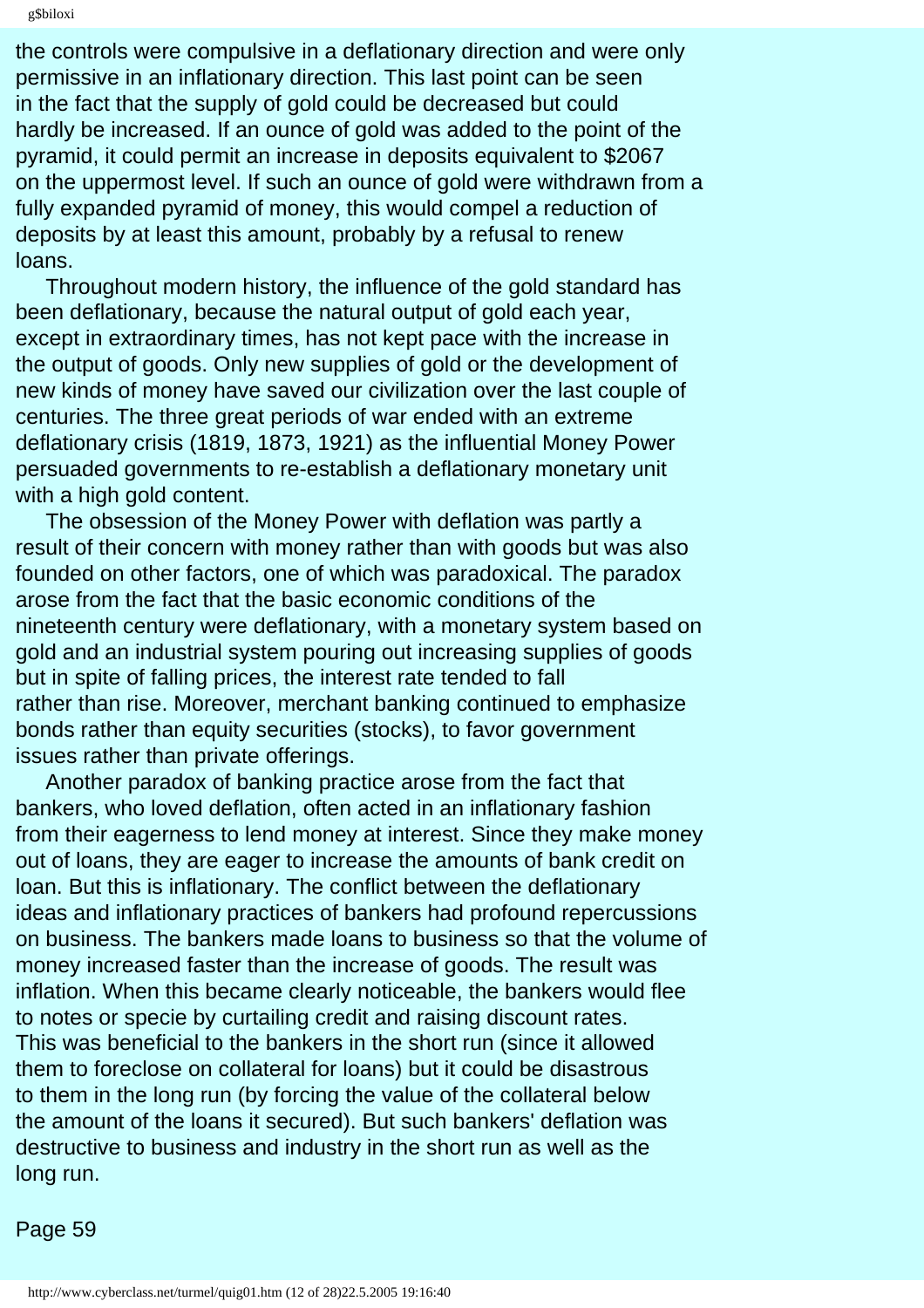The resulting fluctuation in the supply of money, chiefly deposits, was a prominent aspect of the "business cycle." The quantity of money could be changed by changing reserve requirements or discount (interest) rates. Central banks can usually vary the amount of money in circulation by "open market operations" or by influencing the discount rates of lesser banks. In open market operations, a central bank buys or sells government bonds in the open market. If it buys, it releases money into the economic system; it if sells it reduces the amount of money in the community. If the Federal Reserve Bank buys, it pays for these by checks which are soon deposited in a bank. It thus increases this bank's reserves with the Federal Reserve Bank. Since banks are permitted to issue loans for several times the value of their reserves with the FED, such a transaction permits them to issue loans for a much larger sum.

 Central banks can also change the quantity of money by raising the discount rate which forces the lesser banks to raise their discount rates; such a raise in interest rates tends to reduce the demand for credit and thus the amount of deposits (money). Lowering the discount rate permits an opposite result.

 It is noted that the control of the central bank over the credit policies of local banks are permissive in one direction and compulsive in the other. They can compel these local banks to curtail credit and can only permit them to increase credit. This means that they have control powers against inflation and not deflation - a reflection of the old banking idea that inflation was bad and deflation was good.

#### Page 60

The powers of governments over the quantity of money are:

- a) control over a central bank;
- b) control over public taxation;
- c) control over public spending;

 Since most central banks have been (technically) private institutions, this control is frequently based on custom rather than on law.

 Taxation tends to reduce the amount of money in a community and is usually a deflationary force. Government spending is usually an inflationary force.

 On the whole, in the period up to 1931, bankers, especially the Money Power controlled by the international investment bankers, were able to dominate both business and government. They could dominate business because investment bankers had the ability to supply or refuse to supply such capital. Thus Rothschild interests came to dominate many of the railroads of Europe, while Morgan dominated at least 26,000 miles of American railroads. Such bankers took seats on the boards of directors of industrial firms, as they had already done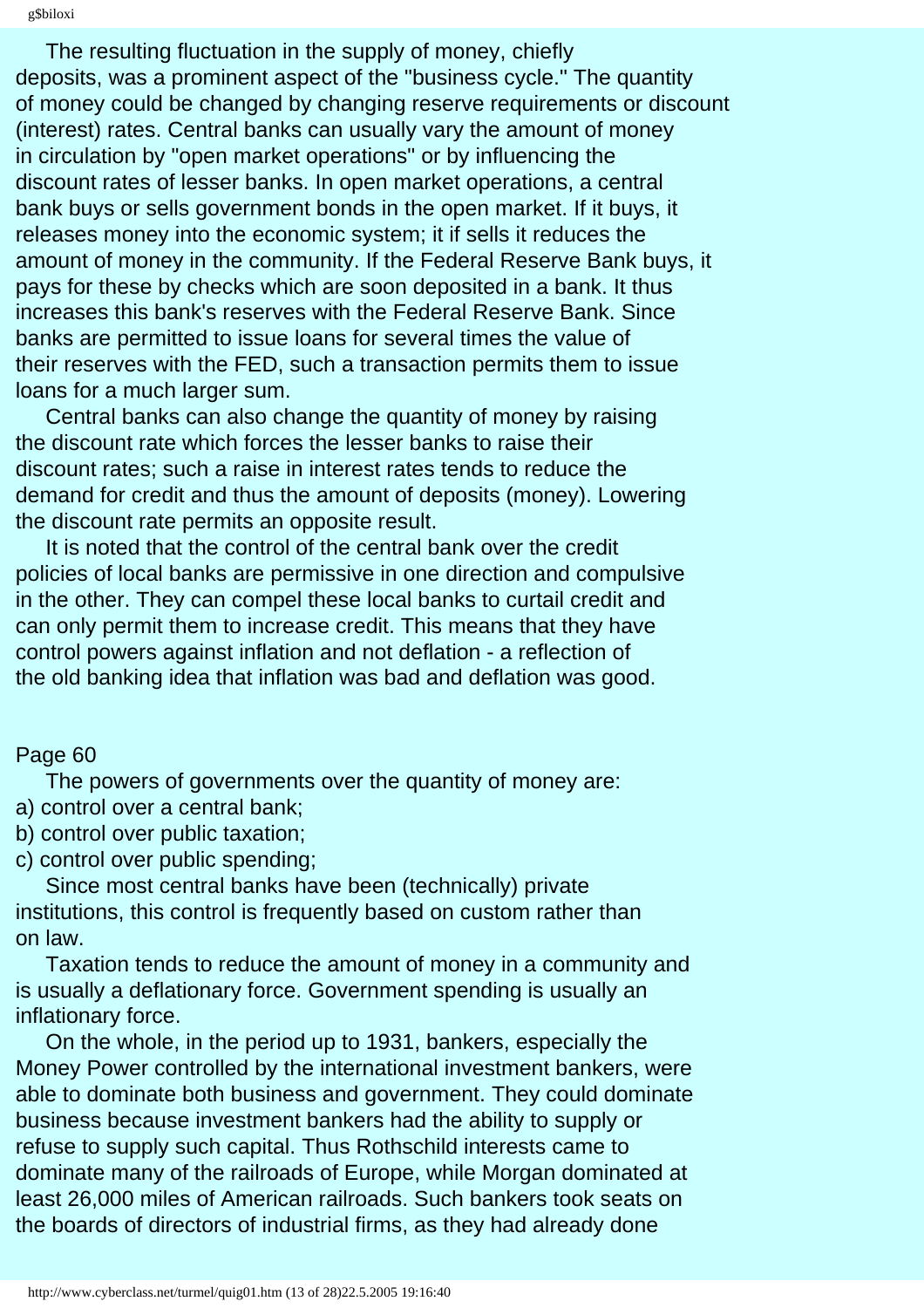on commercial banks, savings banks, insurance firms, and finance companies. From these lesser institutions, they funneled capital to enterprises which yielded control and away from those who resisted. These firms were controlled through interlocking directorships, holding companies, and lesser banks.

#### Page 61

 As early as 1909,Walter Rathenau said, "Three hundred men, all of whom know one another, direct the economic destiny of Europe and choose their successors from among themselves."

 The power of investment bankers over governments rests on the need of governments to issue short-term treasury bills as well as long-term government bonds. Just as businessmen go to commercial banks for current capital advances, so a government has to go to merchant bankers to tide over the shallow places caused by irregular tax receipts. As experts in government bonds, the international bankers provided advice to government officials and, on many occasions, placed their own members in official posts. This was so widely accepted even today, that in 1961 a Republican investment banker became Secretary of the Treasury in a Democratic administration in Washington without significant comment from any direction.

 Naturally, the influence of bankers over governments during the age of financial capitalism (roughly 1850-1931) was not something about which anyone talked about freely, but it has been admitted freely enough by those on the inside, especially in England. In 1842, Gladstone, chancellor of the Exchequer, declared "The hinge of the whole situation was this: the government itself was not to be the substantive power in matters of Finance, but was to leave the Money Power supreme and unquestioned." On Sept. 26, 1921, the Financial Times wrote, "Half a dozen men at the top of the Big Five Banks could upset the whole fabric of government finance by refraining from renewing Treasury Bills." In 1924, Sir Drummond Fraser, vice-president of the Institute of Bankers, stated, "The Governor of the Bank of England must be the autocrat who dictates the terms upon which alone the Government can obtain borrowed money."

#### Page 62

 In addition to their power over government based on government financing and personal influence, bankers could steer governments in ways they wished them to go by other pressures. Since most government officials felt ignorant of finance, they sought advice from bankers whom they considered experts in the field. The history of the last century shows that the advice given to governments by bankers, like the advice they gave to industrialists, was consistently good for bankers but was often disastrous for governments, businessmen and the people generally.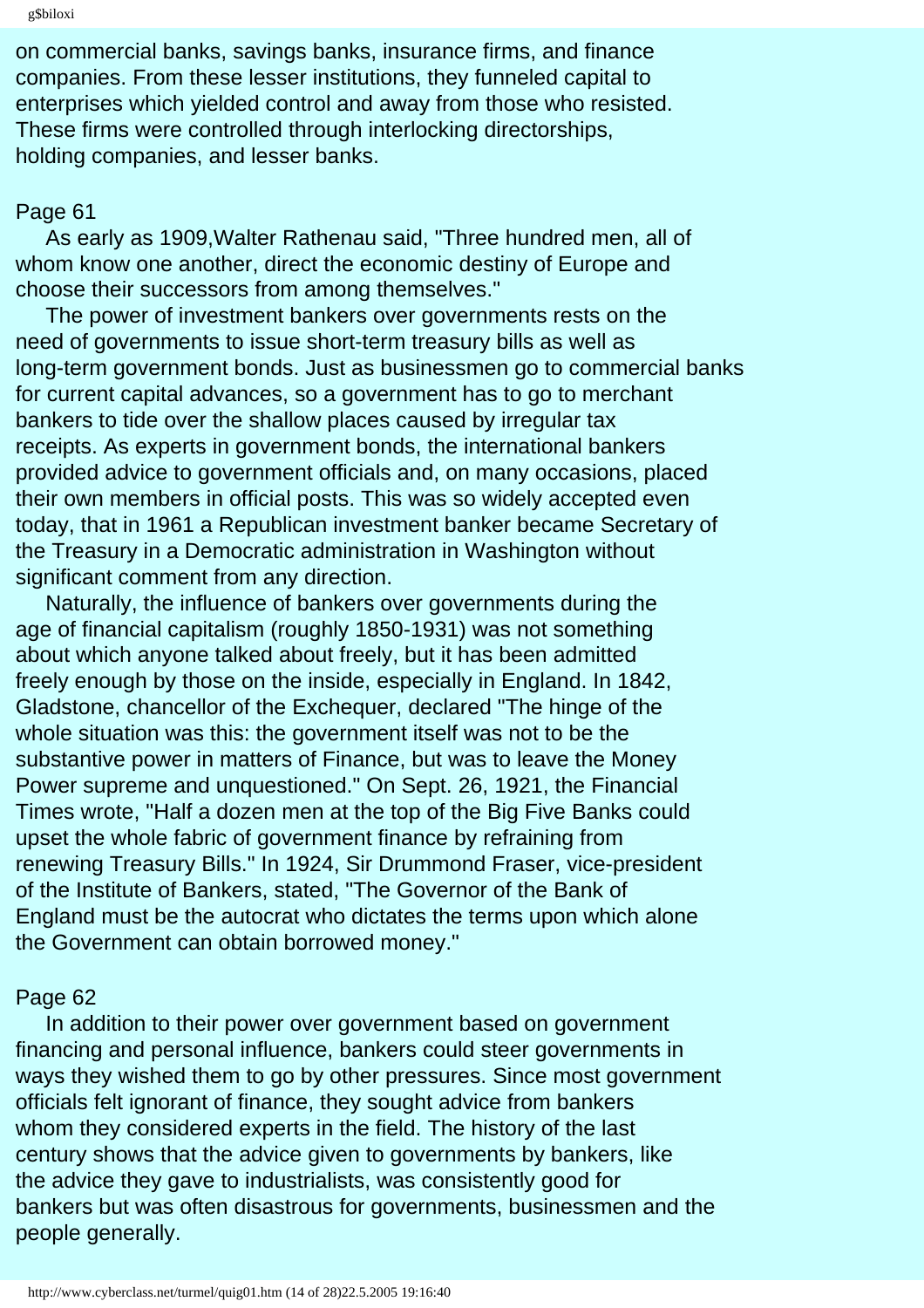Such advice could be enforced if necessary by manipulation of exchanges, gold flows, discount rates, and even levels of business activity. Thus Morgan dominated Cleveland's second administration by gold withdrawals, and in 1936-13 French foreign exchange manipulators paralyzed the Popular Front governments. The powers of these international bankers reached their peak in 1919-1931 when Montagu Norman and J.P. Morgan dominated not only the financial world but international relations and other matters as well. On Nov. 11, 1927, the Wall Street Journal called Mr. Norman "the currency dictator of Europe." This was admitted by Mr. Norman who said, "I hold the hegemony of the world."

 The conflict of interests between bankers and industrialists has resulted in the subordination of the bankers (after 1931) to the latter by the adoption of "unorthodox financial policies" - that is, financial policies not in accordance with the short-run interests of the bankers.

# THE UNITED STATES TO 1917

#### Page 71

 The civil service reform began in the federal government with the Pendleton Bill of 1883. As a result, the government was controlled with varying degrees of completeness by the forces of investment banking and heavy industry from 1884 to 1933. Popularly known as "Society," or the "400," they lived a life of dazzling splendor.

# Page 72

 The structure of financial control created by the tycoons of "Big Banking" and "Big Business" in the period 1880-1933 was of extraordinary complexity, one business fief being built upon another, both being allied with semi-independent associates, the whole rearing upward into two pinnacles of economic and financial power, of which one, centered in New York, was headed by J.P. Morgan and Company, and the other, in Ohio, was headed by the Rockefeller family. When these two cooperated, as they generally did, they could influence the economic life of the country to a large degree and could almost control its political life, at least on the federal level.

 The influence of these business leaders was so great that the Morgan and Rockefeller groups acting together, or even Morgan acting alone, could have wrecked the economic system of the country merely by throwing securities on the stock market for sale, and having precipitated a stock market panic, could then have bought back the securities they had sold but at a lower price. Naturally, they were not so foolish as to do this, although Morgan came very close to it in precipitating the "panic of 1907," but they did not hesitate to wreck individual corporations, at the expense of holders of common stock, by driving them to bankruptcy. In this way, Morgan wrecked the New York,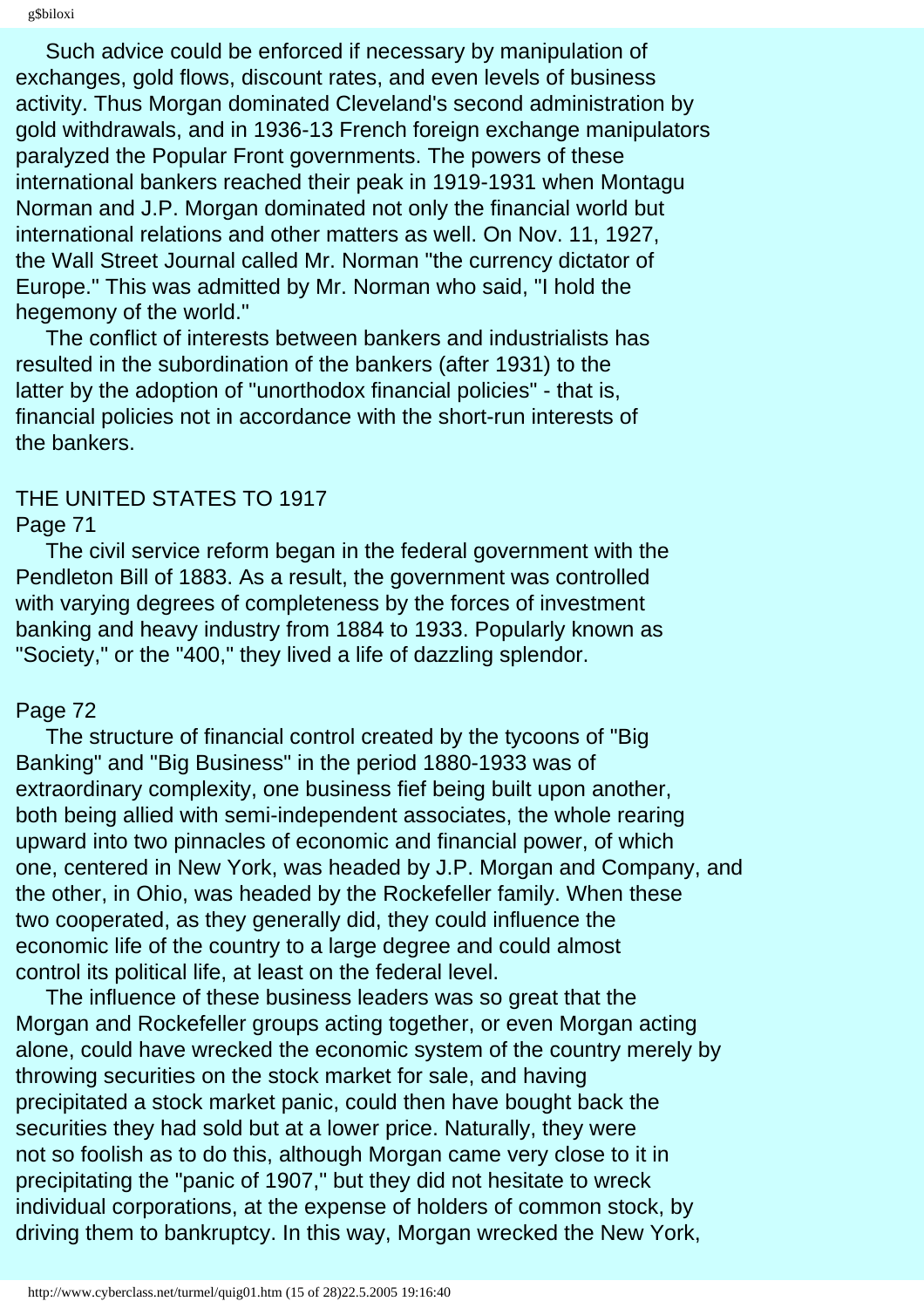```
g$biloxi
```
New Haven and Hartford railroad before 1914 and William Rockefeller wrecked the Chicago, Milwaukee, St. Paul and Pacific Railroad before 1925.

# Page 73

 The discovery by financial capitalists that they made money out of issuing and selling securities rather than out of production, distribution and consumption of goods accordingly led them to the point where they discovered that the exploiting of an operating company by excessive issuance of securities or the issuance of bonds rather than equity securities not only was profitable to them but made it possible for them to increase their profits by bankruptcy of the firm, providing fees and commission of reorganization as well as the opportunity to issue new securities.

 When the business interests pushed through the first installment of the civil service reform in 1881, they expected to control both political parties equally. Some intended to contribute to both and to allow an alternation of the two parties in public office in order to conceal their own influence, inhibit any exhibition of independence by politicians, and allow the electorate to believe that they were exercising their own free choice.

 The inability of the investment bankers to control the Democratic Party Convention of 1896 was a result of the agrarian discontent of the period 1868-1896. This discontent was based very largely on the monetary tactics of the banking oligarchy. The bankers were wedded to the gold standard and at the end of the Civil War, persuaded the Grant administration to curb the postwar inflation and go back on the gold standard (crash of 1873 and resumption of specie payment in 1875).

# Page 74

 This gave the bankers a control of the supply of money which they did not hesitate to use for their own purposes. The bankers' affection for low prices was not shared by farmers, since each time prices of farm products went down, the burden of farmers' debts became greater. As farmers could not reduce their costs or modify their production plans, the result was a systematic exploitation of the agrarian sectors of the community by the financial and industrial sectors. This exploitation took the form of high industrial prices and discriminatory railroad rates, high interest charges, low farm prices and very low level of farm services.

 Unable to resist by economic weapons, the farmers turned to political relief. They tried to work on the state political level through local legislation (so-called Granger Laws) and set up thirdparty movements (like the Greenback Party of 1878 or the Populist Party in 1892). By 1896, the capture of the Democratic Party by the forces of discontent under William Jennings Bryant who was determined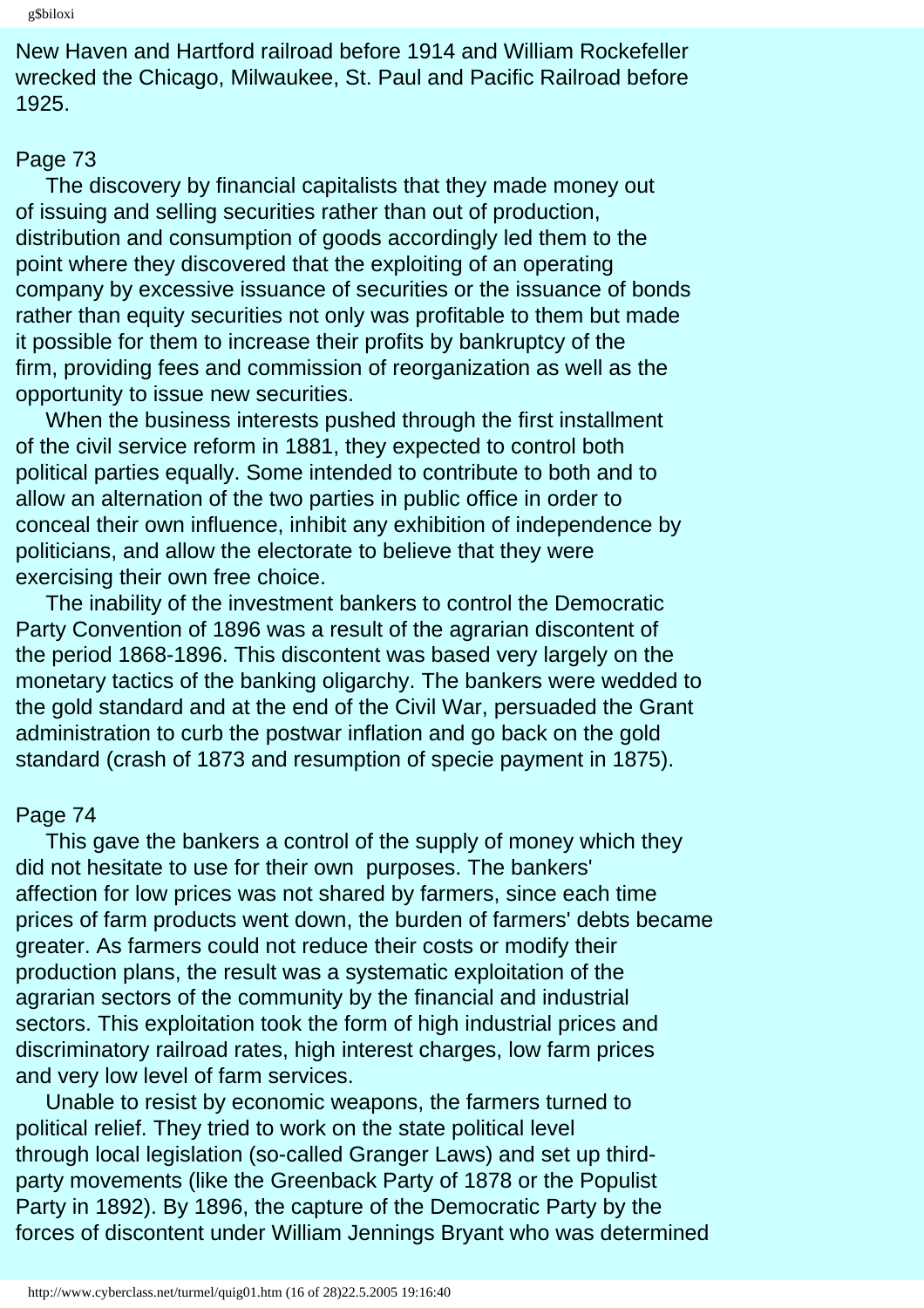g\$biloxi

to obtain higher prices by increasing the supply of money on a bimetallic rather than a gold basis, presented the electorate with an election on a social and economic issue for the first time in a generation. Though the forces of high finance were in a state of near panic, by a mighty effort involving very large-scale spending they were successful in electing McKinley.

 Though the plutocracy were unable to control the Democratic Party as they controlled the Republican Party, they did not cease their efforts to control both and in 1904 and 1924, Morgan was able to sit back with a feeling of satisfaction to watch presidential elections in which the candidates of both parties were in his sphere of influence.

#### Page 75

 The agrarian discontent, the growth of monopolies, the oppression of labor, and the excesses of Wall Street financiers made the country very restless between 1890-1900. All this could have been alleviated merely by increasing the supply of money sufficiently to raise prices somewhat, but the financiers were determined to defend the gold standard no matter what happened.

 In looking for some issue to distract public discontent from domestic issues, what better solution than a crisis in foreign affairs? Cleveland had stumbled upon this alternative in 1895 when he stirred up controversy with England over Venezuela. The great opportunity came with the Cuban revolt against Spain in 1895. While the "yellow press" roused public opinion, Henry Cabot Lodge and Theodore Roosevelt plotted how they could best get the United States into the fracas. They got the excuse they needed when the American battleship Maine was sunk by a mysterious explosion in Havana Harbor in 1898. In two months, the United States declared war on Spain to fight for Cuban independence. The resulting victory revealed the United States as a world naval power, established it as an imperialist power with possession of Puerto Rico, Guam, and the Philippines.

 America's entrance upon the stage as a world power continued with the annexation of Hawaii in 1898, the intervention in the Boxer uprising in 1900, the seizure of the Panama canal in 1903, the diplomatic intervention in the Russo-Japanese war in 1905, the military occupation of Nicaragua in 1912, the military intervention in Mexico in 1916.

#### Page 76

 As an example of the more idealistic impulse we might mention the creation of various Carnegie foundations to work for universal peace. As an example of the more practical point of view, we might mention the founding of "The New Republic," a liberal weekly paper, by an agent of Morgan financed with Whitney money (1914).

The combined forces of the liberal East and the agrarian West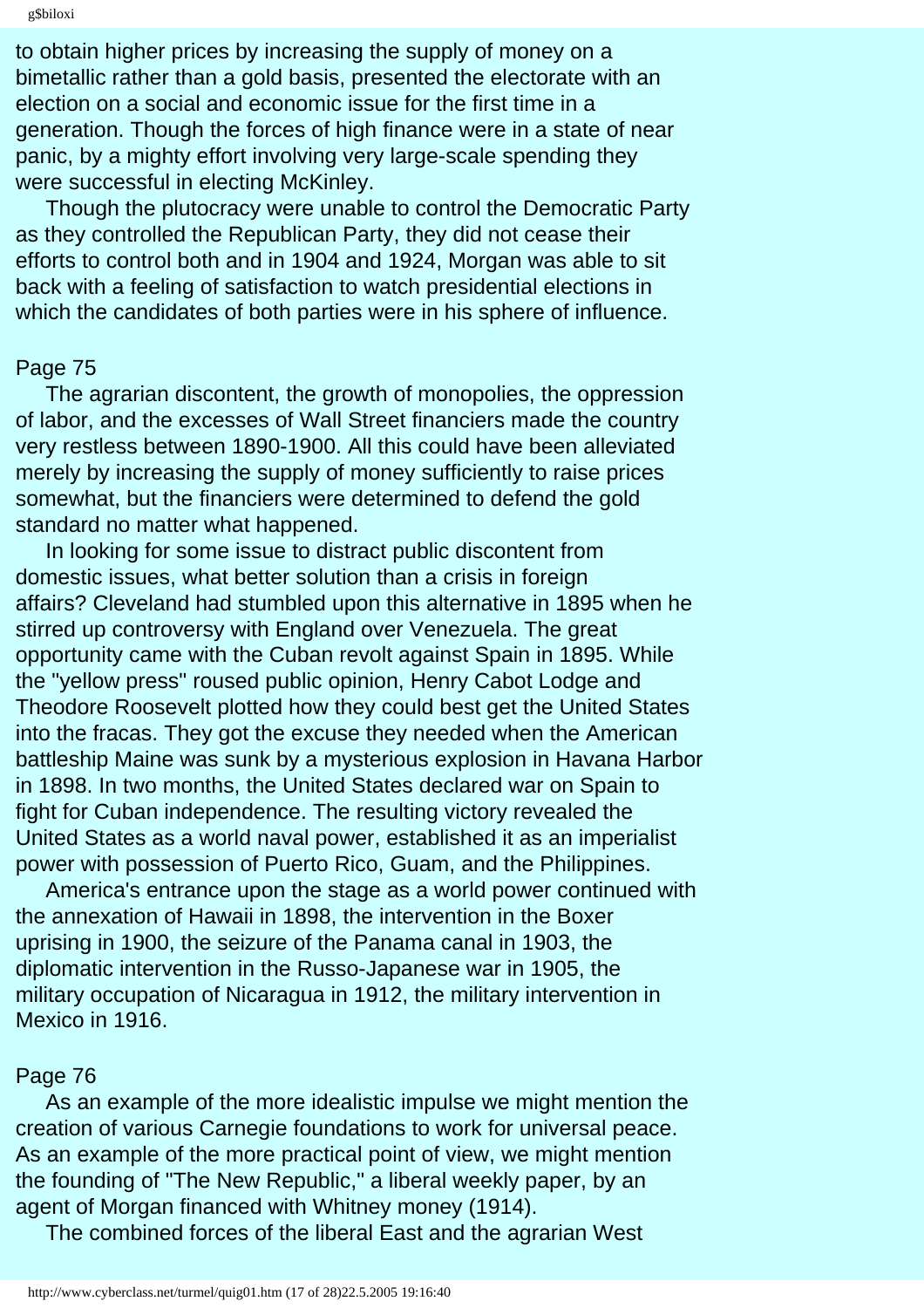g\$biloxi

were able to capture the Presidency under Woodrow Wilson in 1912. Wilson roused a good deal of popular enthusiasm with his talk of "New Freedom" and the rights of the underdog, but his program amounted to little more than an amateur attempt to establish on a federal basis those reforms which agrarian and labor discontent had been seeking on a state basis for many years. Wilson was by no means a radical and there was a good deal of unconscious hypocrisy in many of his resounding public speeches. His political and administrative reforms were a good deal more effective than his economic or social reforms. The establishment of an income tax and the Federal Reserve System justified the support which Progressives had given to Wilson. Wilson did much to extend equality of opportunity to wider groups of American people.

# CHAPTER III: THE RUSSIAN EMPIRE TO 1917

#### Page 88

 The abolition of serfdom made it necessary for the landed nobility to cease to regard the peasants as private property. Peter the Great (1689-1725) and Catherine the Great (1762-1796) were supporters of westernization and reform. Paul I (1796-1801) was reactionary. Alexander I (1801-1825) and Alexander II (1855-1881) were reformers while Nicholas I (1825-1855) and Nicholas II (1855-1881) were reactionaries. By 1864, serfdom had been abolished, and a fairly modern system of law, of justice, and of education had been established; local government had been somewhat modernized; a fairly good financial and fiscal system had been established; and an army based on universal military service (but lacking in equipment) had been created. On the other hand, the autocracy continued in the hands of weak men and the freed serfs had no adequate lands.

#### Page 93

 The first Russian railroad opened in 1838 but growth was slow until 1857. At that time, there were only 663 miles of railroads, but this figure went up over tenfold by 1871, doubled again by 1881 with 14,000 miles, reached 37,000 by 1901 and 46,000 by 1915.

#### Page 94

 In 1900, Russia had 48% of the total world production of petroleum products. The State Bank was made a bank of issue in 1897 and was required by law to redeem its notes in gold, thus placing Russia on the international gold standard.

# Page 97

In 1902, a cartel created by a dozen iron and steel firms handled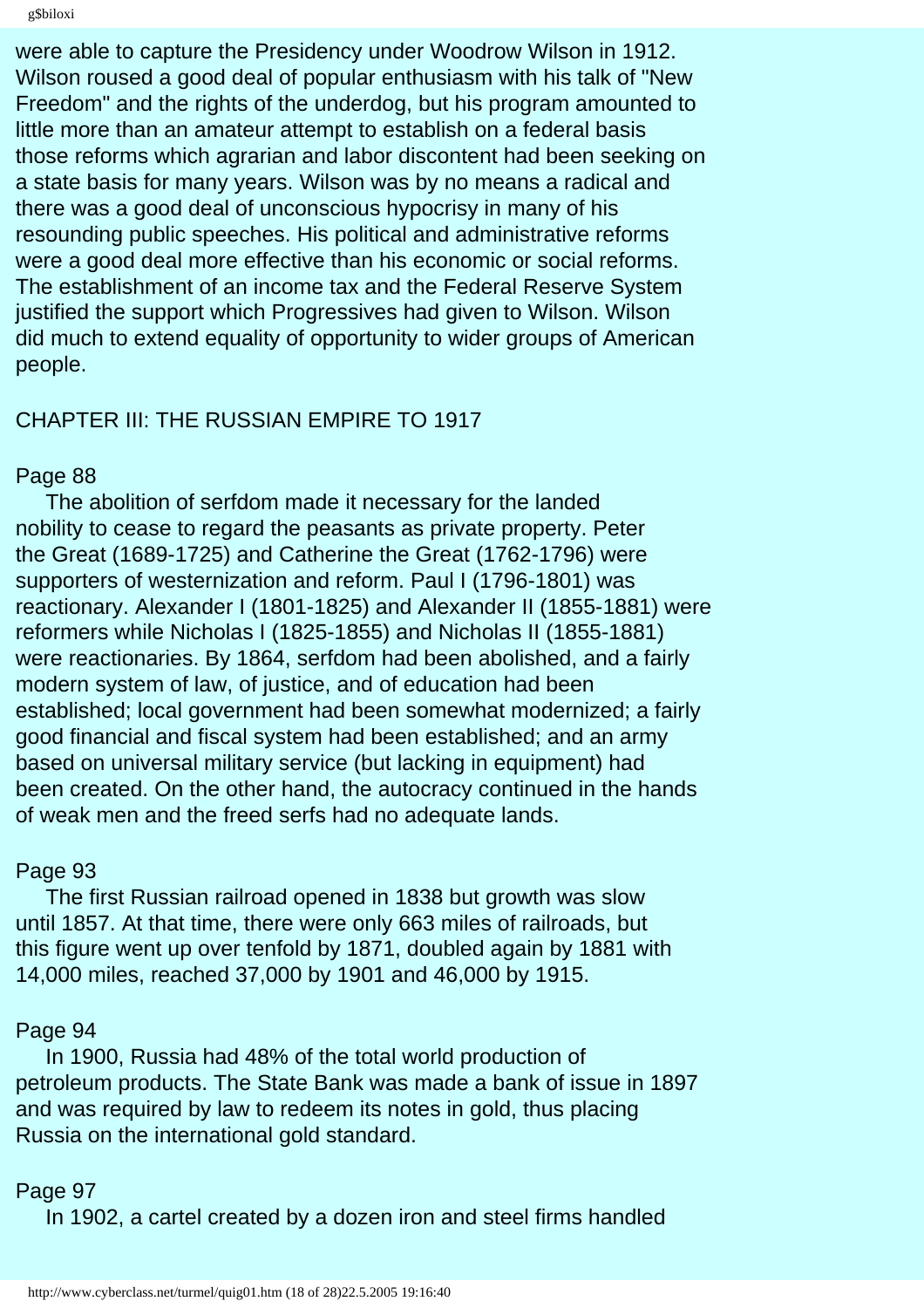almost three-fourths of all Russian sales. It was controlled by four foreign banking groups.

#### Page 100

 Until 1910, Stolypin continued his efforts to combine oppression with reform, especially agrarian reform. Rural credit banks were established; various measures were taken to place larger amounts of land in the hands of the peasants; restrictions of immigration of peasants, especially to Siberia, were removed; participation in local government was opened to lower social classes previously excluded; education, especially technical education, was made more accessible; and certain provisions for social insurance were enacted into law. He was assassinated in the presence of the Tsar in 1911.

The fourth duma (1912-1916) was elected by universal suffrage.

# CHAPTER IV: THE BUFFER FRINGE

# THE NEAR EAST TO 1914

# Page 111

 The Ottoman Empire was divided into 21 governments and subdivided into seventy vilayets, each under a pasha. The supreme ruler in Constantinople was not only sultan (head of the empire) but was also caliph (defender of the Muslim creed).

# Page 121

 The Great Powers showed mild approval of the Baghdad Railway until about 1900. Then, for more than ten years, Russia, Britain and France showed violent disapproval and did all they could the obstruct the project. They described the Baghdad Railway as the emerging wedge of German imperialist aggression seeking to weaken and destroy the Ottoman Empire and the stakes of the other powers in the area.

# Page 122

 The Germans were not only favorably inclined toward Turkey; their conduct seems to have been completely fair in regard the administration of the railway itself. At a time when the American and other railways were practicing wholesale discrimination between customers, the Germans had the same rates and same treatment for all, including Germans and non-Germans. They worked to make the railroad efficient and profitable although their income from it was guaranteed by the Turkish government. In consequence, the Turkish payments to the railroad steadily declined, and the government was able to share in its profits to the extent of almost three million francs in 1914. Moreover, the Germans did not seek to monopolize control of the railroad, offering to share equally with France and England and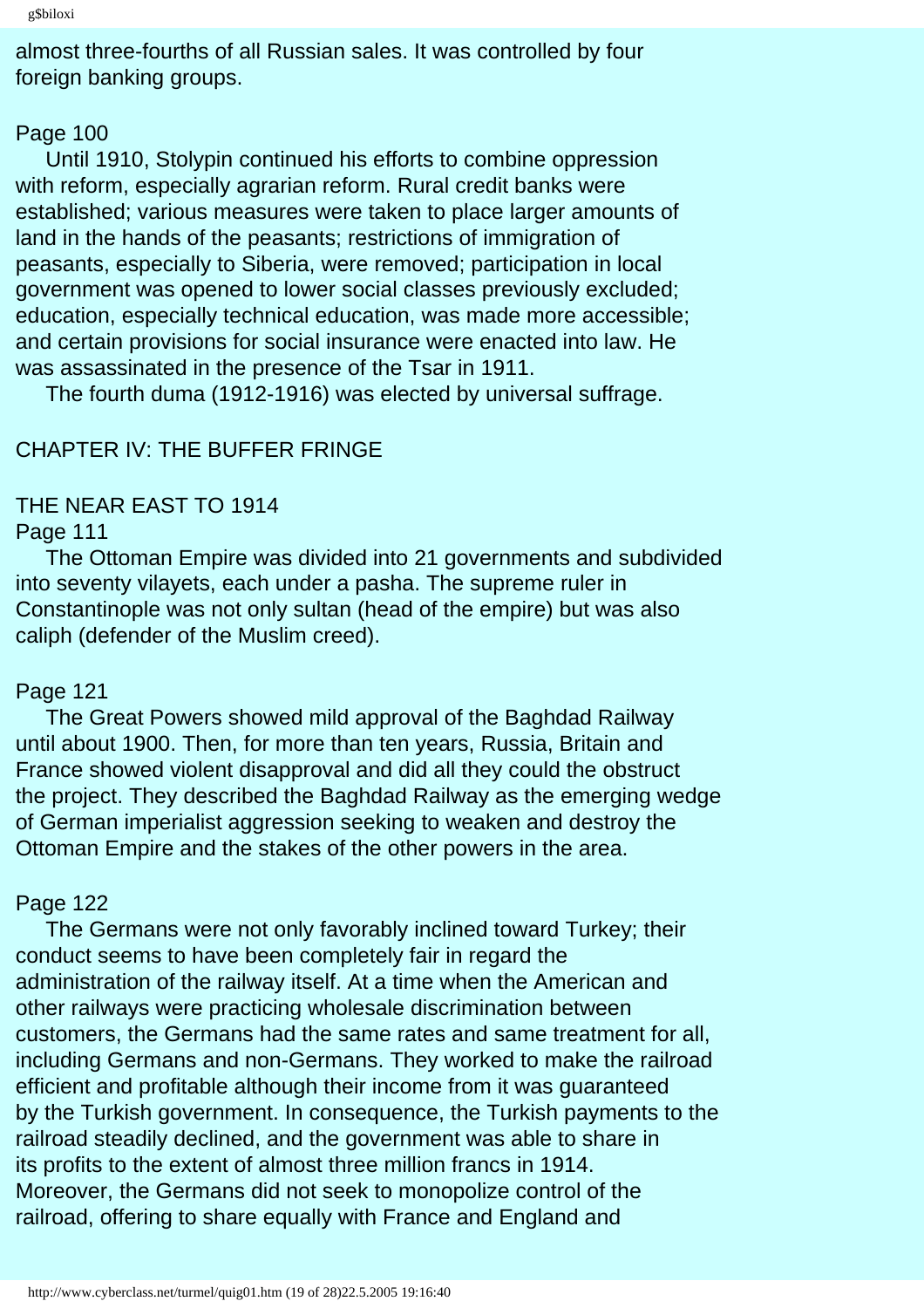eventually with the other Powers. France accepted this offer in 1899, but Britain continued to refuse and placed every obstacle in the path of the project.

 When the Ottoman government sought to raise their customs duties from 11% to 14% in order to continue construction, Britain prevented this. In order to carry on the project, the Germans sold their railroad interests in the Balkans and gave the Ottoman building subsidy of \$275,000 a kilometer. In striking contrast, the Russians demanded arrears of 57 million francs under the Treaty of 1878. The French, in spite of investments in Turkey, refused to allow Baghdad Railway securities to be handled on the Paris Stock Exchange.

#### Page 123

 In 1903, Britain made an agreement for a joint German, French, and British control of the railroad. Within three weeks this agreement was repudiated because of newspaper protests against it. When the Turkish government tried to borrow, it was summarily rebuffed in Paris and London, but obtained the sum unhesitatingly in Berlin. The growth of German prestige and the decline in favor of the Western Powers at the sultan's court is not surprising and goes far to explain the Turkish intervention on the side of the Central powers in the war of 1914-1919.

 Britain withdrew her opposition to the Baghdad Railway in return for promises that:

1) it would not be extended to the Persian Gulf;

2) British capitalists would be given a monopoly on the navigation of the Euphrates and Tigris rivers and exclusive control over their irrigation projects;

3) 2 British subjects would be given seats on the Board of directors;

4) Britain would have exclusive control over commercial activities in Kuwait, the only good port on the upper Persian Gulf;

5) a monopoly over the oil resources given to a new corporation: Royal Dutch Shell Company in which British held half interest, the Germans and French a quarter interest each;

# THE BRITISH IMPERIAL CRISIS TO 1926 Page 127

 In England, the landed class obtained control of the bar and the bench and were, thus, in a position to judge all disputes about real property in their favor. Control of the courts and of the Parliament made it possible for this ruling group to override the rights of peasants in land, to eject them from the land, to enclose the open fields of the medieval system, to deprive the cultivators of their manorial rights and thus reduce them to the condition of landless rural laborers or tenants.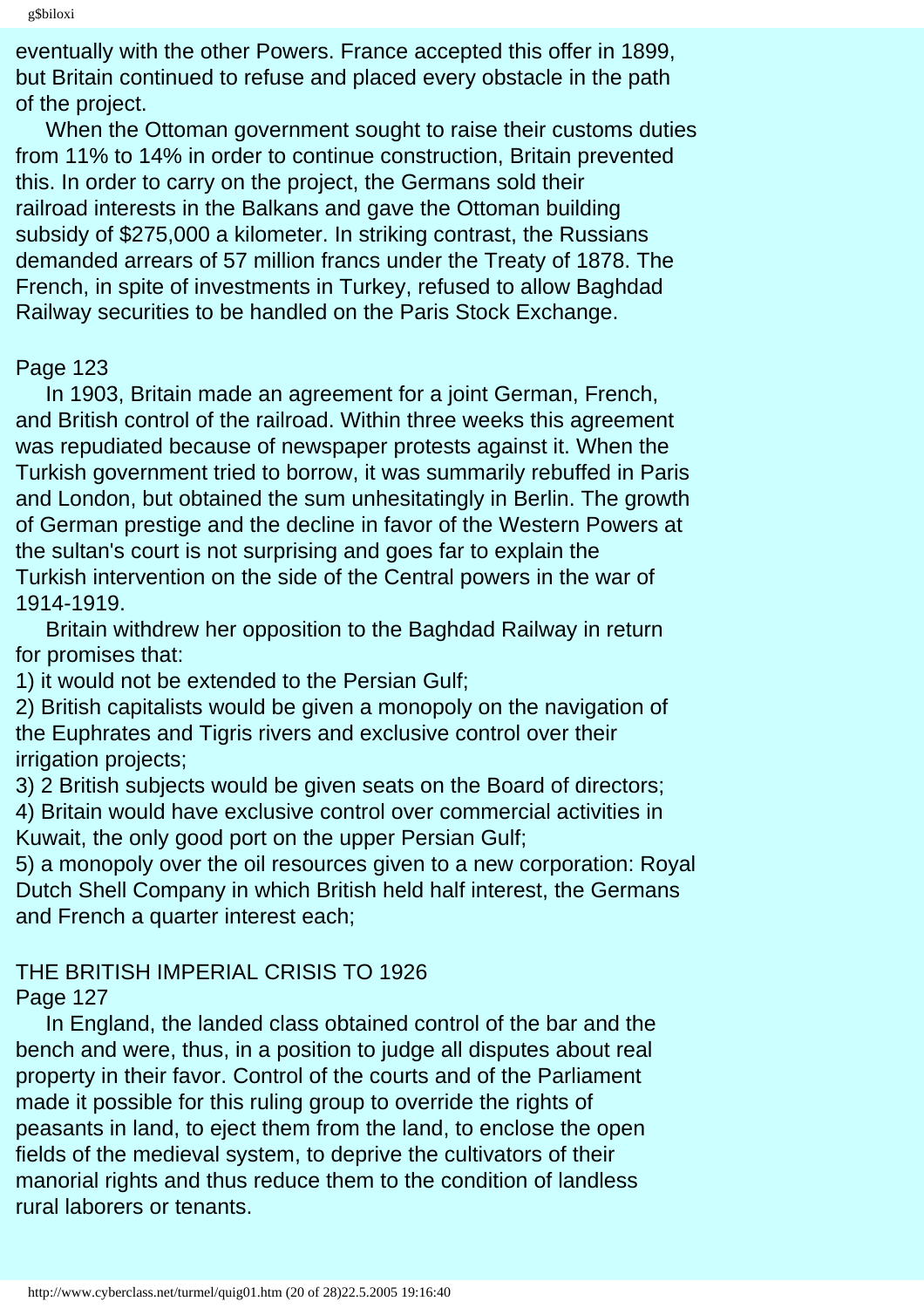# Page 130

 Until 1870, there was no professorships of Fine Arts at Oxford, but in that year, thanks to a bequest,John Ruskin was named to such a chair. He hit Oxford like an earthquake, not so much because he talked about fine arts but because he talked about the empire and England's downtrodden masses as moral issues. Until the end of the nineteenth century, the poverty-stricken masses in the cities lived in want, ignorance and crime much like described by Charles Dickens. Ruskin spoke to the Oxford undergraduates as members of the privileged ruling class. He told them that they were the possessors of a magnificent tradition of education, beauty, rule of law, freedom, decency, and self-discipline but that this tradition could not be saved and did not deserve to be saved, unless it could be extended to the lower classes and to the non-English masses throughout the world. If not extended to these classes, the minority upper-class would be submerged and the tradition lost.

 Ruskin's message had a sensational impact. His inaugural lecture was copied out in longhand by one undergraduate, Cecil Rhodes. Rhodes feverishly exploited the diamond and gold fields of South Africa, rose to be prime minister of Cape Colony, contributed money to political parties, controlled parliamentary seats both in England and South Africa.

 With financial support from Lord Rothschild, he was able to monopolize the diamond mines as De Beers Mines and Gold Fields. In the mid 1890s, Rhodes had a personal income of a least a million pounds (then five million dollars) a year which was spent so freely for his mysterious purposes that he was usually overdrawn on his account. These purposes centered on his desire to federate the English-speaking peoples and to bring all the habitable portions of the world under their control.

#### Page 131

 Among Ruskin's most devoted disciples at Oxford were a group of intimate friends who devoted the rest of their lives to carrying out his ideas. They were remarkably successful in these aims.

 In 1891, Rhodes organized a secret society with members in a "Circle of Initiates" and an outer circle known as the "Association of Helpers" later organized as the Round Table organization.

#### Page 132

 In 1909-1913, they organized semi-secret groups know as Round Table Groups in the chief British dependencies and the United States. In 1919, they founded the Royal Institute of International Affairs. Similar Institutes of International Affairs were established in the chief British dominions and the United States where it is known as the Council on Foreign Relations. After 1925, the Institute of Pacific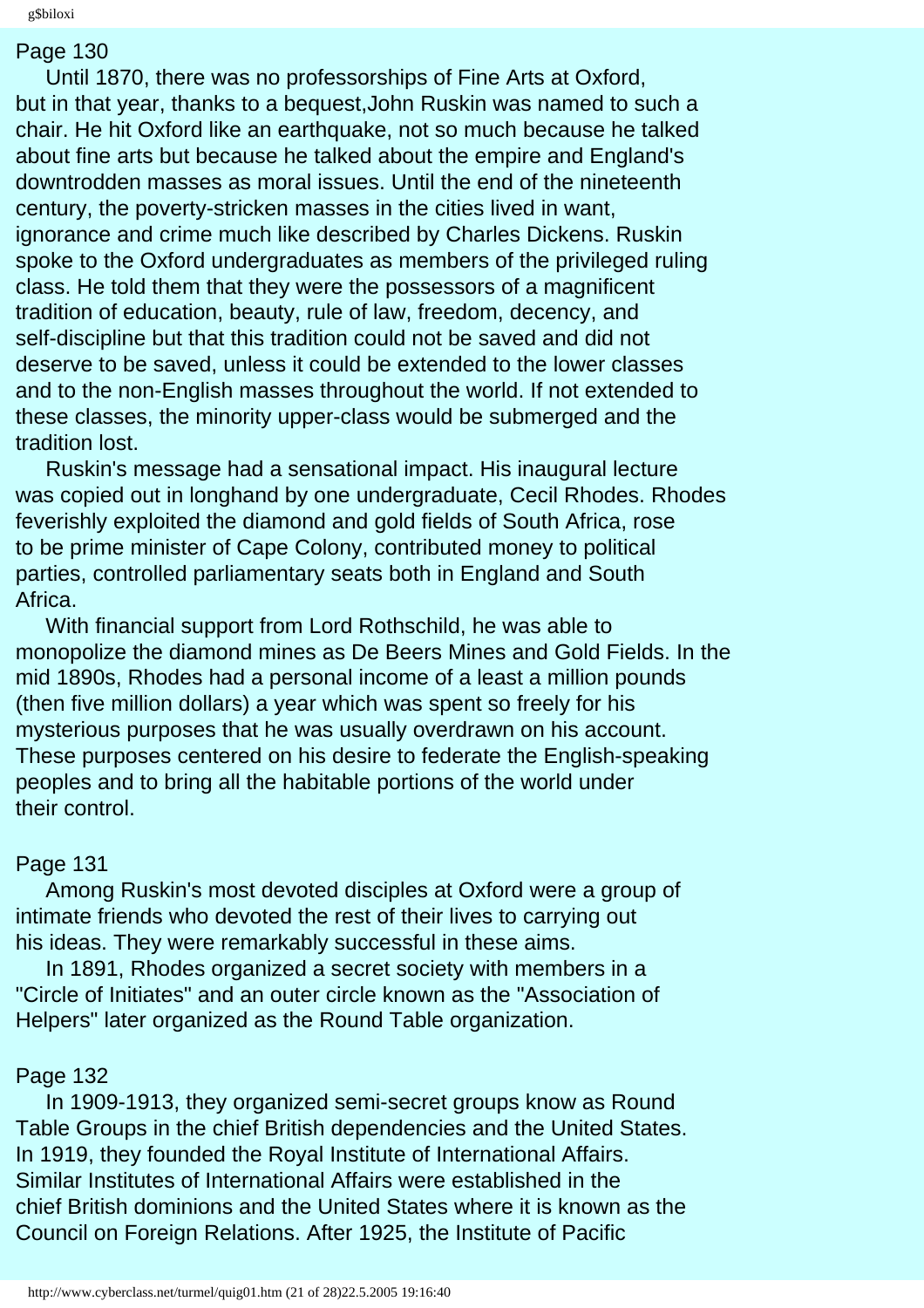Relations was set up in twelve Pacific area countries.

#### Page 133

 They were constantly harping on the lessons to be learned from the failure of the American Revolution and the success of the Canadian federation of 1867 and hoped to federate the various parts of the empire and then confederate the whole with the United Kingdom

#### EGYPT AND THE SUDAN TO 1922

 Disraeli's purchase, with Rothschild money, of 176,602 shares of Suez Canal stock for #3,680,000 from the Khedive of Egypt in 1875 was motivated by concern for communications with India just as the acquisition of the Cape of Good Hope in 1814 had resulted from the same concern.

#### Page 135

 As a result of complex and secret negotiations in which Lord Rosebery was the chief figure, Britain kept Uganda, Rhodes was made a privy councilor, Rosebery replaced his father-in-law, Lord Rothschild, in Rhodes secret group and was made a trustee under Rhodes' next and last will.

#### Page 137

 By 1895, the Transvaal Republic presented an acute problem. All political control was in the hands of a rural, backward, Biblereading, racist minority of Boers while all economic wealth was in the hands of a violent, aggressive majority of foreigners, (Utlanders) most of whom lived in Johannesburg. The Utlanders, who were twice as numerous and owned two thirds of the land and nine-tenths of the wealth of the country, were prevented from participating in political life or from becoming citizens (except after 14 years residence) and were irritated by President Paul Kruger's intriguing to obtain some kind of German intervention and protection.

 At this point, Rhodes made his plans to overthrow Kruger's government by an uprising in Johannesburg, financed by himself and led by his brother Frank, followed by an invasion led by Frank Jameson from Rhodesia. Flora Shaw used The Times to prepare public opinion in England while others negotiated for the official support necessary.

 When the revolt fizzled, Jameson raided anyway and was easily captured by the Boers. The public officials involved denounced the plot, loudly proclaimed their surprise at the event, and were able to whitewash most of the participants in the subsequent parliamentary inquiry. A telegram from the German Kaiser to Kruger congratulating him on his success "in preserving the independence of his country," was built up by The Times into an example of brazen German interference in British affairs, and almost eclipsed Jameson's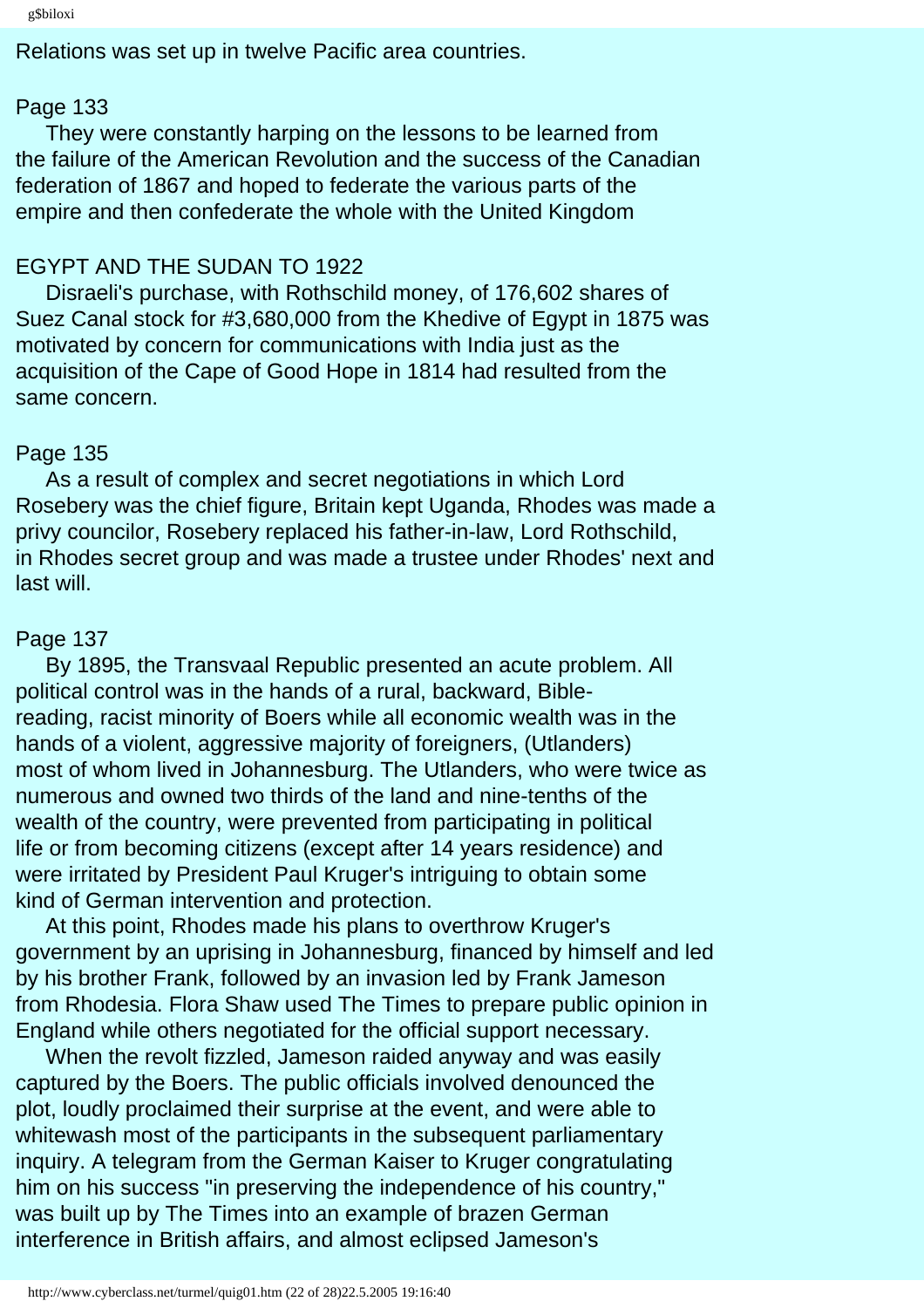# aggression.

 Rhodes was stopped only temporarily. For almost two years, he and his friends stayed quiet waiting for the storm to blow over. Then they began to act again. Propaganda, most of it true about the plight of the Utlanders flooded England from Flora Shaw. Milner was made British High Commissioner to South Africa; his friend Brett worked his way into the confidence of the monarchy to become its chief political advisor. Milner made provocative British troop movements on the Boer frontiers in spite of the vigorous protests of his commanding general in South Africa, who had to be removed; and finally, war was precipitated when Smuts drew up an ultimatum insisting that the British troop movements cease and when this was rejected by Milner.

#### Page 138

 The Boer War (1899-1902) was one of the most important events in British imperial history. The ability of 40,000 Boer farmers to hold off ten times as many British for three years, inflicting a series of defeats on them over that period, destroyed faith in British power. Although the Boer republics were defeated and annexed in 1902, Britain's confidence was so shaken that it made a treaty with Japan providing that if either became engaged in war with two enemies in the Far East, the other would come to the rescue. This treaty allowed Japan to attack Russia in 1904.

# Page 138

 Milner's group, known as "Milner's Kindergarten" reorganized the government. By 1914, the Smuts government passed a law excluding natives from most semi-skilled or skilled work or any high-paying positions.

# Page 139

 By the Land Act of 1913, 7% was reserved for purchases by natives and the other 93% by whites. The wages of natives were about one tenth of those of whites.

# Page 141

 These natives lived on inadequate and eroded reserves or in horrible urban slums and were drastically restricted in movements, residence, or economic opportunities and had almost no political or even civil rights. By 1950 in Johannesburg, 90,000 Africans were crowded into 600 acres of shacks with no sanitation with almost no running water and denied all opportunity except for animal survival and reproduction.

# Page 142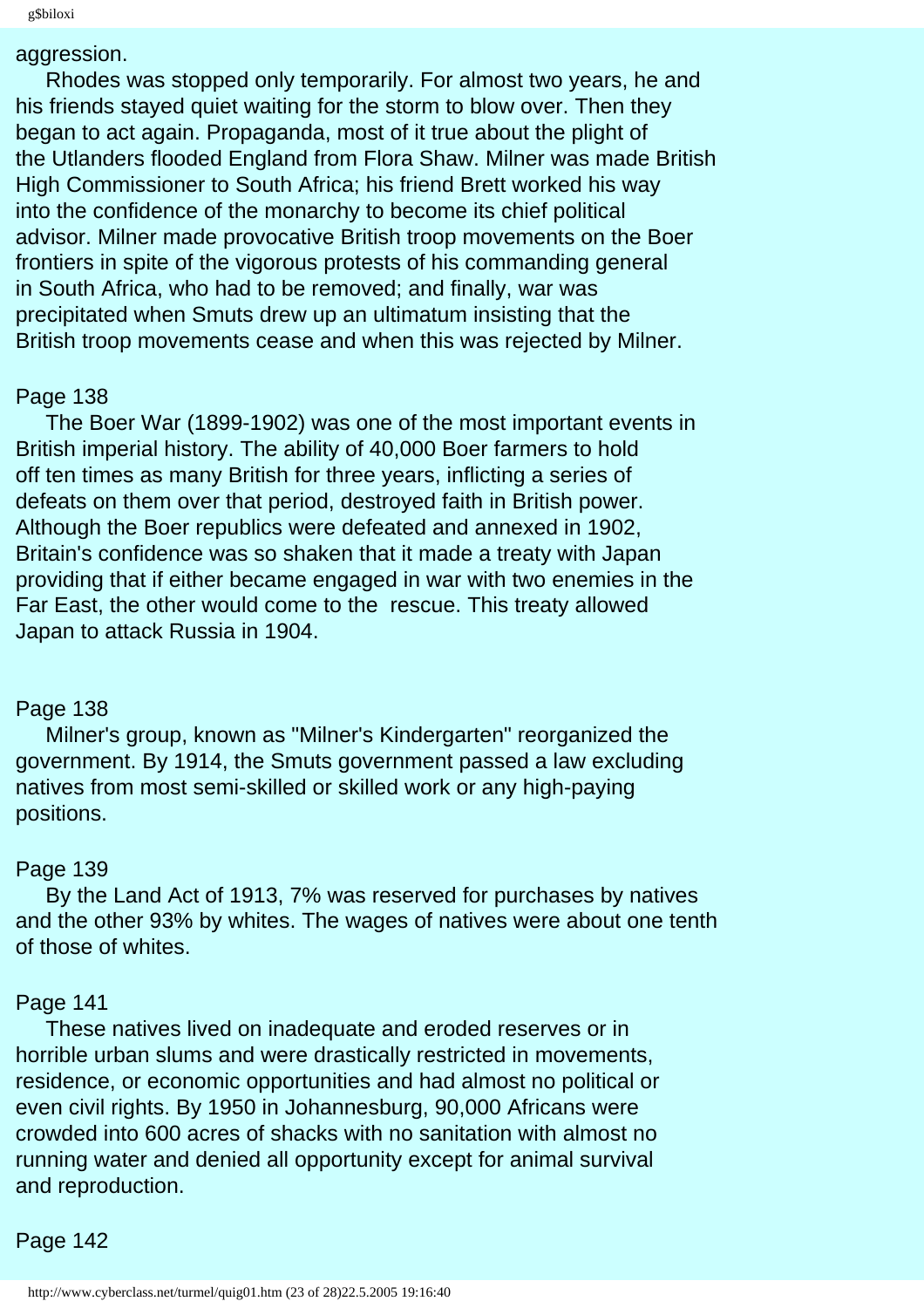g\$biloxi

 In 1908, the Milner Round Table group worked a scheme to reserve the tropical portions of Africa north of the Zambezi river for natives under such attractive conditions that the blacks south of that river would be enticed to migrate northward. Its policy would be to found a Negro dominion in which Blacks could own land, enter professions, and stand on a footing of equality with Whites. Although this project has not been achieved, it provides the key to Britain's native policies from 1917 onward.

#### Page 143

 In 1903, when Milner took over the Boer states, he tried to follow the policy that native could vote. This was blocked by the Kindergarten because they considered reconciliation with the Boers to be more urgent.

 In South Africa, the three native protectorates of Swaziland, Bechuanaland, and Basutoland were retained by the imperial authorities as areas where native rights were paramount and where tribal forms of living could be maintained at least partially.

#### MAKING THE COMMONWEALTH 1910-1926 Page 144

 Back in London, they founded the Round Table and met in conclaves presided over by Milner to decide the fate of the empire. Curtis and others were sent around the world to organize Round Table groups in the chief British dependencies to give them, including India and Ireland, their complete independence.

#### Page 146

 The creation of the Round Table groups was so secretive that, even today, many close students of the subject are not aware of its significance.

# Page 147

 Curtis said, "The task of preparing for freedom the races which cannot as yet govern themselves is the supreme duty of those who can. Personally, I regard this challenge to the long unquestioned claim of the white man to dominate the world as inevitable and wholesome, especially to ourselves. Our whole race has outgrown the merely national state and will pass either to a Commonwealth of Nations or else to an empire of slaves. And the issue of these agonies rests with us."

# EAST AFRICA 1910-1931

Page 149

Publicity for their views on civilizing the natives and training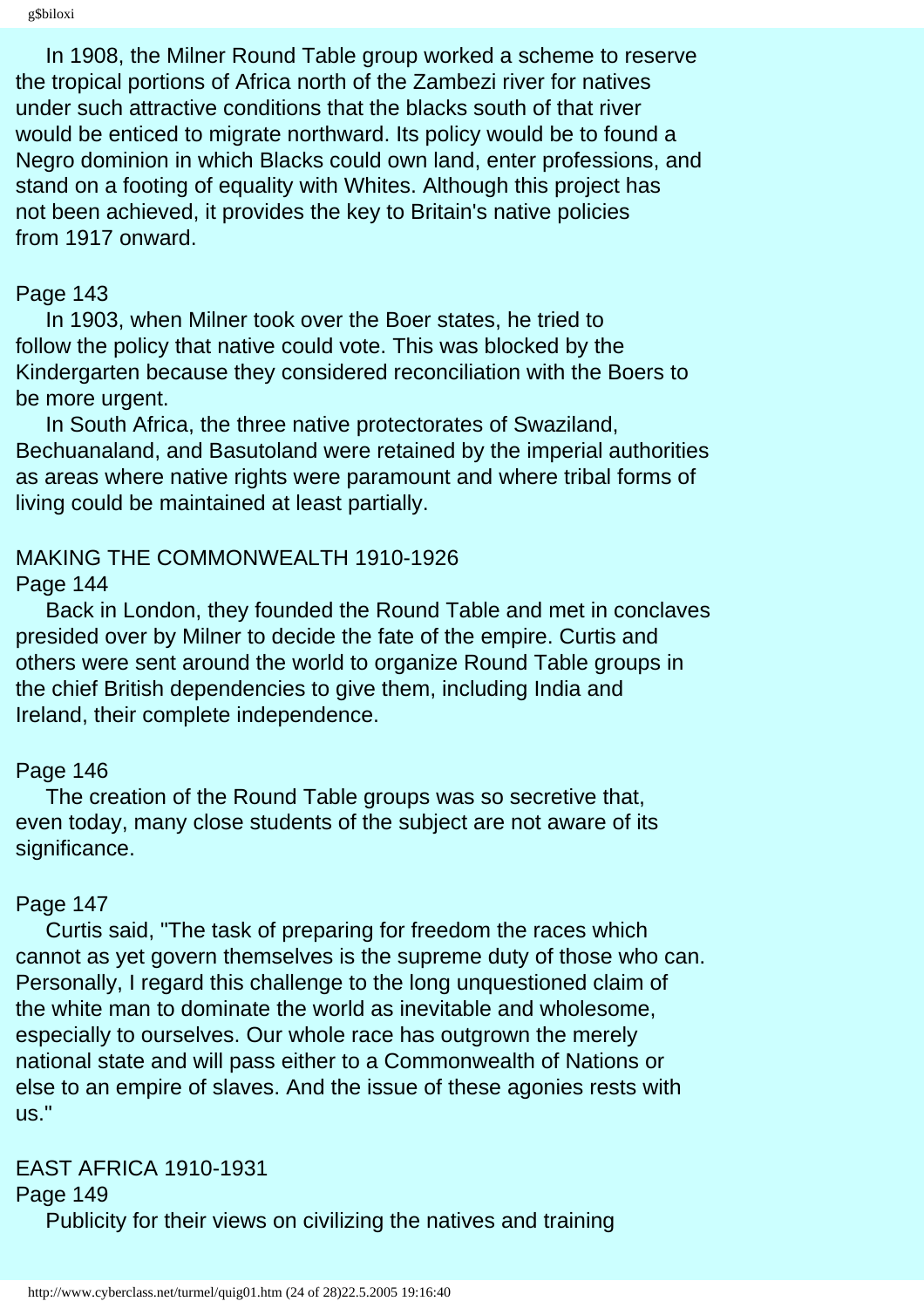them for eventual self-government received wide dissemination.

#### Page 150

 By 1950 Kenya had discontented and detribalized blacks working for low wages on lands owned by whites. It had about two million blacks and only 3,400 whites in 1910. Forty years later, it had about 4 million blacks and only 30,000 whites. The healthful highlands were reserved for white ownership as early as 1908. The native reserves had five times as much land although they had 150 times as many people.

 The whites tried to increase the pressure on natives to work on white farms rather than to seek to make a living on their own lands within the reserves, by forcing them to pay taxes in cash, by curtailing the size or quality of the reserves, by restricting improvements in native agricultural techniques and by personal and political pressure and compulsion.

 The real crux of the controversy before the Mau Mau uprising of 1948-1955 was the problem of self-government; Pointing to South Africa, the settlers in Kenya demanded self-rule which would allow them to enforce restrictions on non-whites.

#### Page 151

 From this controversy came a compromise which gave Kenya a Legislative Council containing representatives of the imperial government, the white settlers, the Indians, the Arabs, and a white missionary to represent the blacks. Most were nominated rather than elected but by 1949, only the official and Negro members were nominated.

#### Page 152

 As a result of the 1923 continued encroachment of white settlers on native preserves, the 1930 Native Land Trust Ordinance guaranteed native reserves but these reserves remained inadequate.

#### Page 153

 Efforts to extend the use of native courts, councils and to train natives for an administrative service were met with growing suspicion based on the conviction that the whites were hypocrites who taught a religion that they did not obey, were traitors to Christ's teachings, and were using these to control the natives and to betray their interests under cover of religious ideas which the whites themselves did not observe in practice.

#### INDIA TO 1926

 Although the East India Company was a commercial firm, it had to intervene again and again to restore order, replacing one nominal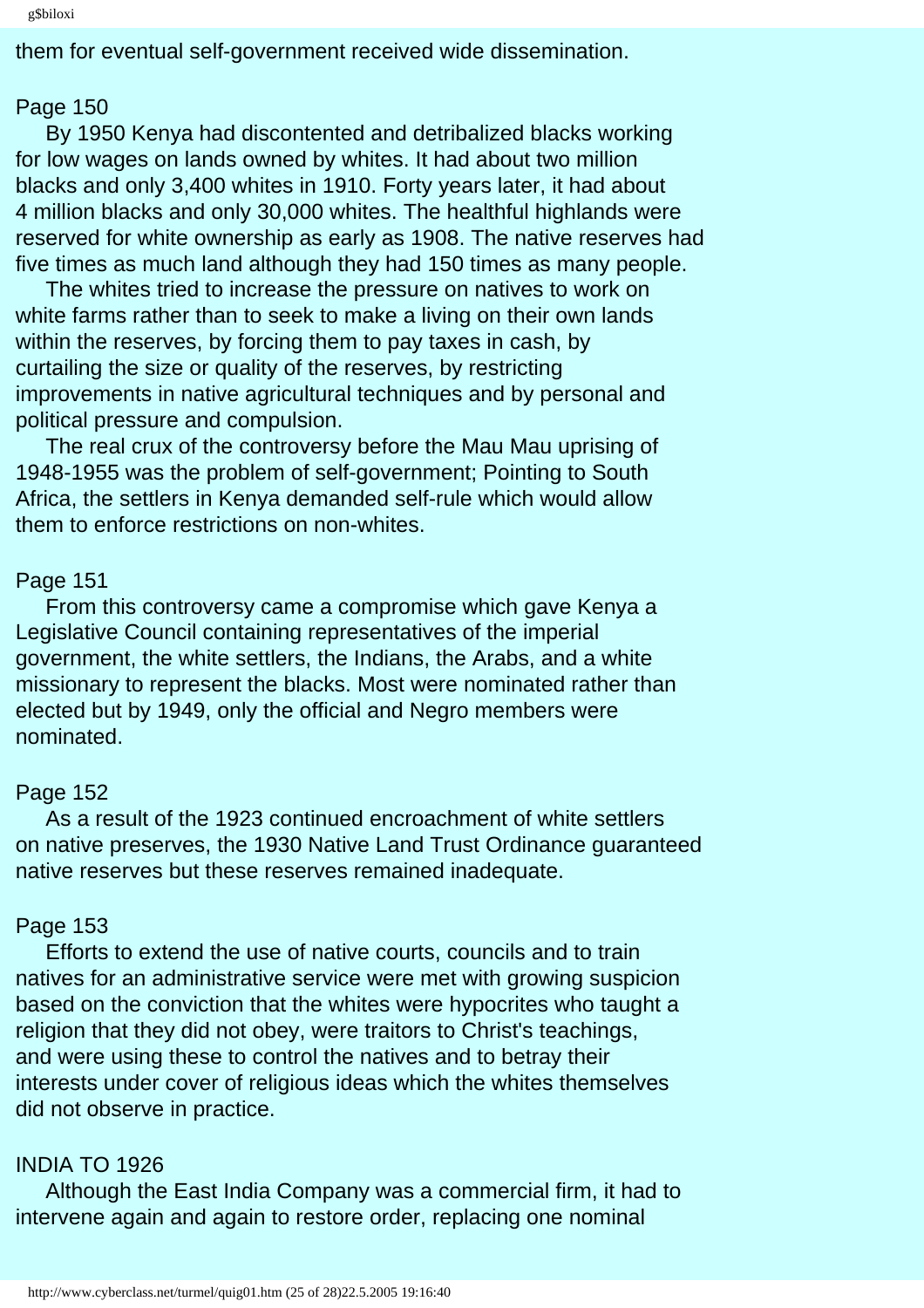ruler by another and even taking over the government of those areas where it was more immediately concerned and to divert to their own pockets some of the fabulous wealth they saw flowing by. Areas under rule expanded steadily until by 1858 they covered three-fifths of the country.

#### Page 154

 In 1857-1858, a sudden, violent insurrection of native forces, known as the Great Mutiny, resulted in the end of the Mogul empire and of the East India Company, the British government taking over their political activities.

# Page 157

 Numerous legislative enactments sought to improve the conditions but were counterbalanced... by the growing burden of peasant debt at onerous terms and at high interest rates. Although slavery was abolished in 1843, many of the poor were reduced to peonage by contracting debts at unfair terms and binding themselves and their heirs to work for their creditors until the debt was paid. Such a debt could never be paid, in many cases, because the rate at which it was reduced was left to the creditor and could rarely be questioned by the illiterate debtor.

# Page 158

 In spite of India's poverty, there was a considerable volume of savings arising chiefly from the inequitable distribution of income to the landlord class and to the moneylenders (if these two groups can be separated in this way).

# Page 161

 Hinduism was influenced by Christianity and Islam so that the revived Hinduism was really a synthesis of these three religions. Played down was the old and basic Hindu idea of Karma where each would reappeared again and again in a different physical form and in a different social status, each difference being a reward or punishment for the soul's conduct in at it's previous appearance. There was no real hope of escape from this cycle, except by a gradual improvement through a long series of successive appearances to the ultimate goal of complete obliteration of personality (Nirvana) by ultimate mergence in the soul of the universe (Brahma). This release (moksha) from the endless cycle of existence could be achieved only by the suppression of all desire, of all individuality and of all will to live.

IRELAND TO 1939 Page 173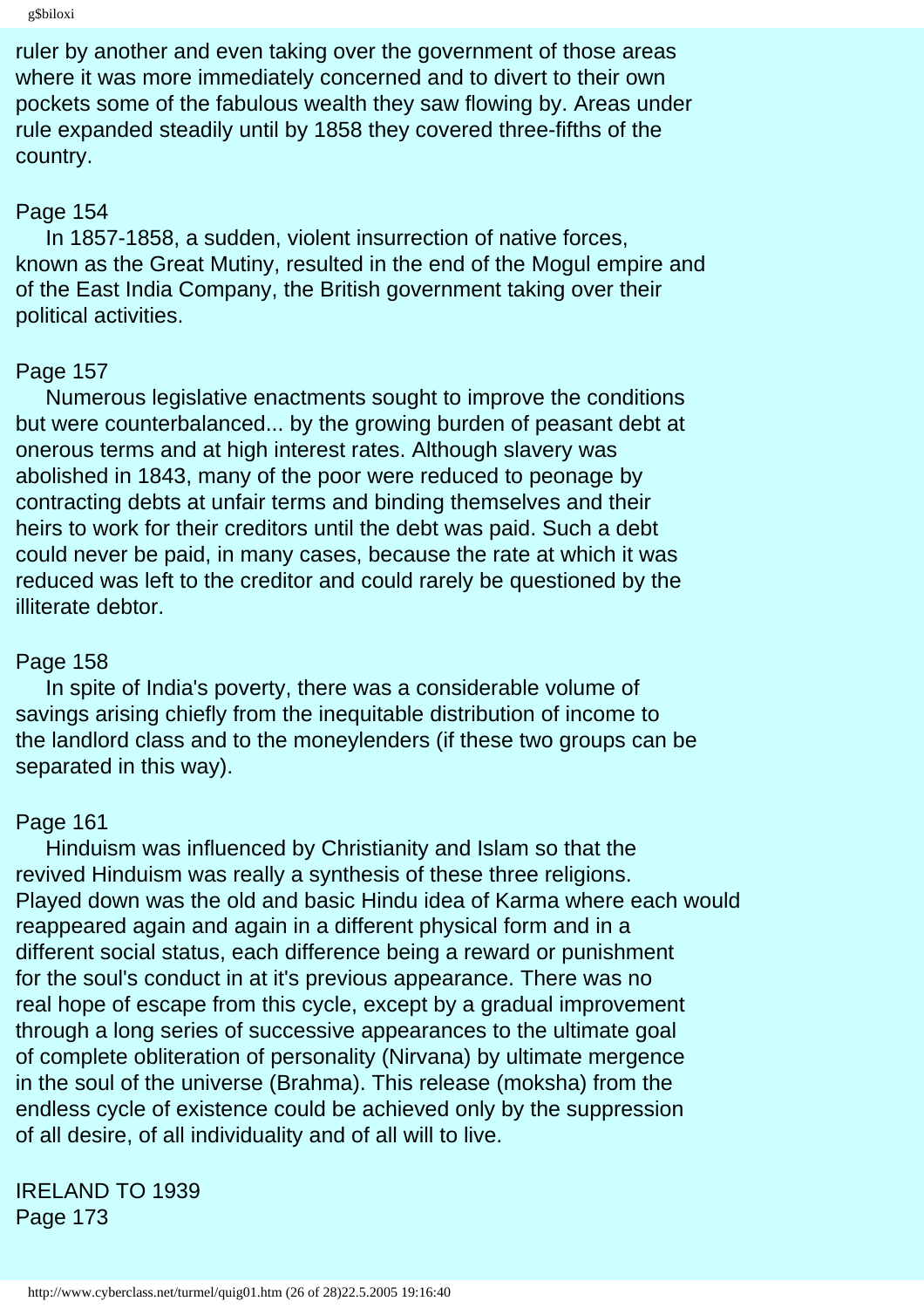The Cromwellian conquest of Ireland in the seventeenth century had transferred much Irish land, as plunder of war, to absentee English landlords. In consequence, high rents, insecure tenure, lack of improvements and legalized economic exploitation, supported by English judges and English soldiers, gave rise to violent agrarian unrest and rural atrocities against English lives and properties.

#### THE FAR EAST TO WORLD WAR I

# THE COLLAPSE OF CINA TO 1920

#### Page 176

 The destruction of traditional Chinese culture under the impact of Western Civilization was considerably later than the similar destruction of Indian culture by Europeans

 The upper-most group derived its income as tribute and taxes from its possession of military and political power the middle group derived its incomes from sources such as interest on loans, rents from lands and the profits from commercial enterprises. Although the peasants were clearly an exploited group, this exploitation was impersonal and traditional and thus more easily borne.

#### Page 179

 Only in the late nineteenth and early twentieth century did peasants in China come to regard their positions as so hopeless that violence became preferable to diligence or conformity. This change arose from the fact that the impact of Western culture on China did, in fact, make a peasant's position economically hopeless.

#### Page 180

 Chinese society was too weak to defend itself against the West. When it tried to do so, as in the Opium Wars of 1840-1861 or in the Boxer uprising of 1900, such Chinese resistance to European penetration was crushed by armaments of the Western Powers and all kinds of concessions to these Powers were imposed on China.

 Until 1841, Canton was the only port allowed for foreign imports and opium was illegal. As a consequence of Chinese destruction of illegal Indian opium and the commercial exactions of Cantonese authorities, Britain imposed on China the treaties of Nanking (1842) and of Tientsin (1858). These forced China to cede Hong Kong to Britain and to open sixteen ports to foreign trade, to impose a uniform import tariff of no more than 5%, to pay an indemnity of about \$100 million, to permit foreign legations in Peking, to allow a British official to act as head of the Chinese customs service, and to legalize the import of opium. China lost Burma to Britain, Indochina to France. Also Formosa and the Pescadores to Japan, Macao to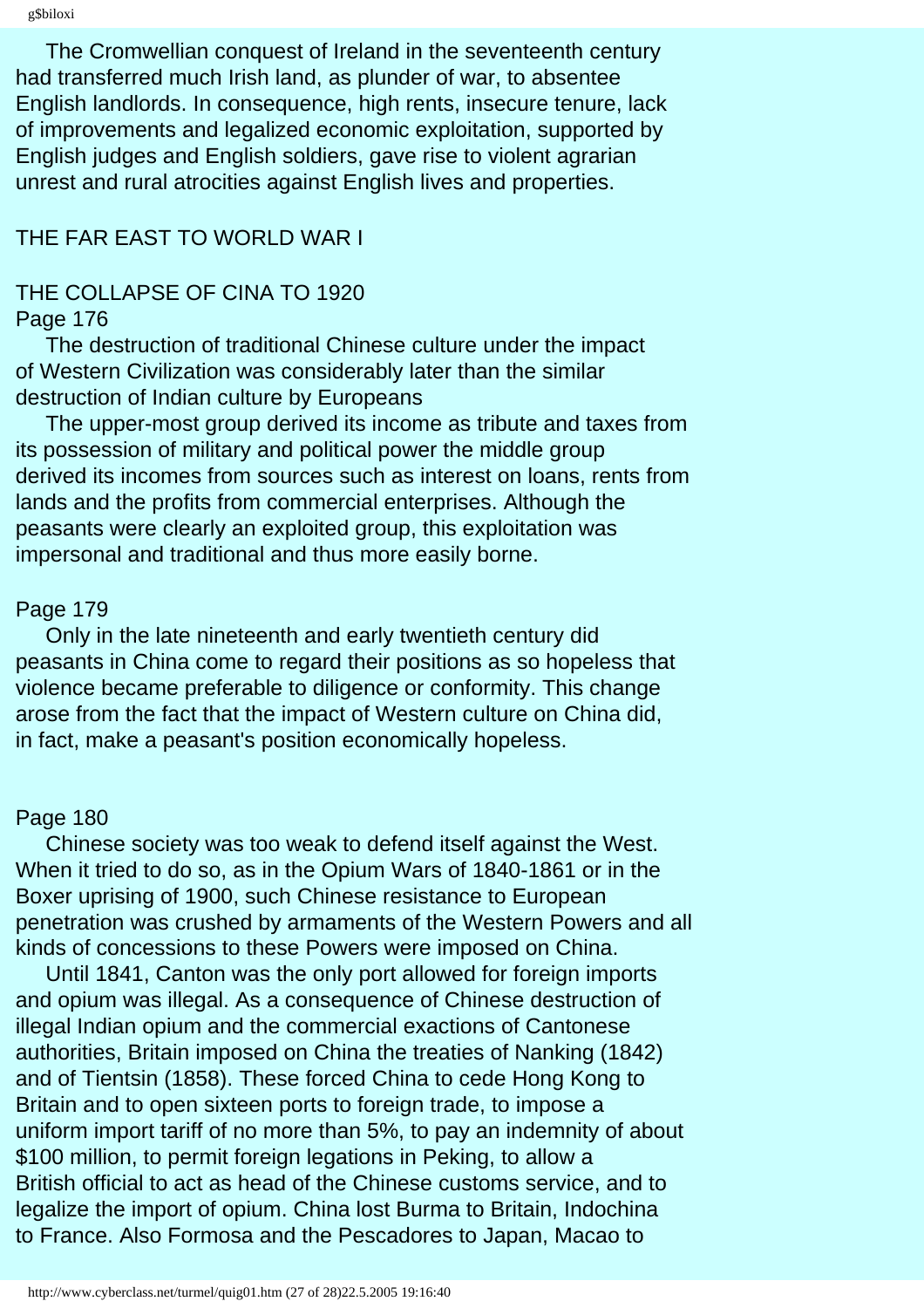g\$biloxi

Portugal, Kiaochow to Germany, Liaotung (including Port Arthur) to Russia, France took Kwangchowan and Britain took Kowloon and Weihaiwei. Various Powers imposed on China a system of extraterritorial courts under which foreigners in judicial cases could not be tried in Chinese courts or under Chinese law.

# **[Send a comment to John Turmel](mailto:%20bc726@freenet.carleton.ca)**

# **[Home](http://www.cyberclass.net/turmel)**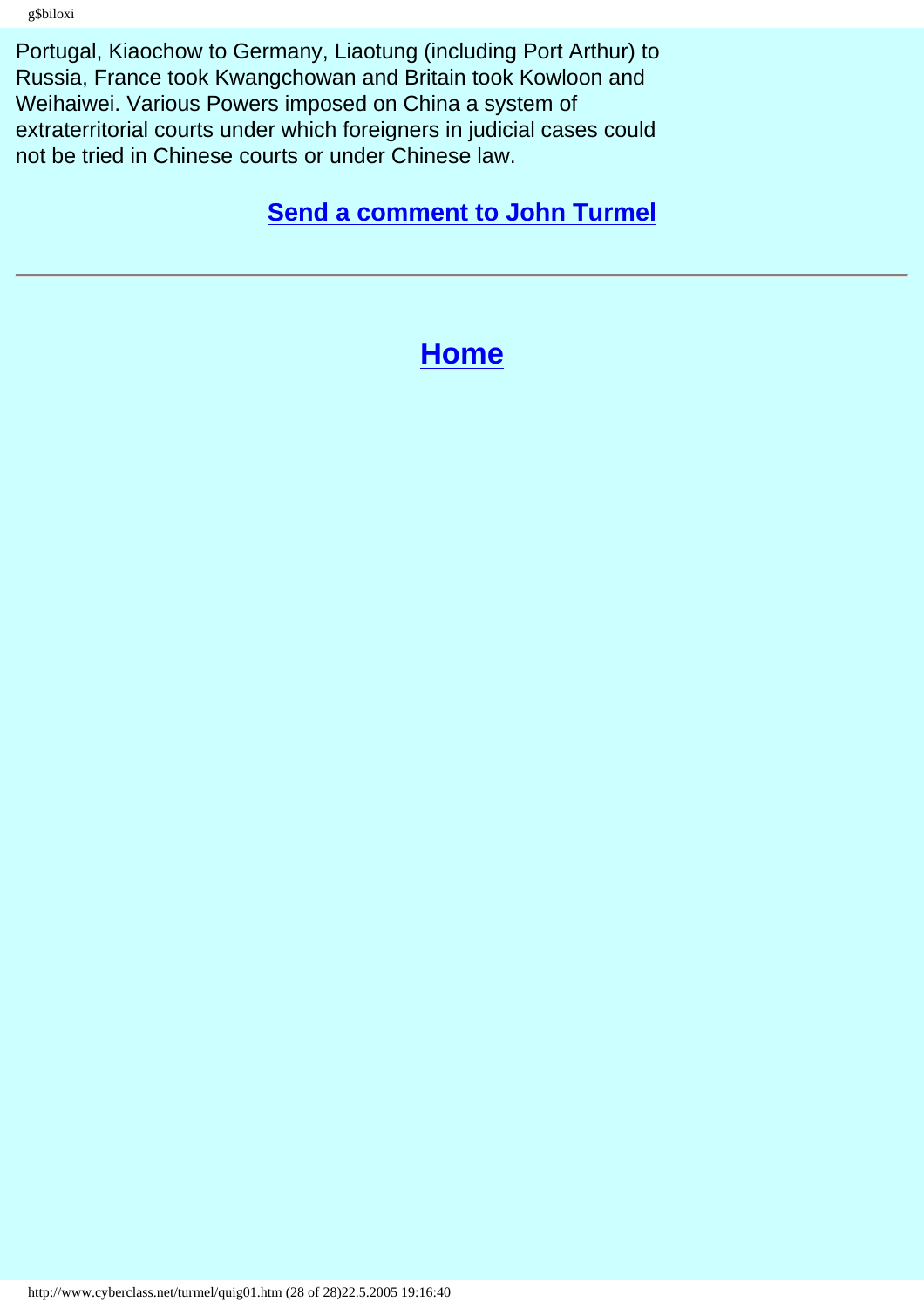# <span id="page-31-0"></span>TRAGEDY AND HOPE Chapter 1&2 Analysis

- \* Turmel analysis has indented paragraphs, Quigley's text does not.
- \* R&R = Rothschilds and Rockefellers

# CHAPTER I: INTRODUCTION: WESTERN CIVILIZATION IN ITS WORLD SETTING

#### Page 3

Each civilization is born in some inexplicable fashion and, after a slow start, enters a period of vigorous expansion, increasing its size and power, both internally and at the expense of its neighbors, until gradually a crisis of organization appears. It becomes stabilized and eventually stagnant. After a Golden Age of peace and prosperity, internal crises again arise. At this point, there appears for the first time, a moral and physical weakness.

 JCT: I think it is interesting that Quigley has civilizations arising "in some inexplicable fashion" whereas Astle suggests they arise when a money system develops to allow the allocation of saved surpluses among citizens. I have to agree that civilization cannot arise without such a monetary mechanism though societies which barter their surpluses may also be called civilizations though not what I'd call an advanced civilization. So I accept Astle's suggestion that a money system for allocation of surpluses is a necessary mechanism for any advanced civilization to arise.

 I find Quigley's assumption interesting that a crisis of organization must inevitably appear. It is true that according to David Astle, there have been many stabilized civilizations which were unstabilized once usury and moneylending were introduced. Since most of unrecorded history comprises those stables societies and since most of recorded history comprises those unstable societies, it's understandable that Quigley's studies of recorded history would think these unstable effects are inevitable by-products of civilization. I suggest that they are inevitable by-products of usury which creates a death-gamble mortgage between its citizens and out of the death by poverty of its citizens comes the inevitable crises.

 I also accept that all civilizations which arise on all planets in the universe will inevitably develop money systems and inevitably be infected with usury which arises logically out of periods of scarcity.

# Page 5

The passage from the Age of Expansion to the Age of Conflict is the most complex, most interesting and most critical of all periods of the life cycle of a civilization. It is marked by four chief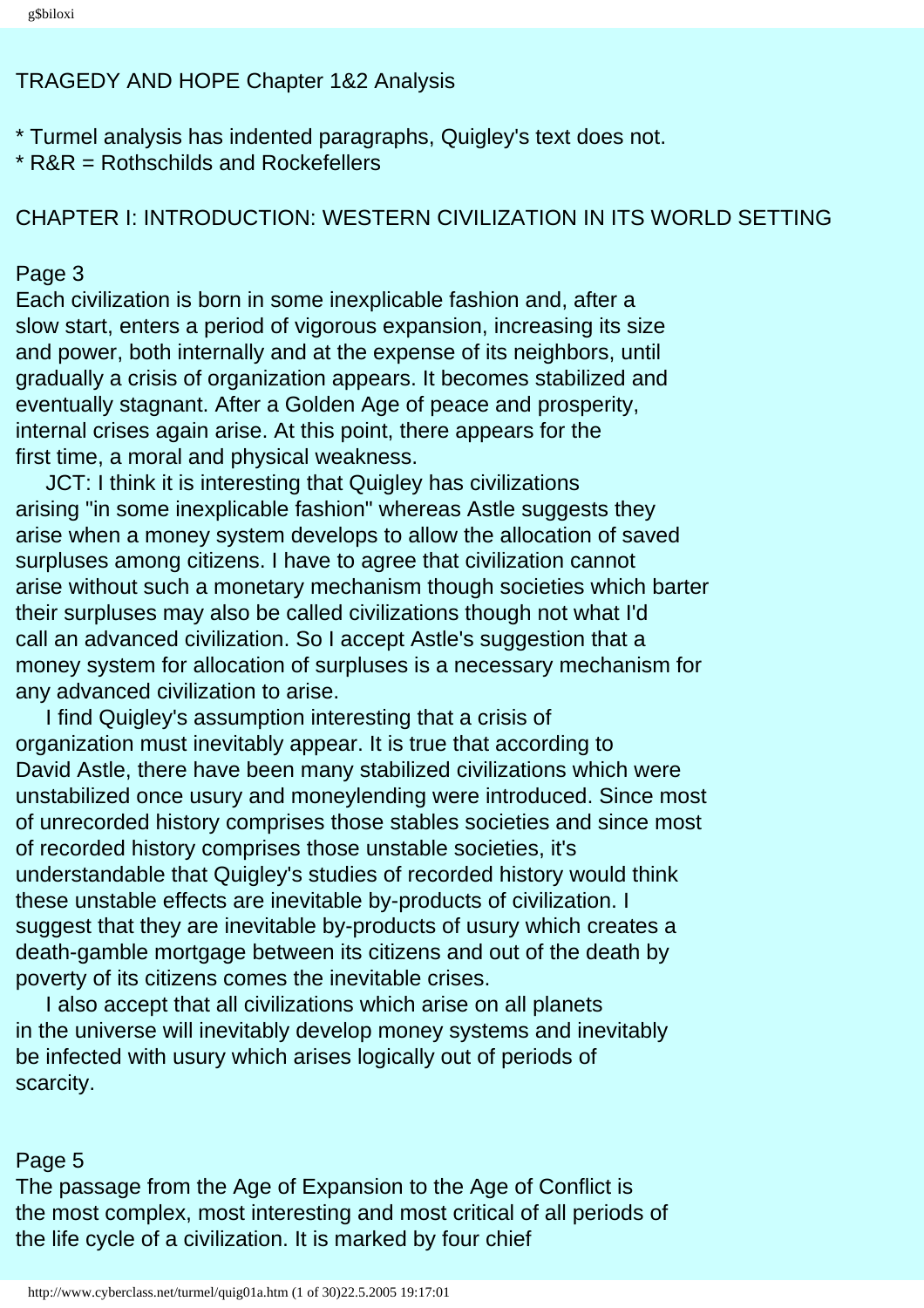characteristics: it is a period:

- a) of declining rate of expansion;
- b) of growing tensions and class conflicts;
- c) of increasingly frequent and violent imperialist wars;
- d) of growing irrationality.

 JCT: See, class conflicts only arise when there exists the usury function to separate citizens into the two classes, those who have abundance and get even more and those who have no abundance and have it taken away. That such a system is irrational is a given though its irrationality is unseen by the great majority of its victims. One need only study my Essence of Money debates with Professor Flaherty at my web site to see how supposedly intelligent people can be reduced to blathering contradicters who don't even realize they are contradicting themselves. I don't think there's an easier proof of this growing irrationality than to have people who don't realize, according to Orwell's doublethink, can believe to contradictory points of view at the same time.

 I honestly do believe that the brain has to be damaged in order that two contradictory points of view can both be held as true and those debates show quite clearly that the study of Economics does indeed damage their brains of their students. It's not for nothing Christ said that when it comes to usury, "they will forever be hearing without hearing and seeing without seeing or understanding," while Mohammed said that those who devour usury are as as stands one whom the Evil One by his touch hath driven to madness."

 One might think that Christ and Mohammed were using hyperbole when saying that money-lovers have been driven to madness but I have no doubt that historians will use Professor Flaherty's contradictions to demonstrate the madness incurred from studying Economics and learning to love money.

# Page 8

When we consider the untold numbers of other societies, simpler than civilizations, which Western Civilization has destroyed or is now destroying, the full frightening power of Western Civilization becomes obvious.

 JCT: But note that Western Civilization usually destroyed these other civilizations in the quest for gold after being tricked into usurious debt by the Rothschilds and Rockefellers of their day. I don't think destroying neighbor civilizations is an inevitable function of humanity though it is an inevitable function of a humanity which must always expand to pay its expanding debt.

This shift from an Age of Conflict to an Age of Expansion is marked by a resumption of the investment of capital and the accumulation of capital on a large scale.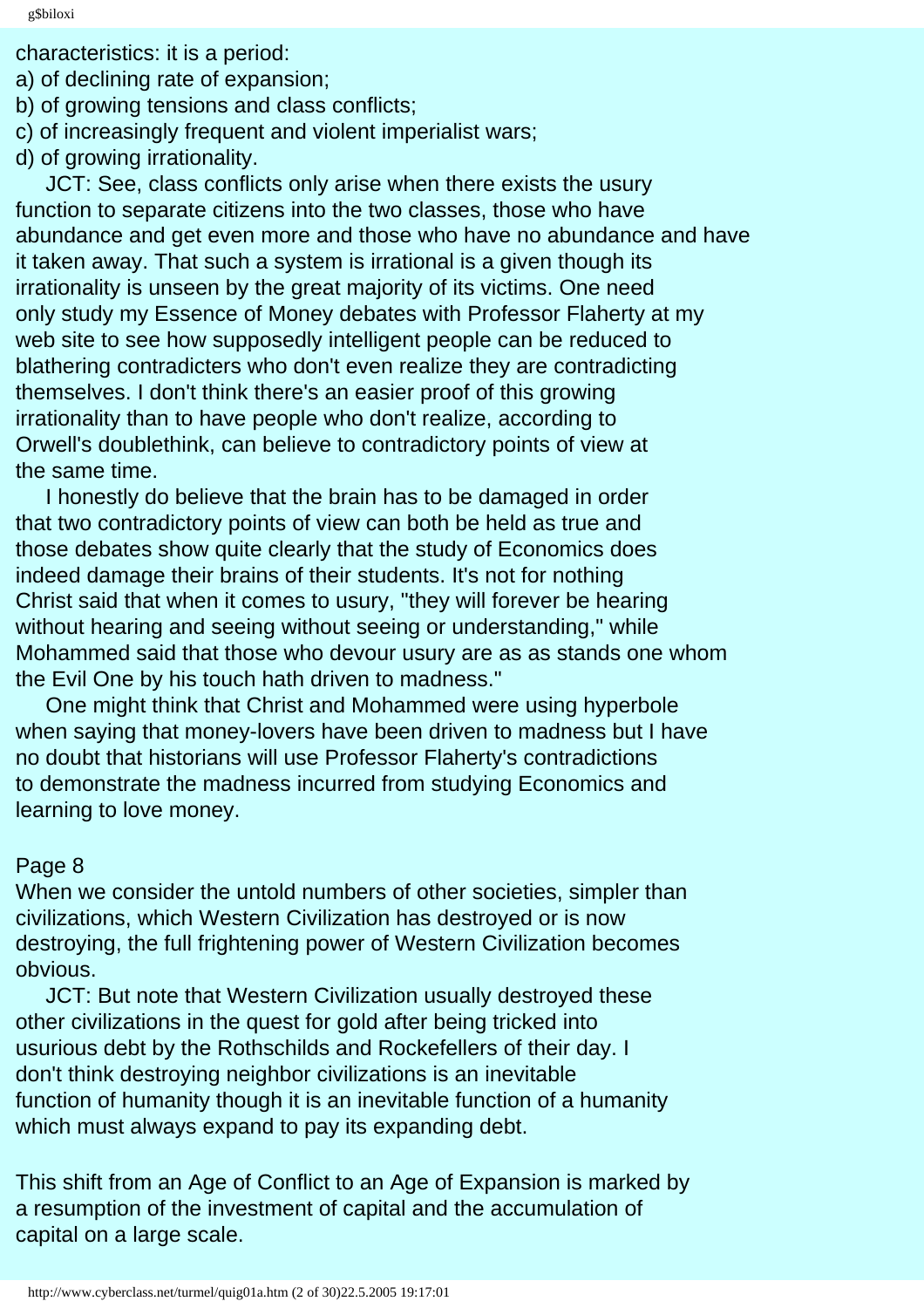```
g$biloxi
```
 JCT: So all it takes is for the money-lenders to loosen the purse strings and resume investment to permit an Age of expansion. If the world-owners choose not to resume investment, the nations of the world remain in a condition of conflict in the death-gamble fight to survive bank foreclosure.

In the new Western civilization, a small number of men, equipped and trained to fight, received dues and services from the overwhelming majority of men who were expected to till the soil. From this inequitable but effective defensive system emerged an inequitable distribution of political power and, in turn, an inequitable distribution of the social economic income. This, in time, resulted in an accumulation of capital, which, by giving rise to demand for luxury goods of remote origin, began to shift the whole economic emphasis of the society from its earlier organization in self-sufficient agrarian units to commercial interchange, economic specialization, and, a bourgeois class.

 JCT: Notice that a "defensive system" was necessary for this need for an professional army to arise. It's fair to assume that usury was well installed to necessitate such defences from their neighbors.

# Page 9

At the end of the first period of expansion of Western Civilization covering the years 970-1270, the organization of society was becoming a petrified collection of vested interests and entered the Age of Conflict from 1270-1420.

In the new Age of Expansion, frequently called the period of commercial capitalism from 1440 to 1680, the real impetus to economic expansion came from efforts to obtain profits by the interchange of goods, especially semi-luxury or luxury goods, over long distances. In time, profits were sought by imposing restrictions on the production or interchange of goods rather than by encouraging these activities.

 JCT: So the real push in the new Age of Expansion came from the growth of middlemen profits who sought not to increase production but to decrease it while they sought a monopoly.

# Page 10

The social organization of this third Age of Expansion from 1770-1929 following upon the second Age of Conflict of 1690-1815 might be called "industrial capitalism." In the last of the nineteenth century, it began to become a structure of vested interests to which we might give the name "monopoly capitalism."

We shall undoubtedly get a Universal Empire in which the United States will rule most of the Western Civilization. This will be followed, as in other civilizations, by a period of decay and ultimately, as the civilizations grows weaker, by invasions and the total destruction of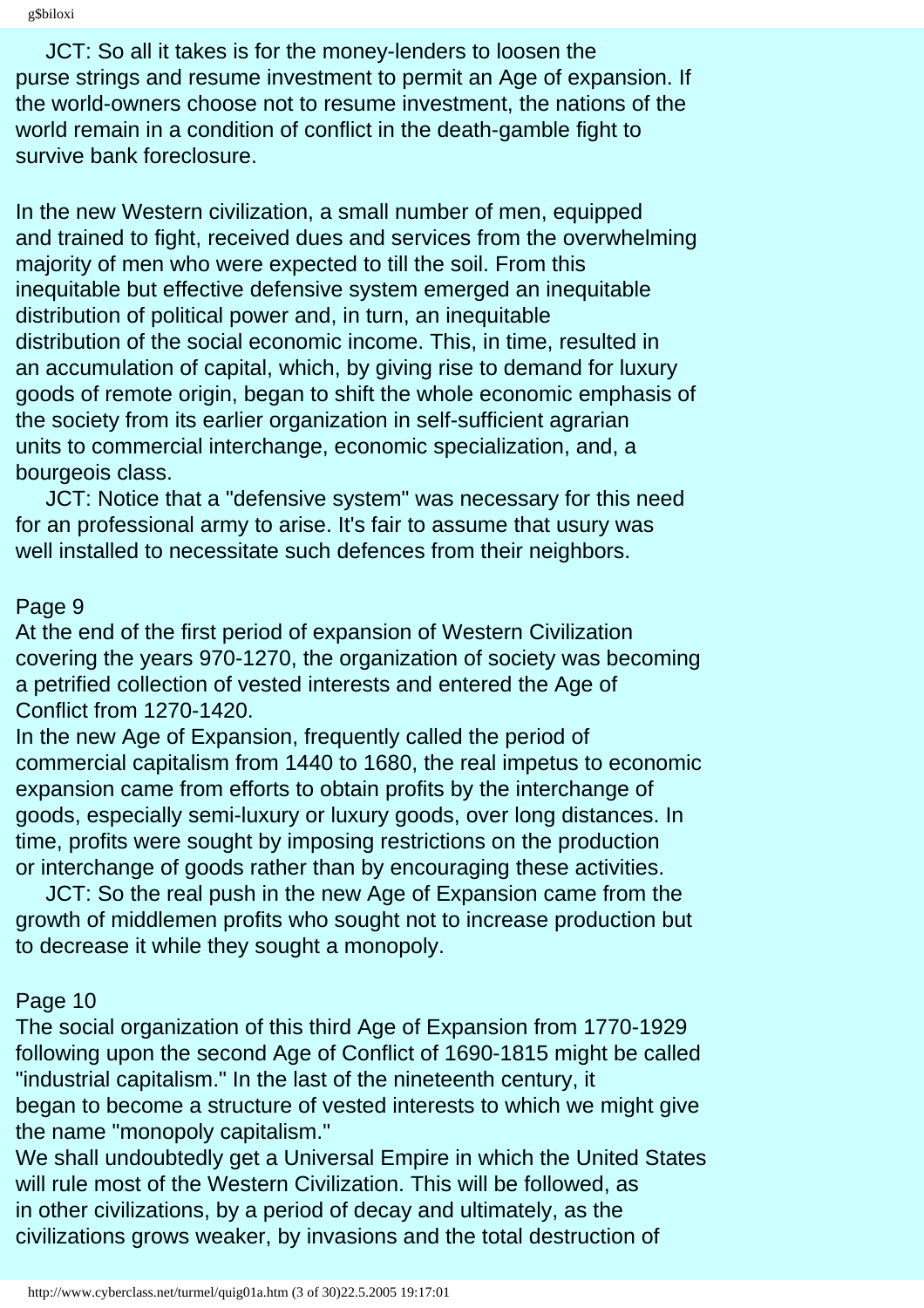#### Western culture.

 JCT: Too bad he doesn't say where this decay arises. He simply asks to assume such decay as a given.

# EUROPE'S SHIFT TO THE TWENTIETH CENTURY

# Page 24

The belief in the innate goodness of man had its roots in the eighteenth century when it appeared to many that man was born good and free but was everywhere distorted, corrupted, and enslaved by bad institutions and conventions. As Rousseau said, "Man is born free yet everywhere he is in chains."

Obviously, if man is is innately good and needs but to be freed from social restrictions, he is capable of tremendous achievements in this world of time, and does not need to postpone his hopes of personal salvation into eternity.

 JCT: I think this philosophy makes the most sense. I think the wish for power of one's fellow man is purely a function of insecurity.

# Page 25

To the nineteenth century mind, evil, or sin, was a negative conception. It merely indicated a lack or, at most, a distortion of good. Any idea of sin or evil as a malignant force opposed to good, and capable of existing by its own nature, was completely lacking in the typical nineteenth century mind. The only evil was frustration and the only sin, repression.

Just as the negative idea of the nature of evil flowed from the belief that human nature was good, so the idea of liberalism flowed from the belief that society was bad. For, if society was bad,the state, which was the organized coercive power of society, was doubly bad, and if man was good, he should be freed, above all, from the coercive power of the state.

 JCT: Of course, this is only when the state is front man for loansharks' oppression. When the state was not in thrall to loansharks and did not have to oppress its citizens with oppressive taxes to service debt, there would be no reason for citizens to feel this way nor would there be any reason for the state not to pass laws in favor of the good life of its citizens.

"No government in business" was commonly called "laissez faire" and would have left society with little power beyond that required to prevent the strong from physically oppressing the weak. This strange, and unexamined, belief held that there really existed, in the long run, a "community of interests" between the members of a society. It maintained that, in the long run, what was good for one was bad for all. It believed that there did exist a possible social pattern in which each member would be secure, free and prosperous.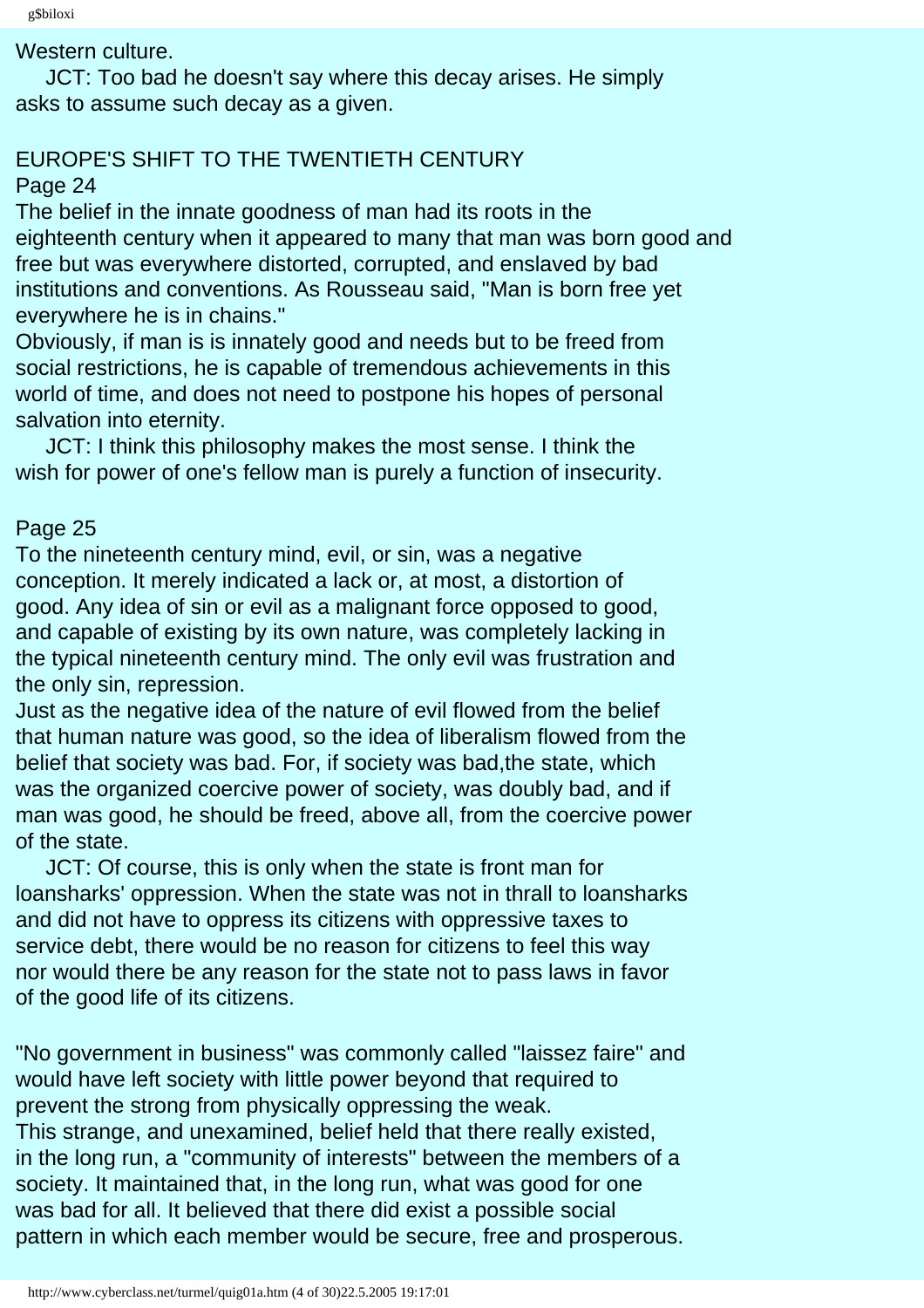g\$biloxi

 JCT: Capitalistic laissez-faire would actually work for the benefit of all if it weren't for some enjoying loanshark privileges. How anyone could call capitalism where everyone has to pay a vicious rake-off for the use of the currency "laissez-faire" or "free trade" is quite a joke. True laissez-faire or true free trade can only be so when the usurious shackles are abolished.

#### Page 26

Capitalism was an economic system in which the motivating force was the desire for private profit as determined in a price system with the seeking of aggrandization of profits for each individual.

 JCT: I see nothing wrong with this in a "free market" which an interest-based system is not.

Nationalism served to bind persons of the same nationality together into a tight, emotionally satisfying, unit. On the other side, it served to divide persons of different nationalities into antagonistic groups, often to the injury of their real mutual political, economic or cultural advantages.

 JCT: Having a tight satisfying unit does not necessarily injure your neighbors. This only occurs when people's are engaged in deathgambles.

The event which destroyed the pretty dream world of 1919-1929 were the stock market crash, the world depression, the world financial crisis.

 JCT: The stock market crash, the depression and the world financial crisis are not causes which destroyed the pretty "real" world of Roaring Twenties. Why he'd call their real potential "dream" escapes me though he confusing the symptoms with the cause could explain it. It was a reduction in currency which brought stagnation to a formerly vibrant world economy. The International Bankers had but to reduce the amount of money in circulation to watch mankind sit down in front of their trees with their hammers and chainsaws not unable to house themselves. Let us remember that during the Great Depression, the number of plants, the number of machines, the number of skilled workers did not disappear, only the number of dollars disappeared.

#### Page 28

 The twentieth century came to believe that human nature is, if not innately bad, at least capable of being very evil. Left to himself, man falls very easily to the level of the jungle or even lower and this result can be prevent only by the coercive power of society.

 JCT: When man is forced to play financial death-gamble where the losers are left with insufficient life-support tickets to survive, is there any wonder that once the bankers have insisted on a "kill or be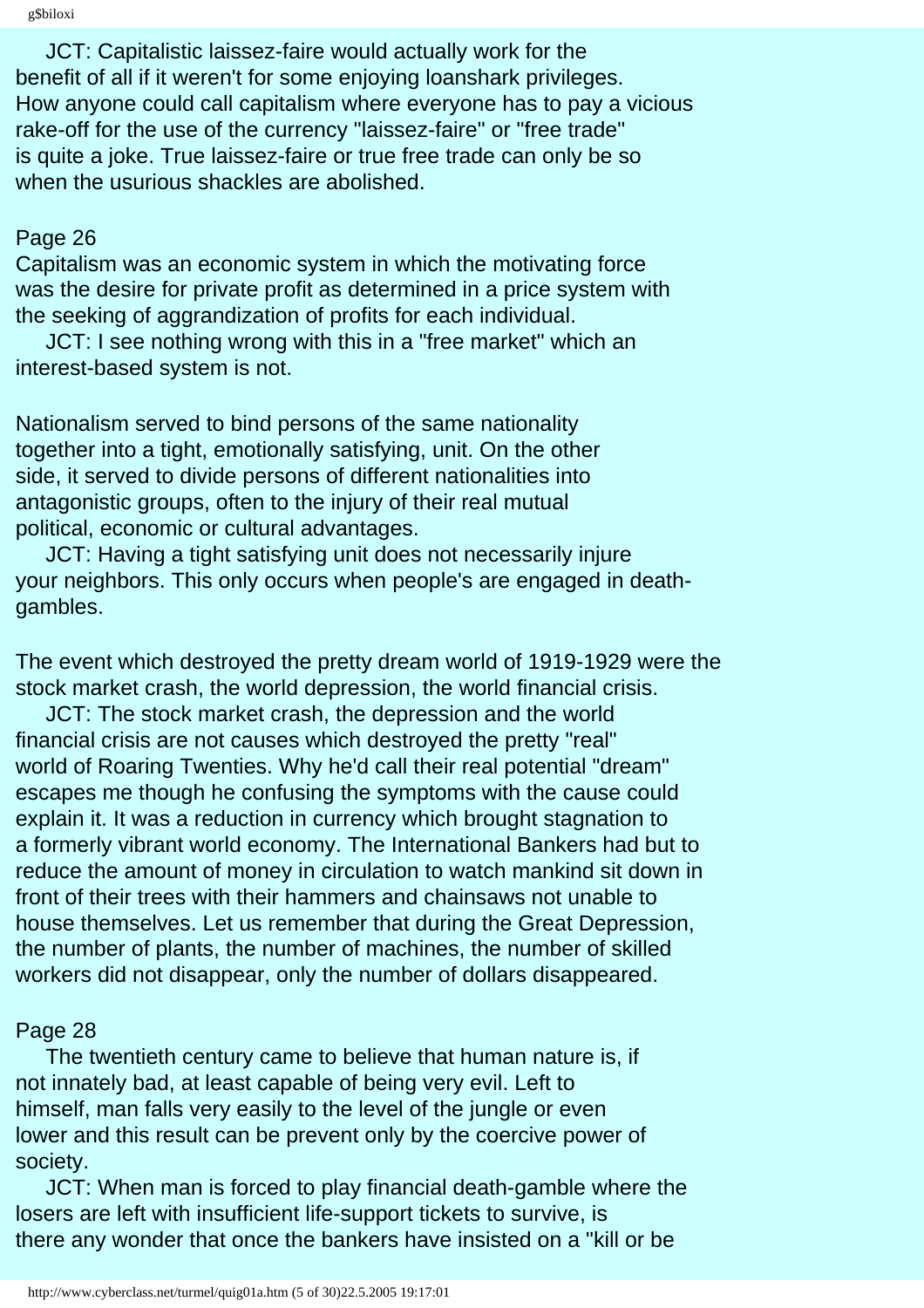killed" system that man falls to the level of the law of the jungle?

Along with this change from good men and bad society to bad men and good society has appeared a reaction from optimism to pessimism. The horrors of Hitler's concentration camps and Stalin's slave-labor units are chiefly responsible for this change.

 JCT: This is silly. None of these things would have happened had all nations not been faced with impossible debts. Just because the bankers have organized a deathgamble for mankind to play is no reason to label the depths man has fallen to as a naturally occurring trait. Yet, we do see that even good men go bad in a bad society.

 And when it comes to mass murder, Hitler and Stalin's numbers pale beside the hundreds of millions murdered by poverty that the Rothschilds and Rockefellers can be held accountable for. And let us never forget that Hitler and Stalin were financed by corporations controlled by R&R and could never have been elevated to power without their support.

 I think Anthony Sutton's books "Wall Street and the Rise of Hitler," and "Wall Street and the Rise of Bolshevism" (I'm not sure of the second title) explain pretty clearly how Wall Street financiers were the main supporters of both Hitler and Stalin. So we can lay their victims at the feet of the International bankers too.

 I guess by now, you must realize my abhorrence of these parasitic families who can be likened to those who would take food from starving children which they have done by the millions. Can anyone think of anyone more odious than someone who would take the life-support tickets away from a starving child. The Rothschilds and Rockefellers have and even though many will want to have them punished after the upcoming LETS financial revolution, my policy is to forgive and forget because if the Lord can say that when the wicked cease their evil ways, all their sins will be forgotten, who are we to do differently. So though it's true that the thought of the Rothschilds and Rockefellers make me want to puke, I'm prepared to leave them be as we enter a millennium of peace and prosperity.

 And remember that in my advocacy of "Amnesty, Anonymity, Security," or "Forgive, Forget, Have some interest-free LETS credit," you'll notice the anonymity section which will permit the Rothschilds and Rockefellers and other usurer families to change their names so no one even knows that they were related to the monsters who enslaved and murdered so many with their exponential debt.

 If anyone thinks this is hyperbole, just remember that the the first word in the name of their business, "mort-gage," translates into "death."

 And can there be any other reason that the usurers are the only ones who were physically attacked by Christ in the temple?

So we are seeking an end to the death inflicted on mankind by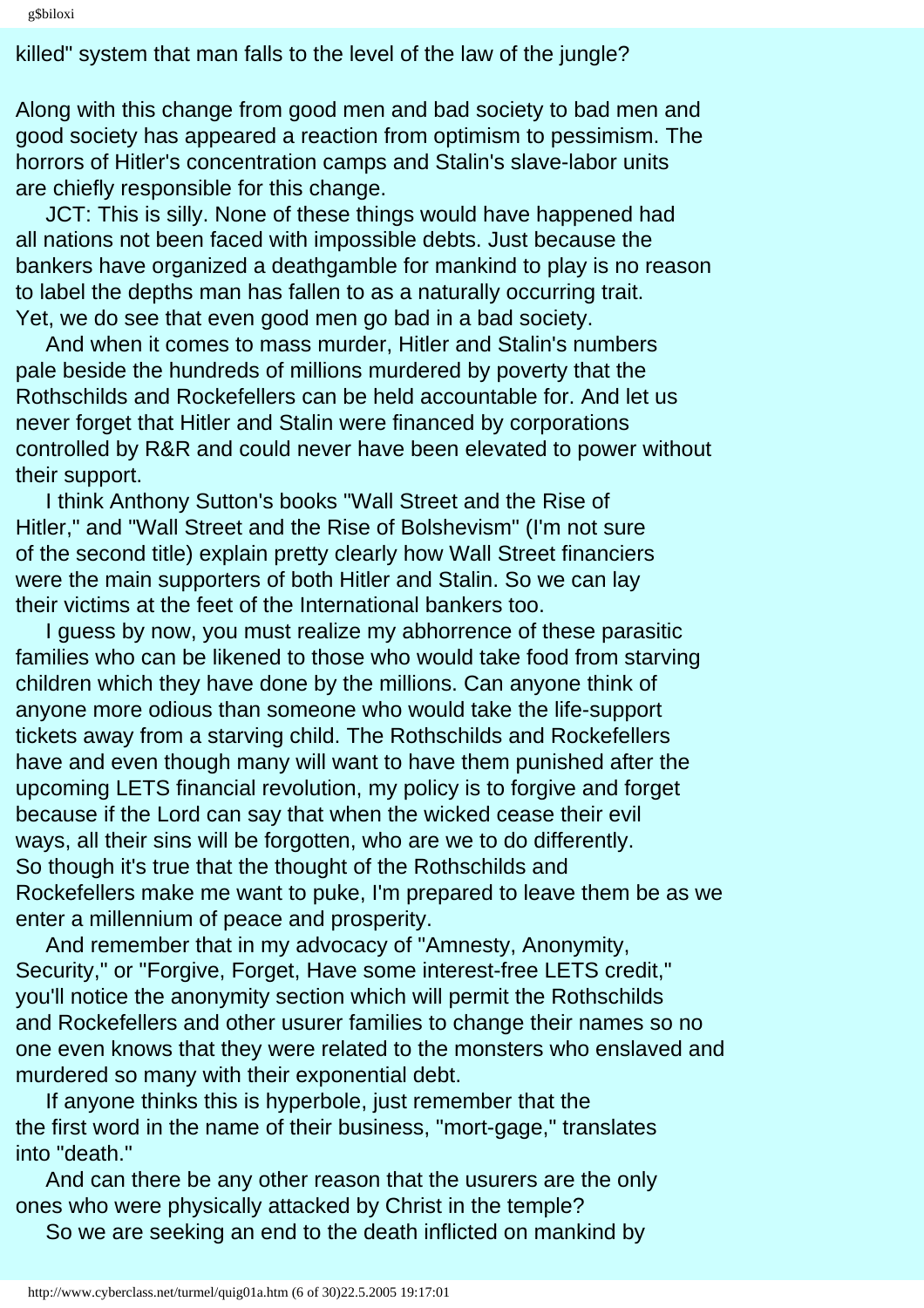R&R's death-gambles which should see an almost instantaneous dawn of a wonderful new age of peace and prosperity from the current deadly jungle.

# CHAPTER II: WESTERN CIVILIZATION TO 1914

# WESTERN CIVILIZATION TO 1914

Page 39

The financial capitalist sought profits from the manipulation of claims on money; and the monopoly capitalist sought profits from manipulation of the market to make the market price and the amount sold such that his profits would be maximized.

 JCT: To the detriment of consumers since manipulating the value of money and manipulating the market price does not aim at maximizing production.

# Page 41

Karl Marx,about 1850, formed his ideas of an inevitable class struggle in which the groups of owners would become fewer and fewer and richer and richer while the mass of workers became poorer and poorer but more and more numerous.

 JCT: Score a point for Marx in his analysis of the capitalist malaise. As capitalist countries play "mortgage," it is inevitable that more and more people are thrust into foreclosure and less and less survive to be richer and richer owners.

Mass production required less labor. But mass production required mass consumption.

 JCT: And as long as robot paychecks go to only a few people and not to the majority, especially of people who were replaced by those robots, this dislocation will persist. Think of it as everyone owning a robot slave to do one's work. No one would complain about losing their job once their robot started doing it as long as they got their usual paycheck.

# EUROPEAN ECONOMIC DEVELOPMENT

# Page 42

Investments in railroads, steel mills and so on could not be financed from the profits and private fortunes of individual proprietors. New instruments for financing industry came into existence in the form of limited-liability corporations and investment banks. These were soon in a position to control the chief parts of the industrial system since they provided the capital to it. This gave rise to financial capitalism.

JCT: Of course, King Henry's tally system of issuing currency for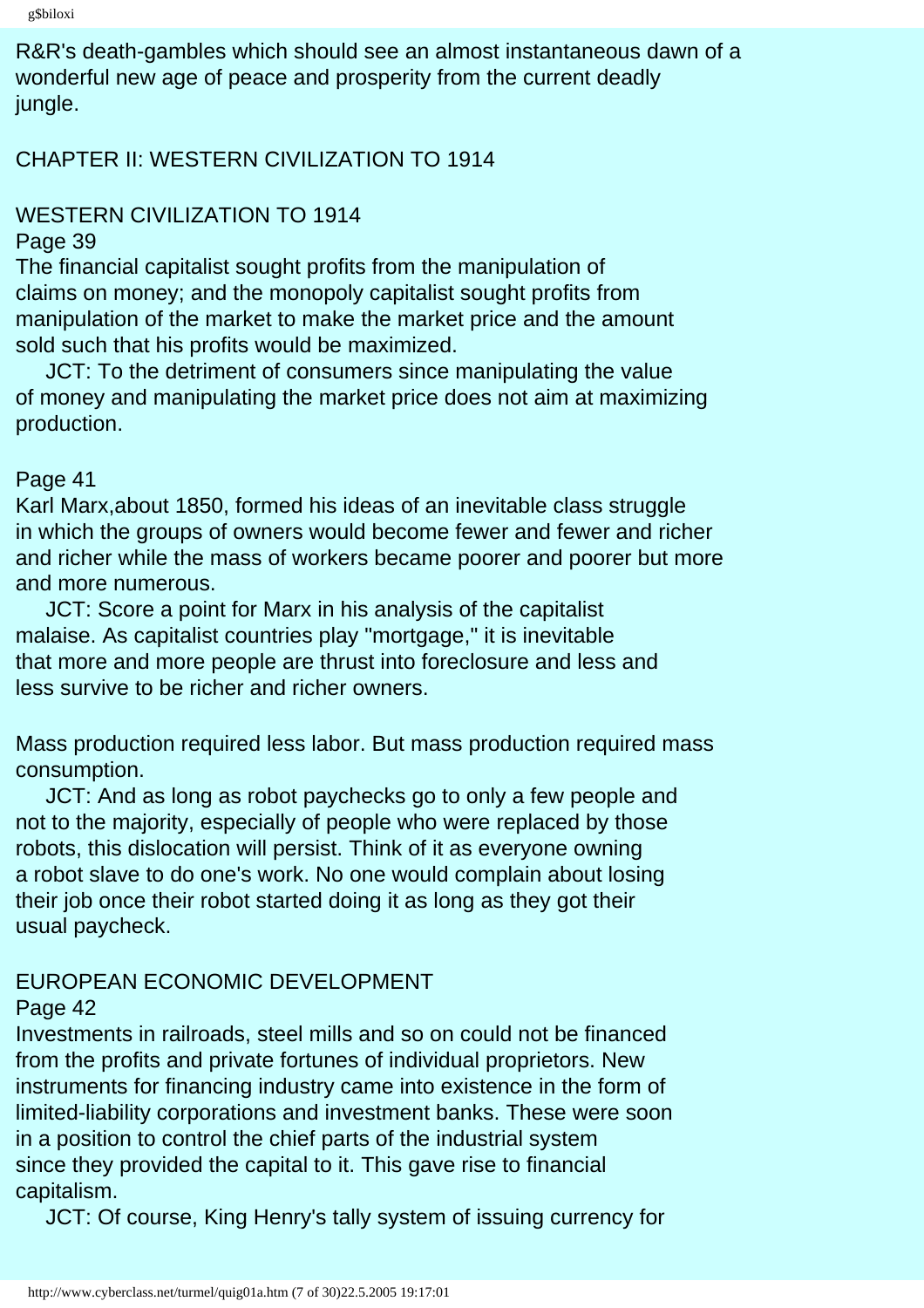large projects from the national treasury had been forgotten and corporations and investment banks were the only way that it could still be done while guaranteeing a large profit to the nation's rich.

#### Page 43

Great industrial units, working together either directly or through cartels and trade associations, were in a position to exploit the majority of the people. The result was a great economic crisis which soon developed into a struggle for control of the state - the minority hoping to use the state to defend their privileged position, the majority hoping to use the state to curtail the power and privileges of the minority.

 JCT: So what's new? In every nation on Earth today, the minority use the state to defend their privileged positions while the majority have no luck at all in curtailing their power and privileges.

Capitalism, because it seems profits as its primary goal, is never primarily seeking to achieve prosperity, high production, high consumption, political power, patriotic improvement, or moral uplift.

 JCT: And since that's what R&R want, it's want R&R get. Large profits for the banking elite with little prosperity, never full production unless in time of war, never high consumption and certainly no moral uplift. I think Christ described a world ruled by Rothschild and Rockefeller moneylenders as "like heaven but an alley where men weep and gnash their teeth." Heck of a tribute to their control, isn't it. What could have been a heaven for mankind in Eden has been turned into a cesspool of misery by these banking families.

# Page 44

Goods moved from low-price areas to high-price areas and money moved from high-price areas to low-price areas because goods were more valuable where prices were high and money was more valuable where prices were low.

Thus, clearly, money and goods are not the same thing but are, on the contrary, exactly opposite things. Most confusion in economic thinking arises from failure to recognize this fact. Goods are wealth which you have, while money is a claim on wealth which you do not have. Thus goods are an asset; money is a debt. If goods are wealth; money is non-wealth, or negative wealth, or even anti-wealth.

 JCT: I've never heard it described like this anywhere in Economics or Accounting. As long as the cashier's cage is holding the requisite amount of collateral for every token issued, there's nothing wrong with treating the claim on wealth as wealth though once economists have divorced money from collateral, problems do arise.

# Page 45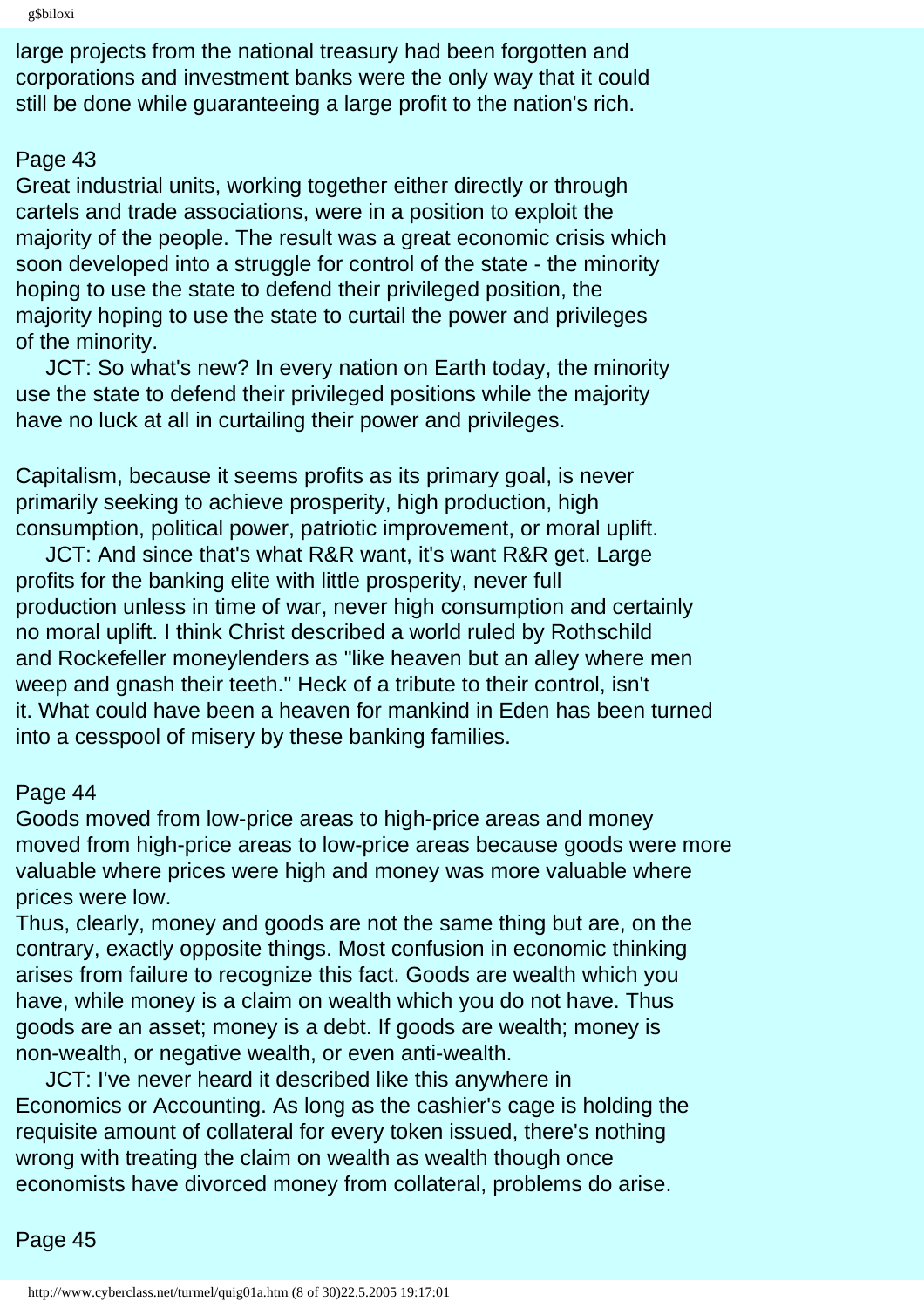In time, some merchants turned their attention from exchange of goods to the monetary side of the exchange. They became concerned with the lending of money to merchants to finance their ships and their activities, advancing money for both, at high interest rates, secured by claims on ships or goods as collateral for repayment and made it possible for people to concentrate on one portion of the process and, by maximizing that portion, to jeopardize the rest.

 JCT: And jeopardize the rest they have. This should be R&R's epitaph: they concentrated on the process while jeopardizing the rest.

#### Page 46

Three parts of the system, production, transfer, and consumption of goods were concrete and clearly visible so that almost anyone could grasp them simply examining them while the operations of banking and finance were concealed, scattered, and abstract so that they appeared to many to be difficult. To add to this, bankers themselves did everything they could to make their activities more secret and more esoteric. Their activities were reflected in mysterious marks in ledgers which were never opened to the curious outsider.

 JCT: David Astle repeatedly makes the same point. There's something about bankers' operations that necessitate people not finding out how it works. Still, given how the process has been confused in the study of banking by economists, one has to wonder what there was to hide. With professional economists leading the confusion, today's world is in no better shape that societies in antiquity.

 Still, the main goal was to hide the fact that people were in fact borrowing new credit money and not someone else's savings. Though you might accept paying interest for the use of someone's deferred savings, it's hard to rationalize paying interest for no one's deferred savings. This is the reason Economics spends so much time instilling the infamous doublethink that loans are depositors' funds while admitting that new money is also created.

 So the mystery is over. Bankers do not lend out their depositors' funds, no one is deferring their current consumption and no one needs be rewarded with interest for that deferred consumption. Bankers lend out new funds and scam the borrowers into paying interest on the false belief that they're getting it from depositors who are deferring consumption.

Changes of prices, whether inflationary or deflationary, have been major forces in history for the last six centuries at least.

 JCT: Probably for the last six millennia if we can believe Astle's research. Still it's nice to have a major historian admit that the financial manipulations of international bankers have been the major forces of history. We'll see how over and over.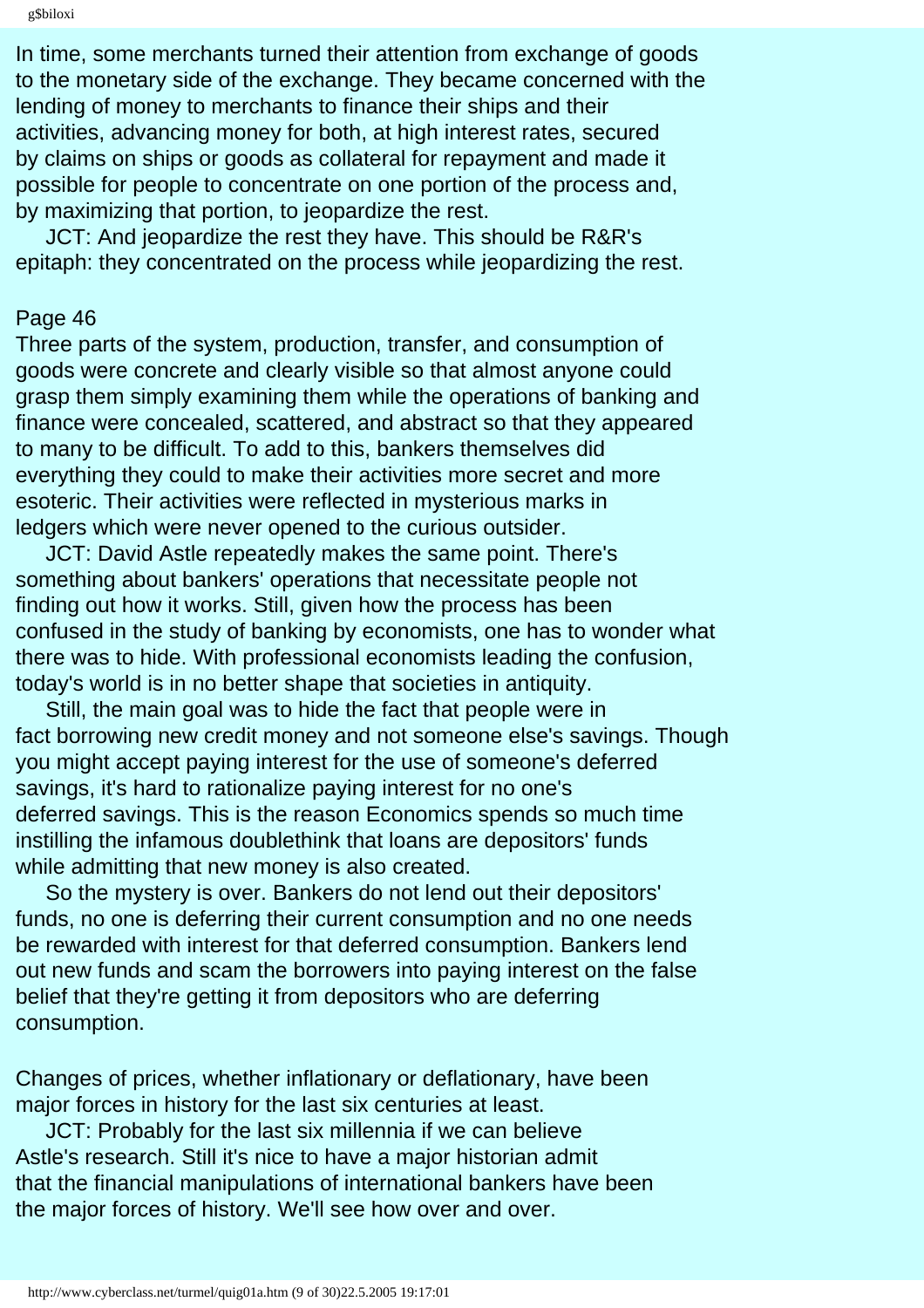# Page 47

Hundreds of years ago, bankers began to specialize, with richer and more influential ones associated increasingly with foreign trade and foreign-exchange transactions. Since these were richer and more cosmopolitan and increasingly concerned with questions of political significance, such as stability and debasement of currencies, war and peace, dynastic marriages, and worldwide trading monopolies, they became financiers and financial advisers of governments. Moreover, they were always obsessed with the stability of monetary exchanges and used their power and influence to do two things:

1) to get all money and debts expressed in terms of strictly limited commodity - ultimately gold; and

 JCT: And we'll read over and over how their concern over the buying power of their gold superseded the well-being of the peoples every time. The standard argument is that money given a high value by scarcity was good for the people since their money bought them more. The fact that this was great for those who had most of the money seems to have dwarfed the realization that this was not great for the majority who had little money.

2) to get all monetary matters out of the control of governments and political authority, on the ground that they would be handled better by private banking interests in terms of such a stable value of gold.

 JCT: You'll hear this argument ad nauseam, that governments are too irresponsible to be left in charge of the money system which should be left to experts like bankers and economists. Given their track records, I doubt this was such a great idea and I can't imagine how any government could have caused as much calamity as these private bankers have done with their control of the money. And if you're going to genocide millions of people by poverty, shouldn't it at least be a government doing the genocide rather than a few private families?

 The problem is that governments usually get blamed for the genocide of the poor by withdrawal of life-support tickets even though they are not even in control; though they should be.

# INDUSTRIAL CAPITALISM, 1770-1850

#### Page 48

Britain's victories had many causes such as its ability to control the sea and its ability to present itself to the world as the defender of the freedoms and rights of small nations and of diverse social and religious groups. Also, financially, England had discovered the secret of credit and economically, it had embarked on the Industrial Revolution.

 JCT: England had discovered the secret of credit? I think it had been discovered millennia ago though it was certainly kept secret as best they could.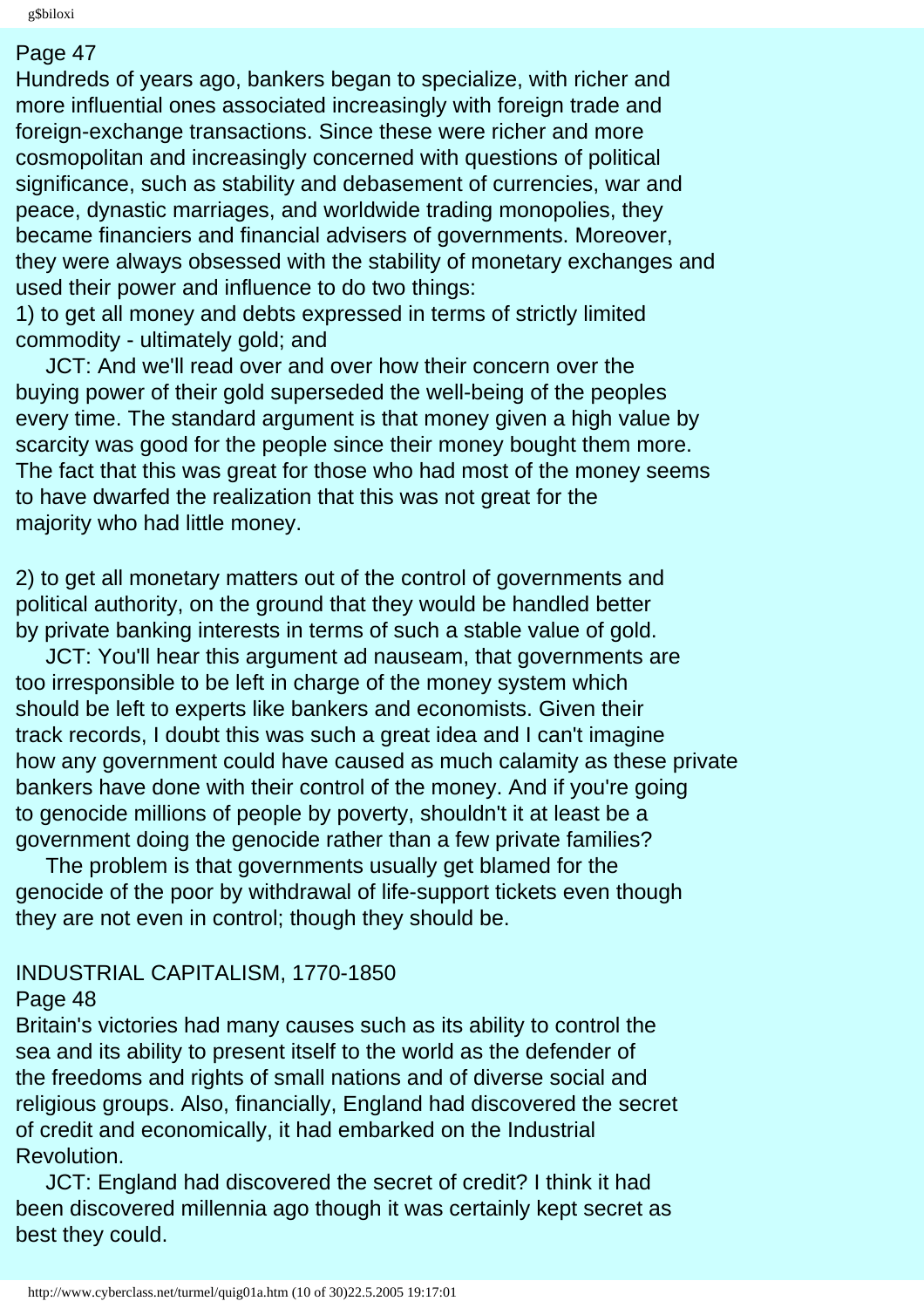Credit had been known to the Italians and Netherlanders long before it became one of the instruments of English world supremacy. Nevertheless, the founding of the Bank of England by William Paterson and his friends in 1694 is one of the great dates in world history. For generations, men had sought to avoid the one drawback of gold, its heaviness, by using pieces of paper to represent specific pieces of gold. Today, we call such pieces of paper gold certificates which entitles its bearer to exchange it for its piece of gold on demand, but in view of the convenience of paper, only a small fraction of certificate holders ever did make such demands. It early became clear that gold need be held on hand only to the amount needed to cover the fraction of certificates likely to be presented for payment; accordingly, the rest of the gold could be used for business purposes, or, what amounts to the same thing, a volume of certificates could be issued greater than the volume of gold reserved for payment of demands against them. such an excess volume of paper claims against reserves we now call bank notes.

 JCT: Once again we run into an explanation of the goldsmith scam to explain how credit is just as valid a currency as actual commodity tokens are.

In effect, this creation of paper claims greater than the reserves available means that bankers were creating money out of nothing.

 JCT: Of course, Economics professors Flaherty and Simms are still teaching their students that bankers lend out their depositors' funds. I'm sure most other Economics professors are teaching this false belief too. Of course, that they were creating credit out of thin air was one of the things bankers worked to hard at keeping secret and it seems is still quite unknown to the majority of Economics teachers.

The same thing could be done in another way, not by note-issuing banks but by deposit banks. Deposit bankers discovered that orders and checks drawn against deposits by depositors and given to third persons were often not cashed by the latter but were deposited to their own accounts. Thus there were no actual movements of funds, and payments were made simply by bookkeeping transactions on the accounts. Accordingly, it was necessary for the banker to keep on hand in actual money (gold, certificates and notes) no more than the fraction of deposits likely to be drawn upon and cashed; the rest could be used for loans and if these loans were made by creating a deposit for the borrower, who in turn would draw checks upon it rather than withdraw it in money, such "created deposits" or loans could also be covered adequately by retaining reserves to only a fraction of their value. Such created deposits also were a creation of money out of nothing, although bankers usually refused to express their actions, either note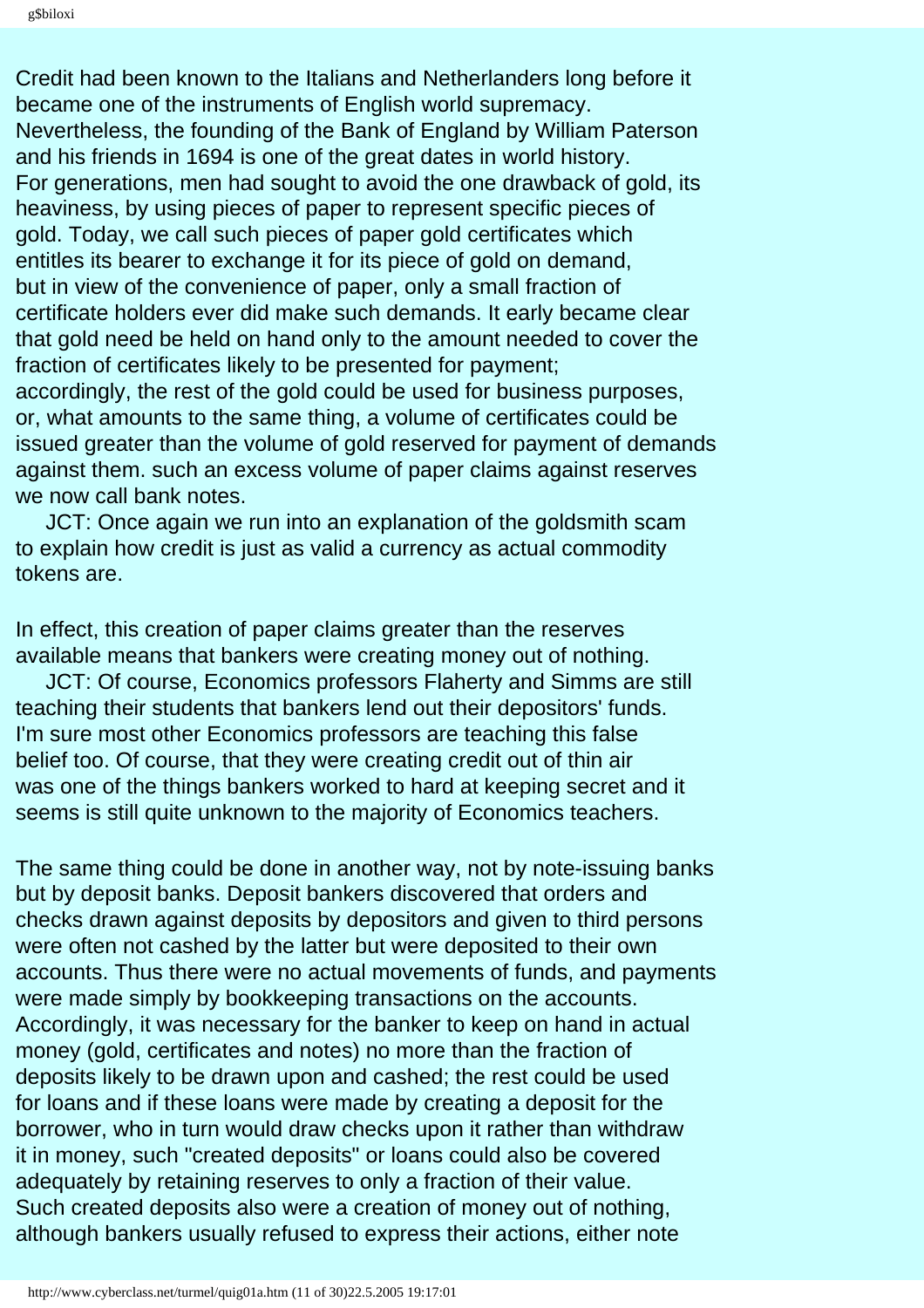issuing or deposit lending, in these terms. William Paterson, on obtaining the charter of the Bank of England, said "the Bank hath benefit of interest on all moneys it creates out of nothing." This is generally admitted today.

 JCT: Again, such "created deposits" or "loans" were the creation of money out of nothing even though Flaherty and Simms violently disagree. They still think that piggy banks create money though I've challenged them to explain where the piggy bank got the new money and they've never been able to answer.

This organizational structure for creating means of payment out of nothing, which we call credit, was not invented by England but was developed by her to become one of her chief weapons in the victory over Napoleon in 1815. The emperor, could not see money in any but concrete terms, and was convinced that his efforts to fight wars on the basis of "sound money" by avoiding the creation of credit, would ultimately win him a victory by bankrupting England. He was wrong although the lesson has had to be relearned by modern financiers in the twentieth century.

 JCT: Boy, did he ever blow it. Of course, LETS shows that pure credit works as currency just fine and if Napeleon restricted his money to metal base, then he was under the control of the bullion brokers as every king of antiquity mentioned by Astle.

#### FINANCIAL CAPITALISM 1850-1931

#### Page 50

The third stage of capitalism is of such overwhelming significance in the history of the twentieth century, and its ramifications and influences have been so subterranean and even occult, that we may be excused if we devote considerate attention to this organization and methods.

 JCT: Banking as subterranean and even occult? Why not? Given the International bankers were planning the murder by war and famines of millions, could be anything but subterranean and occult. I've always said that such people would have to have an almost "alien" mentality in order to calmly inflict poverty and starvation on millions of people without any qualms.

 When I watch the X-Files' suggestions of alien conspiracies, I'd have no problem believing that if aliens were here and controlling the planet, they would inevitably be international bankers in order to control human activity and given their obvious lack of care for the well-being of the humanoid population, I would have no trouble at all with the hypothesis that the Rockefellers and Rothschilds are alien life forms. I can't believe that humanoids could so callously have condemned so many humans to death by poverty.

Of course, they're probably just humans who have become monsters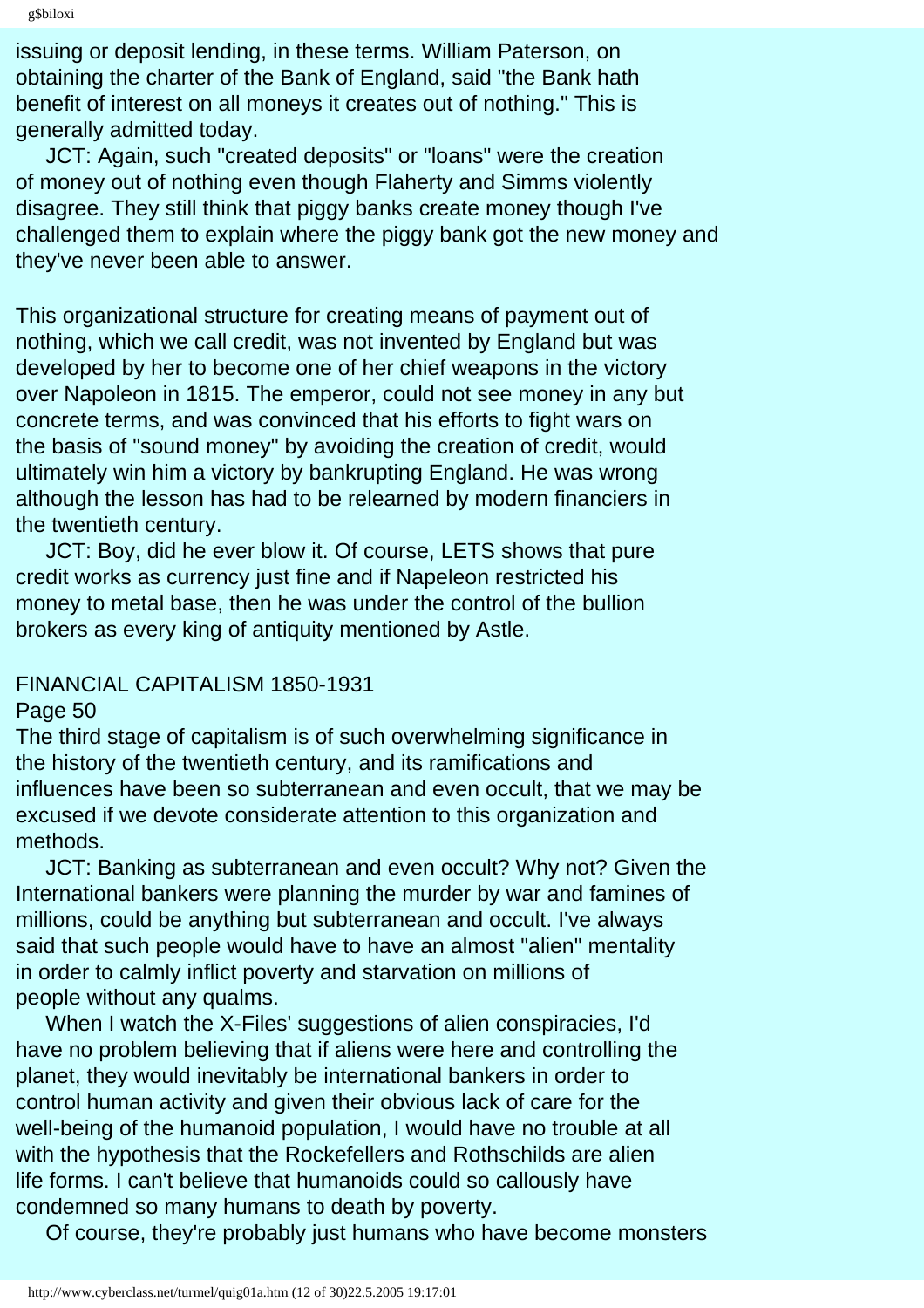due to the inbreeding among the elite banking families. I find it hard to believe that they belong to any part of a caring human race.

Essentially, what it did was to take the old disorganized and localized methods of handling money and credit and organize them into an integrated system, on an international basis, which worked with incredible and well-oiled facility for many decades. The center of that system was in London, with major offshoots in New York and Paris and it has left, as its greatest achievement, an integrated banking system and a heavily capitalized - if now largely obsolescent framework of heavy industry, reflected in railroads, steel mills, coal mines and electrical utilities.

 JCT: And of course, those who believe in the accidental theory of history pooh-pooh the thought that these men would use their organized integrated system for their own benefit to the murderous detriment of the rest of humanity. Fortunately, the facts show that such an accidental view of history is quite silly and leaves us with the only conclusion that they in fact did use their control of the world's money to manipulate the world's peoples into war after war and depression after depression.

This system had its center in London for four chief reasons. First was the great volume of savings in England. Second was England's oligarchic social structure which provided a very inequitable distribution of incomes with large surpluses coming to the control of a small, energetic upper class. Third was that this upper class was aristocratic but not noble, quite willing to recruit both money and ability from lower levels and even from outside the country, welcoming American heiresses and central-European Jews to its ranks almost as willingly as it welcomed monied, able and conformist recruits from the lower classes of Englishmen. Fourth (and by no means last) in significance was the skill in financial manipulation, especially on the international scene, which the small group of merchant bankers of London had acquired.

 JCT: So the knowledge of credit creation was still a secret but these men knew about it, and how to use it to their advantage.

In time, they brought into their financial network the provincial banking centers as well as insurance companies to form all of these into a single financial system on an international scale which manipulated the quantity and flow of money so that they were able to influence, if not control, governments on one side and industries on the other.

 JCT: So the Rothschilds and Rockefellers controlled both governments and industries. It does explain why so many policies which starved so many people paid off so handsomely for them. Even though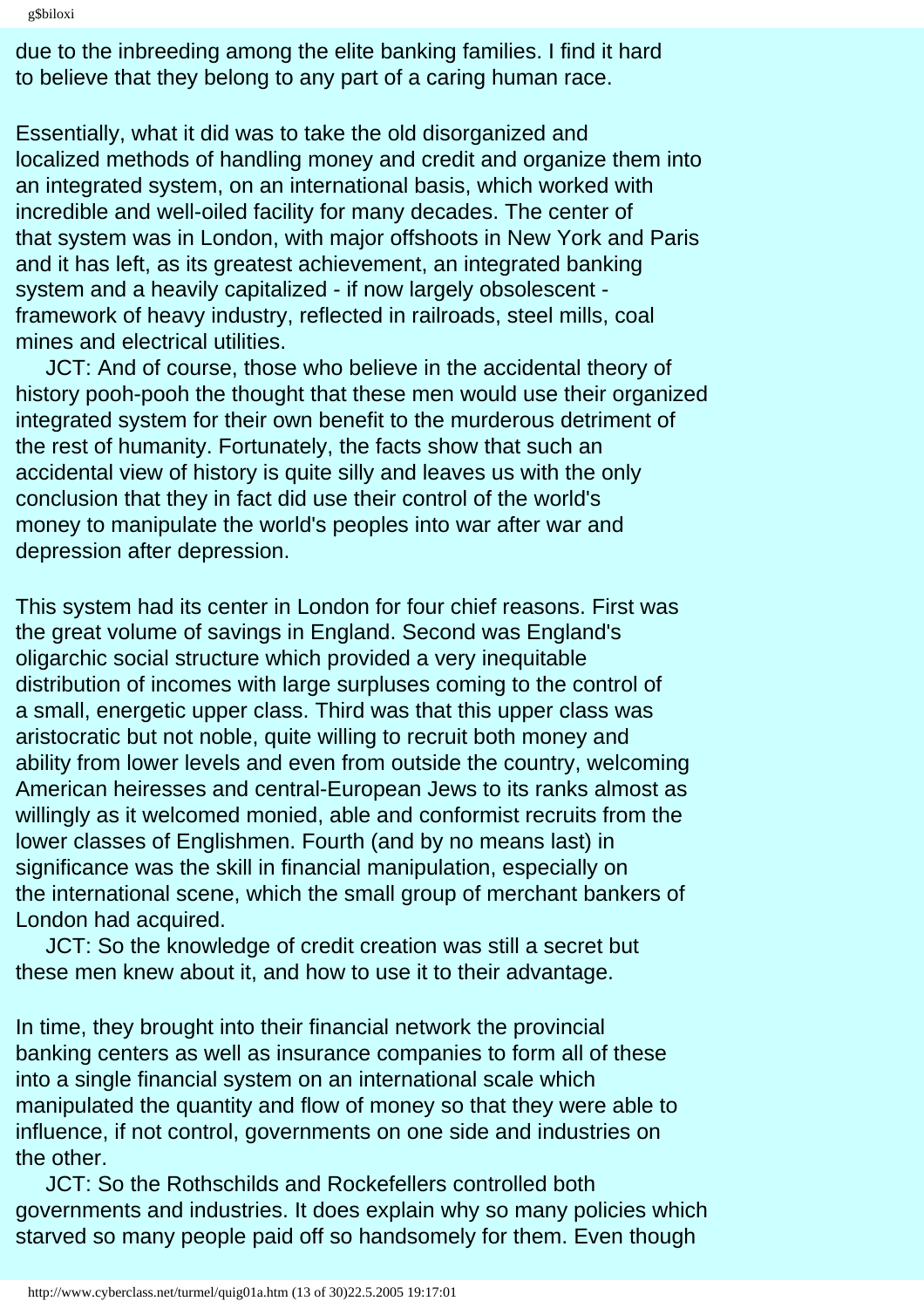they always acted behind the scenes, it's pretty obvious that Quigley places the control for world events in their hands. And of course, had they chosen to finance food production instead of war production, there would have been no wars possible. Certainly not the large, wellfinanced productions they did organize for humankind.

The men who did this, looking backward toward the period of dynastic monarchy in which they had their own roots, aspired to establish dynasties of international bankers and were at least as successful at this as were many of the dynastic political rulers. The greatest of these dynasties, of course, were the descendants of Meyer Amschel Rothschild (1743-1812) whose male descendants for at least two generations, generally married first cousins or even nieces. Rothschilds five sons, established at branches in Vienna, London, Naples and Paris as well as Frankfort, cooperated together in ways which other international banking dynasties copied but rarely excelled.

 JCT: And even though his five sons were lauded for their support of each countries war efforts, the point is that they financed all sides of those wars and without their support for all sides of those wars, there wouldn't have been any wars. I find it funny how Quigley will later say that they were forces for peace but we do find that he often lauds these men who would steal food tickets from starving children.

In concentrating, as we must, on the financial or economic activities of international bankers, we must not totally ignore their other attributes. They were cosmopolitan rather than nationalistic; they were a constant, if weakening, influence for peace, a pattern established in 1830 and 1840 when the Rothschilds threw their whole tremendous influence successfully against European wars.

 JCT: This is the joke about them being forces for peace I was referring to. The guys who financed all the wars and without whose financing there could have been no wars, are forces for peace. How amusing.

They were usually highly civilized, cultured gentlemen, patrons of education and of the arts, so that today, colleges, professorships, opera companies, symphonies, libraries, and museum collections still reflect their munificence. For these purposes they set a pattern of endowed foundations which still surround us today.

 JCT: Being patrons of the arts and giving gave back a bit of what they'd stolen from the starving children doesn't make them saints in my books. The fact is that they did not earn their ill-gotten gain and the fact they gave some back doesn't change my impression of them in the least.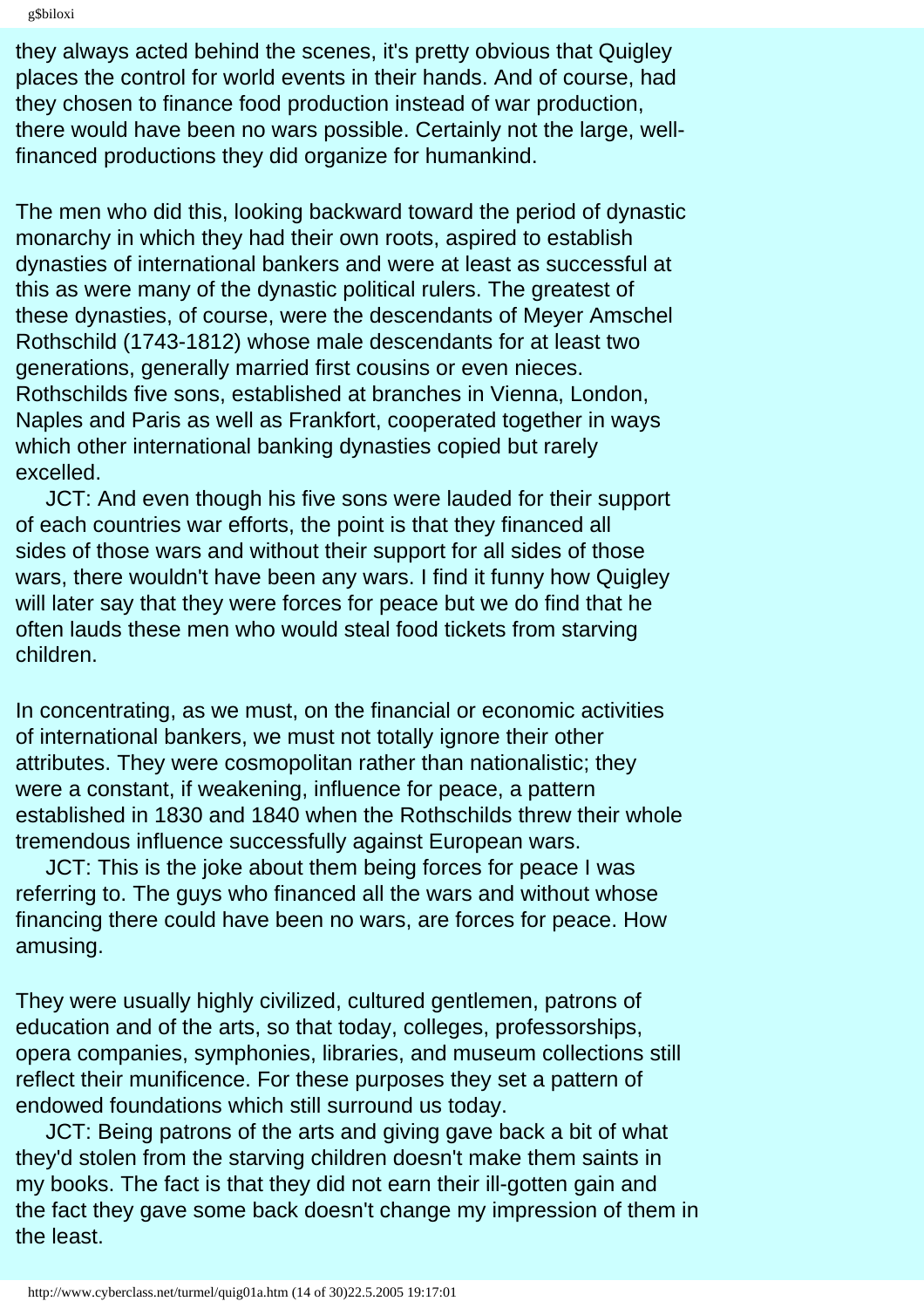The names of some of these banking families are familiar to all of us and should be more so. They include Baring, Lazard, Erlanger, Warburg, Schroder, Seligman, Speyers, Mirabaud, Mallet, Fould and above all Rothschild and Morgan.

 JCT: Names that will live in infamy. But once we've installed our Global LETS, their descendants will all be allowed to change their names though the history books will certainly treat the names of these monsters accordingly.

Even after these banking families became fully involved in domestic industry by the emergence of financial capitalism, they remained different from ordinary bankers in distinctive ways:

1) they were cosmopolitan and international;

 JCT: Which accounts for their great power and the inability of any national governments to control them. Rather control worked the other way around.

2) they were close to governments and were particularly concerned with questions of government debts, including foreign government debts, even in areas which seemed, at first glance, poor risks, like Egypt, Persia, Ottoman Turkey, Imperial China and Latin America;

 JCT: Nothing better than having a government license your creation of money and then getting in line so you can loanshark it to them. In this way, governments are responsible for the tax collections to pay the loansharks which certainly beats them having to do their collections themselves.

3) their interests were almost exclusively in bonds and very rarely in goods since they admired "liquidity";

 JCT: So their major interests did absolutely no good for the people who were more interested in goods than bonds.

4) they were fanatical devotees of deflation (which they called "sound" money from its close association with high interest rates and a high value of money) and of the gold standard;

 JCT: And the fact that millions of people who had no money suffered so the owners of the bulk of the money could benefit by such deflationary policies was of no concern to them. We'll read over and over about how these deflationary policies cause misery and death among the poor but continue to be pursued relentlessly by these nonhuman monsters.

5) they were almost equally devoted to secrecy and the secret use of financial influence in political life. These bankers came to be called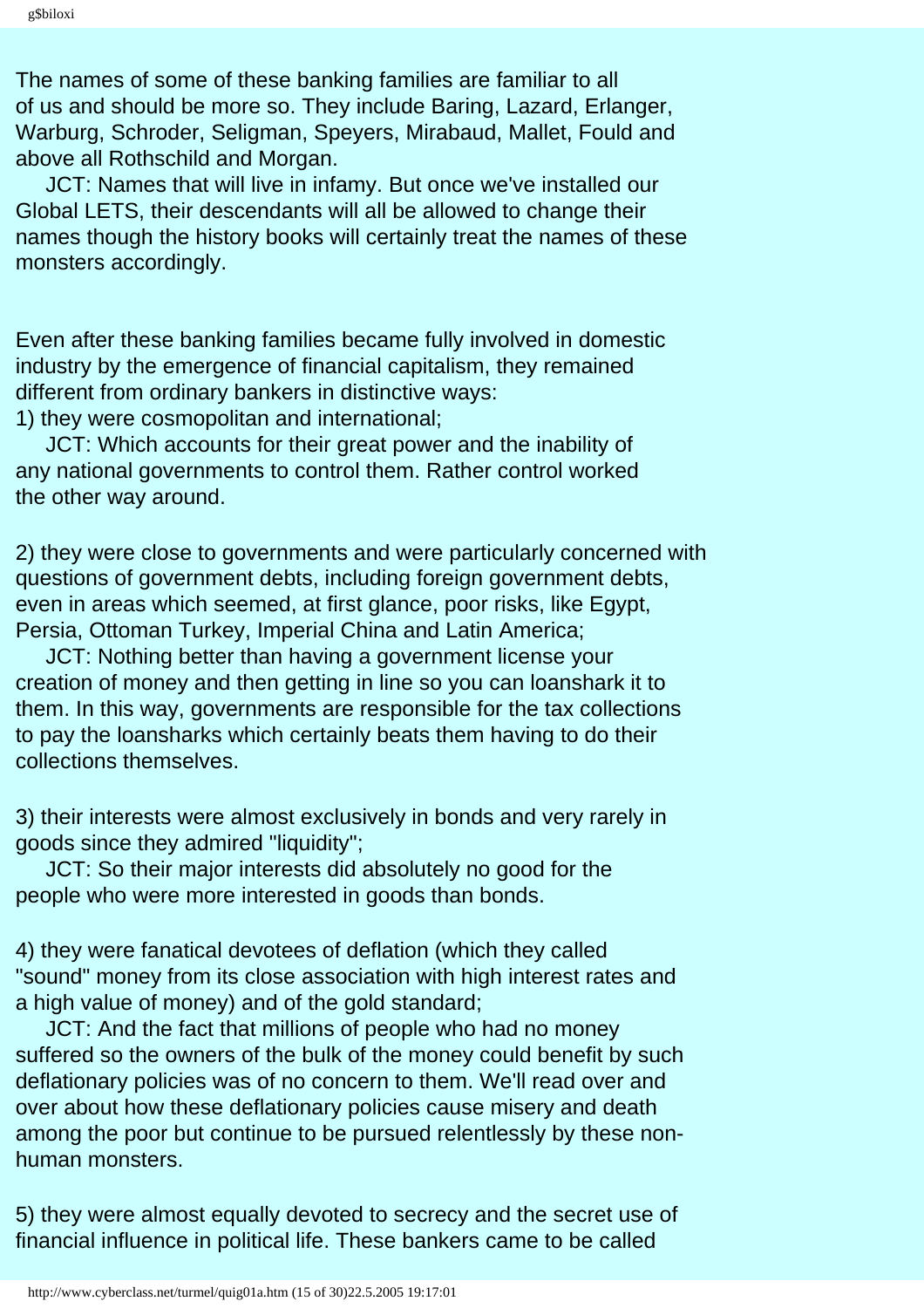"international bankers" and were known as "merchant bankers" in England, "private bankers" in France and "investment bankers" in the United States.

 JCT: I wouldn't want the general population to be aware of the misery I'd caused them either and I can understand why they'd want their activities to be couched in secrecy.

Everywhere, they were sharply distinguishable from other, more obvious, kinds of banks, such as savings banks or commercial banks. One of their less obvious characteristics was that they remained as private unincorporated firms offering no shares, no reports, and usually no advertising to the public until modern inheritance taxes made it essential to surround such family wealth with the immortality of corporate status for tax-avoidance purposes. This persistence as private firms continued because it ensured the maximum of anonymity and secrecy to persons of tremendous public power who dreaded public knowledge of their activities as an evil almost as great as inflation.

 JCT: And if people realised what phenomenal profits they made from the sufferings of the general population, they might rise up against the bankers rather than their front governments for a change. Notice that Christ's only incident of physical violence was not against the Roman or Jewish government but against the money-lenders who probably controlled the government as they do today. He wasn't fooled into blaming the government when he knew that the ones responsible for his generation's debt enslavement were the financiers just as they are today.

#### Page 53

Firms like Morgan, like others of the international banking fraternity, constantly operated through corporations and governments, yet remained itself an obscure private partnership.

 JCT: That way, the sheeple would blame the government for their misfortunes rather than the moneylenders who actually were responsible for their misery.

The influence of financial capitalism and the international bankers who created it was exercised both on business and on governments, but could have neither if it had not been able to persuade both these to accept two "axioms" of its own ideology. Both of these were based on the assumption that politicians were too weak and too subject to temporary public pressures to be trusted with control of the money system; accordingly, the soundness of money must be protected in two ways: by basing the value of money on gold and by allowing bankers to control the money supply. To do this it was necessary to conceal, even mislead, both governments and people about the nature of money and its methods of operation.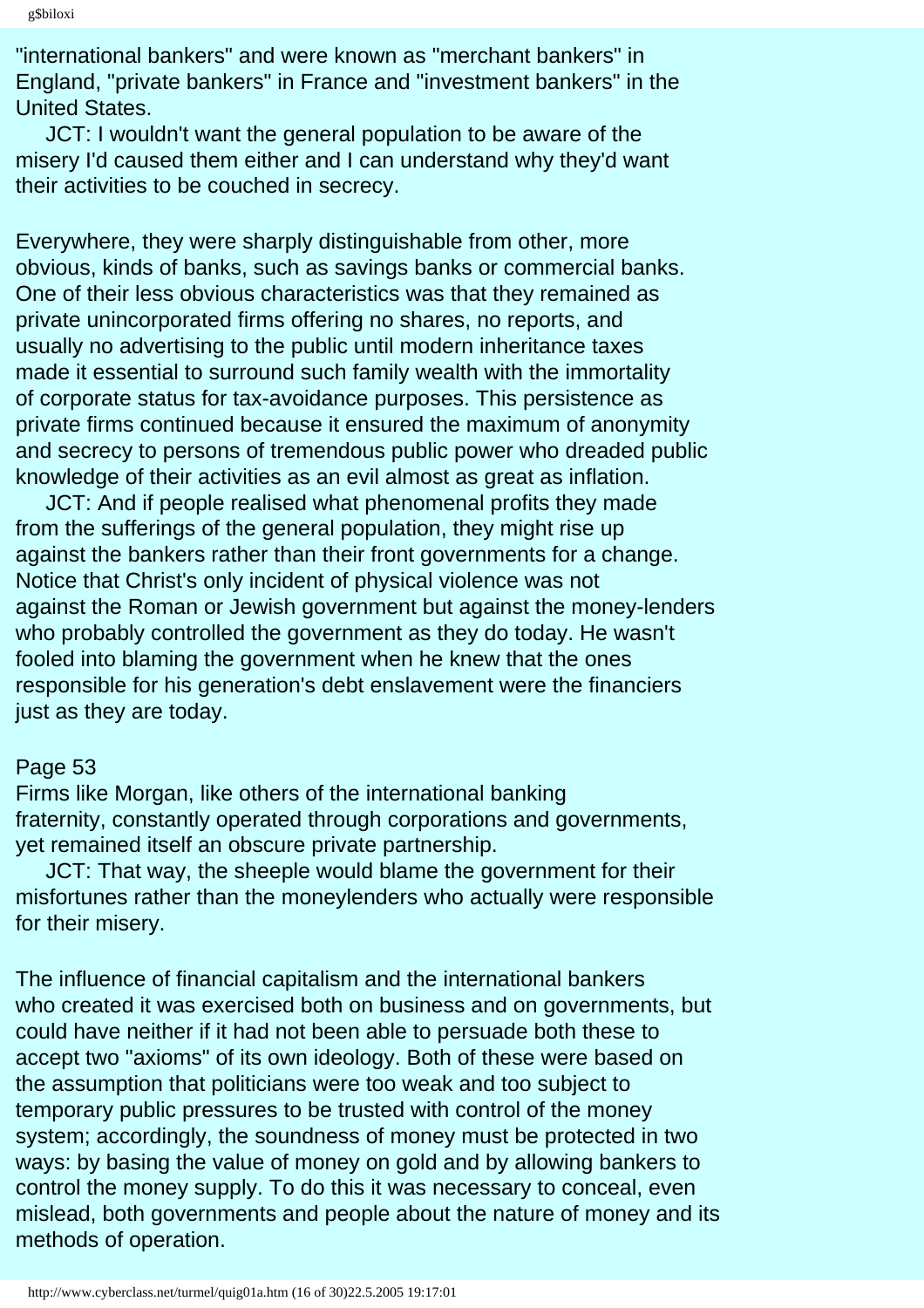JCT: How well put. And we hear the same rationale today. Yet, considering their track record, I'd have rather had government control it. Especially considering the track records of government which actually did control their money, examples of which I have already detailed. Roman copper money, English tallies, Lincoln Greenbacks were all Treasury currencies which benefited their citizens. Unfortunately, these have been erased from economic histories being taught in every Economics faculty in the world. Please do not think that these omissions are accidental. It's just part of the secrecy they need to keep the people ignorant of how money works. Of course, with professional economists leading the confusion, it actually is a feat of intellectual prowess to defeat the brainwashing and find out about and understand how these interest-free models did work.

# Page 54

Since it is quite impossible to understand the history of the twentieth century without some understanding of the role played by money in domestic affairs and in foreign affairs, as well as the role played by bankers in economic life and in political life, we must take a least a glance at each of these four subjects:

 JCT: And yet, Quigley's is the only orthodox history I've ever read which makes any mention at all of the effects of money in manipulating human affairs.

# DOMESTIC FINANCIAL PRACTICES

In each country, the supply of money took the form of an inverted pyramid or cone balanced on its point. In the point was the supply of gold and its equivalent certificates; on the intermediate levels was a much larger supply of notes; and at the top, with an open and expandable upper surface, was an even greater supply of deposits. Each level used the levels below it as its reserves and these lower levels had smaller quantities of money, they were "sounder." Notes were issued by "banks of emission" or "banks of issue" and were secured by reserves of gold or certificates held in some central reserve. The fraction held in reserve depended upon banking regulations or statute law. Such banks, even central banks, were private institutions, owned by shareholders who profited by their operations.

Deposits on the upper level of the pyramid were called by this name, with typical bankers' ambiguity, in spite of the fact that they consisted of two utterly different kinds of relationships:

1) "lodged deposits" which were real claims left by a depositor in a bank on which a depositor might receive interest; and

2) "created deposits" which were claims created by the bank out of nothing as loans from the bank to "depositors" who had to pay interest on them.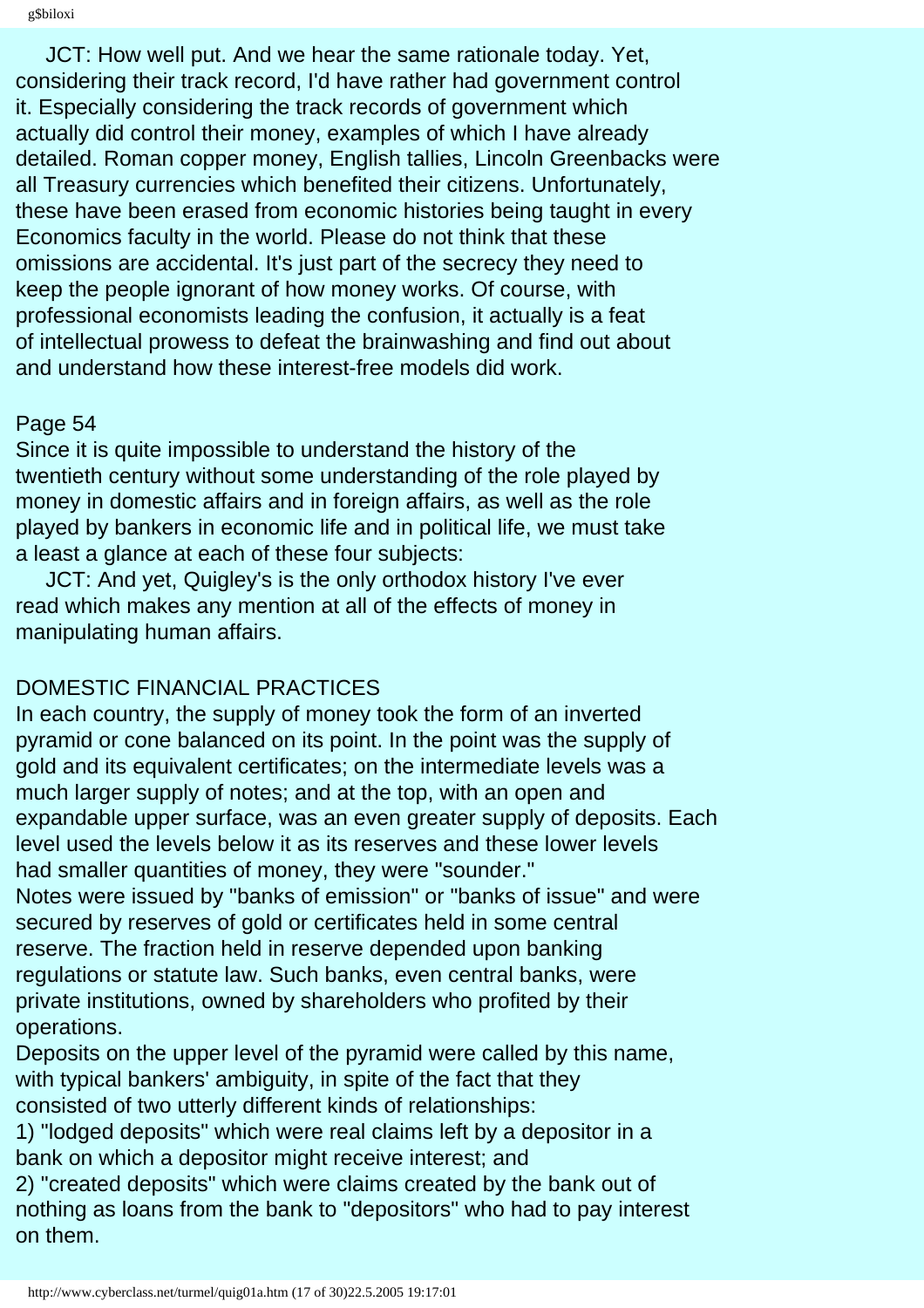Both form part of the money supply. Lodged deposits as a form of savings are deflationary while created deposits, being an addition to the money supply, are inflationary.

 JCT: Pretty good explanation of how the world's money system works though, like every economist, the idea of linking the issuance of new chips to an increase in pledge collateral cannot be grasped. If deposits are created at the pledging of new collateral, then it is not inflationary. Every good casino cashier understands the link between the increase in money matching the increase in collateral though very few economists can understand this link.

#### Page 55

The volume of deposits banks can create, like the amount of notes they can issue, depends upon the volume of reserves available to pay whatever fraction of checks are cashed rather than deposited. In the United States, deposits were traditionally limited to ten times reserves notes and gold. In Britain it was usually nearer twenty times such reserves. In most countries, the central bank was surrounded closely by the almost invisible private investment banking firms. These, like the planet Mercury, could hardly be seen in the dazzle emitted by the central bank, which they, in fact, often dominated. Yet a lost observer could hardly fail to notice the close private associations between these private, international bankers and the central bank itself. In France, in 1936, the Board of the Bank of France was still dominated by the names of the families who had originally set it up in 1800.

 JCT: So even though most people think that the Bank of Canada, the Bank of France, the Bank of England, the Federal Reserve are controlled by government for the good of the people, they are actually all controlled by the private bankers for the good of the private bankers and the detriment of the people in general.

In England, a somewhat similar situation existed. In a secondary ring are the "joint stock banks." Outside this secondary ring are the savings banks, insurance firms, and trust companies. In France and England the private bankers exercised their powers through the central bank and had much more influence on the government and foreign policy and less on industry. In the United States, much industry was financed by investment bankers directly and the power of these both on industry and government was very great.

 JCT: The point is that government had no control over financial policies which hurt so many people and helped so few bankers.

#### Page 57

The various parts of the pyramid of money were but loosely related to each other. Much of this looseness arose from the fact that the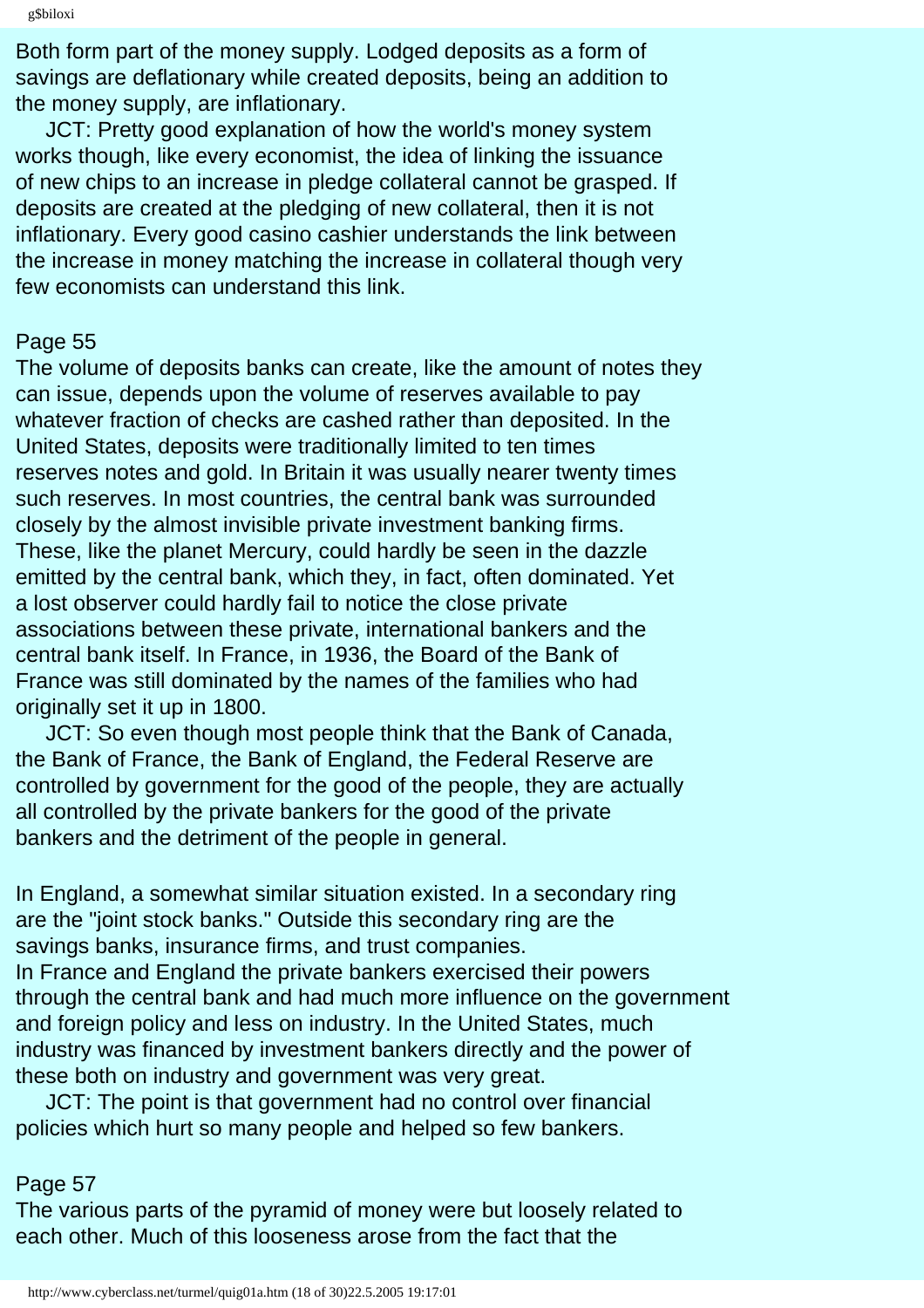controls were compulsive in a deflationary direction and were only permissive in an inflationary direction. This last point can be seen in the fact that the supply of gold could be decreased but could hardly be increased. If an ounce of gold was added to the point of the pyramid, it could permit an increase in deposits equivalent to \$2067 on the uppermost level. If such an ounce of gold were withdrawn from a fully expanded pyramid of money, this would compel a reduction of deposits by at least this amount, probably by a refusal to renew loans.

 JCT: So the guys who owned the gold could force the banks to call in their loans and precipitate credit crunches just by moving gold around. David Astle keeps pointing out how currencies based on gold or silver are subject to this same control.

Throughout modern history, the influence of the gold standard has been deflationary, because the natural output of gold each year, except in extraordinary times, has not kept pace with the increase in the output of goods. Only new supplies of gold or the development of new kinds of money have saved our civilization over the last couple of centuries. The three great periods of war ended with an extreme deflationary crisis (1819, 1873, 1921) as the influential Money Power persuaded governments to re-establish a deflationary monetary unit with a high gold content.

 JCT: Money Power persuaded governments to get back on gold which subjected the people to poverty and death while profiting the bankers to high interest rates. The usual bankers' prescription for financial ills.

The obsession of the Money Power with deflation was partly a result of their concern with money rather than with goods but was also founded on other factors, one of which was paradoxical. The paradox arose from the fact that the basic economic conditions of the nineteenth century were deflationary, with a monetary system based on gold and an industrial system pouring out increasing supplies of goods but in spite of falling prices, the interest rate tended to fall rather than rise. Moreover, merchant banking continued to emphasize bonds rather than equity securities (stocks), to favor government issues rather than private offerings.

 JCT: Is it any wonder that the guys who own all the money and control the creation of new money would want their money to buy them more and more even though those who have no money end up with less and less?

Another paradox of banking practice arose from the fact that bankers, who loved deflation, often acted in an inflationary fashion from their eagerness to lend money at interest. Since they make money out of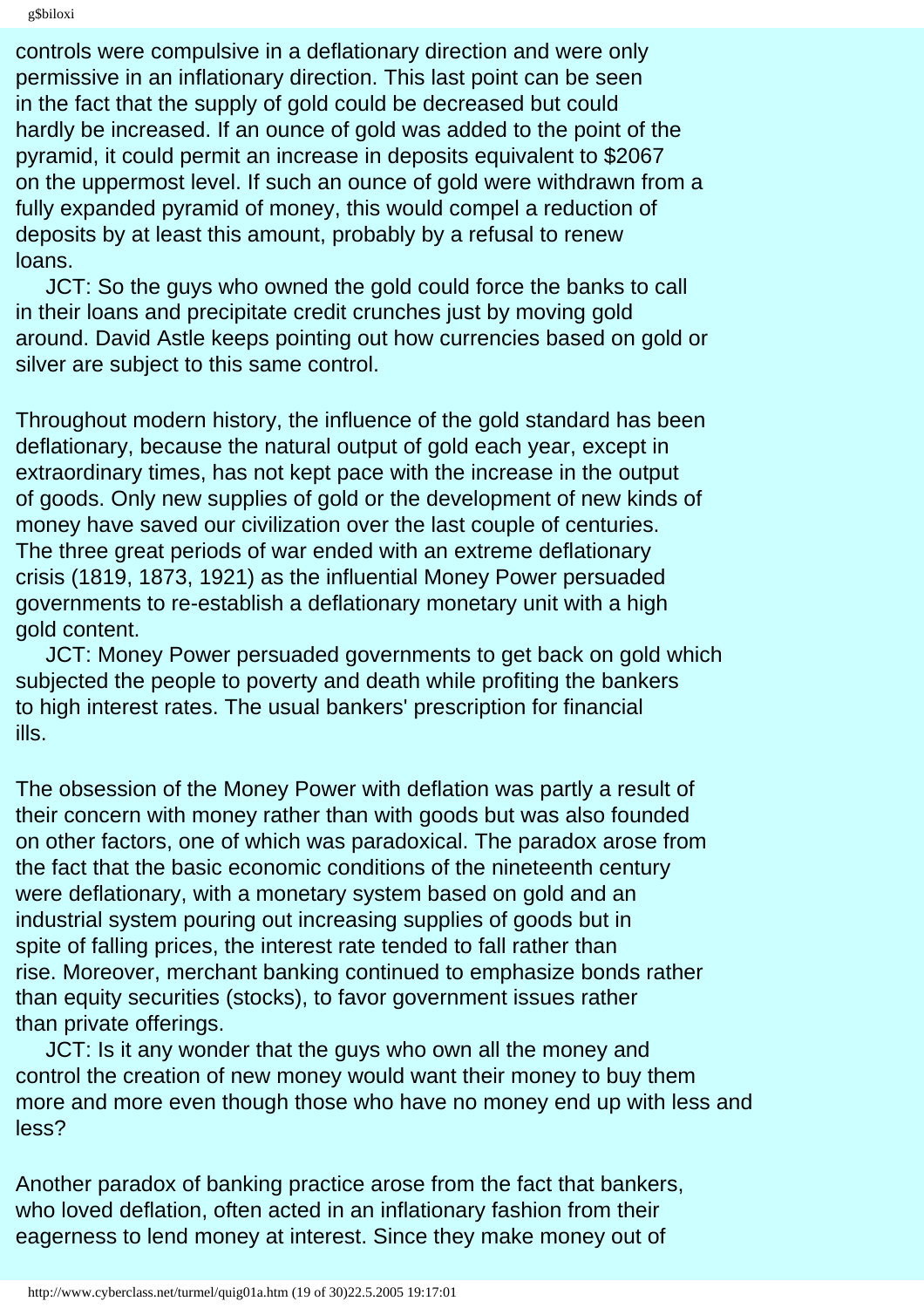loans, they are eager to increase the amounts of bank credit on loan. But this is inflationary.

 JCT: It's only inflationary when they don't demand collateral for the loan. And how many bankers don't demand collateral? So usually, the creation of new money is not inflationary though a large injection of new money, such as a gold strike, would certainly be inflationary.

The conflict between the deflationary ideas and inflationary practices of bankers had profound repercussions on business. The bankers made loans to business so that the volume of money increased faster than the increase of goods. The result was inflation. When this became clearly noticeable, the bankers would flee to notes or specie by curtailing credit and raising discount rates. This was beneficial to the bankers in the short run (since it allowed them to foreclose on collateral for loans) but it could be disastrous to them in the long run (by forcing the value of the collateral below the amount of the loans it secured). But such bankers' deflation was destructive to business and industry in the short run as well as the long run.

 JCT: It was never disastrous to the bankers at all. When times were good, they got large interest and large fees and when times were bad, they got the foreclosed collateral for a song, even if its value was less than the original value of the loan.

#### Page 59

The resulting fluctuation in the supply of money, chiefly deposits, was a prominent aspect of the "business cycle." The quantity of money could be changed by changing reserve requirements or discount (interest) rates. Central banks can usually vary the amount of money in circulation by "open market operations" or by influencing the discount rates of lesser banks. In open market operations, a central bank buys or sells government bonds in the open market. If it buys, it releases money into the economic system; it if sells it reduces the amount of money in the community. If the Federal Reserve Bank buys, it pays for these by checks which are soon deposited in a bank. It thus increases this bank's reserves with the Federal Reserve Bank. Since banks are permitted to issue loans for several times the value of their reserves with the FED, such a transaction permits them to issue loans for a much larger sum.

 JCT: Actually, here he repeats the same old Socred canard that the banks can issue more in loans than their reserves. If they can issue only 90% of the deposits, it is never possible to issue more than the reserves. I explained this just recently. The loan must be deposited before a new loan can be issued to cause another deposit to permit a new loan to cause another deposit, etc. See my <http://www.cyberclass.net/turmel/bankmath.htm> for a fuller treatment.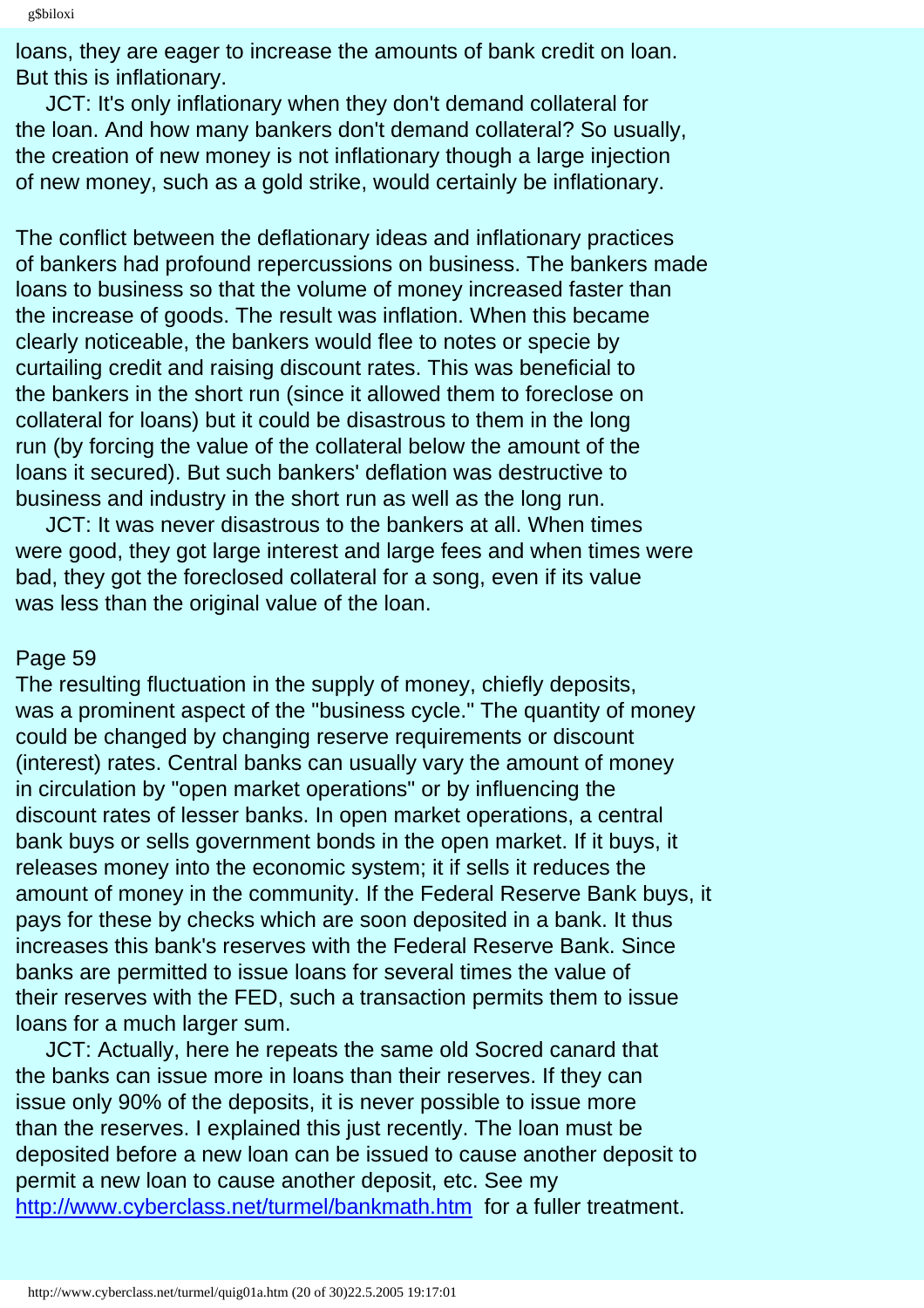Central banks can also change the quantity of money by raising the discount rate which forces the lesser banks to raise their discount rates; such a raise in interest rates tends to reduce the demand for credit and thus the amount of deposits (money). Lowering the discount rate permits an opposite result.

 JCT: If one believes that inflation is an increase in the money supply, then restricting the growth in the money by raising interest rates is the solution Shift A inflation. If one believes today's inflation is a decrease in the goods supply being purchased by the money created, then reducing the unpurchasable portion by lowering interest rates is the solution to Shift B inflation. The fact that a large injection of new local bond currency issued by Argentina provinces in the mid 1980s lowered inflation is persuasive proof that we are suffering inflation due to failure caused by interest rate rather than inflation due to too much money.

It is noted that the control of the central bank over the credit policies of local banks are permissive in one direction and compulsive in the other. They can compel these local banks to curtail credit and can only permit them to increase credit. This means that they have control powers against inflation and not deflation - a reflection of the old banking idea that inflation was bad and deflation was good.

 JCT: Yes, this is a very interesting point. They can always compel a depression while they can only permit a boom.

# Page 60

The powers of governments over the quantity of money are: a) control over a central bank;

 JCT: What a joke. No government in the world controls its central bank. The private banks do.

b) control over public taxation;

c) control over public spending;

 JCT: Neither of these who controls the money supply, they only shuffle money from our accounts to the governments or vice versa. What governments really need to do is go the Third Way which is not even mentioned here: Cut debt service.

Since most central banks have been (technically) private institutions, this control is frequently based on custom rather than on law.

 JCT: Very few people know this and very few economists accept it. For instance, though it's not of major importance, the Federal Reserve of the United States, though its directors are appointed by the President, is not a government body but a purely private one. It has never been audited by the government and it is not even listed with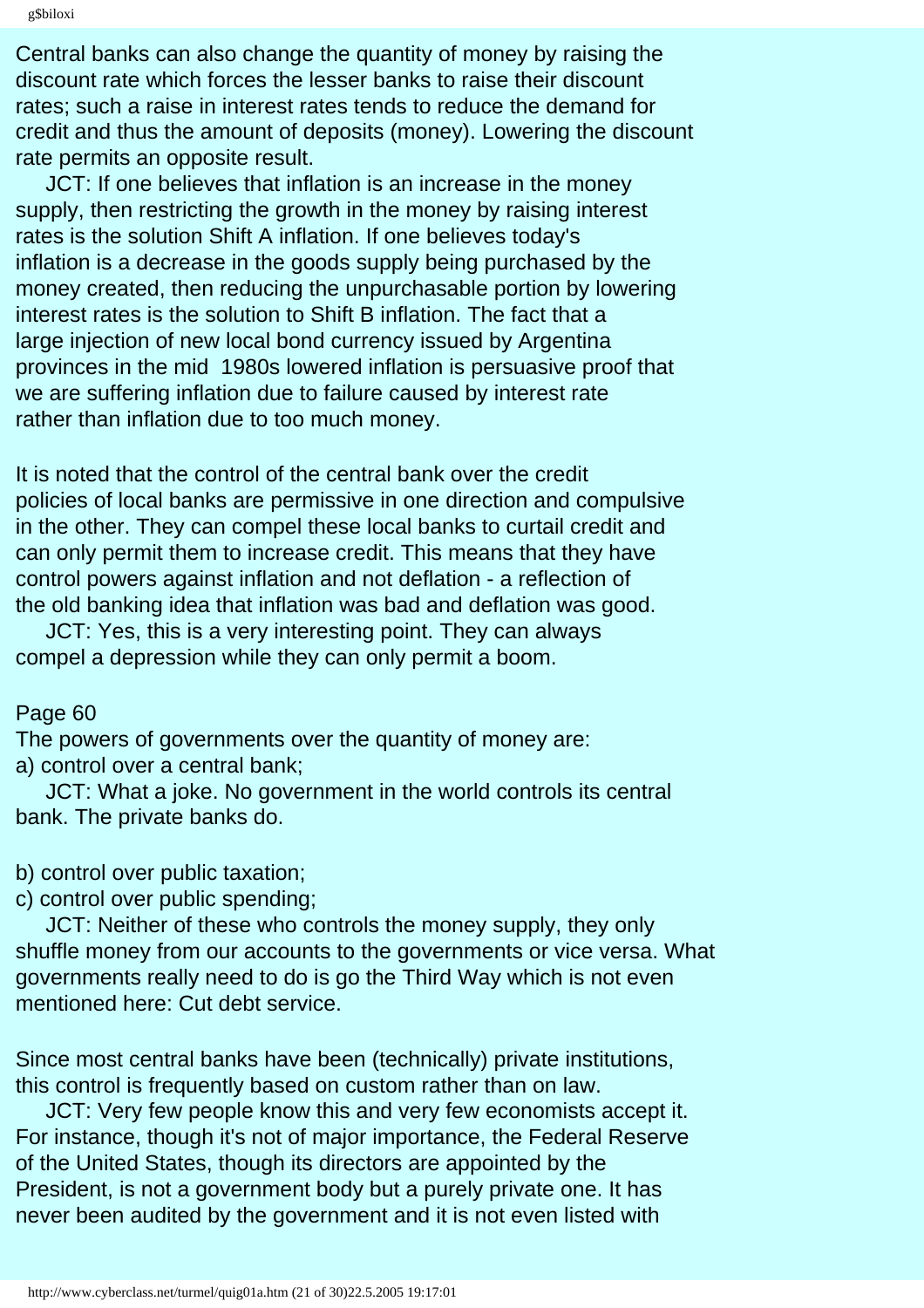the other government agencies in the telephone book. It is listed with all other private corporations in the white pages.

 This is not a major point given that the Bank of Canada is a government agency which also acts independently of government. So even when part of the government, they are left independent to further the aims of the private bankers in their orbit.

Taxation tends to reduce the amount of money in a community and is usually a deflationary force. Government spending is usually an inflationary force.

 JCT: As if the government takes money out of circulation via taxes and doesn't spend it back. Considering that most governments operate on deficits, this implies that every dollar taken in in taxes is spent so there is no deflationary effect.

On the whole, in the period up to 1931, bankers, especially the Money Power controlled by the international investment bankers, were able to dominate both business and government. They could dominate business because investment bankers had the ability to supply or refuse to supply such capital. Thus Rothschild interests came to dominate many of the railroads of Europe, while Morgan dominated at least 26,000 miles of American railroads. Such bankers took seats on the boards of directors of industrial firms, as they had already done on commercial banks, savings banks, insurance firms, and finance companies. From these lesser institutions, they funneled capital to enterprises which yielded control and away from those who resisted. These firms were controlled through interlocking directorships, holding companies, and lesser banks.

 JCT: People tend to undervalue this power to deny loans of new money to their enemies while authorizing loans to their friends so they can buy the less-favored enterprises at auction after foreclosure. As Astle points out, such power is too great for private individuals and should be restricted to the rulers who, hopefully, will be issuing such loans for the benefit of their citizens.

#### Page 61

As early as 1909, Walter Rathenau said, "Three hundred men, all of whom know one another, direct the economic destiny of Europe and choose their successors from among themselves."

 JCT: These are the men responsible for the millions of deaths by poverty and war in those times.

The power of investment bankers over governments rests on the need of governments to issue short-term treasury bills as well as long-term government bonds. Just as businessmen go to commercial banks for current capital advances, so a government has to go to merchant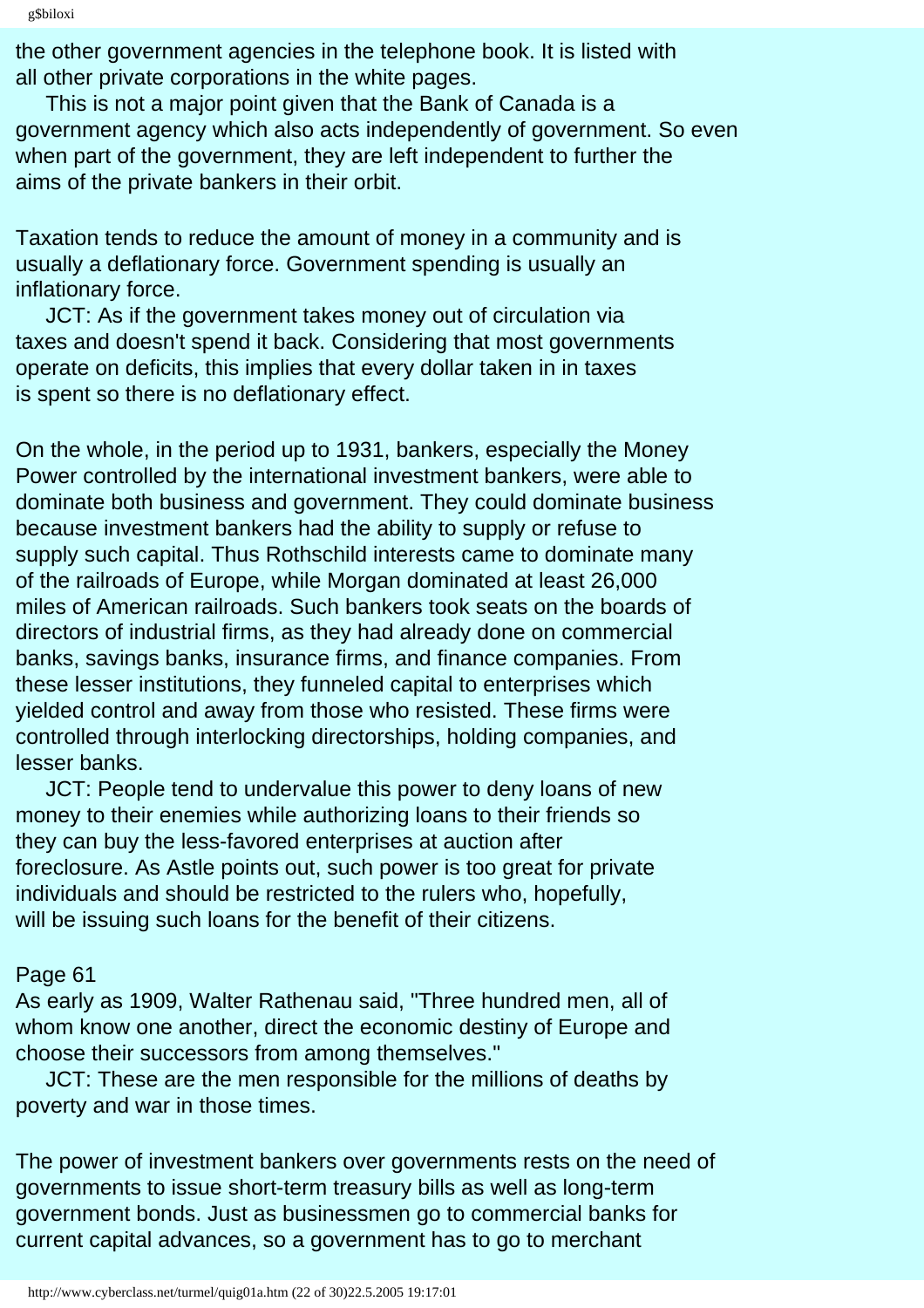bankers to tide over the shallow places caused by irregular tax receipts.

 JCT: Of course, such power is only over governments stupid enough to have taken the power to create money from their own Treasuries and given it to private banks. Only the idiot government are in such a ridiculous position. Unfortunately, this comprises all the governments of today's world except for the Island of Guernsey and perhaps some of the Argentinian provinces. Otherwise, all governments have given the power to create money to private bankers and are in line with all their citizens trying to borrow that money.

As experts in government bonds, the international bankers provided advice to government officials and, on many occasions, placed their own members in official posts. This was so widely accepted even today, that in 1961 a Republican investment banker became Secretary of the Treasury in a Democratic administration in Washington without significant comment from any direction.

 JCT: So the bankers have advised the governments to give them the power to create the money and advised them to get into debt to them and advised them to tax everyone to pay them interest.

Naturally, the influence of bankers over governments during the age of financial capitalism (roughly 1850-1931) was not something about which anyone talked about freely, but it has been admitted freely enough by those on the inside, especially in England. In 1842, Gladstone, chancellor of the Exchequer, declared "The hinge of the whole situation was this: the government itself was not to be the substantive power in matters of Finance, but was to leave the Money Power supreme and unquestioned." On Sept. 26, 1921, the Financial Times wrote, "Half a dozen men at the top of the Big Five Banks could upset the whole fabric of government finance by refraining from renewing Treasury Bills." In 1924, Sir Drummond Fraser, vice-president of the Institute of Bankers, stated, "The Governor of the Bank of England must be the autocrat who dictates the terms upon which alone the Government can obtain borrowed money."

 JCT: So these few men can be held responsible for the state of the world in those years. He leaves no doubt that the international bankers were in control just as Astle leaves no doubt that they were in control in antiquity.

#### Page 62

In addition to their power over government based on government financing and personal influence, bankers could steer governments in ways they wished them to go by other pressures. Since most government officials felt ignorant of finance, they sought advice from bankers whom they considered experts in the field. The history of the last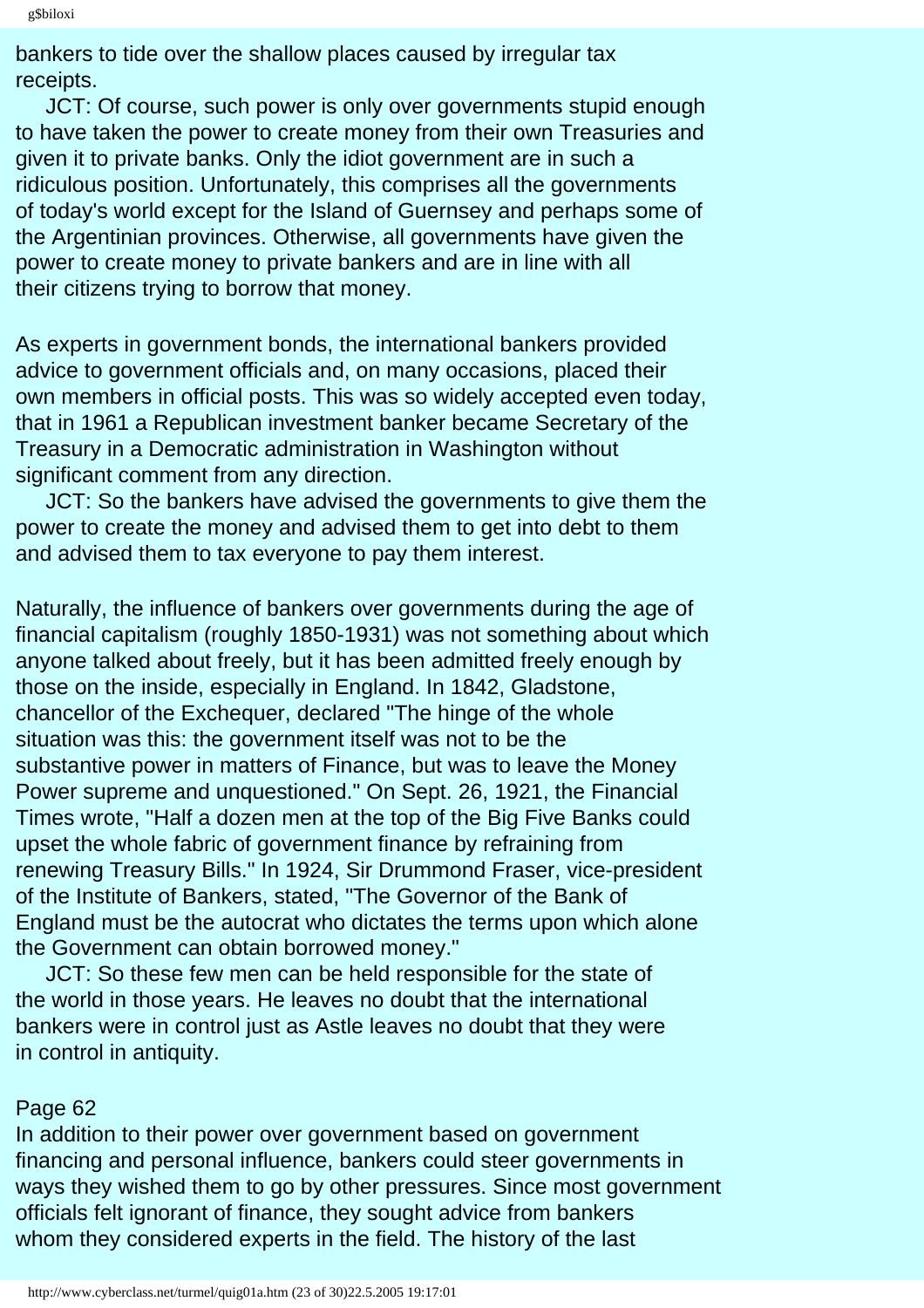century shows that the advice given to governments by bankers, like the advice they gave to industrialists, was consistently good for bankers but was often disastrous for governments, businessmen and the people generally.

 JCT: Actually, genocidal for the people generally. The results of their actions qualify these bankers as monsters in anyone's book.

Such advice could be enforced if necessary by manipulation of exchanges, gold flows, discount rates, and even levels of business activity. Thus Morgan dominated Cleveland's second administration by gold withdrawals, and in 1936-13 French foreign exchange manipulators paralyzed the Popular Front governments. The powers of these international bankers reached their peak in 1919-1931 when Montagu Norman and J.P. Morgan dominated not only the financial world but international relations and other matters as well. On Nov. 11, 1927, the Wall Street Journal called Mr. Norman "the currency dictator of Europe." This was admitted by Mr. Norman who said, "I hold the hegemony of the world."

JCT: International bankers admitted they ruled the world.

The conflict of interests between bankers and industrialists has resulted in the subordination of the bankers (after 1931) to the latter by the adoption of "unorthodox financial policies" - that is, financial policies not in accordance with the short-run interests of the bankers.

 JCT: Interesting that "unorthodox financial policies" which were in the interest of the people and not in the interests of the bankers are not explained, only mentioned. As I've pointed out, these unorthodox financial practices were the policies of the Roman Empire with their Treasury's copper money, King Henry I with his Treasury's wooden "tally money" and Abe Lincoln with his paper "Treasury notes" which have disappeared down the economics history memory holes.

# THE UNITED STATES TO 1917

#### Page 71

The civil service reform began in the federal government with the Pendleton Bill of 1883. As a result, the government was controlled with varying degrees of completeness by the forces of investment banking and heavy industry from 1884 to 1933. Popularly known as "Society," or the "400," they lived a life of dazzling splendor.

 JCT: The bankers lived on their ill-gotten unearned interest income while the rest of the population suffered in poverty. I wonder what kind of Hell God has in store for them?

# Page 72

The structure of financial control created by the tycoons of "Big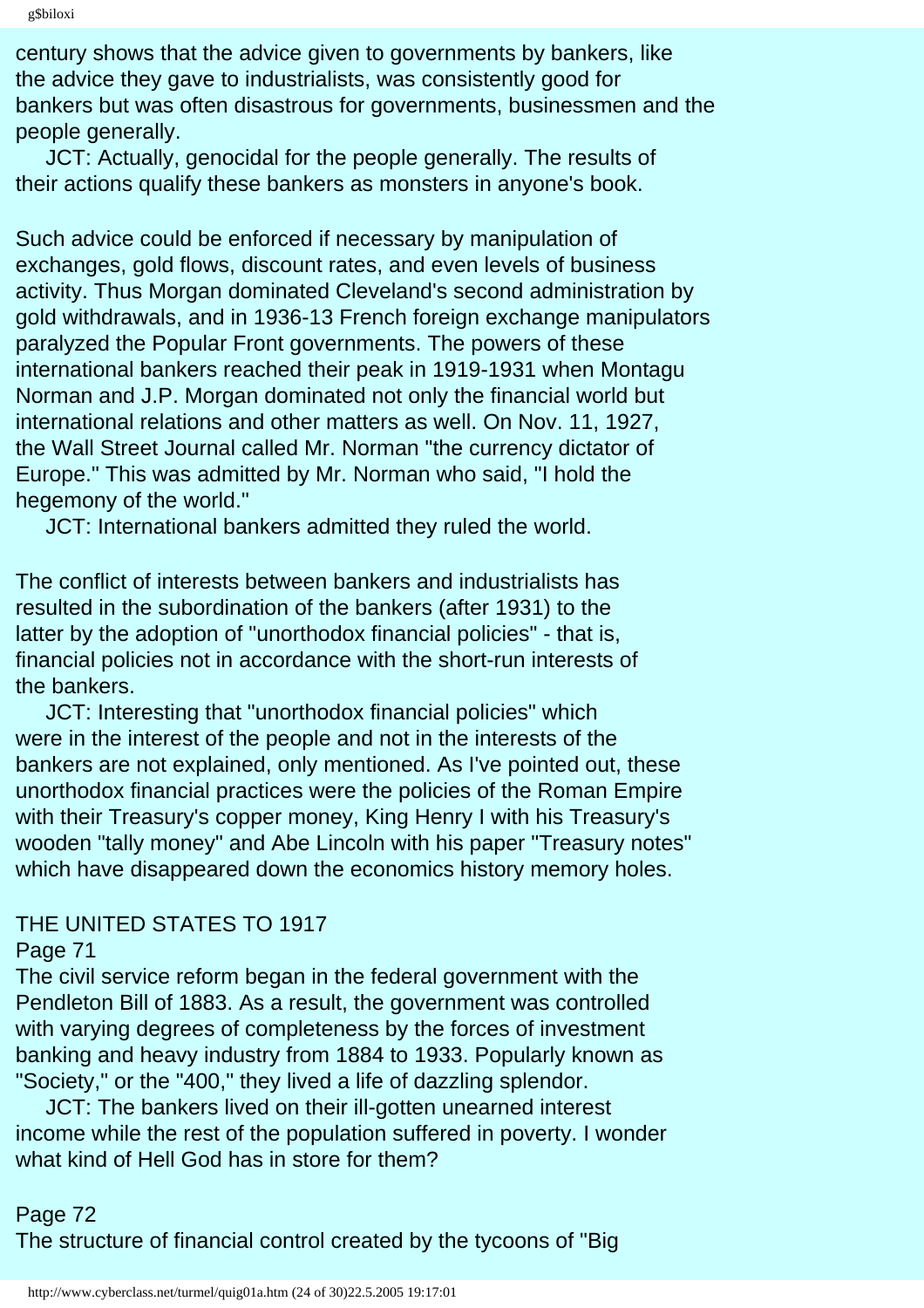Banking" and "Big Business" in the period 1880-1933 was of extraordinary complexity, one business fief being built upon another, both being allied with semi-independent associates, the whole rearing upward into two pinnacles of economic and financial power, of which one, centered in New York, was headed by J.P. Morgan and Company, and the other, in Ohio, was headed by the Rockefeller family. When these two cooperated, as they generally did, they could influence the economic life of the country to a large degree and could almost control its political life, at least on the federal level.

The influence of these business leaders was so great that the Morgan and Rockefeller groups acting together, or even Morgan acting alone, could have wrecked the economic system of the country merely by throwing securities on the stock market for sale, and having precipitated a stock market panic, could then have bought back the securities they had sold but at a lower price. Naturally, they were not so foolish as to do this, although Morgan came very close to it in precipitating the "panic of 1907," but they did not hesitate to wreck individual corporations, at the expense of holders of common stock, by driving them to bankruptcy. In this way, Morgan wrecked the New York, New Haven and Hartford railroad before 1914 and William Rockefeller wrecked the Chicago, Milwaukee, St. Paul and Pacific Railroad before 1925.

 JCT: Seems pretty clear that the bankers controlled the US in these years as they still do today. Of course, accidentalists will argue that these pillars of power were never used and if used, their genocidal results were accidental given their benign intentions. After all, didn't these men donate some of the money to set up libraries?

# Page 73

The discovery by financial capitalists that they made money out of issuing and selling securities rather than out of production, distribution and consumption of goods accordingly led them to the point where they discovered that the exploiting of an operating company by excessive issuance of securities or the issuance of bonds rather than equity securities not only was profitable to them but made it possible for them to increase their profits by bankruptcy of the firm, providing fees and commission of reorganization as well as the opportunity to issue new securities.

When the business interests pushed through the first installment of the civil service reform in 1881, they expected to control both political parties equally. Some intended to contribute to both and to allow an alternation of the two parties in public office in order to conceal their own influence, inhibit any exhibition of independence by politicians, and allow the electorate to believe that they were exercising their own free choice.

JCT: Such control continues today. Most of the influential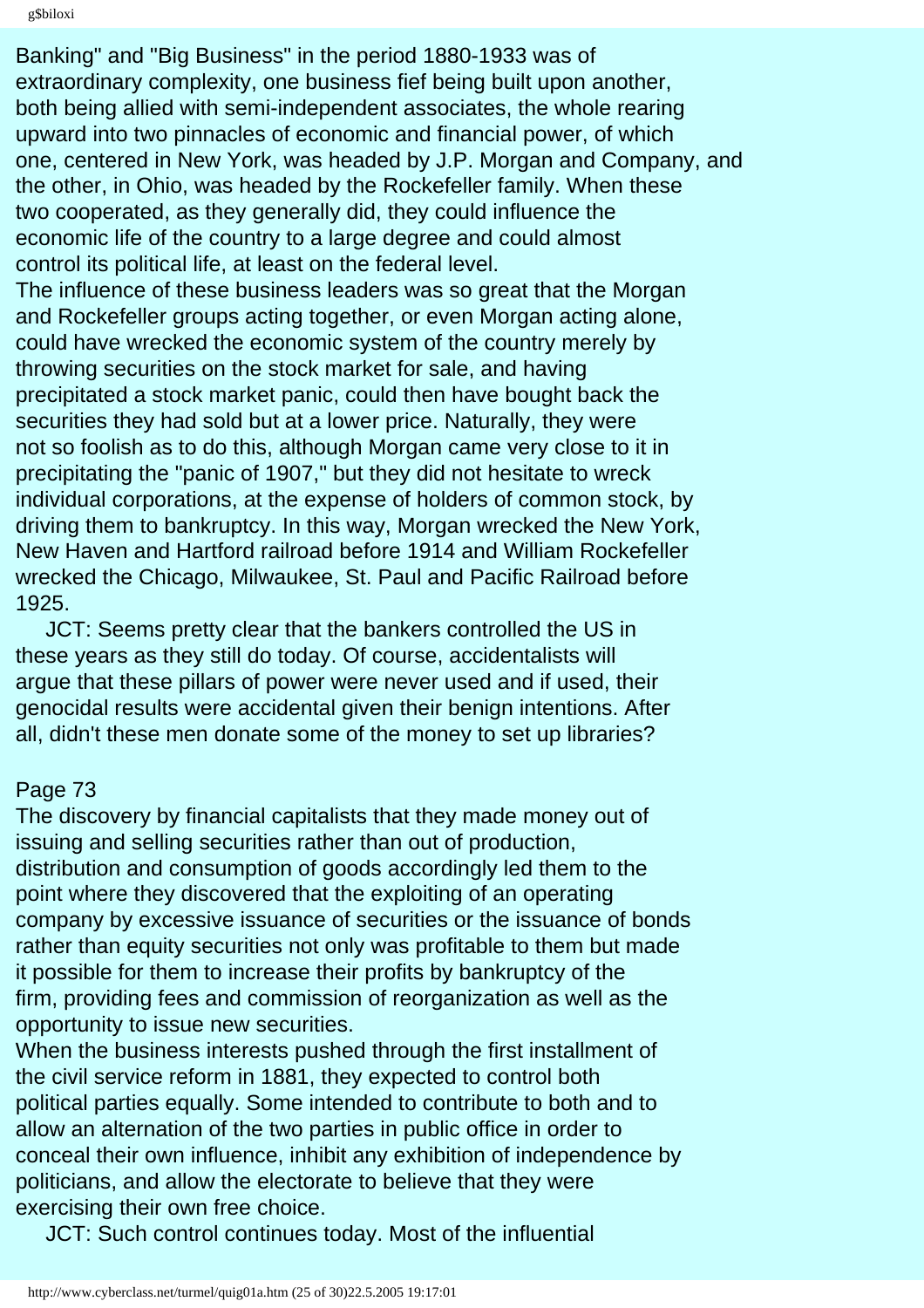politicians of both the Democrats and Republicans belong to the Council on Foreign Relations, a Rockefeller control group.

The inability of the investment bankers to control the Democratic Party Convention of 1896 was a result of the agrarian discontent of the period 1868-1896. This discontent was based very largely on the monetary tactics of the banking oligarchy. The bankers were wedded to the gold standard and at the end of the Civil War, persuaded the Grant administration to curb the postwar inflation and go back on the gold standard (crash of 1873 and resumption of specie payment in 1875).

 JCT: So, going back on the gold standard to please the owners of gold caused the crash of 1873 to the detriment of the majority of Americans. We'll see this theme over and over in our studies.

#### Page 74

This gave the bankers a control of the supply of money which they did not hesitate to use for their own purposes.

 JCT: No kidding. Still, how will the accidentalists account for all these benefits to their purposes?

The bankers' affection for low prices was not shared by farmers, since each time prices of farm products went down, the burden of farmers' debts became greater. As farmers could not reduce their costs or modify their production plans, the result was a systematic exploitation of the agrarian sectors of the community by the financial and industrial sectors. This exploitation took the form of high industrial prices and discriminatory railroad rates, high interest charges, low farm prices and very low level of farm services.

 JCT: Every time we hear of deflationary policies, we're talking about higher interest rates for the owners of money, more foreclosure for their debtors, and misery for the population in general. I've had much experience helping people who were losing their homes fight their foreclosures and there's nothing as heart-breaking to behold. Having fought dozens of foreclosures, I feel eminently qualified to call the men responsible for these policies in olden times or today as monsters whose souls I hope will burn in Hell.

Unable to resist by economic weapons, the farmers turned to political relief. They tried to work on the state political level through local legislation (so-called Granger Laws) and set up third-party movements (like the Greenback Party of 1878 or the Populist Party in 1892).

 JCT: In the early 1980s, I contemplated calling my party a Greenback party and they have a rousing history of political revolt against their oppressors though they had no chance against Big Money who could influence the majority of the booboisie.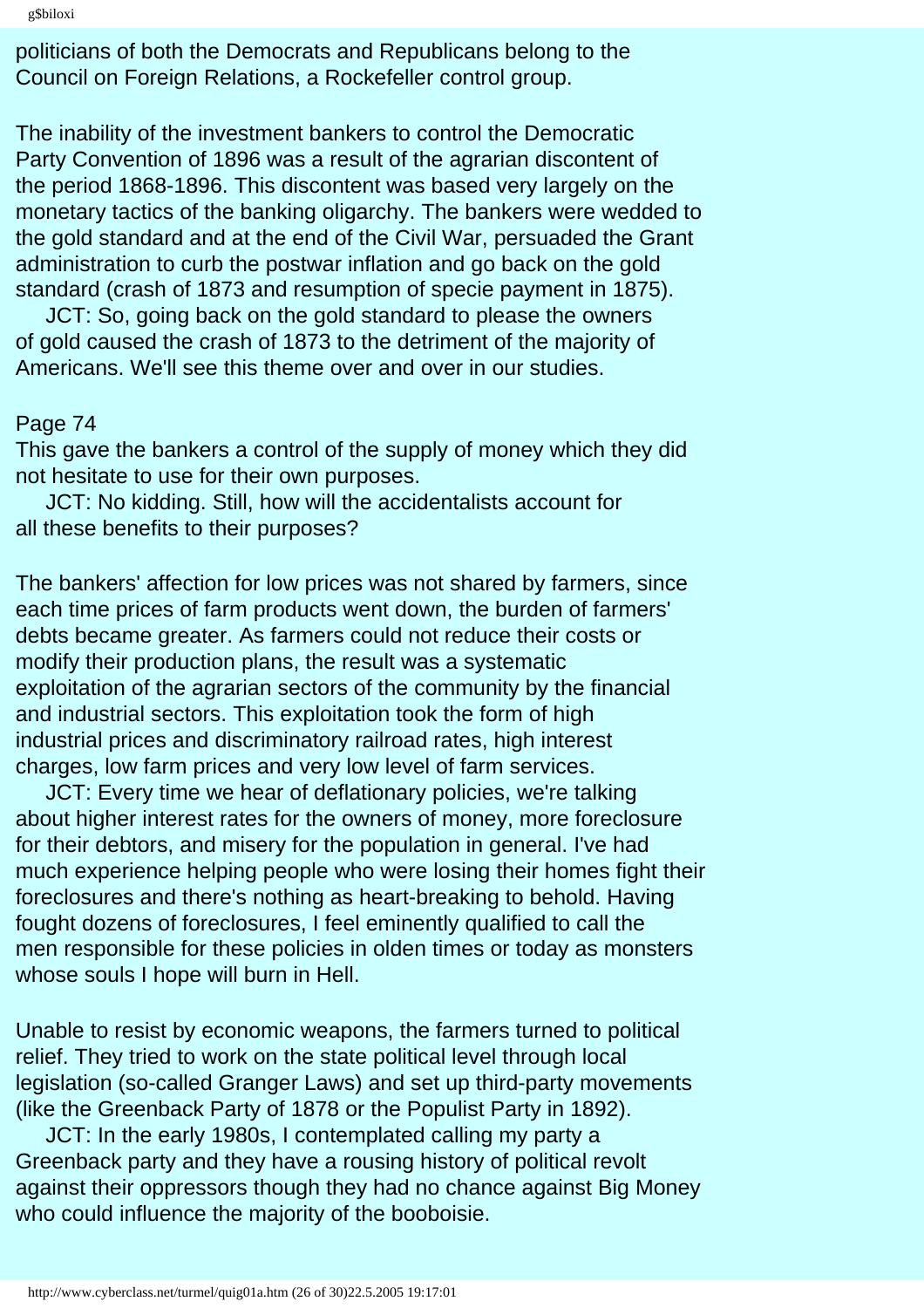By 1896, the capture of the Democratic Party by the forces of discontent under William Jennings Bryant who was determined to obtain higher prices by increasing the supply of money on a bimetallic rather than a gold basis, presented the electorate with an election on a social and economic issue for the first time in a generation. Though the forces of high finance were in a state of near panic, by a mighty effort involving very large-scale spending they were successful in electing McKinley.

 JCT: And things went on as usual though I'm not sure Astle would agree that adding silver as a secondary base for the creation of new money would be much of an improvement. Of course, any new source of money with which to sell their products and pay their debts would have been a help.

Though the plutocracy were unable to control the Democratic Party as they controlled the Republican Party, they did not cease their efforts to control both and in 1904 and 1924, Morgan was able to sit back with a feeling of satisfaction to watch presidential elections in which the candidates of both parties were in his sphere of influence.

 JCT: Just as Rockefeller has controlled both parties for the last 50 years through his Council on Foreign Relations.

### Page 75

The agrarian discontent, the growth of monopolies, the oppression of labor, and the excesses of Wall Street financiers made the country very restless between 1890-1900. All this could have been alleviated merely by increasing the supply of money sufficiently to raise prices somewhat, but the financiers were determined to defend the gold standard no matter what happened.

 JCT: What happened was wave after wave of foreclosures, suicides, hunger and misery, all the things that bankers thrive upon.

In looking for some issue to distract public discontent from domestic issues, what better solution than a crisis in foreign affairs? Cleveland had stumbled upon this alternative in 1895 when he stirred up controversy with England over Venezuela. The great opportunity came with the Cuban revolt against Spain in 1895. While the "yellow press" roused public opinion, Henry Cabot Lodge and Theodore Roosevelt plotted how they could best get the United States into the fracas. They got the excuse they needed when the American battleship Maine was sunk by a mysterious explosion in Havana Harbor in 1898. In two months, the United States declared war on Spain to fight for Cuban independence. The resulting victory revealed the United States as a world naval power, established it as an imperialist power with possession of Puerto Rico, Guam, and the Philippines.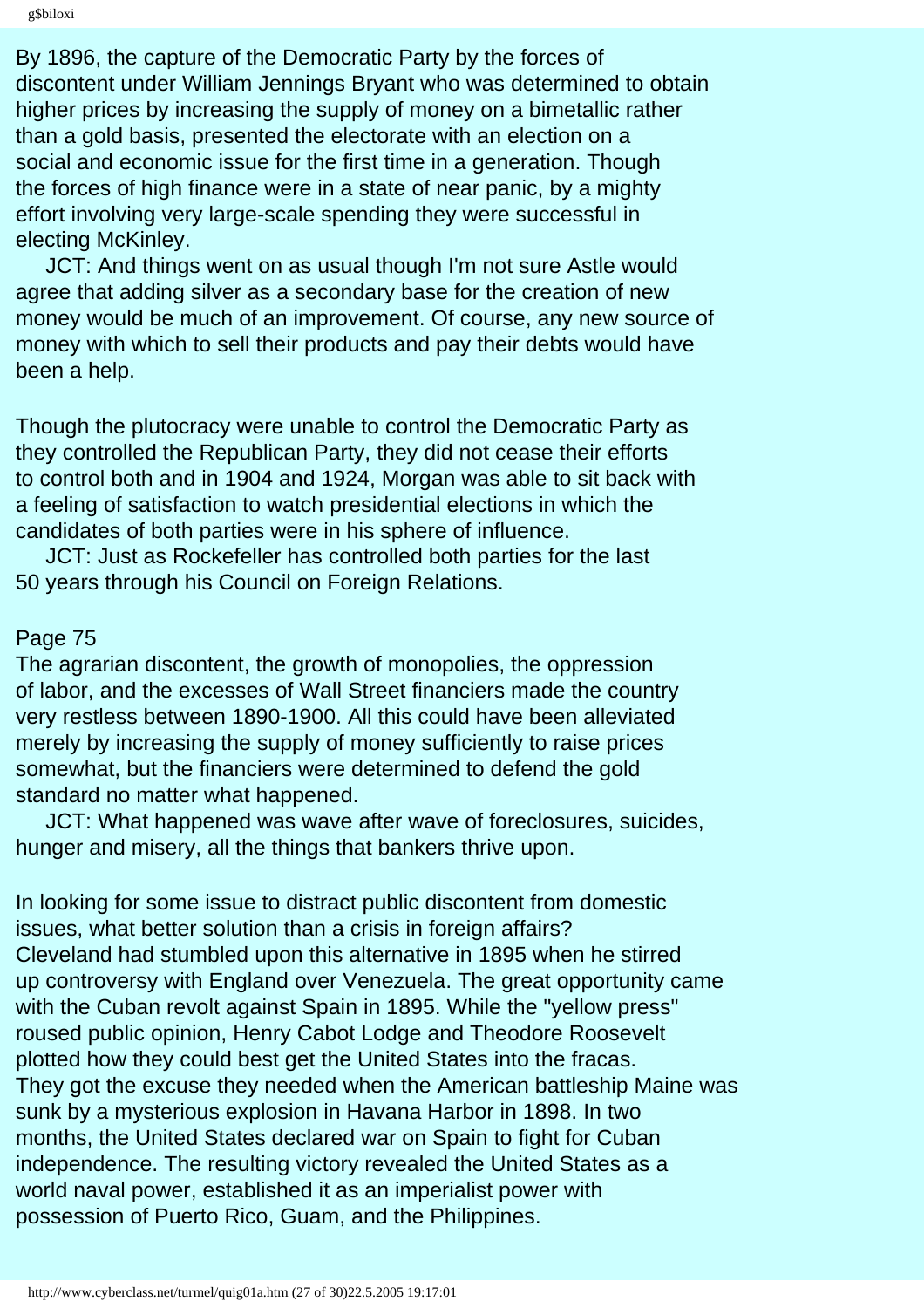America's entrance upon the stage as a world power continued with the annexation of Hawaii in 1898, the intervention in the Boxer uprising in 1900, the seizure of the Panama canal in 1903, the diplomatic intervention in the Russo-Japanese war in 1905, the military occupation of Nicaragua in 1912, the military intervention in Mexico in 1916.

 JCT: It still works today too. It seems nothing gets a population to rally around the leader better than killing a few foreigners. I think Bill Clinton's use of Iraqi bombing at a propitious moment during his problems certainly gained him a great measure of approval. Though people love seeing their smart V2 bombs taking out targets on TV, I think they would be well served to also see some television coverage of the funerals that resulted.

### Page 76

As an example of the more idealistic impulse we might mention the creation of various Carnegie foundations to work for universal peace.

 JCT: Again, I can't help snickering when I think of monsters with the blood of millions of innocent debtors on their hands "working for universal peace." I can believe that the only peace they really are working for is the peace provided when they've achieved universal bondage by debts.

As an example of the more practical point of view, we might mention the founding of "The New Republic," a liberal weekly paper, by an agent of Morgan financed with Whitney money (1914). The combined forces of the liberal East and the agrarian West were able to capture the Presidency under Woodrow Wilson in 1912.

 JCT: The Agrarian West didn't capture the presidency under Wilson. Wilson was a banker's all the way who will be most remembering for his campaign pledge not to send their sons to any foreign wars while he was planning to send their sons to foreign wars.

Wilson roused a good deal of popular enthusiasm with his talk of "New Freedom" and the rights of the underdog, but his program amounted to little more than an amateur attempt to establish on a federal basis those reforms which agrarian and labor discontent had been seeking on a state basis for many years.

 JCT: As are most bankers agents, he was all talk and no action. It might be called an amateurish attempt if it were an honest attempt but considering it was probably not an honest attempt, I think it would be better to have called his attempt to help the poor "fraudulent."

Wilson was by no means a radical and there was a good deal of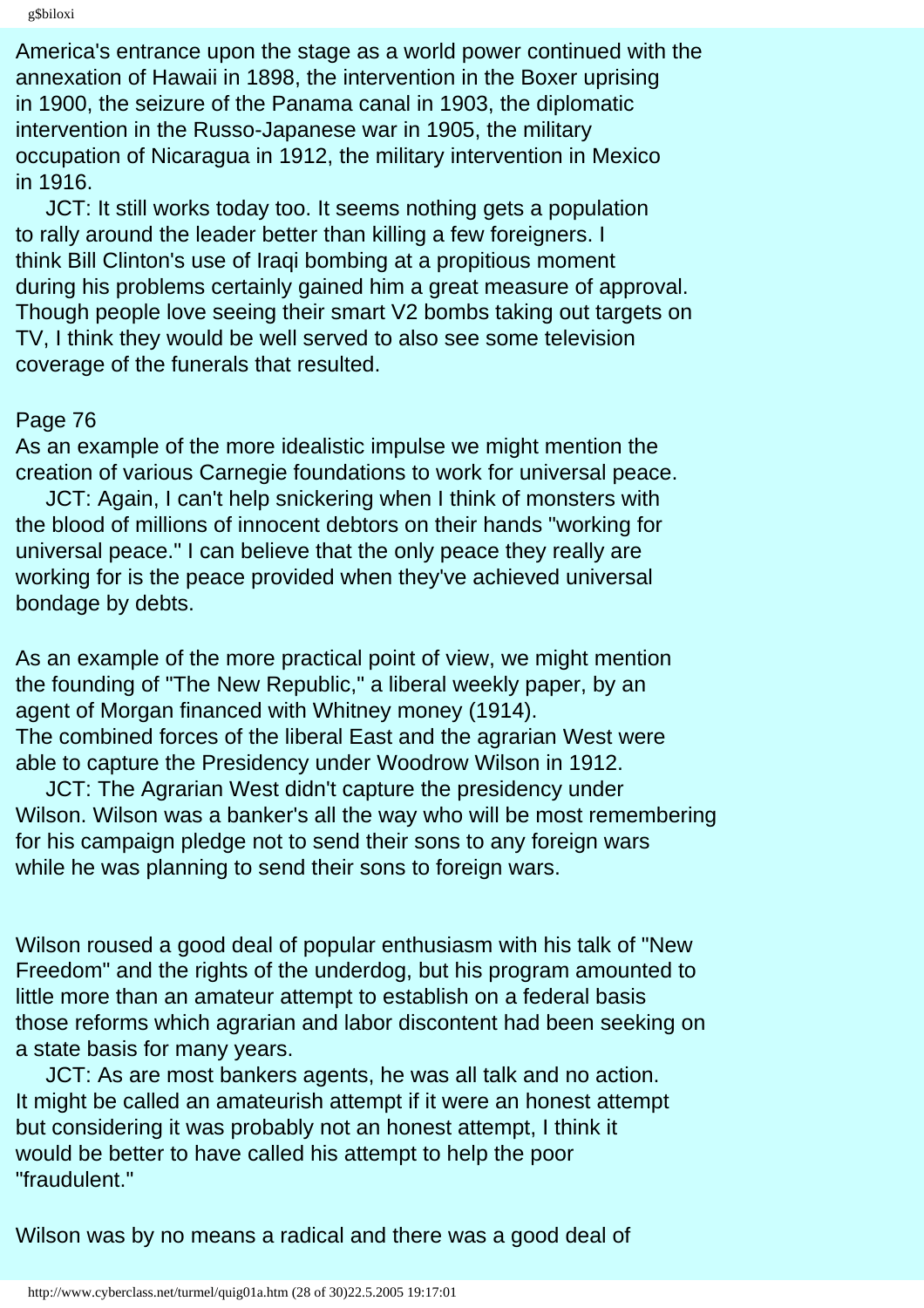unconscious hypocrisy in many of his resounding public speeches.

 JCT: The most successful politicians are always the most hypocritical liars. He was a great one leading voters to believe he had their interests at heart while having Wall Street's interest truly at heart.

His political and administrative reforms were a good deal more effective than his economic or social reforms.

 JCT: That's because political and administrative reforms don't really help the debt slaves very much. That they have better ways of being organized doesn't reduce their slavery as economic reforms would. Bankers will always allow their paid mouthpieces to orate useless reforms while the substantive never see the light of day.

The establishment of an income tax and the Federal Reserve System justified the support which Progressives had given to Wilson.

 JCT: And I'm sure that American are still cheering with Quigley the establishment of the Federal Reserve System to promote interest debt service on the government's debt and the establishment of an Income tax to collect the interest payable on that national debt. Not.

Wilson did much to extend equality of opportunity to wider groups of American people.

 JCT: After enslaving them with government debt and a new tax system to collect the debt service, he extended equality of opportunity to pay it wider groups of American people. Considering Quigley can laud monster usurers because they build a few libraries with some of their unearned income, is it any wonder he'd laud the guy who gave us the Fed and Income Taxes?

 Again, I must point out that when I talk of bankes committing genocide by poverty, it is not hyperbole. I have pushed 6 different genocide charges against bankers right to the Supreme Court of Canada and have initiated dozens, perhaps hundreds more appearances on the same charges at various court levels. See:

<http://www.cyberclass.net/turmel/scc3.htm> .

# **[Send a comment to John Turmel](mailto:%20bc726@freenet.carleton.ca)**

# **[Home](http://www.cyberclass.net/turmel)**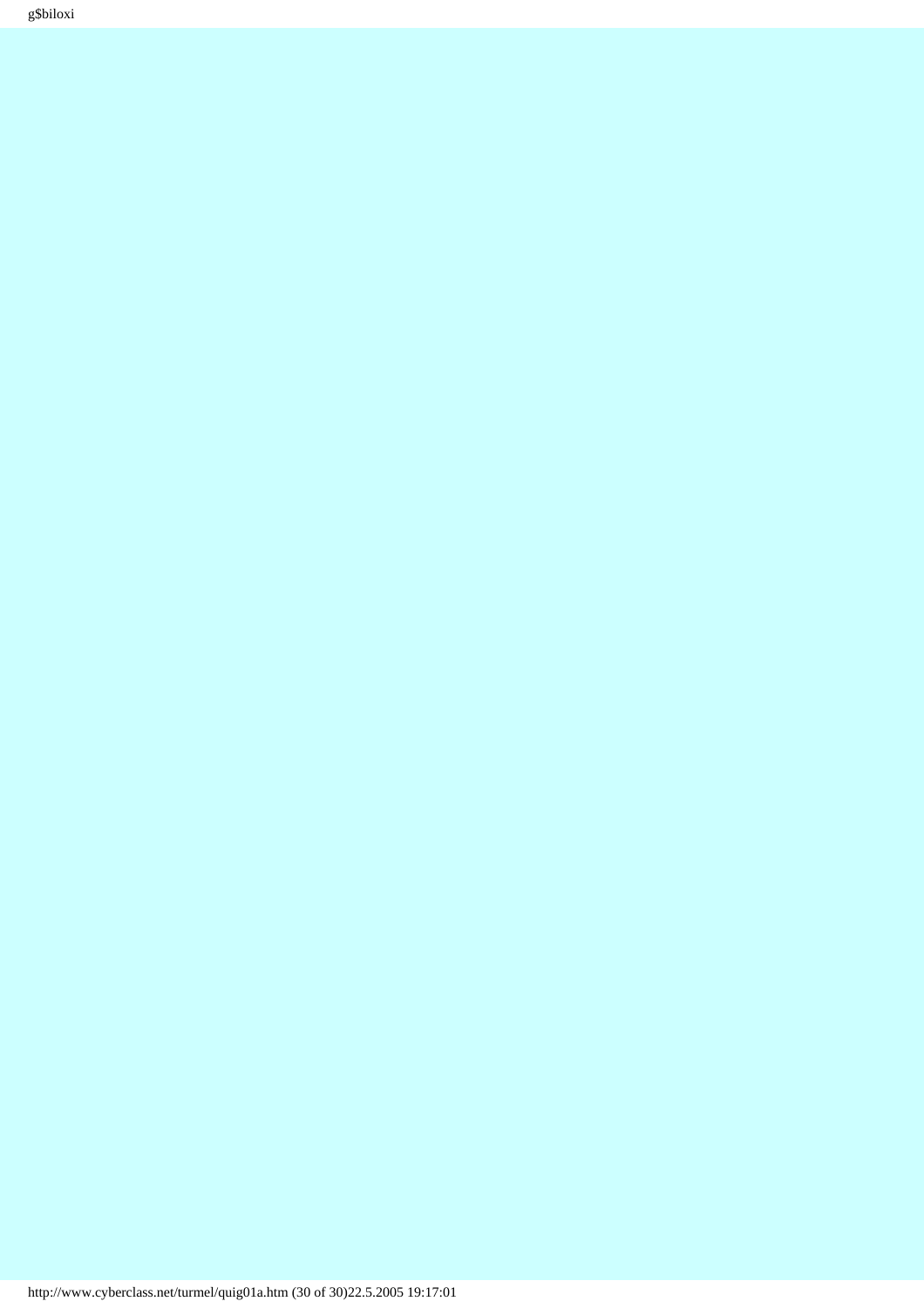# TRAGEDY AND HOPE Chapter 3-6 Analysis

- \* Turmel analysis has indented paragraphs, Quigley's text does not.
- \* R&R = Rothschilds and Rockefellers

# CHAPTER III: THE RUSSIAN EMPIRE TO 1917

# Page 88

The abolition of serfdom made it necessary for the landed nobility to cease to regard the peasants as private property. Peter the Great (1689-1725) and Catherine the Great (1762-1796) were supporters of westernization and reform. Paul I (1796-1801) was reactionary. Alexander I (1801-1825) and Alexander II (1855-1881) were reformers while Nicholas I (1825-1855) and Nicholas II (1855-1881) were reactionaries. By 1864, serfdom had been abolished, and a fairly modern system of law, of justice, and of education had been established; local government had been somewhat modernized; a fairly good financial and fiscal system had been established; and an army based on universal military service (but lacking in equipment) had been created. On the other hand, the autocracy continued in the hands of weak men and the freed serfs had no adequate lands.

 JCT: The fact that Russia was this advanced is just not something that I was ever aware of. We've always been given the impression that Russia was some backward country full of serfs and a dictatorial tsar.

# Page 93

The first Russian railroad opened in 1838 but growth was slow until 1857. At that time, there were only 663 miles of railroads, but this figure went up over tenfold by 1871, doubled again by 1881 with 14,000 miles, reached 37,000 by 1901 and 46,000 by 1915.

 JCT: Again, sounds very advanced considering what I had always been led to believe. Yet, I was raised during the Cold War and it's not that amazing that they never told us much of the truth.

# Page 94

In 1900, Russia had 48% of the total world production of petroleum products. The State Bank was made a bank of issue in 1897 and was required by law to redeem its notes in gold, thus placing Russia on the international gold standard.

 JCT: And as we know from Astle's Babylonian Woe, that put them under the control of the gold bullion brokers as had been most rulers throughout most of history.

Page 97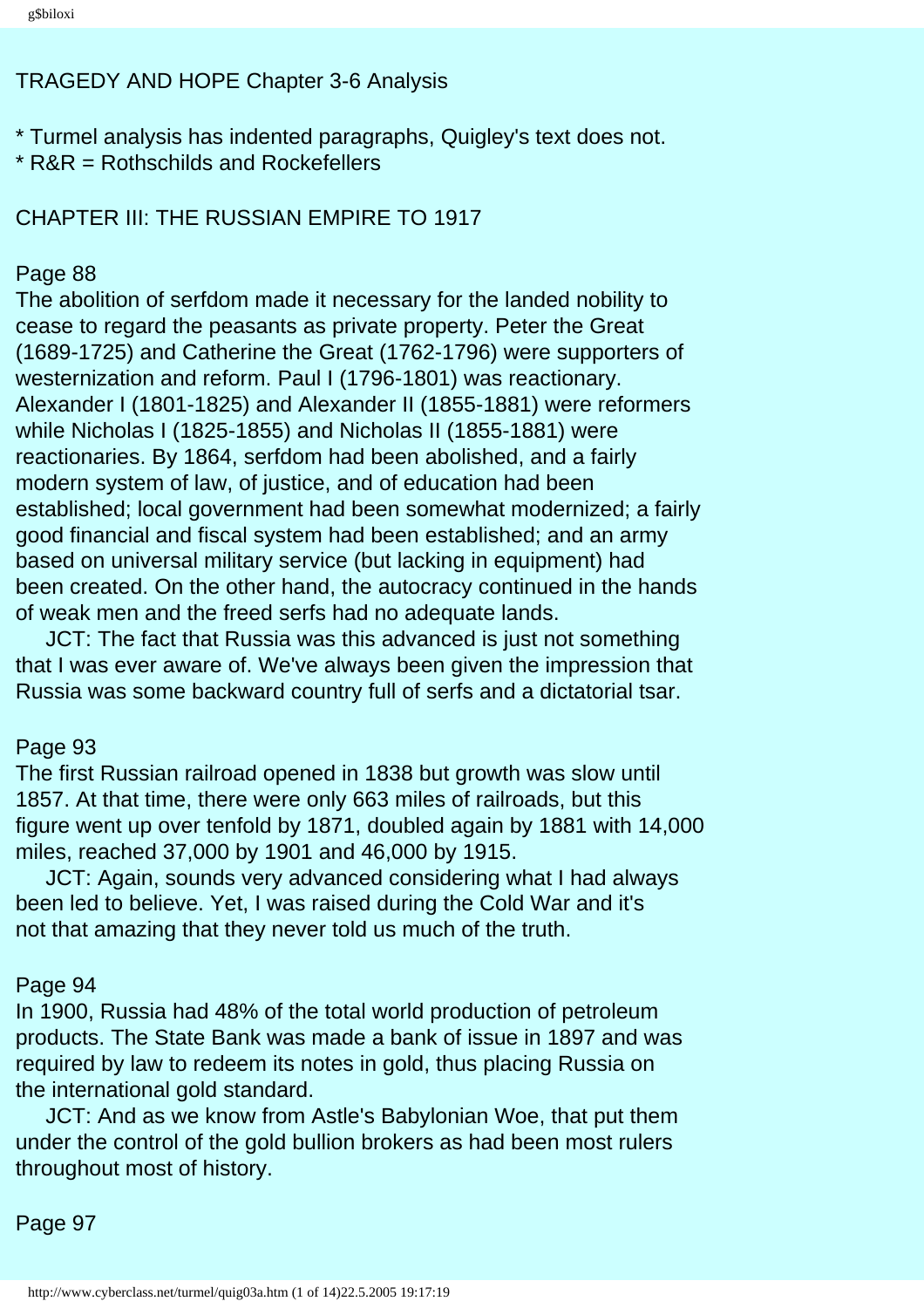In 1902, a cartel created by a dozen iron and steel firms handled almost three-fourths of all Russian sales. It was controlled by four foreign banking groups.

 JCT: Makes sense that the International bankers would end up owning everything once we realize that Russia was hooked to their gold bullion money system.

# Page 100

Until 1910, Stolypin continued his efforts to combine oppression with reform, especially agrarian reform. Rural credit banks were established; various measures were taken to place larger amounts of land in the hands of the peasants; restrictions of immigration of peasants, especially to Siberia, were removed; participation in local government was opened to lower social classes previously excluded; education, especially technical education, was made more accessible; and certain provisions for social insurance were enacted into law. He was assassinated in the presence of the Tsar in 1911.

The fourth duma (1912-1916) was elected by universal suffrage. Š JCT: As we read on, assassination and coups seem to be the fate of any politicians who dare enact land reform and Russia seems to be no exception.

# CHAPTER IV: THE BUFFER FRINGE

# THE NEAR EAST TO 1914

# Page 111

The Ottoman Empire was divided into 21 governments and subdivided into seventy vilayets, each under a pasha. The supreme ruler in Constantinople was not only sultan (head of the empire) but was also caliph (defender of the Muslim creed).

# Page 121

The Great Powers showed mild approval of the Baghdad Railway until about 1900. Then, for more than ten years, Russia, Britain and France showed violent disapproval and did all they could the obstruct the project. They described the Baghdad Railway as the emerging wedge of German imperialist aggression seeking to weaken and destroy the Ottoman Empire and the stakes of the other powers in the area.

# Page 122

The Germans were not only favorably inclined toward Turkey; their conduct seems to have been completely fair in regard the administration of the railway itself. At a time when the American and other railways were practicing wholesale discrimination between customers, the Germans had the same rates and same treatment for all,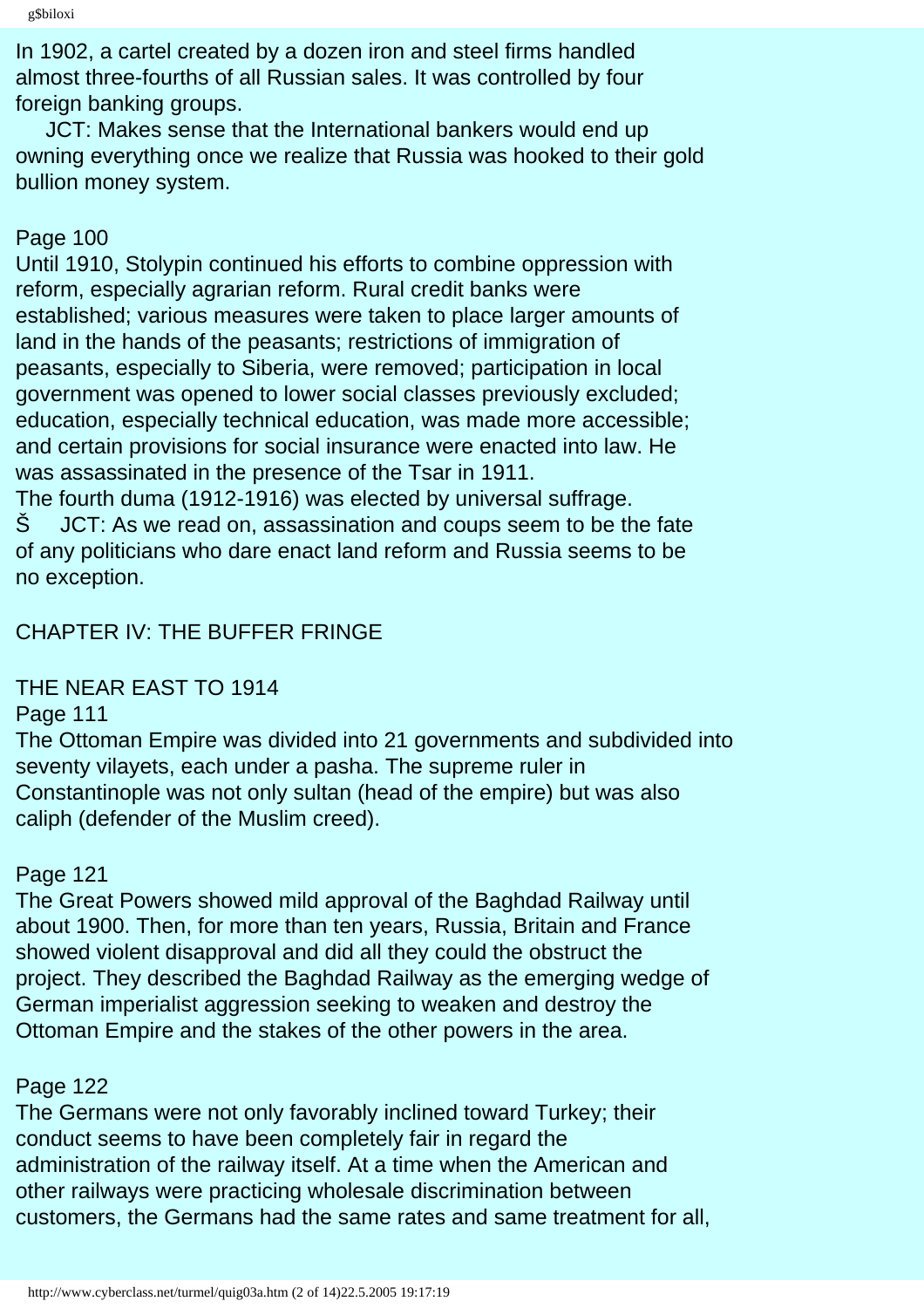including Germans and non-Germans. They worked to make the railroad efficient and profitable although their income from it was guaranteed by the Turkish government. In consequence, the Turkish payments to the railroad steadily declined, and the government was able to share in its profits to the extent of almost three million francs in 1914. Moreover, the Germans did not seek to monopolize control of the railroad, offering to share equally with France and England and eventually with the other Powers. France accepted this offer in 1899, but Britain continued to refuse and placed every obstacle in the path of the project.

 JCT: Of course, at the time, Britain was the seat of the moneylenders and we'll soon see that just like here, their vassal, the English government, obstructed almost everything everywhere. Quite a sad performance.

When the Ottoman government sought to raise their customs duties from 11% to 14% in order to continue construction, Britain prevented this. In order to carry on the project, the Germans sold their railroad interests in the Balkans and gave the Ottoman building subsidy of \$275,000 a kilometer. In striking contrast, the Russians demanded arrears of 57 million francs under the Treaty of 1878. The French, in spite of investments in Turkey, refused to allow Baghdad Railway securities to be handled on the Paris Stock Exchange.

 JCT: I can understand why Quigley's book never made it to the bestseller list when he describes the Germans as honest and honorable. That's not the impression of the murderous Hun we've always been left with to explain why we got involved in the war to end all wars.

#### Page 123

In 1903, Britain made an agreement for a joint German, French, and British control of the railroad. Within three weeks this agreement was repudiated because of newspaper protests against it.

 JCT: And who owned the newspapers of the day? The Rothschilds, Rockefellers, and their moneylending ilk were able to scuttle Šinternational agreements which I'm sure eventually led to the Great War they were so eager to finance.

When the Turkish government tried to borrow, it was summarily rebuffed in Paris and London, but obtained the sum unhesitatingly in Berlin. The growth of German prestige and the decline in favor of the Western Powers at the sultan's court is not surprising and goes far to explain the Turkish intervention on the side of the Central powers in the war of 1914-1919.

Britain withdrew her opposition to the Baghdad Railway in return for promises that: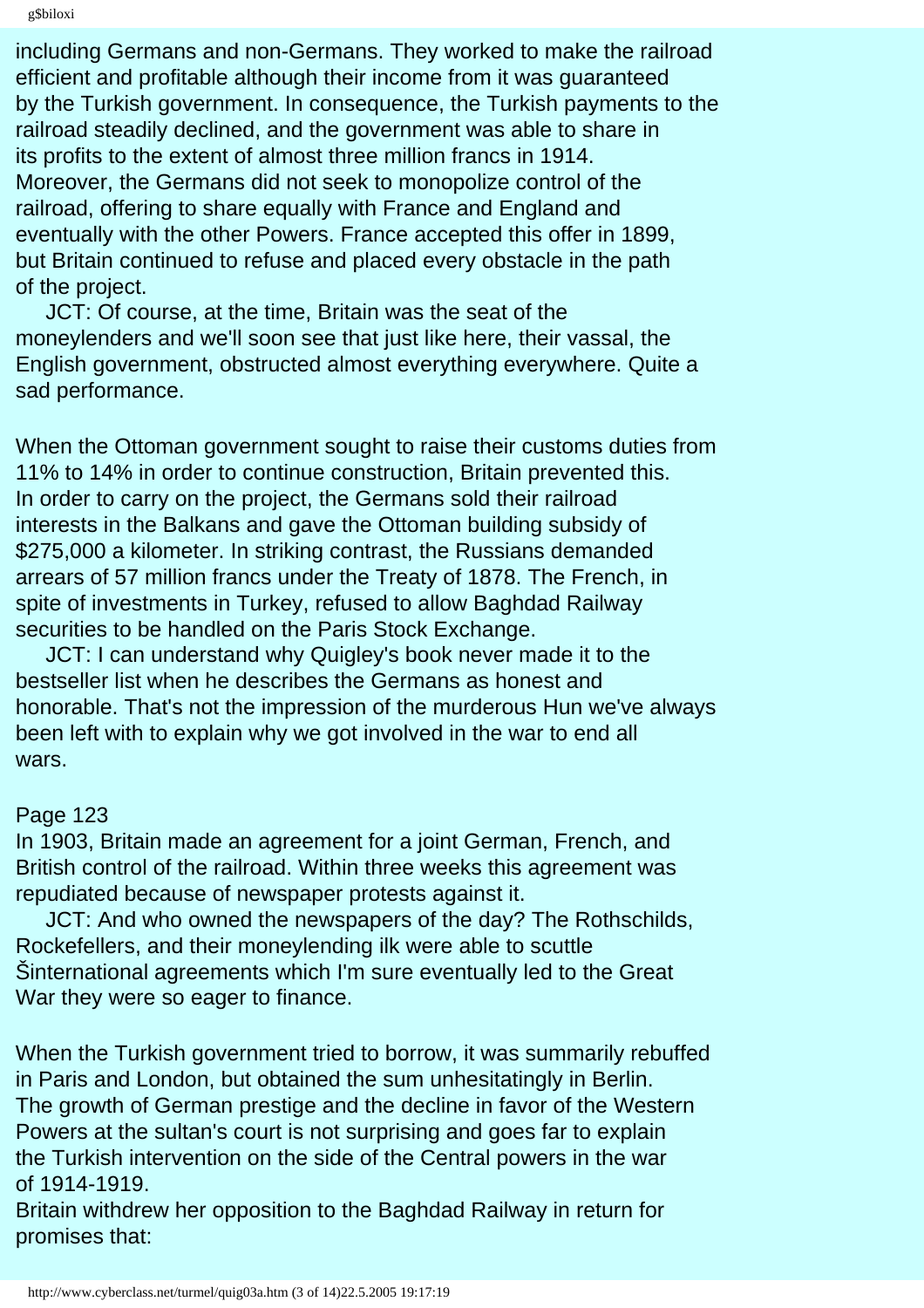1) it would not be extended to the Persian Gulf;

2) British capitalists would be given a monopoly on the navigation of the Euphrates and Tigris rivers and exclusive control over their irrigation projects;

3) 2 British subjects would be given seats on the Board of directors;

4) Britain would have exclusive control over commercial activities in Kuwait, the only good port on the upper Persian Gulf;

5) a monopoly over the oil resources given to a new corporation: Royal Dutch Shell Company in which British held half interest, the Germans and French a quarter interest each;

 JCT: Now let's take a look at these conditions again insisted upon by the British government not to obstruct someone else's railroad.

2) British businessmen were to be made rich with a monopoly;

 4) British businessmen were to be made rich with control over commercial activity in Kuwait, the richest part of Iraq.

 5) British businessmen were to be made rich with an oil monopoly for their company.

 Isn't it interesting that making some of their British businessmen rich seemed to be of such great interest to the British government. And everyone else from Turks to Germans were to lose on the deal until these privileged British were given all these concessions.

 Over and over, we'll see governments interceding on behalf of a few rich businessmen to the detriment of everyone else. This doesn't prove any conspiracy controlling the political apparatus of those nations but sure gives us a good hint.

# THE BRITISH IMPERIAL CRISIS TO 1926

# Page 127

In England, the landed class obtained control of the bar and the bench and were, thus, in a position to judge all disputes about real property in their favor. Control of the courts and of the Parliament made it possible for this ruling group to override the rights of peasants in land, to eject them from the land, to enclose the open fields of the medieval system, to deprive the cultivators of their manorial rights and thus reduce them to the condition of landless rural laborers or tenants.

 JCT: Sounds like much of the Third World governments today, doesn't it? Small ruling groups controlling legislatures and judiciaries to the detriment of everyone but themselves.

# Page 130

Until 1870, there was no professorships of Fine Arts at Oxford, but in that year, thanks to a bequest,John Ruskin was named to such a chair. He hit Oxford like an earthquake, not so much because he talked about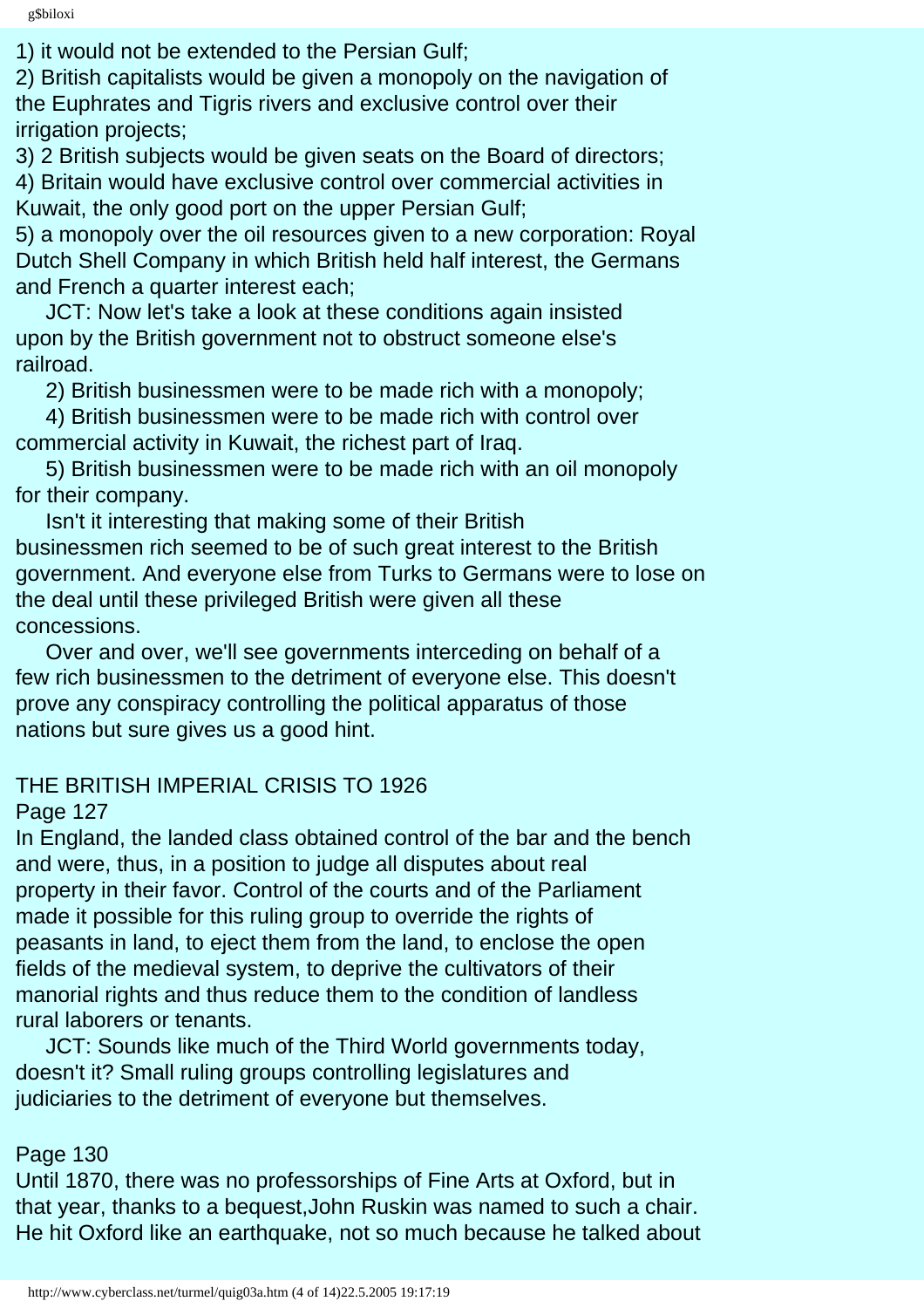fine arts but because he talked about the empire and England's downtrodden masses as moral issues. Until the end of the nineteenth century, the poverty-stricken masses in the cities lived in want, ignorance and crime much like described by Charles Dickens. Ruskin spoke to the Oxford undergraduates as members of the privileged ruling Šclass. He told them that they were the possessors of a magnificent tradition of education, beauty, rule of law, freedom, decency, and self-discipline but that this tradition could not be saved and did not deserve to be saved, unless it could be extended to the lower classes and to the non-English masses throughout the world. If not extended to these classes, the minority upper-class would be submerged and the tradition lost.

 JCT: 120 years later, we can safely say that despite the big talk, there was little action in their quest to spread good times to the poor of the world. If there was ever any intention of doing more than flapping their gums for posterity.

Ruskin's message had a sensational impact. His inaugural lecture was copied out in longhand by one undergraduate, Cecil Rhodes. Rhodes feverishly exploited the diamond and gold fields of South Africa, rose to be prime minister of Cape Colony, contributed money to political parties, controlled parliamentary seats both in England and South Africa.

With financial support from Lord Rothschild, he was able to monopolize the diamond mines as De Beers Mines and Gold Fields. In the mid 1890s, Rhodes had a personal income of a least a million pounds (then five million dollars) a year which was spent so freely for his mysterious purposes that he was usually overdrawn on his account. These purposes centered on his desire to federate the English-speaking peoples and to bring all the habitable portions of the world under their control.

 JCT: This all sounds very contradictory. Cecil Rhodes writing down Ruskin's great idea to help the poor as he later helped the Rothschilds oppress the whole world with usurious debt. Unless it was written down to later provide a good laugh.

#### Page 131

Among Ruskin's most devoted disciples at Oxford were a group of intimate friends who devoted the rest of their lives to carrying out his ideas. They were remarkably successful in these aims.

 JCT: Though they may have been remarkably successful in talking about these aims, they were quite remarkably unsuccessful in carrying any of them out.

In 1891, Rhodes organized a secret society with members in a "Circle of Initiates" and an outer circle known as the "Association of Helpers" later organized as the Round Table organization.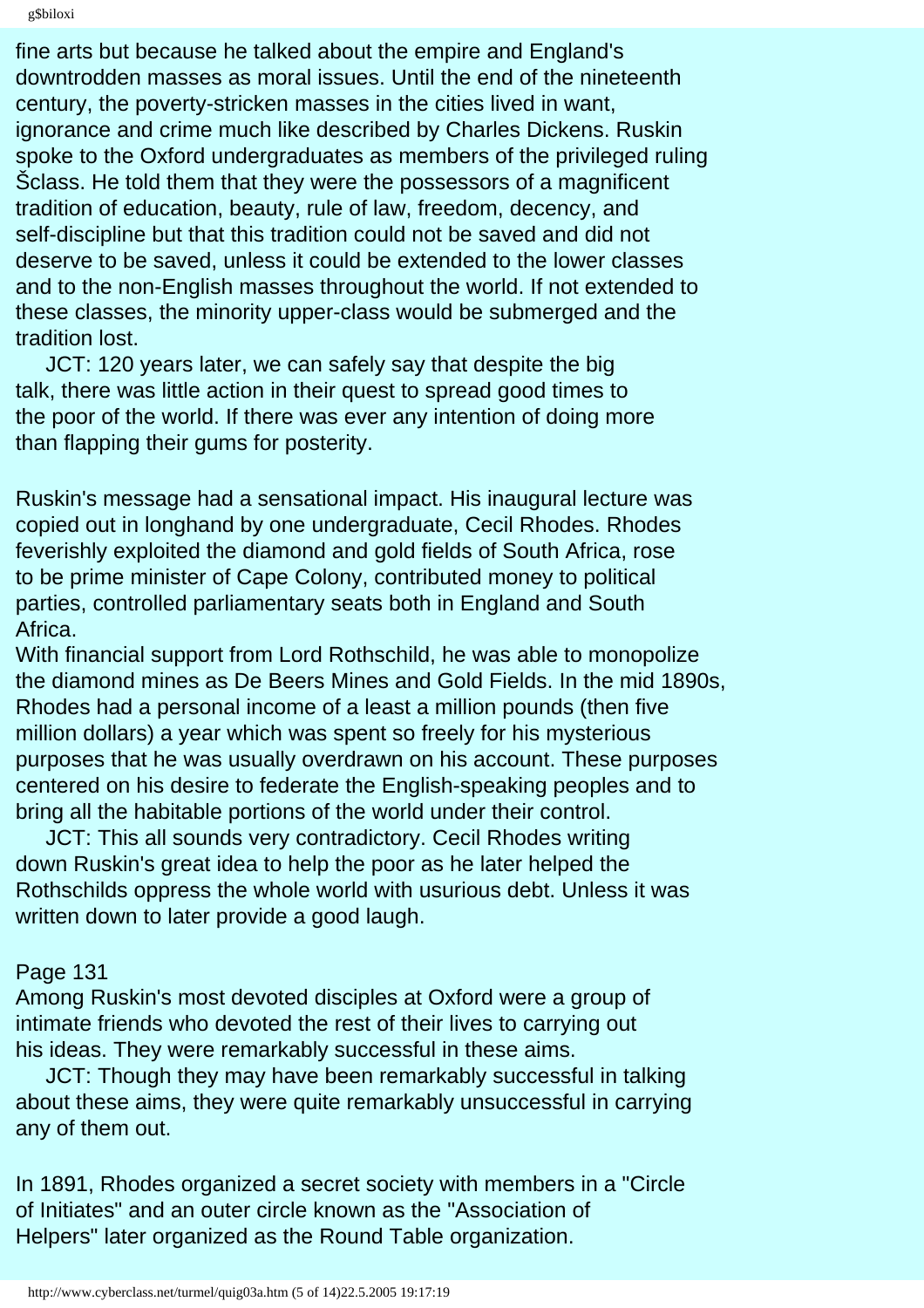JCT: These are the behind-the-scenes groups who have conspired to keep the poor shackled to their debts and we'll hear much more about Round Table Groups and their nefarious doings.

#### Page 132

In 1909-1913, they organized semi-secret groups know as Round Table Groups in the chief British dependencies and the United States. In 1919, they founded the Royal Institute of International Affairs. Similar Institutes of International Affairs were established in the chief British dominions and the United States where it is known as the Council on Foreign Relations. After 1925, the Institute of Pacific Relations was set up in twelve Pacific area countries.

 JCT: And even though the Council on Foreign Relations has been for proving ground of American rulers, whose members usually comprised of both candidates for president as well as the bulk of their administrations, it remained relatively unknown by the general population as it was never written about by the major newspapers whose publishers more often than not belonged to this secretive group. The lid of secrecy on this organization of influential rich people over so many decades seems to be more than accidental.

# ŠPage 133

They were constantly harping on the lessons to be learned from the failure of the American Revolution and the success of the Canadian federation of 1867 and hoped to federate the various parts of the empire and then confederate the whole with the United Kingdom

# EGYPT AND THE SUDAN TO 1922

Disraeli's purchase, with Rothschild money, of 176,602 shares of Suez Canal stock for #3,680,000 from the Khedive of Egypt in 1875 was motivated by concern for communications with India just as the acquisition of the Cape of Good Hope in 1814 had resulted from the same concern.

 JCT: This is one the greatest stories about the Rothschild family where even the Rothschild of the day mentioned how silly it was for a whole nation to be coming to get credit from a private individual.

# Page 135

As a result of complex and secret negotiations in which Lord Rosebery was the chief figure, Britain kept Uganda, Rhodes was made a privy councilor, Rosebery replaced his father-in-law, Lord Rothschild, in Rhodes secret group and was made a trustee under Rhodes' next and last will.

 JCT: Cute, making it sound like Rothschild was just another member of the group when in reality, he was probably the leader of the gang. Usually the guy with most money is.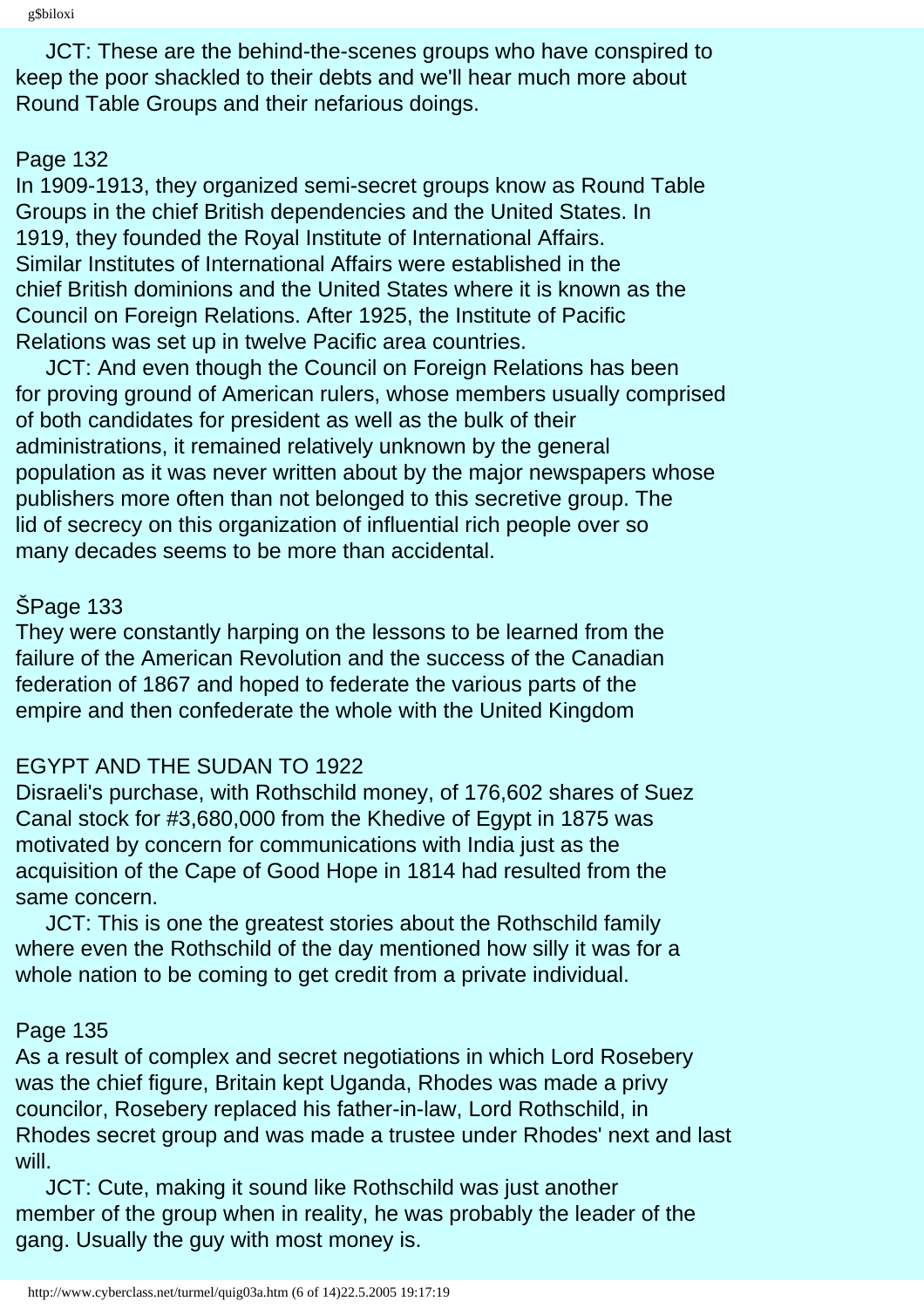#### Page 137

By 1895, the Transvaal Republic presented an acute problem. All political control was in the hands of a rural, backward, Biblereading, racist minority of Boers while all economic wealth was in the hands of a violent, aggressive majority of foreigners, (Utlanders) most of whom lived in Johannesburg.

 JCT: Boers had all the political control, aliens had all the money, and the natives had nothing. Sounds like most of the Third World today.

The Utlanders, who were twice as numerous and owned two thirds of the land and nine-tenths of the wealth of the country, were prevented from participating in political life or from becoming citizens (except after 14 years residence) and were irritated by President Paul Kruger's intriguing to obtain some kind of German intervention and protection.

At this point, Rhodes made his plans to overthrow Kruger's government by an uprising in Johannesburg, financed by himself and led by his brother Frank, followed by an invasion led by Frank Jameson from Rhodesia. Flora Shaw used The Times to prepare public opinion in England while others negotiated for the official support necessary. When the revolt fizzled, Jameson raided anyway and was easily captured by the Boers. The public officials involved denounced the plot, loudly proclaimed their surprise at the event, and were able to whitewash most of the participants in the subsequent parliamentary inquiry. A telegram from the German Kaiser to Kruger congratulating him on his success "in preserving the independence of his country," was built up by The Times into an example of brazen German interference in British affairs, and almost eclipsed Jameson's aggression.

 JCT: Of course, let's give credit to the Times for having fomented what later became a war costing thousands of British lives, sort of a rehearsal for the cheerleading for the upcoming Great War where they'd lose millions of British lives.

Rhodes was stopped only temporarily. For almost two years, he and his friends stayed quiet waiting for the storm to blow over. Then they Šbegan to act again. Propaganda, most of it true about the plight of the Utlanders flooded England from Flora Shaw. Milner was made British High Commissioner to South Africa; his friend Brett worked his way into the confidence of the monarchy to become its chief political advisor. Milner made provocative British troop movements on the Boer frontiers in spite of the vigorous protests of his commanding general in South Africa, who had to be removed; and finally, war was precipitated when Smuts drew up an ultimatum insisting that the British troop movements cease and when this was rejected by Milner.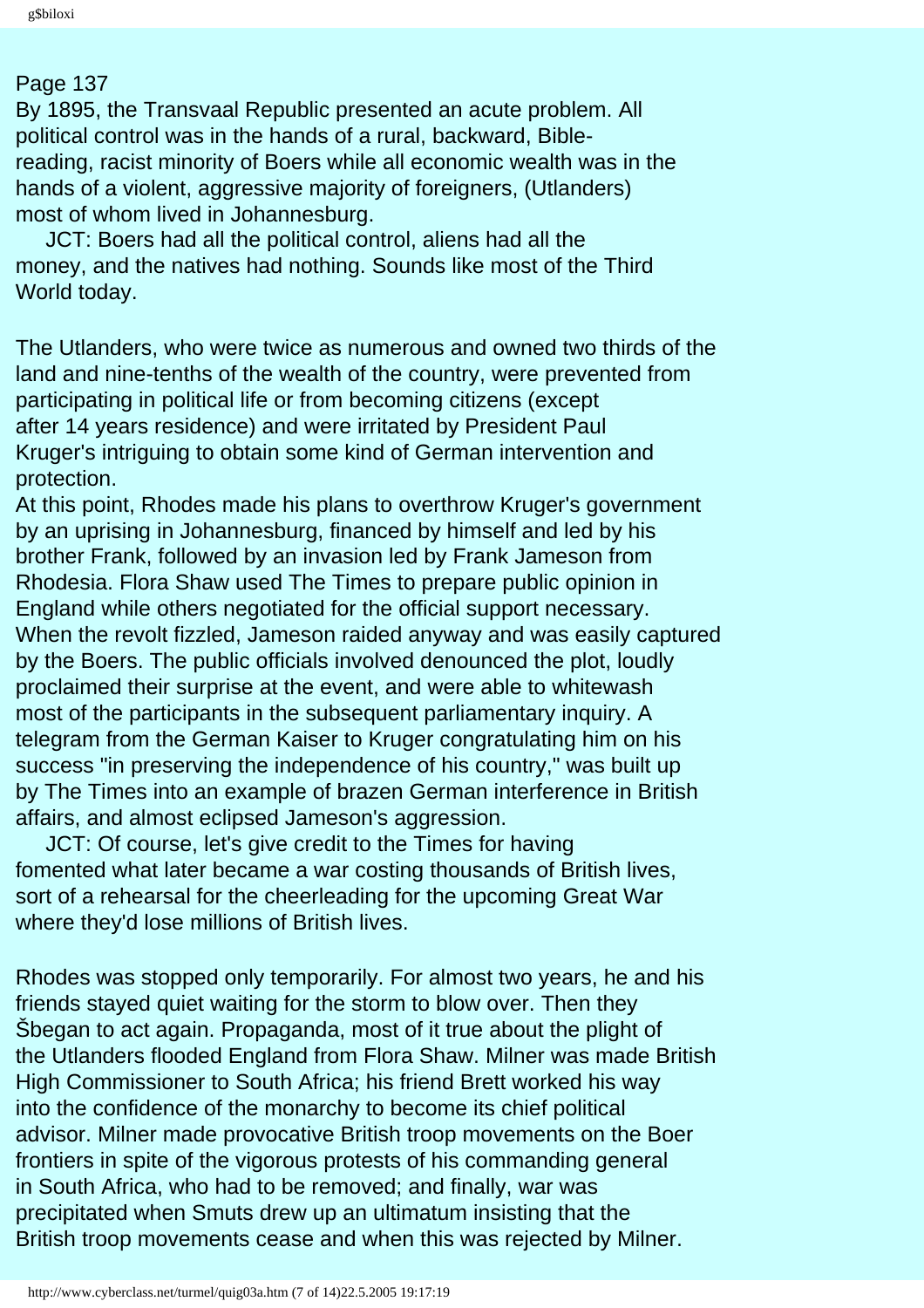JCT: I find these behind the scenes activities by small groups of men which push nations to war most interesting. I just wish they got more credit for their hard-fought-for results. I hope these writings will give them their due.

#### Page 138

The Boer War (1899-1902) was one of the most important events in British imperial history. The ability of 40,000 Boer farmers to hold off ten times as many British for three years, inflicting a series of defeats on them over that period, destroyed faith in British power. Although the Boer republics were defeated and annexed in 1902, Britain's confidence was so shaken that it made a treaty with Japan providing that if either became engaged in war with two enemies in the Far East, the other would come to the rescue. This treaty allowed Japan to attack Russia in 1904.

### Page 138

Milner's group, known as "Milner's Kindergarten" reorganized the government. By 1914, the Smuts government passed a law excluding natives from most semi-skilled or skilled work or any high-paying positions.

### Page 139

By the Land Act of 1913, 7% was reserved for purchases by natives and the other 93% by whites. The wages of natives were about one tenth of those of whites.

 JCT: Just Milner's way of extending the great British tradition to the poor people of the world.

# Page 141

These natives lived on inadequate and eroded reserves or in horrible urban slums and were drastically restricted in movements, residence, or economic opportunities and had almost no political or even civil rights. By 1950 in Johannesburg, 90,000 Africans were crowded into 600 acres of shacks with no sanitation with almost no running water and denied all opportunity except for animal survival and reproduction.

 JCT: Once again, sounds like the typical U.S. Third World protectorate. Somosa's Nicaragua, Papa Doc Duvalier's Haiti, Marcos's Philippines, Guatemala, El Salvador, Chile, all these American supported dictatorships have natives natives living on inadequate and eroded reserves or in horrible urban slums, drastically restricted in movements, residence, or economic opportunities and with almost no political or even civil rights, crowded into slums of shacks with no sanitation with almost no running water and denied all opportunity except for animal survival and reproduction.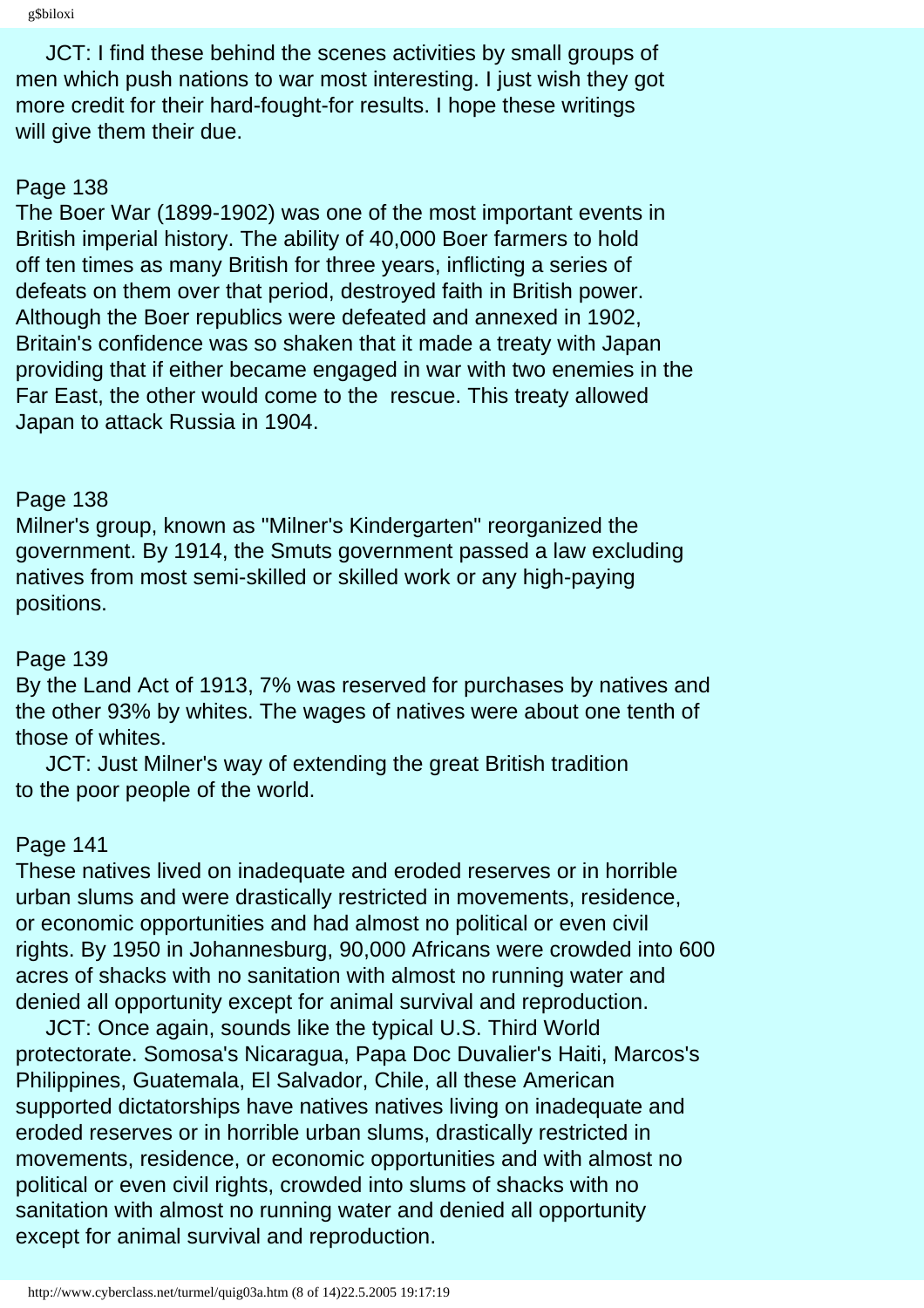Is there any wonder the U.S. is hated all over the world. Let's remember that it's not the American people, not even the American soldiers that they hate, it's the American administrations which do this to them in the name of their rich businessment, just like the previously mentioned British government.

### Page 142

In 1908, the Milner Round Table group worked a scheme to reserve the Štropical portions of Africa north of the Zambezi river for natives under such attractive conditions that the blacks south of that river would be enticed to migrate northward. Its policy would be to found a Negro dominion in which Blacks could own land, enter professions, and stand on a footing of equality with Whites. Although this project has not been achieved, it provides the key to Britain's native policies from 1917 onward.

# Page 143

In 1903, when Milner took over the Boer states, he tried to follow the policy that native could vote. This was blocked by the Kindergarten because they considered reconciliation with the Boers to be more urgent.

In South Africa, the three native protectorates of Swaziland, Bechuanaland, and Basutoland were retained by the imperial authorities as areas where native rights were paramount and where tribal forms of living could be maintained at least partially.

JCT: I wonder what became of these experiments?

# MAKING THE COMMONWEALTH 1910-1926

# Page 144

Back in London, they founded the Round Table and met in conclaves presided over by Milner to decide the fate of the empire. Curtis and others were sent around the world to organize Round Table groups in the chief British dependencies to give them, including India and Ireland, their complete independence.

 JCT: Notice that they were deciding the fate of the empire. I'd bet that not many people realized that these back-room boys controlled their front-room politicians that the ordinary people usually got to vote for. Still, their policies always betrayed whose interests they were really protecting. As their policies resulted in the deaths of many needy in their own countries, we can let those results speak for themselves.

# Page 146

The creation of the Round Table groups was so secretive that, even today, many close students of the subject are not aware of its significance.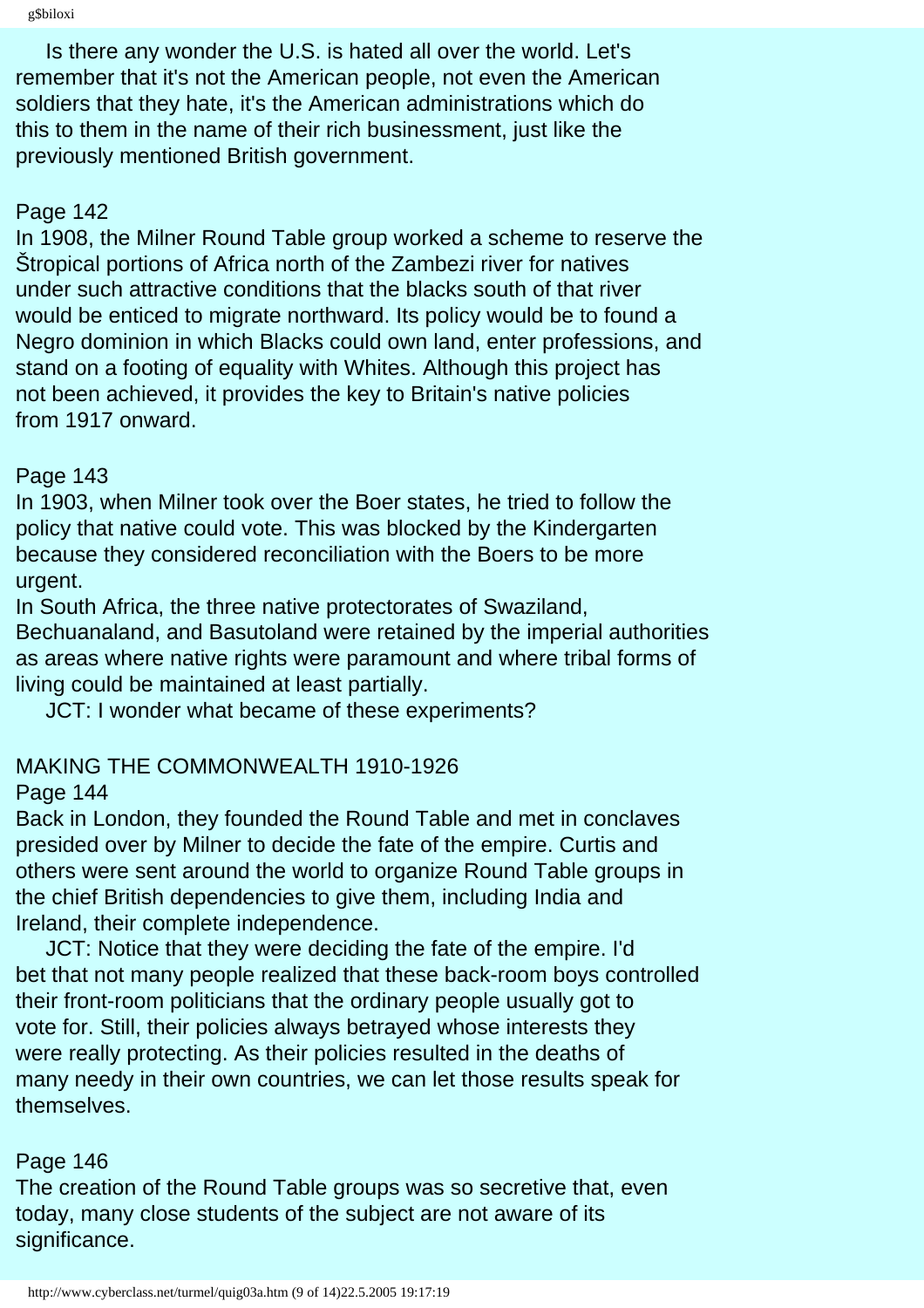```
g$biloxi
```
 JCT: One good reason for this is that anyone who suggests that secret groups planning the fate of the British or American empire would be immediately derided as 'conspiracy theorists" and everyone who is not a nut knows that the world's upheavals are purely accidental and never the result of planning no matter who gets rich by them.

# Page 147

Curtis said, "The task of preparing for freedom the races which cannot as yet govern themselves is the supreme duty of those who can. Personally, I regard this challenge to the long unquestioned claim of the white man to dominate the world as inevitable and wholesome, especially to ourselves. Our whole race has outgrown the merely national state and will pass either to a Commonwealth of Nations or else to an empire of slaves. And the issue of these agonies rests with us."

 JCT: I'd certainly agree that the responsibility for the agonies of the world should be laid with them. That's what these writings are all about.

# EAST AFRICA 1910-1931

# Page 149

Publicity for their views on civilizing the natives and training them for eventual self-government received wide dissemination.

Š JCT: But as usual, all talk, no action. Remember that these slave drivers are really good at talking the caring line as long as their deeds never agree with their words. x

# Page 150

By 1950 Kenya had discontented and detribalized blacks working for low wages on lands owned by whites. It had about two million blacks and only 3,400 whites in 1910. Forty years later, it had about 4 million blacks and only 30,000 whites. The healthful highlands were reserved for white ownership as early as 1908. The native reserves had five times as much land although they had 150 times as many people.

 JCT: Other than being white, these small rich minorities exist in every Third World Hell on earth. While the natives perish from poverty and disease, the elites jet-set around the world with others of their ilk.

The whites tried to increase the pressure on natives to work on white farms rather than to seek to make a living on their own lands within the reserves, by forcing them to pay taxes in cash, by curtailing the size or quality of the reserves, by restricting improvements in native agricultural techniques and by personal and political pressure and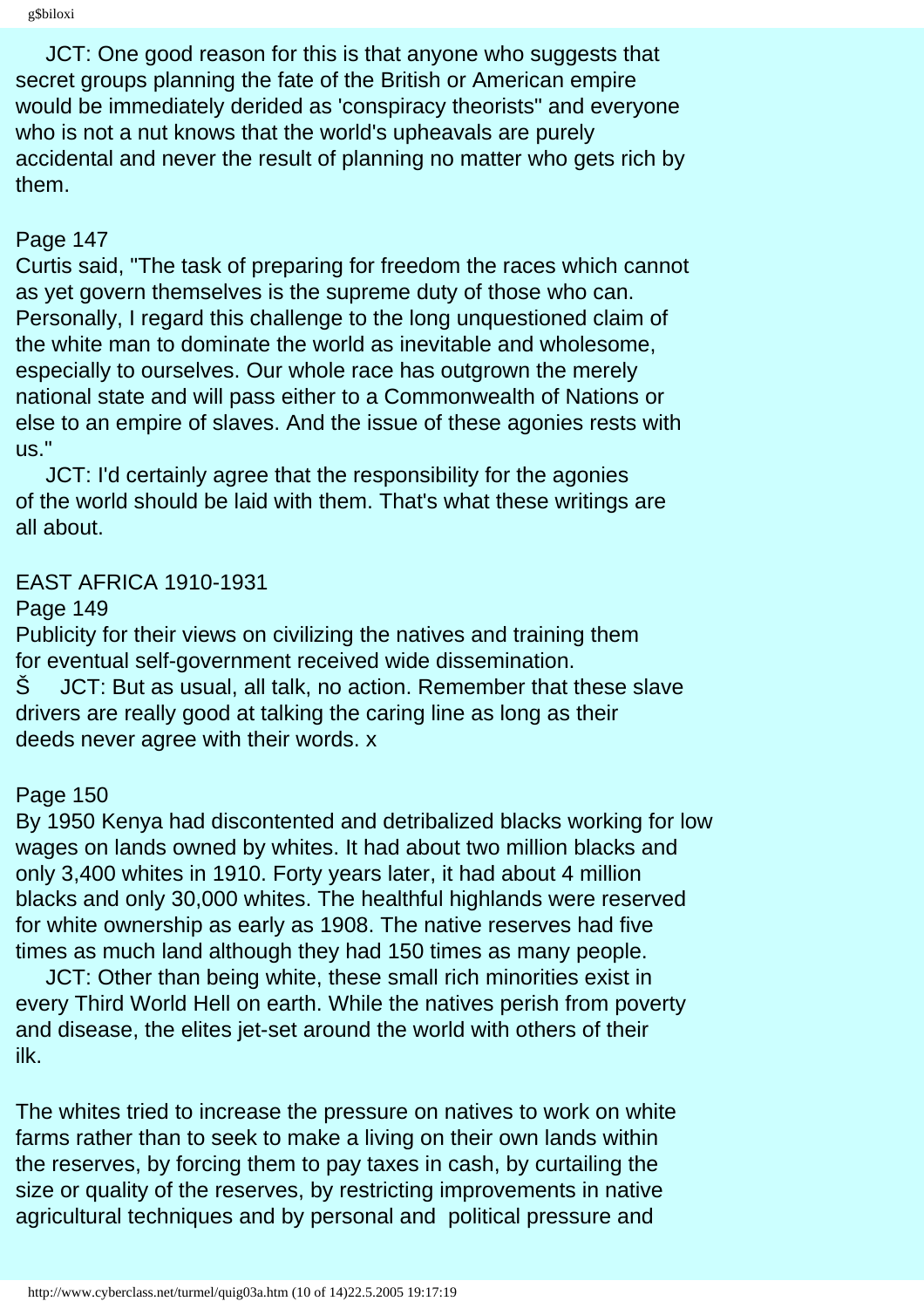#### compulsion.

The real crux of the controversy before the Mau Mau uprising of 1948- 1955 was the problem of self-government; Pointing to South Africa, the settlers in Kenya demanded self-rule which would allow them to enforce restrictions on non-whites.

### Page 151

From this controversy came a compromise which gave Kenya a Legislative Council containing representatives of the imperial government, the white settlers, the Indians, the Arabs, and a white missionary to represent the blacks. Most were nominated rather than elected but by 1949, only the official and Negro members were nominated.

JCT: Just spreading Ruskin's good news for the poor as usual.

# Page 152

As a result of the 1923 continued encroachment of white settlers on native preserves, the 1930 Native Land Trust Ordinance guaranteed native reserves but these reserves remained inadequate.

# Page 153

Efforts to extend the use of native courts, councils and to train natives for an administrative service were met with growing suspicion based on the conviction that the whites were hypocrites who taught a religion that they did not obey, were traitors to Christ's teachings, and were using these to control the natives and to betray their interests under cover of religious ideas which the whites themselves did not observe in practice.

# INDIA TO 1926

Although the East India Company was a commercial firm, it had to intervene again and again to restore order, replacing one nominal ruler by another and even taking over the government of those areas where it was more immediately concerned and to divert to their own pockets some of the fabulous wealth they saw flowing by. Areas under rule expanded steadily until by 1858 they covered three-fifths of the country.

 JCT: Once again, we have the situation of a private company pocketing all of the fabulous wealth while leaving the local population to starve. Always backed by the British government, these companies benefited while the mass of the English people or the oppressed natives did not.

#### Š

# Page 154

In 1857-1858, a sudden, violent insurrection of native forces, known as the Great Mutiny, resulted in the end of the Mogul empire and of the East India Company, the British government taking over their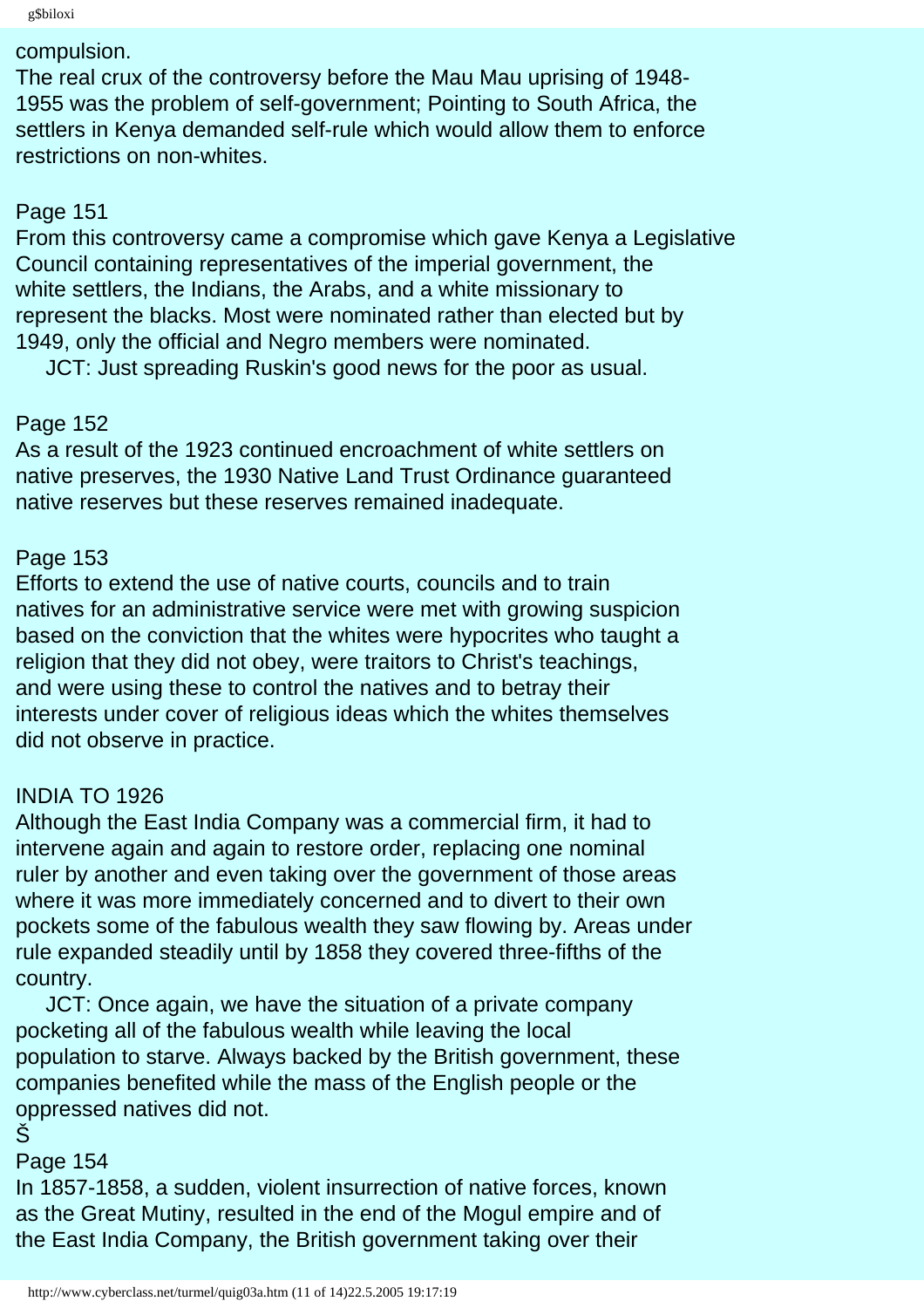#### political activities.

#### Page 157

Numerous legislative enactments sought to improve the conditions but were counterbalanced... by the growing burden of peasant debt at onerous terms and at high interest rates. Although slavery was abolished in 1843, many of the poor were reduced to peonage by contracting debts at unfair terms and binding themselves and their heirs to work for their creditors until the debt was paid. Such a debt could never be paid, in many cases, because the rate at which it was reduced was left to the creditor and could rarely be questioned by the illiterate debtor.

 JCT: And of course, this is just the same picture of the world that we see today. Moneylenders enslaving everyone with unpayable debt. It just doesn't seem as deadly in richer countries but in the poorer countries, it's quite murderous.

 I have a videotape of a CBC Man Alive episode called Beautiful Bombay where we see Indian peasants carrying loads of wood around while singing a song with the verses "Damn this usury that chains us down." Later, one of them in his loin-cloth was interviewed by a reporter who asked him if he had any savings. Here is this sentient being who replied to her "Savings? Savings? Lady, I don't even have any clothes."

 Just another indictment of Rothschild World waiting for them on the other side.

#### Page 158

In spite of India's poverty, there was a considerable volume of savings arising chiefly from the inequitable distribution of income to the landlord class and to the moneylenders (if these two groups can be separated in this way).

JCT: Just like it works in most of the world today. Again.

#### Page 161

Hinduism was influenced by Christianity and Islam so that the revived Hinduism was really a synthesis of these three religions. Played down was the old and basic Hindu idea of Karma where each would reappeared again and again in a different physical form and in a different social status, each difference being a reward or punishment for the soul's conduct in at it's previous appearance. There was no real hope of escape from this cycle, except by a gradual improvement through a long series of successive appearances to the ultimate goal of complete obliteration of personality (Nirvana) by ultimate mergence in the soul of the universe (Brahma). This release (moksha) from the endless cycle of existence could be achieved only by the suppression of all desire, of all individuality and of all will to live.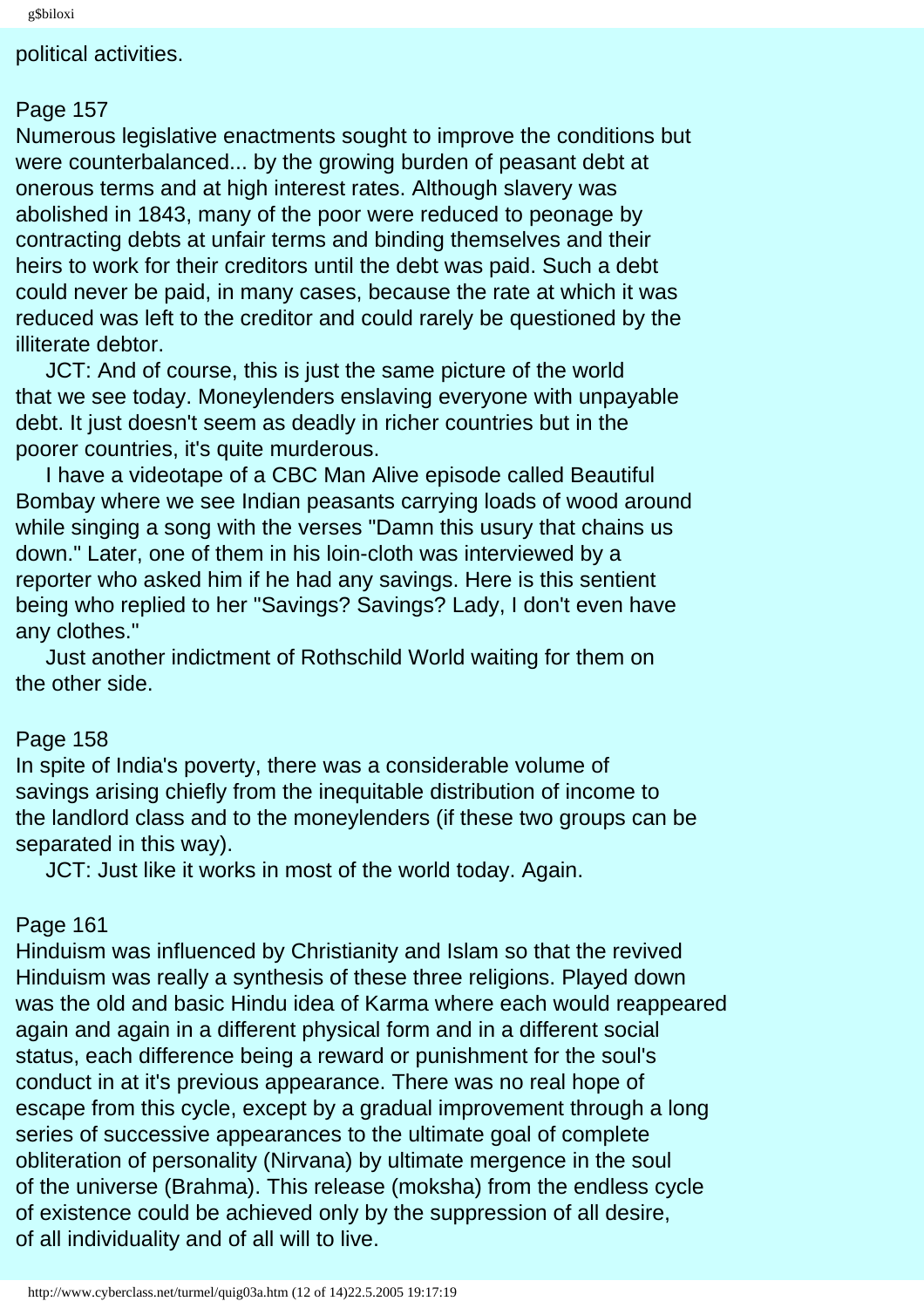## IRELAND TO 1939 Page 173

The Cromwellian conquest of Ireland in the seventeenth century had transferred much Irish land, as plunder of war, to absentee English landlords. In consequence, high rents, insecure tenure, lack of improvements and legalized economic exploitation, supported by English judges and English soldiers, gave rise to violent agrarian unrest and rural atrocities against English lives and properties.

 JCT: Once again, same system, only in a different time and place. We'll see that the same formula applies over and over throughout all Šof our recent history.

# THE FAR EAST TO WORLD WAR I

### THE COLLAPSE OF CHINA TO 1920 Page 176

 The destruction of traditional Chinese culture under the impact of Western Civilization was considerably later than the similar destruction of Indian culture by Europeans

The upper-most group derived its income as tribute and taxes from its possession of military and political power the middle group derived its incomes from sources such as interest on loans, rents from lands and the profits from commercial enterprises. Although the peasants were clearly an exploited group, this exploitation was impersonal and traditional and thus more easily borne.

 JCT: But still, exactly the same kind of debt oppression at the root of the inequity.

## Page 179

Only in the late nineteenth and early twentieth century did peasants in China come to regard their positions as so hopeless that violence became preferable to diligence or conformity. This change arose from the fact that the impact of Western culture on China did, in fact, make a peasant's position economically hopeless.

 JCT: In the case of oppression by American corporations and moneylenders, whenever the peasants found their lot so hopeless that violence became preferable to starvation, the American administration simply labeled them communists and sent in the Marines to the approval of the sheeple at home who believed it all. I think it was General Smedley Butler who said that he and his Marines were simply gangsters for American corporations in the Third World.

## Page 180

Chinese society was too weak to defend itself against the West. When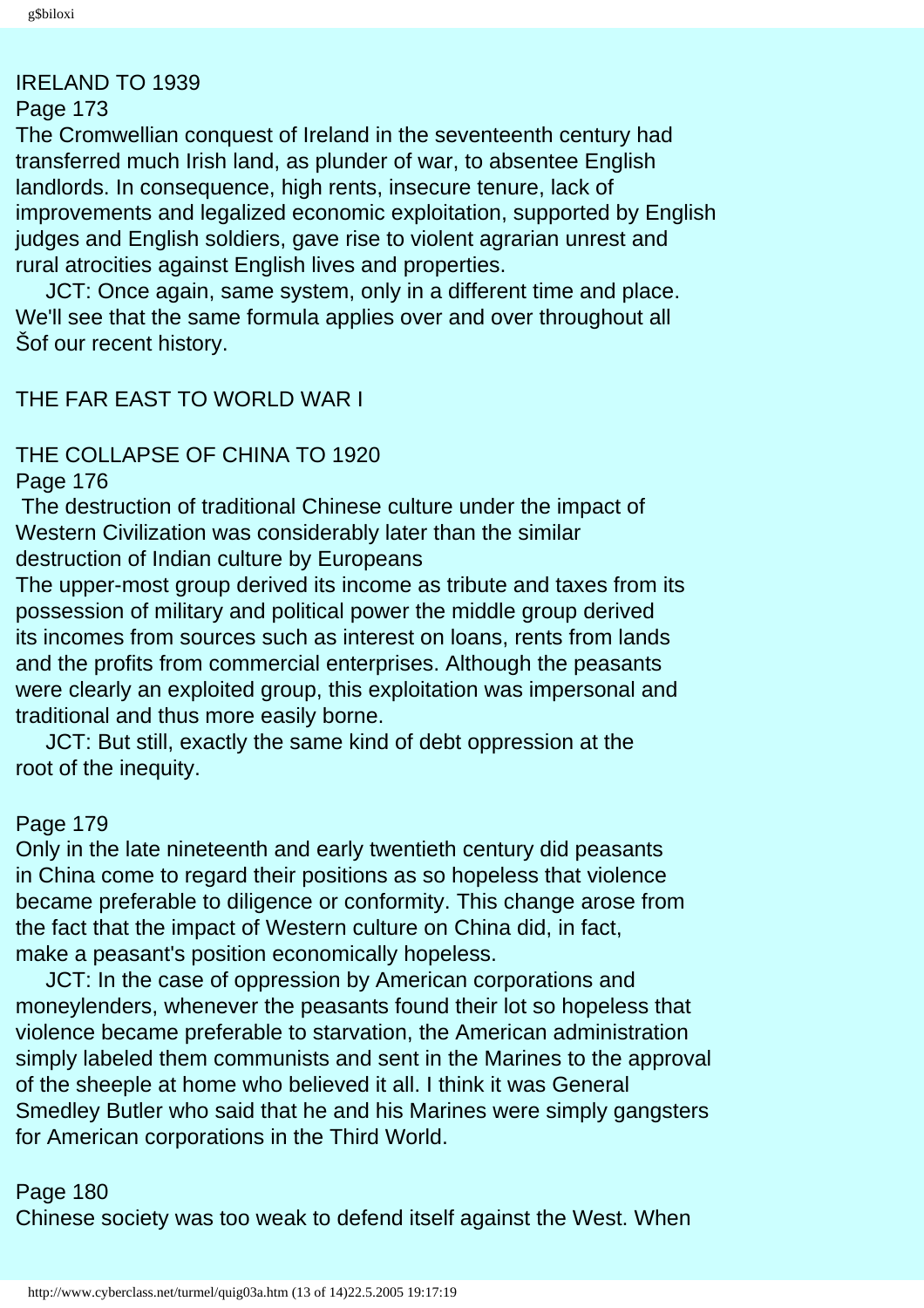it tried to do so, as in the Opium Wars of 1840-1861 or in the Boxer uprising of 1900, such Chinese resistance to European penetration was crushed by armaments of the Western Powers and all kinds of concessions to these Powers were imposed on China. Until 1841, Canton was the only port allowed for foreign imports and opium was illegal. As a consequence of Chinese destruction of illegal Indian opium and the commercial exactions of Cantonese authorities, Britain imposed on China the treaties of Nanking (1842) and of Tientsin (1858). These forced China to cede Hong Kong to Britain and to open sixteen ports to foreign trade, to impose a uniform import tariff of no more than 5%, to pay an indemnity of about \$100 million, to permit foreign legations in Peking, to allow a British official to act as head of the Chinese customs service, and to legalize the import of opium. China lost Burma to Britain, Indochina to France. Also Formosa and the Pescadores to Japan, Macao to Portugal, Kiaochow to Germany, Liaotung (including Port Arthur) to Russia, France took Kwangchowan and Britain took Kowloon and Weihaiwei. Various Powers imposed on China a system of extraterritorial courts under which foreigners in judicial cases could not be tried in Chinese courts or under Chinese law.

 JCT: So the Chinese had to suffer all these concessions because they didn't want the British peddling heroin to their people. When you realize what the imperialist countries have done to them, it's no wonder that they have a great mistrust, even hate, of these aliens.

 After four chapters, I think that the pattern of how Rothshild's world of oppression works is quite clear. Corporations take all the profits from resource development and their governments intervene to kill anyone who objects. It's a sad record to be responsible for.

# **[Send a comment to John Turmel](mailto:%20bc726@freenet.carleton.ca)**

# **[Home](http://www.cyberclass.net/turmel)**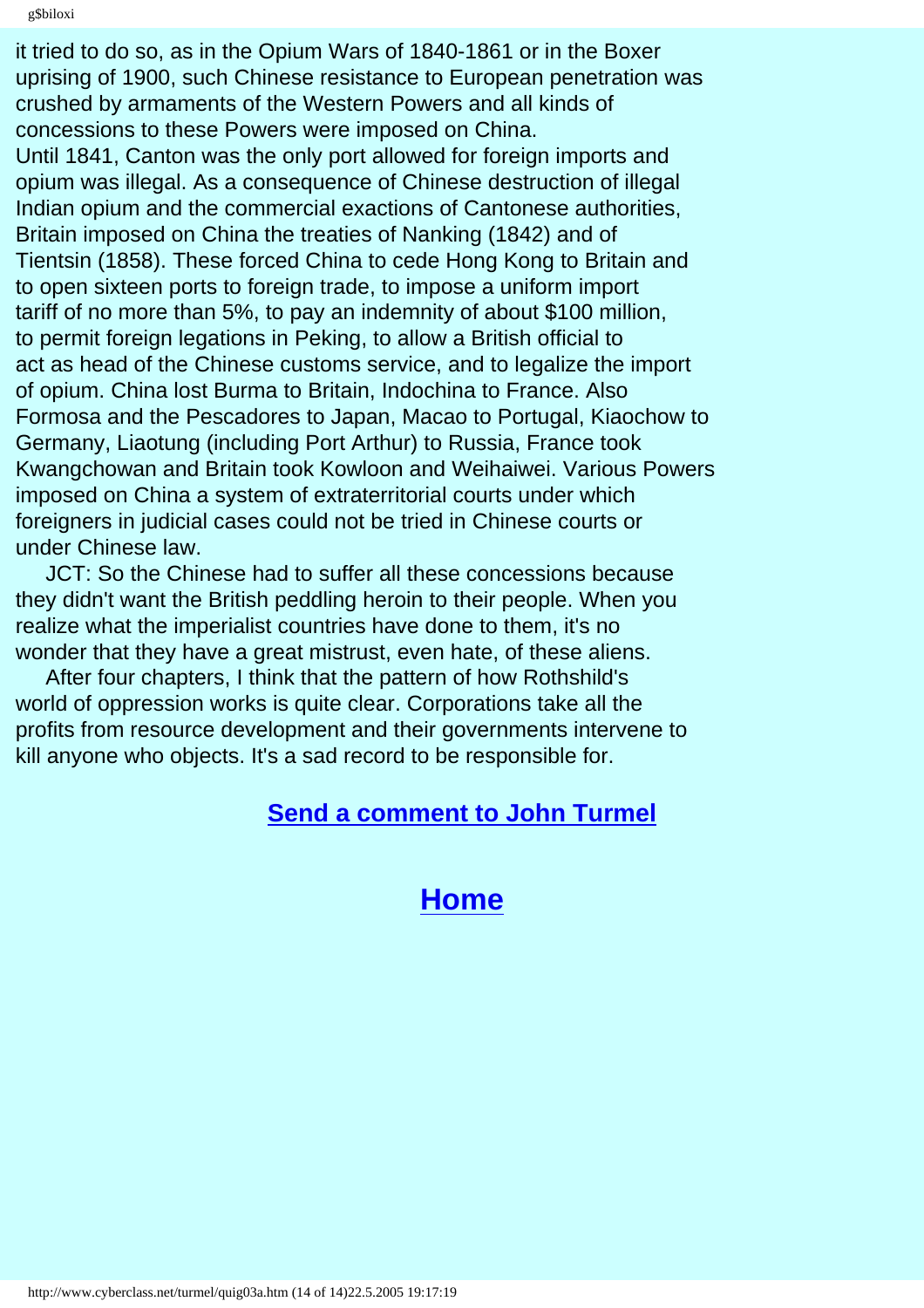# TRAGEDY AND HOPE Chapters V-VIII by Dr. Carroll Quigley ISBN 0913022-14-4

# **CONTENTS**

# V. THE FIRST WORLD WAR VI. THE VERSAILLES SYSTEM AND RETURN TO NORMALCY 1919-1929 VII. FINANCE, COMMERCIAL POLICY AND BUSINESS ACTIVITY 1897-1947 VIII. INTERNATIONAL SOCIALISM AND THE SOVIET CHALLENGE

# CHAPTER V: THE FIRST WORLD WAR

# THE GROWTH OF INTERNATIONAL TENSIONS 1871-1914

## Page 249

 Four chief reasons have been given for the intervention of the United States in World War I.

1) to secure "freedom of the seas" from German submarine attacks; 2)British propaganda;

3) a conspiracy by international bankers and munitions manufacturers either to protect their loans to the Entente Powers or their wartime profits from sales to these Powers;

4) Balance of Power principles to prevent Great Britain from being defeated by Germany

# Page 250

 The fact that German submarines were acting in retaliation for the illegal British blockades of the continent of Europe and British violations of international law and neutral rights on the high seas.

 Britain was close to defeat in April 1917 and on that basis the United States entered the war. The unconscious assumption by American leaders that an Entente victory was inevitable was at the bottom of their failure to enforce the same rules of neutrality and international law against Britain as against Germany. They constantly assumed that British violations of these rules could be compensated with monetary damages while German violations of these rules must be resisted by force if necessary. Since they could not admit this unconscious assumption or publicly defend the legitimate basis of international power politics on which it rested, they finally went to war on an excuse which was legally weak, "the assertion of a right to protect belligerent ships on which Americans saw fit to travel and the treatment of armed belligerent merchantmen as peaceful vessels. Both assumptions were contrary to reason and to settled law and no other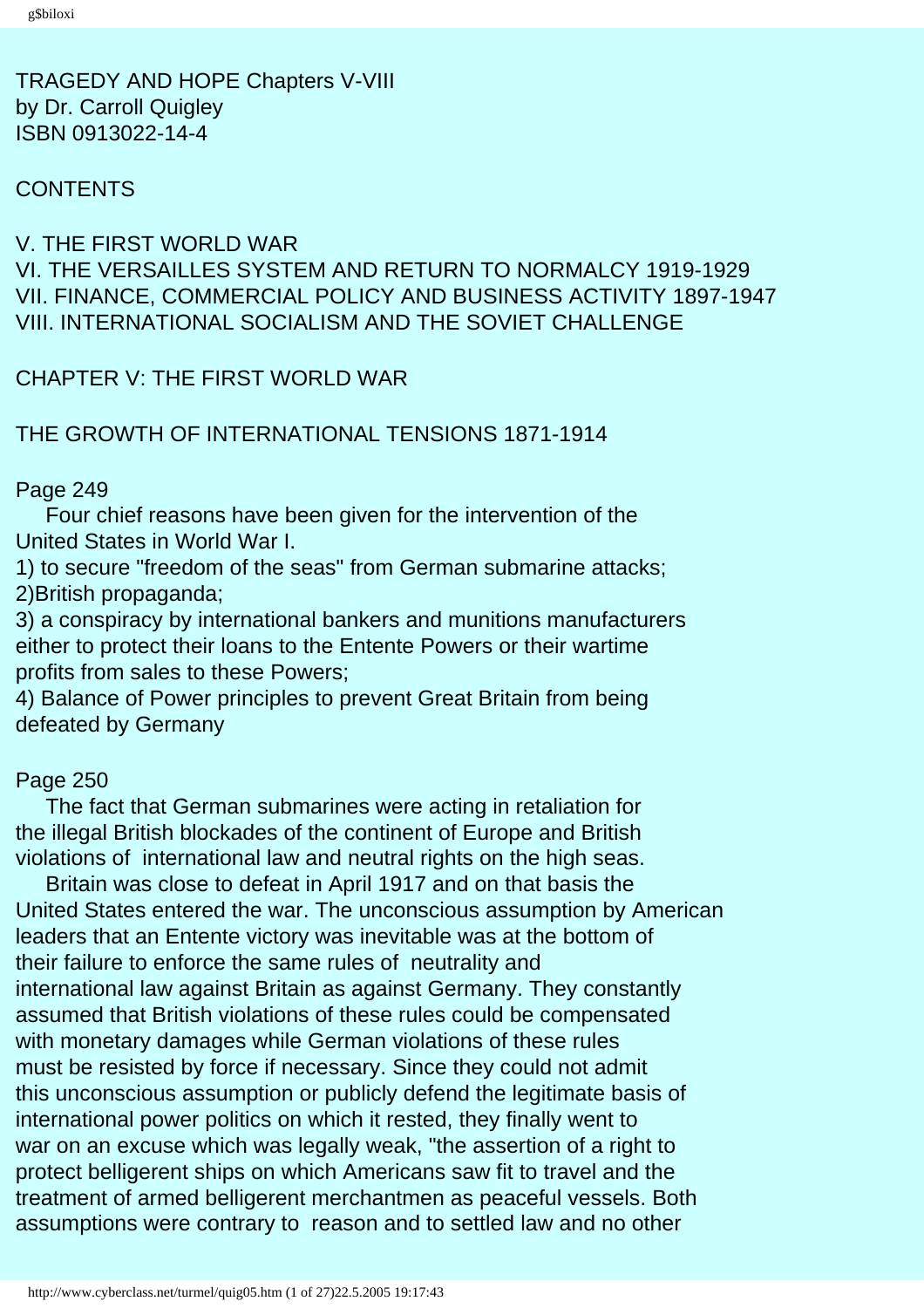professed neutral advanced them."

 The Germans at first tried to use the established rules of international law regarding destruction of merchant vessels. This proved so dangerous because the British instructions to merchant ships to attack submarines. American protests reached a peak when the Lusitania was sunk in 1915. The Lusitania was a British merchant vessel constructed as an auxiliary cruiser carrying a cargo of 2,400 cases of rifle cartridges and 1250 cases of shrapnel with orders to attack German submarines whenever possible. The incompetence of the acting captain contributed to the heavy loss of life as did also a mysterious second explosion after the German torpedo struck. The captain was on course he had orders to avoid; he was running at reduced speed, he had an inexperienced crew; the portholes had been left open; the lifeboats had not been swung out; and no lifeboat drills had been held.

## Page 251

 The propaganda agencies of the Entente Powers made full use of the occasion. The Times of London announced that 80% were citizens of the US (actually 15.6%); the British manufactured and distributed a medal which they pretended had been awarded to the submarine crew by the German government; a French paper published a picture of the crowds in Berlin at the outbreak of war in 1914 as a picture of Germans "rejoicing" at the news of the sinking of the Lusitania.

 The US protested violently against the submarine warfare while brushing aside German arguments based on the British blockade. It was so irreconcilable in these protests that Germany sent Wilson a note which promised that "in the future merchant vessels within and without the war zone shall not be sunk without warning and without safeguarding human lives unless these ships try to escape or offer resistance. In return, the German government hoped that the US would put pressure on Britain to follow the established rules of international law in regard to blockade and freedom of the sea. Wilson refused to do so. It became clear to the Germans that they would be starved into defeat unless they could defeat Britain first by unrestricted submarine warfare. Since they were aware this would probably bring the US into the war against them, they made another effort to negotiate peace before resorting to it. It was rejected by the Entente Powers on Dec. 27 and unrestricted submarine attacks were resumed. Wilson broke off diplomatic relations and the Congress declared war on April 3, 1917.

## Page 252

 Britain was unwilling to accept any peace which would leave Germany supreme on the continent or in a position to resume the commercial, naval, and colonial rivalry which had existed before 1914.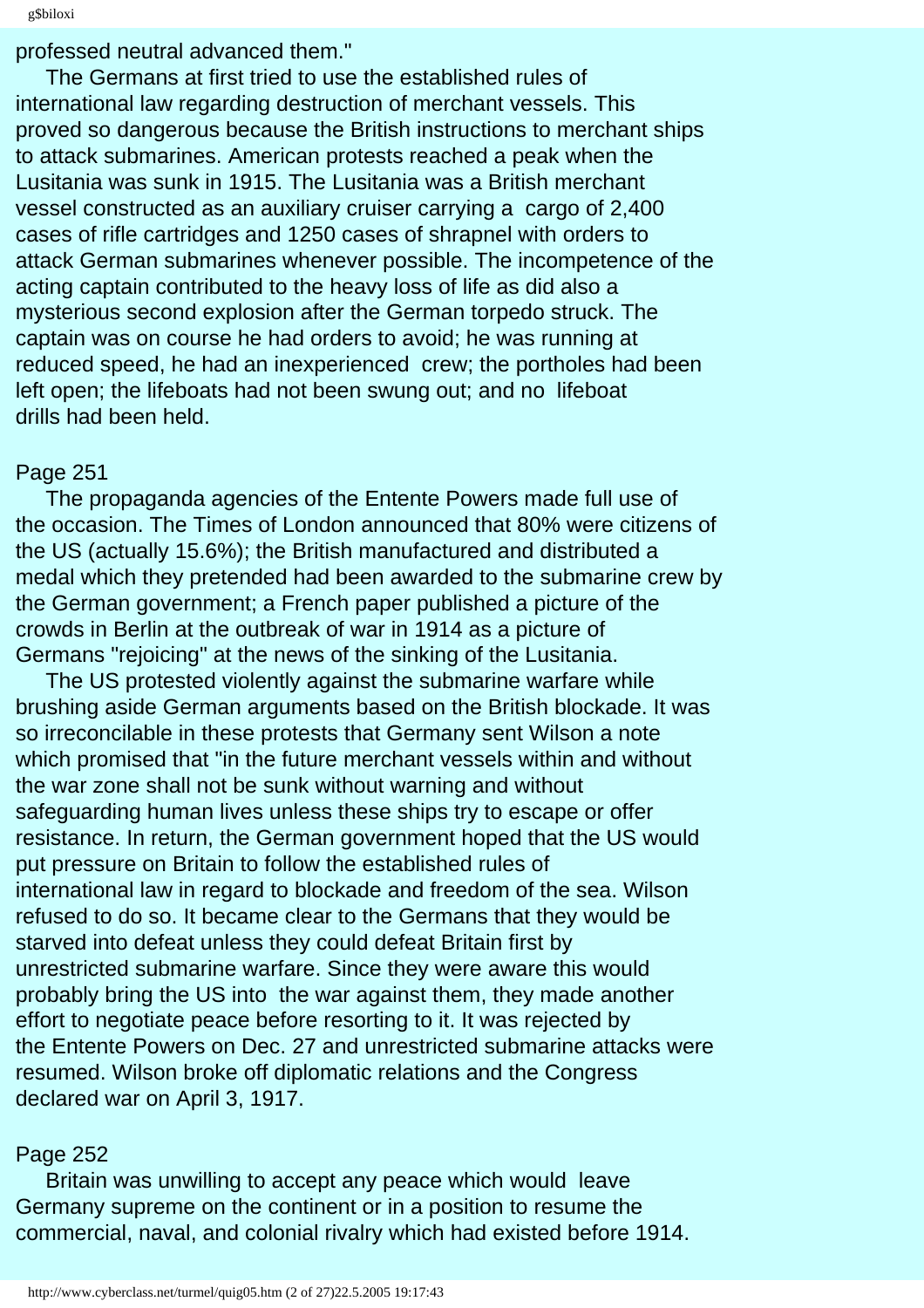#### Page 253

 The Vatican, working through Cardinal Pacelli (later Pope Pius XII) sought a negotiated peace.

 On Oct 5, a German note to Wilson asked for an armistice based on the basis of the Fourteen Points which promised the end of secret diplomacy, freedom of the seas; freedom of commerce; disarmament; a fair settlement of colonial claims, with the interests of the native peoples receiving equal weight with the titles of the Imperialist Powers; the evacuation of Russia, the evacuation and restoration of Belgium, the evacuation of France and the restoration of her Alsace-Lorraine as in 1870.

# Page 254

 The Entente Supreme War Council refused to accept the Fourteen Points as the basis for peace until Colonel House threatened that the US would make a separate peace with Germany.

# Page 255

 Wilson had clearly promised that the peace treaty would be negotiated and based on the Fourteen Points but the Treaty of Versailles was imposed without negotiation and the Fourteen Points fared very poorly in its provisions. The subsequent claim of the German militarists that the German Army was never defeated but was "stabbed in the back" by the home front through a combination of international Catholics, international Jews, and international Socialists have no merit whatever.

 On all fronts, almost 13 million men in the various armed forces died and the war destroyed over \$400 billion in property at a time when the value of every object in France and Belgium was not worth over \$75 billion.

# Page 256

 In July 1914, the military men were confident that a decision would be reached in six months. This belief was supported by the financial experts who, while greatly underestimating the cost of fighting, were confident financial resources would be exhausted in six months. By financial resources, they meant "gold reserves." These were clearly limited; all the Great Powers were on the gold standard. However each country suspended the gold standard at the outbreak of war. This removed the automatic limitation on the supply of paper money. The each country proceeded to pay for the war by borrowing from the banks. The banks created the money which they lent my merely giving the government a deposit of any size against which the government could draw checks. The banks were no longer limited in the amount of credit they could create because they no longer had to pay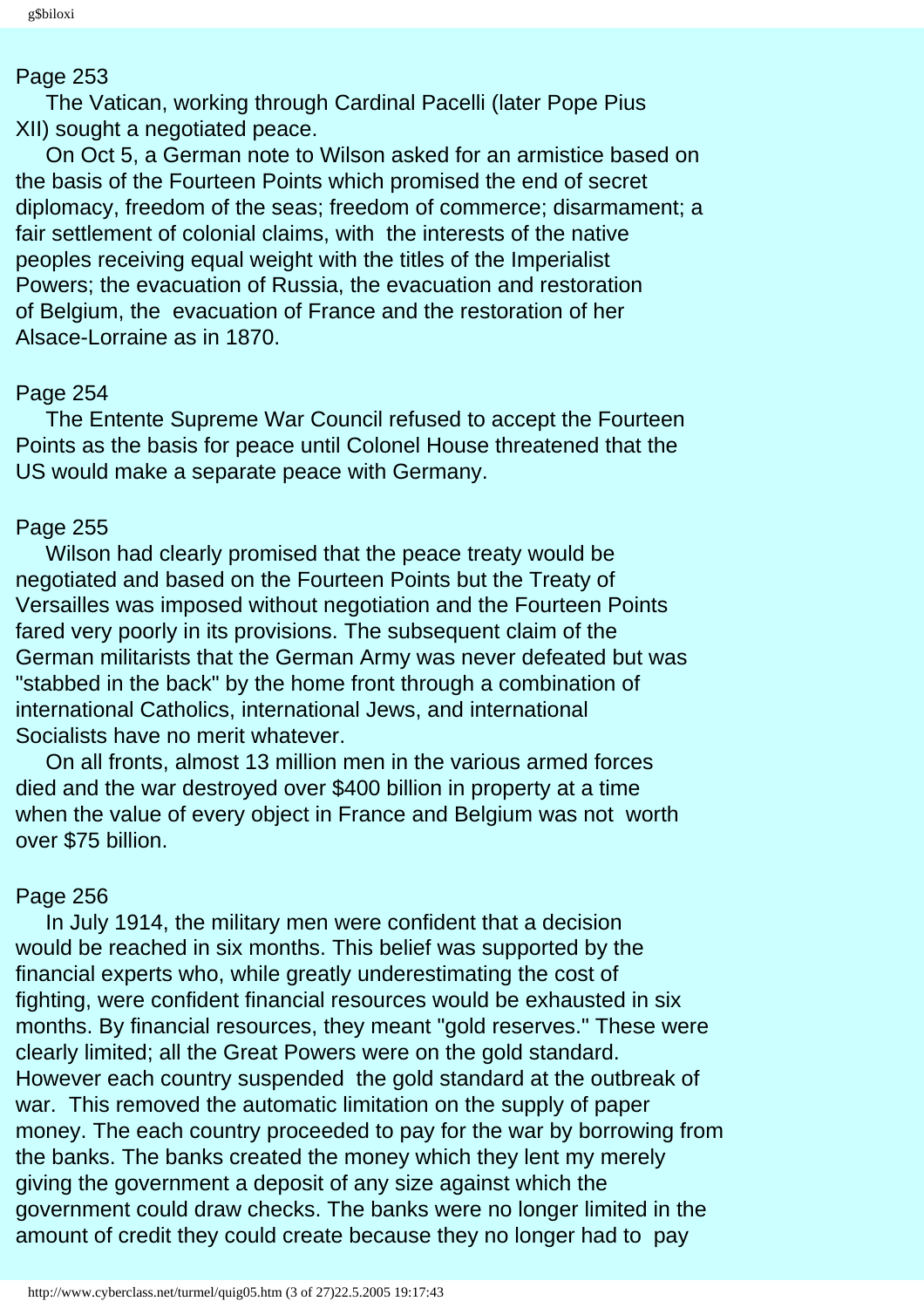out gold for checks on demand. This the creation of money in the form of credit by the banks was limited only by the demands of its borrowers. Naturally, as governments borrowed to pay for their needs, private businesses borrowed to be able to fill the government's orders. The percentage of outstanding bank notes covered by gold reserves steadily fell and the percentage of bank credit covered by either gold or bank notes fell even further.

 Naturally, when the supply of money was increased in this fashion faster than the supply of goods, prices rose because a larger supply of money was competing for a smaller supply of goods. People received money for making capital goods, consumer goods and munitions but they could spend their money only to buy consumer goods. The problem of public debt became steadily worse because governments were financing such a large part of their activities by bank credit. Public debts rose by 1000 percent.

## Page 259

 Governments began to regulate imports and exports to ensure that necessary materials stayed in the country and did not go to enemy states. This led to the British blockade of Europe.

## Page 251

 The results of the blockade were devastating. Continued for nine months after the armistice, it caused the deaths of 800,000 persons, reparations took 108,000 horses, 205,000 cattle, 426,000 sheep and 240,000 fowl.

## Page 262

 Countries engaged in a variety of activities designed to regulate the flow of information which involved censorship, propaganda and curtailment of civil liberties.

# Page 263

 The War Propaganda Bureau was able to control almost all information going to the American press.

 The Censorship and Propaganda bureaus worked together. The former concealed all stories of Entente violations of the laws of war or of the rules of humanity while the Propaganda Bureau widely publicized the violations and crudities of the Central Powers. The German violation of Belgian neutrality was constantly bewailed,while nothing was said of the Entente violation of Greek neutrality. A great deal was made of the Austrian ultimatum to Serbia while the Russian mobilization which had precipitated the war was hardly mentioned. In the Central Powers a great deal was made of the Entente encirclement while nothing was said of the Kaiser's demands for "a place in the sun" of the High Command's refusal to renounce annexation of any part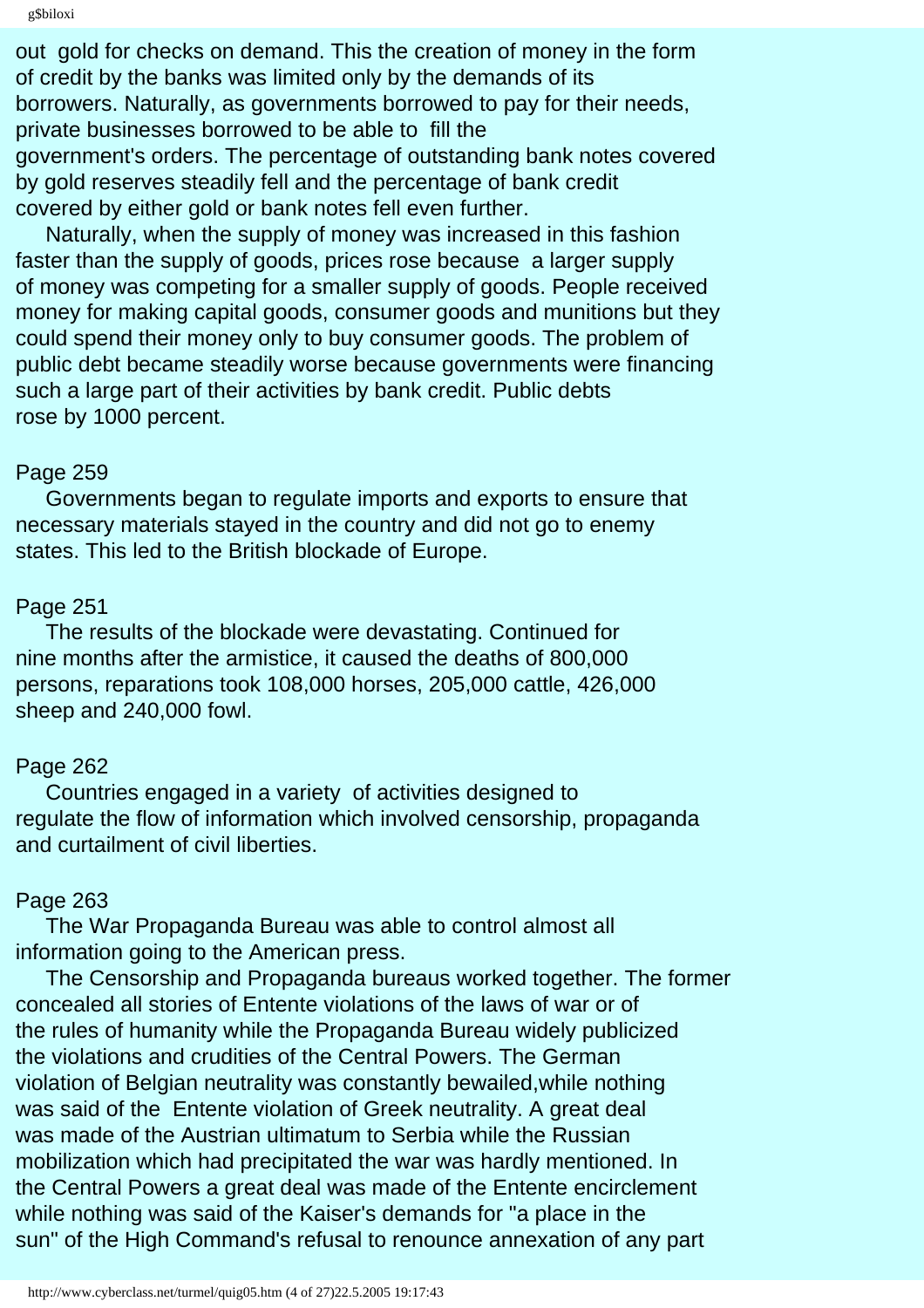### of Belgium.

 Manufacture of outright lies by propaganda agencies was infrequent and the desired picture of the enemy was built up by a process of selection and distortion of evidence until, by 1918,many in the West regarded the Germans as bloodthirsty and sadistic militarists while the Germans regarded the Russians as "subhuman monsters." A great deal was made, especially by the British, of "atrocity" propaganda; stories of German mutilation of bodies, violation of women, cutting off a children's hands, desecration of churches, and crucifixions of Belgians were widely believed in the West by 1916. In 1917, Henry Carter is created a story that the Germans were cooking human bodies to extract glycerine and produced pictures to prove it. Again, photographs of mutilated bodies in a Russian anti-Semitic outrage in 1905 were circulated as pictures of Belgians in 1915. There were several reasons for the use of such atrocity stories:

a) to build up the fighting spirit of the mass army;

- b) to stiffen civilian morale;
- c) to encourage enlistments;
- d) to increase subscriptions for war bonds;
- e) to justify one's own breaches of international law;

f) to destroy the chances of negotiating peace or to justify a severe final peace;

g) to win the support of the neutrals.

 The relative innocence and credulity of the average person who was not yet immunized to propaganda assaults through mediums of mass communication in 1914 made the use of such stories relatively effective. But the discovery in the period after 1919 that they had been hoaxed gave rise to a skepticism toward all government communications which was especially noticeable in the Second World War.

# CHAPTER VI: THE VERSAILLES SYSTEM AND THE RETURN TO NORMALCY 1919- 1929

# THE PEACE SETTI EMENTS 1919-1923

# Page 267

 The criticisms of the peace settlements was as ardent from the victors as from the vanquished aimed at the terms which were neither unfair nor ruthless. The causes of the discontent rested on the procedures which were used rather than the terms themselves. Above all, there was discontent at the contrast between the procedures which were used and the procedures which pretended to be used, as well as between the high-minded principles which were supposed to be applied and those which really were applied.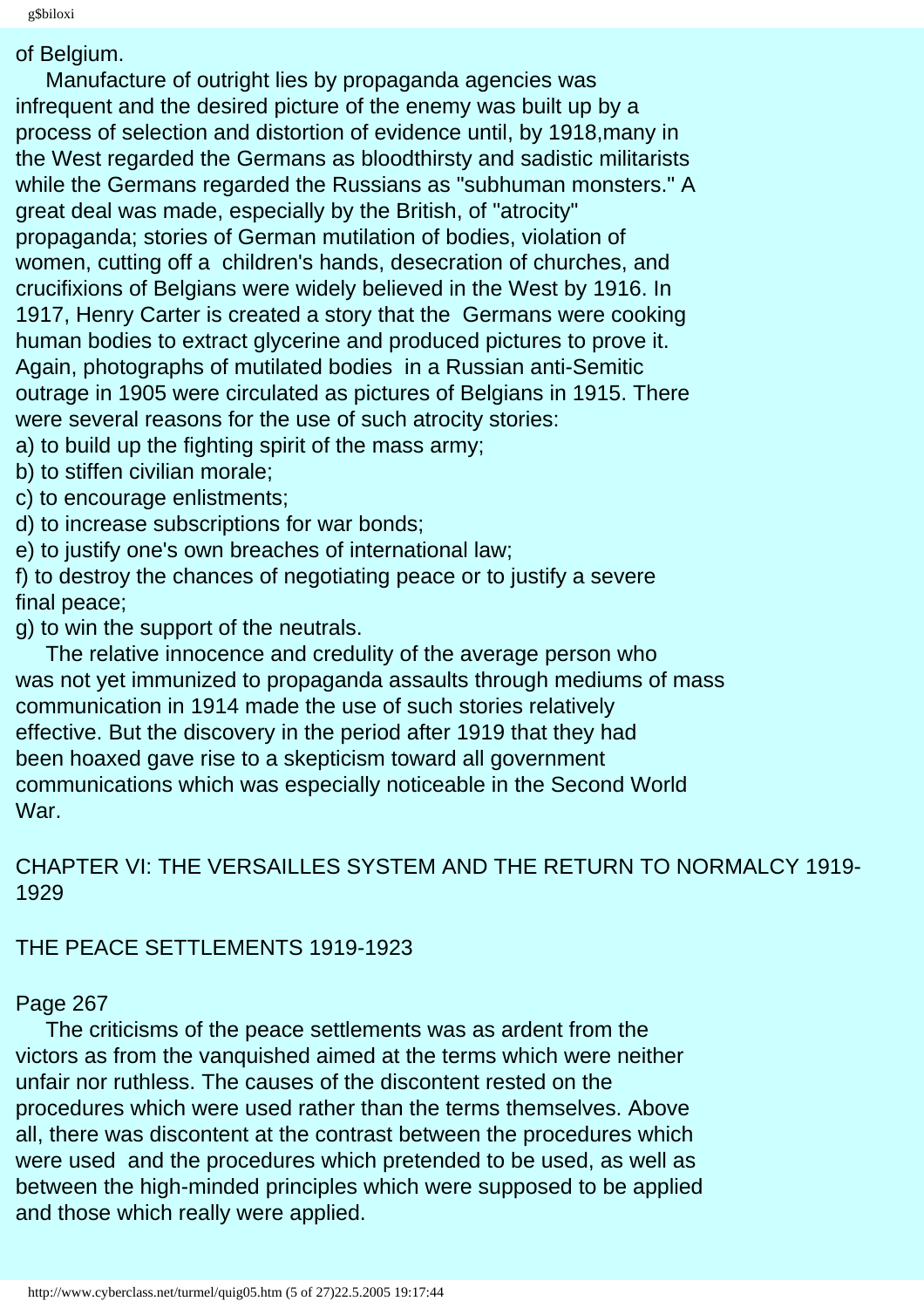## Page 268

 When it became clear that they were to be imposed rather than negotiated, that the Fourteen Points had been lost in the confusion, that the terms had been reached by a process of secret negotiations from which the smaller nations had been excluded, there was a revulsion against the treaties. By 1929, most of the Western World had feelings of guilt and shame whenever they thought of the Versailles Treaty. In England, the same groups, often the same people, who had made the wartime propaganda and the peace settlements were loudest in their complaint that the latter had fallen far below the ideals of the former while all the while their real aims were to use power politics to the benefit of Britain.

 The peace settlements were made by an organization which was chaotic and by a procedure which was fraudulent. None of this was deliberate. It arose rather from weakness and ignorance, from a failure to decide on what principles it would be based.

#### Page 269

 Since the Germans had been promised the right to negotiate, it became clear that the terms could not first be made the subject of public compromise. Unfortunately, by the time the victorious Great Powers realized all this and decided to make the terms by secret negotiations among themselves, invitations had already been sent to all the victorious powers to come to the conference. As a solution to this embarrassing situation, the peace treaty was made on two levels. On one level, in the full glare of publicity, the Inter-Allied Conference became the Plenary Peace

Conference and with the considerable fanfare, did nothing. ON the other level, the Great Powers worked out their peace terms in secret and when they were ready, imposed them simultaneously on the conference and on the Germans. This had not been intended. It was not clear to anyone just what was being done.

#### Page 271

 At all these meetings, as at the Peace Conference itself, the political leaders were assisted by groups of experts and interested persons. Many of the experts were members associates of the international banking fraternity. In every case but one, where a committee of experts submitted a unanimous report, the Supreme Council accepted its recommendation. The one case where a report was not accepted was concerned with the Polish corridor, the same issue which led to the Second World War where the experts were much harsher on Germany than the final decision of the politicians.

#### Page 272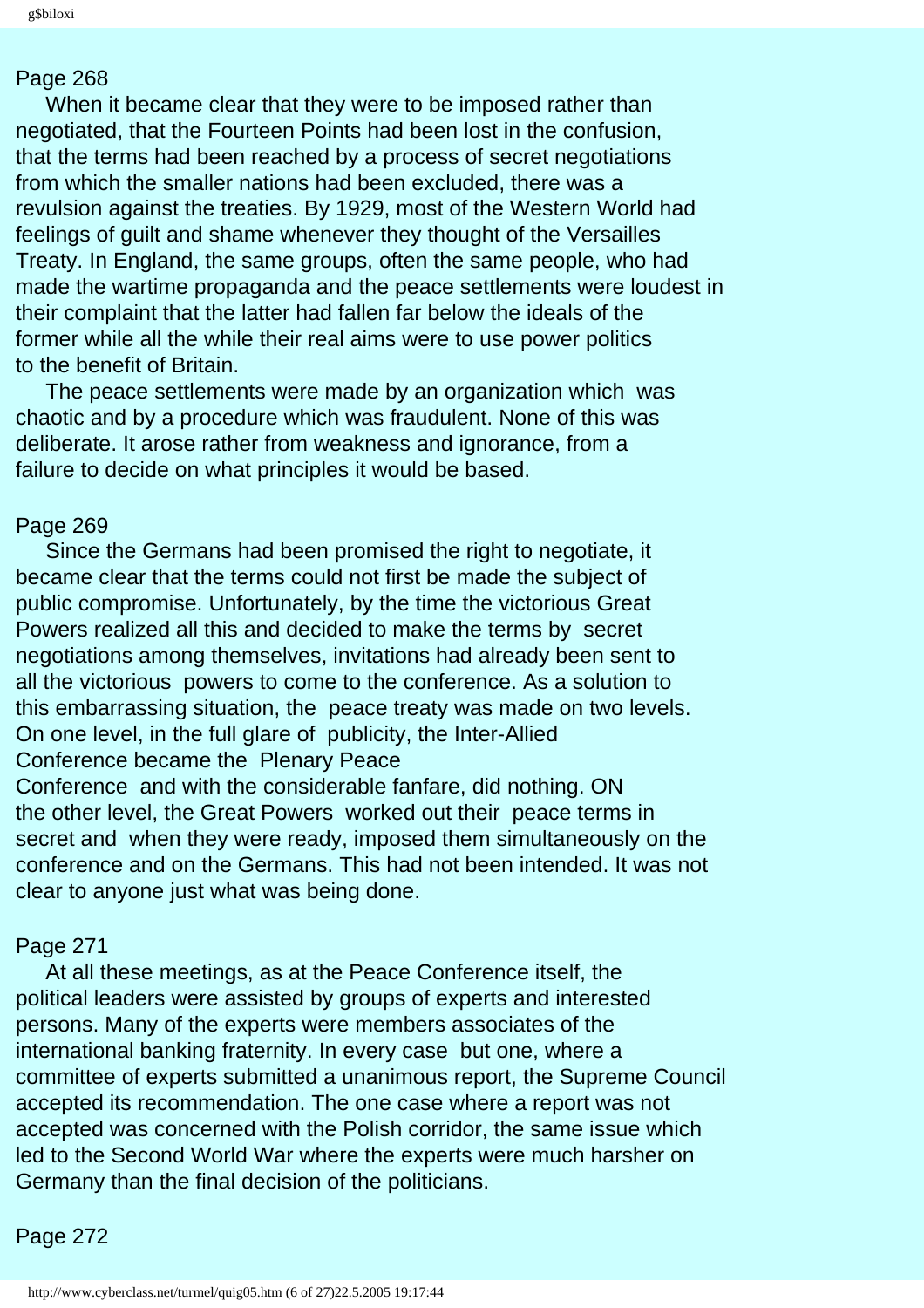The German delegation offered to accept the disarmament sections and reparations if the Allies would withdraw any statement that Germany had, alone, caused the war and would re-admit Germany to the world's markets.

#### Page 273

 The Allies answer accused the Germans of sole guilt in causing the war and of inhuman practices during it. The Germans voted to sign if the articles on war guilt and war criminals could be struck from the treaty.. When the Allies refused these concessions, the Catholic Center Party voted 64-14 not to sign. The High Command of the German army ordered the Cabinet to sign. The Treaty of Versailles was signed by all the delegations except the Chinese in protest against the disposition of the prewar German concessions in Shantung.

#### Page 274

 No progress was possible in Hungary without some solution of the agrarian question and the peasant discontent arising from monopolization of the land.

 The French Ministry of Foreign Affairs (acting on behalf of France's greatest industrialist, Eugene Schneider) made a deal with the Hungarians that if they would sign the Treaty of Trianon and give Schneider control of the Hungarian state railways, the port of Budapest and the Hungarian General Credit Bank, France would eventually make Hungary one of the mainstays of its anti-German bloc in Eastern Europe and, at the proper time, obtain a drastic revision of the Treaty of Trianon. Paleologue received his reward from Schneider. He was made director of Schneider's personal holding company.

 The Treaty of Sevres with Turkey was never signed because of the scandal caused by the Bolsheviki publication of the secret treaties regarding the Ottoman Empire, since these treaties contrasted so sharply with the expressed war aims of the Allies.

 The British felt that richer prospects were to be obtained from the Turkish sultan. In particular, the French were prepared to support the claims of Standard Oil to such concessions while the British were prepared to support Royal Dutch Shell.

#### Page 277

 The chief territorial disputes arose over the Polish corridor. France's Foch wanted to give all of East Prussia to Poland. Instead, the experts gave Poland access to the sea by severing East Prussia from the rest of Germany by creating a Polish corridor in the valley of the Vistula. However, the city of Danzig was clearly a German city and Lloyd George refused to give it to POland. Instead, it was a made a free city under the protection of the League of Nations.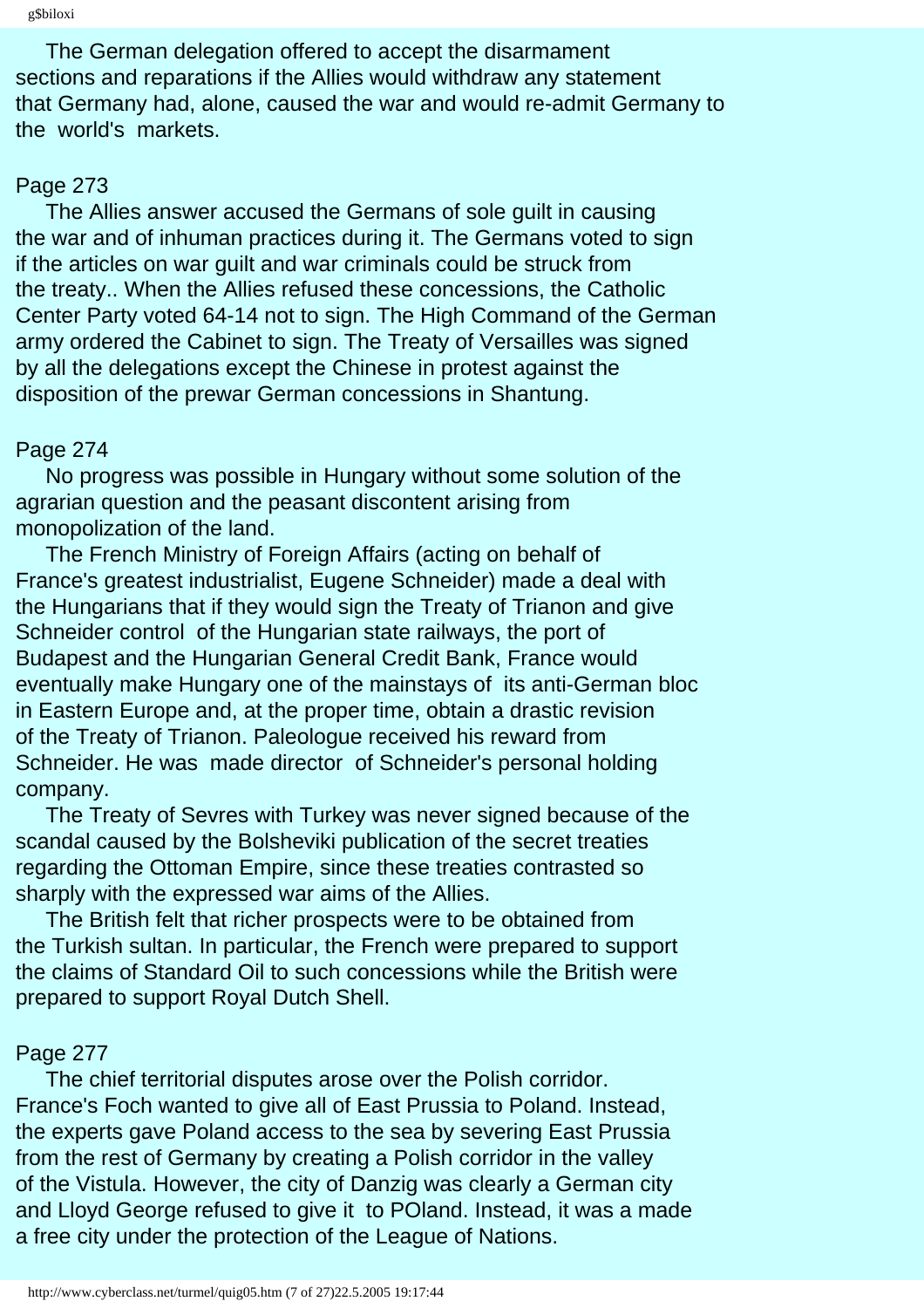#### Page 279

 The most violent controversies arose in regard to the boundaries of Poland. Of these, only that with Germany was set by the Treaty of Versailles. The Poles refused to accept their other frontiers and by 1920 were at war with Lithuania over Vilna, with Russia over the eastern border, with the Ukrainians over Galaicia, and with Czechoslovakia over Teschen.

### Page 280

 These territorial disputes are of importance because they continued to lacerate relationships between neighboring states until well into the period of World War II. There were 1,000,000 Germans living in Poland, 550,000 in Hungary, 3,100,000 in Czechoslovakia, about 700,000 in Romania, 500,000 in Yugoslavia and 250,000 in Italy. To protect these minorities, the Allied Powers forced the new states to sign treaties grating a certain minimum political rights guaranteed by the League of Nations with no power to enforce observation of them.

## Page 282

 The French were torn between a desire to obtain as large a fraction as possible of Germany's payments and a desire to pile on Germany such a crushing burden of indebtedness that Germany would be ruined beyond the point where it could threaten French security again.

 A compromise originally suggested by John Foster Dulles was adopted by which Germany was forced to admit an unlimited, theoretical obligation to pay but was actually bound to pay for only a limited list of ten categories of obligations with pensions being larger than the preceding nine categories together. All reparations were wiped out in the financial debacle of 1931-1932.

#### Page 283

 Britain had obtained all her chief ambitions. The German navy was at the bottom of Scapa Flow scuttled by the the Germans themselves; the German merchant fleet was scattered, captured, destroyed; the German colonial rivalry was ended and its areas occupied; the German commercial rivalry was crippled by the loss of its patents and industrial techniques, the destruction of all its commercial outlets and banking connections throughout the world, and the loss of its rapidly growing prewar markets. France on the other hand, had not obtained the one thing it wanted: security.

## SECURITY 1919-1935

Page 287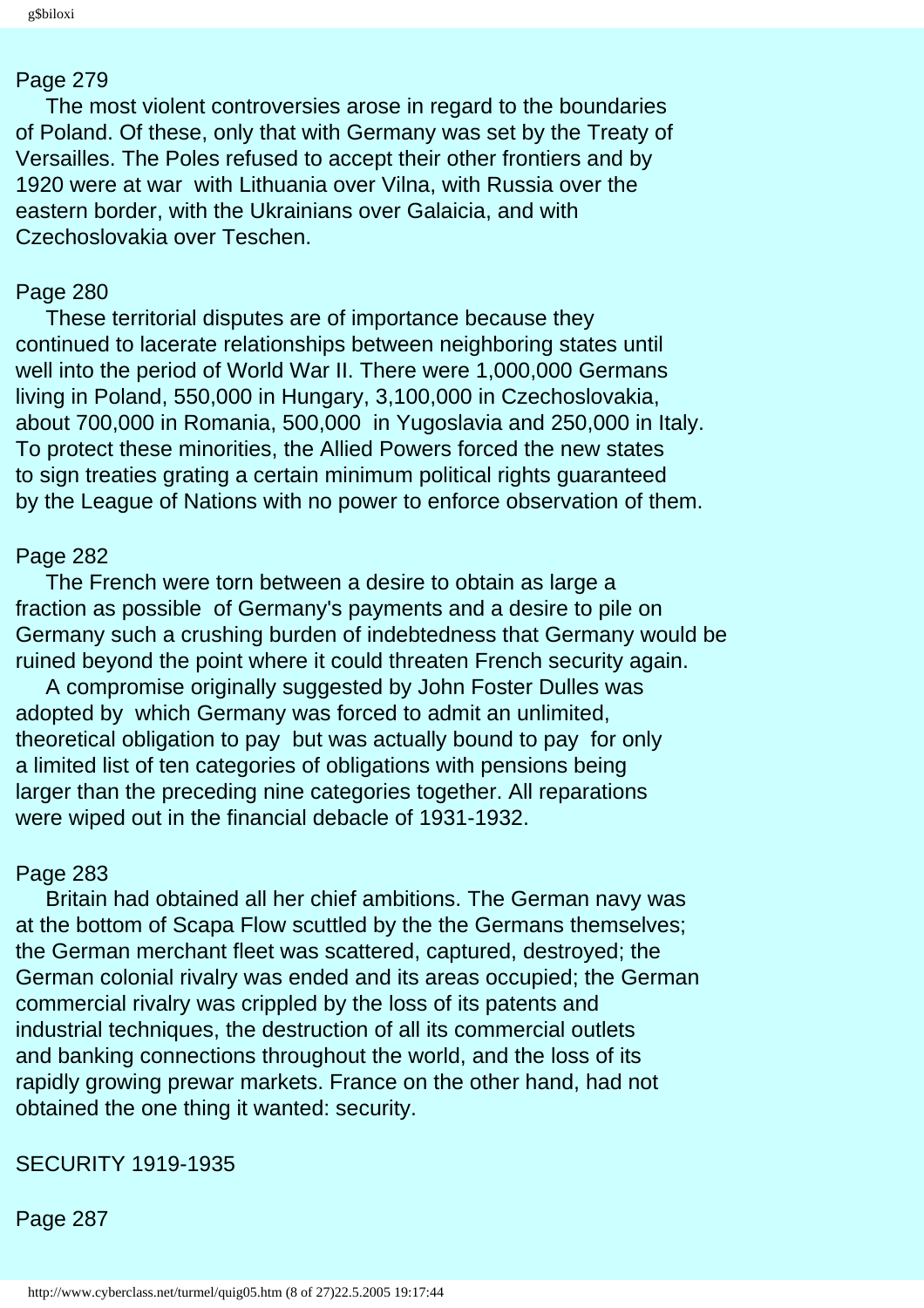The British governments of the Right began to follow a double policy: a public policy in which they spoke loudly in support of the foreign policy of the Left; and a secret policy in which they supported the foreign policy of the Right. Thus the stated policy was based on support of the League of Nations and of disarmament yet the real policy was quite different. While openly supporting Naval disarmament, Britain signed a secret agreement with France which blocked disarmament and signed an agreement with Germany which released her from her naval disarmament in 1935. After 1935, the contrast between the public and secret policy became so sharp that Lord Halifax called it "dyarchy."

#### Page 289

 The British Right forced France to give away every advantage which it held over Germany. Germany was allowed to rearm in 1935, allowed to remilitarize the Rhineland in 1936. Finally, when all had been lost, public opinion forced the British government to abandon the Right's policy of appeasement and adopt the old French policy of resistance made on a poor issue (Poland 1939)

 In France, as in Britain, there appeared a double policy. While France continued to talk of collective security, this was largely for public consumption for in fact she had no policy independent of Britain's policy of appeasement.

#### Page 290

 War was not outlawed but merely subjected to certain procedural delays in making it, nor were peaceful procedures for settling international disputes made compulsory.

 The Covenant had been worded by a skillful British lawyer, Civil Hurst, who filled it with loopholes cleverly concealed under a mass of impressive verbiage so that no state's freedom of action was vitally restricted.

#### Page 293

 The Locarno Pacts, which were presented at the time throughout the English-speaking world as a sensational contribution to the peace and stability of Europe, really formed the background for the events of 1938 when Czechoslovakia was destroyed at Munich. When the guarantee of Locarno became due in 1936, Britain dishonored its agreement, the Rhine was remilitarized and the way was open for Germany to move eastward.

 Poland protested violently at the refusal to guarantee her frontiers.

#### Page 294

France agreed to an extension of a multilateral agreement by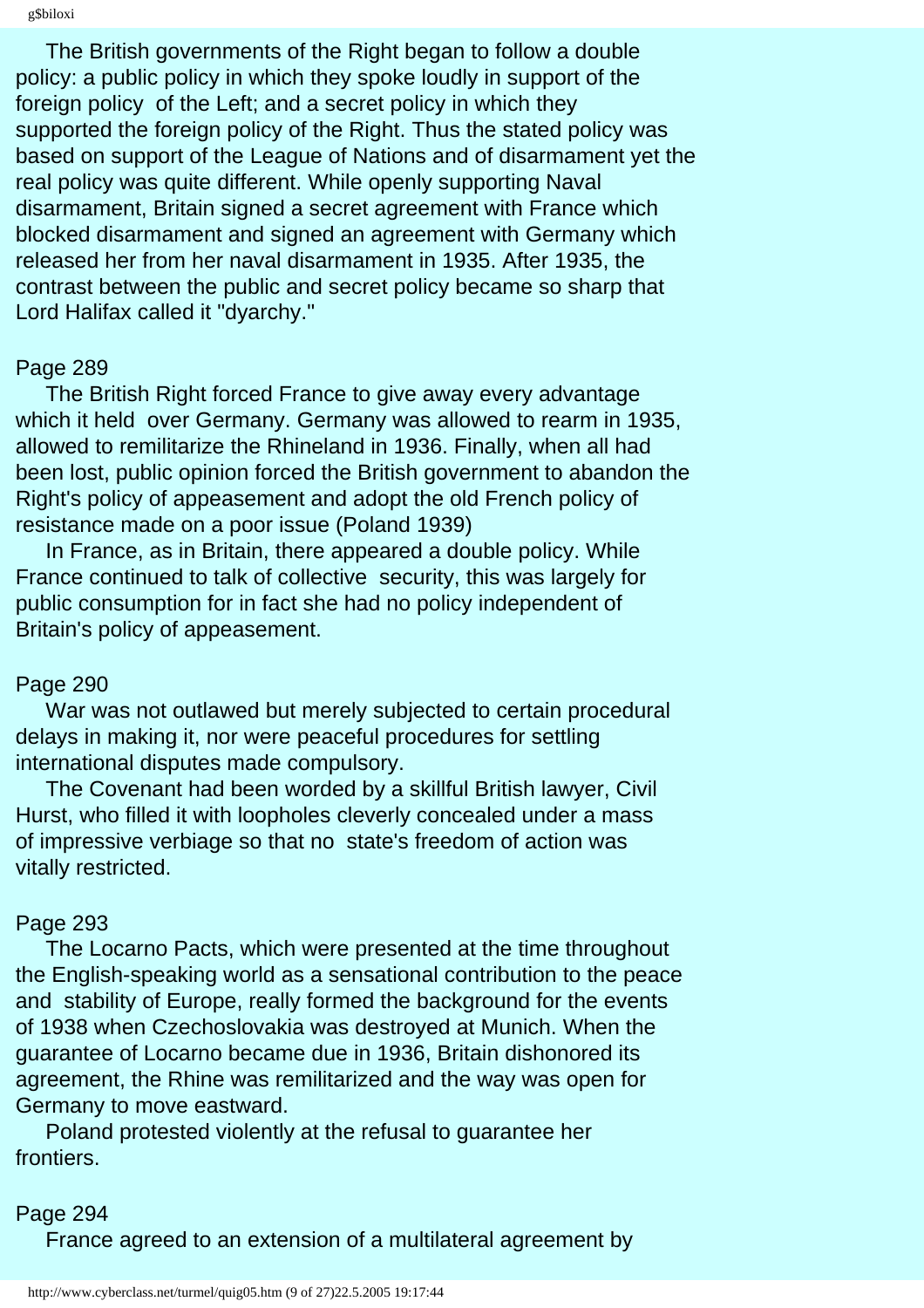which all countries could renounce the use of war as an instrument of national policy. The British government reserved certain areas, notably the Middle East, where it wished to be able to wage wars which could not be termed self-defence in a strict sense. The US also made reservation preserving its right to make war under the Monroe doctrine. The net result was that only aggressive war was to be renounced. The Kellogg-Briand Pact took one of the first steps toward destroying the legal distinction between war and peace, since the Powers, having renounced the use of war, began towage wars without declaring them as was done by Japan in China in 1937, by Italy in Spain in 1936 and by everyone in Korea in 1950.

## Page 296

 The outlawry of war was relatively meaningless without some sanctions that could compel the use of peaceful methods. Efforts in this direction were nullified by Britain.

DISARMAMENT 1919-1935

## Page 303

 Disarmament suggestions of the Soviet representative, Litvinoff, providing for immediate and complete disarmament of every country, was denounced by all. A substitute draft provided that the most heavily armed states would disarm by 50%, the less heavily-armed by 31% and the lightly armed by 25%, and the disarmed by 0%. That all tanks, planes, gas and heavy artillery be completely prohibited was also rejected without discussion and Litvinoff was beseeched to show a more "constructive spirit."

## Page 305

 Once it was recognized that security was in acute danger, financial considerations were ruthlessly subordinated to rearmament giving rise to an economic boom which showed clearly what might have been achieved earlier if financial consideration had been subordinated to the world's economic and social needs earlier; such action would have provided prosperity and rising standards of living which might have made rearming unnecessary.

JCT: How true.

# REPARATIONS 1919-1932

## Page 305

 The preliminary payments were supposed to amount to a total of 20 billion marks by May 1921. Although the Entente Powers contended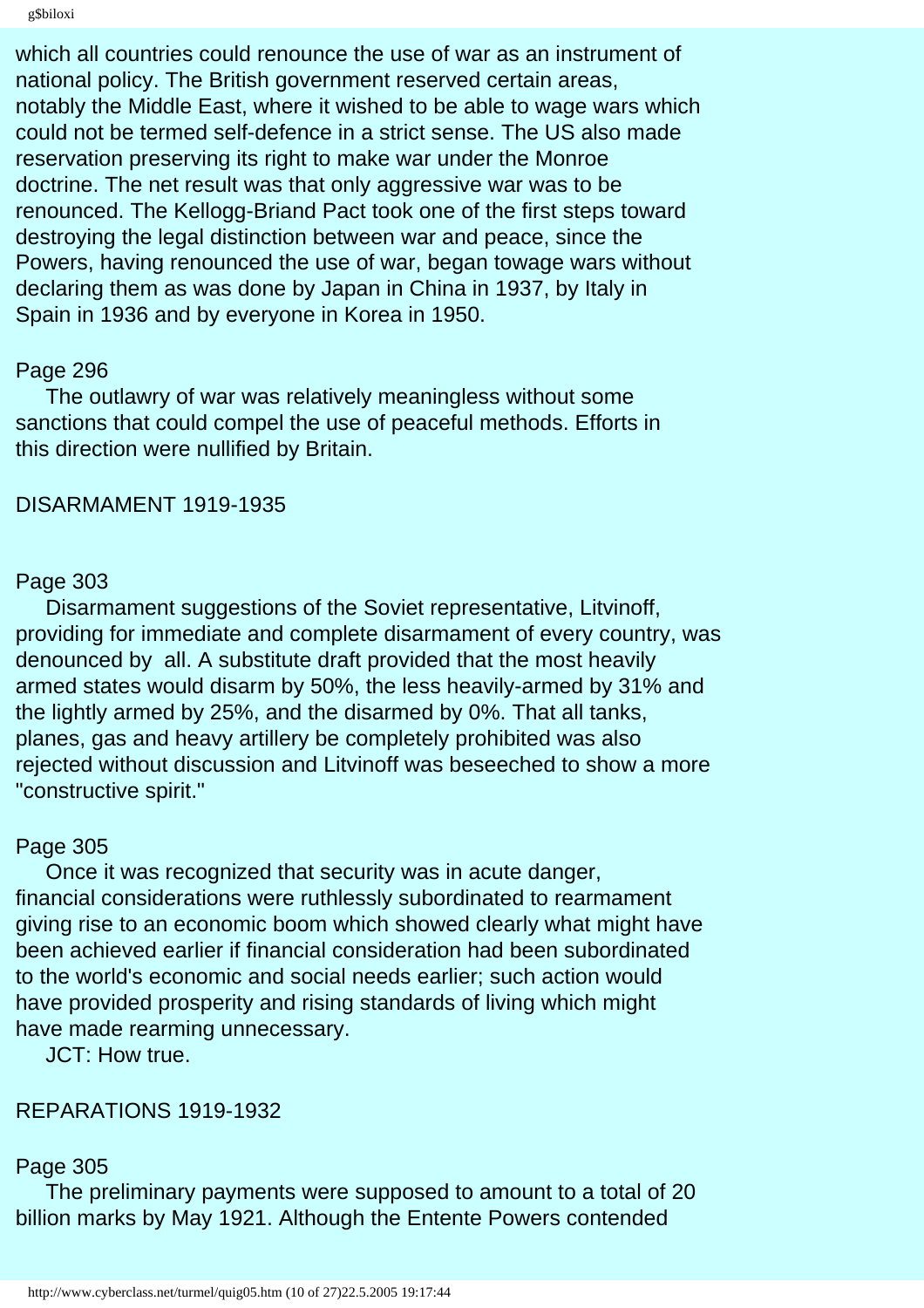that only 8 billion had been paid,the whole matter was dropped when the Germans were presented with a total reparations bill of 132 billion marks. Under pressure, Germany accepted this bill and gave the victors bonds of indebtedness. Of these, 82 billion were set aside and forgotten. Germany was to pay the other 50 billion at 2.5 billion a year in interest and .5 billion a year to reduce the total debt.

 JCT: It would only take 200 years to pay off a total of 500 billion in interest and 50 billion in principal.

## Page 306

Germany could only pay if two conditions prevailed:

a) if it had a budgetary surplus and

b) if it sold abroad more than it bought abroad.

 Since neither of these conditions generally existed in the period 1921-1931, Germany could not, in fact, pay reparations.

 The failure to obtain a budgetary surplus was solely the responsibility of the government which refused to reduce its own expenditures or the standards of living off its own people or to tax them sufficiently heavily. The failure to obtain a favorable balance of trade because foreign creditors refused to allow a free flow of German goods into their own countries. Thus creditors were unwilling to accept payment in the only way in which payments could honestly be made, that is, by accepting German goods and services.

 JCT: Notice they wanted money and not the goods they could buy with it.

 Germany could have paid in real goods and services if the creditors had been willing to accept such goods and services. The government made up the deficits by borrowing from the Reichsbank. The result was an acute inflation which was not injurious to the influential groups though it was generally ruinous to the middle classes and thus encouraged extremist elements.

#### Page 307

 On Jan 9,1923, the Reparations Committee voted 3 to 1 (Britain opposing France, Belgium and Italy) that Germany was in default. Armed forces of the three nations began to occupy the Ruhr two days later. Germany declared a general strike in the area, ceased all reparation payments, and adopted a program of passive resistance, the government supporting the strikers by printing more paper money.

 The area occupied was no more than 60 miles long by 30 miles wide but contained 10% of Germany's population and produced 80% of Germany's coal, iron and steel and 70% of her freight traffic. Almost 150,000 Germans were deported.

Page 308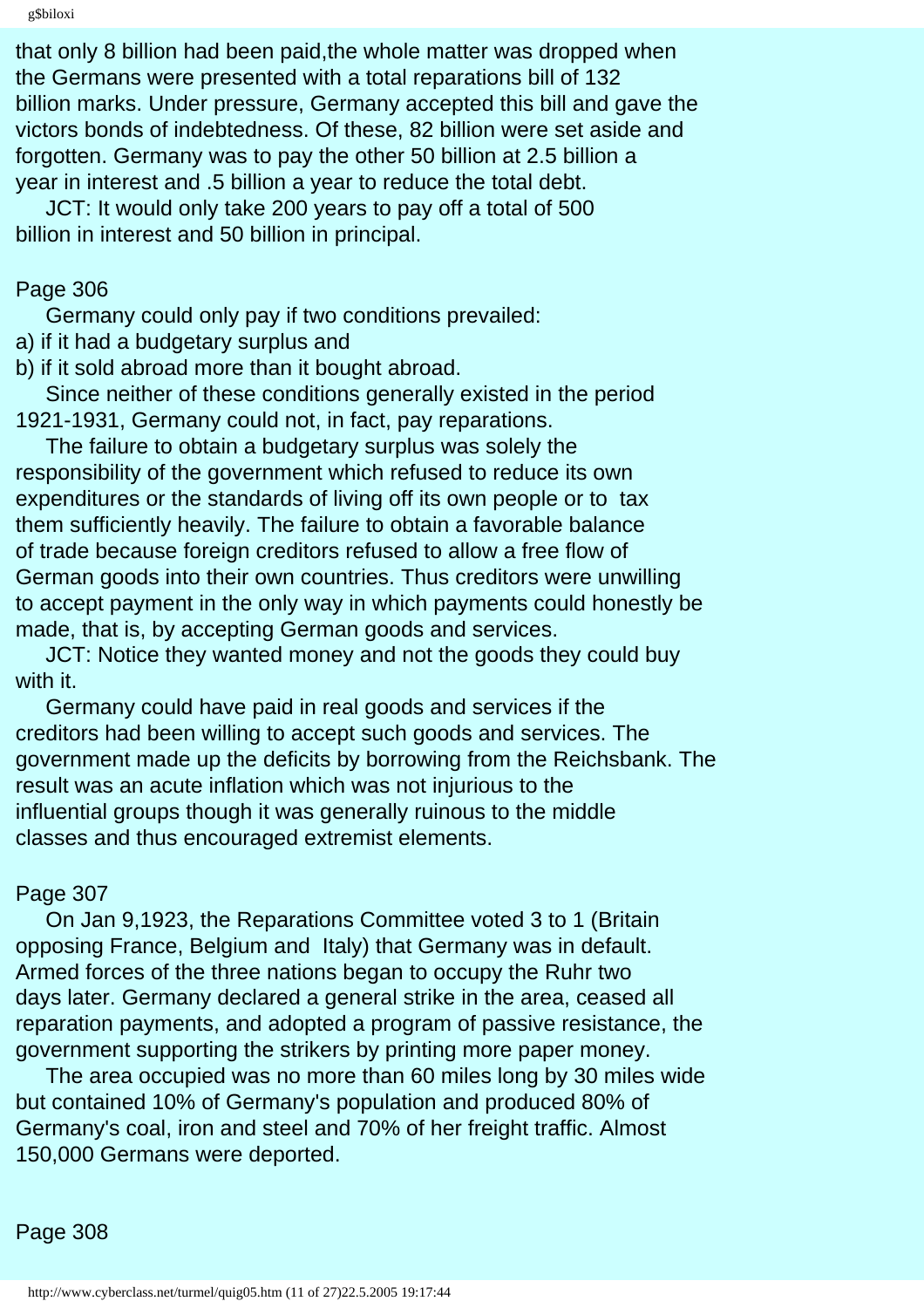A compromise was reached by which Germany accepted the Dawes Plan for reparations and the Ruhr was evacuated. The Dawes Plan was largely a J.P. Morgan production drawn up by an international committee of financial experts presided over by American banker Charles Dawes. Germany paid reparations for five years (1924-1929) and owed more at the end than it had owed at the beginning. It is worthy of note that this system was set up by the international bankers and that the subsequent lending of other people's money to Germany was very profitable to these bankers.

 Using these American loans, Germany's industry was largely rebuilt to make it the second best in the world and to pay reparations.

#### Page 309

 By these loans Germany's creditors were able to pay their war debts to England without sending goods or services. Foreign exchange went to Germany as loans, back to Italy, Belgium, France and Britain as reparations and finally back to the US as payments on war debts. In that period, Germany paid 10.5 billion marks in reparations but borrowed 18.6 billion abroad. Nothing was settled by all this but the international bankers sat in heaven under a rain of fees and commissions.

## Page 310

 The Dawes Plan was replaced by the Young Plan, named after the American Owen Young (a Morgan agent). A new private bank called the Bank for International Settlements was established in Switzerland. Owned by the chief central banks of the world and holding accounts for each of them, "a Central Bankers' Bank," it allowed payments to be made by merely shifting credits from one country's account to another on the books of the bank.

 The Young Plan lasted for less than 18 months. The crash of the New York stock market in 1929 marked the end of the decade of reconstruction and ended the American loans to Germany.

 Germans and others had begun a "flight from the mark" which created a great drain on the German gold reserve. As it dwindled, the volume of money and credit erected on that reserve had to be reduced by raising the interest rate. Prices fell because of the reduced money supply so that it became almost impossible for the banks to sell collateral to obtain funds to meet the growing demand for money.

 JCT: Here he thinks loans are savings and has forgotten that he had earlier told us it was new credit.

#### Page 311

 On May 8, 1931, the largest Austrian bank, the Credit-Anstalt (a Rothschild institution) which controlled 70% of Austria's industry,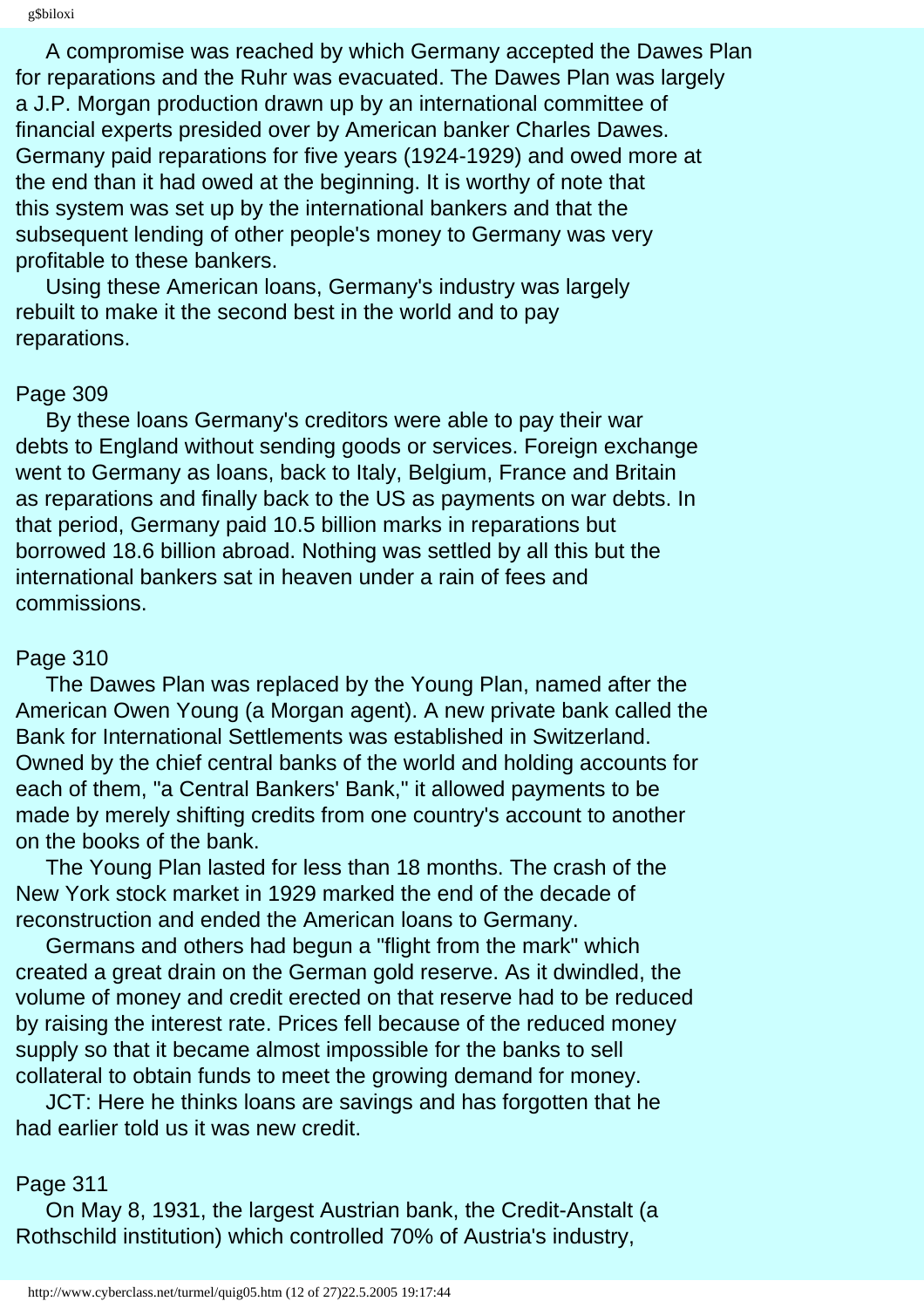announced a \$140 million schillings loss. The true loss was over a billion and the bank had been insolvent for years. The Rothschilds and the Austrian government gave the Credit-Anstalt 160 million to cover the loss but public confidence had been destroyed. A run began on the bank. To meet this run,the Austrian banks called in all the funds they had in German banks. The German banks began to collapse. These latter began to call in all their funds in London. The London banks began to fall and gold flowed outward. On Sept.21, England was forced off the gold standard. The Reichsbank lost 200 million marks of its gold reserve in the first week of June and a billion in the second. The discount rate was raised step by step to 15% without stopping the loss of reserves but destroying the activities of the German industrial system almost completely.

 Germany begged for relief on her reparations payments but her creditors were reluctant unless they obtained similar relief on the war-debt payments to the US. The President suggested a moratorium for one year if its debtors would extend the same privilege to their debtors.

## Page 312

 At the June 1932 Lausanne Conference, German reparations were cut to a total of only 3 billion marks but the agreement was never ratified because of the refusal of the US Congress to cut war debts equally drastically. In 1933, Hitler repudiated all reparations.

CHAPTER VII: FINANCE, COMMERCIAL POLICY, AND BUSINESS POLICY 1897-1947

## REFLATION AND INFLATION 1897-1925

#### page 315

A real understanding of the economic history of twentieth century Europe is imperative to any understanding of the events of the period. Such an understanding will require a study of the history of finance.

#### Page 316

 The outbreak of war in 1914 showed these financial capitalists in their worst, narrow in outlook, ignorant and selfish, while proclaiming, as usual, their total devotion to the social good. They generally agreed that war could not go on for more than six to ten months because of the "limited financial resources" of the belligerents (by which they meant gold reserves).This idea reveals the fundamental misunderstanding of the nature and of money on the part of the very persons who were reputed to be experts on the subject. Wars are not fought with gold or even with money but by proper organization of real resources.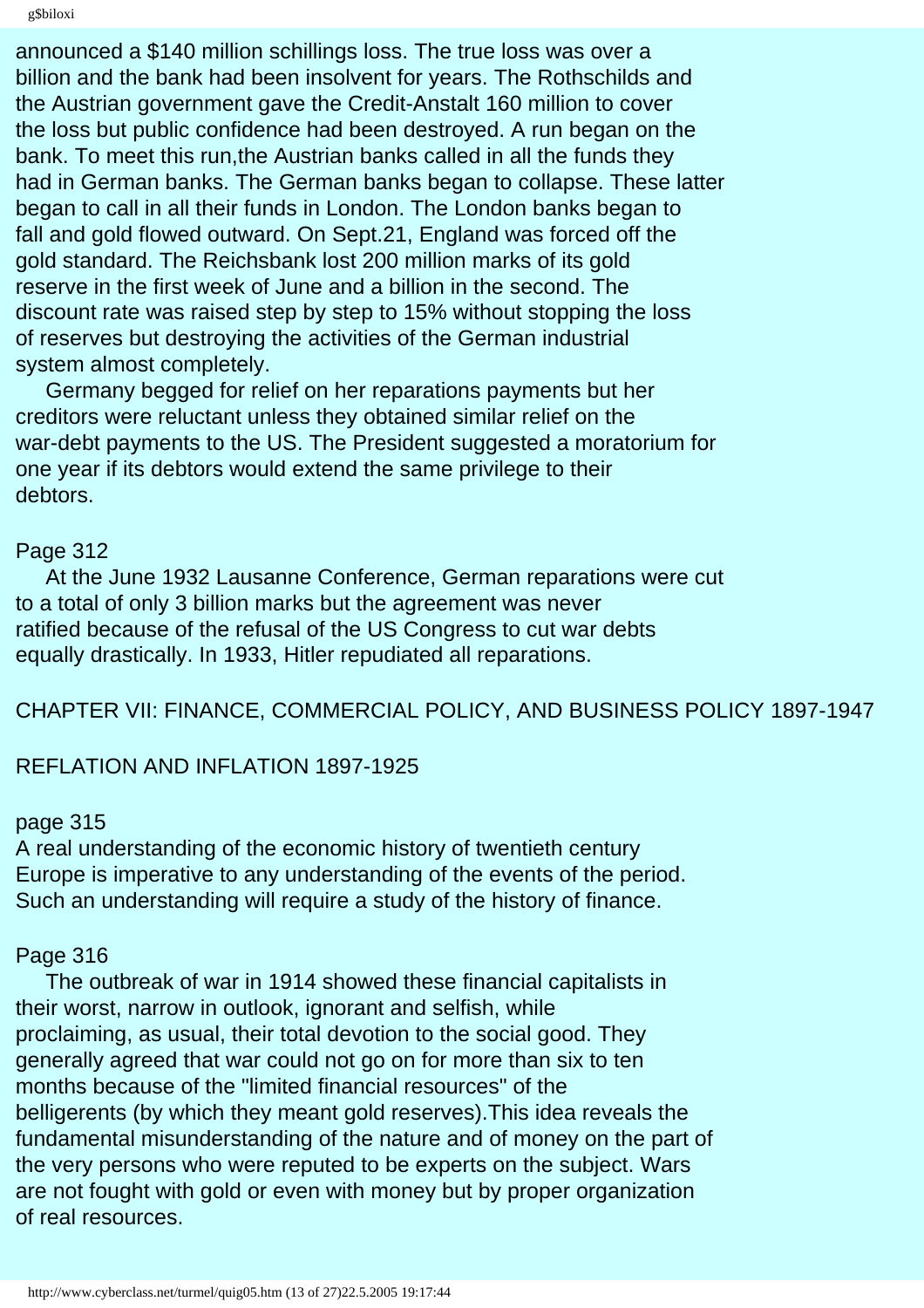The attitudes of bakers were revealed most clearly in England, where every move was dictated by efforts to protect their own position and to profit from it rather than by considerations of economic mobilization for war or the welfare of the British people. War found the British banking system insolvent in the sense that its funds, created by the banking system for profit and rented out to the economic system to permit it to operate, could not be covered by the existing volume of gold reserves or collateral which could be liquidated rapidly. Accordingly,the bankers secretly devised a scheme by which their obligations could be met by fiat money (so-called Treasury Notes), but as soon as the crisis was over, they ten insisted that the government must pay for the war without recourse to fiat money (which was always damned by the bankers as immoral) but by taxation and by borrowing at high interest rates from the bankers. The decision to use Treasury Notes to fulfill the bankers' liabilities was made on July 25, 1915 by Sir John Bradbury. the first Treasury Notes were run off the presses at Waterloo and Sons on July 28th. It was announced that the Treasury Notes, instead of gold, would be used for bank payments. The discount rate was raised at the Bank of England from 3% to 10% to prevent inflation, a figure taken merely because the traditional rule of the bank stated that a 10% bank rate would draw gold out of the ground itself.

#### Page 317

 At the outbreak of war, most of the belligerent countries suspended gold payments and accepted their bankers' advice that the proper way to pay for the war was by a combination of bank loans and taxation of consumption. The governments paid for the war by taxation, by fiat money, by borrowing from banks (which created credit for the purpose) and by borrowing from the people by selling them war bonds.

 Each of these methods had a different effect upon the two consequences of the war: inflation and public debt.

- a) Taxation gives no inflation and no debt.
- b) Fiat money gives inflation and no debt.
- c) Bank credit gives inflation and debt.
- d) Sales of bonds give no inflation but give debt.

 It would appear from this table that the best way to pay for the war would be by taxation and the worst way would be by bank credit. Probably the best way to finance war is a combination of the four methods.

# Page 318

 In the period 1914-1918, the various belligerents used a mixture of these four methods but it was a mixture dictated by expediency and false theories so that at the end of the war all countries found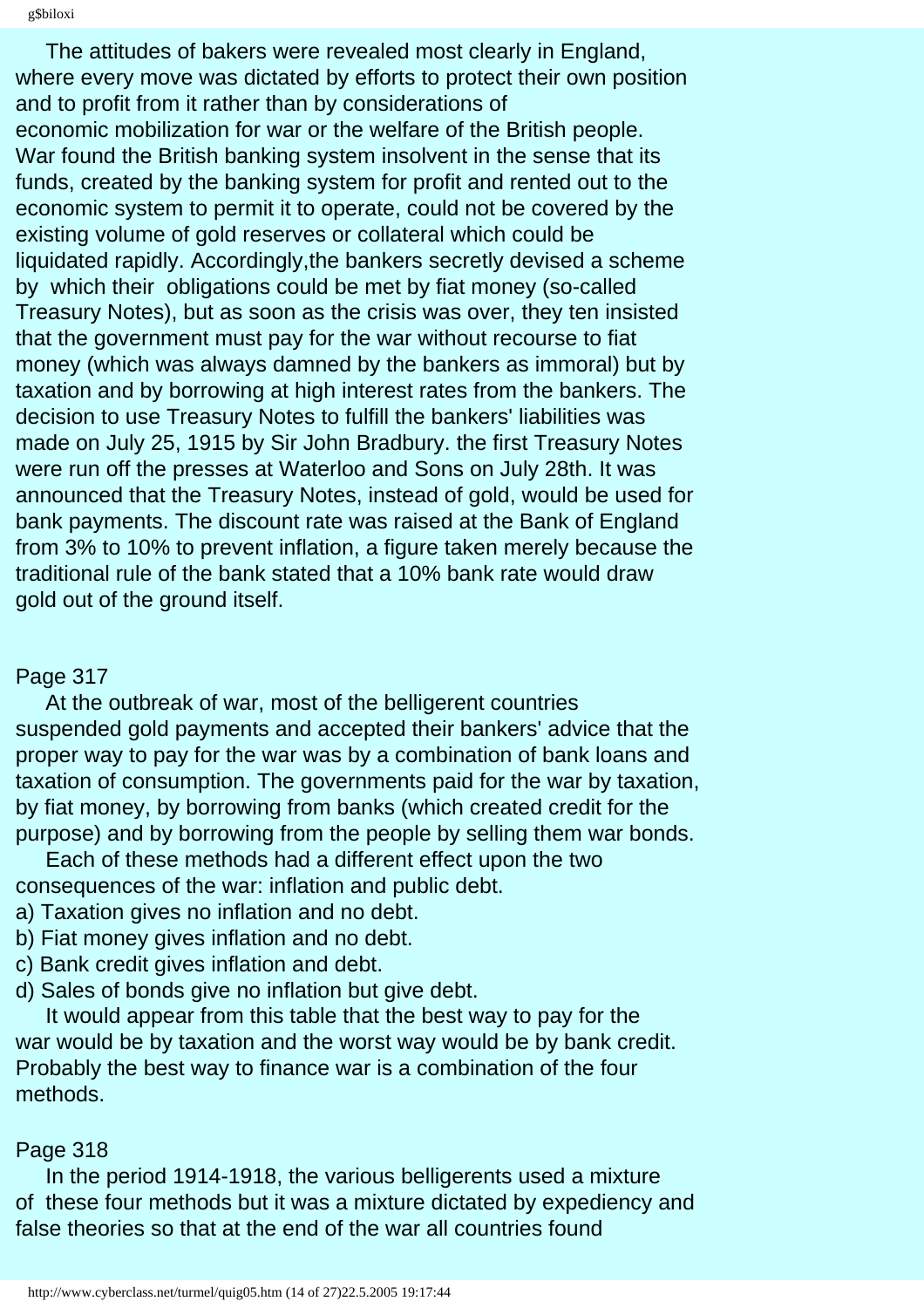themselves with both public debts and inflation.

 While the prices in most countries rose 200 to 300 percent and public debts rose 1000%, the financial leaders tried to keep up the pretense that the money was as valuable as it had ever been. For this reason, they did not openly abandon the gold standard. Instead, they suspended certain attributes of the gold standard. In most countries, payments in gold and export of gold were suspended but every effort was made to keep gold reserves up to a respectable percentage of notes. These attributes were achieved in some cases by deceptive methods. In Britain, the gold reserves against notes fell from 52% to 18% in the month of July 1914; then the situation was concealed, partly by moving assets of local banks into the Bank of England and using them as reserves for both, partly by issuing a new kind of notes (Currency Notes) which had no real reserve and little gold backing.

## Page 320

 As soon as the war was over, governments began to turn their attention to restoring the prewar financial system. Since the essential element was believed to be the gold standard, this movement was called "stabilization."

 Productive capacity in both agriculture and industry had been increased by the artificial demand of the war period to a degree far beyond the ability of normal domestic demand to buy the products.

JCT: But not to eat them.

 The backwards areas had increased their outputs of raw materials and food so greatly that the total could hardly have been sold.

JCT: But no eaten.

 The result was as situation where all countries were eager to sell and reluctant to buy. The only sensible solution to this problem of excessive productive capacity would have been a substantial rise in domestic standards of living but this would have required a fundamental reapportionment of the national income so that claims to this product of the excess capacity would go to those masses eager to consume, rather than continue to go to the minority desiring to save. Such reform was rejected by the ruling groups in both "advanced" and "backwards" countries so that this solution was reached only to a small degree in a relatively few countries (chiefly US and Germany in 1925-1929).

## Page 324

 The powers of financial capitalism had another far-reaching aim, nothing less than to create a world system of financial control in private hands able to dominate the political system of each country and the economy of the world as a whole. This system was to be controlled in a feudalist fashion by the central banks of the world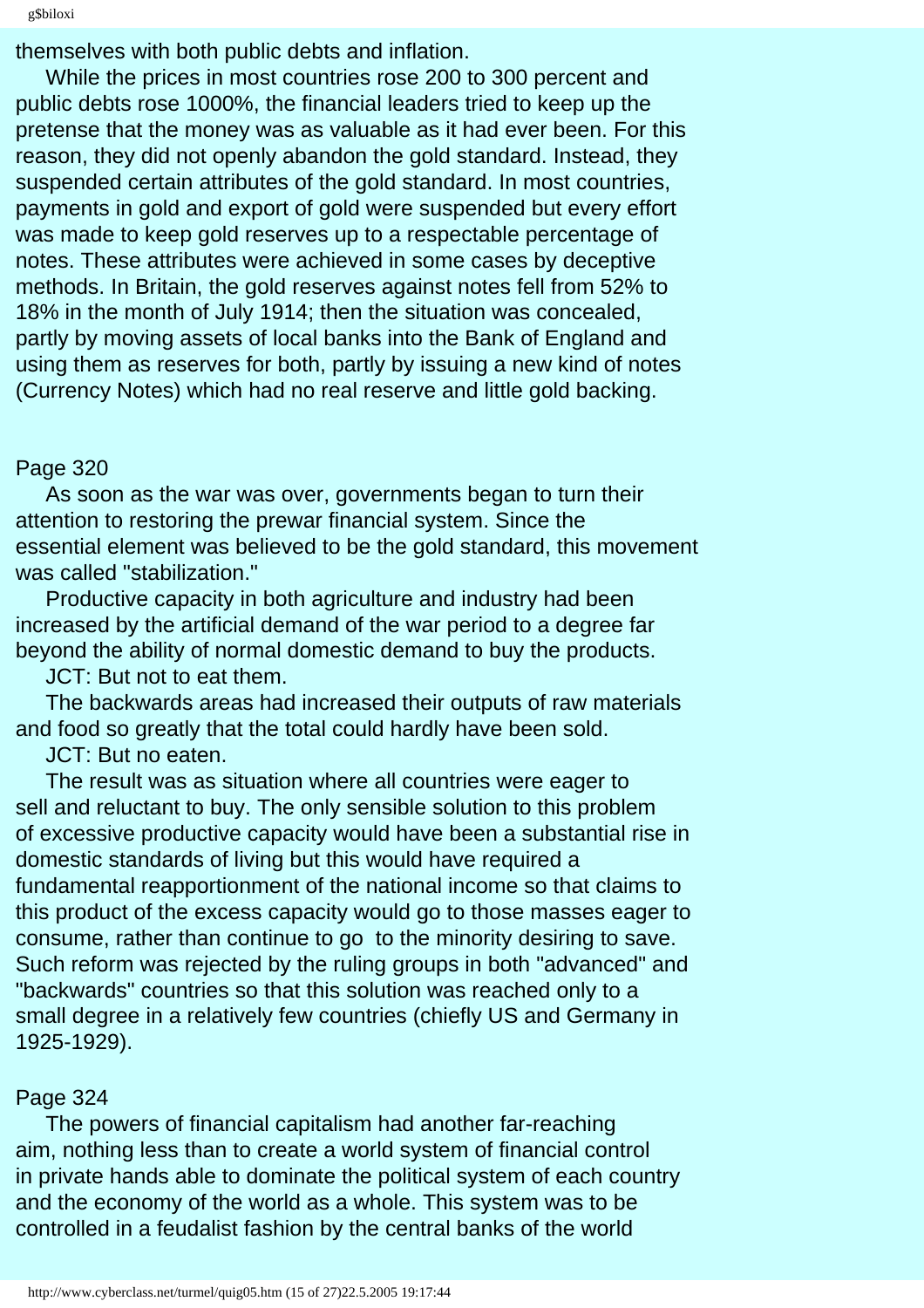acting in concert, by secret agreements arrived at in frequent private meetings and conferences. The apex of the system was to be the Bank for International Settlements in Basle, Switzerland, a private bank owned and controlled by the world's central banks which were themselves private corporations. Each central bank sought to dominate its government by its ability to control Treasury loans, to manipulate foreign exchanges, to influence the level of economic activity in the country, and to influence cooperative politicians by subsequent economic rewards in the business world.

 In each country, the power of the central bank rested largely on its control of credit and money supply. In the world as a whole the power of the central bankers rested very largely on their control of loans and the gold flows. They made agreements on all the major financial problems of the world, as well as on many of the economic and political problems, especially in reference to loans, payments, and the economic future of the chief areas of the globe.

 The Bank of International Settlements, B.I.S. is generally regarded as the apex of the structure of financial capitalism whose remote origins go back to the creation of the Bank of England in 1694.

#### Page 325

 It was set up to be the world cartel of every-growing national financial powers by assembling the nominal heads of these national financial centers.

 The commander in Chief of the world system of banking control was Montagu Norman, Governor of the Bank of England, who was built up by the private bankers to a position where he was regarded as an oracle in all matters of government and business. In government, the power of the Bank of England was a considerable restriction on political action as early as 1819 but an effort to break this power by a modification of the bank's charter in1844 failed. In 1852, Gladstone, then chancellor of the Exchequer and later Prime Minister, declared, "The hinge of the whole situation was this: the government itself was not to be a substantive power in matters of Finance, but was to leave the Money Power supreme and unquestioned."

 This power of the Bank of England was admitted in 1924 by Reginald McKenna, who had been Chancellor of the Exchequer, when he, as Chairman, told the stockholders of the Midland bank, "I am afraid the ordinary citizen will not like to be told that the banks can, and do, create money. And they who control the credit of a nation direct the policy if Governments and hold in the hollow of their hands the destiny of the people." In that same year, Sir Drummond Fraser, vicepresident of the Institute of Bankers stated, "The Governor must be the autocrat who dictates the terms upon which alone the Government can obtain borrowed money." On Sep. 26, 1921,

Vincent Vickers, director of the bank, the Financial Times wrote,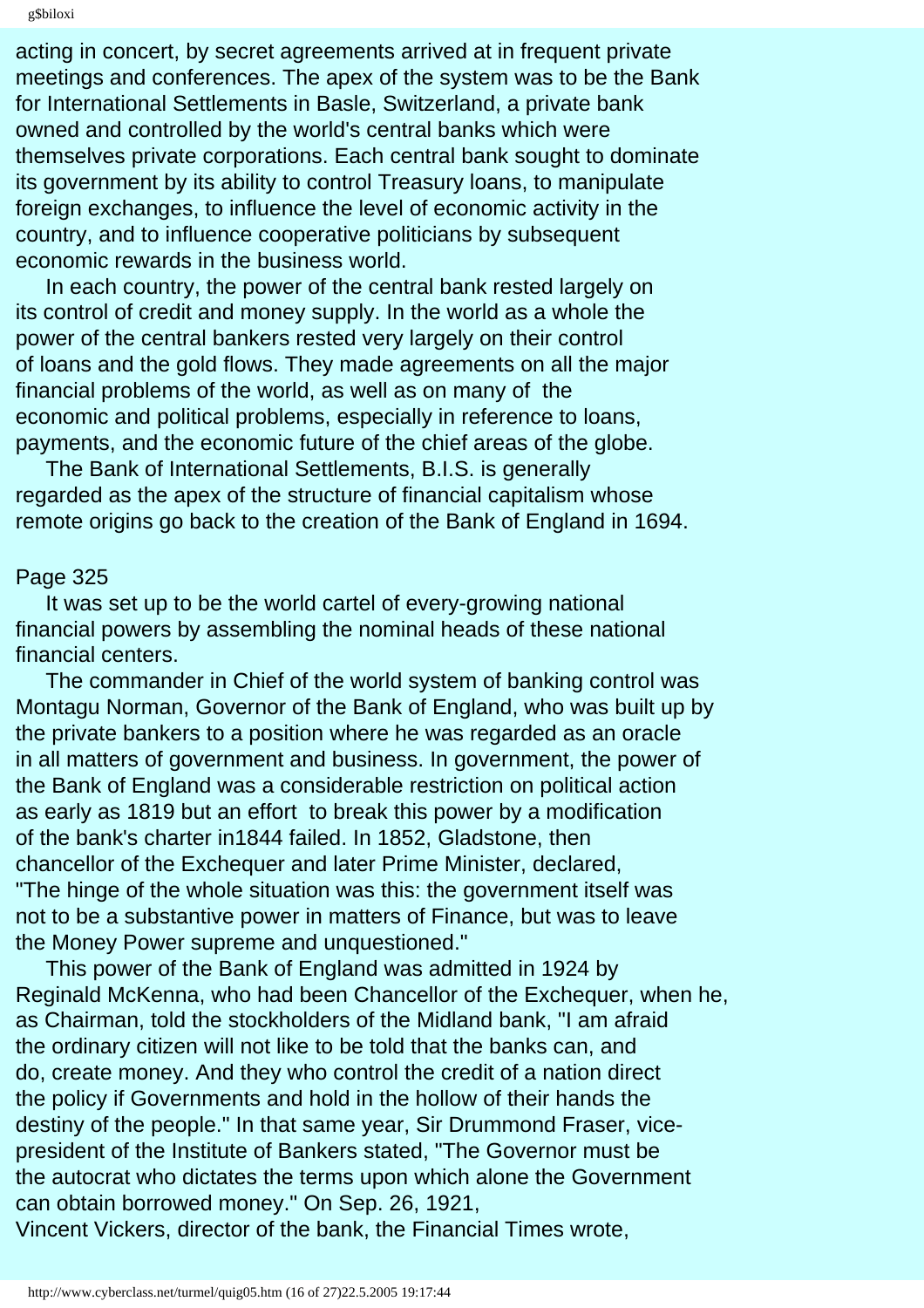```
g$biloxi
```
"Half a dozen meant the top of the Big Five Banks could upset the whole fabric of government by refraining from renewing Treasury Bills."

### Page 326

 Norman had no use for governments and feared democracy. Both of these seemed to him to be threats to private banking and thus to all that was proper and precious to human life. He viewed his life as a kind of cloak-and-dagger struggle with the forces of unsound money which were in league with anarchy and Communism. When he rebuilt the Bank of England,he constructed it as a fortress prepared to defend itself against any popular revolt. For much of his life, he rushed about the world under the assumed name of "Professor Skinner."

 Norman had a devoted colleague in Benjamin Strong, the first governor of the Federal Reserve Bank of New York. Strong owed his career to the favor of the Morgan bank.

 In the 1920s, they were determined to use the financial power of Britain and the US to force all the major countries of the world to go on the gold standard and to operate it through central banks free from all political control, with all questions of international finance to be settled by agreements by such central banks without interference from governments.

## Page 327

 It must not be felt that these heads of the world's chief central banks were themselves substantive powers in world finance. They were not. Rather, they were the technicians and agents of the dominant investment bankers of their own countries, who had raised them up and were perfectly capable of throwing them down. The substantive financial powers of the world were in the hands of investment bankers (also called "international" or "merchant" bankers) who remained largely behind the scenes in their own unincorporated private banks.

 These formed system of international cooperation and national dominance which was more private,more powerful, and more secret tan that of their agents in the central banks. This dominance of investment bankers was based on their control over the flows of credit and investment funds in their own countries and throughout the world. They could dominate the financial and industrial systems of their own countries by their influence over the flow of current funds through bank loans,the discount rate,the rediscounting of commercial debts; they could dominate governments by their control over current government loans and the play of the international exchanges.

 Almost all of this power was exercised by the personal influence and prestige men who had demonstrated their ability in the past to bring off successful financial coups, to keep their word, to remain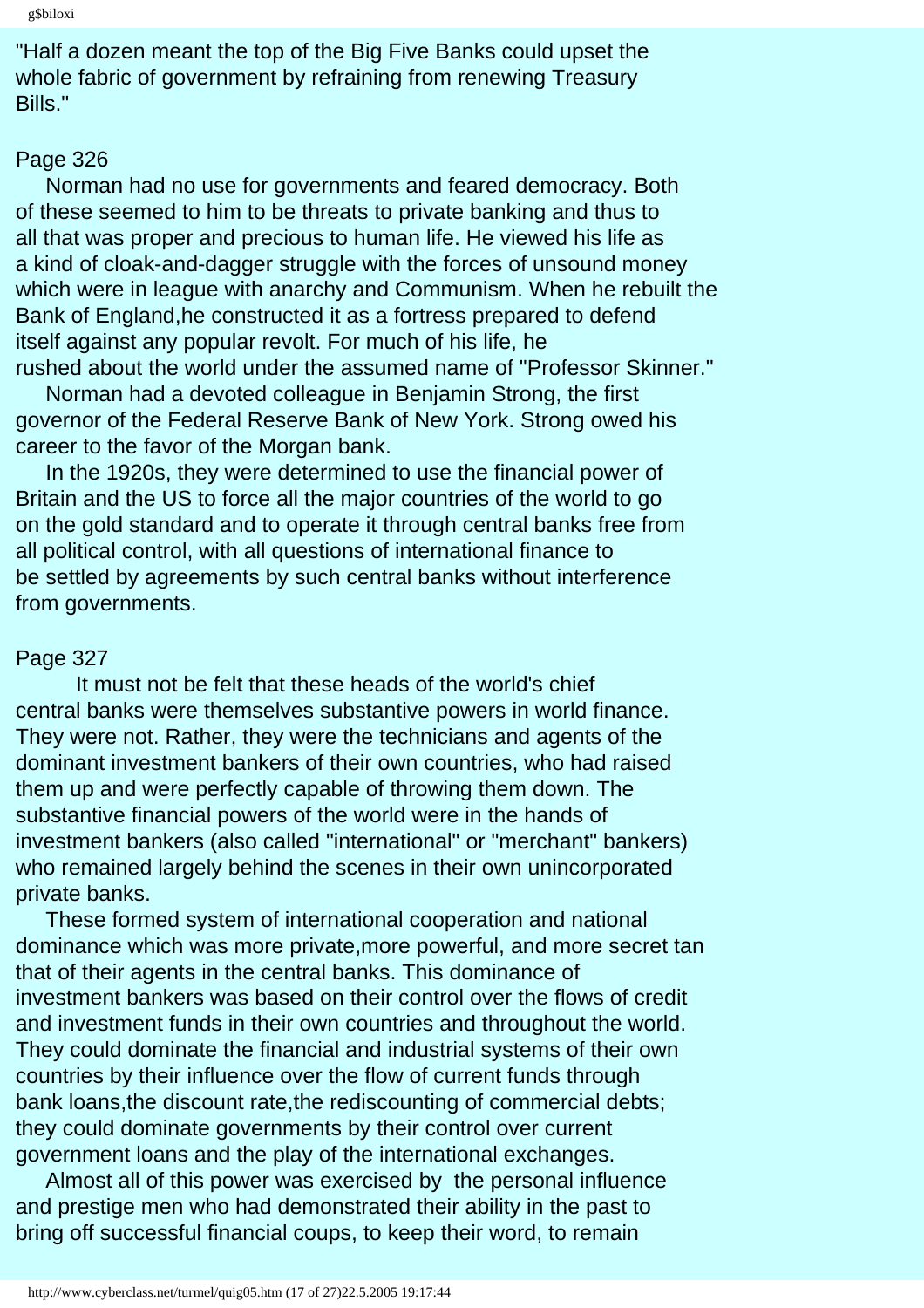cool in a crisis, and to share their winning opportunities with their associates.

 In this system, the Rothschilds had been preeminent during much of the nineteenth century, but, at the end of that century, they were being replaced by J.P. Morgan in New York.

 At the present stage, we must follow the efforts of the central bankers to compel the world to return to the gold standard of 1914.

## Page 328

 The problem of public debts arose from the fact that as money (credit) was created, it was usually made in such a way that it was not in the control of the state but was in the control of private financial institutions which demanded real wealth at some future date for the creation of claims on wealth in the present. The problem of public debt could have been met in one or more of several fashions:

a) by increasing the amount of real wealth...

b) by devaluation...

c) by repudiation...

d) by taxation...

e) by the issuance of fiat money and the payment of the debt by such money.

## Page 329

 Efforts to pay the public debt by fiat money would have made the inflation problem worse.

Orthodox theory rejected fiat money as solutions to the problem.

## Page 332

 In Britain, the currency notes which had been used to supplement bank notes were retired and credit was curtailed by raising the discount rate to panic level. The results were horrible. Business activity fell drastically and unemployment rose to well over a million and a half. The outcome was a great wave of strikes and industrial unrest.

## Page 333

 To maintain the gold reserve at all, it was necessary to keep the discount rate at a level so high (4.5% or more) that business activity was discouraged. As a result of this financial policy, Britain found herself faced with deflation and depression for the whole period of 1920-1923. The number of unemployed averaged about 1.75 millions for each of the thirteen years of 1921-1932 and reached 3 million in 1931.

 Belgium, France and Italy, accepted orthodox financial ideas and tried to deflate in 1920-1921 but after the depression which resulted, they gave up the task.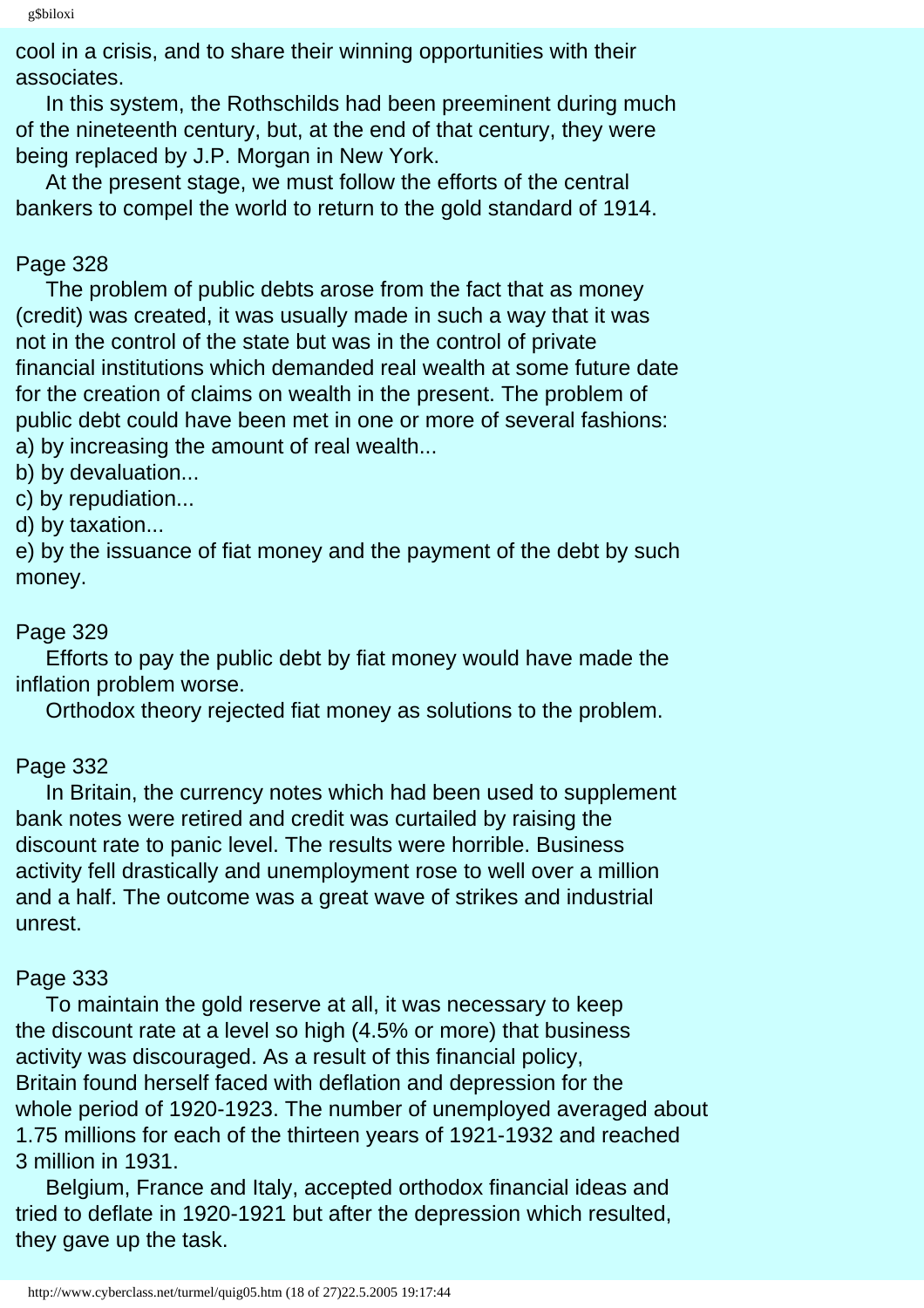#### Page 334

 The Dawes Plan provided the gold reserves which served to protect Germany from the accepted principles of orthodox finance.

# Page 336

 Financial capitalism had little interest in goods at all, but was concerned entirely with claims on wealth - stocks, bonds, mortgages, insurance, proxies, interest rates, and such. It built railroads in order to sell securities, not to transport goods. Corporations were built upon corporations in the form of holding companies so that securities were issued in huge quantities bringing profitable fees and commissions to financial capitalists without any increase in economic production whatever. Indeed, these financial capitalists discovered that they could not only make killings out of the issuing of such securities,they could also make killings out of the bankruptcy of such corporations through the fees and commissions of reorganization. A very pleasant cycle of flotation, bankruptcy, flotation, bankruptcy began to be practiced by these financial capitalists. The more excessive the flotation, the greater the profits and the more imminent the bankruptcy. The more frequent the bankruptcy, the greater the profits of reorganization and the sooner the opportunity of another excessive flotation.

# Page 337

 The growth of financial capitalism made possible a centralization of world economic control and a use of this power for the direct benefit of financiers and the indirect injury of all other economic groups. Financial control could be exercised only imperfectly through credit control and interlocking directorates.

# Page 338

 The real key rested on the control of money flows which were held by investment bankers in 1900.

# THE PERIOD OF DEFLATION, 1927-1936

# Page 339

 After 1929, deflation reached a degree which could be called acute. In the first part of this period (1921-1925), the dangerous economic implications of deflation were concealed by a structure of self-deception which pretended that a great period of economic progress would be inaugurated as soon as the task of stabilization had been accomplished. This psychological optimism was completely unwarranted by the economic facts. After 1925, when deflation became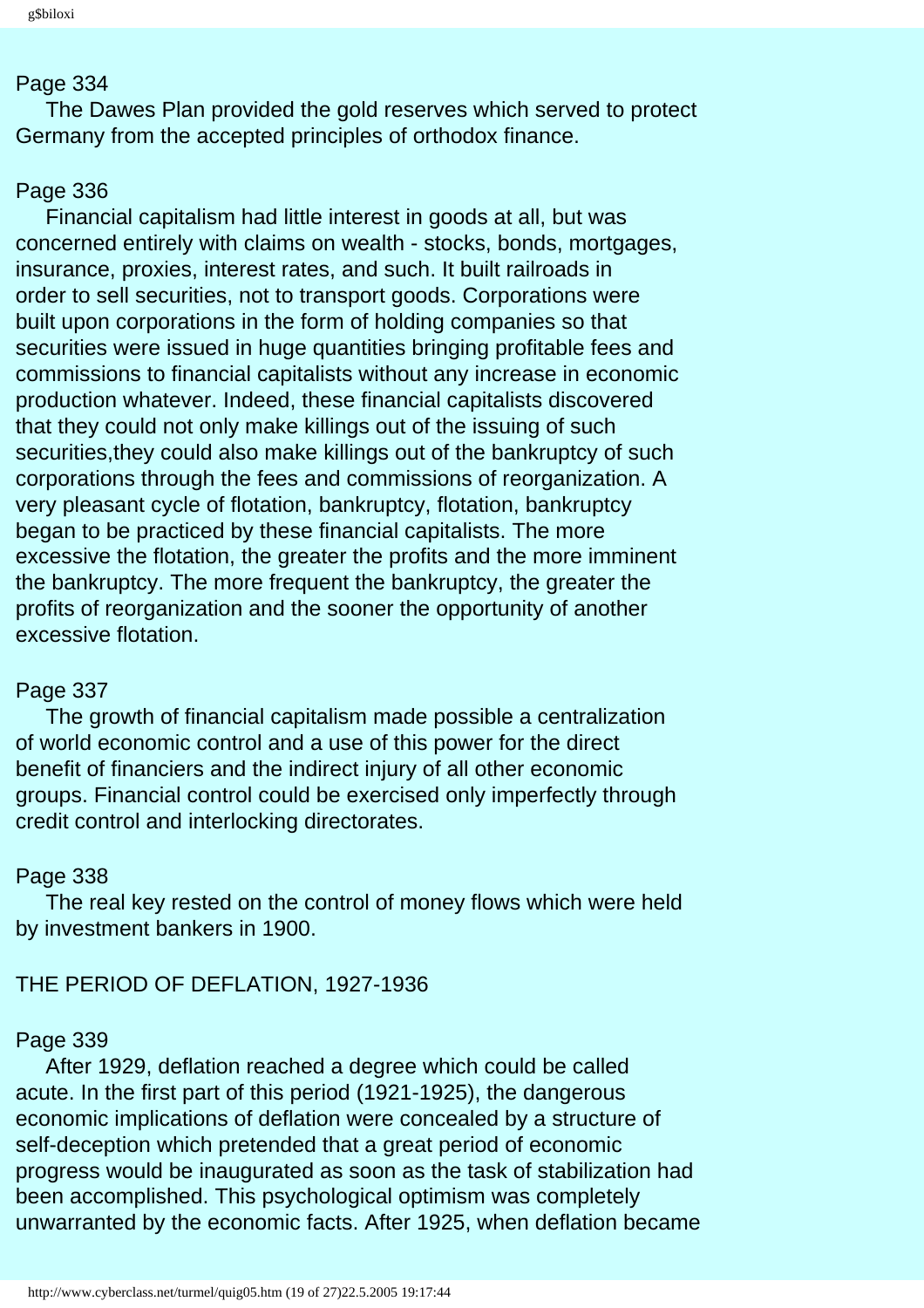more deep-rooted and economic conditions worsened, the danger from these conditions was concealed by a continuation of unwarranted optimism.

### THE CRASH OF 1929

#### Page 342

 When France stabilized the franc at a level at which it was devalued, the Bank of France sold francs in return for foreign exchange. The francs were created as credit in France thus giving an inflationary effect.

## Page 343

 The financial results of the stock market book in the U S was credit diverted from production to speculation and increasing amounts of funds being drained from the economic system into the stock market where they circulated around and around, building up prices of securities.

#### Page 344

 Early in 1929, the board of governors of the Federal Reserve System became alarmed at the stock market speculations draining credit from industrial production. To curtail this, they called upon member banks to reduce their loans on stock collateral to reduce the amount of credit available for speculation. Instead, the available credit went more and more to speculation and decreasingly to productive business. Call money rates in New York which had reached 7% at the end of 1928 were at 13% by June 1929.

#### Page 346

 To restore confidence among the wealthy (who were causing the panic) an effort was made to balance the budget by cutting public expenditures drastically. This, by reducing purchasing power, had injurious effects on business activity and increased unrest among the masses of the people.

#### Page 350

 Washington left gold in 1933 voluntarily in order to follow an unorthodox financial program of inflation.

## Page 351

 The Thomas Amendment to the Agricultural Adjustment Act (1933) gave the president the power to devaluate the dollar up to 50%, to issue up to \$3 billion fiat money,and to engage on an extensive program of public spending.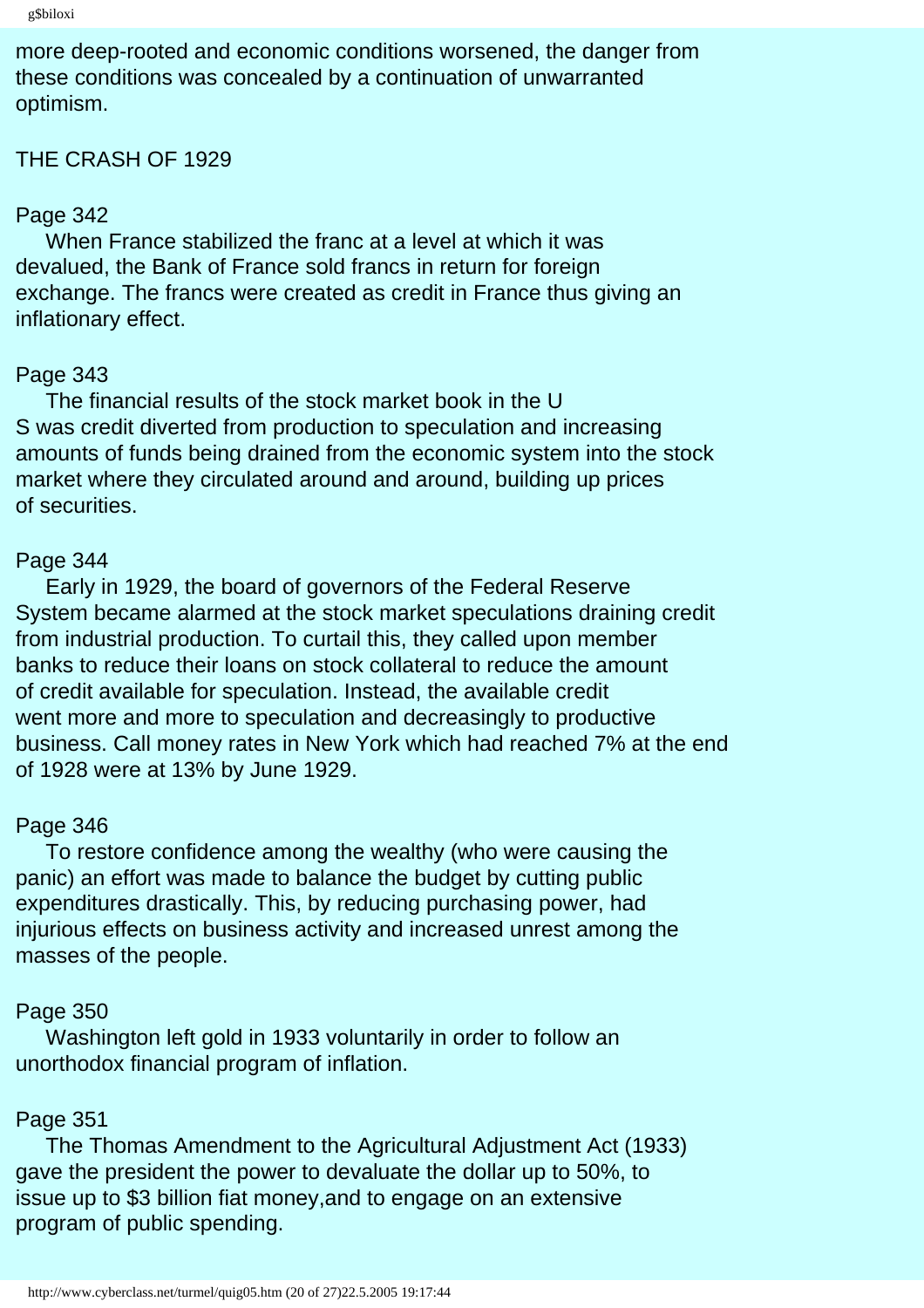## Page 352

 The economies of the different countries were so intertwined with one another that any policy of self-interest on the part of one would be sure to injure others in the short run and the country in the long run. The international and domestic economic systems had developed to the point where the customary methods of thought and procedure in regard to them were obsolete.

## page 353

 As a result of the crisis, regardless of the nature of its primary impact, all countries began to pursue policies of economic nationalism. This spread rapidly as a result of imitation and retaliation.

# Page 355

 The Bank of France raised its discount rate from 2.5% to 6% in 1935 with depressing economic results. In this way, the strain on gold was relieved at the cost of increased depression. The Right discovered that it could veto any actions of the Left government merely by exporting capital from France.

# Page 356

 The franc passed through a series of depreciations and partial devaluations which benefited no one except the speculators and left France torn for years by industrial unrest and class struggles. The government was subjected to systematic blackmail by the well-to-do of the country because of the ability of these persons to prevent social reform, public spending, arming, or any policy of decision by selling francs.

# Page 357

 The historical importance of the banker-engendered deflationary crisis of 1927-1940 can hardly be overestimated. It gave a blow to democracy and to the parliamentary system and thus became a chief cause of World War II. It so hampered the Powers which remained democratic by its orthodox economic theories that these were unable to rearm for defence. It gave rise to a conflict between the theorists of orthodox and unorthodox financial methods.

 The bankers' formula for treating a depression was by clinging to the gold standard, by raising interest rates and seeking deflation, and by insisting on a reduction in public spending, a fiscal surplus or at least a balanced budget.

 These ideas were rejected totally, on a point by point basis, by the unorthodox economists, (somewhat mistakenly called Keynesian). The bankers' formula sought to encourage economic recovery by "restoring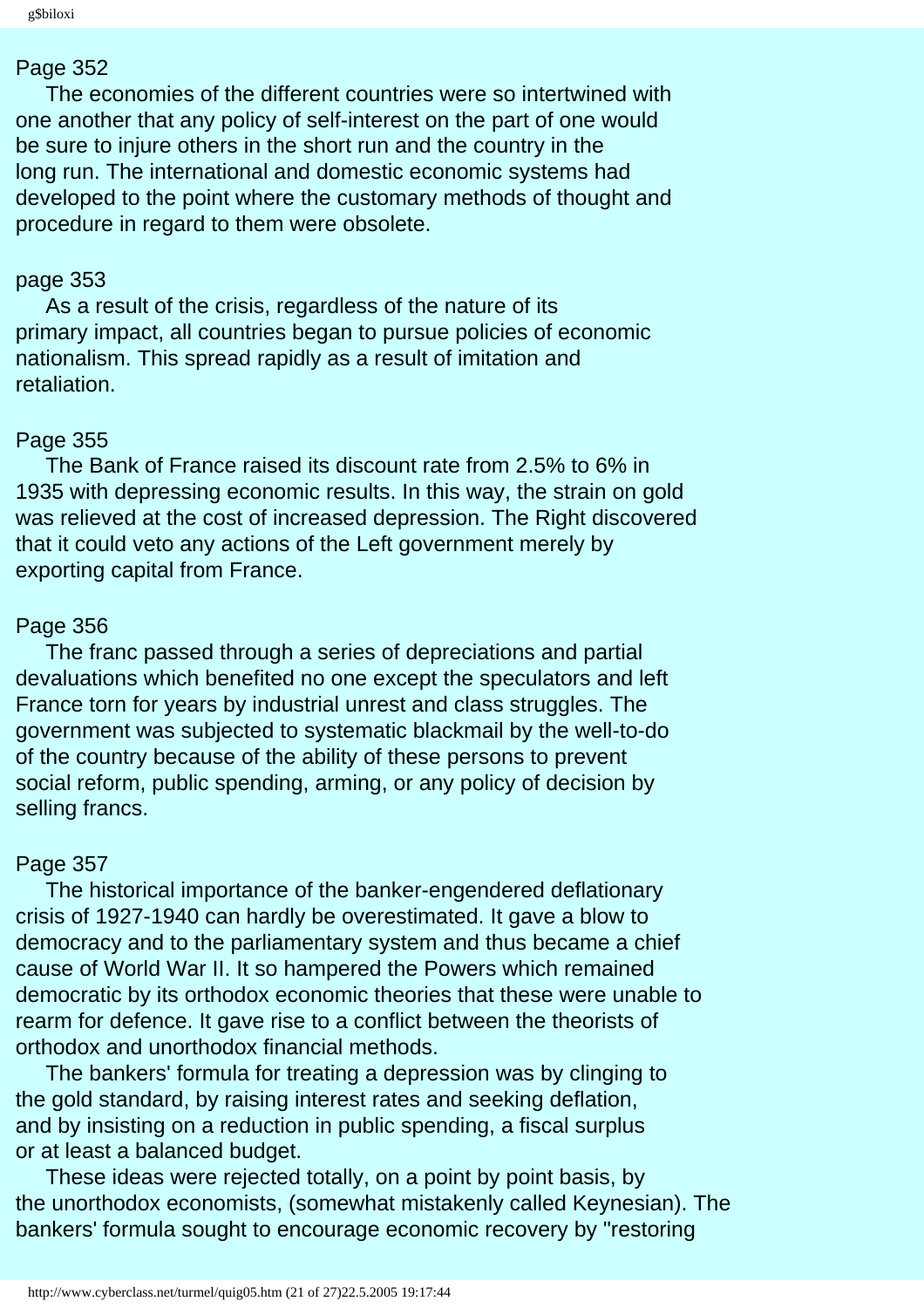confidence in the value of money," that is, their own confidence in what was the primary concern of bankers.

 The unorthodox theorists sought to restore purchasing power by increasing, instead of reducing, the money supply and by placing it in the hands of potential consumers rather than in the banks or in the hands of investors.

#### page 358

 The whole relationship of money and resources remained a puzzle to many and was still a subject of debate in the 1950s but at least a great victory had been won by man in his control of his own destiny when the myths of orthodox financial theory were finally challenged in the 1930s.

## REFLATION AND INFLATION 1933-1947

## Page 360

 Except for Germany and Russia, most countries in the latter half of 1937 experienced sharp recession.

## Page 361

 As a result of the failure of most countries (excepting Germany and Russia) to achieve full utilization of resources, it was possible to devote increasing percentages of resources to armaments without suffering any decline in the standards of living.

## Page 366

 It was discovered by Germany in 1932, by Italy in 1934, by Japan in 1936 and by the United States in 1938 that deflation could be prevented by rearming.

## Page 368

 Britain made barter agreements with various countries, including one direct swap of rubber for wheat with the US.

# Page 369

 The period of reflation after 1933 was caused by increases in public spending on armaments. In most countries,the transition from reflation to inflation did not occur until after they had entered the war. Germany was the chief exception and possibly also Italy and Russia, since all of these were making fairly full utilization of their resources. In France and the other countries overrun by Germany, such full mobilization of resources was not achieved before they were defeated.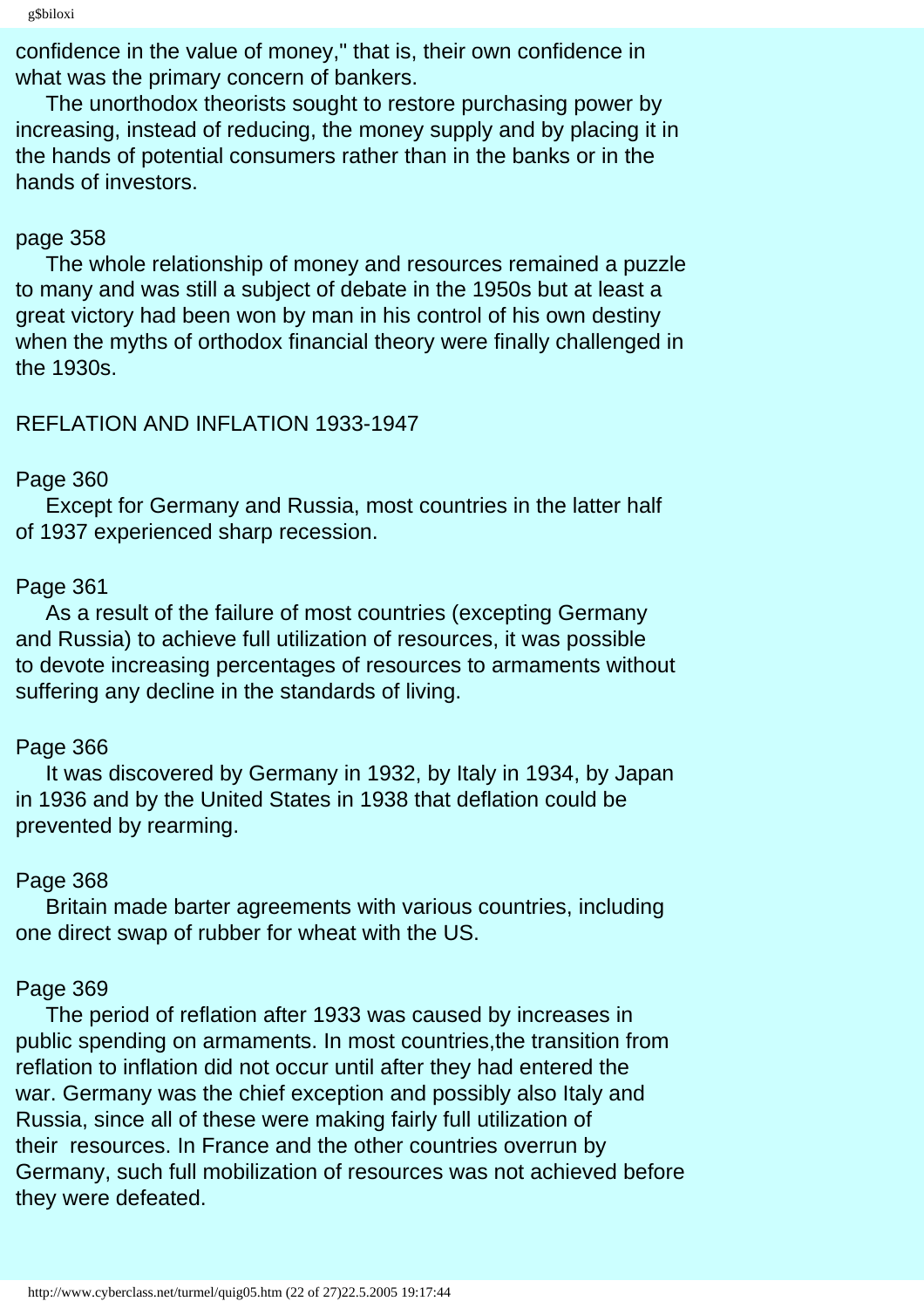## Page 370

 The use of orthodox financing in the First World War had left a terrible burden of intergovernmental debts and ill-feeling...

#### Page 371

 The Post Second World War economy was entirely different in character from that of the 1920s following the First World War. This was most notable in the absence of a post-war depression which was widely expected but which did not arrive because there was no effort to stabilize on a gold standard. The major difference was the eclipse of the bankers who have been largely reduced in status from the masters to the servants of the economic system. This has been brought about by the new concern with real economic factors instead of with financial counters, as previously. As part of this program, there has been a great reduction in the economic role of gold.

## CHAPTER VIII: INTERNATIONAL SOCIALISM AND THE SOVIET CHALLENGE

## Page 375

 Industrialism, especially in its early years, brought with it social and economic conditions which were admittedly horrible. Human beings were brought together around factories to form great new cities which were sordid and unsanitary. In many cases, these persons were reduced to conditions of animality, which shock the imagination. Crowded together in want and disease, with no leisure and no security, completely dependent on weekly wage which was less than a pittance, they worked twelve to fifteen hours a day for six days in the week among dusty and dangerous machines with no protection against inevitable accidents, disease, or old age, and returned at night to crowded rooms without adequate food and lacking light, fresh air, heat, pure water, or sanitation. These conditions have been described for us in the writings of novelists such as Dickens in England, Hugo or Zola in France.

## Page 376

 The Socialist movement was a reaction against these deplorable conditions to the working masses. It has been customary to divide this movement into two parts at the year 1848, the publication of the Communist Manifesto of Karl Marx. This work began with the ominous sentence, "A specter is haunting Europe - the specter of Communism," and ended with the trumpet blast "Workers of the world, unite."

 In general, the former division believed that man was innately good and that all coercive power was bad, with public authority the worst form of such coercive power. All the world's evils, according to the anarchists, arose because man's innate goodness was corrupted and distorted by coercive power. The remedy, they felt, was to destroy the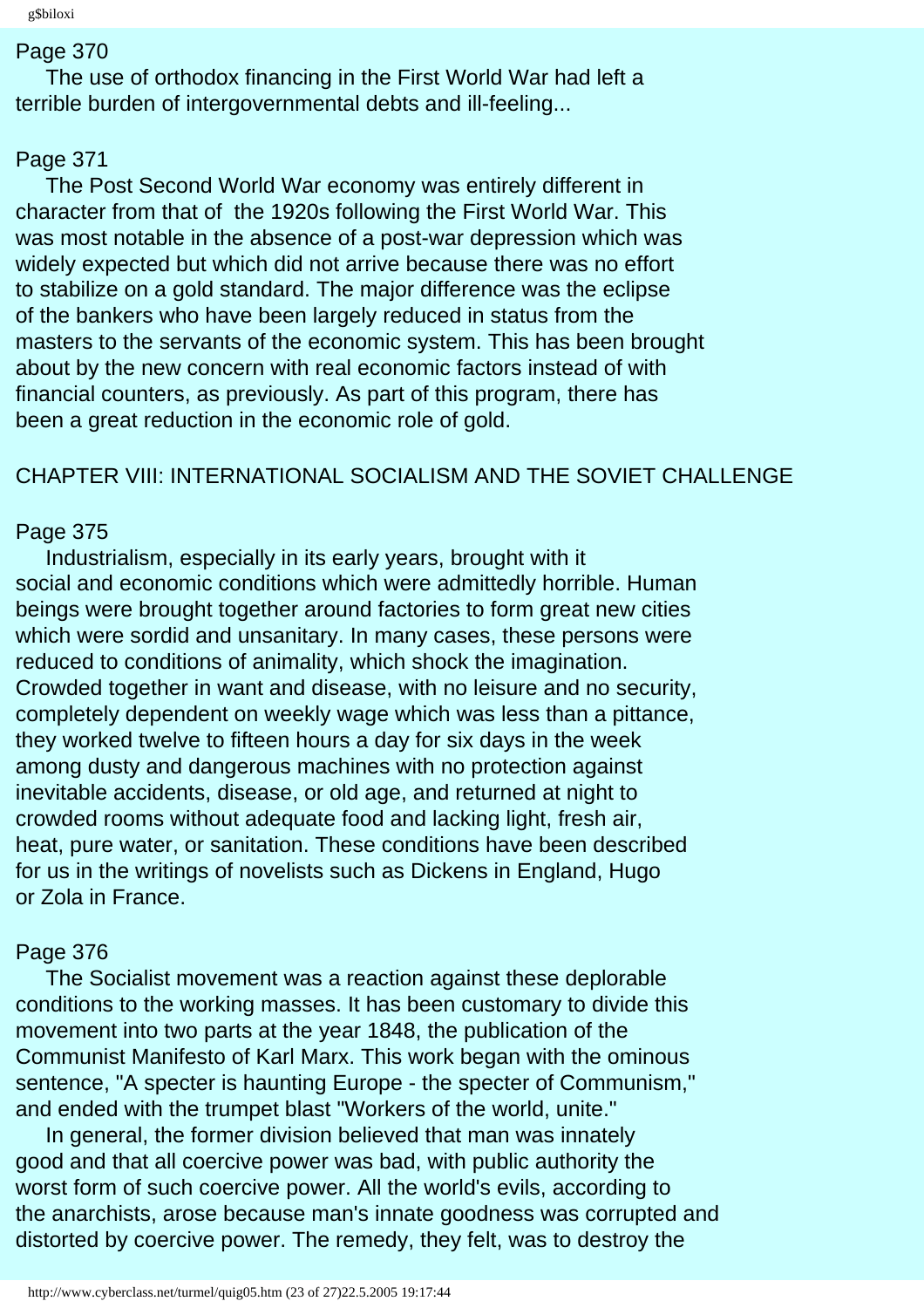state. The simplest way to destroy the state would be to assassinate the chief of the state to ignite a wholesale uprising of oppressed humanity.

#### Page 377

 Syndicalism was a somewhat more realistic and later version of anarchism. It was equally determined to abolish all public authority. The state would be destroyed by a general strike and replaced by a flexible federation of free associations of workers.

 The second group of radical social theorists wished to widen the power and scope of governments by giving them a dominant role in economic life. The group divided into0 two chief schools: The Socialists and the Communists.

#### Page 378

 From Ricardo, Marx derived the theory that the value of economic goods was based on the amount of labor put into them.

#### Page 379

 Marx built up a complicated theory which believed that all history is the history of class struggles.

 The money which the bourgeoisie took from the proletariat in the economic system made it possible for them to dominate the political system, including the police and the army. From such exploitation, the bourgeoisie would become richer and richer and fewer and fewer in numbers and acquire ownership of all property in the society while the proletariat would become poorer and poorer and more and more numerous and be driven closer and closer to desperation. Eventually, the latter would rise up and take over.

#### Page 381

 In fact, what occurred was could be pictured as cooperative effort by unionized workers and monopolized industry to exploit unorganized consumers by raising prices higher and higher, quite contrary to the expectations of Marx. Where he had expected impoverishment of the masses and concentration of ownership with gradual elimination of the middle classes, there occurred instead rising standards of living, dispersal of ownership , a relative decrease in the numbers of laborers, and a great increase in the middle classes. Due to income and inheritance taxes, the rich became poorer and poorer, relatively speaking.

## THE BOLSHEVIK REVOLUTION TO 1924

Page 385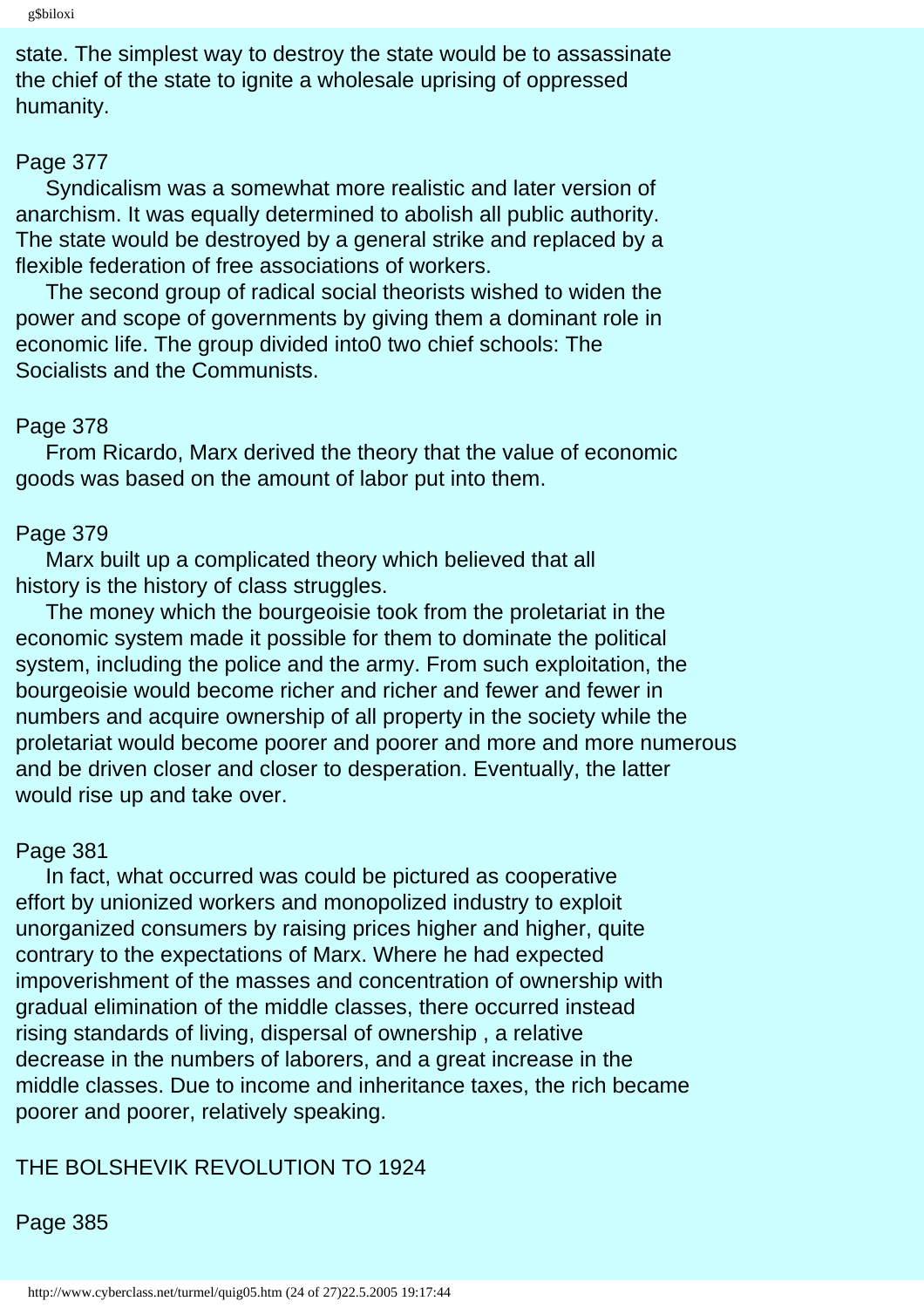The new government forced the abdication of the czar. The more radical Socialists had been released from prison or had been returned from exile (in some cases, such as Lenin, by German assistance)

JCT: And Rockefeller and Mackenzie King.

#### Page 386

 Lenin campaigned to replace the Provisional Government with a system of Soviets and to adopt an immediate program of peace and land distribution. The Bolshevik group seized the centers of government in St. Petersburg and within 24 hours, issued a series of decrees which abolished the Provisional government, ordered the end of the war with Germany and the distribution of large land holdings to the peasants.

#### Page 387

 By 1920 industrial production in general was about 13% of the 1913 figure. At the same time, paper money was printed so freely to pay for the costs of war, civil war, and the operation of the government that prices rose rapidly and the ruble became almost worthless.

 The secret police (Cheka) systematically murdered all real or potential opponents.

#### Page 388

 Various outsider Powers also intervened in the Russian chaos. An allied expeditionary force invaded northern Russia from Murmansk and Archangel, while a force of Japanese and another of Americans landed at Vladivostok and pushed westward for hundreds of miles. The British seized the oil fields of the Caspian region (late 1918) while the French occupied parts of the Ukraine about Odessa (March 1919).

 By 1920, Russia was in complete confusion. Poland invaded Russia occupying much of the Ukraine.

#### Page 389

 As part of this system, not only were all agricultural crops considered to be government property but all private trade and commerce were also forbidden; the banks were nationalized while all industrial plants of over five workers and all craft enterprises of over ten workers were nationalized. This culminated in peasant uprisings and urban riots. Within a week, peasant requisitioning was abandoned in favor of a "New Economic Policy" of free commercial activity in agriculture and other commodities, with the re-establishment of the profit motive and of private ownership in small industries and in small landholding.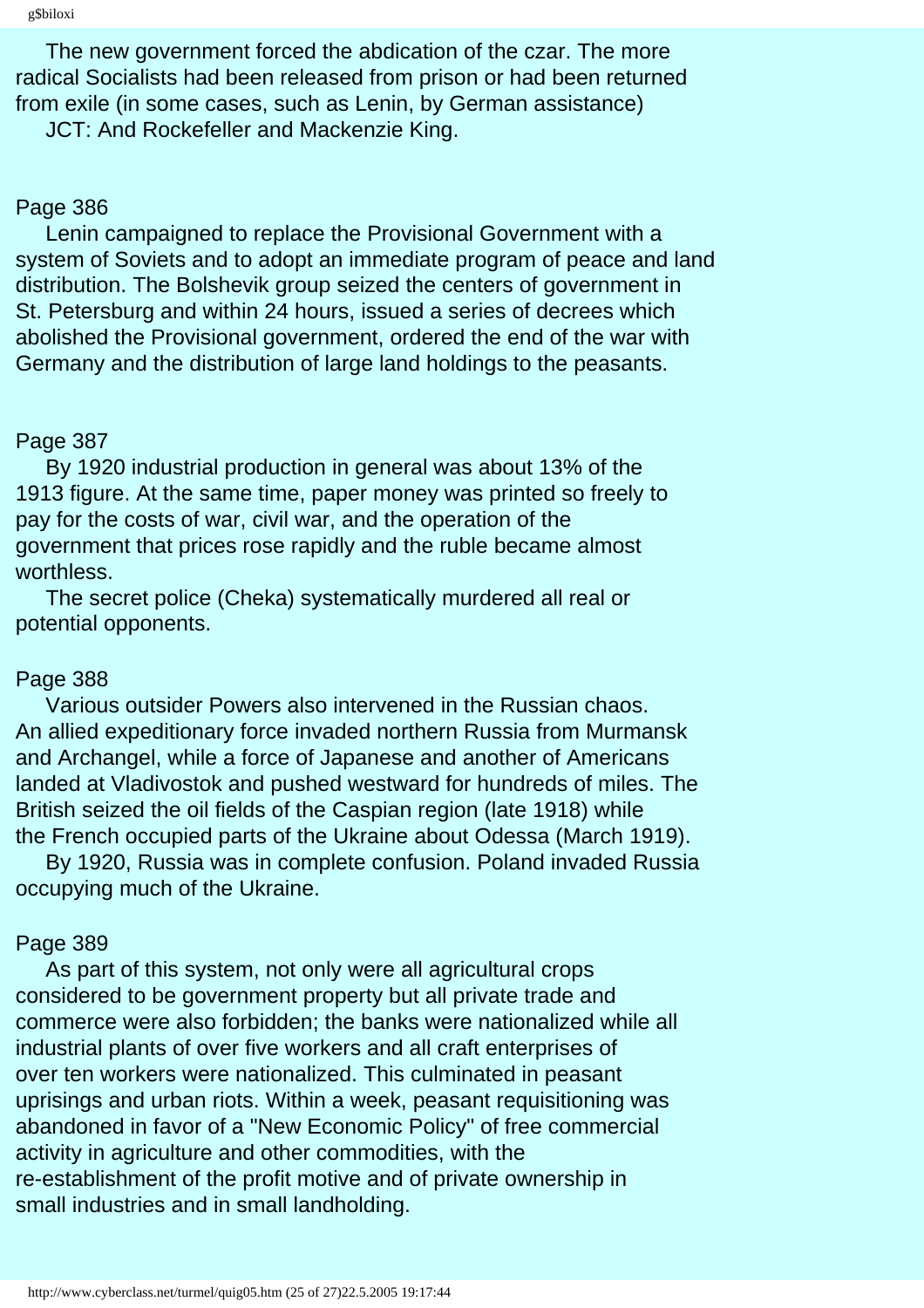## Page 395

 The Bolsheviks insisted that the distribution of income in a capitalistic society would become so inequitable that the masses of the people would not obtain sufficient income to buy the goods being produced by the industrial plants. As such unsold goods accumulated with decreasing profits and deepening depression, there would be a shift toward the production of armaments to provide profits and produce goods which could be sold and there would be an increasingly aggressive foreign policy in order to obtain markets for unsold goods in backward and undeveloped countries. Such aggressive imperialism would inevitably make Russia a target of aggression in order to prevent a successful Communist system there from becoming an attractive model for the discontented proletariat in capitalistic countries.

## Page 396

 Communism in Russia alone required that the country must be industrialized with breakneck speed and must emphasize heavy industry and armaments rather than rising standards of living. This meant that goods produced by the peasants must be taken from them by political duress, without any economic return, and that the ultimate in authoritarian terror must be used to prevent the peasants from reducing their level of production. It was necessary to crush all kinds of foreign espionage, resistance to the Bolshevik state, independent thought, or public discontent.

# Page 397

 Stalin forced the peasants off their land. In the space of six weeks, (Feb-Mar 1930) collective farms increased from 59,400 with 4.4 million families to 110,200 farms with 14.3 million families. All peasants who resisted were treated with violence; their property was confiscated, they were beaten or sent into exile in remote areas; many were killed. This process, known as "the liquidation of the kulaks" affected five million kulak families. Rather than give up their animals, many peasants killed them. The number of cattle was reduced from 30.7 million in 1928 to 19.6 million in 1933. The planting season of 1930 was entirely disrupted. Three million peasants starved in 1931-1933. Stalin told Churchill that 12 million died in this reorganization of agriculture.

# Page 401

 The privileged rulers and their favorites had the best of everything obtained, however at a terrible price, at the cost of complete insecurity for even the highest party officials were under constant surveillance and would be inevitably purged to exile or death.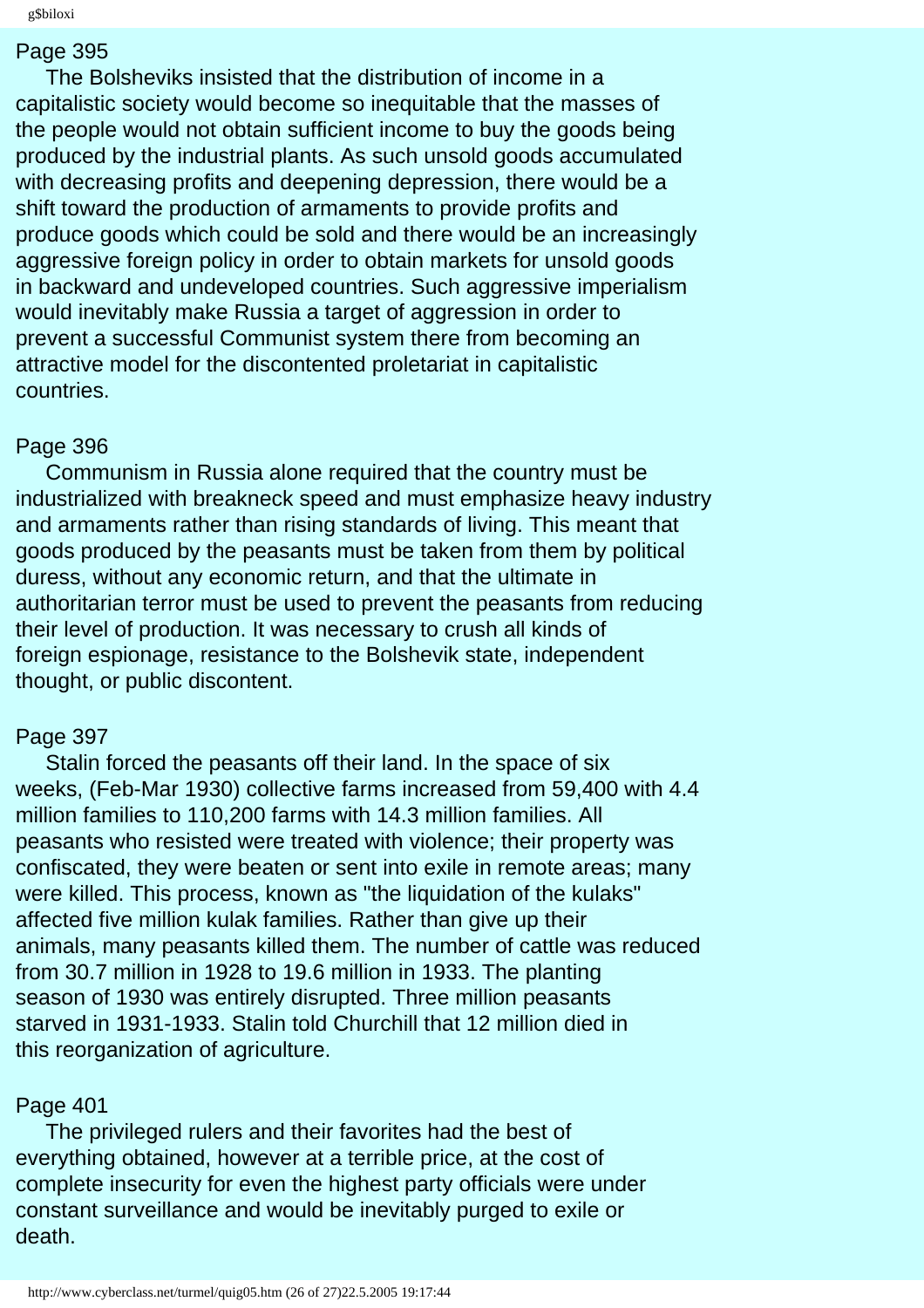The growth of inequality was embodied in law. All restrictions on maximum salaries were removed. Special stores were established where the privileged could obtain scarce goods at low prices; restaurants with different menus were set up in industrial plants for different levels of employees; housing discrimination became steadily wider.

#### Page 402

 As public discontent and social tensions grew, the use of spying, purges, torture and murder increased out of all proportion. Every wave of discontent resulted in new waves of police activity. Hundreds of thousands were killed while millions were arrested and exiled to Siberia or put into huge slave-labor camps. Estimates vary from two million as high as twenty million.

#### Page 403

 For every leader who was publicly eliminated, thousands were eliminated in secret. By 1939, all the leaders of Bolshivism had been driven from public life and most had died violent deaths.

 There were two networks of secret-police spies, unknown to each other, one serving the special department of the factory while the other reported to a high level of the secret police outside.

#### Page 404

 Whenever the secret police needed more money it could sweep large numbers of persons, without trial or notice, into its wage deduction system or into its labor camps to be hired out. It would seem that the secret police were the real rulers of Russia. This was true except at the very top where Stalin could always liquidate the head by having him arrested by his second in command in return for Stalin's promise to promote the arrester to the top position. In this way, the chiefs of the secret police were successively eliminated.

# **[Send a comment to John Turmel](mailto:%20bc726@freenet.carleton.ca)**

# **[Home](http://www.cyberclass.net/turmel)**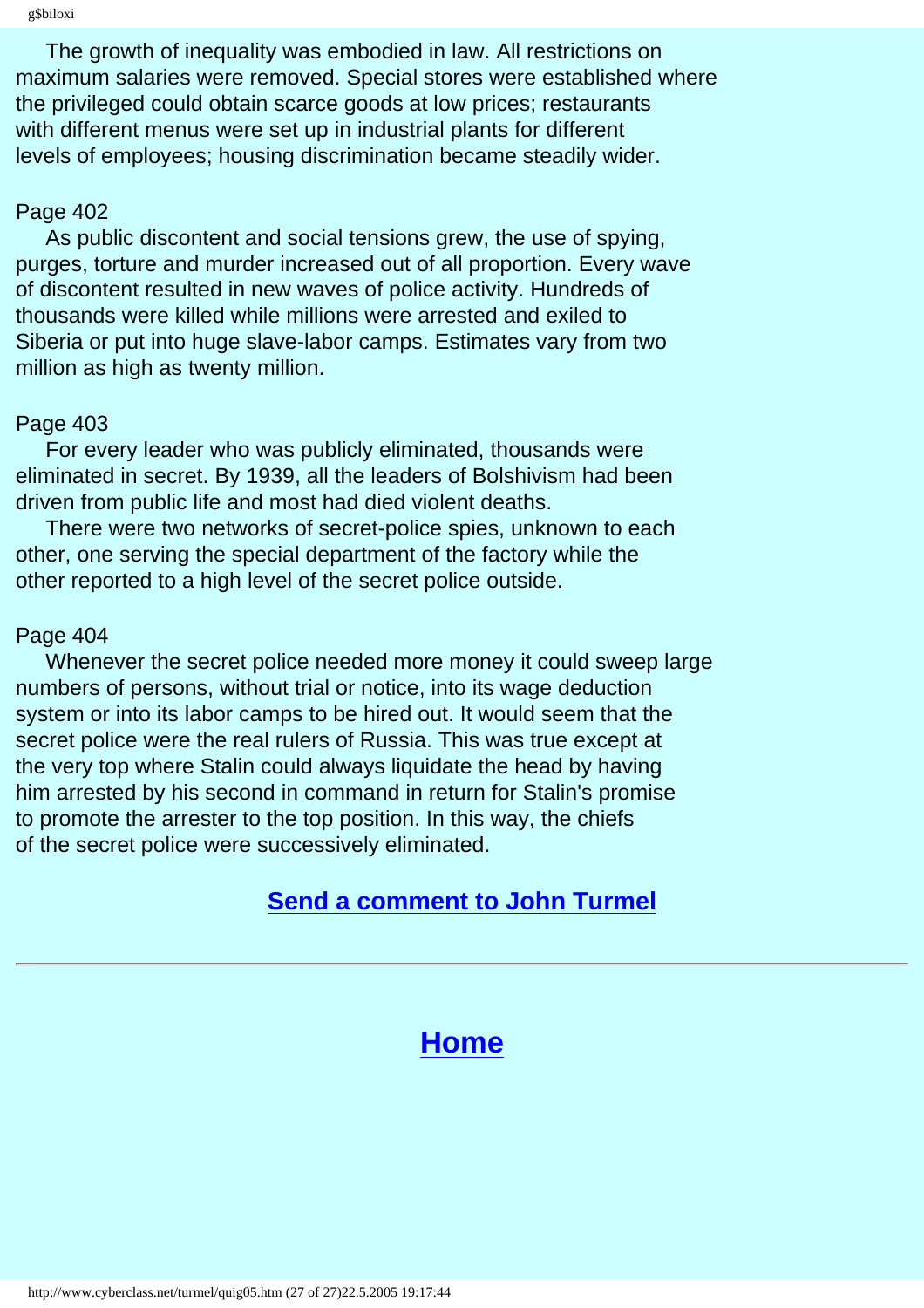# TRAGEDY AND HOPE Chapter 5-6 Analysis

\* Turmel analysis has indented paragraphs, Quigley's text does not.

\* R&R = Rothschilds and Rockefellers

CHAPTER V: THE FIRST WORLD WAR

# THE GROWTH OF INTERNATIONAL TENSIONS 1871-1914

# Page 249

Four chief reasons have been given for the intervention of the United States in World War I.

1) to secure "freedom of the seas" from German submarine attacks; 2)British propaganda;

3) a conspiracy by international bankers and munitions manufacturers either to protect their loans to the Entente Powers or their wartime profits from sales to these Powers;

4) Balance of Power principles to prevent Great Britain from being defeated by Germany

 JCT: Wow! Name me one other historian who has had the nerve to cite the conspiracy by international bankers and munitions manufacturers to protect their loans and sales to the Entente Powers. Surely given this reason jives with the reasons for most of the other wars in our history must imply that fulfilling the wishes of the moneylenders to profit from the carnage is far more important than the other three possible reasons given.

 As we'll soon see, reason #1 was a red herring since the British were as much of a threat to the freedom of the seas as the Germans were.

 Reason #2 is certainly valid though I'd call it more a tactic than a cause. The bankers and munitions makers in a hurry to get their nations into the bloodletting controlled the British propaganda that was used to enflame British and American sheeple to clamor for war. If ever you delve deeper into the service records of the sons of bankers, you'll notice that they invariably serve as majors and colonels in military inteligence. The back-room bankers always seem to serve in back-room activity. So it's no wonder that the press owned by the bankers who wanted the war created the public opinion wanting war. And let's never forget that the media do not poll the public opinion, they create it. I think Chomsky's "Manufacturing Consent" is one of the best books available on how the elite control the media in favor of the war-making proclivities. Unfortunately, the guys who promote all these wars and their children never seem to be in the front lines. Oh if only those who lobby for war could be put in the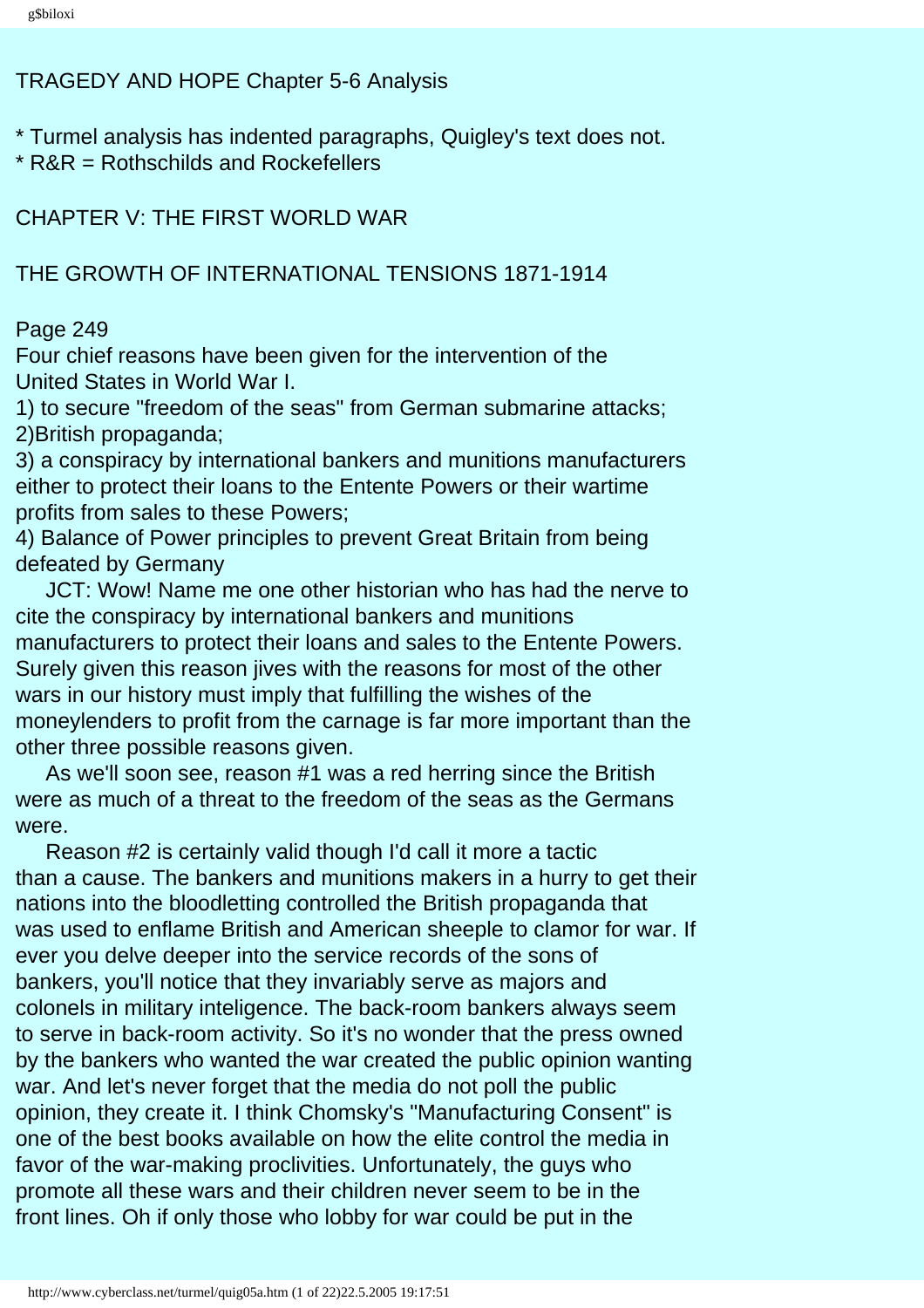front lines, there would be far fewer wars.

#### Page 250

The fact that German submarines were acting in retaliation for the illegal British blockades of the continent of Europe and British violations of international law and neutral rights on the high seas.

 JCT: Aha, so the "protection of the seas" was a red herring since there would have been no such need for protection had the British not been involved in an illegal blockade. Of course, the Versailles Treaty forced the Germans to accept all the blame for the war but this certainly does imply that the illegal British blockade had some effect in forcing the Germans to retaliate.

Britain was close to defeat in April 1917 and on that basis the United States entered the war. The unconscious assumption by American leaders that an Entente victory was inevitable was at the bottom of their failure to enforce the same rules of neutrality and international law against Britain as against Germany. They constantly assumed that British violations of these rules could be compensated with monetary damages while German violations of these rules must be resisted by force if necessary.

 JCT: Let us not forget that President Wilson was always in favor of getting American boys involved in the foreign war as he campaigned for the presidency on his campaign promise "not to send your boys to any foreign wars." I'm always amazed when these kinds of Big Lies get forgotten by historians and that's the reason I have to mention them. When world leaders like Wilson state bald-faced lies, there must be a very interesting underlying reason.

Since they could not admit this unconscious assumption or publicly defend the legitimate basis of international power politics on which it rested, they finally went to war on an excuse which was legally weak, "the assertion of a right to protect belligerent ships on which Americans saw fit to travel and the treatment of armed belligerent merchantmen as peaceful vessels. Both assumptions were contrary to reason and to settled law and no other professed neutral advanced them."

 JCT: So Quigley does point out that the reason given for the American intervention in the first world war was a false pretext. What's interesting is that so many great American wars were based on false pretexts:

 1) Spain was falsely blamed for the sinking of the Maine in Havana Harbor as pretext for the Spanish American war;

 2) The sinking of the munitions ship Lusitania and these other reasons as pretext for the First World war as well as false allegations of the Germans bayonetting babies;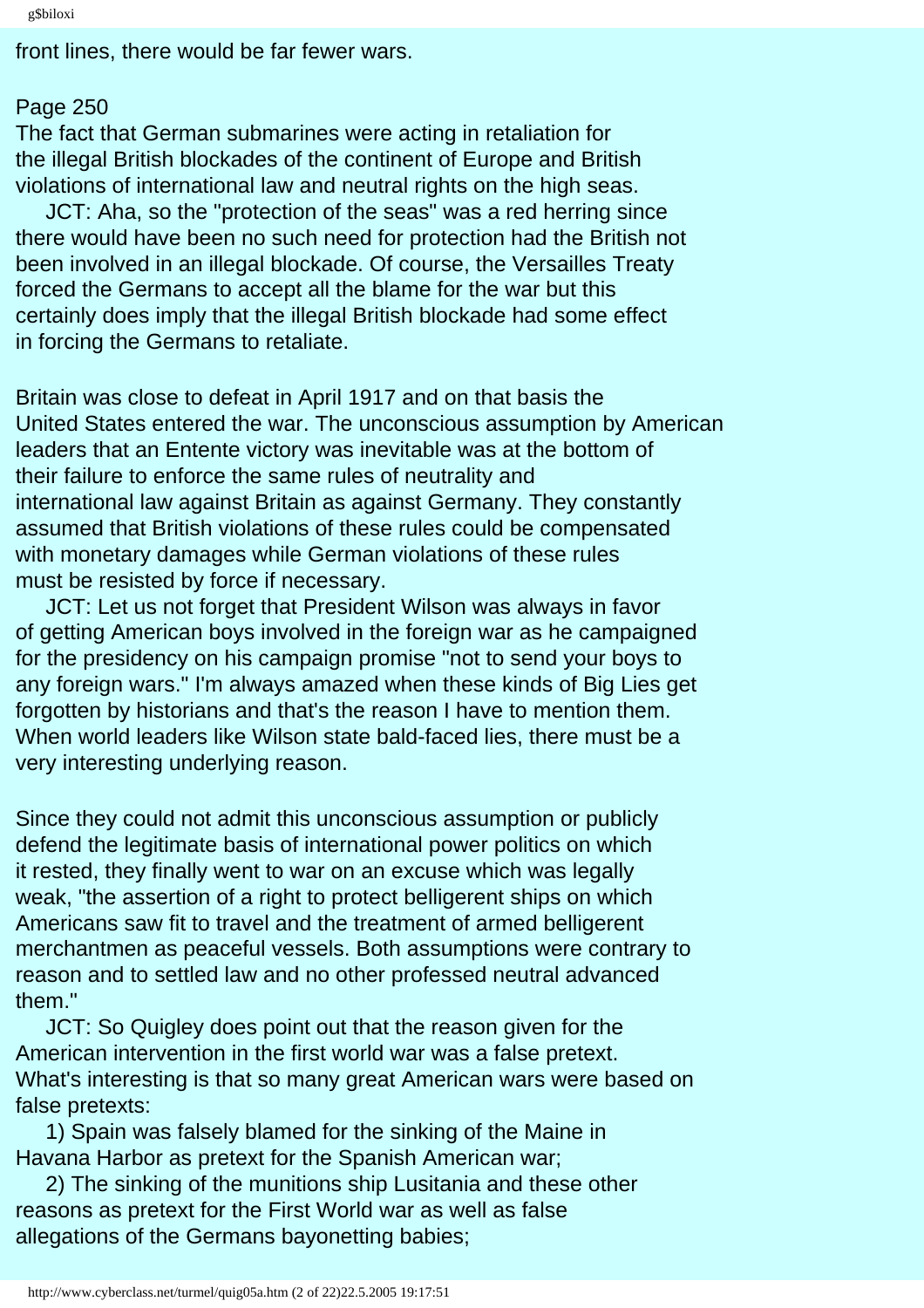3) Ignoring code-breakers who informed Roosevelt of the Japanese approaching Pearl Harbor for the Second World War;

 4) False PT boat attacks on destroyers in the Gulf of Tonkin as pretext for the Vietnam war;

 5) False allegations that Khadafi disco bombing of US servicemen as pretext to bomb Khadafi's daughter; I don't believe US allegations about the Lockerbie bombing either as recent stories indicate they don't have much of a case other than having convinced the UN to apply sanctions.

 6) False allegations of Iraqis killing the incubator babies in Kuwait made by a Kuwaiti princess disguised as a nurse by a public relations firm for the Iraqi war.

 7) Bombing the Sudan factory on the false allegation that it was making chemical weapons, recently disproved, though no apology for those killed.

 It's sad to say that you can't believe anything the American administration ever says about someone they have labelled an enemy. They seem to make great use of the "killing babies" allegations and the American public seems to swallow it every time.

The Germans at first tried to use the established rules of international law regarding destruction of merchant vessels. This proved so dangerous because the British instructions to merchant ships to attack submarines. American protests reached a peak when the Lusitania was sunk in 1915. The Lusitania was a British merchant vessel constructed as an auxiliary cruiser carrying a cargo of 2,400 cases of rifle cartridges and 1250 cases of shrapnel with orders to attack German submarines whenever possible. The incompetence of the acting captain contributed to the heavy loss of life as did also a mysterious second explosion after the German torpedo struck. The captain was on course he had orders to avoid; he was running at reduced speed, he had an inexperienced crew; the portholes had been left open; the lifeboats had not been swung out; and no lifeboat drills had been held.

 JCT: Just like the Maine, they had a mysterious explosion and everything seems to indicate that the Lusitania was sent into dangerous waters in the hopes of being torpedoed with no concern for the loss of life. After all, if Roosevelt didn't kind having a couple of thousand American boys killed at Pearl Harbor to get them into the war after promising like Wilson not to send them to war, why wouldn't we believe that Wilson didn't mind having a thousand American tourists killed on the Lusitania to get the US into the war after promising not to send their boys to war.

#### Page 251

The propaganda agencies of the Entente Powers made full use of the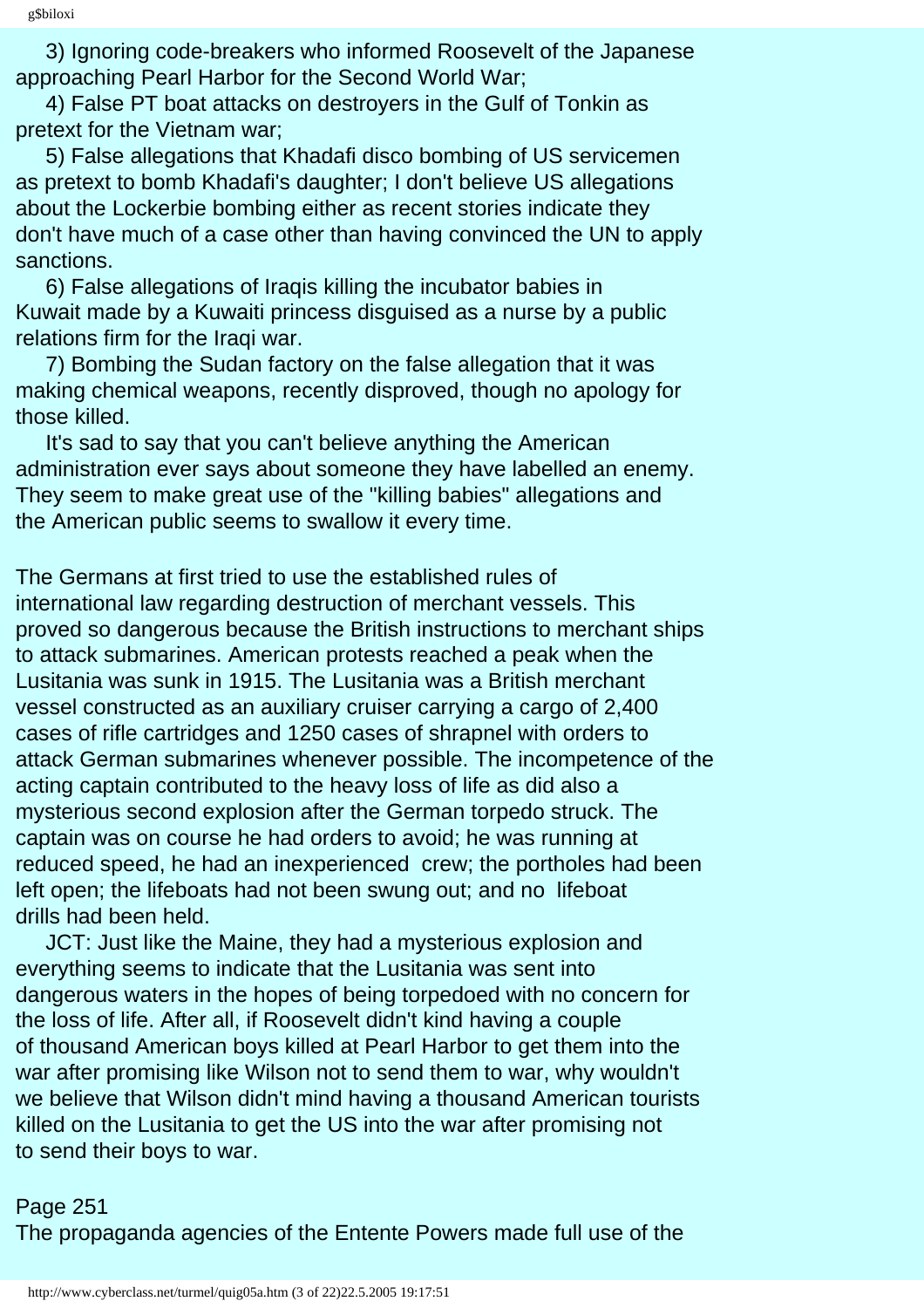occasion. The Times of London announced that 80% were citizens of the US (actually 15.6%); the British manufactured and distributed a medal which they pretended had been awarded to the submarine crew by the German government; a French paper published a picture of the crowds in Berlin at the outbreak of war in 1914 as a picture of Germans "rejoicing" at the news of the sinking of the Lusitania.

 JCT: And of course, I must remind you that the propaganda agencies were owned and operated by the bankers and munitions makers who wanted their neighbors kids to join in the slaughter that would prove to profitable to them. With Rothschild media on one side of the Atlantic and Rockefeller media on the other side both clamoring for war and publishing false pretexts for it, is it any wonder that the American people went from a majority not wanting to get involved to a majority wanting to get involved virtually overnight. Who can blame them when they assume that their media have checked the facts they are not in a position to check themselves and when they can't believe that some men would want to foment wars purely from a business profit point of view.

The US protested violently against the submarine warfare while brushing aside German arguments based on the British blockade. It was so irreconcilable in these protests that Germany sent Wilson a note which promised that "in the future merchant vessels within and without the war zone shall not be sunk without warning and without safeguarding human lives unless these ships try to escape or offer resistance. In return, the German government hoped that the US would put pressure on Britain to follow the established rules of international law in regard to blockade and freedom of the sea. Wilson refused to do so. It became clear to the Germans that they would be starved into defeat unless they could defeat Britain first by unrestricted submarine warfare. Since they were aware this would probably bring the US into the war against them, they made another effort to negotiate peace before resorting to it. It was rejected by the Entente Powers on Dec. 27 and unrestricted submarine attacks were resumed. Wilson broke off diplomatic relations and the Congress declared war on April 3, 1917.

 JCT: So the British were breaking the rules of war and when the Germans fought back in the only way they could, it was blown up in the media to be a cause of involvement.

 This ignoring the violations of one side while being critical of the other side is not a new tactic. We'll see it being employed over and over in upcoming wars.

 I myself therefore would assign blame on the illegal British blockade as the true cause of the U-boat attacks, something that most people aren't even aware of since most history books don't mention it. In every historical piece on the first world war, Quigley's books is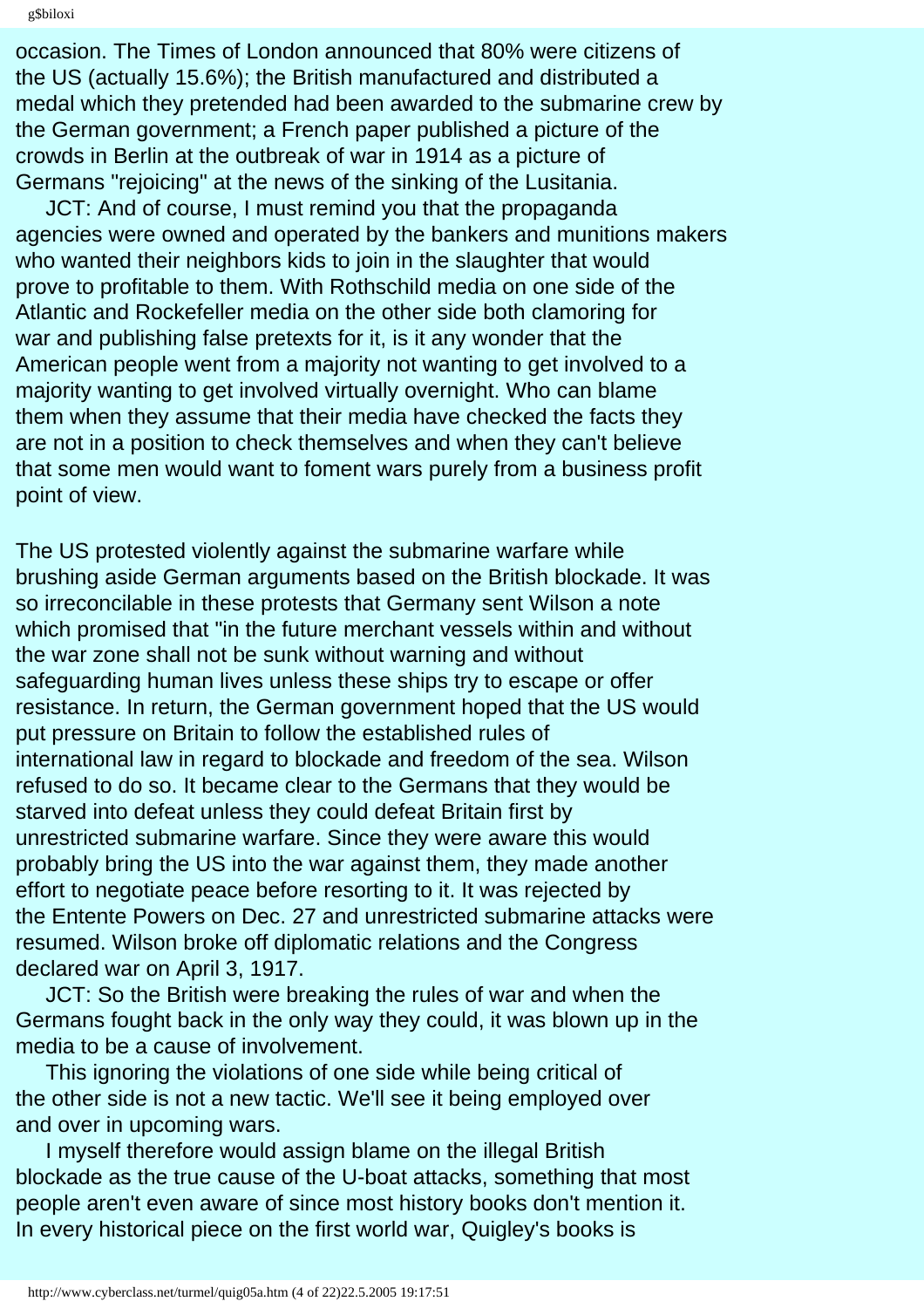the first time that I have ever heard that the Germans U-boat attacks were in retaliation for being starved by an illegal British blockade. All historical accounts simply lay the blame on German bloodthirsiness. Also, the fact that the German Government took out ads in New York papers warning people that the Lusitania was carrying munitions and might be attacked for that reason never seem to make the news.

 The point is that the back-room boys wanted an incident for war and the best kinds of incidents needed dead people. And in all the cases listed above, they got the dead people just as planned.

## Page 252

Britain was unwilling to accept any peace which would leave Germany supreme on the continent or in a position to resume the commercial, naval, and colonial rivalry which had existed before 1914.

 JCT: So Britain insisted on sending millions of its boys to their deaths even though most Britons didn't benefit by their intransigence, only the bankers who financed and profited by the butchery.

## Page 253

The Vatican, working through Cardinal Pacelli (later Pope Pius XII) sought a negotiated peace.

On Oct 5, a German note to Wilson asked for an armistice based on the basis of the Fourteen Points which promised the end of secret diplomacy, freedom of the seas; freedom of commerce; disarmament; a fair settlement of colonial claims, with the interests of the native peoples receiving equal weight with the titles of the Imperialist Powers; the evacuation of Russia, the evacuation and restoration of Belgium, the evacuation of France and the restoration of her Alsace-Lorraine as in 1870.

 JCT: Again, no one benefitted by the refusal to make an early peace except Rothschild and Rockefeller banking and munitions enterprises.

## Page 254

The Entente Supreme War Council refused to accept the Fourteen Points as the basis for peace until Colonel House threatened that the US would make a separate peace with Germany.

## Page 255

Wilson had clearly promised that the peace treaty would be negotiated and based on the Fourteen Points but the Treaty of Versailles was imposed without negotiation and the Fourteen Points fared very poorly in its provisions. The subsequent claim of the German militarists that the German Army was never defeated but was "stabbed in the back" by the home front through a combination of international Catholics,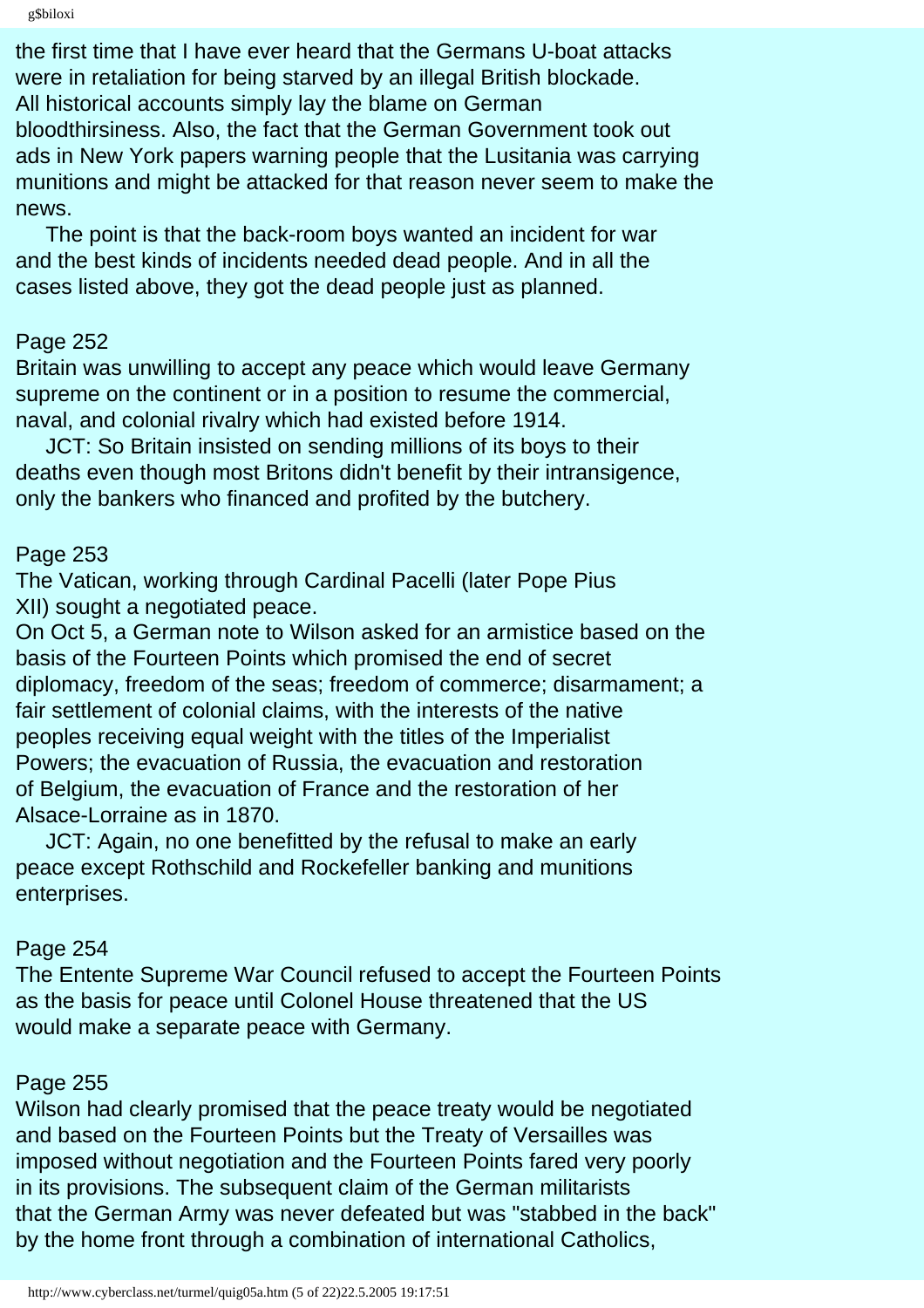international Jews, and international Socialists have no merit whatever.

 JCT: Considering that the Germans surrendered upon the promise of the Fourteen points, the fact that the Fourteen Points fared very poorly is certainly a good reason for German militarists to have felt that they were sold out by their representatives at Versailles.

On all fronts, almost 13 million men in the various armed forces died and the war destroyed over \$400 billion in property at a time when the value of every object in France and Belgium was not worth over \$75 billion.

 JCT: One relevant fact was not mentioned, how much money Rothschild and Rockefeller made before, during and after all the devastation,

## Page 256

In July 1914, the military men were confident that a decision would be reached in six months. This belief was supported by the financial experts who, while greatly underestimating the cost of fighting, were confident financial resources would be exhausted in six months. By financial resources, they meant "gold reserves." These were clearly limited; all the Great Powers were on the gold standard. However each country suspended the gold standard at the outbreak of war. This removed the automatic limitation on the supply of paper money. The each country proceeded to pay for the war by borrowing from the banks. The banks created the money which they lent my merely giving the government a deposit of any size against which the government could draw checks. The banks were no longer limited in the amount of credit they could create because they no longer had to pay out gold for checks on demand. This the creation of money in the form of credit by the banks was limited only by the demands of its borrowers. Naturally, as governments borrowed to pay for their needs, private businesses borrowed to be able to fill the government's orders. The percentage of outstanding bank notes covered by gold reserves steadily fell and the percentage of bank credit covered by either gold or bank notes fell even further. Naturally, when the supply of money was increased in this fashion faster than the supply of goods, prices rose because a larger supply of money was competing for a smaller supply of goods. People received money for making capital goods, consumer goods and munitions but they could spend their money only to buy consumer goods. The problem of public debt became steadily worse because governments were financing such a large part of their activities by bank credit. Public debts rose by 1000 percent.

 JCT: Notice that getting off the gold standard and using paper money worked just fine in financing the war. Now some will point out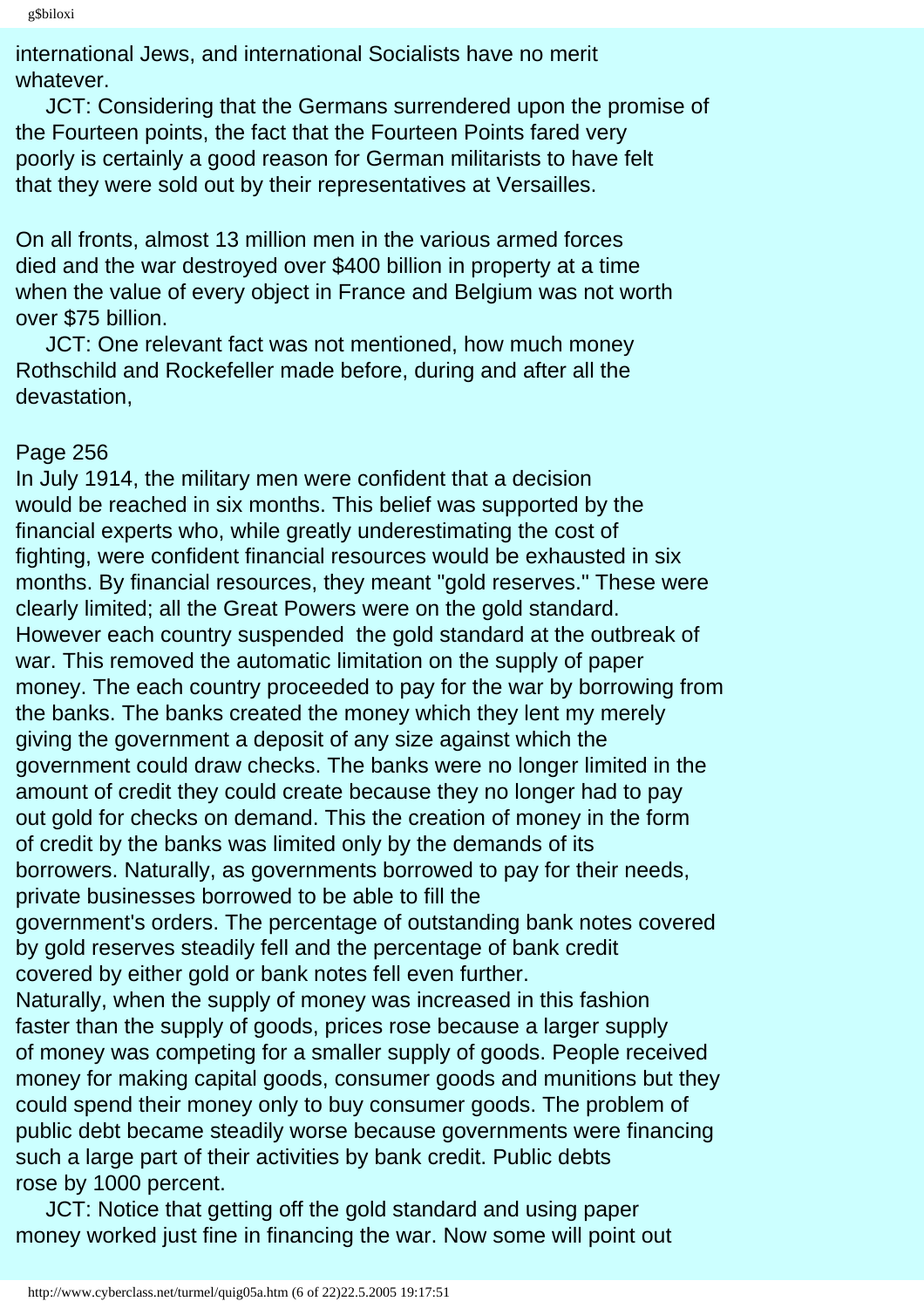that this caused some inflation, and I won't disagree given that some much of the production backing up that new issue of money ended up being blown up. But had paper money been issued in exchange for useful production during the Depression rather than war production, it wouldn't have been blown up and no such inflation would occur.

 This issuing paper money in exchange for new non-blastable collateral, much like a casino cashier issues new chips in exchange for pledged collateral, does not cause inflation no matter the kneejerk reaction of all economists to the issuance of any new money by unorthodox methods.

 Only as long as banks create the money and governments borrow it from banks do economists find the creation of money okay but moment government Treasuries do it and cut out banker middlemen, they they invariably scream inflation.

 Anyway, we have here a good indication that unorthodox financial methods of creating and issuing money would work fine as long as production backing up the new money isn't slated to be exploded or destroyed.

 And note that the government public debts to Rothschild and Rockefeller grew by 1000%. Not a bad profit for them with only the slaughter of their neighbors kids as the cost. You can bet none of their kids were on the front lines though I sure wish they had been.

### Page 259

Governments began to regulate imports and exports to ensure that necessary materials stayed in the country and did not go to enemy states. This led to the British blockade of Europe.

### Page 251

The results of the blockade were devastating. Continued for nine months after the armistice, it caused the deaths of 800,000 persons, reparations took 108,000 horses, 205,000 cattle, 426,000 sheep and 240,000 fowl.

 JCT: So they kept on killing Germans for many months after the war. That's another fact I'd never heard about before reading Quigley. Had anyone else heard that the continued blockade killed almost a million more people after the war?

### Page 262

Countries engaged in a variety of activities designed to regulate the flow of information which involved censorship, propaganda and curtailment of civil liberties.

### Page 263

The War Propaganda Bureau was able to control almost all information going to the American press.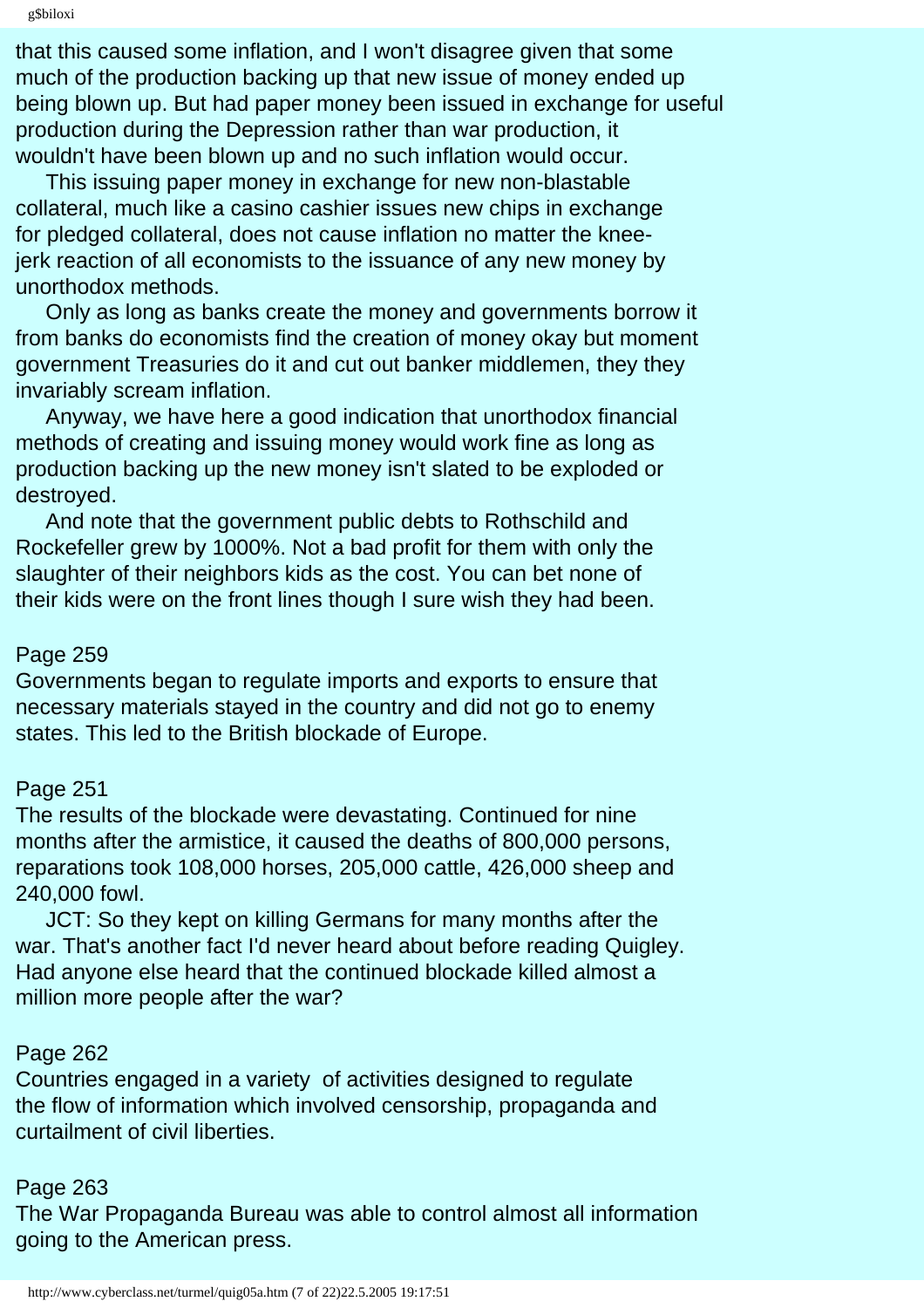g\$biloxi

The Censorship and Propaganda bureaus worked together. The former concealed all stories of Entente violations of the laws of war or of the rules of humanity while the Propaganda Bureau widely publicized the violations and crudities of the Central Powers. The German violation of Belgian neutrality was constantly bewailed, while nothing was said of the Entente violation of Greek neutrality. A great deal was made of the Austrian ultimatum to Serbia while the Russian mobilization which had precipitated the war was hardly mentioned. In the Central Powers a great deal was made of the Entente encirclement while nothing was said of the Kaiser's demands for "a place in the sun" of the High Command's refusal to renounce annexation of any part of Belgium.

 JCT: And why would the media have slanted the news this way? It would have been pretty tough to get the children of the sheeple to march off to the drums of war if the truth had been told.

Manufacture of outright lies by propaganda agencies was infrequent and the desired picture of the enemy was built up by a process of selection and distortion of evidence until, by 1918, many in the West regarded the Germans as bloodthirsty and sadistic militarists while the Germans regarded the Russians as "subhuman monsters." A great deal was made, especially by the British, of "atrocity" propaganda; stories of German mutilation of bodies, violation of women, cutting off a children's hands, desecration of churches, and crucifixions of Belgians were widely believed in the West by 1916. In 1917, Henry Carter is created a story that the Germans were cooking human bodies to extract glycerine and produced pictures to prove it. Again, photographs of mutilated bodies in a Russian anti-Semitic outrage in 1905 were circulated as pictures of Belgians in 1915. There were several reasons for the use of such atrocity stories:

- a) to build up the fighting spirit of the mass army;
- b) to stiffen civilian morale;
- c) to encourage enlistments;
- d) to increase subscriptions for war bonds;
- e) to justify one's own breaches of international law;

f) to destroy the chances of negotiating peace or to justify a severe final peace;

g) to win the support of the neutrals.

 JCT: I think the most important reason was f) because a negotiated peace would have ended the Rothschilds and Rockefellers' profits from munitions manufacturer. The others were certainly necessary but making sure there was no peace had to be number one and it sure worked. The Rothschilds and Rockefellers revelled in gore galore.

The relative innocence and credulity of the average person who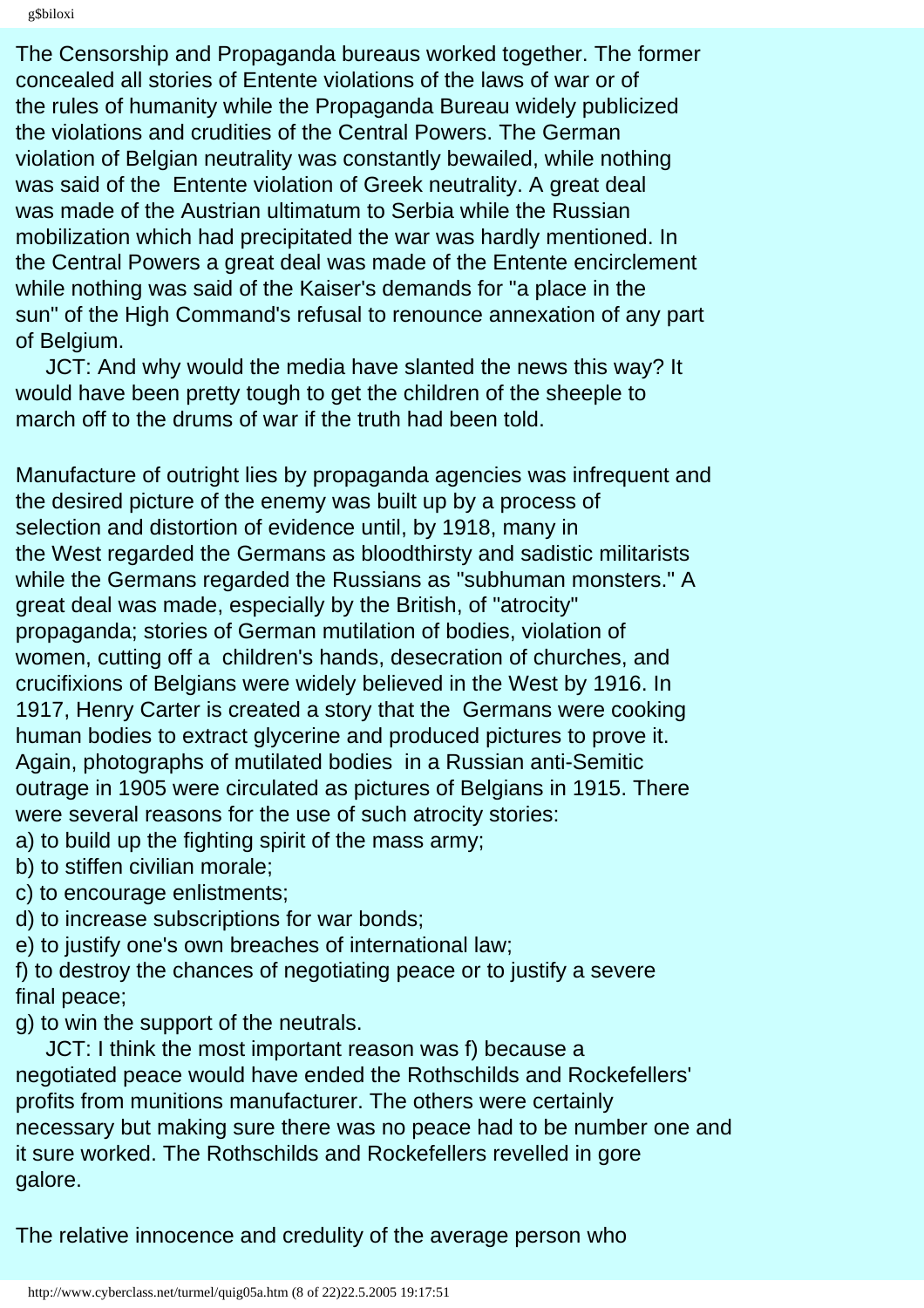g\$biloxi

was not yet immunized to propaganda assaults through mediums of mass communication in 1914 made the use of such stories relatively effective. But the discovery in the period after 1919 that they had been hoaxed gave rise to a skepticism toward all government communications which was especially noticeable in the Second World War.

 JCT: What a joke. They were skeptical until the next set of hoax pretexts and then joined the parades marching off to the next war as eagerly as they always had. We just have look at recent false pretexts to appreciate just how effective R&R's media control is at getting the booboisie to cheer the next and then the next bloodlettings.

# CHAPTER VI: THE VERSAILLES SYSTEM AND THE RETURN TO NORMALCY 1919-1929

# THE PEACE SETTLEMENTS 1919-1923

Page 267

The criticisms of the peace settlements was as ardent from the victors as from the vanquished aimed at the terms which were neither unfair nor ruthless. The causes of the discontent rested on the procedures which were used rather than the terms themselves. Above all, there was discontent at the contrast between the procedures which were used and the procedures which pretended to be used, as well as between the high-minded principles which were supposed to be applied and those which really were applied.

JCT: So the Germans really got screwed.

# Page 268

When it became clear that they were to be imposed rather than negotiated, that the Fourteen Points had been lost in the confusion, that the terms had been reached by a process of secret negotiations from which the smaller nations had been excluded, there was a revulsion against the treaties. By 1929, most of the Western World had feelings of guilt and shame whenever they thought of the Versailles Treaty. In England, the same groups, often the same people, who had made the wartime propaganda and the peace settlements were loudest in their complaint that the latter had fallen far below the ideals of the former while all the while their real aims were to use power politics to the benefit of Britain.

JCT: So the Germans really got screwed..

The peace settlements were made by an organization which was chaotic and by a procedure which was fraudulent. None of this was deliberate. It arose rather from weakness and ignorance, from a failure to decide on what principles it would be based.

JCT: Quigley must think we're pretty gullible if he thinks we're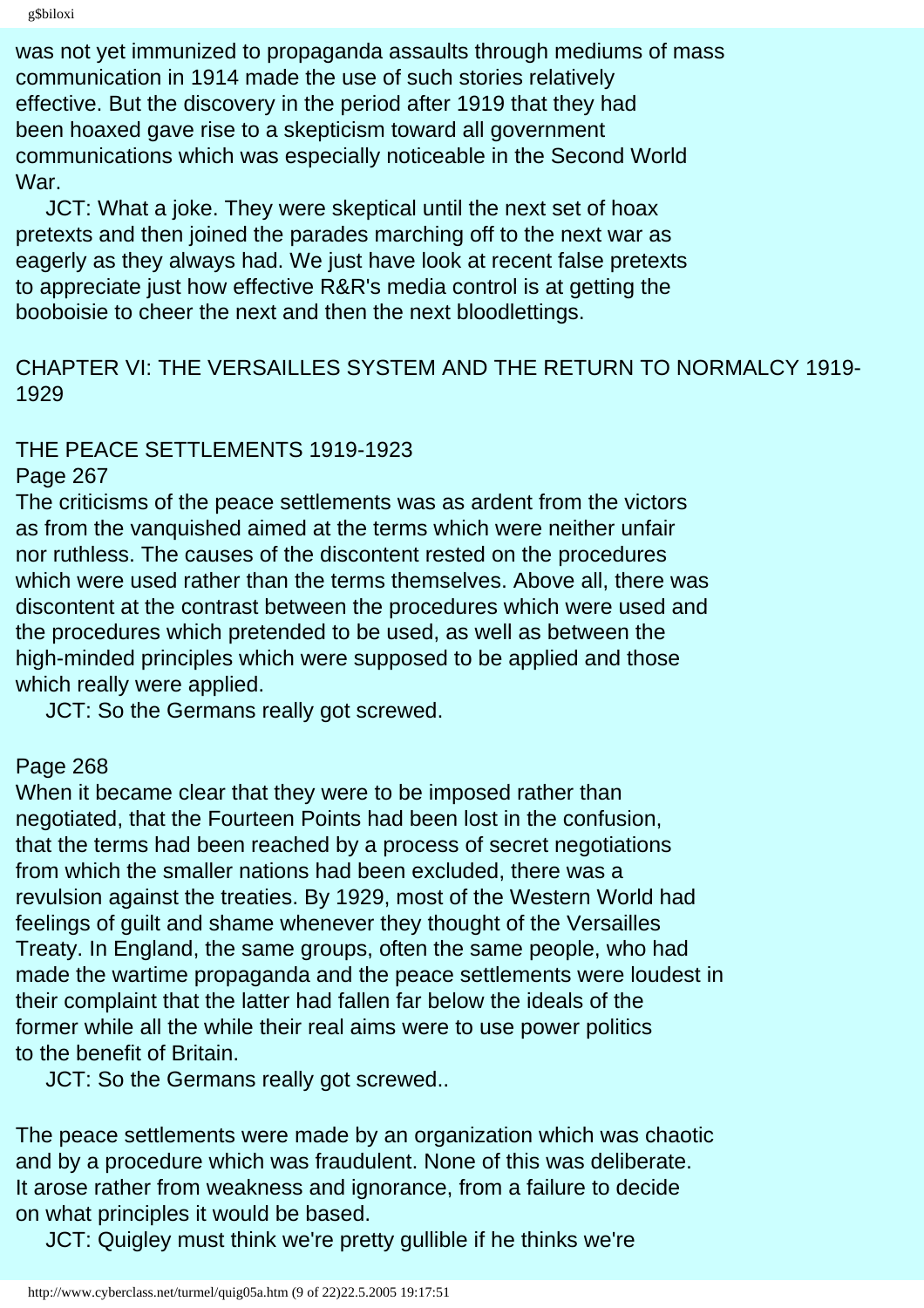going to believe that none of it was deliberate. You just have to look at how once again Rothschild and Rockefeller interests reaped a fortune from the Versailles reparations to realize how non-accidental it really was. They profited because they knew exactly what they were doing.

### Page 269

Since the Germans had been promised the right to negotiate, it became clear that the terms could not first be made the subject of public compromise. Unfortunately, by the time the victorious Great Powers realized all this and decided to make the terms by secret negotiations among themselves, invitations had already been sent to all the victorious powers to come to the conference. As a solution to this embarrassing situation, the peace treaty was made on two levels. On one level, in the full glare of publicity, the Inter-Allied Conference became the Plenary Peace Conference and with the considerable fanfare, did nothing. On the other level, the Great Powers worked out their peace terms in secret and when they were ready, imposed them simultaneously on the conference and on the Germans. This had not been intended. It was not clear to anyone just what was being done.

 JCT: I'm sure that it was pretty clear to the bankers agents in charge of most of the negotiations and seems pretty clear that it had been intended that it would not be clear just what was being done.

# Page 271

At all these meetings, as at the Peace Conference itself, the political leaders were assisted by groups of experts and interested persons. Many of the experts were members associates of the international banking fraternity.

 JCT: Are these the members of the international banking fraternity that it wasn't clear to? Are these the guys who didn't intend the results that occured? Was the fact the bankers made a financial killing all accidental? It's funny how Quigley can report this kind of information then conclude they accidentally made themselves rich with processes no one understood.

In every case but one, where a committee of experts submitted a unanimous report, the Supreme Council accepted its recommendation. The one case where a report was not accepted was concerned with the Polish corridor, the same issue which led to the Second World War where the experts were much harsher on Germany than the final decision of the politicians.

 JCT: So in all cases, the shameful Versailles Treaty were the product of the word of the international banking experts and the one case where they weren't listened to, they wanted to screw the Germans even more so that there would be even greater grievances to lead to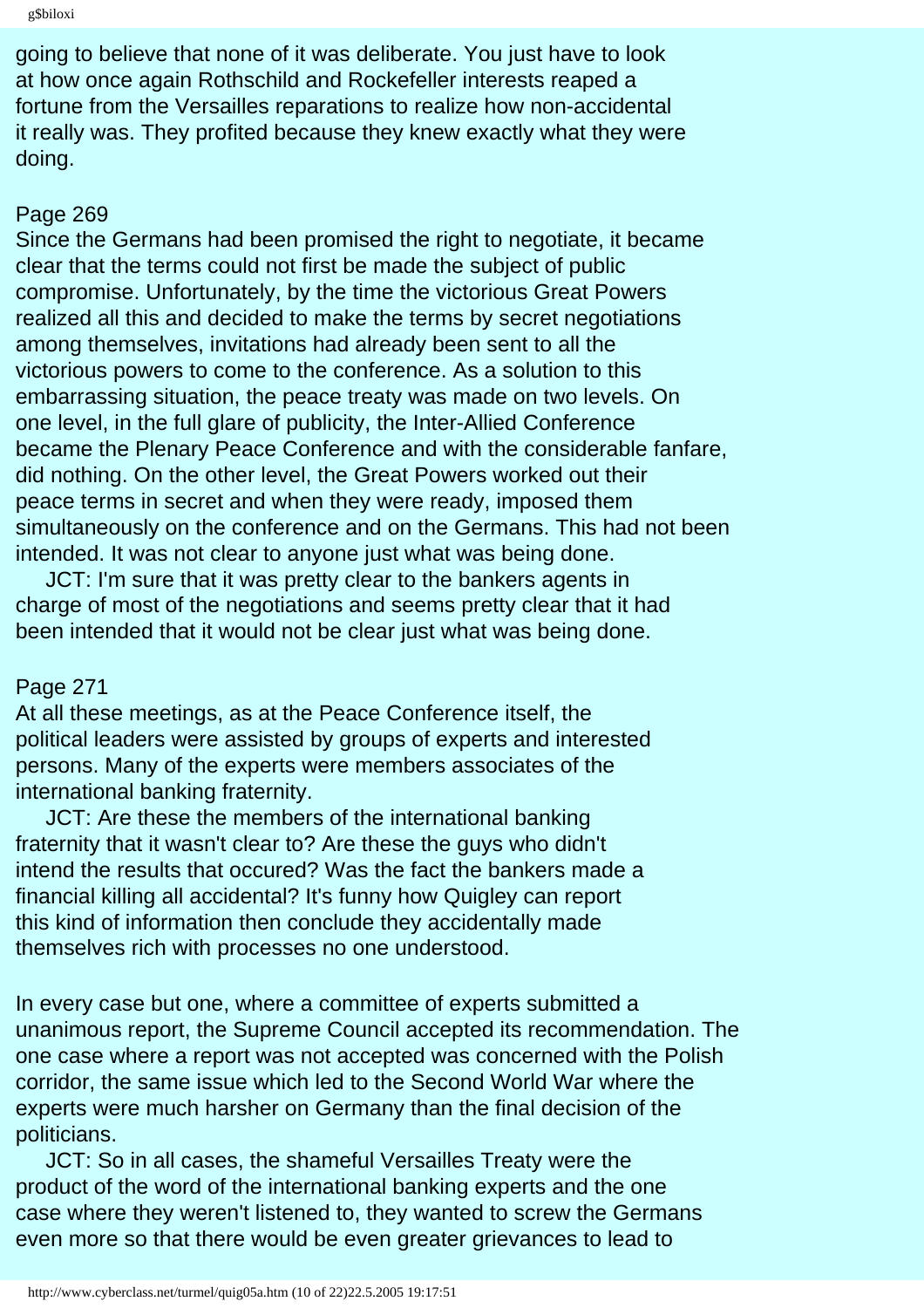the Second World War where they also who made a killing.

### Page 272

The German delegation offered to accept the disarmament sections and reparations if the Allies would withdraw any statement that Germany had, alone, caused the war and would re-admit Germany to the world's markets.

 JCT: Considering how many times the Germans had tried to make peace while the British would not and how it was an illegal British blockade which led to the unrestricted submarine warfare, I can understand why many Germans would resent having the sole blame for the war placed on them. I myself would place the millions of dead at the feet of the bankers controlling the politicians in London who made sure there was no peace, not at the feet of the Germans who it seems did try.

### Page 273

The Allies answer accused the Germans of sole guilt in causing the war and of inhuman practices during it. The Germans voted to sign if the articles on war guilt and war criminals could be struck from the treaty. When the Allies refused these concessions, the Catholic Center Party voted 64-14 not to sign. The High Command of the German army ordered the Cabinet to sign. The Treaty of Versailles was signed by all the delegations except the Chinese in protest against the disposition of the prewar German concessions in Shantung.

 JCT: So we can understand how Hitler could have made good use of the resentment felt by most Germans at the politicians who accepted the sole blame for the war. This resentment can be said to be one of the main reasons Hitler found much of his support. Also, being forced to make reparations payments for the war for another 70 years was another good reason that they preferred to fight a second war rather than pay through the nose until 1990.

### Page 274

No progress was possible in Hungary without some solution of the agrarian question and the peasant discontent arising from monopolization of the land.

The French Ministry of Foreign Affairs (acting on behalf of France's greatest industrialist, Eugene Schneider) made a deal with the Hungarians that if they would sign the Treaty of Trianon and give Schneider control of the Hungarian state railways, the port of Budapest and the Hungarian General Credit Bank, France would eventually make Hungary one of the mainstays of its anti-German bloc in Eastern Europe and, at the proper time, obtain a drastic revision of the Treaty of Trianon. Paleologue received his reward from Schneider. He was made director of Schneider's personal holding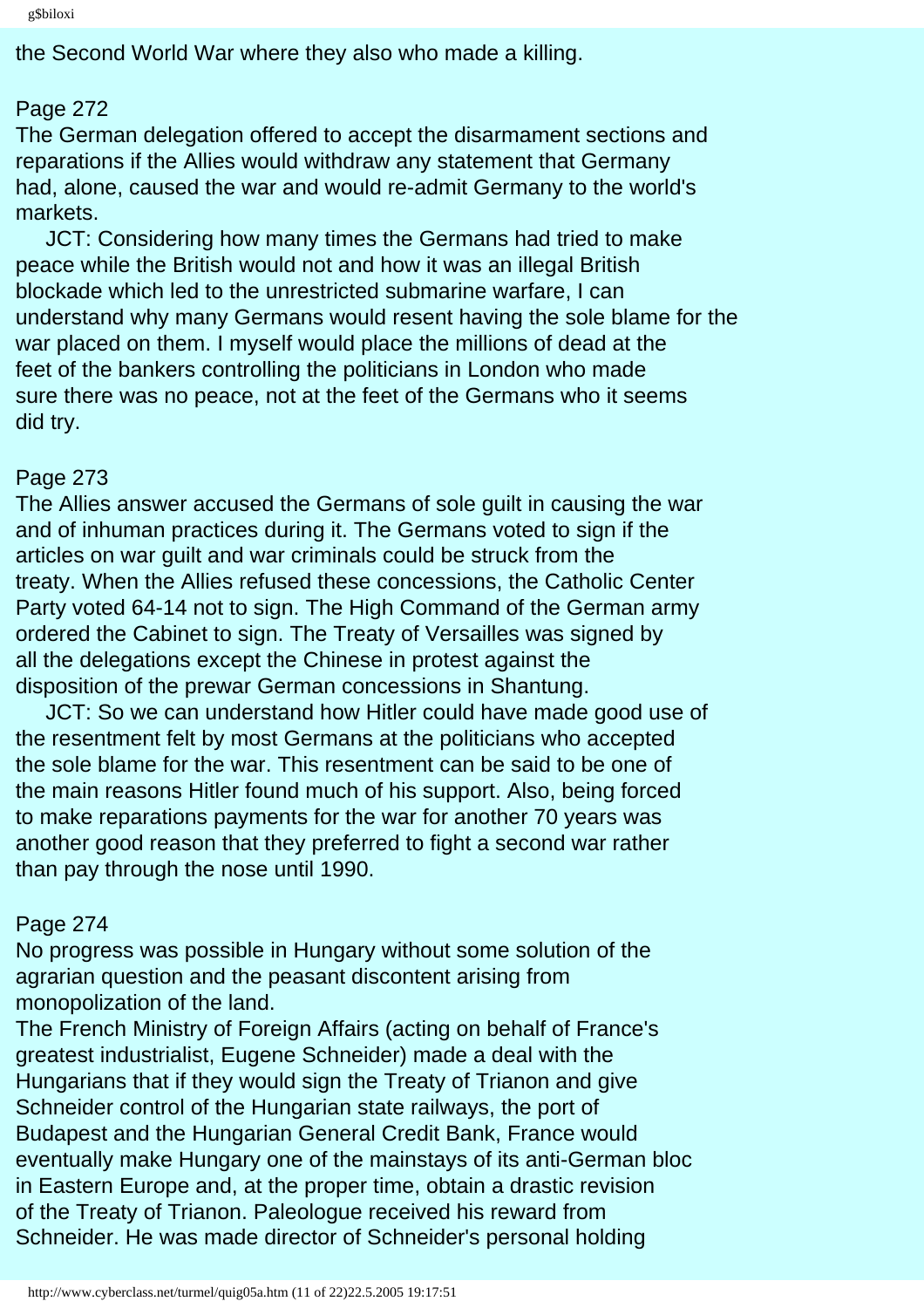### company.

 JCT: This may seem that it was only one preson in the French government pursuing policies to the benefit of one rich man but you can bet others in the government were in on the deal. Remember how Britain obstructed the Turkish railway until rich British businessmen were granted concessions? This is just more of the same, governments pursuing policies to the benefit of the Rothschild and their agents.

The Treaty of Sevres with Turkey was never signed because of the scandal caused by the Bolsheviki publication of the secret treaties regarding the Ottoman Empire, since these treaties contrasted so sharply with the expressed war aims of the Allies.

The British felt that richer prospects were to be obtained from the Turkish sultan. In particular, the French were prepared to support the claims of Standard Oil to such concessions while the British were prepared to support Royal Dutch Shell.

 JCT: The French were supporting claims to Rockefeller's Standard Oil concessions and the British were supporting claims to Rothschild's Shell Oil concessions. What else is new?

### Page 277

The chief territorial disputes arose over the Polish corridor. France's Foch wanted to give all of East Prussia to Poland. Instead, the experts gave Poland access to the sea by severing East Prussia from the rest of Germany by creating a Polish corridor in the valley of the Vistula. However, the city of Danzig was clearly a German city and Lloyd George refused to give it to Poland. Instead, it was a made a free city under the protection of the League of Nations.

 JCT: Notice that even though Danzig was a German city, it was this issue which was at the root of the dispute between Germany and Poland upon which the British and France went to war with Germany in 1939. Had they not severed East Prussia from Germany in this way, there would have been no World War Two.

 Interestingly, had they not severed Kuwait from Iraq to give it to a few rich families so they could loot the oil reserves with the Oil companies, there would have been no 1991 Desert Storm war.

 It's interesting to note now many of the partitions of land later resulted in wars, almost as if the bankers at Versailles were planning new profitable war ventures years in advance.

### Page 279

The most violent controversies arose in regard to the boundaries of Poland. Of these, only that with Germany was set by the Treaty of Versailles. The Poles refused to accept their other frontiers and by 1920 were at war with Lithuania over Vilna, with Russia over the eastern border, with the Ukrainians over Galaicia, and with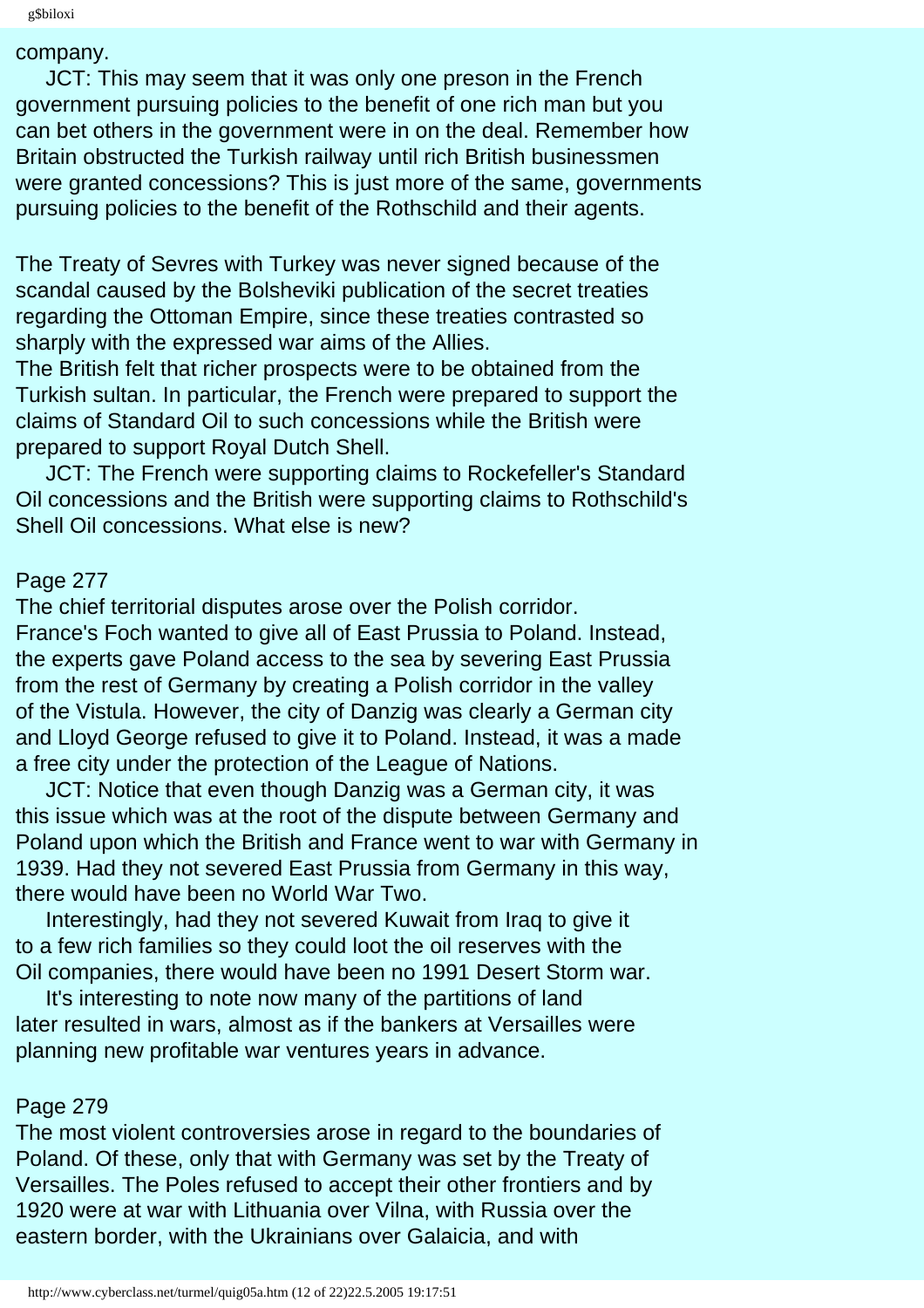# Czechoslovakia over Teschen.

#### Page 280

These territorial disputes are of importance because they continued to lacerate relationships between neighboring states until well into the period of World War II. There were 1,000,000 Germans living in Poland, 550,000 in Hungary, 3,100,000 in Czechoslovakia, about 700,000 in Romania, 500,000 in Yugoslavia and 250,000 in Italy. To protect these minorities, the Allied Powers forced the new states to sign treaties grating a certain minimum political rights guaranteed by the League of Nations with no power to enforce observation of them.

 JCT: So decisions made by the bankers at Versailles continued to lacerate relationships between neighboring states right into the Second World War. We might have thought that these territorial partitions were accidental if the bankers weren't still making so much money out of those later wars.

### Page 282

 The French were torn between a desire to obtain as large a fraction as possible of Germany's payments and a desire to pile on Germany such a crushing burden of indebtedness that Germany would be ruined beyond the point where it could threaten French security again.

 A compromise originally suggested by John Foster Dulles was adopted by which Germany was forced to admit an unlimited, theoretical obligation to pay but was actually bound to pay for only a limited list of ten categories of obligations with pensions being larger than the preceding nine categories together. All reparations were wiped out in the financial debacle of 1931-1932.

 JCT: One interesting fact that I ran into that Quigley never mentioned was the so-called French "carbide ring," the trial of a group of French industrialists who continued to do business with Germany during the war whose sales supported the Germans to such an extent that the carbide ring were charged with providing the means by which Germans could kill French soldiers. Of course, the trial was fixed and they beat the charge and even though the French branch of the Rothschild family weren't charged, they probably should have been. Even the judge decried the prosecution's inept handling of the case and maybe the fact that they were acquitted is the reason Quigley didn't mention their profits from the deaths of the own countrymen.

 Of course, the German branch of the Rothschild family probably sold the war material necessary for the British and French to kill Germans in the same way. Remember that they are hailed as patriotic by the prospective nations for their financial support of their individual war efforts without the realization that it still boils down to their making money no matter who wins.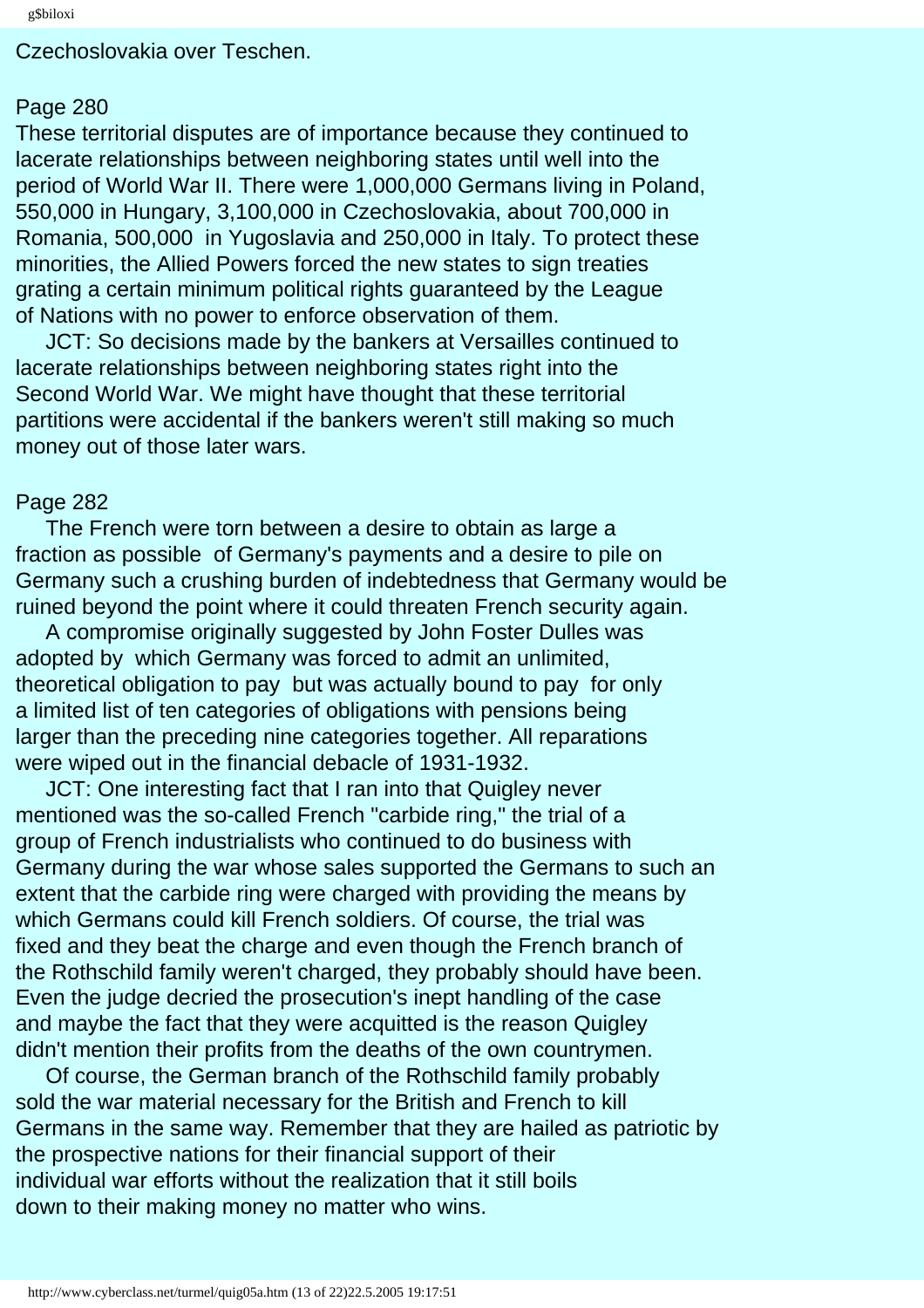# Page 283

Britain had obtained all her chief ambitions. The German navy was at the bottom of Scapa Flow scuttled by the the Germans themselves; the German merchant fleet was scattered, captured, destroyed; the German colonial rivalry was ended and its areas occupied; the German commercial rivalry was crippled by the loss of its patents and industrial techniques, the destruction of all its commercial outlets and banking connections throughout the world, and the loss of its rapidly growing prewar markets. France on the other hand, had not obtained the one thing it wanted: security.

 JCT: So while many British and French families were attending funerals for their sons and daughters, some British businessmen were attending celebrations of the destruction of their German competition.

### SECURITY 1919-1935

### Page 287

The British governments of the Right began to follow a double policy: a public policy in which they spoke loudly in support of the foreign policy of the Left; and a secret policy in which they supported the foreign policy of the Right.

 JCT: I love noting instances where governments say one thing while doing the other. Of course, the biggest lies are the ones that lead to the deaths of millions such as Wilson and Roosevelt intending to send American kids to war while promising not to. These kinds of lesser government lies may not result in the deaths of many of their nation's children but they always result in more money for the bankers.

Thus the stated policy was based on support of the League of Nations and of disarmament yet the real policy was quite different. While openly supporting Naval disarmament, Britain signed a secret agreement with France which blocked disarmament and signed an agreement with Germany which released her from her naval disarmament in 1935. After 1935, the contrast between the public and secret policy became so sharp that Lord Halifax called it "dyarchy."

 JCT: Okay, so these decision did facilitate German rearmament making the Second World War easier to start after giving the Germans good reason to resent war guilt and 70 years of reparations payments.

# Page 289

The British Right forced France to give away every advantage which it held over Germany. Germany was allowed to rearm in 1935, allowed to remilitarize the Rhineland in 1936. Finally, when all had been lost, public opinion forced the British government to abandon the Right's policy of appeasement and adopt the old French policy of resistance made on a poor issue (Poland 1939)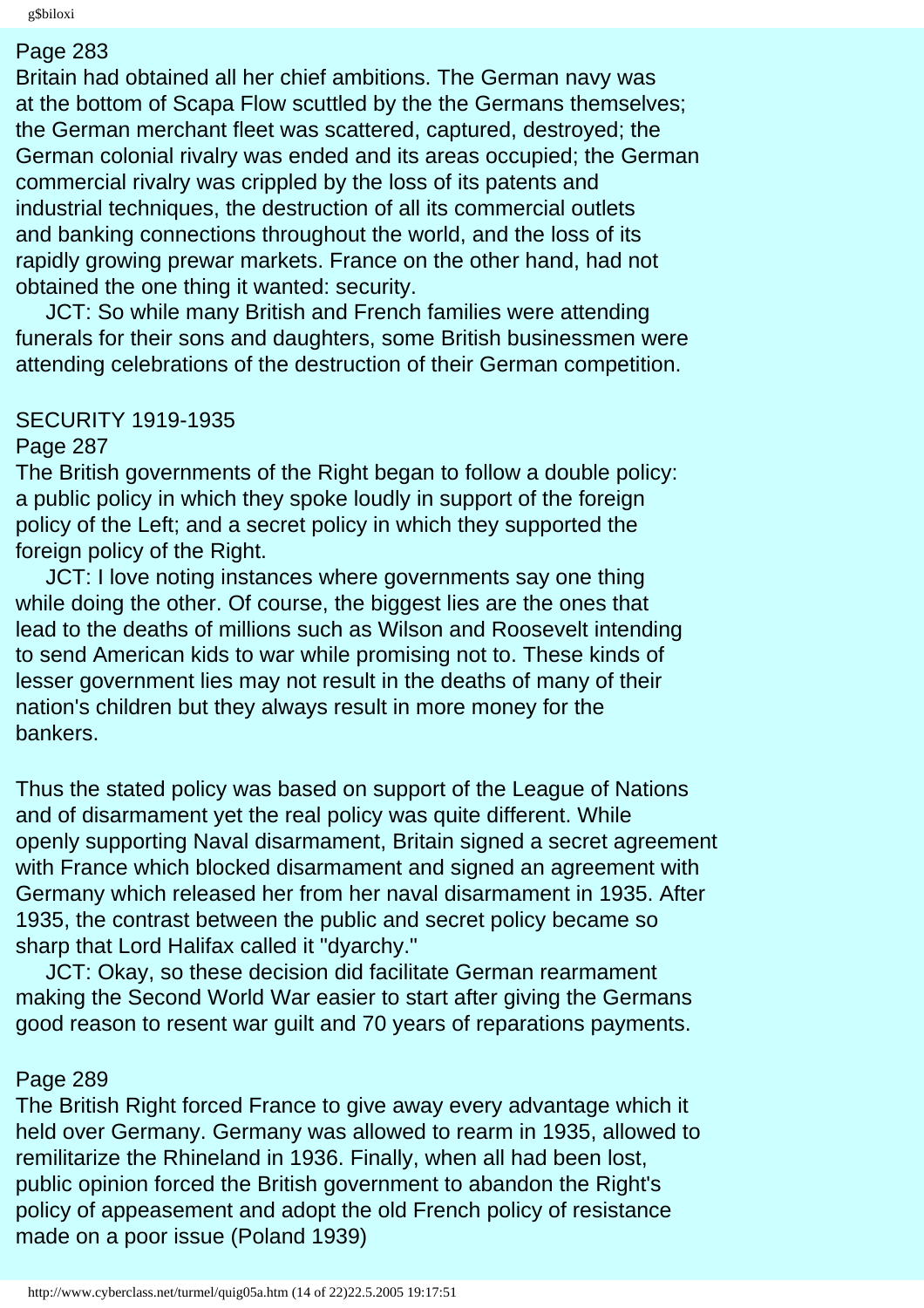In France, as in Britain, there appeared a double policy. While France continued to talk of collective security, this was largely for public consumption for in fact she had no policy independent of Britain's policy of appeasement.

 JCT: What they call appeasement was really the bankers providing the opportunity to rearm after having provided the reason for great resentment. Some say that the bankers didn't really want to make all those war profits during the Second World War and their efforts to enable Germany to rearm so they could fight the oppressive conditions of the Versailles Treaty was just accidental doings of their banking agents at the Conference. I see a darker side of it all and conclude that they screwed the Germans so royally intending them to finally fight back.

### Page 290

War was not outlawed but merely subjected to certain procedural delays in making it, nor were peaceful procedures for settling international disputes made compulsory.

The Covenant had been worded by a skillful British lawyer, Civil Hurst, who filled it with loopholes cleverly concealed under a mass of impressive verbiage so that no state's freedom of action was vitally restricted.

 JCT: In other words, though many nations of the world wanted tight conditions on warmaking and war declaring, Civil Hurst, probably another banker's agent, provided the loopholes that permitted the freedom of action to make war. It's not too often that we can pin the blame for the deaths of millions so clearly on one person but I think Mr. Hurst's soul deserves to burn in Hell even if he was doing nothing more than following Rothschild orders.

### Page 293

The Locarno Pacts, which were presented at the time throughout the English-speaking world as a sensational contribution to the peace and stability of Europe, really formed the background for the events of 1938 when Czechoslovakia was destroyed at Munich. When the guarantee of Locarno became due in 1936, Britain dishonored its agreement, the Rhine was remilitarized and the way was open for Germany to move eastward. Poland protested violently at the refusal to guarantee her frontiers.

 JCT: Now you can bet that it wasn't the mothers of the first war's dead soldiers who were promoting the German rearmament. About the only British I can imagine saw any profit in such rearmament were the usual bankers betting on another profitable war.

# Page 294

France agreed to an extension of a multilateral agreement by which all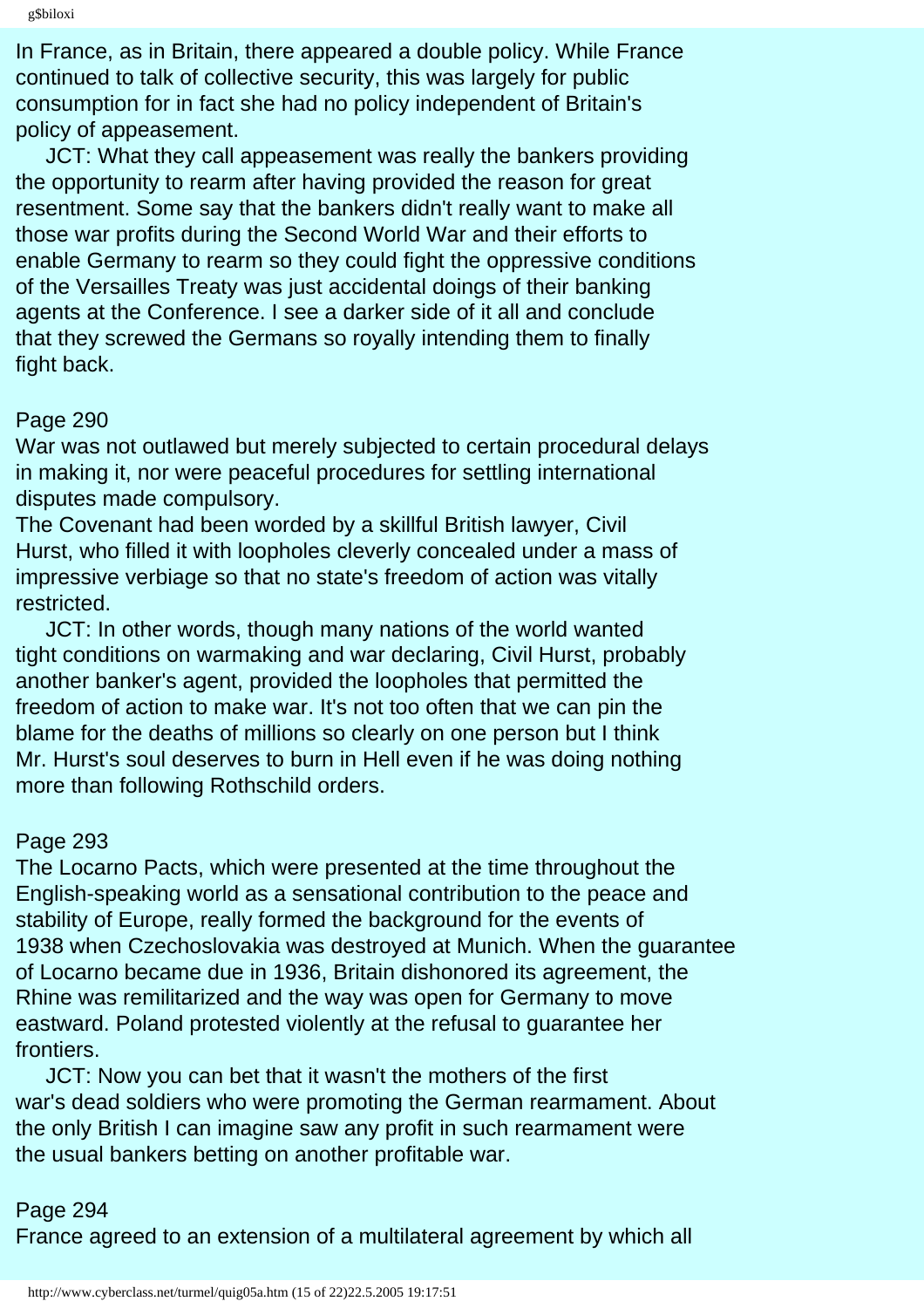countries could renounce the use of war as an instrument of national policy. The British government reserved certain areas, notably the Middle East, where it wished to be able to wage wars which could not be termed self-defence in a strict sense. The US also made reservation preserving its right to make war under the Monroe doctrine. The net result was that only aggressive war was to be renounced. The Kellogg-Briand Pact took one of the first steps toward destroying the legal distinction between war and peace, since the Powers, having renounced the use of war, began towage wars without declaring them as was done by Japan in China in 1937, by Italy in Spain in 1936 and by everyone in Korea in 1950.

 JCT: So every attempt to deter war-making is defeated by the British and American governments. Again, they are not acting in the interests of the mothers and orphans of the recently slain but again they were acting in the interests of bankers who profit from these orphan-making activities.

### Page 296

The outlawry of war was relatively meaningless without some sanctions that could compel the use of peaceful methods. Efforts in this direction were nullified by Britain.

 JCT: Not to blame British politicians in particular but let us not forget that the the real big money bankers did reside in London and New York at the time so it makes sense that they would be the most pliable bankers' agents. So let's be precise and say that peacemaking efforts were scuttled more by politicians under banker control rather than politicians who loved attending funerals though their policies certainly did help the business of morticians.

 Somehow I'd have to bet that Rothschilds and Rockefellers would have cornered the market on morticians considering they profit by all other areas of the bloodletting.

### DISARMAMENT 1919-1935

#### Page 303

Disarmament suggestions of the Soviet representative, Litvinoff, providing for immediate and complete disarmament of every country, was denounced by all. A substitute draft provided that the most heavily armed states would disarm by 50%, the less heavily-armed by 31% and the lightly armed by 25%, and the disarmed by 0%. That all tanks, planes, gas and heavy artillery be completely prohibited was also rejected without discussion and Litvinoff was beseeched to show a more "constructive spirit."

 JCT: Once again, efforts to curtail war-making potential are scuttled by the back-room forces who consider such actions as "nonconstructive." The only people who can say that ending war-making capacity is not constructive must be those who profit by such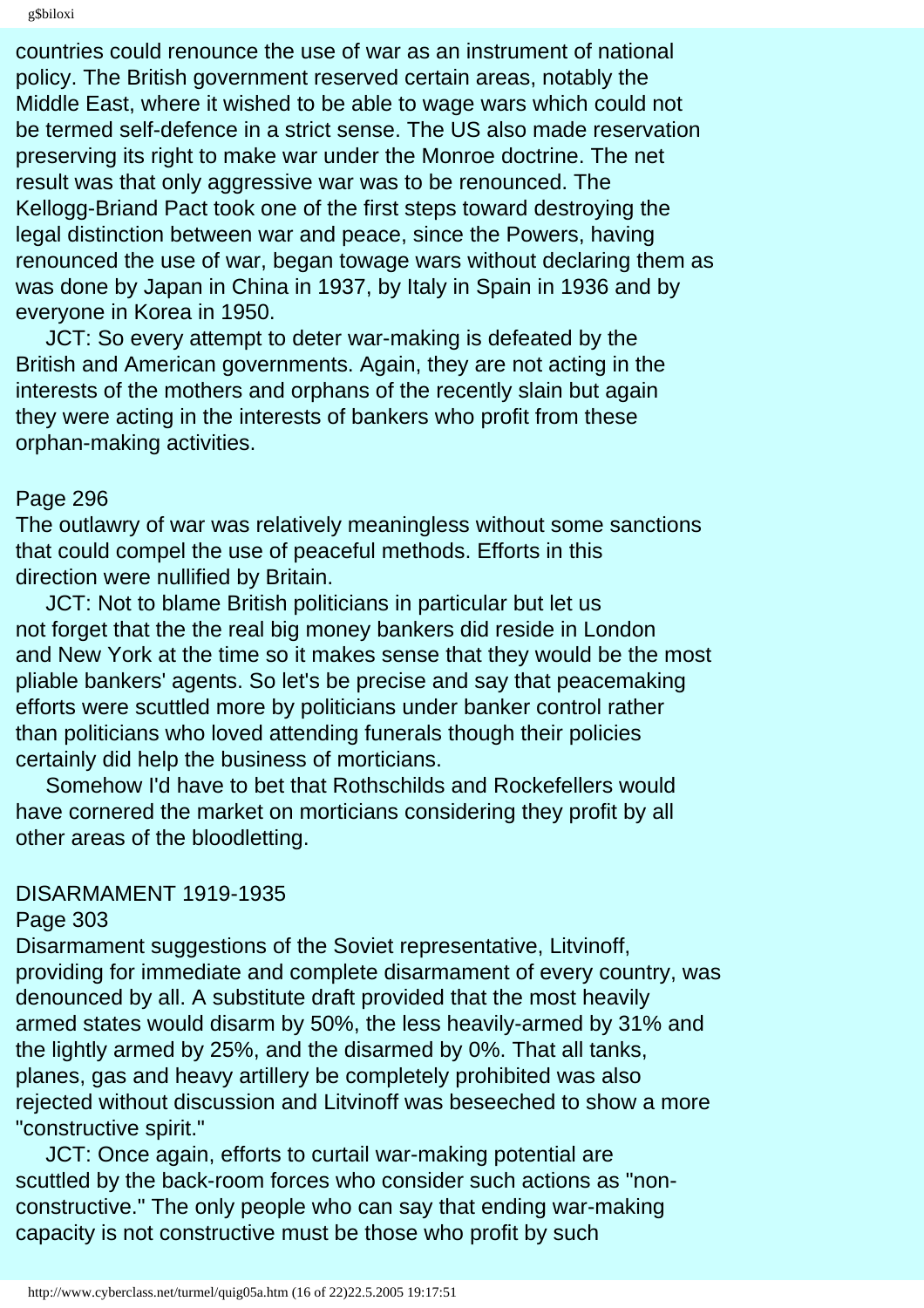destruction and the only people who regularly profit from war are the bankers.

### Page 305

Once it was recognized that security was in acute danger, financial considerations were ruthlessly subordinated to rearmament giving rise to an economic boom which showed clearly what might have been achieved earlier if financial consideration had been subordinated to the world's economic and social needs earlier; such action would have provided prosperity and rising standards of living which might have made rearming unnecessary.

 JCT: This is a major point. If financial considerations were subordinated to productive enterprise, it would give rise to an economic boom in favor of wealth production. The fact that financial considerations interfere with productive enterprise is the tragedy of the past several millenia.

 It is crucial to appreciate what Quigley is saying here. He's saying that the men who control the financial system permitted an economic boom once mankind was involved in destroying itself but would not permit such a boom when mankind wanted to make productive wealth. I consider the greatest crime of the Rothschild and Rockefellers. We could have been in an era of abundance but they diverted it to an era of destruction. Quite an indictment they'll have to face when they get to the other side.

### REPARATIONS 1919-1932

### Page 305

The preliminary payments were supposed to amount to a total of 20 billion marks by May 1921. Although the Entente Powers contended that only 8 billion had been paid, the whole matter was dropped when the Germans were presented with a total reparations bill of 132 billion marks. Under pressure, Germany accepted this bill and gave the victors bonds of indebtedness. Of these, 82 billion were set aside and forgotten. Germany was to pay the other 50 billion at 2.5 billion a year in interest and .5 billion a year to reduce the total debt.

 JCT: It would only take 100 years to pay off a total of 250 billion in interest and 50 billion in principal.

#### Page 306

Germany could only pay if two conditions prevailed:

a) if it had a budgetary surplus and

b) if it sold abroad more than it bought abroad.

Since neither of these conditions generally existed in the period

1921-1931, Germany could not, in fact, pay reparations.

The failure to obtain a budgetary surplus was solely the

responsibility of the government which refused to reduce its own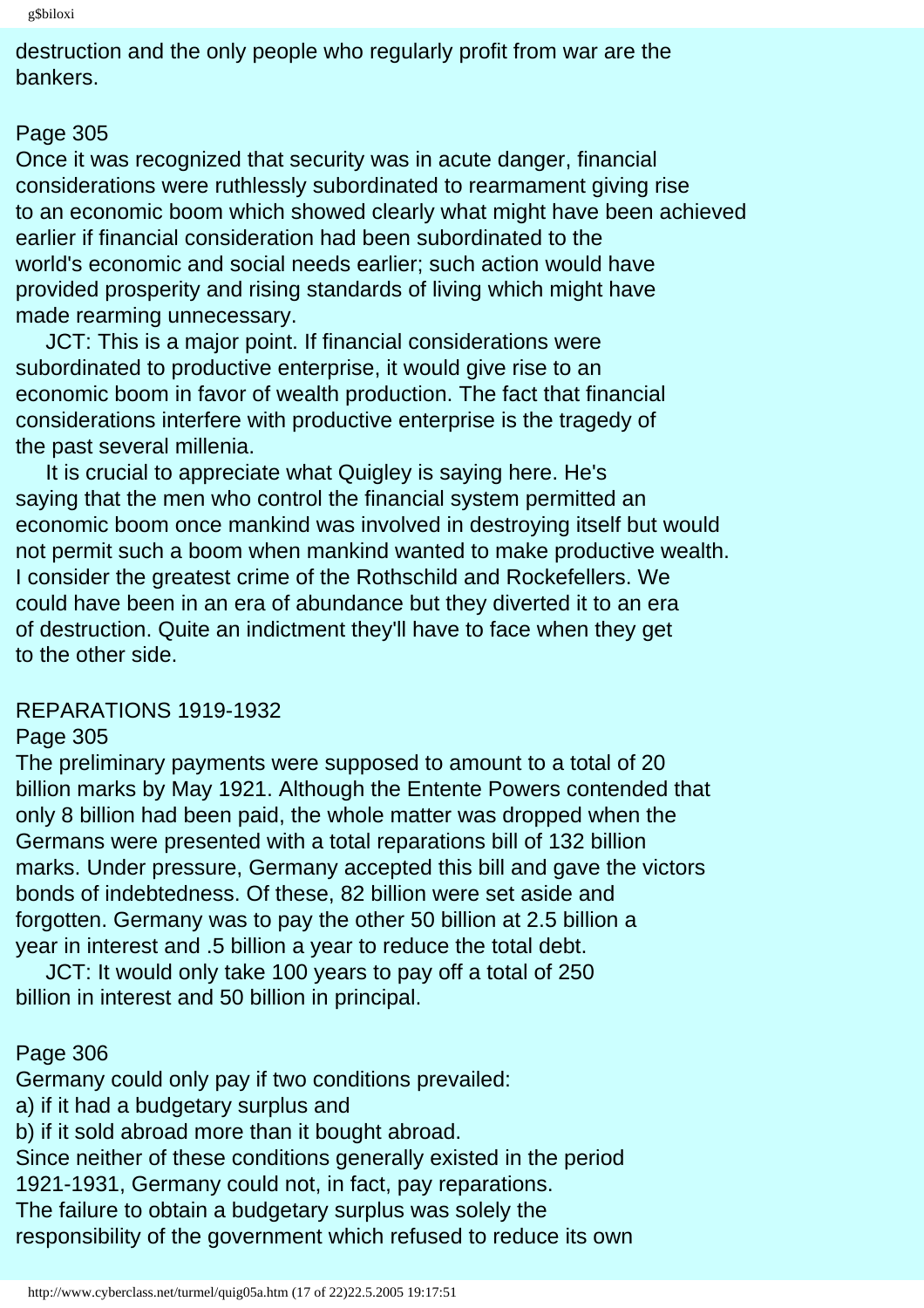g\$biloxi

expenditures or the standards of living off its own people or to tax them sufficiently heavily. The failure to obtain a favorable balance of trade because foreign creditors refused to allow a free flow of German goods into their own countries. Thus creditors were unwilling to accept payment in the only way in which payments could honestly be made, that is, by accepting German goods and services.

 JCT: Notice they wanted money and not the goods that they would buy with that money. This means that they'd have to again fight to convert their production into scarce money instead of just paying with bartered products. This is standard usurious problem of the whole world. You can't pay your banker with increased production. He wants only cash so you must fight to sell your production before you can pay.

Germany could have paid in real goods and services if the creditors had been willing to accept such goods and services. The government made up the deficits by borrowing from the Reichsbank. The result was an acute inflation which was not injurious to the influential groups though it was generally ruinous to the middle classes and thus encouraged extremist elements.

 JCT: So financial policies were at the root of the acute inflation and the general malaise which ruined the middle class and made them so thankful to Hitler when he used a national LETS system to provide them with currency to generate full employment while the rest of the world suffered the worst unemployment and depression in recorded history.

### Page 307

On Jan 9,1923, the Reparations Committee voted 3 to 1 (Britain opposing France, Belgium and Italy) that Germany was in default. Armed forces of the three nations began to occupy the Ruhr two days later. Germany declared a general strike in the area, ceased all reparation payments, and adopted a program of passive resistance, the government supporting the strikers by printing more paper money. The area occupied was no more than 60 miles long by 30 miles wide but contained 10% of Germany's population and produced 80% of Germany's coal, iron and steel and 70% of her freight traffic. Almost 150,000 Germans were deported.

 JCT: Again, pissing them off to the point where they were ready to go to war to fight back.

# Page 308

A compromise was reached by which Germany accepted the Dawes Plan for reparations and the Ruhr was evacuated. The Dawes Plan was largely a J.P. Morgan production drawn up by an international committee of financial experts presided over by American banker Charles Dawes.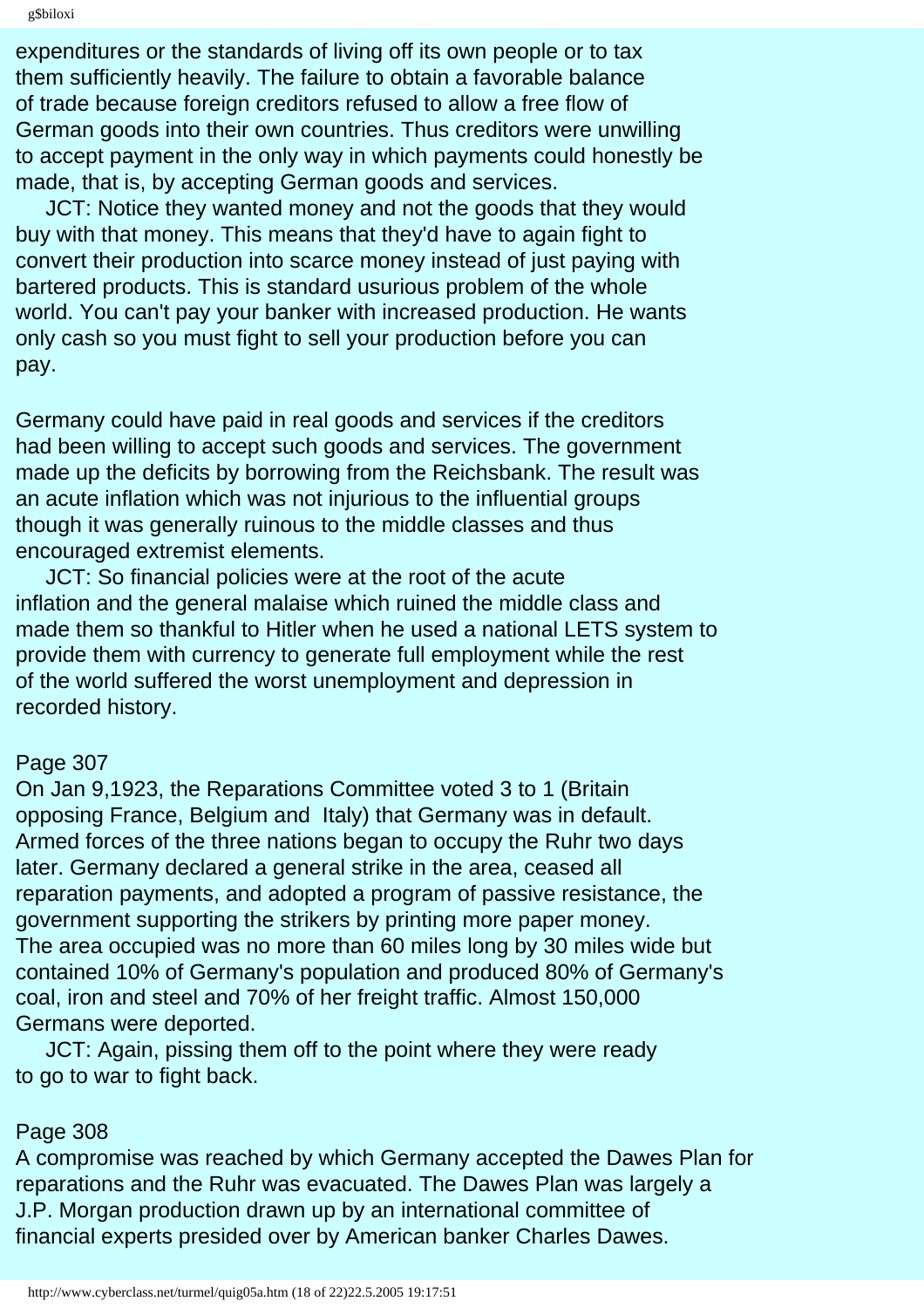Germany paid reparations for five years (1924-1929) and owed more at the end than it had owed at the beginning.

 JCT: And of course, the J.P. Morgan production ended up with Germany paying for five full years and owing more than when they started. Yet, this is now many people's mortgages still work today.

It is worthy of note that this system was set up by the international bankers and that the subsequent lending of other people's money to Germany was very profitable to these bankers.

Using these American loans, Germany's industry was largely rebuilt to make it the second best in the world and to pay reparations.

 JCT: At least he admits that war reparations were very profitable to the bankers. I don't think they were profitable to anyone else.

# Page 309

By these loans Germany's creditors were able to pay their war debts to England without sending goods or services. Foreign exchange went to Germany as loans, back to Italy, Belgium, France and Britain as reparations and finally back to the US as payments on war debts. In that period, Germany paid 10.5 billion marks in reparations but borrowed 18.6 billion abroad. Nothing was settled by all this but the international bankers sat in heaven under a rain of fees and commissions.

 JCT: I must point out that you'll read this kind of frank honest information in no other history book that I know of. I've heard that it's available at amazon.com and if it is, I'd recommend it to the library of any monetary reformer.

# Page 310

The Dawes Plan was replaced by the Young Plan, named after the American Owen Young (a Morgan agent). A new private bank called the Bank for International Settlements was established in Switzerland. Owned by the chief central banks of the world and holding accounts for each of them, "a Central Bankers' Bank," it allowed payments to be made by merely shifting credits from one country's account to another on the books of the bank.

The Young Plan lasted for less than 18 months. The crash of the New York stock market in 1929 marked the end of the decade of reconstruction and ended the American loans to Germany.

 JCT: The Young Plan had projected Germany payments lasting until 1990 and considering how the Dawes plan had ended up with them owing more at the end of the plan than when it started, it's not unrealistic to assume that in 1990, they might have again owed more than when they started and possibly renegotiated payments for another 60 or 70 years.

Germans and others had begun a "flight from the mark" which created a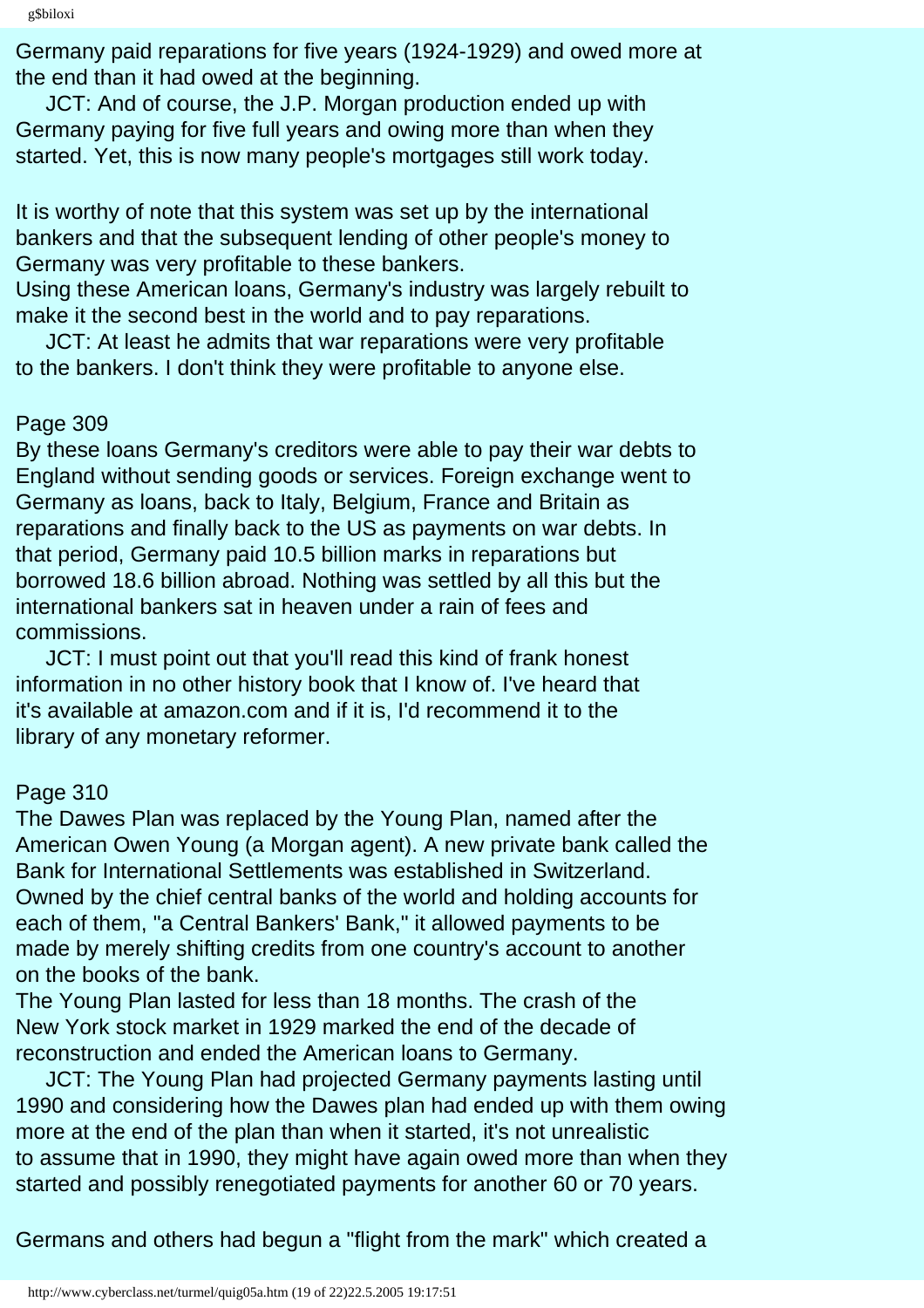great drain on the German gold reserve. As it dwindled, the volume of money and credit erected on that reserve had to be reduced by raising the interest rate. Prices fell because of the reduced money supply so that it became almost impossible for the banks to sell collateral to obtain funds to meet the growing demand for money.

 JCT: Here Quigley tells us loans are savings and has forgotten that he had earlier told us it was new credit.

### Page 311

On May 8, 1931, the largest Austrian bank, the Credit-Anstalt (a Rothschild institution) which controlled 70% of Austria's industry, announced a \$140 million schillings loss. The true loss was over a billion and the bank had been insolvent for years. The Rothschilds and the Austrian government gave the Credit-Anstalt 160 million to cover the loss but public confidence had been destroyed. A run began on the bank. To meet this run, the Austrian banks called in all the funds they had in German banks. The German banks began to collapse. These latter began to call in all their funds in London. The London banks began to fall and gold flowed outward. On Sept.21, England was forced off the gold standard. The Reichsbank lost 200 million marks of its gold reserve in the first week of June and a billion in the second. The discount rate was raised step by step to 15% without stopping the loss of reserves but destroying the activities of the German industrial system almost completely.

 JCT: I always find it amazing that all the bankers have to do is withdraw money from circulation precipitating a panic and everything shuts down. Even though they have the same men, machinery, resources, and with the only change being a withdrawal of money from circulation and all industrial activity is paralyzed by a mental impediment. It's the reason I wrote the poem about the ants being superior to men in <http://www.cyberclass.net/turmel/pombank.htm>

### "MOTHER NATURE

In Mother Nature, ants you see, no slouchers, not a one, They manage full employment which man has yet begun. Like in the Great Depression where men sat before their trees, With hammers, nails and chain-saws, their lot was still to freeze.

They couldn't build their houses and they couldn't grow their food, They couldn't clothe their families, such ineptitude. What makes the ants superior to men and all his deeds? The ants are not dependent on scarce money for their needs.

Man is the only animal who has to pass the test, To get cash for his pay, his boss must pay some interest.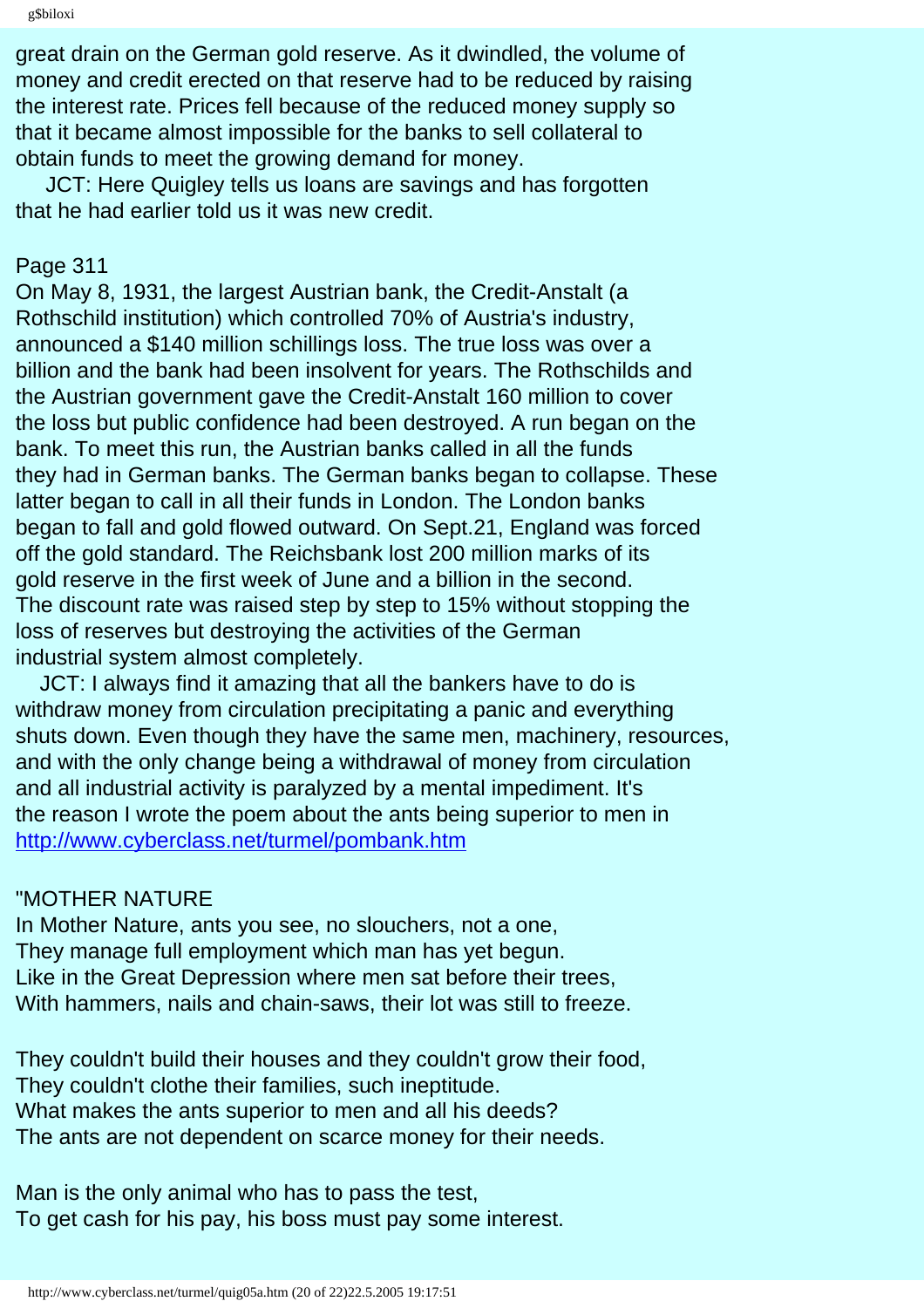g\$biloxi

Because of lack of money, men were brought down to their knees. Then came the war and there was money, plenty as you please.

They now constructed barracks and their food they now could grow, They now could make the uniforms, production on the go. The war did put the scarcity of money to an end, Destruction was acceptable so money they would spend.

Where was that money years before with idle men in ranks? The cash was kept in short supply on purpose by the banks. But I believe that engineers can equal ants so skilled, At rounding up and turning on manpower unfulfilled. When every source of power can put out all of its might, Mankind will match the ants at last and shed its greatest light."

Germany begged for relief on her reparations payments but her creditors were reluctant unless they obtained similar relief on the war-debt payments to the US. The President suggested a moratorium for one year if its debtors would extend the same privilege to their debtors. Acceptance of this plan was delayed by French demands which were rejected by the U.S.

# Page 312

At the June 1932 Lausanne Conference, German reparations were cut to a total of only 3 billion marks but the agreement was never ratified because of the refusal of the US Congress to cut war debts equally drastically. In 1933, Hitler repudiated all reparations.

JCT: Someone had to or they'd still be owing today.

 Though I may be giving the Rothschilds and Rockefellers a rough time, I'm sure that in the new LETS world of future, they'll jump at the chance to change their names and not be associated with their murderous forbears. I can't help feeling an complete contempt for their kind. I consider them the kind of people who would steal the medicine money from a dying child, not because they need it but just so they can sit on a bigger pile they'll never be able to spend, not because they need it but just so the dying child doesn't get it.

 Is it any wonder I can understand those Muslims who consider taking usury 70 times worse than intercourse with your mother on the altar of your temple? I too consider the Rothschild and Rockefeller moneylenders worse than the worst mother-fuckers in the world.

 What bugs me most is that I'll have to forgive them and forget what they've done if they change their ways and go straight as the Lord commands in Ezekiel. I might even have to thank those of them who change their ways and throw their resources into establishing the world-wide LETS and saving us all. But until they do change their ways, if Christ could attack them with his whip, I can certainly call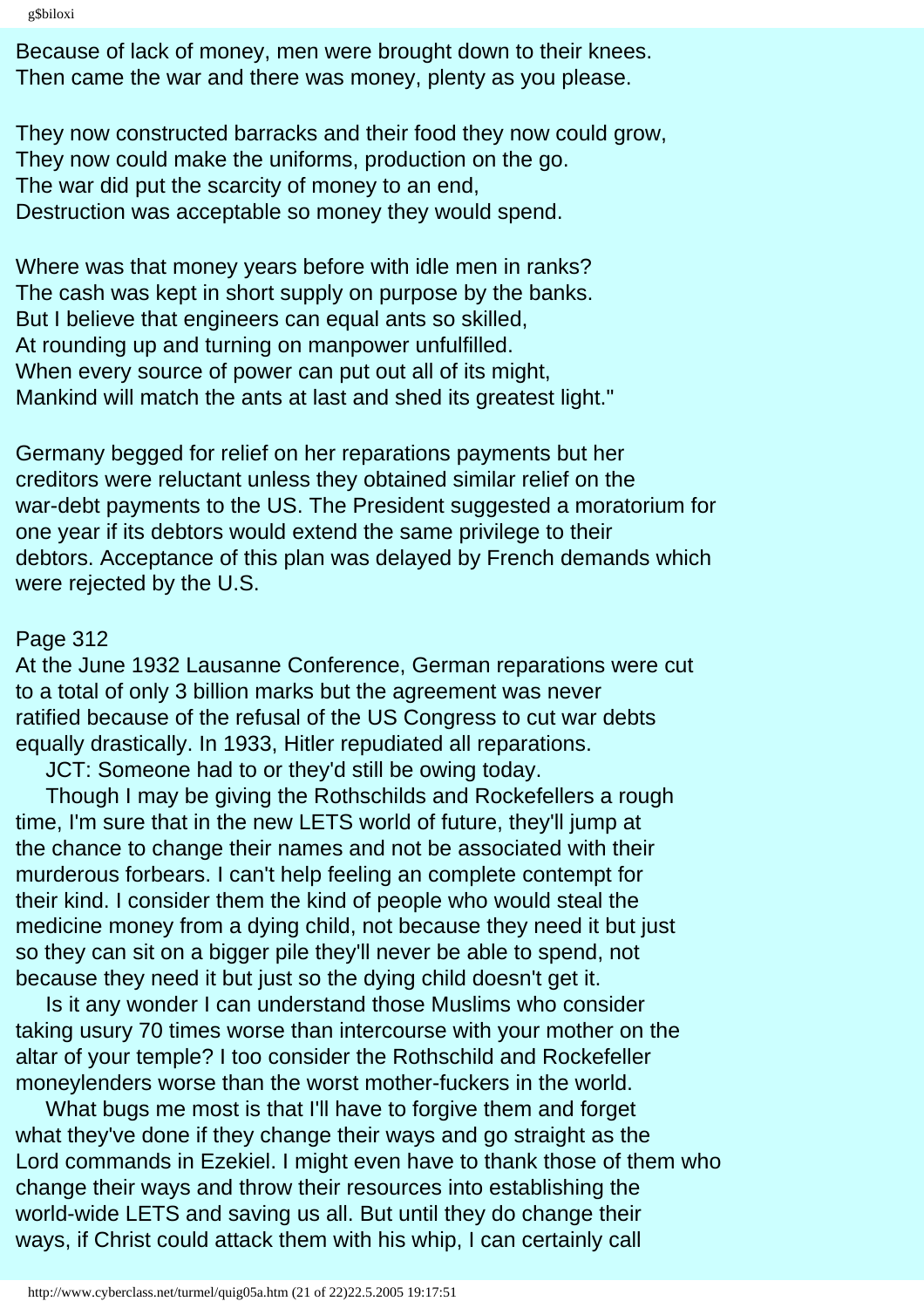them the genocidal monsters that they are.

# **[Send a comment to John Turmel](mailto:%20bc726@freenet.carleton.ca)**

# **[Home](http://www.cyberclass.net/turmel)**

http://www.cyberclass.net/turmel/quig05a.htm (22 of 22)22.5.2005 19:17:51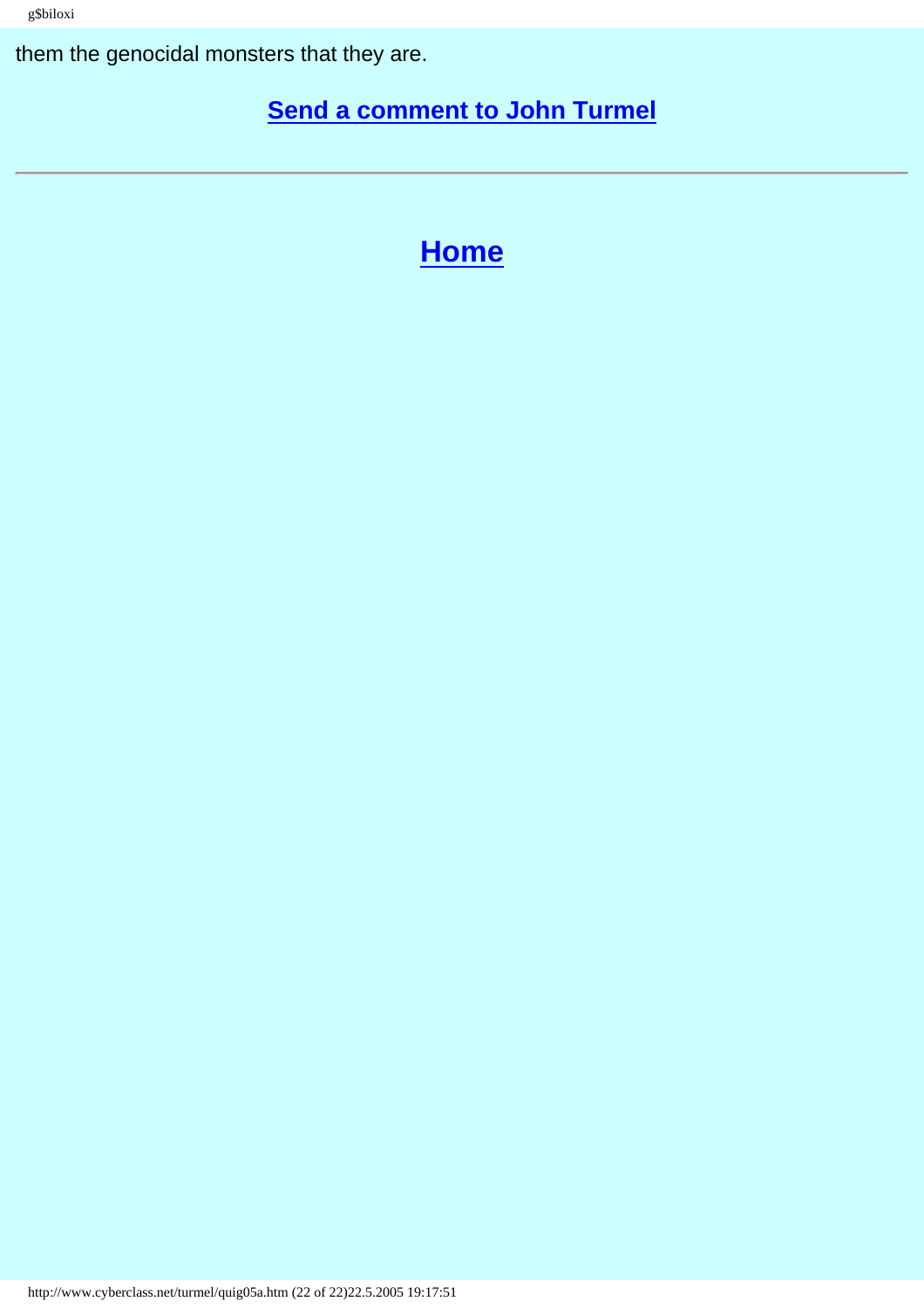# TRAGEDY AND HOPE Chapter 7 & 8 Analysis

- \* Turmel analysis has indented paragraphs, Quigley's text does not.
- \* R&R = Rothschilds and Rockefellers
- \* to mort = to murder by poverty of life-support tickets

 JCT: I'm going coin a new verb for our discussions: to "mort" from the word "mort-gage." This would mean to cut off someone's lifesupport tickets (money) until they were pushed to starvation or revolt. So instead of saying that Rothschilds and Rockefellers committed genocide by poverty on 15 million children last year, I'd say that R&R "morted" 15 million last year or 15 million were morted by R&R last year. In discussing recent history, there is just so much genocide of the poor by financial policies that we such action does need its own word.

# CHAPTER VII: FINANCE, COMMERCIAL POLICY, AND BUSINESS POLICY 1897-1947

# REFLATION AND INFLATION 1897-1925

# page 315

A real understanding of the economic history of twentieth century Europe is imperative to any understanding of the events of the period. Such an understanding will require a study of the history of finance.

 JCT: That we can't find any other recent historians to say this indicates how important Quigley is to finding out about real history.

# Page 316

The outbreak of war in 1914 showed these financial capitalists in their worst, narrow in outlook, ignorant and selfish, while proclaiming, as usual, their total devotion to the social good. They generally agreed that war could not go on for more than six to ten months because of the "limited financial resources" of the belligerents (by which they meant gold reserves). This idea reveals the fundamental misunderstanding of the nature and of money on the part of the very persons who were reputed to be experts on the subject. Wars are not fought with gold or even with money but by proper organization of real resources.

 JCT: Gee, because they didn't understand how credit could work to finance a war that would last 5 years, we accidentally stumbled into a war that profited them over 5 years. Though this could be true of the Professor Flahertys of the world who teach these falsehoods to their students while actually believing them themselves, it can't be true for the few higher bankers who understand the banking system as well as we who understand that once the gold runs out, the credit can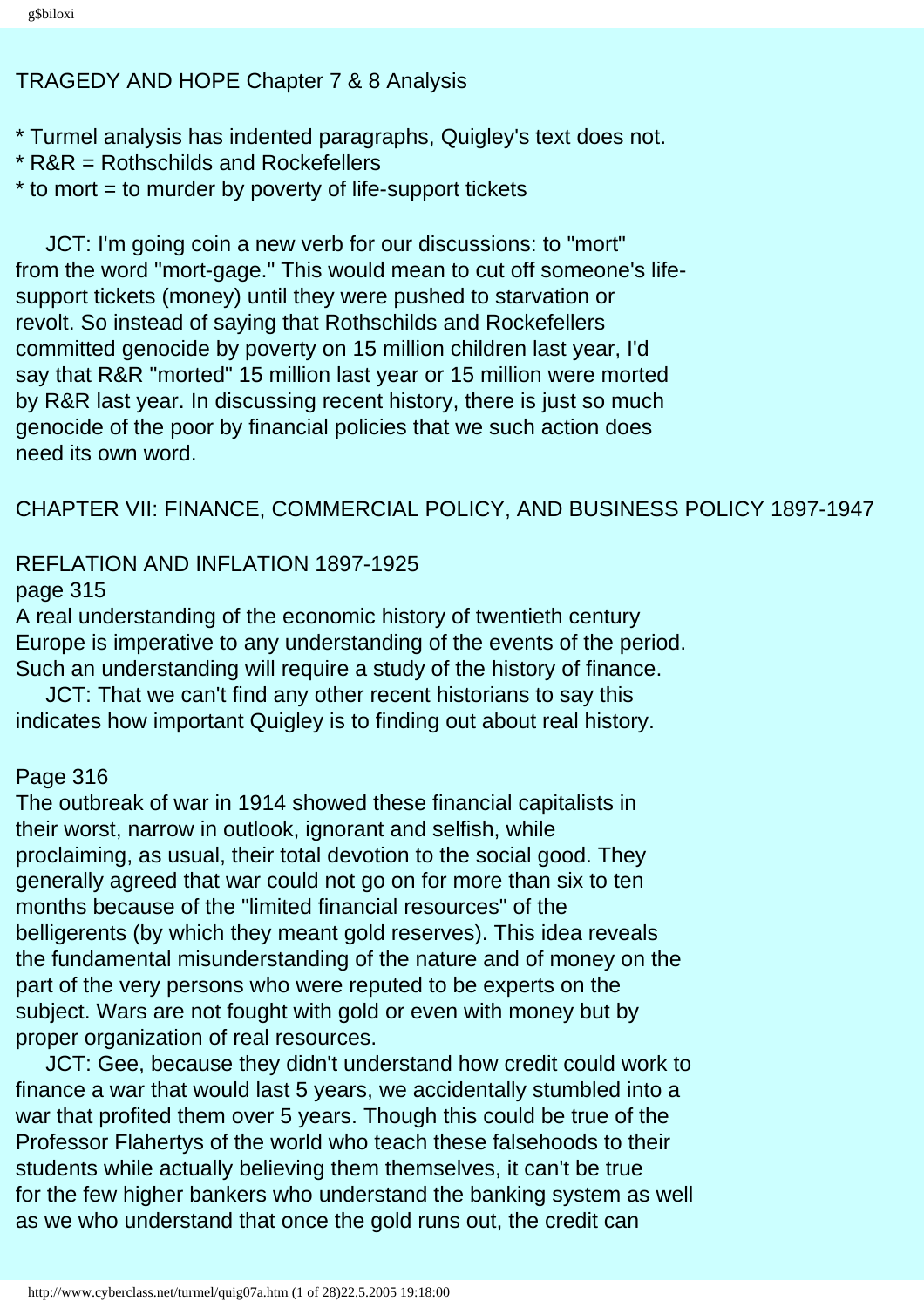g\$biloxi

finance everything even better than the gold ever could.

 We find that Quigley often repeats the theme of international bankers stumbling into such profitable wars accidentally, the only serious errors I've found in his work. If he were right that history if mostly accidental, then one would expect that the half the accidents might benefit us. Yet, that all the accidents always benefit the bankers must indicate that these are not accidental policies at all.

The attitudes of bankers were revealed most clearly in England, where every move was dictated by efforts to protect their own position and to profit from it rather than by considerations of economic mobilization for war or the welfare of the British people. War found the British banking system insolvent in the sense that its funds, created by the banking system for profit and rented out to the economic system to permit it to operate, could not be covered by the existing volume of gold reserves or collateral which could be liquidated rapidly.

 JCT: So we know that Quigley understands that money is created by the banking system for profit and rented out to the economic system to permit it to operate implying that they could choose not to permit the economic system to operate, as they often have done.

Accordingly,the bankers secretly devised a scheme by which their obligations could be met by fiat money (so-called Treasury Notes), but as soon as the crisis was over, they then insisted that the government must pay for the war without recourse to fiat money (which was always damned by the bankers as immoral) but by taxation and by borrowing at high interest rates from the bankers.

 JCT: Only in times of crisis, usually war or deprivation severe enough for the population to revolt, would the bankers not object too much to "Treasury Notes" interest-free which they call fiat money but then would insist that it be paid for with money created by the bankers and borrowed at high interest.

 What's interesting is that bankers' money is also "fiat money" though they never all it so. Just like Abraham Lincoln's Treasury Notes are created by the Treasury money plates and borrowed by the government interest-free to cover expenses, Bankers' Notes are created by bankers money plates and borrowed by the government at interest to cover those same expenses.

 There is no difference between the fiat money created by a government Treasury and the fiat money created by a group of private bankers except that in the case of government money, taxation need only recuperate the original principal of the loan while in the case of banker money, taxation needs to recuperate both the original principal of the loan and interest to pay private bankers.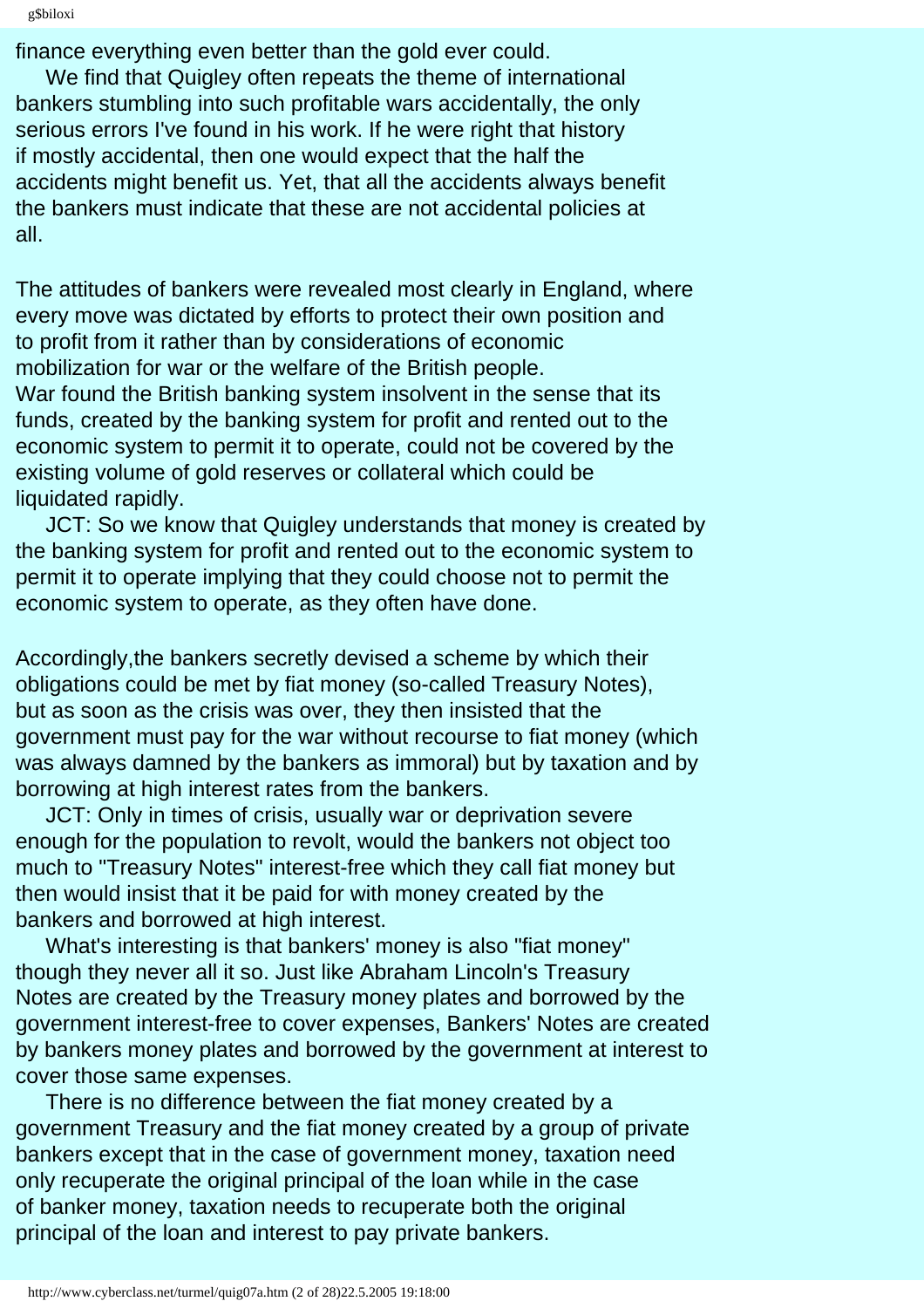I've always felt that my four minute Plates poem taken from my Poem to the Queen in the Crucial Information section of my web site best explains the disadvantages of using bankers' fiat money compared to using government fiat money:

When you were little, did you ever dream of printing cash? Of filling up your wallet with some money in a flash? Creating money accurately means TO HAVE THE PLATES, The stamping of some paper into notes best demonstrates; Or stamping metal into coins; or blips computerized, Into your bank account deposits, checks now authorized. So whether paper, metal, volts of electricity, TO HAVE THE PLATES is printing money absolutely free.

Now if you printed to spend, the others would bewail, They'd call it counterfeiting and send you off to jail. But what if Crown would let you merely print it up to lend? With only what you could collect in interest to spend? If you could print and lend a thousand out at ten percent, You'd make a hundred interest on printing that you lent. But if you could print up and lend a million out you'd get, An extra hundred thousand dollars for your fee on debt!

If Crown stops using its own money plates and comes to you, A billion printed nets a hundred million revenue!! With everybody being taxed to pay you interest, Of all the scams in history, TO HAVE THE PLATES is best!!! Though never spending, only lending, riches do await, To all who with the plates become the loan-sharks to the state. And though to join the few who thusly profit, one might dream, Wake up to see we're all the victims of their greedy scheme.

While Crowns of old had ruled that "Treasury run money plates," Without the interest to middle-men at rip-off rates, Today most governments to banking industry have lost, Control of money plates so interest is now a cost. To service debt in ninety four, Canada's request, A hundred'n eighty billion dollars paid in interest. We're taxed over five hundred dollars each per month to pay, For interest to holders of our plates they gave away!!!

We now see the unjustly cost that makes our tax inflate, And only usury is what we must eliminate. We Abolitionists would get the plates back from the banks, Have Treasury create the money for printing charge and thanks.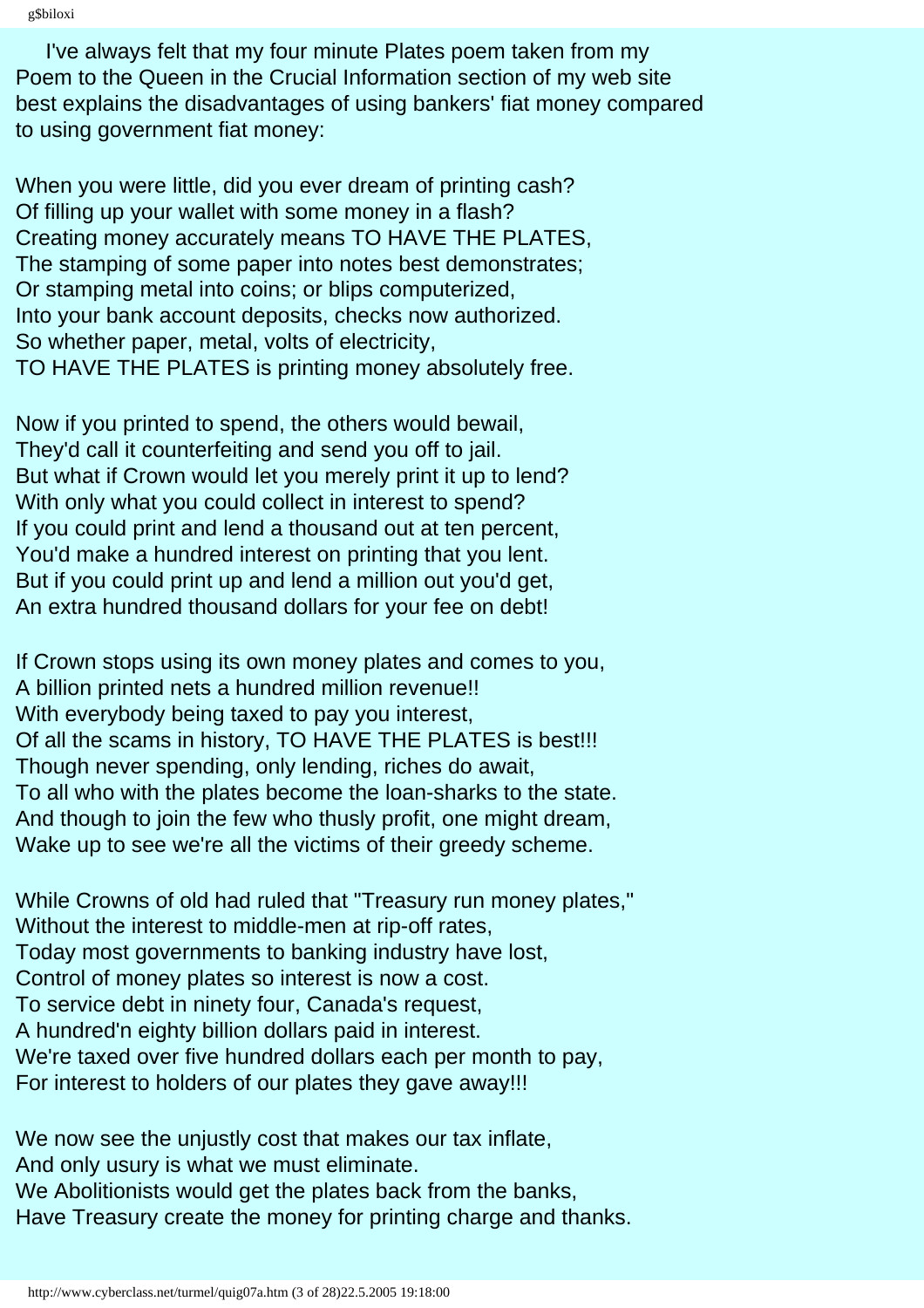JCT: And there you have the difference between what Quigley calls "orthodox finance" and "unorthodox finance." Orthodox finance which is lauded by the bankers is having the bankers create the fiat money and borrowing it from them and taxing everyone to pay them interest while unorthodox finance which is decried as inflationary by bankers is having the Treasury create the fiat money and borrowing it without having to tax anyone to pay interest.

 Of course, bankers eternally decry the inflationary impacts of Treasury fiat money while ignoring the impact of taxation for debt service while never decrying the same impacts of bank created fiat money giving rise to taxation for debt service. A great scam for those who can get the plates and be part of it.

 So whenever Quigley speaks of orthodox financial methods, he's talking about government borrowing interest-bearing fiat money from private plate-holders and when he speaks of unorthodox financial methods, he's talking about government borrowing interest-free fiat money from the public plate-holder.

 Though history is replete with examples of such interest-free unorthodox financing to permit full employment with debt service, the most recent example of unorthodox finance was the Argentinian provinces who, instead of taking their bonds to the bankers to borrow private fiat money to spend and then tax out with interest, printed up small denomination bonds to spend and tax out without interest. See <http://www.cyberclass.net/turmel/np2.htm>

The decision to use Treasury Notes to fulfill the bankers' liabilities was made on July 25, 1915 by Sir John Bradbury. The first Treasury Notes were run off the presses at Waterloo and Sons on July 28th. It was announced that the Treasury Notes, instead of gold, would be used for bank payments. The discount rate was raised at the Bank of England from 3% to 10% to prevent inflation, a figure taken merely because the traditional rule of the bank stated that a 10% bank rate would draw gold out of the ground itself.

 JCT: Notice that there were never any inflationary fears while bankers created the fiat money to put into circulation at interest and such fears were only raised when the Treasury did it to put into circulation interest-free. For those of you who have a copy of Pauline's first UK Trip report, you'll find a photocopy of a "Bradbury" provided by the Christian council for Monetary Justice in 1994 which wrote:

"On the other side of this sheet is an enlarged copy of the famous BRADBURY, one of #500 million Treasury Notes issued by Lloyd George as Chancellor at the outbreak of war in 1914 in order to prevent the banks and the currency from collapse. Why has no subsequent Government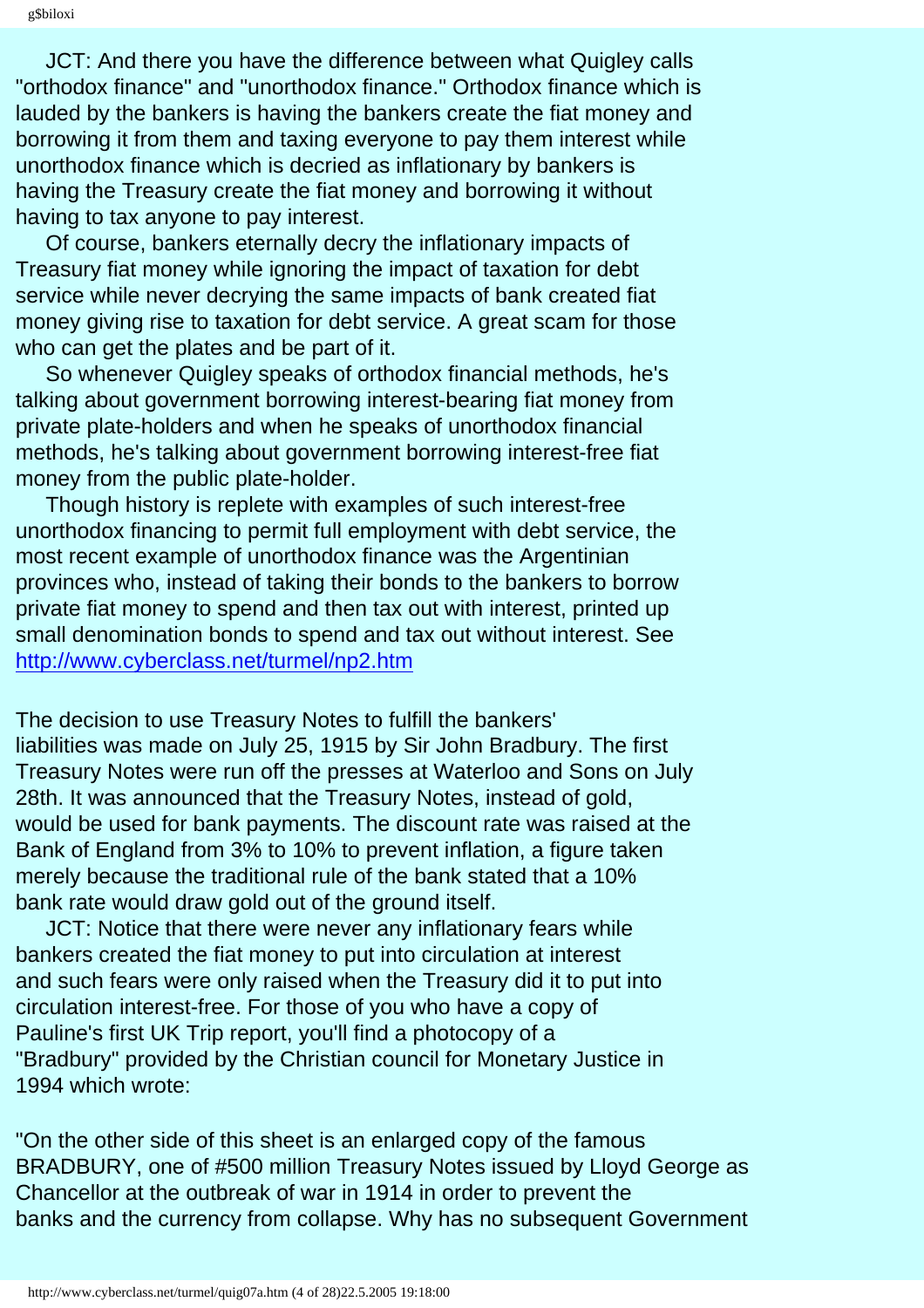g\$biloxi

made similar use of its full power to create credit instead of letting the banks exercise this as a private monopoly for which they demand punitive interest from borrowers including national and local government? We are repeatedly told that the Treasury must obtain credit for Britain's social policies by either increasing taxes or borrowing at interest; but this is not so. Treasury Minister Anthony Nelson M.P. stated in a Treasury letter 47a/2dst.vd. of 22nd Feb 1993 to the Campaign for Monetary Reform that:

"the Government can and does finance itself to a small extent by the issue of non-interest-bearing money; this is the aggregate known as M.0 (i.e. Cash), the stock of which is currently some #19.5 billion. The size of this stock is limited only by the demand for this form of money."

This can be done on a reasonable yet far more significant scale to meet the human demand of the people for a proper social structure. Let the nation control the City of London, and not the City the Nation. Below is a copy of a Liverpool Corporation Promissory Note of 1793 also issued when there was a run on the banks. Its existence shows that stable credit has been successfully created by local as well as national governments and it should be again.

 JCT: Who knows how many other examples of government interestfree notes have been erased from economists' history books too? Every single instance, as far as I can tell. Other than Quigley, which is more a history book than an Economics book, can anyone cite any Economics books which mentions any unorthodox financial system? Funny that such an economic notion as unorthodox finance is only found in a history text and no economics texts, isn't it? It's these kind of 100% omissions that convince me of the existence of an invisible conspiracy of bankers no matter who wants laugh at the notion.

### Page 317

At the outbreak of war, most of the belligerent countries suspended gold payments and accepted their bankers' advice that the proper way to pay for the war was by a combination of bank loans and taxation of consumption. The governments paid for the war by taxation, by fiat money, by borrowing from banks (which created credit for the purpose) and by borrowing from the people by selling them war bonds. Each of these methods had a different effect upon the two consequences of the war: inflation and public debt.

- a) Taxation gives no inflation and no debt.
- b) Fiat money gives inflation and no debt.

 JCT: Of course, Quigley has no idea about Inflation Shift B and doesn't seem to understand that fiat chips issued in exchange for new collateral does not cause inflation. Ask any casino cashier.

c) Bank credit gives inflation and debt.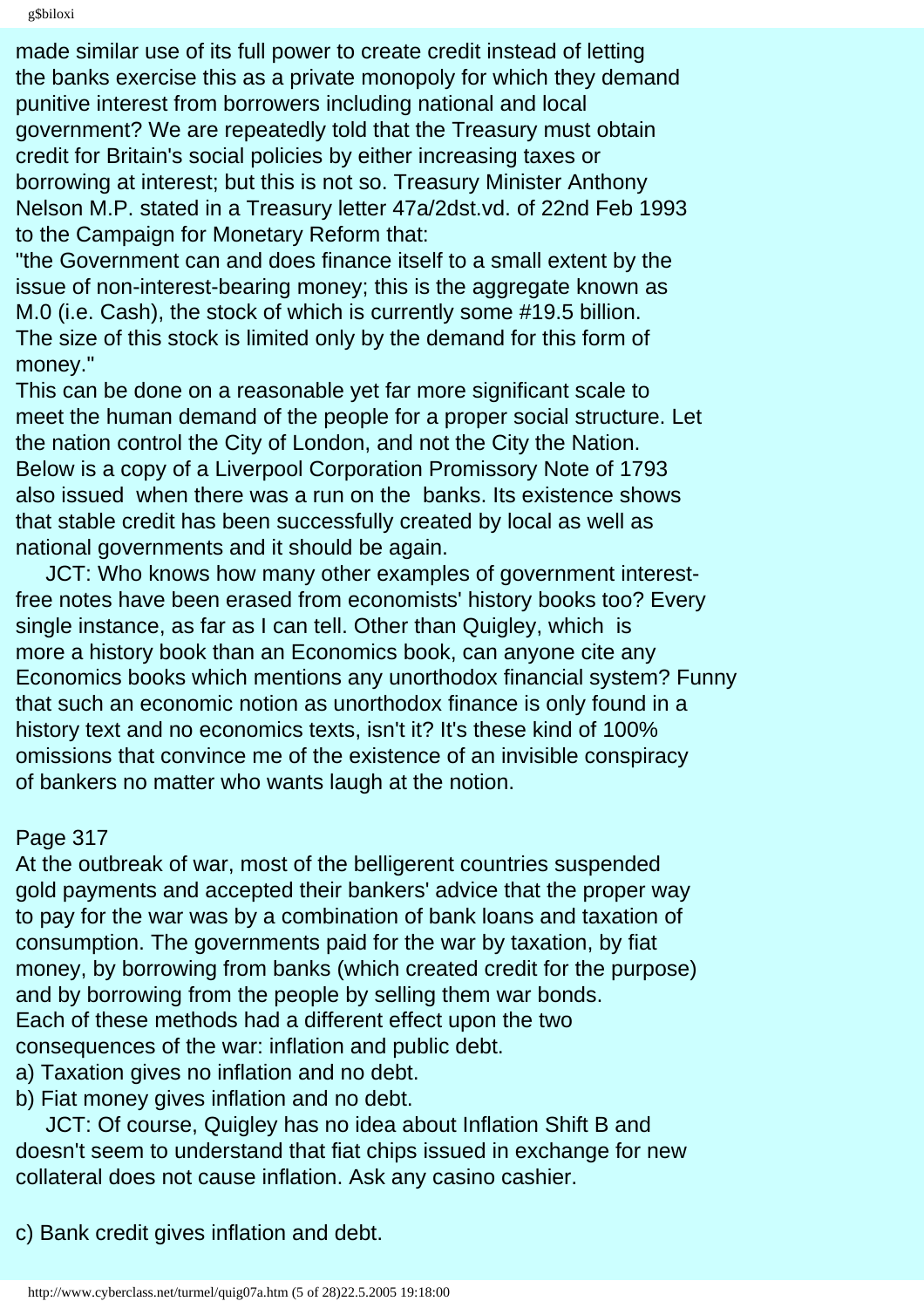JCT: Even bank credit, if issued in exchange for collateral, does not cause inflation though the interest on the debt does cause inflation Shift B. So its' true we'll get inflation from bank credit, it's not due to the increase in money, inflation shift A, it's due to the interest on the debt, inflation shift B. But of course, since inflation does occur, we can understand why he'd attribute it to the increase in money since the shift B decrease in purchasable collateral was unknown to him and to today's economists.

d) Sales of bonds give no inflation but give debt.

 JCT: And the interest on such debt would cause inflation shift B so here, he's off base but this is not something that he has been able to empirically show, it only makes sense to him. Since there was no inflation shift A, increased money, he concludes there won't be any inflation, such conclusion not taking into account inflation shift B from the interest.

It would appear from this table that the best way to pay for the war would be by taxation and the worst way would be by bank credit. Probably the best way to finance war is a combination of the four methods.

 JCT: Actually, the best way is the way they were all forced to go when orthodox methods failed. Fiat money from the Treasury. Canada's Committee On Monetary & Economic Reform, COMER, continually harps on the fact that during the war, the Treasury created half the money and the banks the other half. Today, the Treasury creates 1% and the banks 99%. They want the Treasury to create more but not necessarily 100%. I don't care if banks or the Treasury create it as long as it is positive-feedback-free.

# Page 318

In the period 1914-1918, the various belligerents used a mixture of these four methods but it was a mixture dictated by expediency and false theories so that at the end of the war all countries found themselves with both public debts and inflation.

While the prices in most countries rose 200 to 300 percent and public debts rose 1000%, the financial leaders tried to keep up the pretense that the money was as valuable as it had ever been. For this reason, they did not openly abandon the gold standard. Instead, they suspended certain attributes of the gold standard. In most countries, payments in gold and export of gold were suspended but every effort was made to keep gold reserves up to a respectable percentage of notes. These attributes were achieved in some cases by deceptive methods. In Britain, the gold reserves against notes fell from 52% to 18% in the month of July 1914; then the situation was concealed,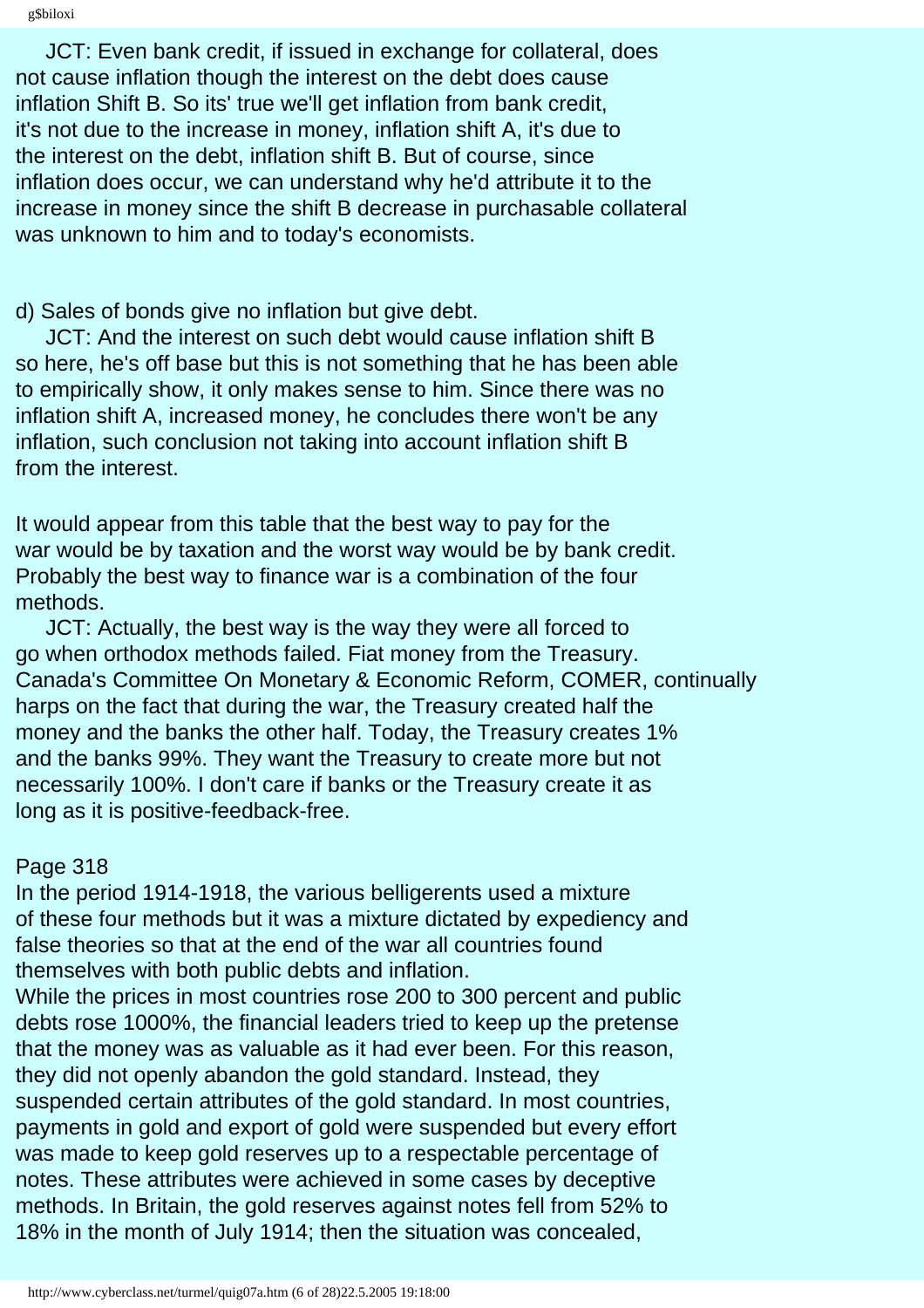partly by moving assets of local banks into the Bank of England and using them as reserves for both, partly by issuing a new kind of notes (Currency Notes) which had no real reserve and little gold backing.

 JCT: With little consequence since the backing by gold is not what makes money valuable, it's the labor of people that you can buy with your money that is the true backing.

### Page 320

As soon as the war was over, governments began to turn their attention to restoring the prewar financial system. Since the essential element was believed to be the gold standard, this movement was called "stabilization."

 JCT: Remember this word. Stabilizing meant making the gold of those who had gold worth more by taking more from the people who had no gold. It often turned into out-and-out death for the poor, henceforth to be called "morting."

Productive capacity in both agriculture and industry had been increased by the artificial demand of the war period to a degree far beyond the ability of normal domestic demand to buy the products.

 JCT: Food production had increased far beyond the ability to buy the products but not to eat them. Thus the famous Social Credit expression "Poverty amidst plenty." Lots of food but no money to buy it with.

The backwards areas had increased their outputs of raw materials and food so greatly that the total could hardly have been sold.

 JCT: Again, the limitation was on the sale, not on the availability. Thus the real tragedy of the 20th century where it is admitted that early on in the century, we already had the potential for life-support to provide abundance for all yet such abundance was denied the citizenry by creating a shortage of the tokens to buy it with. Earth could have been paradise of abundance for the past hundred years and yet the bankers kept it an alley where men weep and gnash their teeth just for the fun and profit they made out of morting people with debt.

The result was as situation where all countries were eager to sell and reluctant to buy. The only sensible solution to this problem of excessive productive capacity would have been a substantial rise in domestic standards of living but this would have required a fundamental reapportionment of the national income so that claims to this product of the excess capacity would go to those masses eager to consume, rather than continue to go to the minority desiring to save. Such reform was rejected by the ruling groups in both "advanced" and "backwards" countries so that this solution was reached only to a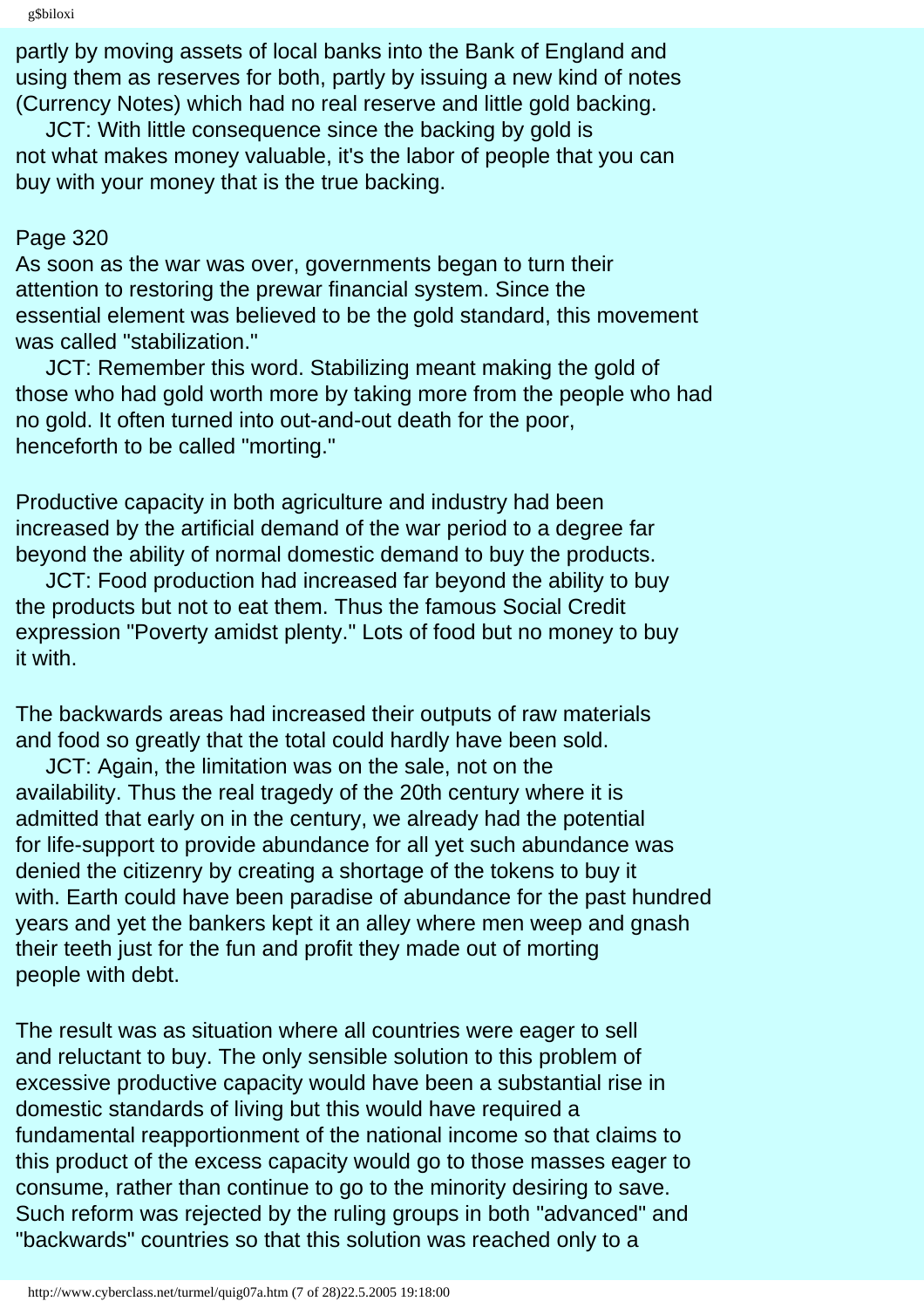small degree in a relatively few countries (chiefly US and Germany in 1925-1929).

 JCT: I think this would make a great part of the indictment of the moneylenders who kept heaven away from earthlings over the past century. Ruling groups, and we know that that has always been those who finance the politicians, decided that the abundance would be kept unbuyable bought by the masses, such ruling groups having thereby morted many of those masses by insufficiency in a land of plenty.

 We should start a topic where we assume that we're finally all in Heaven and we get to be the prosecutors of the Rothschilds and Rockefellers before God who draw up the indictment.

 It would have great therapeutic value for those of us who feel the heartache of knowing that it didn't have to be this way. I'm sure that those of us who understand how the bankers have done it to us feel a special pain that the sheeple who think it's just nature's way will never understand. So why don't we pretend that we're finally at he Judgment day and let's lay out the indictment for genocide of the poor against the bankers.

 Now that I think of it, I'm probably the only person on Earth who has already had that soul-satisfying moment of accusing the bankers of genocide of the poor in the public eye before my nation's highest court. Three times personally and three times having made the arguments for others. So, I've had the thrill of making the case against the bankers of genocide to their faces. I really enjoyed it.

 We'd simply have to pick various examples of where bankers' policies resulted in death. I can pick up my newspaper and come up with half a dozen in only a few moments.

 Bankers committed genocide when their funding cuts reduced the number of ambulances and someone died.

 Bankers committed genocide when their funding cuts reduced the number of hospital beds and someone died.

 Bankers committed genocide when their funding cuts reduced welfare and someone died of a malnutrition disease.

 Bankers committed genocide when their funding cuts reduced welfare and someone died of attempted robbery or trying to stop one.

 Bankers committed genocide when their funding cuts caused a gang of kids to kill another for his sneakers despite stores full of sneakers.

 The ways that bankers' funding cuts have killed people are just too numerous to count. Virtually every crime on every crime drama on television can be laid to the poverty motive: "I did it for the money." Other than a few insanities, 90% of the death on the planet, assuming 10% die calmly and naturally, can be laid on the banking conspiracy.

 And believe me, to call these pillars of the community "morters" in public affords a great feeling to anyone who has been frustrated by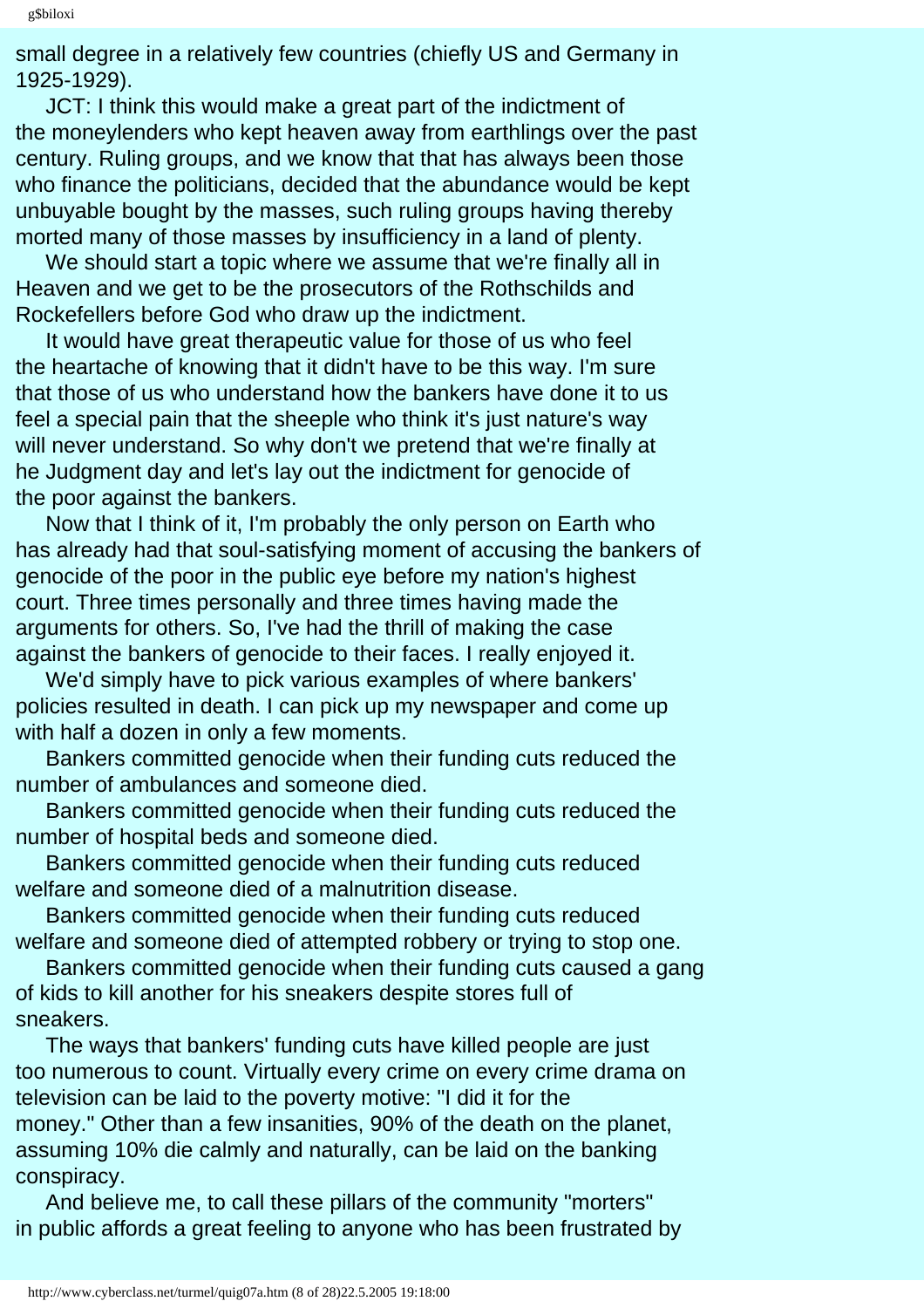the knowledge that we've always been a short step away from heaven and have been kept in hell by these men nevertheless.

 And I wouldn't worry too much about Rothschild and Rockefeller sending their henchmen to get you. The LETS computer revolution changing the face of banking is just too big to be stopped and once LETS is global, they, like the lowliest torturer, will be forgiven, allowed to change their names and fade from the scene knowing they will eventually get their promised judgment day on the other side. But not on this side.

 So contemplate how you'd indict them for their usury "mort-gage." Make your case and enjoy the therapeutic feeling arguing for such justice gives. Because, as Quigley explains, the needless agonies they have inflicted will get clearer and clearer as we go on.

### Page 324

The powers of financial capitalism had another far-reaching aim, nothing less than to create a world system of financial control in private hands able to dominate the political system of each country and the economy of the world as a whole.

 JCT: Remember that Quigley is one of them. He's one of their professors. He's one of the slave-drivers, not one of the slaves.

This system was to be controlled in a feudalist fashion by the central banks of the world acting in concert, by secret agreements arrived at in frequent private meetings and conferences. The apex of the system was to be the Bank for International Settlements in Basle, Switzerland, a private bank owned and controlled by the world's central banks which were themselves private corporations. Each central bank sought to dominate its government by its ability to control Treasury loans, to manipulate foreign exchanges, to influence the level of economic activity in the country, and to influence cooperative politicians by subsequent economic rewards in the business world.

JCT: And they've pulled it off.

In each country, the power of the central bank rested largely on its control of credit and money supply. In the world as a whole the power of the central bankers rested very largely on their control of loans and the gold flows. They made agreements on all the major financial problems of the world, as well as on many of the economic and political problems, especially in reference to loans, payments, and the economic future of the chief areas of the globe.

 JCT: So it's fair to say that the state of the world is their responsibility.

The Bank of International Settlements, B.I.S. is generally regarded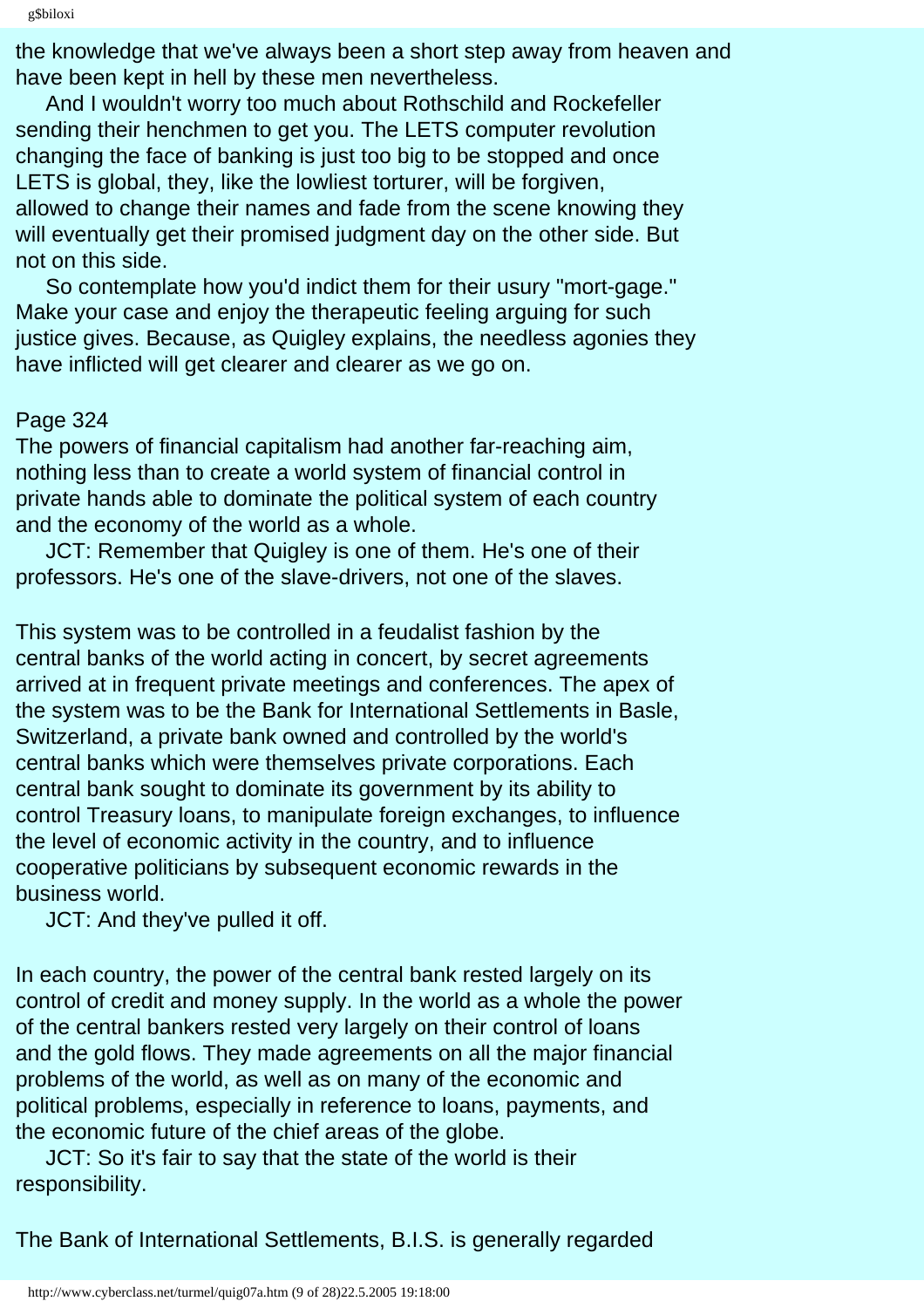as the apex of the structure of financial capitalism whose remote origins go back to the creation of the Bank of England in 1694.

 JCT: Only as far as Quigley sees. Astle points out that they had an international banking cartel, a Bank of International Settlements, several millennia ago and it's difficult to believe given our continual history of agony and war that they took a break from control for a millennium or two. No, it's just that this historian couldn't have known what history had been erased from his books to know. That's why we have such a great debt of gratitude to Astle for having dug up and processed so much almost-erased information.

### Page 325

It was set up to be the world cartel of every-growing national financial powers by assembling the nominal heads of these national financial centers.

The commander in Chief of the world system of banking control was Montagu Norman, Governor of the Bank of England, who was built up by the private bankers to a position where he was regarded as an oracle in all matters of government and business. In government, the power of the Bank of England was a considerable restriction on political action as early as 1819 but an effort to break this power by a modification of the bank's charter in 1844 failed. In 1852, Gladstone, then chancellor of the Exchequer and later Prime Minister, declared, "The hinge of the whole situation was this: the government itself was not to be a substantive power in matters of Finance, but was to leave the Money Power supreme and unquestioned."

 JCT: This is the Prime Minister saying that the most important function of an economy was to be left to the profitable control of private elements. Sure, many economists will argue that there is government control because the President gets to nominate which bankers serve on the Federal Reserve Board but it fails to note that they're still all bankers and that picking one or two of them to their 14 year term is about the only control at all.

This power of the Bank of England was admitted in 1924 by Reginald McKenna, who had been Chancellor of the Exchequer, when he, as Chairman, told the stockholders of the Midland bank, "I am afraid the ordinary citizen will not like to be told that the banks can, and do, create money. And they who control the credit of a nation direct the policy if Governments and hold in the hollow of their hands the destiny of the people." In that same year, Sir Drummond Fraser, vicepresident of the Institute of Bankers stated, "The Governor must be the autocrat who dictates the terms upon which alone the Government can obtain borrowed money." On Sep. 26, 1921, Vincent Vickers, director of the bank, the Financial Times wrote, "Half a dozen meant the top of the Big Five Banks could upset the whole fabric of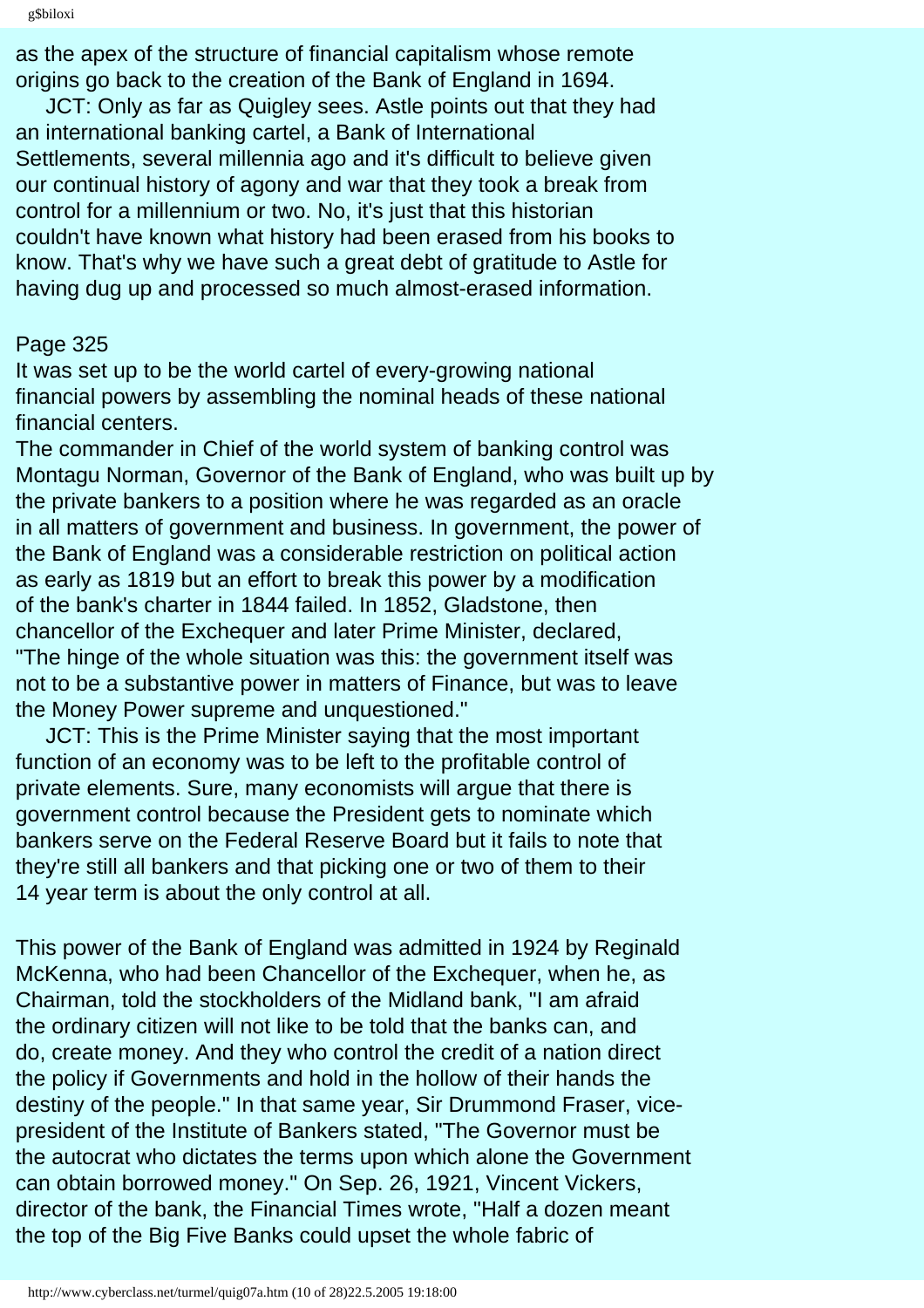government by refraining from renewing Treasury Bills."

 JCT: These quotes have been cited by most monetary reformers and the fact that Quigley does too is testament to the honesty with which he is dealing with these issues.

#### Page 326

Norman had no use for governments and feared democracy. Both of these seemed to him to be threats to private banking and thus to all that was proper and precious to human life. He viewed his life as a kind of cloak-and-dagger struggle with the forces of unsound money which were in league with anarchy and Communism. When he rebuilt the Bank of England, he constructed it as a fortress prepared to defend itself against any popular revolt. For much of his life, he rushed about the world under the assumed name of "Professor Skinner."

 JCT: Interesting that he worried that people would someday blame the bankers and not the government but as long as most people thought that the government ran the central bank and not the other way around, he didn't have too much to worry. The the Bank of England was picketed by some Social Credit Greenshirts during the Depression and me in 1997 but other than those protests, it's been pretty successful at having the blame for its policies laid at the doorstep of the government.

Norman had a devoted colleague in Benjamin Strong, the first governor of the Federal Reserve Bank of New York. Strong owed his career to the favor of the Morgan bank.

In the 1920s, they were determined to use the financial power of Britain and the US to force all the major countries of the world to go on the gold standard and to operate it through central banks free from all political control, with all questions of international finance to be settled by agreements by such central banks without interference from governments.

 JCT: I consider the money system as the brain of the economic machinery. Money decides what will be produced. Bankers have decided that funds to farm production will be kept to a minimum and funds to war production will be kept to a maximum and that's what gets done. The engineers who would be just as happy building tractors find that the only paychecks available are for building tanks and guess what engineers end up building? Those who control the allocation of funds control what gets done no matter what governments or people want. Is it any wonder that bankers want no interference from governments in their running of the world? But having had no such interference, we can now safely lay the results at their feet for explanation.

# Page 327 It must not be felt that these heads of the world's chief central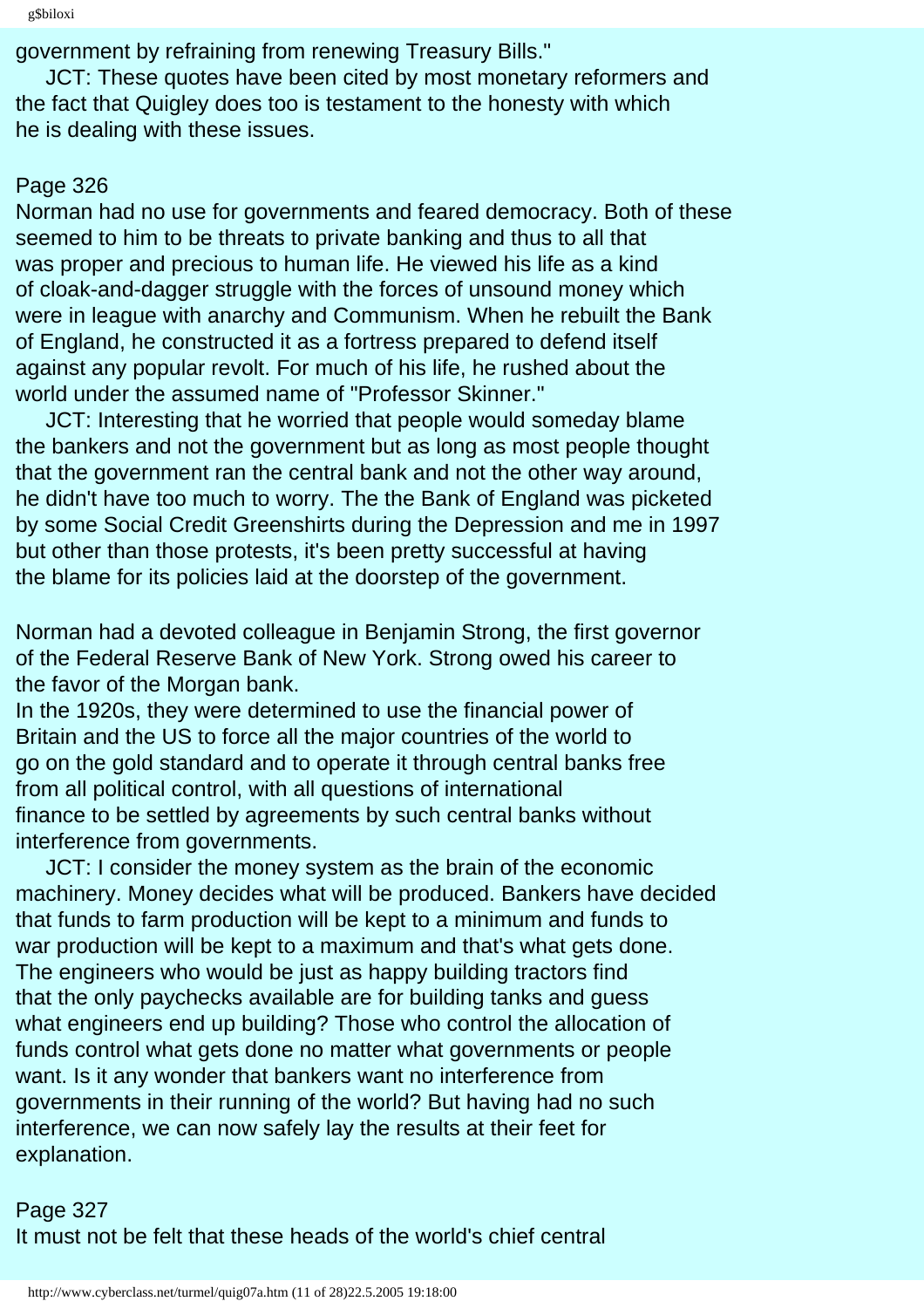g\$biloxi

banks were themselves substantive powers in world finance. They were not. Rather, they were the technicians and agents of the dominant investment bankers of their own countries, who had raised them up and were perfectly capable of throwing them down. The substantive financial powers of the world were in the hands of investment bankers (also called "international" or "merchant" bankers) who remained largely behind the scenes in their own unincorporated private banks.

 JCT: These are the Rothschilds, Rockefellers, Warburgs, et al, whose psychological profiles will be of such interest to future historians and students. Finding out what made the kind of person who could condemn hundreds of millions to agonizing lives and deaths tick will surely occupy more time than any other interest. I'd like to know how they rationalize what they've done and how they live with themselves. Of course, if they really are just evil aliens who consider themselves superior to the human race and feed off us as nonchalantly as we feed off cattle, then I'll understand. But if it's found that these great banking families, the parasite royalty, are actually human, then I'd bet that the study of what made them do and think what they did will most fascinate future generations. I wonder sometimes wonder if they'll find that they had a malevolent gene or was it all the inbreeding to keep their fortunes in the same small group over millennia? I hope these questions get answered in my lifetime. But I'd be most pleased to find out that they were actually aliens and no real human could sink as low as a Rothschild or Rockefeller could.

These formed a system of international cooperation and national dominance which was more private, more powerful, and more secret than that of their agents in the central banks. This dominance of investment bankers was based on their control over the flows of credit and investment funds in their own countries and throughout the world. They could dominate the financial and industrial systems of their own countries by their influence over the flow of current funds through bank loans,the discount rate,the rediscounting of commercial debts; they could dominate governments by their control over current government loans and the play of the international exchanges. Almost all of this power was exercised by the personal influence and prestige men who had demonstrated their ability in the past to bring off successful financial coups, to keep their word, to remain cool in a crisis, and to share their winning opportunities with their associates.

In this system, the Rothschilds had been pre-eminent during much of the nineteenth century, but, at the end of that century, they were being replaced by J.P. Morgan in New York.

 JCT: J.P. Morgan was nothing but a stooge for Rothschild and Rockefeller. He died leaving no appreciable estate so any power he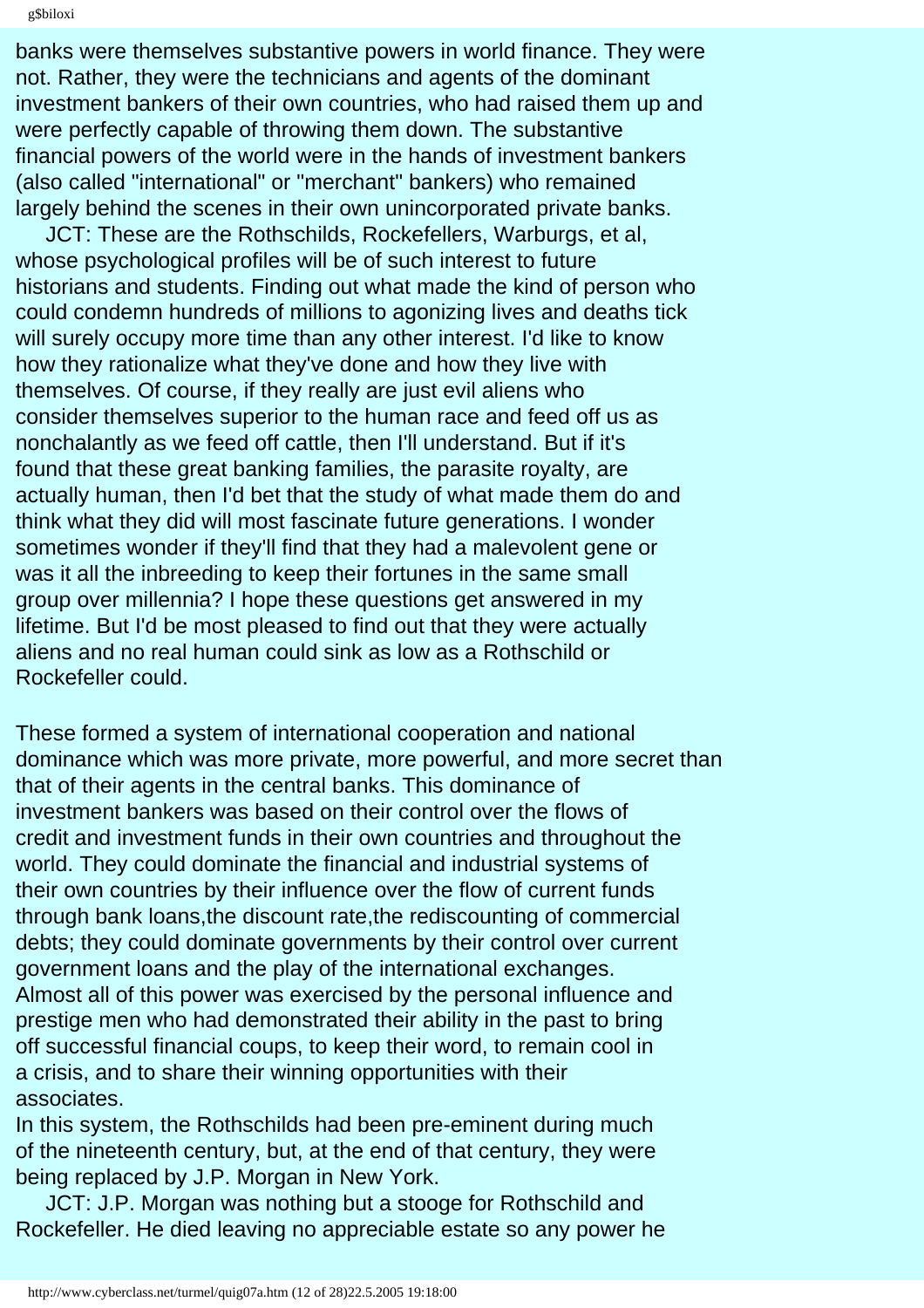wielded as front man was really the power of the men behind the scenes who had the money Morgan did not.

# CHAPTER VII: FINANCE, COMMERCIAL POLICY, AND BUSINESS POLICY 1897-1947

# Page 327

At the present stage, we must follow the efforts of the central bankers to compel the world to return to the gold standard of 1914.

JCT: And count up the corpses as this group compels the world.

# Page 328

The problem of public debts arose from the fact that as money (credit) was created, it was usually made in such a way that it was not in the control of the state but was in the control of private financial institutions which demanded real wealth at some future date for the creation of claims on wealth in the present. The problem of public debt could have been met in one or more of several fashions: a) by increasing the amount of real wealth...

b) by devaluation...

c) by repudiation...

d) by taxation...

e) by the issuance of fiat money and the payment of the debt by such money.

 JCT: I don't like a) because the bankers end up with all the profits of production; b) is unnecessary; c) is only proper for the repudiation of the interest component of the debt but never the original principal for which value was received unless they'd like to make the case they shouldn't have to pay for the weapons and chains bought by their dictator to keep them enslaved; d) taxation is silly since the problem is already not enough money; I like e) which converts interesting-bearing debt whose principal grows and grows exponentially into interest-free debt so the principal can be reduced with each payment.

# Page 329

Efforts to pay the public debt by fiat money would have made the inflation problem worse. Orthodox theory rejected fiat money as solutions to the problem.

 JCT: Unfortunately, this would seem so to someone who doesn't understand that replacing interest-bearing debt money with interestfree debt money changes nothing but the debt service. No new money is added for which old money is not erased. If a hundred billion old interest-bearing dollars are replaced by a hundred billion interestfree dollars, why should there be inflation? So the fact he believes in inflation shift A and has not conceived of inflation shift B isn't even key here. It's a straight replacement. No inflation shift A.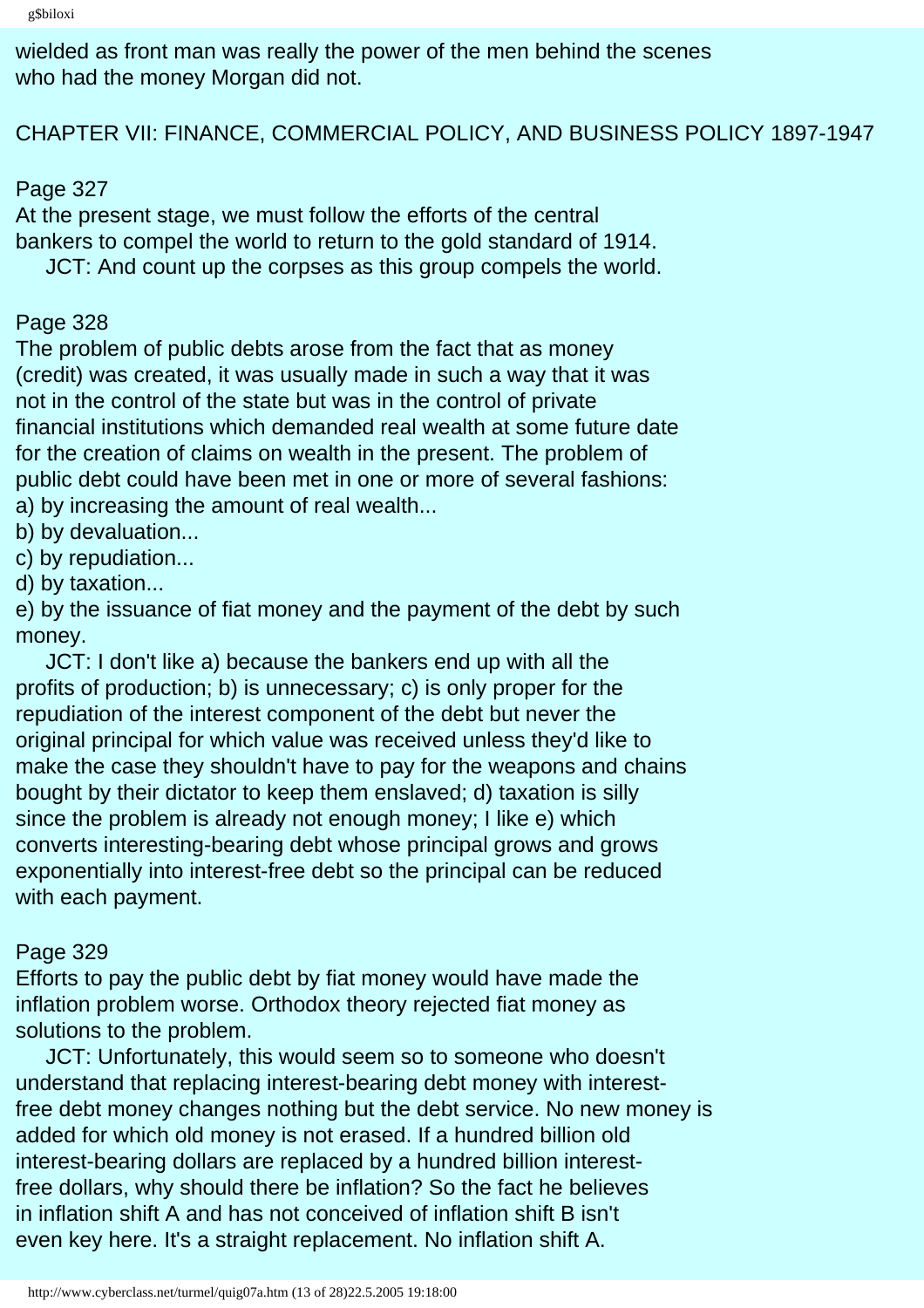### Page 332

In Britain, the currency notes which had been used to supplement bank notes were retired and credit was curtailed by raising the discount rate to panic level. The results were horrible. Business activity fell drastically and unemployment rose to well over a million and a half. The outcome was a great wave of strikes and industrial unrest.

 JCT: So what was good to make the bankers richer made everyone else poorer. To safety the value of their gold, ordinary people had to suffer wage and service cuts. Upping the value of bankers' gold was necessarily laid on the backs of the working classes. Bradburys that worked to finance war-time production were not going to be able to finance peace-time production.

### Page 333

To maintain the gold reserve at all, it was necessary to keep the discount rate at a level so high (4.5% or more) that business activity was discouraged. As a result of this financial policy, Britain found herself faced with deflation and depression for the whole period of 1920-1923. The number of unemployed averaged about 1.75 millions for each of the thirteen years of 1921-1932 and reached 3 million in 1931.

Belgium, France and Italy, accepted orthodox financial ideas and tried to deflate in 1920-1921 but after the depression which resulted, they gave up the task.

 JCT: So orthodox financial methods to deflate the money supply and make gold-holders richer always cause depression for the workers. So governments that pursue deflationary policies have gold-holders' and not workers' interests at heart. Of course, considering that most politicians came from the gold-holding classes and few from the nongold-holding classes, what would one expect? Of course the politicians were in favor of their gold being more valuable no matter how many ordinary people went sick and hungry.

 What's amazing is that they knew first-hand the Bradburys had saved their nation and boosted production and were still willing to cut production and murder their nation in the name of making their gold worth more.

#### Page 334

The Dawes Plan provided the gold reserves which served to protect Germany from the accepted principles of orthodox finance.

 JCT: Otherwise, without gold as a base, they wouldn't have been allowed to have any money according to orthodox financial policies. And since the only people profiting from the war debts were the bankers who received their payments, they were keenly supportive of their governments lending Germany gold so she could pay the bankers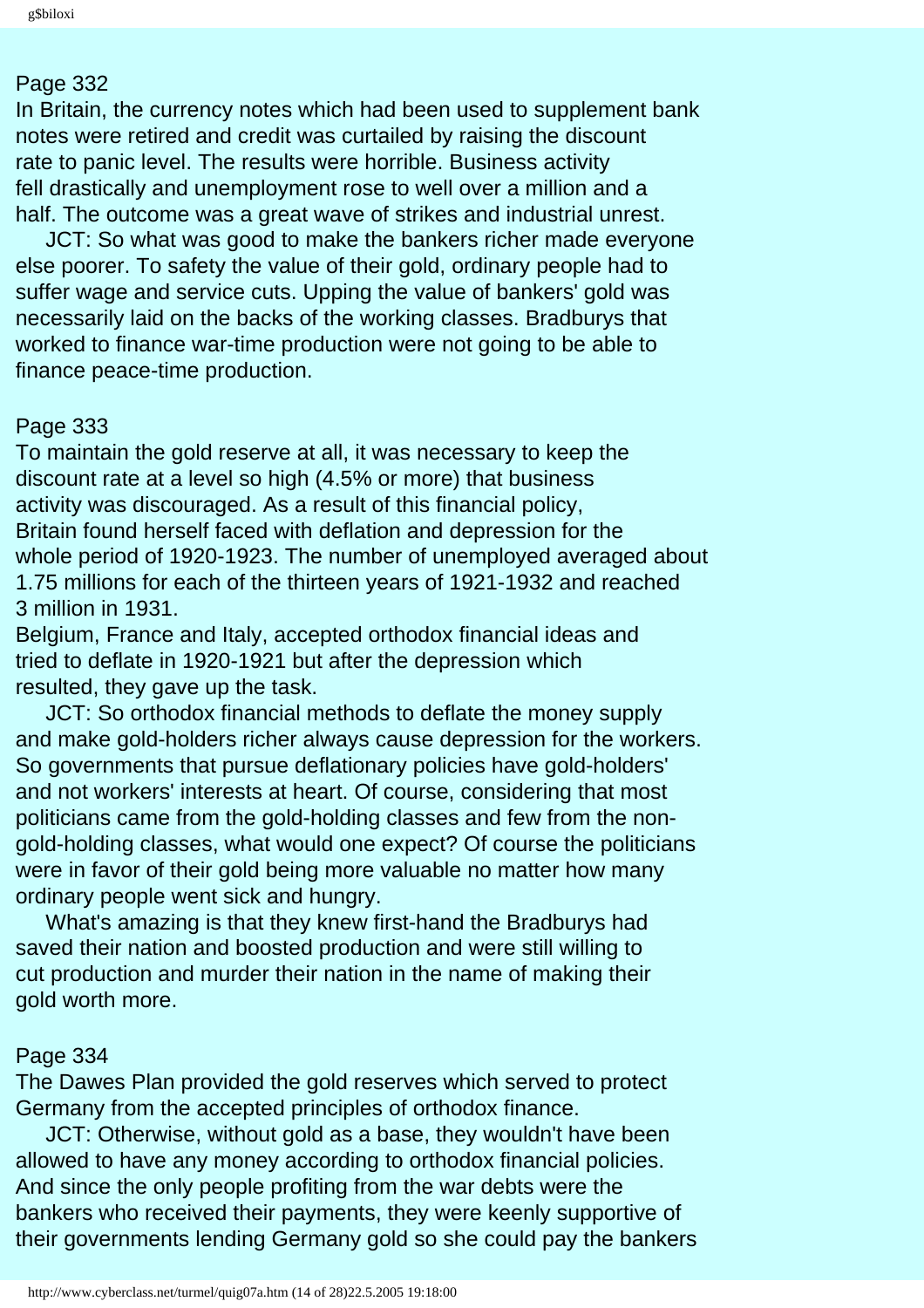#### their interest.

### Page 336

Financial capitalism had little interest in goods at all, but was concerned entirely with claims on wealth - stocks, bonds, mortgages, insurance, proxies, interest rates, and such. It built railroads in order to sell securities, not to transport goods. Corporations were built upon corporations in the form of holding companies so that securities were issued in huge quantities bringing profitable fees and commissions to financial capitalists without any increase in economic production whatever. Indeed, these financial capitalists discovered that they could not only make killings out of the issuing of such securities, they could also make killings out of the bankruptcy of such corporations through the fees and commissions of reorganization. A very pleasant cycle of flotation, bankruptcy, flotation, bankruptcy began to be practiced by these financial capitalists. The more excessive the flotation, the greater the profits and the more imminent the bankruptcy. The more frequent the bankruptcy, the greater the profits of reorganization and the sooner the opportunity of another excessive flotation.

 JCT: Of course, the lives of those thrust into unemployment and need by their cycle of flotation, bankruptcy, etc. wasn't taken into consideration.

### Page 337

The growth of financial capitalism made possible a centralization of world economic control and a use of this power for the direct benefit of financiers and the indirect injury of all other economic groups. Financial control could be exercised only imperfectly through credit control and interlocking directorates.

 JCT: And of course, many in the booboisie argue vehemently that this power for the direct benefit of financiers to the indirect injury of all other economic groups was never used on purpose. Only conspiracy nuts would think that.

# Page 338

The real key rested on the control of money flows which were held by investment bankers in 1900.

# THE PERIOD OF DEFLATION, 1927-1936

# Page 339

After 1929, deflation reached a degree which could be called acute. JCT: By this he must mean that people were dying in the streets and things looked bad.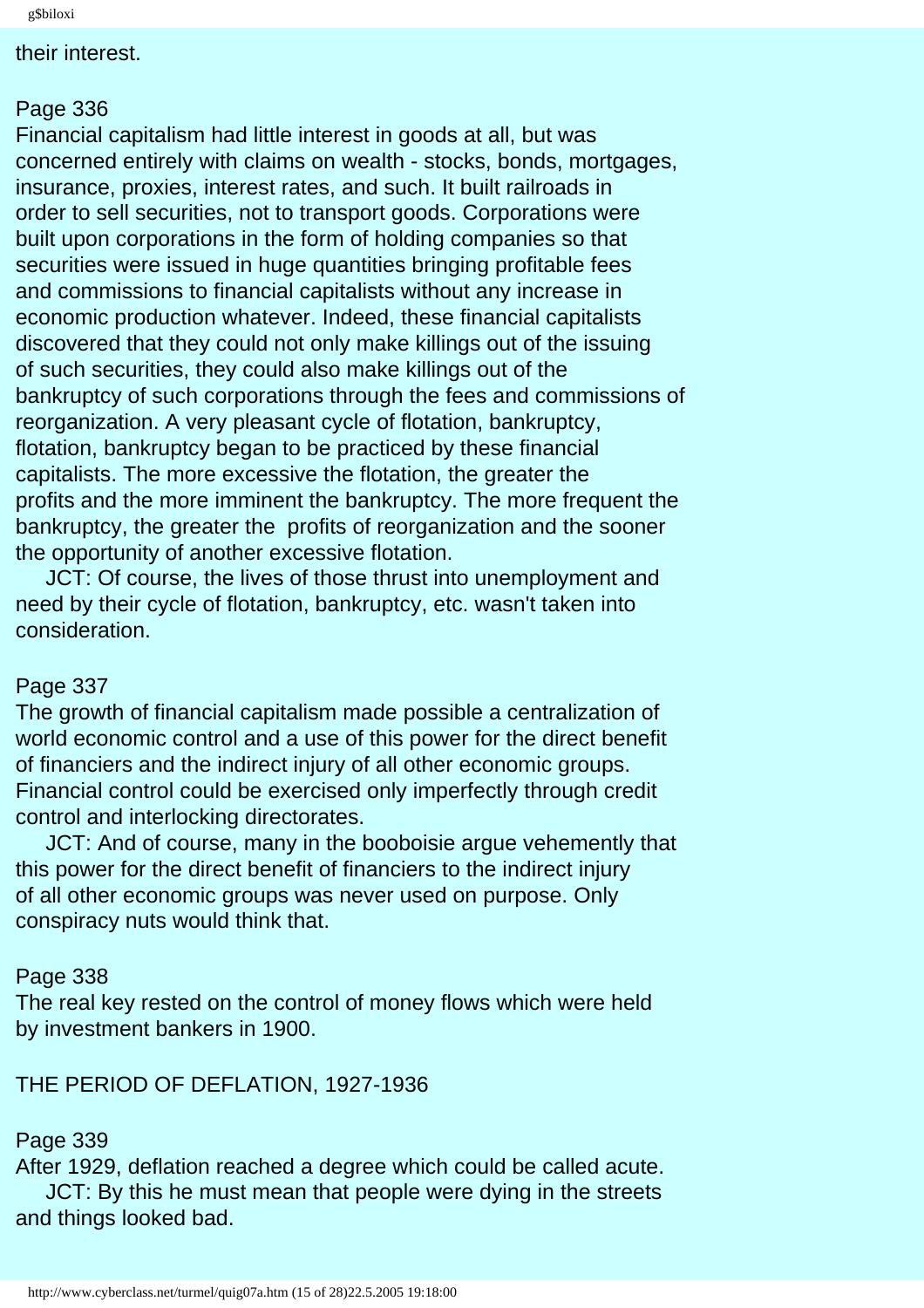In the first part of this period (1921-1925), the dangerous economic implications of deflation were concealed by a structure of self-deception which pretended that a great period of economic progress would be inaugurated as soon as the task of stabilization had been accomplished.

 JCT: As soon as the value of their gold had stabilized to a lot more, things would be better for everyone.

This psychological optimism was completely unwarranted by the economic facts. After 1925, when deflation became more deep-rooted and economic conditions worsened, the danger from these conditions was concealed by a continuation of unwarranted optimism.

 JCT: I'm sure it wasn't optimism being stated by the people themselves and more a lying media owned by the gold-holders telling the people that everything was getting better.

# THE CRASH OF 1929

### Page 342

When France stabilized the franc at a level at which it was devalued, the Bank of France sold francs in return for foreign exchange. The francs were created as credit in France thus giving an inflationary effect.

 JCT: Maybe, maybe not. It all depends on whether equivalent collateral was created with the new money issued. Remember Edgie the economist who played Poker at my table and would scream "inflation" any time a new player entered the with a new rack of poker chips. Even though we had to take him to the cage every time to reassure him that the new chips were backed up with new collateral in the cage, his conditioning prompted to forget how the cage worked and scream "inflation" every time he saw new chips enter the game.

 Flaherty like most economists in the world was never taught cage accounting and suffers from this same conditioning to believe that any increase in the chips causes the value of the other chips to go down. Page 343

The financial results of the stock market boom in the US was credit diverted from production to speculation and increasing amounts of funds being drained from the economic system into the stock market where they circulated around and around, building up prices of securities.

 JCT: A lot similar to today where trillions move in stock market transactions so they can make 1% commissions and only billions move in productive purchases.

# Page 344

Early in 1929, the board of governors of the Federal Reserve System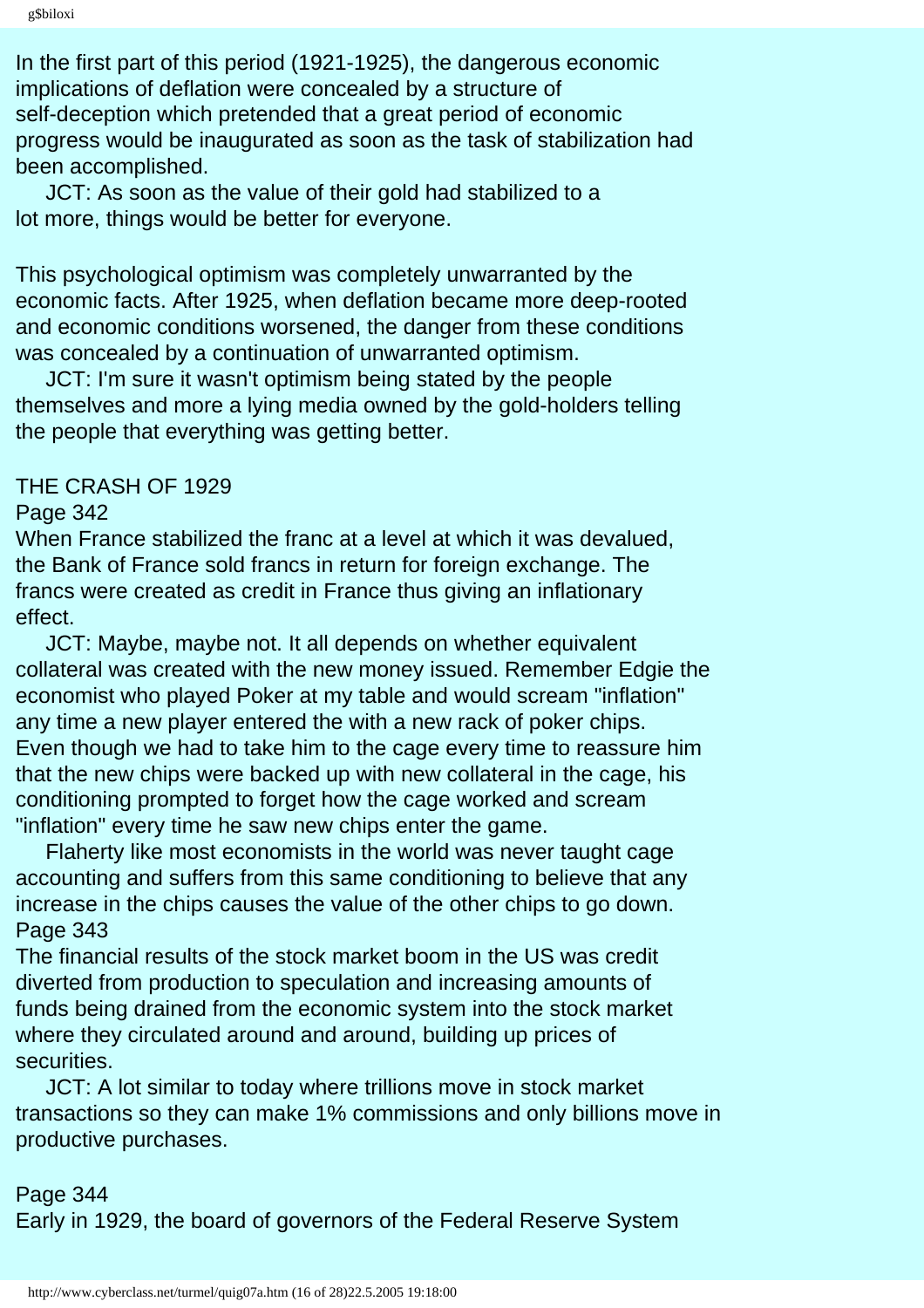became alarmed at the stock market speculations draining credit from industrial production. To curtail this, they called upon member banks to reduce their loans on stock collateral to reduce the amount of credit available for speculation. Instead, the available credit went more and more to speculation and decreasingly to productive business. Call money rates in New York which had reached 7% at the end of 1928 were at 13% by June 1929.

 JCT: So just before the stock market crash, the FED started jacking up the loanshark rate. This is the true cause of the crash because as credit tightened, more and more people needed to dump their securities to get money to pay their debts and this "panic" or credit crunch set the stage where the loans were called in precipitating the crash. How many people knew that Winston Churchill had been invited over to Wall Street to witness the crash? It certainly let him know who ruled the real world.

### Page 346

To restore confidence among the wealthy (who were causing the panic) an effort was made to balance the budget by cutting public expenditures drastically. This, by reducing purchasing power, had injurious effects on business activity and increased unrest among the masses of the people.

 JCT: Count up the children who got sick and died because daddy had no job to buy medicine, count up all the desperadoes who turned to crime, count up all the people who were morted in this bid to restore the confidence among the wealthy and lay the blame on the Rothschilds and Rockefellers where it belongs.

# Page 350

Washington left gold in 1933 voluntarily in order to follow an unorthodox financial program of inflation.

JCT: It's not fair to call this unorthodox finance. It wasn't.

# Page 351

The Thomas Amendment to the Agricultural Adjustment Act (1933) gave the president the power to devaluate the dollar up to 50%, to issue up to \$3 billion fiat money, and to engage on an extensive program of public spending.

# Page 352

The economies of the different countries were so intertwined with one another that any policy of self-interest on the part of one would be sure to injure others in the short run and the country in the long run. The international and domestic economic systems had developed to the point where the customary methods of thought and procedure in regard to them were obsolete.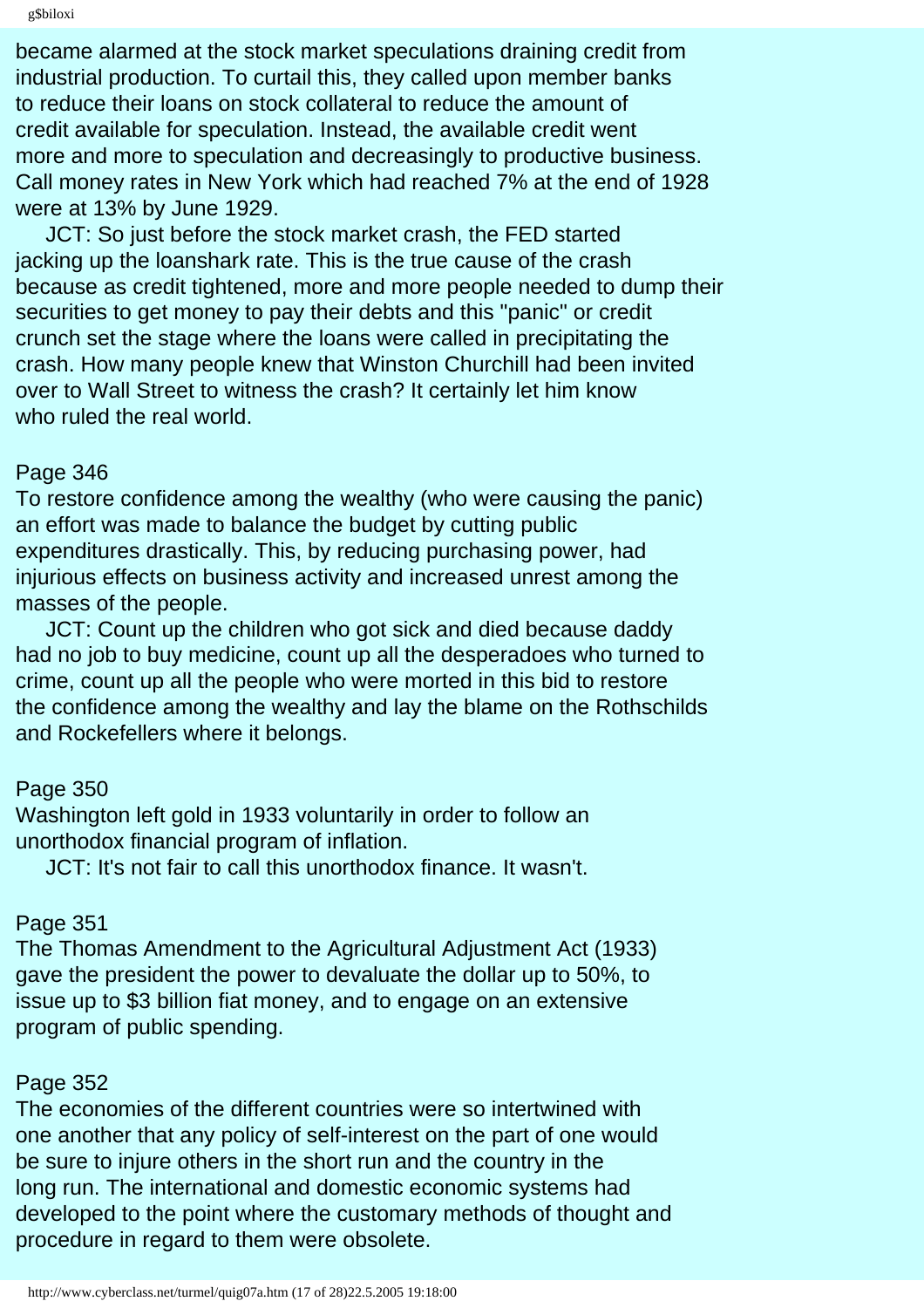#### page 353

As a result of the crisis, regardless of the nature of its primary impact, all countries began to pursue policies of economic nationalism. This spread rapidly as a result of imitation and retaliation.

 JCT: Pursuant to the Miracle Equation, all countries borrow Principal to produce their goods and try to sell them at Principal+Interest. Since no country can purchase with the P issued at home the prices of P+I, the unpurchasable portion must be exported in order to survive. This accounts for the trade wars where every country tries to capture with foreign sales enough to pay their home interest while at the same time preventing any home Principal from buying foreign goods and leaving.

 This explains "dumping" whereby a nation will overcharge its own citizens to that even more is left unpurchased which can then be offered at an even cheaper rate to obtain the foreign funds.

 Example: Country borrows \$100 billion at 10% to produce 10 widgets for sale at \$11 billion each. The home country buys \$100 billion worth of widgets and successfully exports the other \$10 billion it could not buy at home and pays off its debt.

 If it can't successfully export and sell the excess it couldn't sell at home, the banks will foreclose and generate unemployment and inflation. So what some countries do is to charge \$12 billion per widget to the home market and selling only 8 widgets so that they can try to gain the outside \$10 billion necessary to pay their interest by offering two widgets to get the necessary \$10 billion. This is called dumping. Otherwise, why would anyone object to countries wishing to sell us products at a loss unless the removal of that currency causes us problems.

 So it's the eternal struggle of mortgage that forces countries to try to export what they don't have sufficient money to buy at home.

### Page 355

The Bank of France raised its discount rate from 2.5% to 6% in 1935 with depressing economic results. In this way, the strain on gold was relieved at the cost of increased depression. The Right discovered that it could veto any actions of the Left government merely by exporting capital from France.

 JCT: Once again, protection of gold leads to misery for the people.

### Page 356

The franc passed through a series of depreciations and partial devaluations which benefited no one except the speculators and left France torn for years by industrial unrest and class struggles. The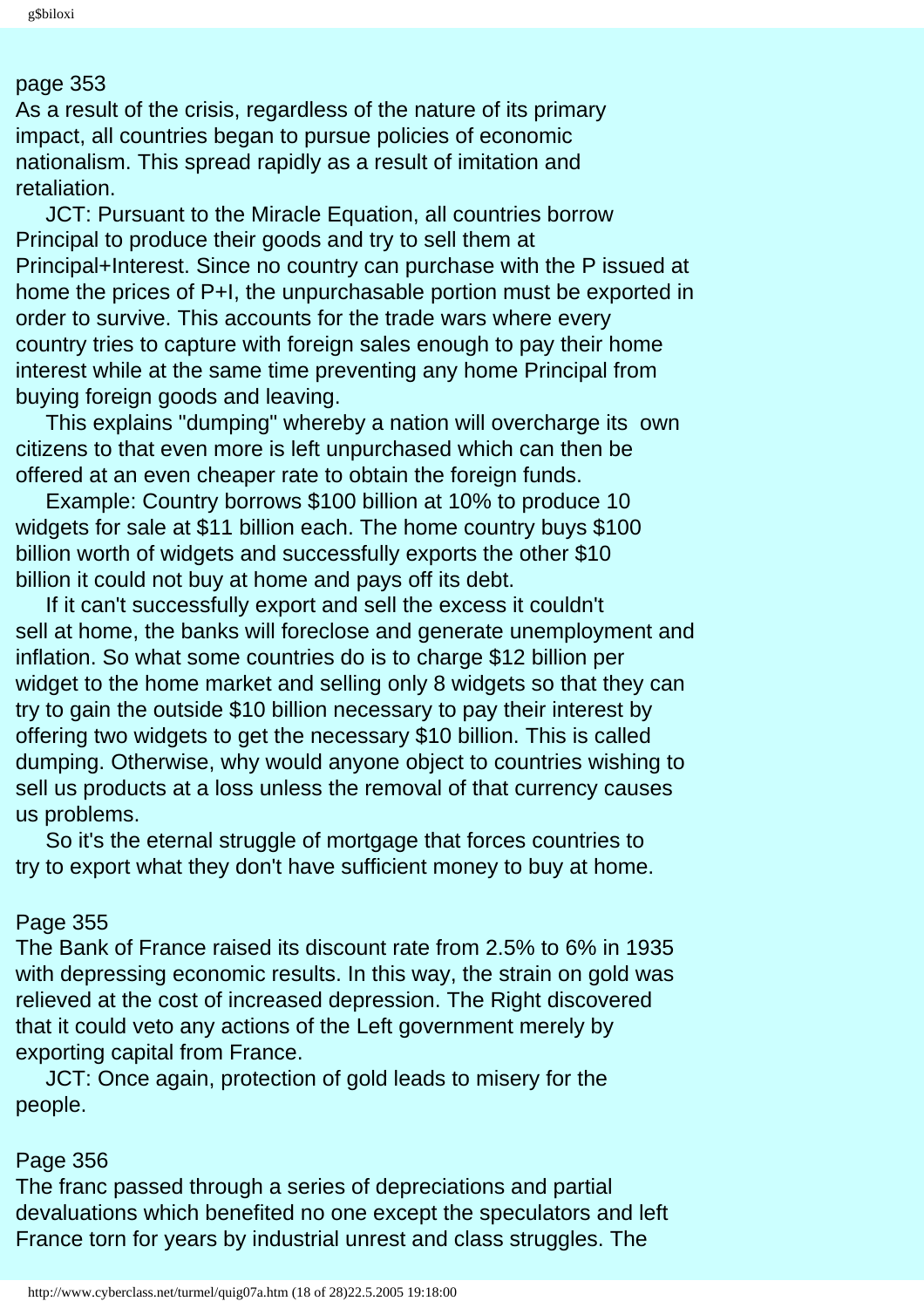government was subjected to systematic blackmail by the well-to-do of the country because of the ability of these persons to prevent social reform, public spending, arming, or any policy of decision by selling francs.

 JCT: And of course, the rich were led by the French branch of the Rothschild family in tearing France apart with industrial unrest and class struggles. Like I say, I can't imagine any of them choosing to keep their name in the new world where everyone will be aware of what they did.

### Page 357

The historical importance of the banker-engendered deflationary crisis of 1927-1940 can hardly be overestimated. It gave a blow to democracy and to the parliamentary system and thus became a chief cause of World War II. It so hampered the Powers which remained democratic by its orthodox economic theories that these were unable to rearm for defence. It gave rise to a conflict between the theorists of orthodox and unorthodox financial methods.

 JCT: So the bankers caused the Great Depression, hurt democracy and caused World War II with another 50 million casualties. R&R always made the biggest money with the biggest flows of blood.

The bankers' formula for treating a depression was by clinging to the gold standard, by raising interest rates and seeking deflation, and by insisting on a reduction in public spending, a fiscal surplus or at least a balanced budget.

 JCT: Clinging to the gold standard did no good for those who had no gold, raising interest hurt everyone but those who had money, seeking deflation benefited only those who had money, reducing public spending hurt those without money. The pattern is consistent. Everything good for those with money, everything bad for those without.

These ideas were rejected totally, on a point by point basis, by the unorthodox economists, (somewhat mistakenly called Keynesian). The bankers' formula sought to encourage economic recovery by "restoring confidence in the value of money," that is, their own confidence in what was the primary concern of bankers. The unorthodox theorists sought to restore purchasing power by increasing, instead of reducing, the money supply and by placing it in the hands of potential consumers rather than in the banks or in the hands of investors.

 JCT: Increasing the money supply helps everyone, not just rich, and placing it in the hands of all consumers, not just the bankers, again helps everyone, not just the rich.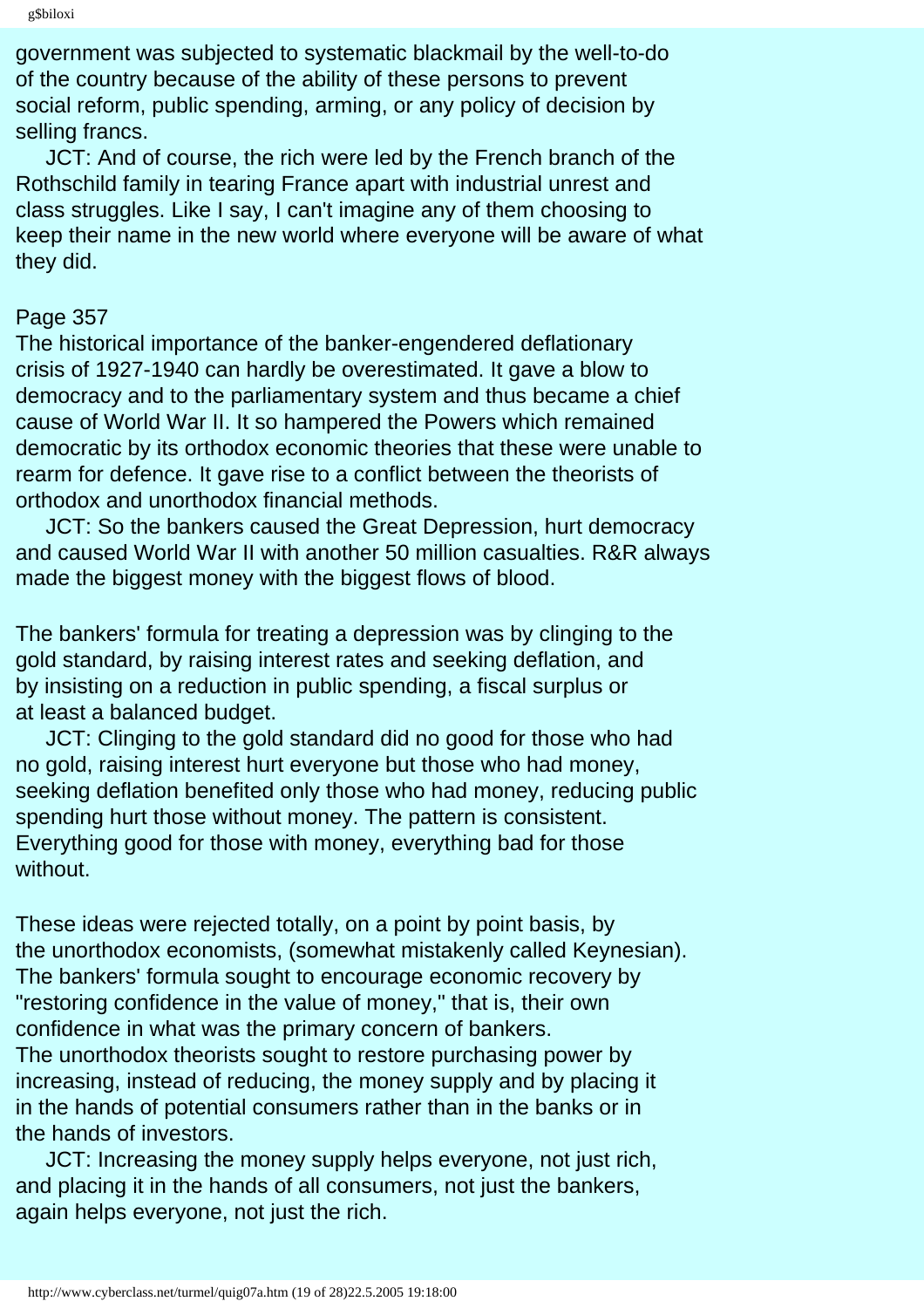### page 358

The whole relationship of money and resources remained a puzzle to many and was still a subject of debate in the 1950s but at least a great victory had been won by man in his control of his own destiny when the myths of orthodox financial theory were finally challenged in the 1930s.

 JCT: They may have been challenged but certainly never defeated. They're still called unorthodox because the orthodox way is still always to the advantage of those with the money and never of those without.

# REFLATION AND INFLATION 1933-1947

### Page 360

Except for Germany and Russia, most countries in the latter half of 1937 experienced sharp recession.

 JCT: Why this was so has to do with their not following the orthodox advice of the bankers interested only in increasing their own wealth

# Page 361

As a result of the failure of most countries (excepting Germany and Russia) to achieve full utilization of resources, it was possible to devote increasing percentages of resources to armaments without suffering any decline in the standards of living.

 JCT: In other words, they had plenty of unemployed to shift to armaments without taking anyone away from productive enterprise where they couldn't find enough money to be paid anyway.

### Page 366

It was discovered by Germany in 1932, by Italy in 1934, by Japan in 1936 and by the United States in 1938 that deflation could be prevented by rearming.

 JCT: This is a confusing way of putting it. It should actually say that it was discovered that deflation caused by bankers refusing to fund production could be prevented by bankers agreeing to fund destruction. As long as they wanted to produce peace-time production, the bankers would not create money and only when they were ready to produce war-time production were the bankers ready to create money to fund it. So since the bankers would only fund war and not peace, Quigley concluded that war production fought deflation.

### Page 368

Britain made barter agreements with various countries, including one direct swap of rubber for wheat with the US.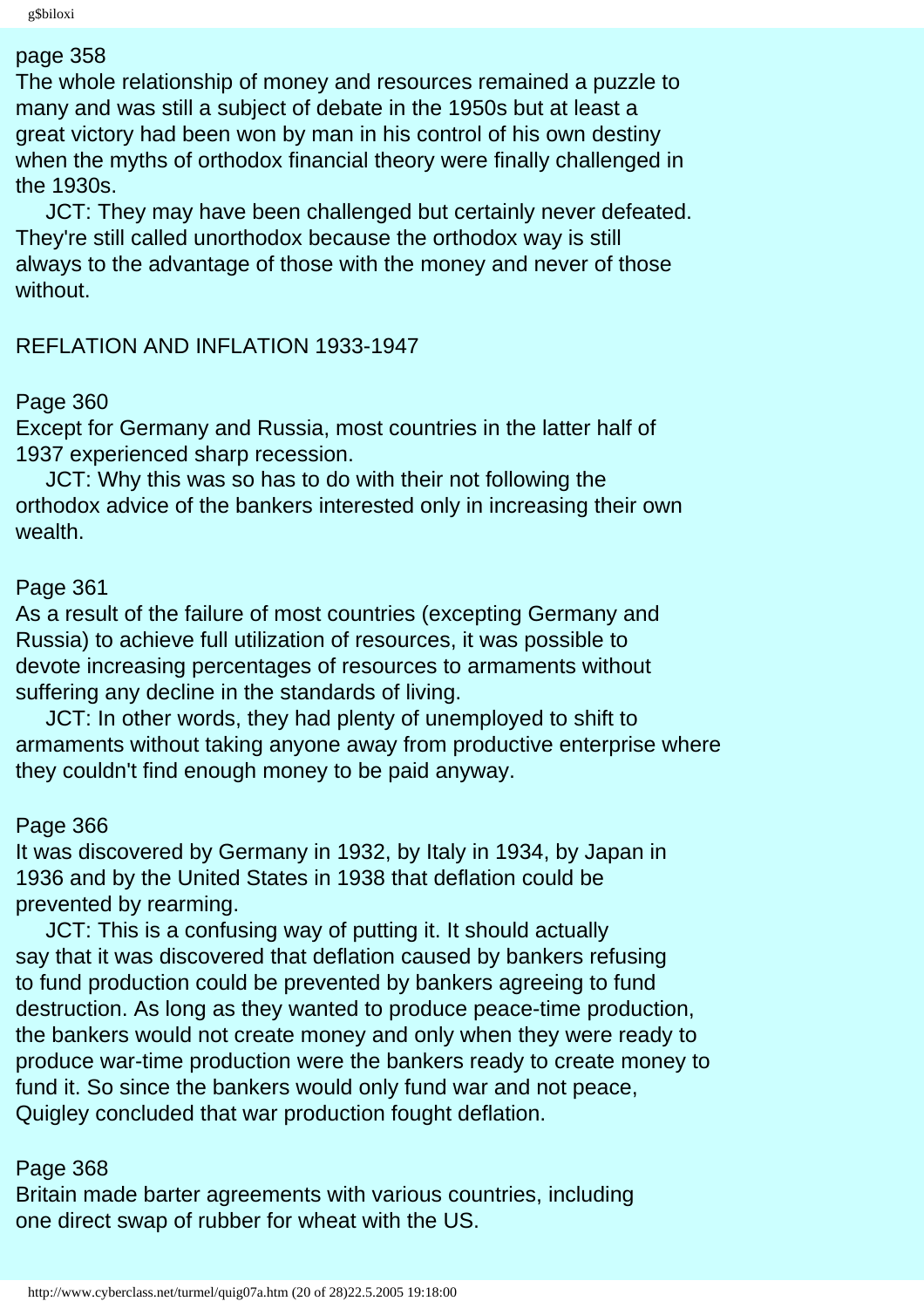JCT: This is definitely unorthodox finance. Too had they didn't keep trading using a central barter system. Then we'd have a global LETS as I've been advocating for so many years.

#### Page 369

The period of reflation after 1933 was caused by increases in public spending on armaments. In most countries,the transition from reflation to inflation did not occur until after they had entered the war. Germany was the chief exception and possibly also Italy and Russia, since all of these were making fairly full utilization of their resources. In France and the other countries overrun by Germany, such full mobilization of resources was not achieved before they were defeated.

 JCT: You'd have to wonder why economists aren't more interested in how Germany managed full employment while the rest of the world were suffering high unemployment of depression. And they still aren't interested in how they did it.

#### Page 370

The use of orthodox financing in the First World War had left a terrible burden of intergovernmental debts and ill-feeling.

 JCT: Not ill-feeling for the bankers even if it was deathlyfeeling for everyone else.

# Page 371

The post Second World War economy was entirely different in character from that of the 1920s following the First World War. This was most notable in the absence of a post-war depression which was widely expected but which did not arrive because there was no effort to stabilize on a gold standard. The major difference was the eclipse of the bankers who have been largely reduced in status from the masters to the servants of the economic system. This has been brought about by the new concern with real economic factors instead of with financial counters, as previously. As part of this program, there has been a great reduction in the economic role of gold.

# CHAPTER VIII: INTERNATIONAL SOCIALISM AND THE SOVIET CHALLENGE

#### Page 375

Industrialism, especially in its early years, brought with it social and economic conditions which were admittedly horrible. Human beings were brought together around factories to form great new cities which were sordid and unsanitary. In many cases, these persons were reduced to conditions of animality, which shock the imagination.

JCT: What shocks the imagination is that human (?) bankers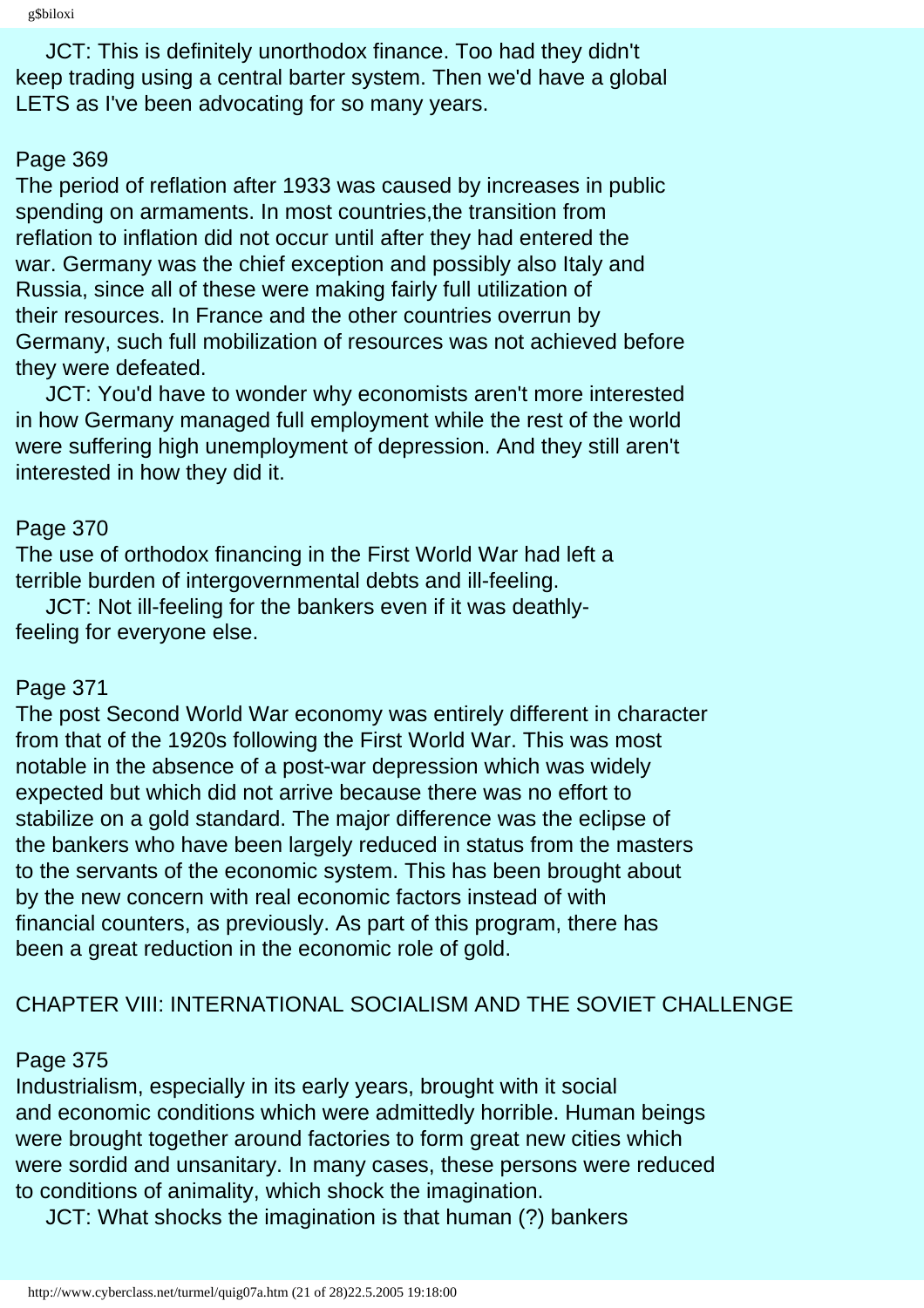planned it to be that way.

Crowded together in want and disease, with no leisure and no security, completely dependent on weekly wage which was less than a pittance, they worked twelve to fifteen hours a day for six days in the week among dusty and dangerous machines with no protection against inevitable accidents, disease, or old age, and returned at night to crowded rooms without adequate food and lacking light, fresh air, heat, pure water, or sanitation. These conditions have been described for us in the writings of novelists such as Dickens in England, Hugo or Zola in France.

 JCT: Rothschild's and Rockefeller's planet described in literature.

### Page 376

The Socialist movement was a reaction against these deplorable conditions to the working masses. It has been customary to divide this movement into two parts at the year 1848, the publication of the Communist Manifesto of Karl Marx. This work began with the ominous sentence, "A specter is haunting Europe - the specter of Communism," and ended with the trumpet blast "Workers of the world, unite." In general, the former division believed that man was innately good and that all coercive power was bad, with public authority the worst form of such coercive power. All the world's evils, according to the anarchists, arose because man's innate goodness was corrupted and distorted by coercive power. The remedy, they felt, was to destroy the state. The simplest way to destroy the state would be to assassinate the chief of the state to ignite a wholesale uprising of oppressed humanity.

 JCT: The we have a bunch of guys who want to blame the idiot politicians who got hooked into the loansharks rather than the loansharks themselves. Getting rid of the chief of state would have absolutely no effect with a ready replacement idiot waiting in the wings.

#### Page 377

Syndicalism was a somewhat more realistic and later version of anarchism. It was equally determined to abolish all public authority. The state would be destroyed by a general strike and replaced by a flexible federation of free associations of workers.

 JCT: Syndicalism was just another group again blaming the wrong guys. A free association of workers ready to get hooked into the same loansharks wouldn't be much of an improvement.

The second group of radical social theorists wished to widen the power and scope of governments by giving them a dominant role in economic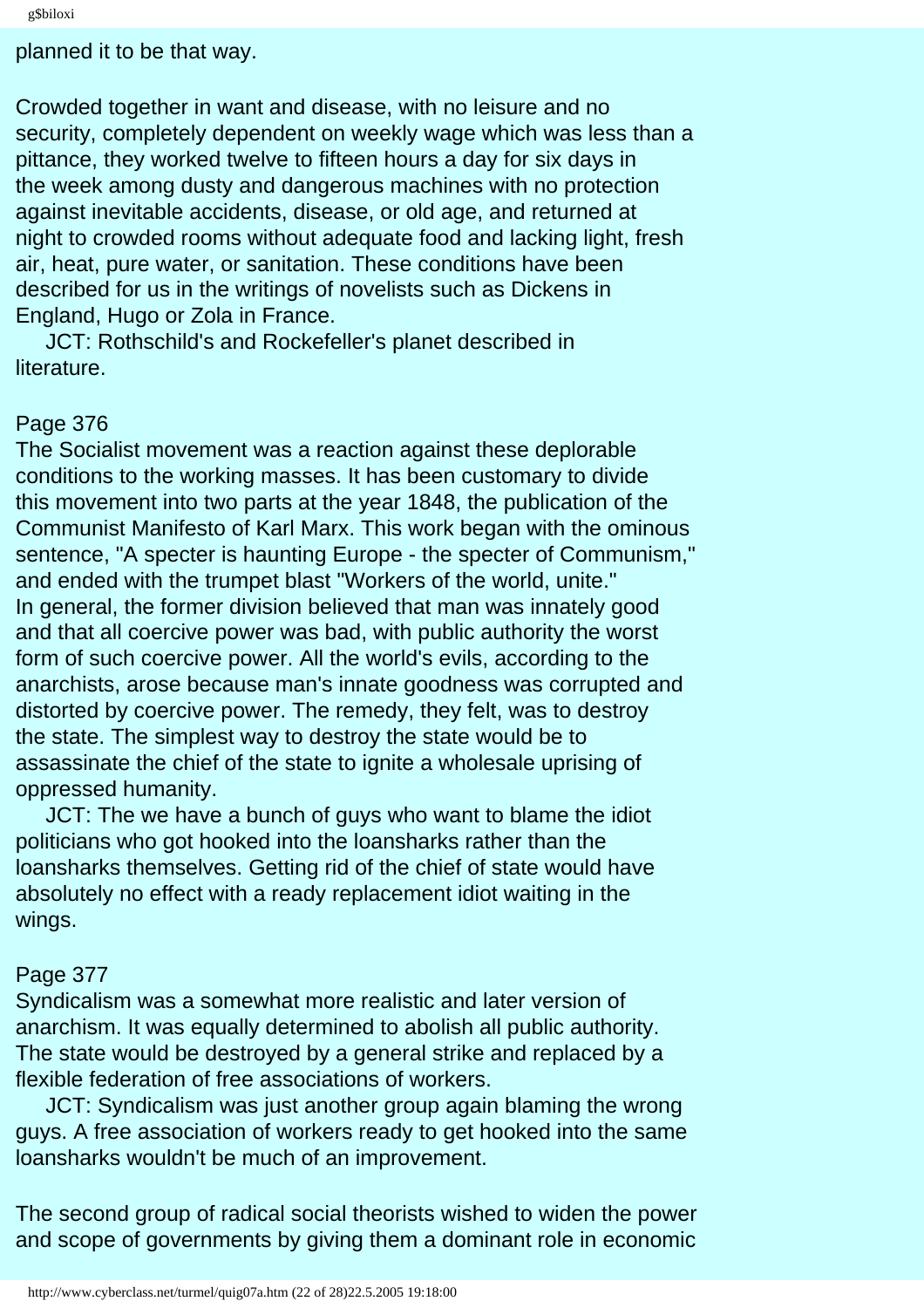life. The group divided into two chief schools: The Socialists and the Communists.

 JCT: Government needs only not be subservient to the money creators but do the creating itself for it to take its proper dominant place in the scheme of things. But as long as they let the bankers create the money and then loanshark it to the government, they will forever be subservient. the only problem with these suggestions is that they never mention the role of money creator in their plans.

#### Page 378

From Ricardo, Marx derived the theory that the value of economic goods was based on the amount of labor put into them.

 JCT: That's a good theory and would work fine if people could finally accept that money does not do work and does not to deserve to be paid on an equivalent basis with human labor.

#### Page 379

Marx built up a complicated theory which believed that all history is the history of class struggles.

 JCT: True, all history is the struggle between the debt slave masters and the debt slaves.

The money which the bourgeoisie took from the proletariat in the economic system made it possible for them to dominate the political system, including the police and the army. From such exploitation, the bourgeoisie would become richer and richer and fewer and fewer in numbers and acquire ownership of all property in the society while the proletariat would become poorer and poorer and more and more numerous and be driven closer and closer to desperation. Eventually, the latter would rise up and take over.

 JCT: Call the loansharks the "bourgeoisie" and the proletariat the "debt slaves" and it's a good explanation of how interest makes the rich become richer and the poor become poorer.

#### Page 381

In fact, what occurred could be pictured as cooperative effort by unionized workers and monopolized industry to exploit unorganized consumers by raising prices higher and higher, quite contrary to the expectations of Marx. Where he had expected impoverishment of the masses and concentration of ownership with gradual elimination of the middle classes, there occurred instead rising standards of living, dispersal of ownership, a relative decrease in the numbers of laborers, and a great increase in the middle classes. Due to income and inheritance taxes, the rich became poorer and poorer, relatively speaking.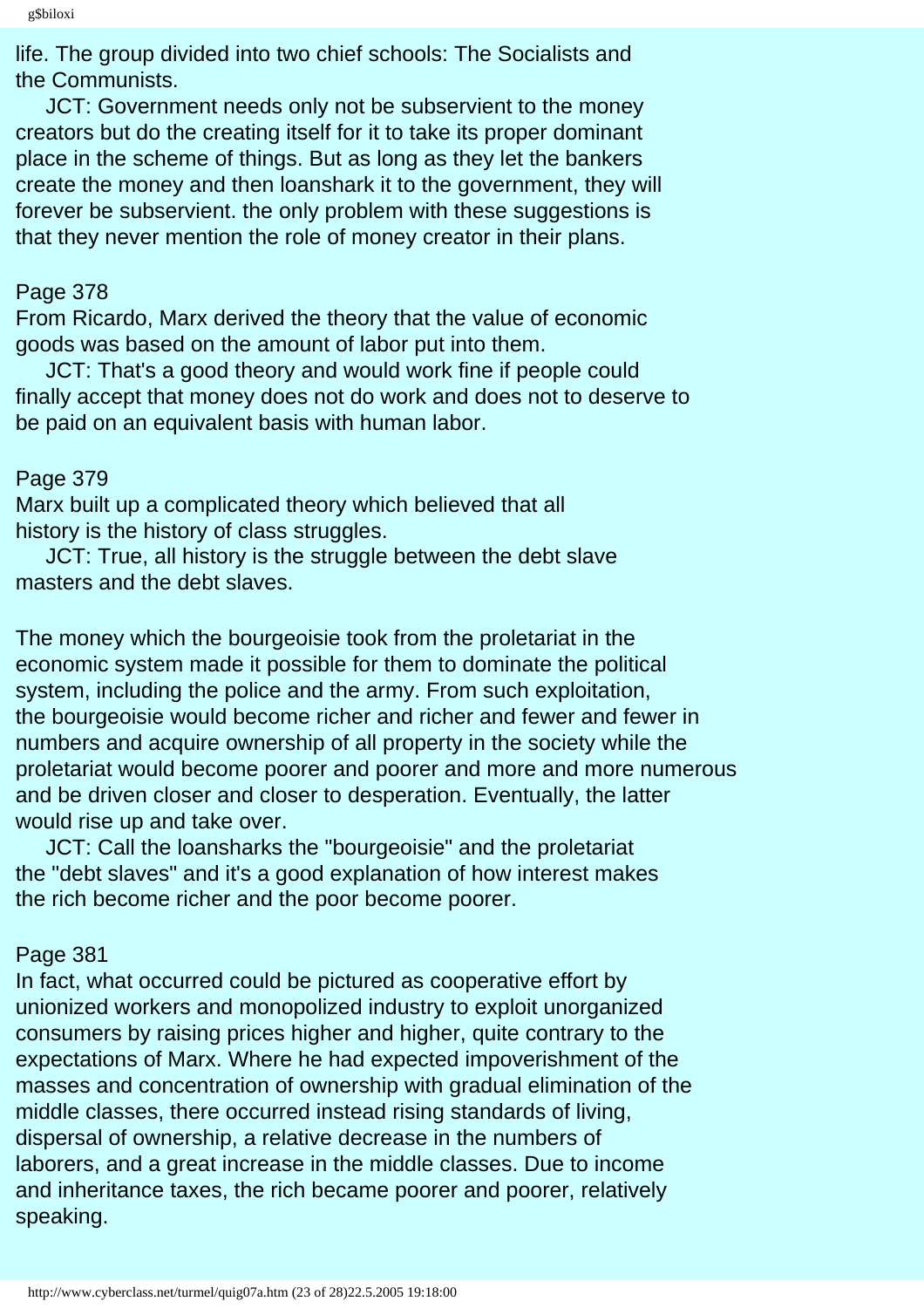JCT: What a joke. Just because they put their money into trust funds and foundations which they still control is not to say that the rich have become poorer and poorer at all. And a better-fed group of slaves was still just a group of slaves nevertheless. No matter their standard of living, they were still in hock up their necks.

# THE BOLSHEVIK REVOLUTION TO 1924

#### Page 385

The new government forced the abdication of the czar. The more radical Socialists had been released from prison or had been returned from exile (in some cases, such as Lenin, by German assistance)

 JCT: And Rockefeller and Mackenzie King helped Lenin get to Russia too. Some Canadians were quite upset that Lenin's return pulled Russia out of the war which freed up Germans on the Eastern Front to go and kill Americans and Canadians on the Western Front. But having the bankers help the Bolsheviks take over Russia was far more important to them than the lives of their own countrymen.

 It's this kind of banker's treason that we keep running into over and over. Selling arms to the enemy, helping the enemy defeat our allies, quite treasonous and never published, let alone punished.

# Page 386

Lenin campaigned to replace the Provisional Government with a system of Soviets and to adopt an immediate program of peace and land distribution. The Bolshevik group seized the centers of government in St. Petersburg and within 24 hours, issued a series of decrees which abolished the Provisional government, ordered the end of the war with Germany and the distribution of large land holdings to the peasants.

 JCT: Though the land may have been distributed to the peasants, they had no intention of letting them keep it for long. And didn't.

# Page 387

By 1920 industrial production in general was about 13% of the 1913 figure. At the same time, paper money was printed so freely to pay for the costs of war, civil war, and the operation of the government that prices rose rapidly and the ruble became almost worthless.

 JCT: Maybe but at least they had money to pay their agents with while their opponents did not.

The secret police (Cheka) systematically murdered all real or potential opponents.

Page 388 Various outsider Powers also intervened in the Russian chaos. An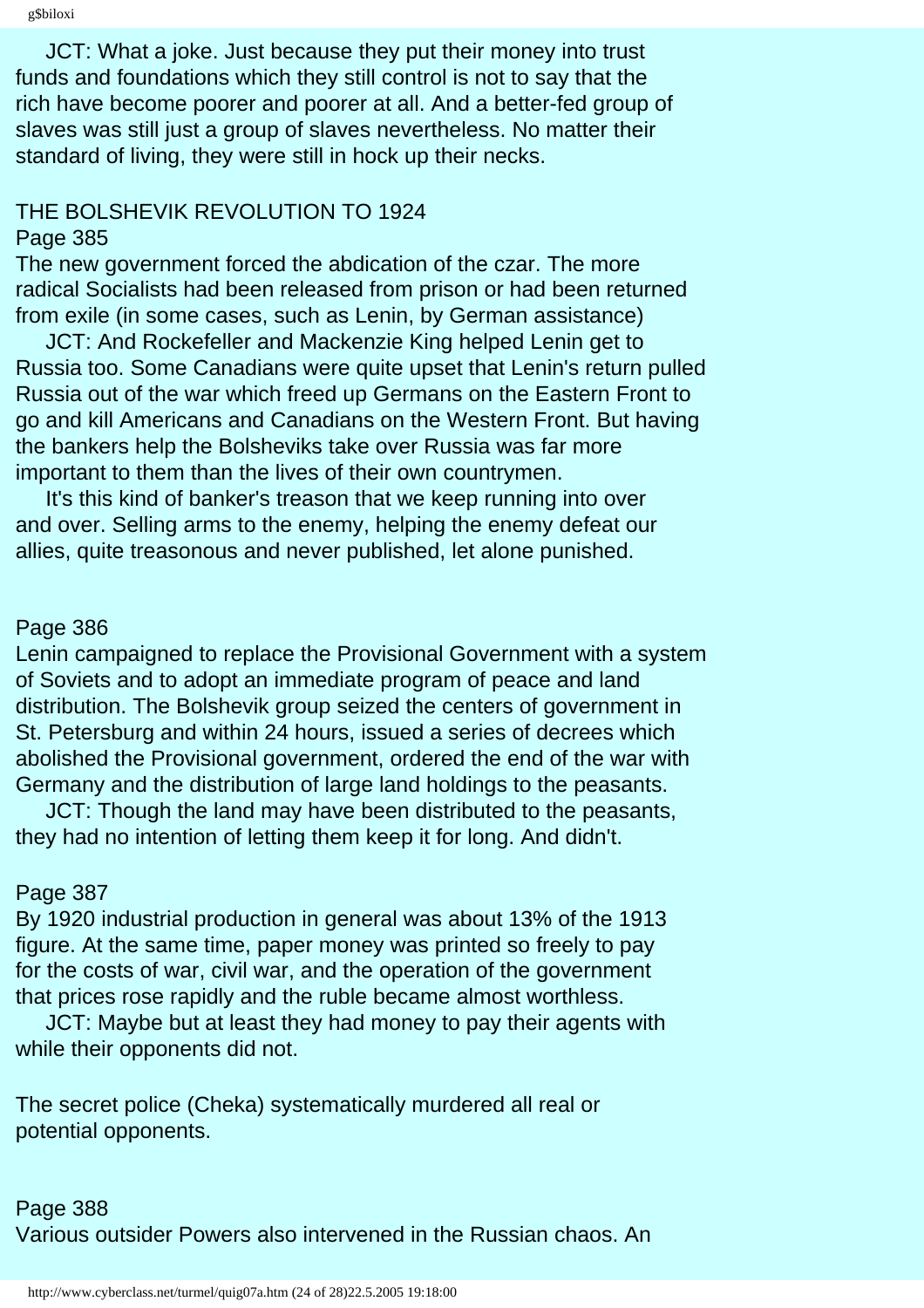allied expeditionary force invaded northern Russia from Murmansk and Archangel, while a force of Japanese and another of Americans landed at Vladivostok and pushed westward for hundreds of miles. The British seized the oil fields of the Caspian region (late 1918) while the French occupied parts of the Ukraine about Odessa (March 1919). By 1920, Russia was in complete confusion. Poland invaded Russia occupying much of the Ukraine.

 JCT: This invasion of parts of Russia is almost unreported in most histories. Since the Bolshevik Communists were supported by Wall Street money, despite all my historical researches, I'm still mystified about why this invasion took place. Any suggestions?

# Page 389

As part of this system, not only were all agricultural crops considered to be government property but all private trade and commerce were also forbidden; the banks were nationalized while all industrial plants of over five workers and all craft enterprises of over ten workers were nationalized. This culminated in peasant uprisings and urban riots. Within a week, peasant requisitioning was abandoned in favor of a "New Economic Policy" of free commercial activity in agriculture and other commodities, with the re-establishment of the profit motive and of private ownership in small industries and in small landholding.

 JCT: So they learned in no time that they had to keep the profit motive of private ownership alive for maximum production. Seems they soon forgot that lesson though.

# Page 395

The Bolsheviks insisted that the distribution of income in a capitalistic society would become so inequitable that the masses of the people would not obtain sufficient income to buy the goods being produced by the industrial plants.

JCT: That's certainly happened.

As such unsold goods accumulated with decreasing profits and deepening depression, there would be a shift toward the production of armaments to provide profits and produce goods which could be sold and there would be an increasingly aggressive foreign policy in order to obtain markets for unsold goods in backward and undeveloped countries.

 JCT: I've already described the eternal search to sell goods that can't be sold at home to foreign markets and as the Social Credit engineer, Major Douglas said, economic war always leads to real war.

Such aggressive imperialism would inevitably make Russia a target of aggression in order to prevent a successful Communist system there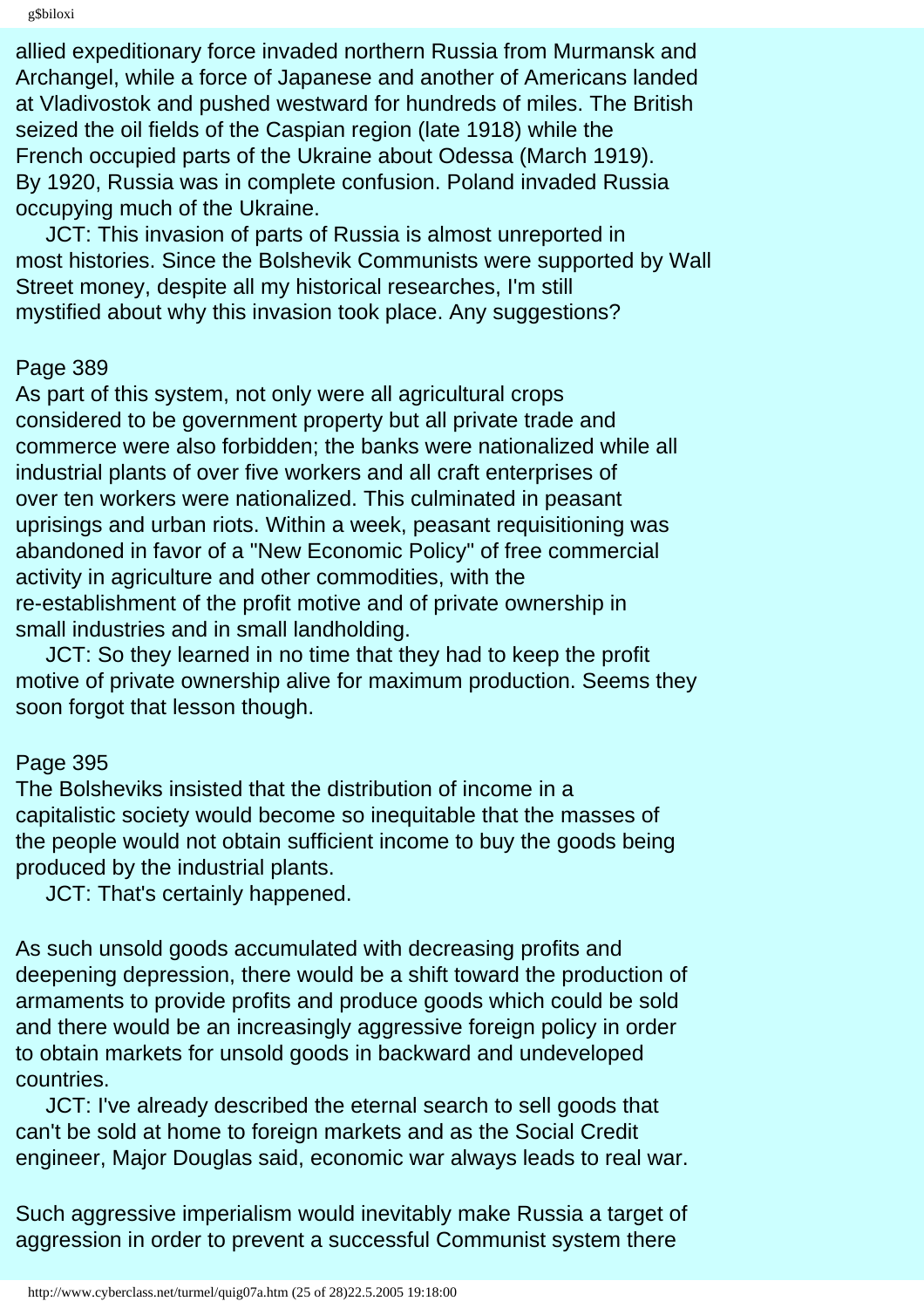from becoming an attractive model for the discontented proletariat in capitalistic countries.

 JCT: That's certainly the reason why the United States invaded Vietnam and other smaller countries that tried to make their own economic way. They certainly feared the "good example."

#### Page 396

Communism in Russia alone required that the country must be industrialized with breakneck speed and must emphasize heavy industry and armaments rather than rising standards of living. This meant that goods produced by the peasants must be taken from them by political duress, without any economic return, and that the ultimate in authoritarian terror must be used to prevent the peasants from reducing their level of production. It was necessary to crush all kinds of foreign espionage, resistance to the Bolshevik state, independent thought, or public discontent.

 JCT: Of course, when you realize that the Bolsheviks were simply serving the international bankers, the reasons for this seem silly. The alternate reason is that bankers always love it best when the population are on their knees so any action to bring the population to its knees needs no other explanation.

### Page 397

Stalin forced the peasants off their land. In the space of six weeks, (Feb-Mar 1930) collective farms increased from 59,400 with 4.4 million families to 110,200 farms with 14.3 million families. All peasants who resisted were treated with violence; their property was confiscated, they were beaten or sent into exile in remote areas; many were killed. This process, known as "the liquidation of the kulaks" affected five million kulak families. Rather than give up their animals, many peasants killed them. The number of cattle was reduced from 30.7 million in 1928 to 19.6 million in 1933. The planting season of 1930 was entirely disrupted. Three million peasants starved in 1931-1933. Stalin told Churchill that 12 million died in this reorganization of agriculture.

 JCT: Realizing that Stalin was working for the international bankers, what they did to the Russian peasants seems little different than what they did to the North American peasants during the Great Depression. Just more heavy handed.

#### Page 401

The privileged rulers and their favorites had the best of everything obtained, however at a terrible price, at the cost of complete insecurity for even the highest party officials were under constant surveillance and would be inevitably purged to exile or death. The growth of inequality was embodied in law. All restrictions on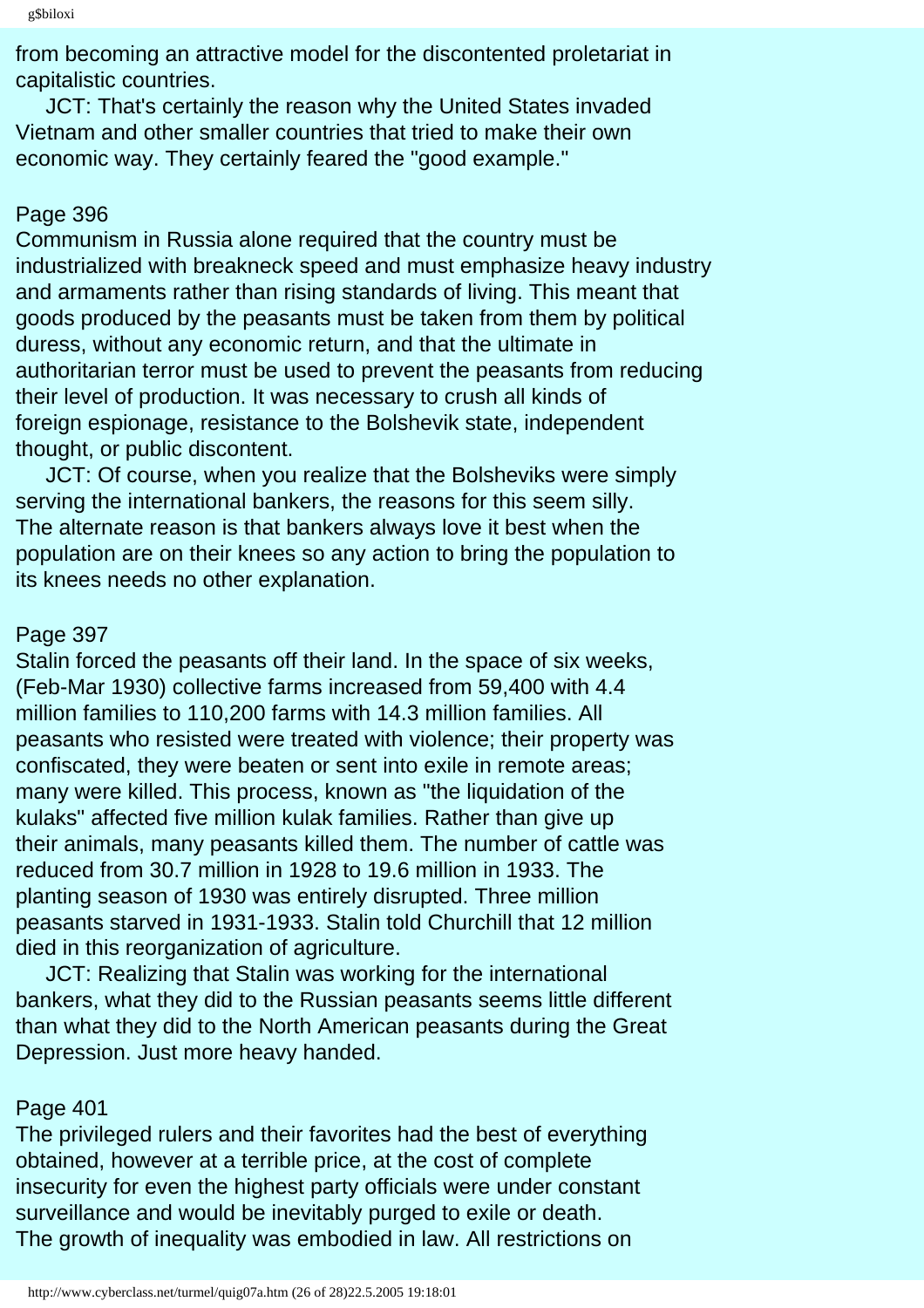maximum salaries were removed. Special stores were established where the privileged could obtain scarce goods at low prices; restaurants with different menus were set up in industrial plants for different levels of employees; housing discrimination became steadily wider.

 JCT: This is the ugliest part of the whole system, that privileged elites got special stores that the average people couldn't access. This is so hypocritical for a group of workers that it is indicative that the system really wasn't by the workers for the workers but rather by the bankers for the bankers.

#### Page 402

As public discontent and social tensions grew, the use of spying, purges, torture and murder increased out of all proportion. Every wave of discontent resulted in new waves of police activity. Hundreds of thousands were killed while millions were arrested and exiled to Siberia or put into huge slave-labor camps. Estimates vary from two million as high as twenty million.

 JCT: I'd really like to find out how Rothschild and Rockefellers gained by all these dead people. I can understand their profiting from war but simply killing millions doesn't seem all that profitable for them. But I'd certainly bet that they did profit from this misery as they profit from all other misery.

#### Page 403

For every leader who was publicly eliminated, thousands were eliminated in secret. By 1939, all the leaders of Bolshevism had been driven from public life and most had died violent deaths. There were two networks of secret-police spies, unknown to each other, one serving the special department of the factory while the other reported to a high level of the secret police outside.

 JCT: Of course, there's always the chance that this was the test of the prototype civilization the bankers have in mind for us. A few millionaires, lots of police and lots of slaves. We must always keep in mind that the Bolshevik Revolution's financing was Wall Street money directed by Jacob Shiff of the famous usury company Kuhn Loeb who quite proudly took credit for it. Unfortunately, most people have been suckered into believing that Wall Street feared the Russian workers' revolution when in reality, they and their privileged elites, really owned it.

#### Page 404

Whenever the secret police needed more money it could sweep large numbers of persons, without trial or notice, into its wage deduction system or into its labor camps to be hired out. It would seem that the secret police were the real rulers of Russia.

JCT: What a joke. The real rulers of Russia were the guys who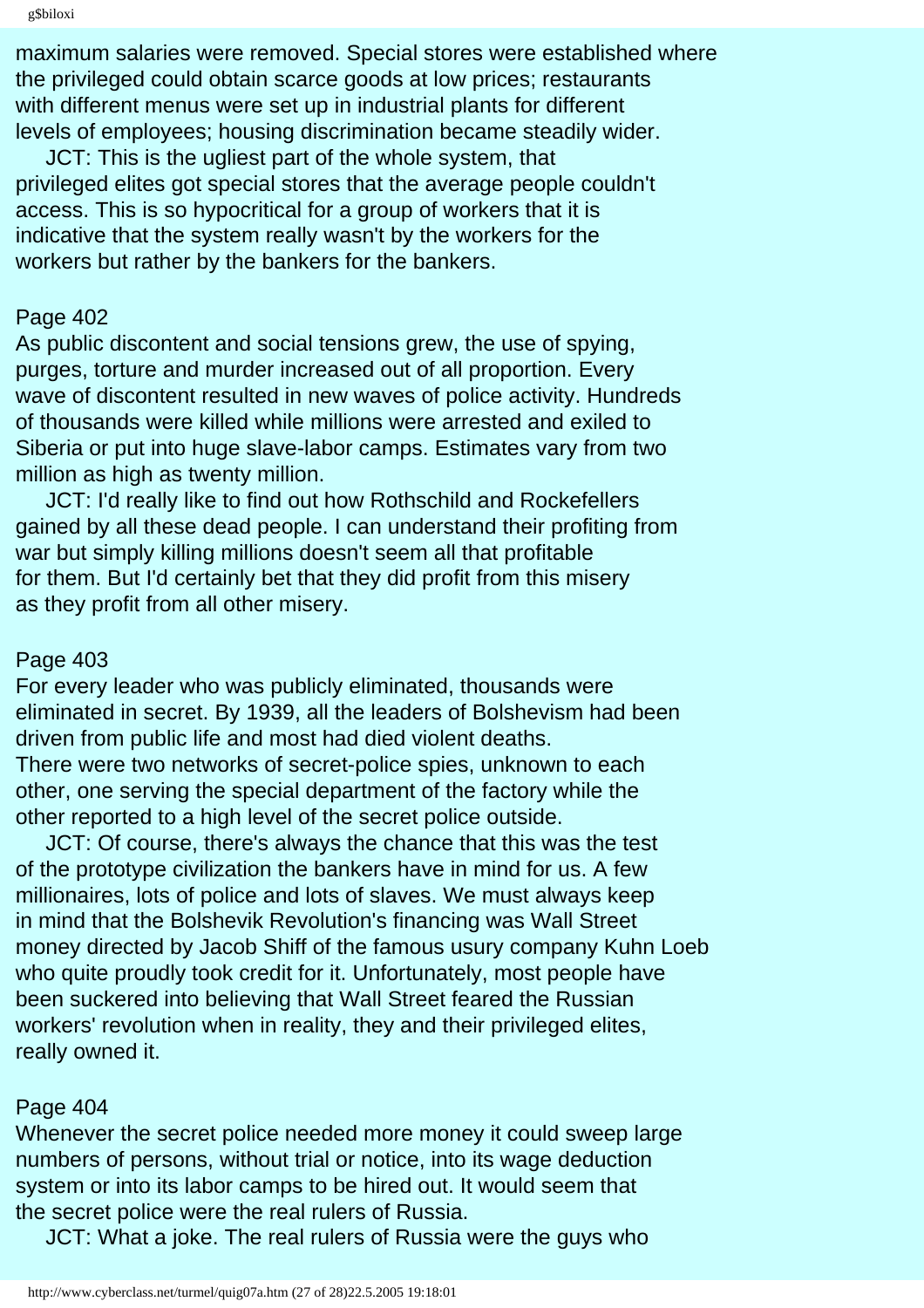paid the secret police, not the secret police themselves.

This was true except at the very top where Stalin could always liquidate the head by having him arrested by his second in command in return for Stalin's promise to promote the arrester to the top position. In this way, the chiefs of the secret police were successively eliminated.

 JCT: Again, the real rulers were never the guys doing the slavedriving or running the slave labor camps. The real rulers were the owners of the runners of the slave labor camps.

# **[Send a comment to John Turmel](mailto:%20bc726@freenet.carleton.ca)**

# **[Home](http://www.cyberclass.net/turmel)**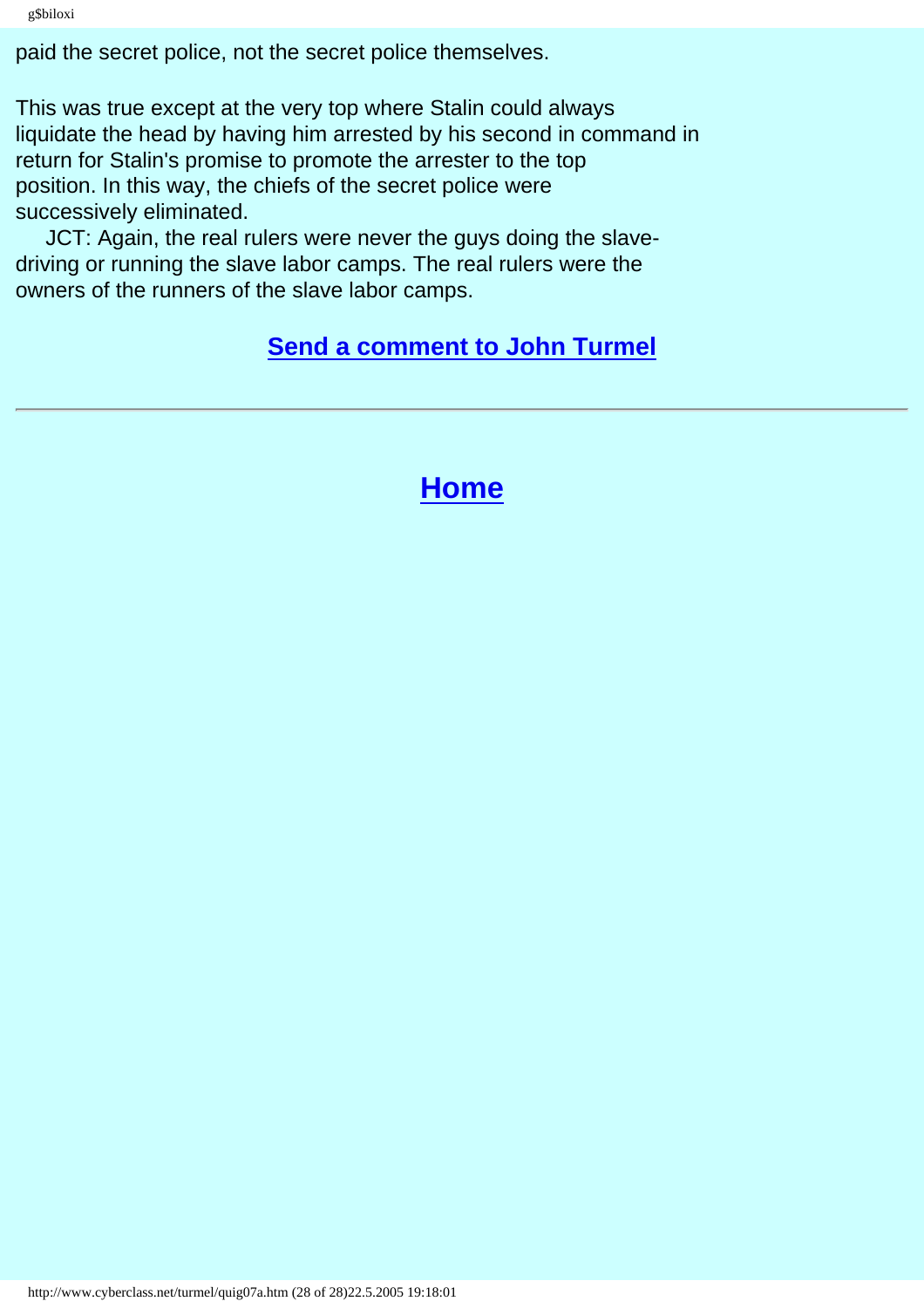TRAGEDY AND HOPE Chapters IX-XI by Dr. Carroll Quigley ISBN 0913022-14-4

#### **CONTENTS**

# IX. GERMANY FROM KAISER TO HITLER 1913-1945 X. BRITAIN: THE BACKGROUND TO APPEASEMENT 1900-1939 XI. CHANGING ECONOMIC PATTERNS

#### CHAPTER IX: GERMANY FROM THE KAISER TO HITLER 1913-1945

#### Page 411

 The German thirst for the coziness of a totalitarian way of life is the key to German national character. Decision, which requires the evaluation of alternatives, drives man to individualism, self-reliance and rationalism, all hateful qualities to Germanism.

#### Page 413

 They wanted a cozy society which would so absorb the individual in its structure that he would never need to make significant decisions for himself. Held within a framework of known, satisfying personal relationships, such an individual would be safe because he would be surrounded by fellows equally satisfied with their own positions, each feeling important from his membership in the greater whole.

#### Page 414

 The German abhors the need to make decisions. He feels it necessary to proclaim his position by verbal loudness which may seem boastful to outsiders.

#### Page 415

 Germans are ill-at-ease with equality, democracy, individualism, freedom, and other features of modern life. Their neurological systems were a consequence of the coziness of German childhood, which, contrary to popular impression, was not a condition of misery and personal cruelty (as it often is in England) but a warm, affectionate and externally disciplined situation of secure relationships.

 The Englishman is disciplined from within so that he takes his self-discipline, embedded in his neurological system, with him wherever he goes. The Englishman is the most socialized of Europeans,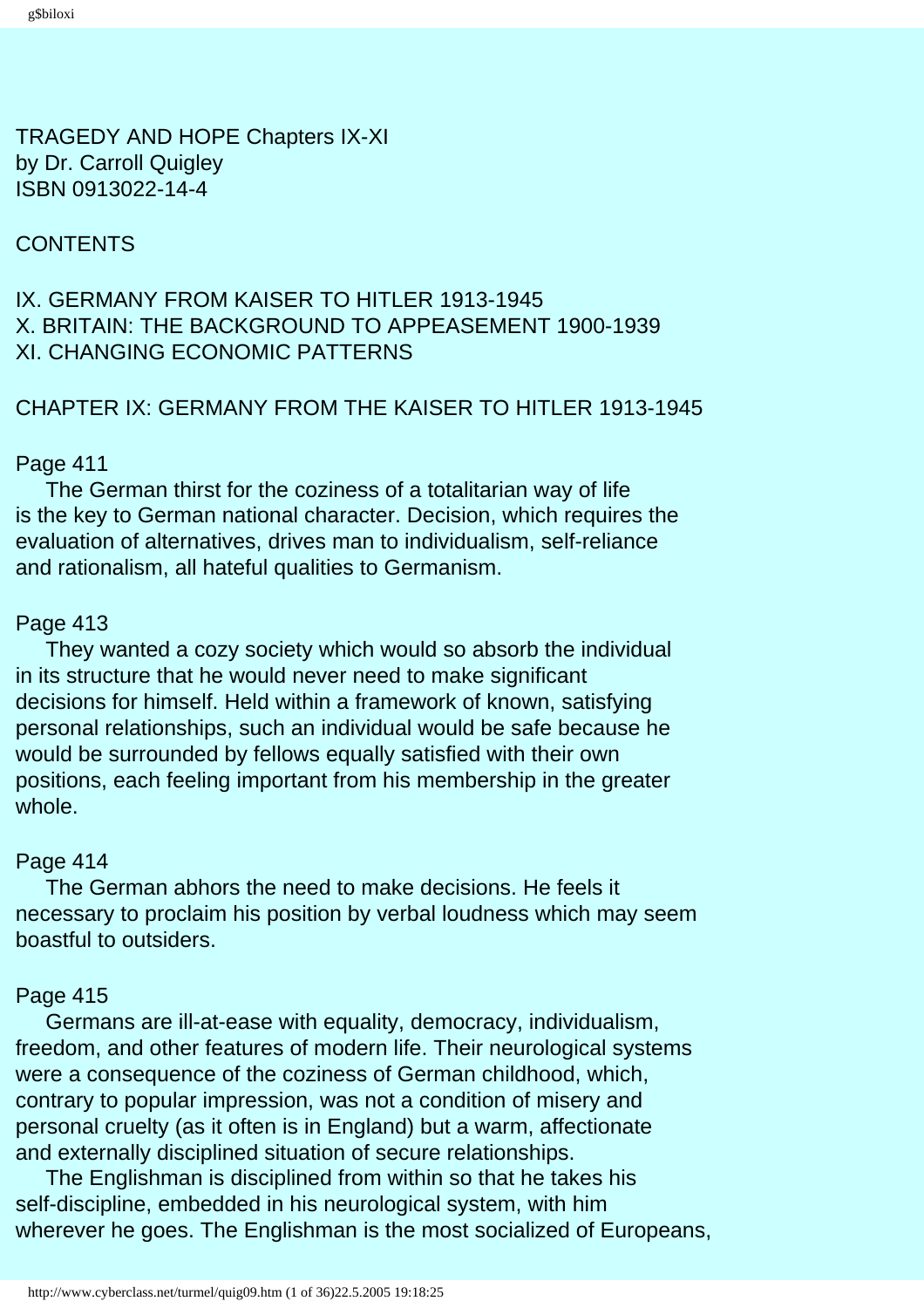as the Frenchman is the most civilized, the Italian most completely gregarious, or the Spaniard most completely individualistic. But the German, by seeking external discipline, shows his unconscious desire to recapture the externally disciplined world of his childhood. With such discipline he may be the best behaved of citizens, but without it, he may be a beast.

 He sees no need to make any effort to see anything from any point of view other than his own. The consequence is a most damaging inability to do this. His union, his neighborhood are the best and all others may be denigrated. His myopic or narrow-angled vision of the universe must be universalized.

### Page 417

 The precarious structure left by Bismarck was not managed but merely hidden from public view by a facade of nationalistic, anti foreign, anti-Semitic, imperialistic, and chauvinistic propaganda of which the emperor was the center.

 The monarchy represented the body, which was supported by four legs: the army, the landlords, the bureaucracy and the industrialists. The revolution of 1918 was not really a revolution at all because it removed the monarchy but it left the quartet of legs.

### Page 426

 The German inflation, which was a great benefit to the Quartet, destroyed the economic position of the middle classes and lower middle classes and permanently alienated them from the republic.

# Page 427

 The Nationalist Party built up a pervasive propaganda campaign to show that all Germany's problems were caused by the democratic and laboring groups, by the internationalists, and by the Jews.

# Page 428

 The Centre and Left shared this nationalistic poison sufficiently to abstain from any effort to give the German people the true story of Germany's responsibility for the war and for her own hardships. Thus the Right was able to spread its own story of the war, that Germany had been overcome by a "stab in the back" from "the three Internationals": the "Gold" International of the Jews, the "Red" International of the Socialists, and the "Black" International of the Catholics, an unholy triple alliance which was symbolized in the gold, red, and black flag of the Weimar Republic. Every effort was made to divert popular animosity at the defeat of 1918 and the Versailles settlement from those who were really responsible to the democratic and republican groups. At the same time, German animosity against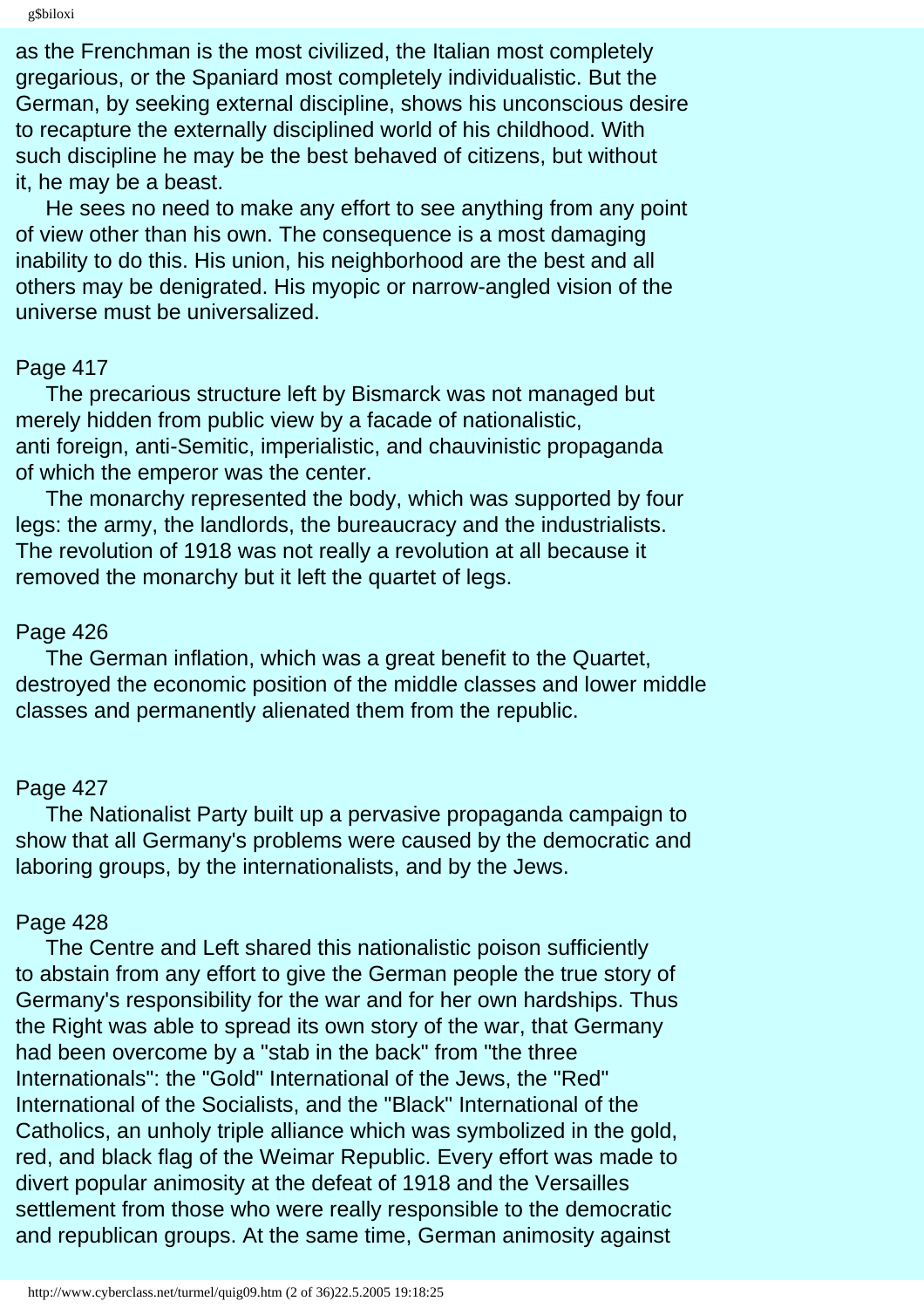economic exploitation was directed away from the landlords and industrialists by racist doctrines which blamed all such problems on bad Jewish international bankers and department store owners.

### Page 429

 The Nazi drive to build up a mass following was kept alive by the financial contributions of the Quartet. The Nazis were financed by the Black Reichswehr from 1919-1923, then this support ceased but was compensated for by the support of the industrialists, who financed the Nazis from Hitler's exit from prison in 1924 to the end of 1932.

The destruction of the Weimar Republic has five stages:

- 1) Bruning: March 24 1930 May 30 1932
- 2) Von Papen: May 31 1932 November 14 1932
- 3) Schleicher: December 2 1932 January 28 1933
- 4) Hitler: January 30 1933 March 5 1933
- 5) Gleichschaltung: March 6 1933 August 2 1934

 When the economic crisis began in 1929, Germany had a democratic government of the Center and Social Democratic parties. The crisis resulted in a decrease in tax receipts and a parallel increase in demands for government welfare services. This brought to a head the latent dispute over orthodox and unorthodox financing of a depression. Big business and big finance were determined to place the burden of the depression on the working classes by forcing the government to adopt a policy of deflation - that is, by wage reductions and curtailment of government expenditures. The Social Democrats wavered in their attitude but in general were opposed to this policy. Schacht, as president of the Reichsbank, was able to force the Socialist Rudolf Hilferding out of the position of minister of finance by refusing bank credit to the government until this was done.

 In March 1930, the Center broke the coalition on the issue of reduction of unemployment benefits, the Socialists were thrown out of the government, and Heinrich Bruning, leader of the Center Party, came in as chancellor. Because he did not have a majority, he had to put the deflationary policy into effect by the use of presidential decree. This marked the end of the Weimar Republic.

 The Socialists permitted Bruning to remain in office by refusing to vote on a motion of no confidence. Left in office, Bruning continued the deflationary policy by decrees.

#### Page 431

 Bruning's policy of deflation was a disaster. The suffering of the people was terrible with almost eight million unemployed out of twenty-five million employable.

# Page 433

President Hindenburg had no liking for any unorthodox economic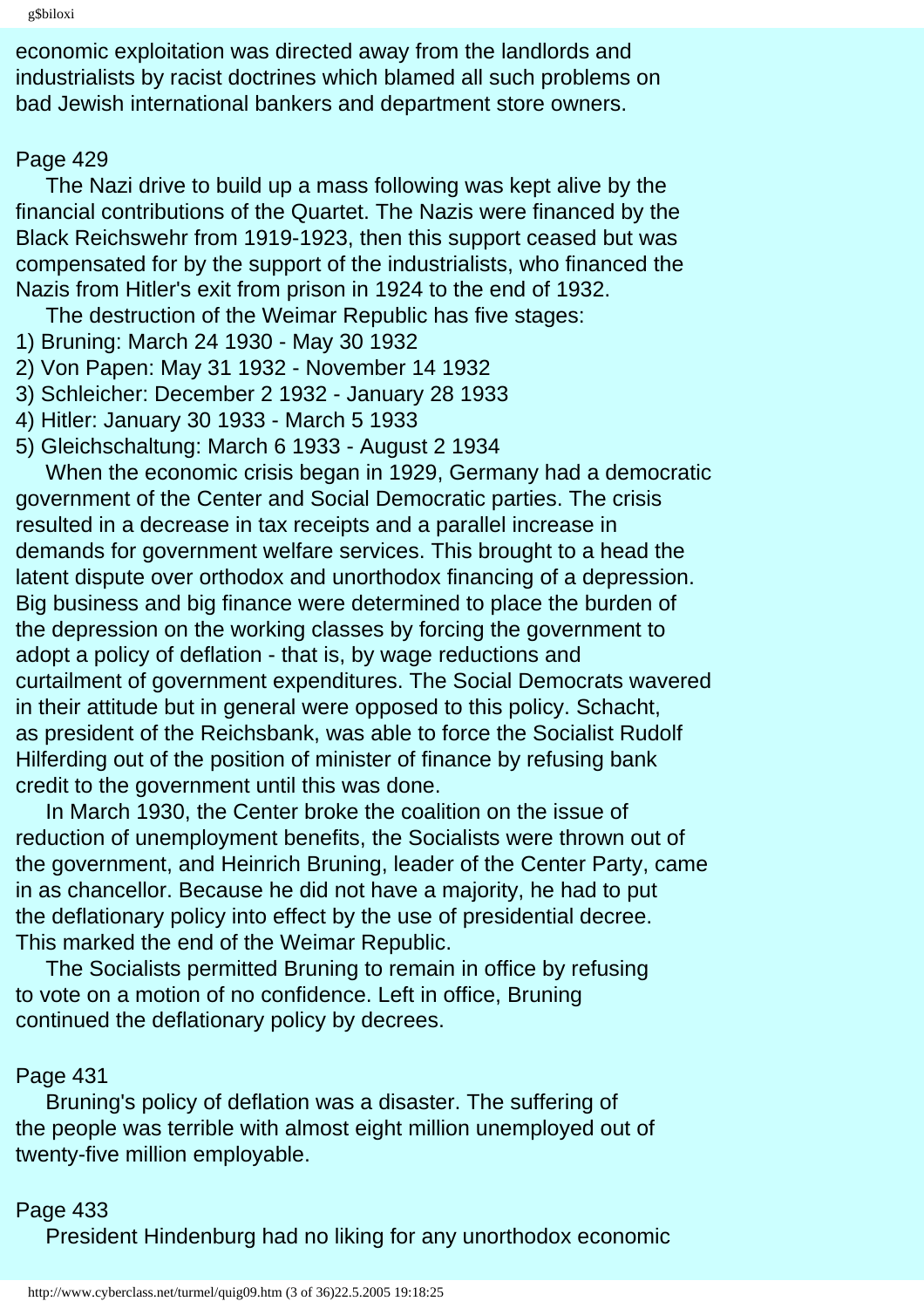#### schemes.

 The Quartet, especially the industrialists, decided that Hitler had learned a lesson and could safely be put into office as the figurehead of a Right government because he was growing weaker. The whole deal was arranged by Papen and was sealed in an agreement made at the home of Cologne banker Baron Kurt Von Schroder in 1933.

# THE NAZI REGIME 1933-1934

 Adolf Hitler's life had been a succession of failures, the seven years 1907-1914 being passed as a social derelict in Vienna and Munich. There he had become a fanatical Pan-German anti-semite, attributing his own failures to the "intrigues of international Jewry."

# Page 434

 During the Great War, he was an excellent soldier always volunteering for the most dangerous tasks. Although he was decorated with the Iron Cross first class in 1918, he was never promoted beyond Private First Class. His regiment of 3,500 suffered 3,260 killed and Hitler himself was wounded twice.

 After the war, he stayed with the army and eventually became a political spy for the Reichswehr. In the course of spying on the numerous political groups, Hitler became fascinated by the rantings of Gottfried Feder against the "interest slavery of the Jews."

 Hitler joined the National Socialist German Worker's Party which drew up a Twenty-five Point Program.

# Page 435

These included:

- 4) all Jews and other aliens eliminated;
- 5) all unearned incomes to be abolished;
- 6) to punish all war profiteers and usurers with death.

# Page 446

 Prices were set at a level sufficient to give a profit to most participants and quotas were based on assessments estimated by the farmers themselves. The autarky program gave them a stable market for the products, shielding them from the vicissitudes which they had suffered under liberalism with its unstable markets and fluctuating prices. The prices fixed under Nazism were not high but were adequate, especially in combination with other advantages.

Payments for interest and taxes were both reduced.

 All farms of over family size were made secure in possession of their owner's family, with no possibility of alienation, by increasing the use of entail on great estates and by the Hereditary Farms Act for lesser units.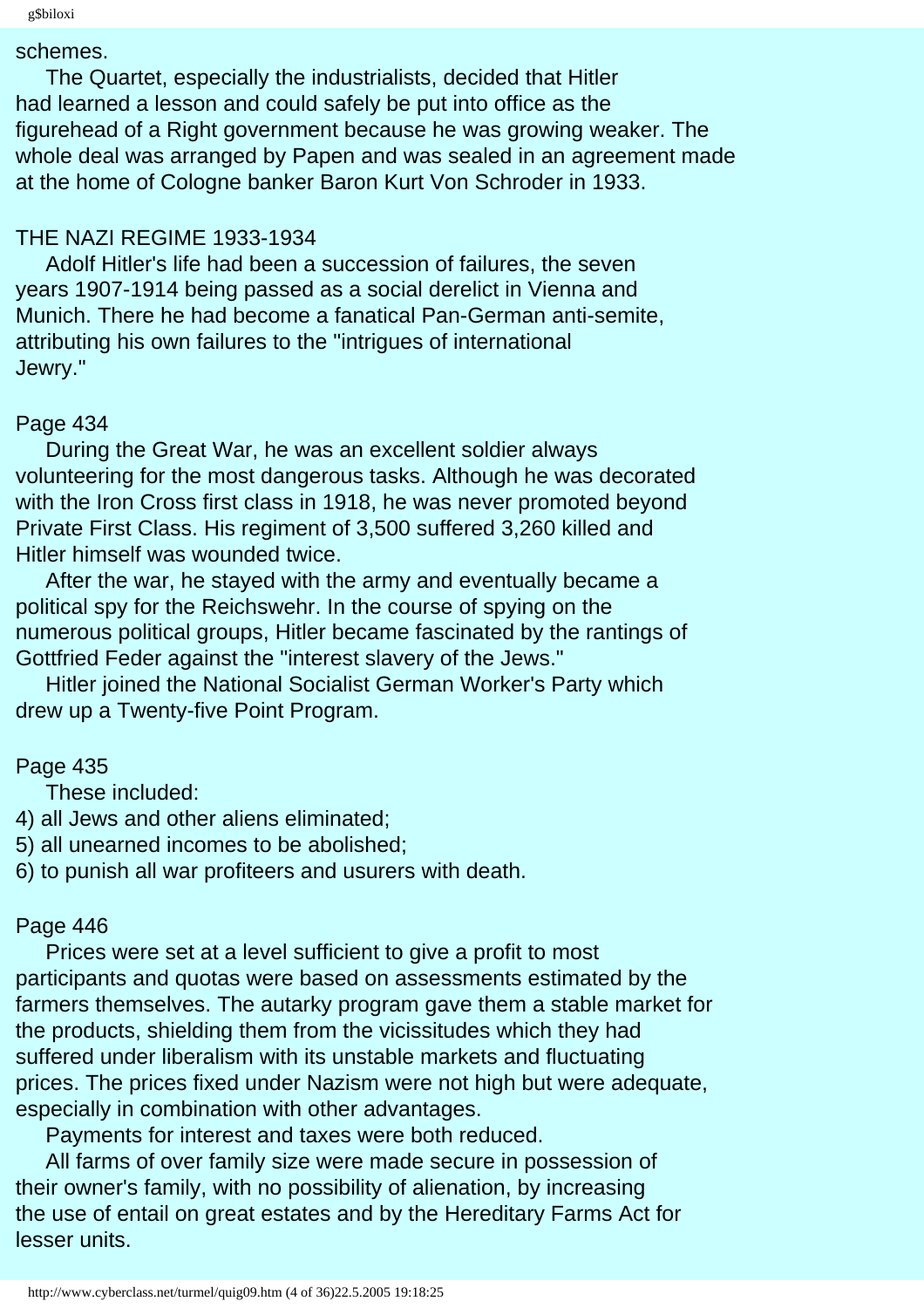#### Page 447

 A law of December 28, 1939 stated, what had always been understood, that in his civil service work a party member was not subject to party orders but only to the orders of the civil service superior.

#### Page 448

 There was a statutory provision which made it illegal for members of the armed services to be simultaneously members of the party.

### Page 452

 Maximum wage rates were set in June 1938. In return for exploitation of labor, the worker received certain compensations of which the chief was the fact that he was no longer threatened with the danger of mass unemployment. Increased economic activity went to nonconsumers' goods.

# Page 454

The threat to industry from depression was eliminated.

# CHAPTER X: BRITAIN: THE BACKGROUND TO APPEASEMENT, 1900-1939

# Page 463

 It is the Government that controls the House of Commons. This control is exercised through the Cabinet's control of the political machinery. This power over the party machinery is exercised through control of party funds and of nominations to constituencies. The fact party candidates are named by an inner clique is of tremendous importance and is the key to the control which the inner clique exercises over the House of Commons, yet it is rarely mentioned in books on the English political system. The party control is almost completely centralized in the hands of a largely self-perpetuating inner clique which has power of approval over all candidates. Cabinet can force the majority by using party discipline to pass bills.

# Page 464

 Britain can be divided into two groups, the "classes" and the "masses." The "classes" were the ones who had leisure. This meant that they had property and income and did not need to work for a living; they obtained an education in a separate and expensive system; they married within their own class; they had a distinctive accent; and they had a distinctive attitude based on the training provided in the special educational system of the "classes."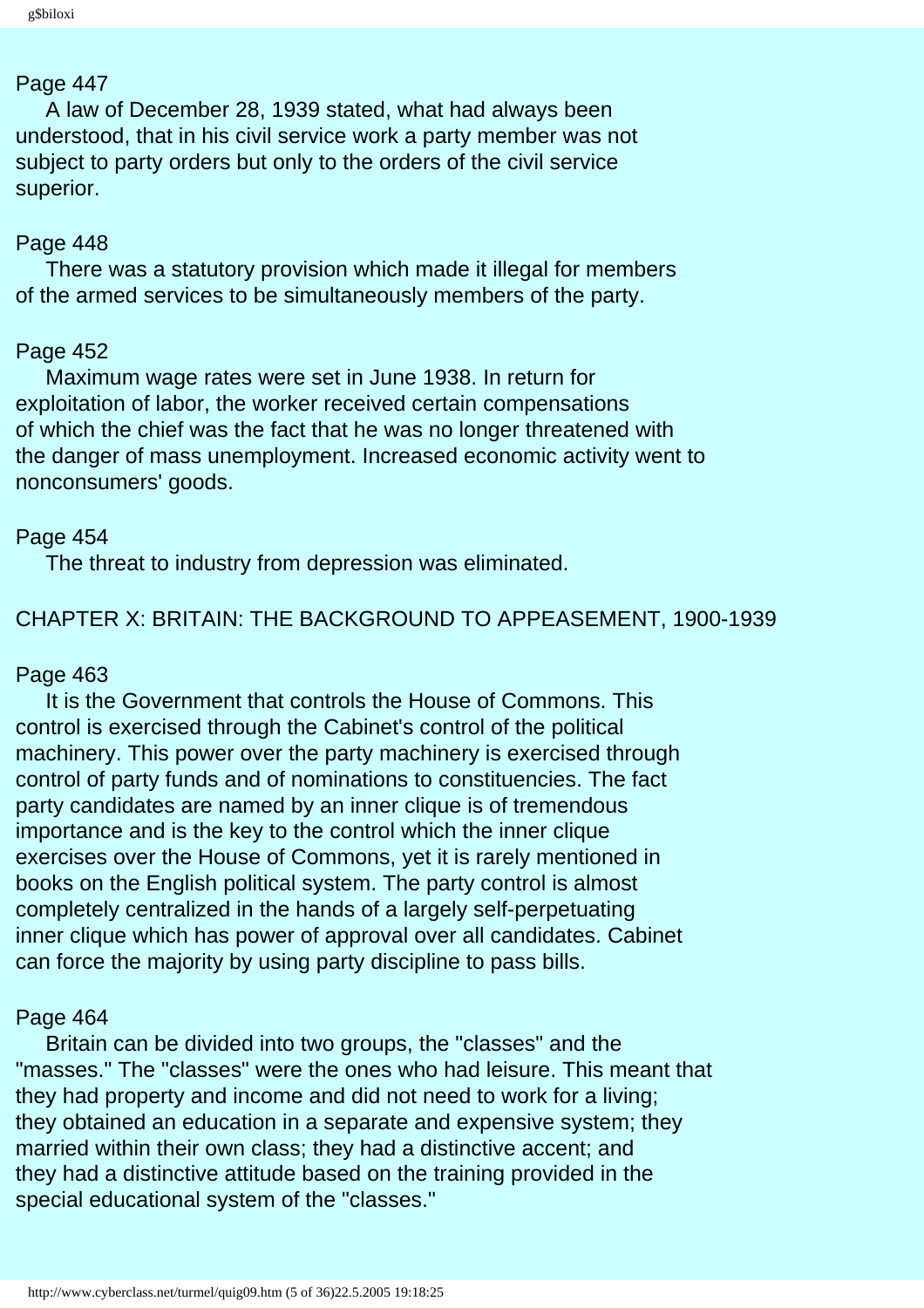# Page 465

 This educational system was based on three great negatives: a) education must not be vocational, not aimed at assisting one to make a living;

b) education is not aimed directly at creating or training intelligence;

c) education is not aimed at finding the "Truth."

 It is aimed at developing a moral outlook, a respect for traditions, qualities of leadership and cooperation, and that ability for cooperation in competition summed up in the English idea of "sport" and "playing the game." Because of the restricted numbers of the upper class, these attitudes applied chiefly to one another, and did not necessarily apply to foreigners or even to the masses. They applied to people who "belonged" and not to all human beings.

# Page 469

 House members are expected to vote as their party whips tell them to and are not expected to understand the contents of the bills for which they are voting. Legislation originates in the meetings of the clique of the party, acting as first chamber. If accepted by the Cabinet, it passes the House of Commons almost automatically. This situation is sometimes called "Cabinet dictatorship."

# Page 470

 There have been restrictions on democracy in Britain almost all based on one criterion, the possession of wealth. Britain, until 1945, was the world's greatest plutocracy.

 In political life, local government had a restricted suffrage. Elected members were unpaid thus restricting these posts to those who had leisure (that is, wealth).

# Page 471

 Members of Parliament were, for years, restricted to the well-todo by the fact that Members were unpaid. In 1938, each candidate must post a deposit of #150 amounting to more than the total annual income of about three-quarters of all English families which is forfeited if he does not receive over one-eighth of the total vote. As a result of these monetary barriers, the overwhelming mass of Englishmen could not participate actively in politics unless they could find an outside source of funds.

 Until 1915, the two parties represented the same social class, the small group known as "society." Both Conservatives and Liberals were controlled by the same small clique consisting of no more than half-a-dozen chief families, their relatives and allies.

# Page 472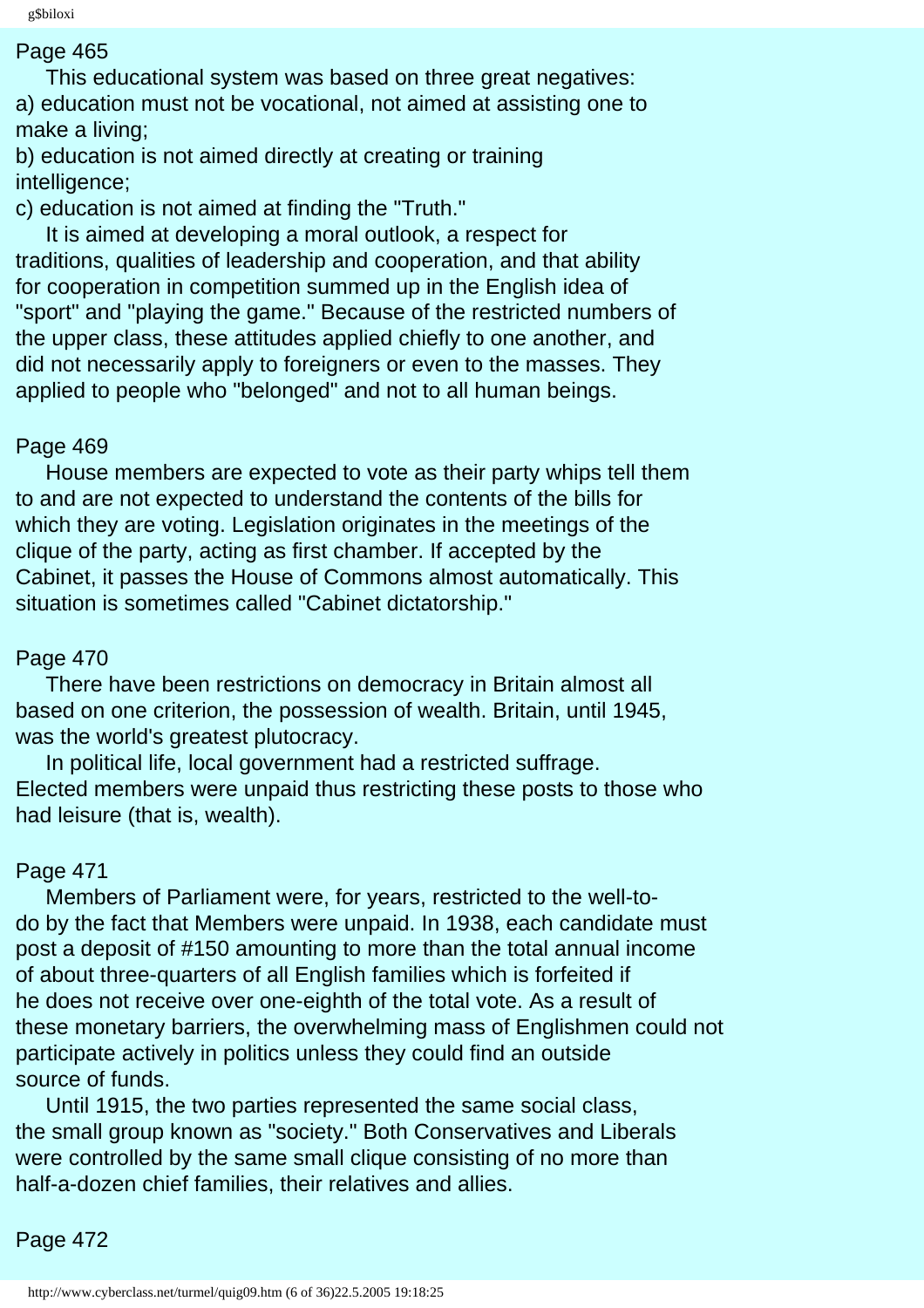At the beginning of the 20th century, the inner clique of the Conservative Party was made up almost completely of the Cecil family and their relatives.

 This is quite different from the US where both major parties are middle-class parties and where geographic, religious and traditional influences are more important than class influences in determining party membership.

#### Page 474

 In eight years (1931-1939) thirteen directors of the "Big Five Banks" and two directors of the Bank of England were raised to the peerage by the Conservative government. Of ninety peers created, thirty five were directors of insurance companies. In 1935, Walter Runciman, as president of the Board of Trade, introduced a bill to grant a subsidy of #2 million to tramp merchant vessels and gave #92,000 to his father's company in which he held 21,000 shares. There is relatively little objection to activities of this kind in England.

### Page 475

 The Labour Party arose because of the discovery by the masses of the people that their vote did not avail them much so long as the only choice of candidates was "Which of two rich people will you choose?"

### Page 476

 The radio, the second most important instrument of publicity, is sometimes run very unfairly. In the election of 1931, the government allowed 15 period on the BBC for political campaigning, it took 11, gave 3 to Labour and 1 to the Liberals.

# Page 478

 France is in sharp contrast where the amount of education by a student is limited only by his ability and willingness to work; and positions of importance in the civil service, the professions, and even business are available to those who do best in the system. In Britain, it is based largely on the ability to pay.

# Page 479

 For admission to the bar in England, a man had to be a member of one of the four Inns of Court. These are private clubs to which admission was by nomination with large admission fees. Sons of wage earners formed less than 1% of the admissions and members of the bar are almost entirely from the well-to-do classes. Since judges are appointed exclusively from barristers, the judicial system has also been monopolized by the upper classes. Obtaining justice has been complex, slow and above all, expensive. As a result, only the fairly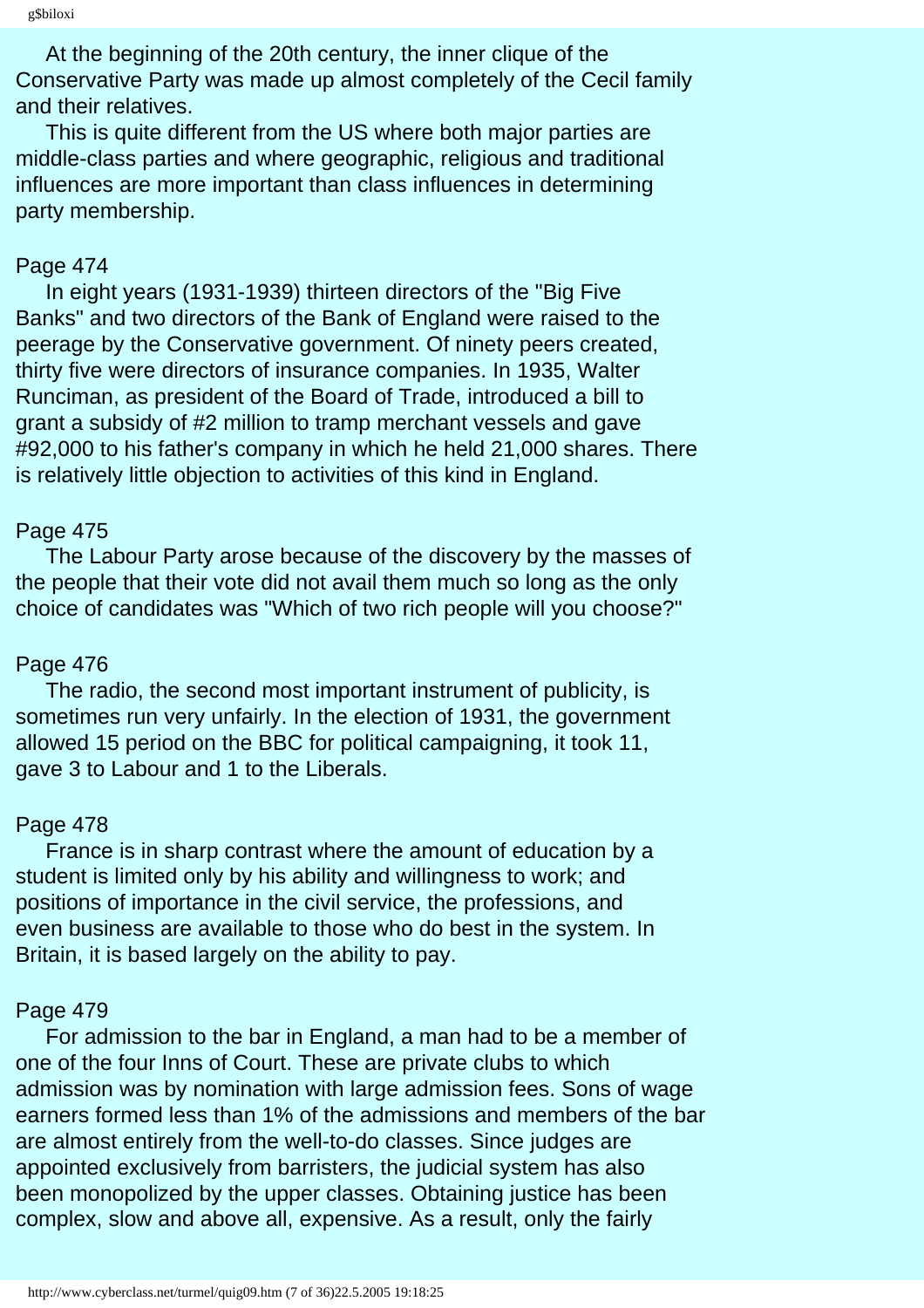well-to-do can defend their rights in a civil suit and if the less well-to-do go to court at all, they find themselves in an atmosphere completely dominated by members of the upper classes. Accordingly, the ordinary Englishman avoids litigation even when he has right on his side.

#### Page 483

 The 1909 Liberal budget was aimed directly at Conservative supporters by its taxation of unearned incomes, especially from landed properties. Its rejection by the House of Lords was denounced by Asquith as a breach of the constitution which gave control over money bills to the House of Commons. The Lords refused to yield until Asquith threatened to create enough new peers to carry his bill. This bill provided that the Lords could not veto a money bill and could not prevent any other bill from becoming law if it was passed in three sessions of the Commons over a period of at least two years.

# Page 485

 Liberal Lloyd George's effort to deflate prices after the Great War in order to go back onto the gold standard was fatal to prosperity and domestic order. Unemployment and strikes increased.

 The Conservatives prevented any realistic attack on these problems and passed the Emergency Power Act of 1920 which for the first time gave a peace-time government the right to proclaim a state of siege (as was done in 1920, 1921, 1926).

# Page 486

 In 1924, Winston Churchill, as chancellor of the Exchequer, carried out a stabilization policy which put England on the gold standard. This policy of deflation drove Britain into an economic depression and a period of labour conflict and the policy was so bungled in its execution that Britain was doomed to semi-depressions for almost a decade, to financial subjugation to France until 1931 and was driven closer to domestic rebellion than she had been at any time since the Chartist movement of 1848.

 The deflation of 1926 hit the mines with special impact since prices could only be cut if wages were cut. The government invoked the Emergency Powers Act and the Trade Unions Congress ordered a General Strike but soon ended it leaving the striking miners to shift for themselves. The miners stayed out for six months and then began to drift back to work to escape starvation.

# Page 489

 In 1931, the Macmillan Committee reported that the whole financial structure was unsound and should be remedied by a managed currency, controlled by the Bank of England. The crisis revealed the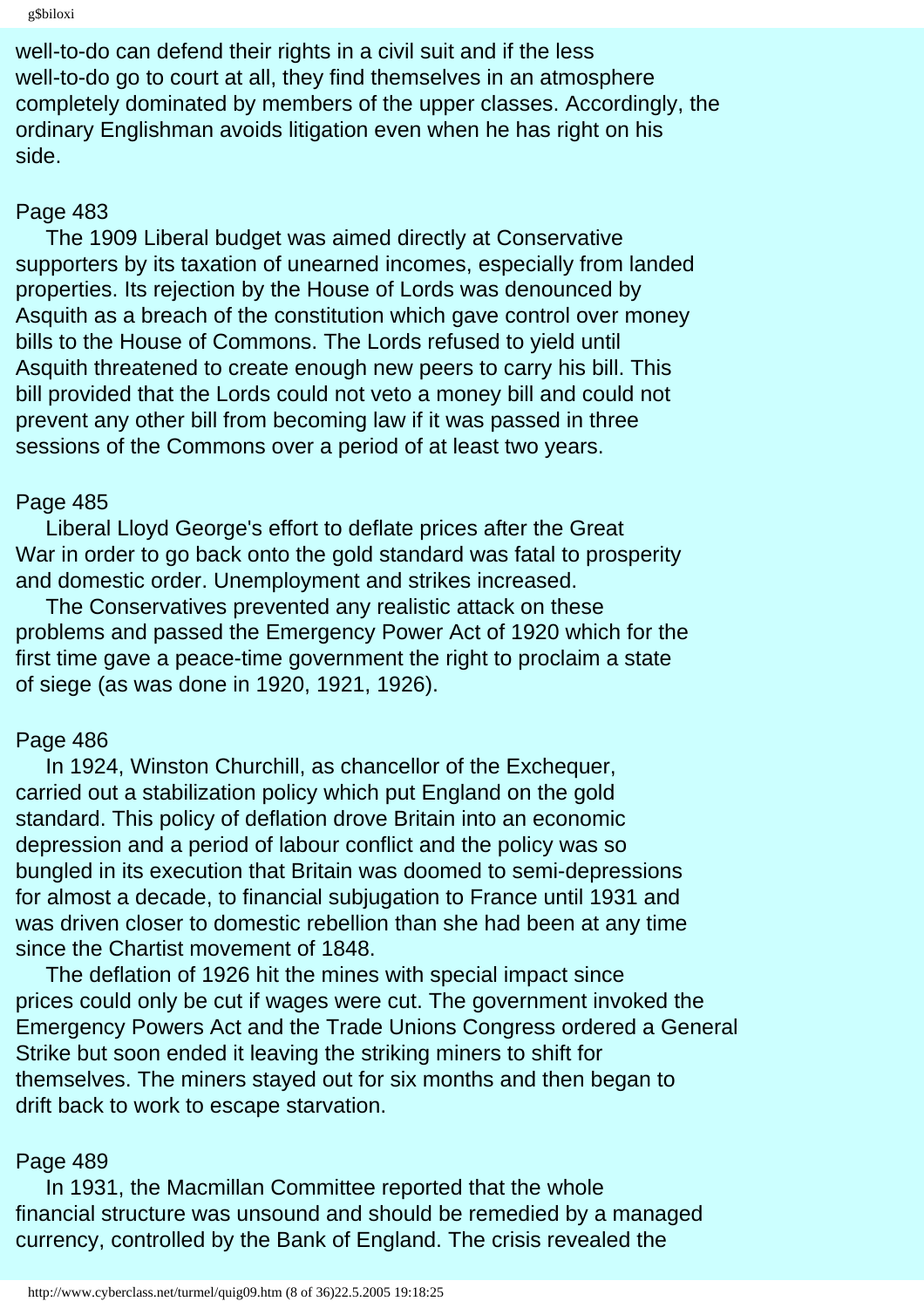incapacity of the Labour Party and the power of the bankers. Labour members had no understanding of economics. Snowden, the economic expert" of the Cabinet, had financial views about the same as Montagu Norman of the Bank of England.

### Page 490

 As for the bankers, they were in control throughout the crisis. While publicly they insisted on a balanced budget, privately, they refused to accept balancing by taxation and insisted on balancing by cuts in relief payments. Working in close cooperation with American bankers, they were in a position to overthrow any government which was not willing to crush them completely. While they refused cooperation to the Labour government, they were able to obtain a loan of #80 million from the US and France for the National Government when it was only four days old.

 The National government at once attacked the financial crisis with a typical bankers' weapon: deflation. It offered a budget including higher taxes and drastic cuts in unemployment benefits and public salaries. Riots, protests, and mutiny in the navy were the results.

 The domestic program of the National Government was to curtail the personal freedom of individuals. On this, there was no real protest for the Labour opposition had a program which, in fact if not in theory, tended in the same direction.

# Page 491

 The police of London were reorganized in 1933 to destroy their obvious sympathy with the working classes by restricting all ranks above inspector to persons with an upper-class education.

 A severe Incitement to Disaffection Act in 1934 threatened to destroy the personal freedoms built up over centuries by making police searches of homes less restricted and making the simple possession of material likely to disaffect the armed forces a crime. For the first time in three generations, personal freedom and civil rights were restricted in time of peace. The Prevention of Violence Act of 1939 empowered a secretary of state to arrest without warrant and to deport without trial.

# Page 492

 Neville Chamberlain was chiefly responsible for the National government's fiscal policies. For the first time in almost a century, there was an increase in the proportion of total tax paid by the working class. For the first time since 1846, there was a tax on food. There was a reversal in the trend to more education for the people. The budget was kept balanced by at a considerable price in human suffering and in wastage of Britain's irreplaceable human resources.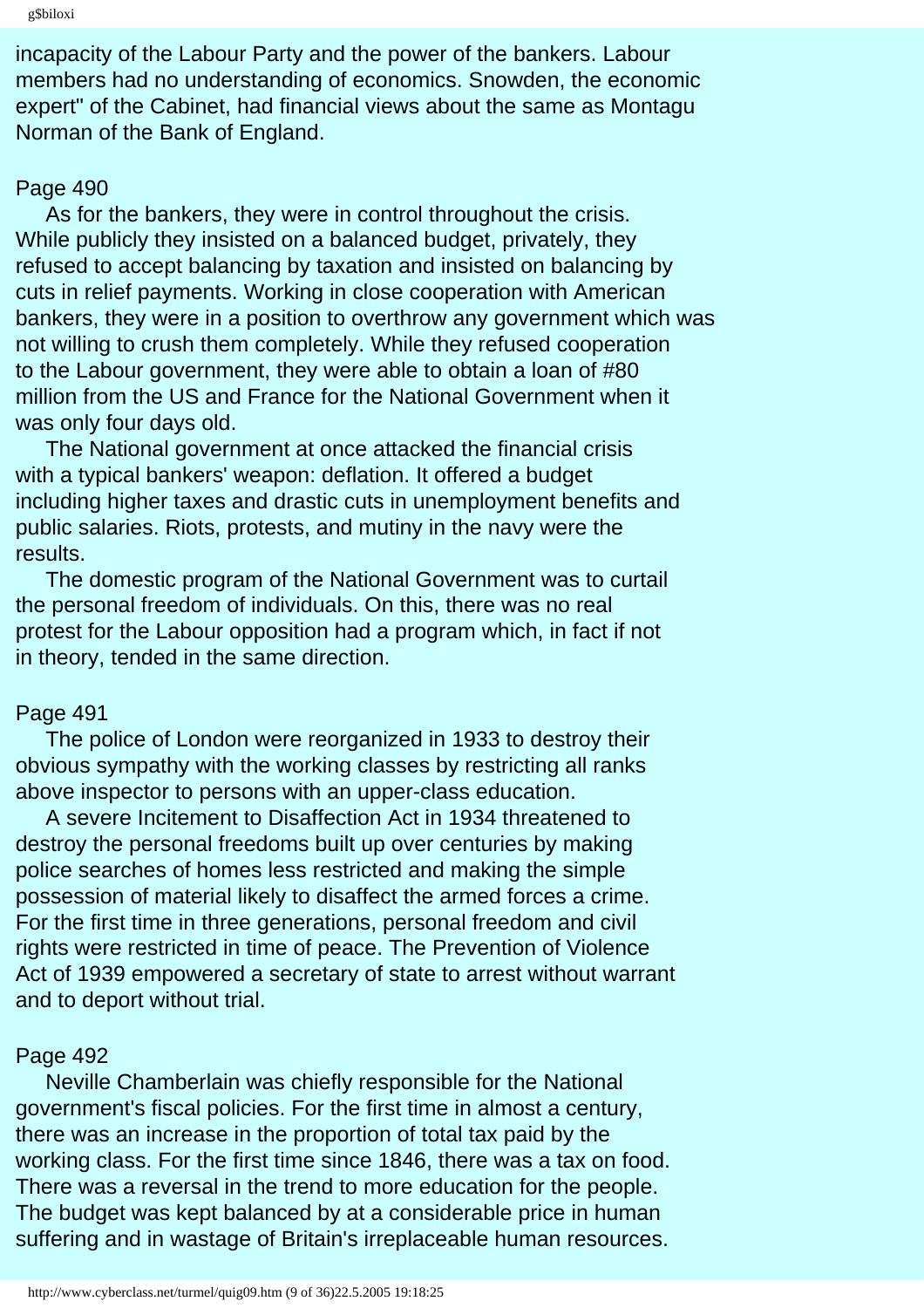Hundreds of thousands had been unemployed for years and had their moral fiber completely destroyed by years of living on inadequate dole. The capitalists of these areas were supported either by government subsidy or were bought out by cartels and trade associations from funds assessed on the more active members of the industry.

 Chamberlain's Derating Act of 1929 exempted industry from payment of three quarters of its taxes while many unemployed were allowed to starve.

# CHAPTER XI: CHANGING ECONOMIC PATTERNS

### Page 497

 The economic system itself has become organized for expansion and if it does not expand, it tends to collapse. The basic reason for this maladjustment is that investment has become an essential part of the system and if investment falls off, consumers have insufficient incomes to buy the consumers' goods which are being produced in another part of the system because part of the flow of purchasing power created by the production of goods was diverted from purchasing goods it had produced into savings, and all the goods produced could not be sold until those savings came back into the market by being invested.

# Page 498

 If the groups in society who control the savings which are necessary for progress are the same vested interests who benefit by the existing way of doing things, they are in a position to defend these vested interests and prevent progress merely by preventing the use of surpluses to finance new inventions. The 20th century's economic crisis was a situation of this type.

# GREAT BRITAIN

#### Page 499

 The element of secrecy is one of the outstanding features of English business and financial life. The inner circle of English financial life remains a matter of "whom one knows," rather than "what one knows." Jobs are still obtained by family, marriage, or school connections and important positions are given to men who have no training, experience or knowledge to qualify them.

# Page 500

 At the core of English financial life have been seventeen private firms of "merchant bankers" with a total of less than a hundred active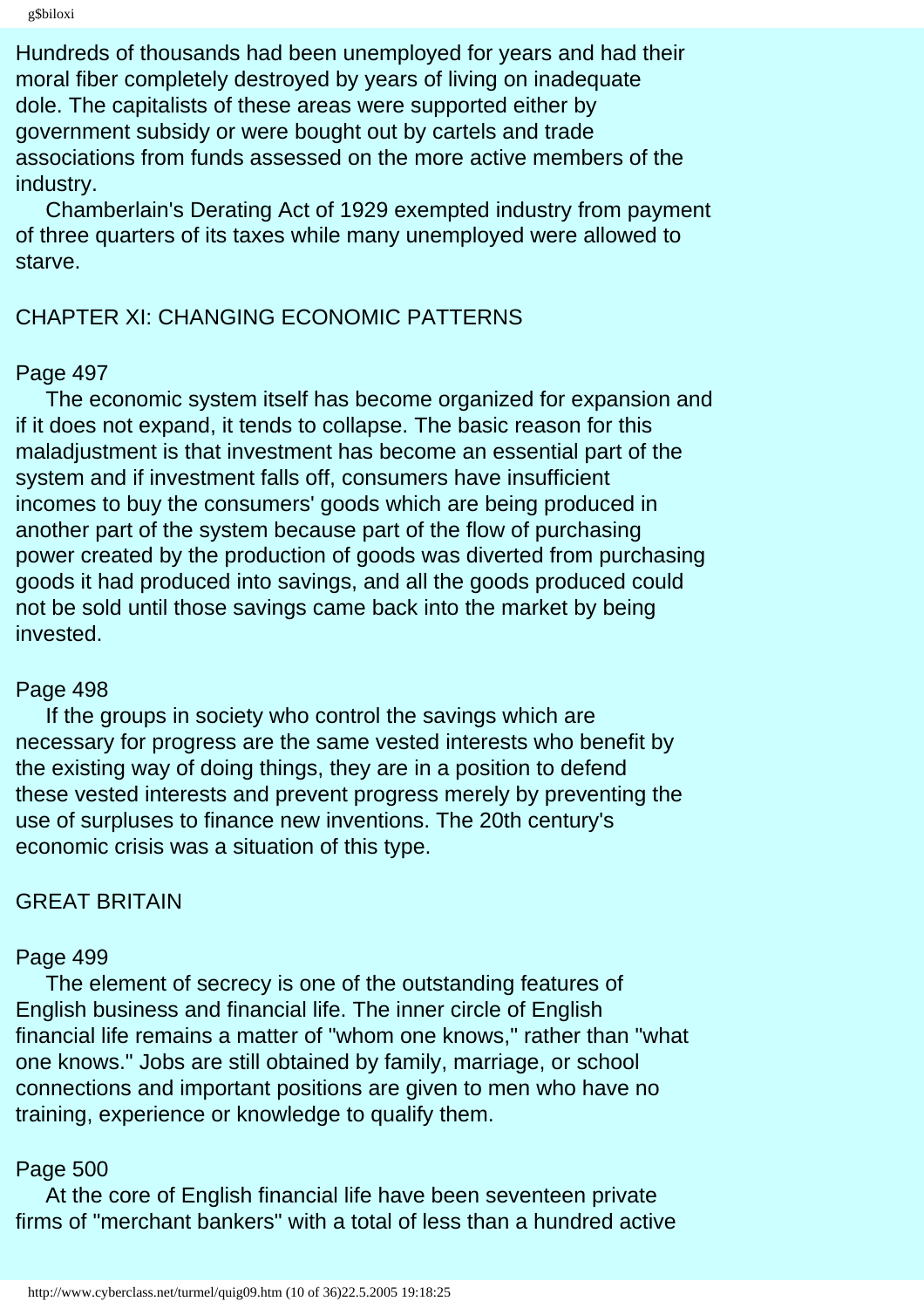partners including Baring Brothers, N.M. Rothschild, J. Henry Schroder, Morgan Grenfell, Hambros and Lazard Brothers. These merchant bankers had a dominant position with the Bank of England and, strangely enough, still have retained some of this, despite the nationalization of the Bank by the Labour government in 1946.

### Page 501

 Financial capitalism was marked not only by a growing financial control of industry but also by an increasing concentration of this control and by an increasing banking control of government.

 The control of the Bank of England over business was exercised indirectly through the joint-stock banks. This growth of a "money trust" led to an investigation. A bill was drawn up to prevent further concentration but was withdrawn when the bankers made a "gentlemen's agreement" to ask Treasury permission for future amalgamations.

# Page 502

 In 1931, financiers led by Montagu Norman and J.P. Morgan forced the resignation of the British Labour government. But the handwriting was already on the wall. The deflationary financial policy of the bankers had alienated politicians and industrialists and driven monopolist trade unions to form a united front against the bankers. Labour and industry were united in opposition to continuance to the bankers' economic policy with its low prices and high unemployment. The decisive factor which caused the end of financial capitalism in Britain was the revolt of the British fleet in 1931 and not the abandonment of gold six days later. The mutiny made it clear that the policy of deflations must be ended. As a result, no effort was made to defend the gold standard.

# Page 503

 The Coal Mines Act of 1930 allowed the National Shipbuilders Security to buy up and destroy shipyards. By 1934, one quarter of Britain's shipbuilding capacity had been eliminated. The Purchase Finance Company was set up to buy up and destroy flour mills. By 1933, over one-sixth of the flour mills in England had been eliminated.

# GERMANY

# Page 507

 In Germany, capital was scarce when industrialism arrived and industry found itself dependent upon banks almost at once. The chief credit banks floated securities for industry by granting credit to the firm, taking securities in return. These securities were slowly sold to the public with the bank retaining enough stock to give it control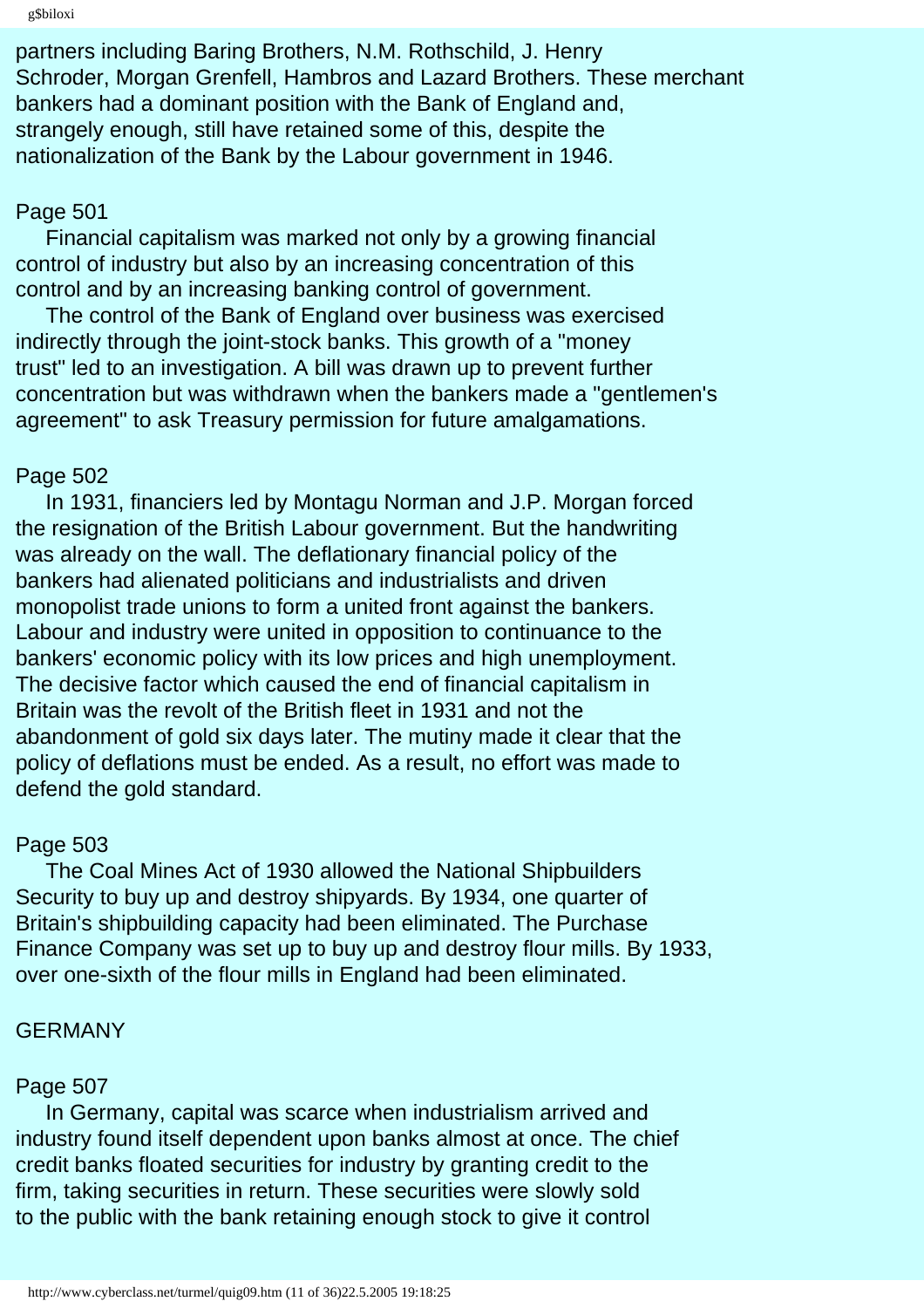and appointing its men as directors to give that control final form.

 The importance of interlocking directorships can be seen from the fact that the same Dresdner Bank had its directors on the boards of over two hundred industrial concerns in 1913.

 This banking control of industry was made even closer since most investors left their securities on deposit with the banks which voted all this stock for directorships and other control measures, unless the stock-owners expressly forbade it. The banks also voted the stock left as collateral for loans and all stock bought on margin.

### Page 509

 The control of German financial capitalism rested in the credit banks. It was largely beyond the control of the government and rested in private hands. Of the hundreds of German credit banks, the eight so-called "Great Banks" were the masters of the German economy from 1865 to 1915 and controlled 74% of the capital assets of all 421 banks.

# Page 512

 I.G. Farbenindustrie made many individual cartel agreements with Du Pont and other American corporations.

# Page 514

 In France, Britain and the US, the war played a significant role in demonstrating conclusively that economic stagnation and underemployment of resources were not necessary and could be avoided if the financial system were subordinated to the economic system. In Germany, this was not necessary since the Nazis had already made this discovery in the 1930s.

 Thus a surplus of labor, low wages, experience in unorthodox financial operations and an immense task to be done all contributed to the German revival.

# FRANCE

# Page 515

 With the founding of the Bank of France in 1800, financial power was in the hands of about ten or fifteen banking houses whose founders, in most cases, had come from Switzerland. These bankers, all Protestant, were deeply involved in the agitations leading up to the French Revolution. When it got out of the hand, they were the chief forces behind the rise of Napoleon. As a reward for this support, Napoleon gave these bankers a monopoly over French financial life by giving them control of the new Bank of France.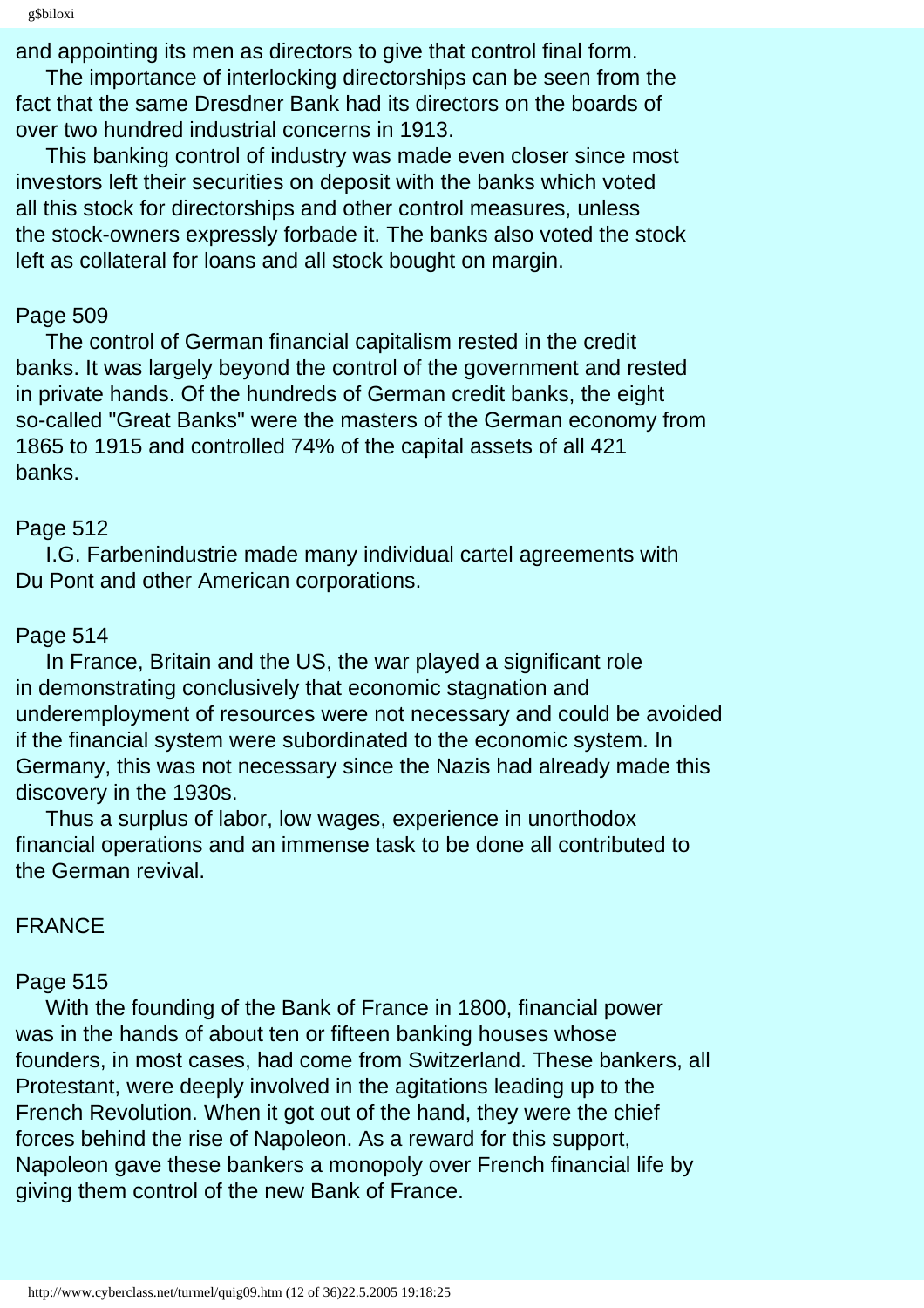# Page 516

 By 1811, most of these bankers had gone over to the opposition and survived the change in regime in 1815. As a result, the Protestant bankers who had controlled financial life under the First Empire were still the main figures on the board of regents of the Bank of France until 1936. The chief names were Mirabaud, Mallet, Neuflize, and Hottinger.

 In the course of the nineteenth century, a second group was added to French banking circles. This second group, largely Jewish, was also non-French origin, the majority Germanic (like Rothschild, Heine, Fould, Stern and Worms). A rivalry soon grew up between the older Protestant bankers and the newer Jewish bankers, largely along political rather than religious lines which grew confused as some of the Jewish group gave up their religion and moved over to the Protestant group.

 The leadership of the Protestant group was exercised by Mirabaud, the leadership of the Jewish group was held by Rothschild. These two wings were so close that Mirabaud and Rothschild together dominated the whole financial system and frequently cooperated together even when their groups as a whole were in competition.

 After 1838, this simple picture was complicated by the slow rise of a third group of bankers who were Catholics which soon split into two halves and joined the other two groups.

# Page 517

 The rivalry of these two great powers fills the pages of French history in the period 1884-1940. It paralyzed the French political system and economic system preventing economic recovery from the depression in 1935-1940.

 From 1880-1925, the private bankers continued to exist and grow in power. They were at first chiefly interested in government obligations and the greatest bankers, like Mirabaud and Rothschild, had intimate connections with governments and weak connections with the economic life of the country.

# Page 518

 To finance railroads, the small savings of many were gathered and made available to the private banker to direct wherever he thought fitting. Thus the private banker became a manager of other persons' funds rather than lender of his own. The private banker became much more influential and much less noticeable. He now controlled billions where he formerly controlled millions and he did it unobtrusively, acting from the background, concealed from public view. The public did not notice that the names of private bankers and their agents still graced the list of directors of new financial enterprises.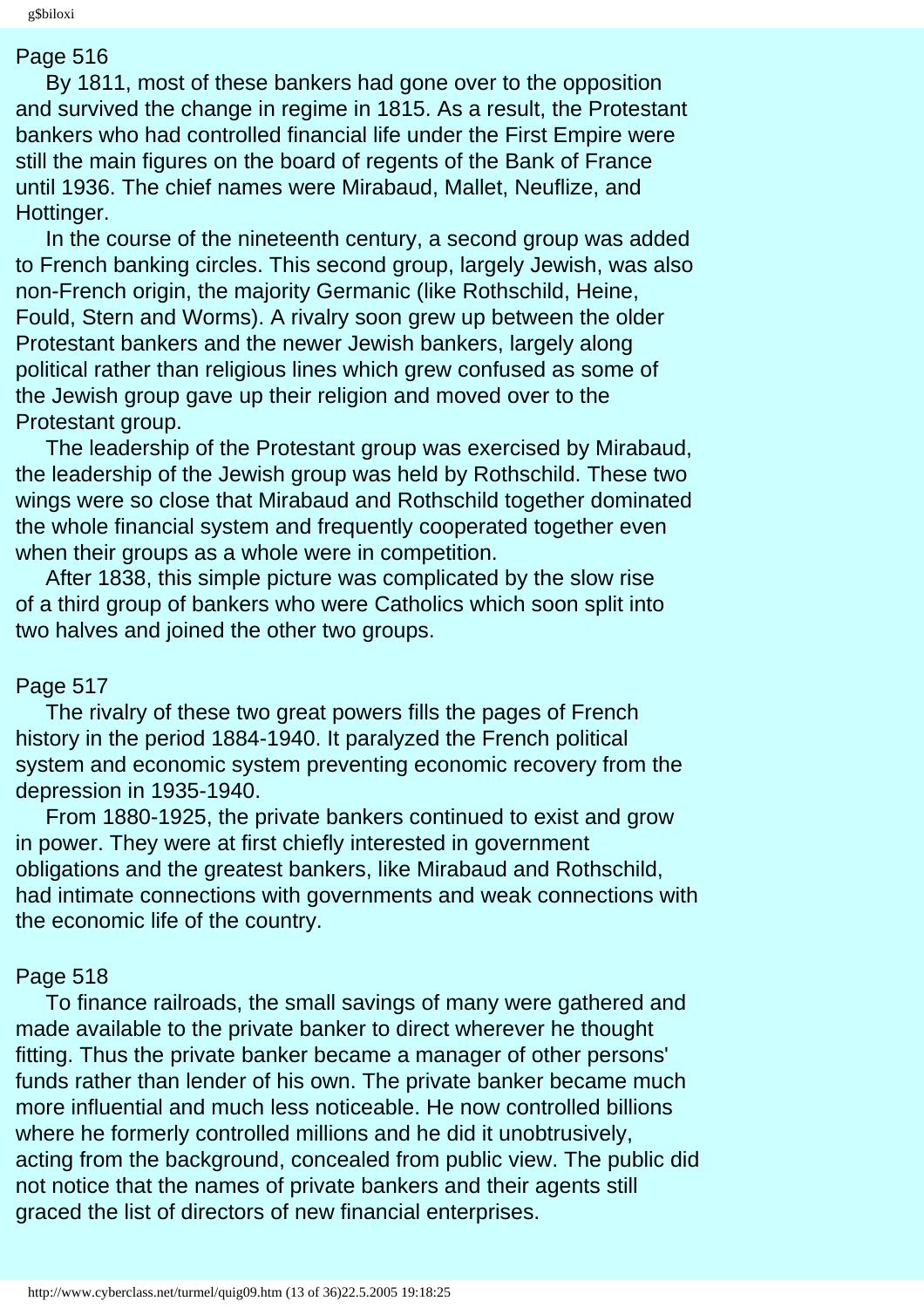### Page 520

 The centre of the French economic system in the 20th century was not to be found, as some have believed, in the Bank of France, but, instead, resided in a group of almost unknown institutions - the private banks. There were over a hundred of these private banks and two (Rothschild and Mirabaud) were more powerful than all the others combined. These private banks acted as the High Command of the French economic system. Their stock was closely held in the hands of about forty families. They were the same private banks which had set up the Bank of France divided into a group of seven Jewish banks, a group of seven Protestant banks and a group of five Catholic banks. The various groups continued to cooperate in the management of the Bank of France which was controlled until 1936, as it had been in 1813, by the handful of private banks which created it.

### Page 521

 The state was influenced by the Treasury's need for funds from the Bank of France.

 These investment banks supplied long-term capital to industry and took stock and directorships in return. In 1931, Paribas held the securities of 357 corporations and its own directors and top managers held 180 directorships in 120 of the more important of these.

# Page 522

 The Jewish bankers were allied to Standard Oil and Rockefeller while the Catholic-Protestant bankers were allied to Royal Dutch Shell and Deterding.

# Page 524

 In 1936, there were about 800 important firms. Of these 800, the Paribas bloc controlled almost 400 and the Union-Comite bloc about 300.

# Page 525

 The whole Paribas system in the 20th century was headed by Baron Edouard de Rothschild with the chief center of operation in the Banque de Paris which controlled communications companies such as Havas. Havas was a great monopolistic news agency. It could, and did, suppress or spread both news and advertising. It received secret subsidies from the government for almost a century. The monopoly on distribution of periodicals and books could be used to kill papers which were regarded as objectionable.

 After 1937, the Paribas bloc was badly split by the controversy over orthodox and unorthodox financial methods for dealing with depression. The Rothschild desire to form an alliance with Russia and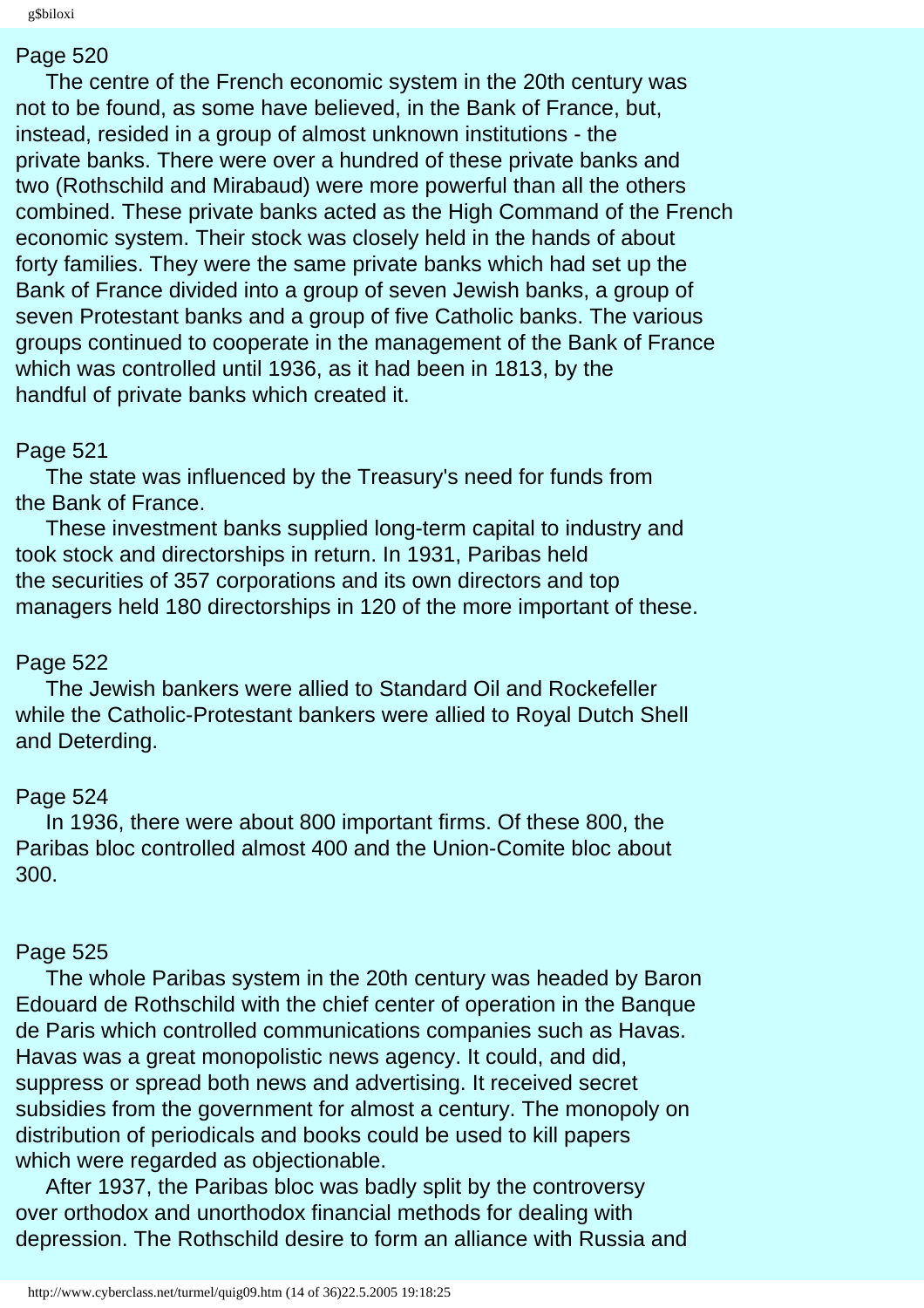adopt a policy of resistance to Hitler, continuing orthodox financial policies, collapsed from its own internal contradictions, their own lack of faith in it, and the pressure of Great Britain.

#### Page 528

 The three prewar blocs have played no significant role in France since 1945 although Rene Mayer, active head of the Rothschild family interests was minister of finance in the early postwar government. Later in 1962, De Gaulle made the director of the Rothschild bank, George Pompidou, prime minister.

### UNITED STATES OF AMERICA

#### Page 529

 By the 1880s, the techniques of financial capitalism reached levels of corruption which were never approached in Europe. This corruption sought to cheat the ordinary investor by flotations and manipulations of securities for the benefit of insiders. The practitioners of these dishonesties were as socially acceptable as their wealth entitled them to be without animadversions on how that wealth was obtained.

#### Page 530

 Corrupt techniques associated with the names Daniel Drew and Jay Gould were also practiced by Morgan and others who became respectable from longer sustained success.

 Any reform of Wall Street practices came from pressure from the farming West and was long delayed by the close alliance of Wall Street with the two major political parties. By 1900, the influence of Morgan in the Republican party was dominant, his chief rivalry coming from Rockefeller of Ohio.

 From 1880 to 1930, financial capitalism approximated a feudal structure in which two great powers, centered in New York, dominated a number of lesser powers. No description of this structure as it existed in the 1920s can be given in a brief compass, since it infiltrated all aspects of American life and especially all branches of economic life.

 At the center were a group of less than dozen investment banks which were still unincorporated partnerships at the height of their powers. These included J.P. Morgan, the Rockefeller family, Kuhn, Loeb, Dillon, Read, Brown Brothers and Harriman, and others. Each of these was linked in organizational or personal relationships with various banks, insurance companies, railroads, utilities and industrial firms. The result was to form a number of webs of economic power.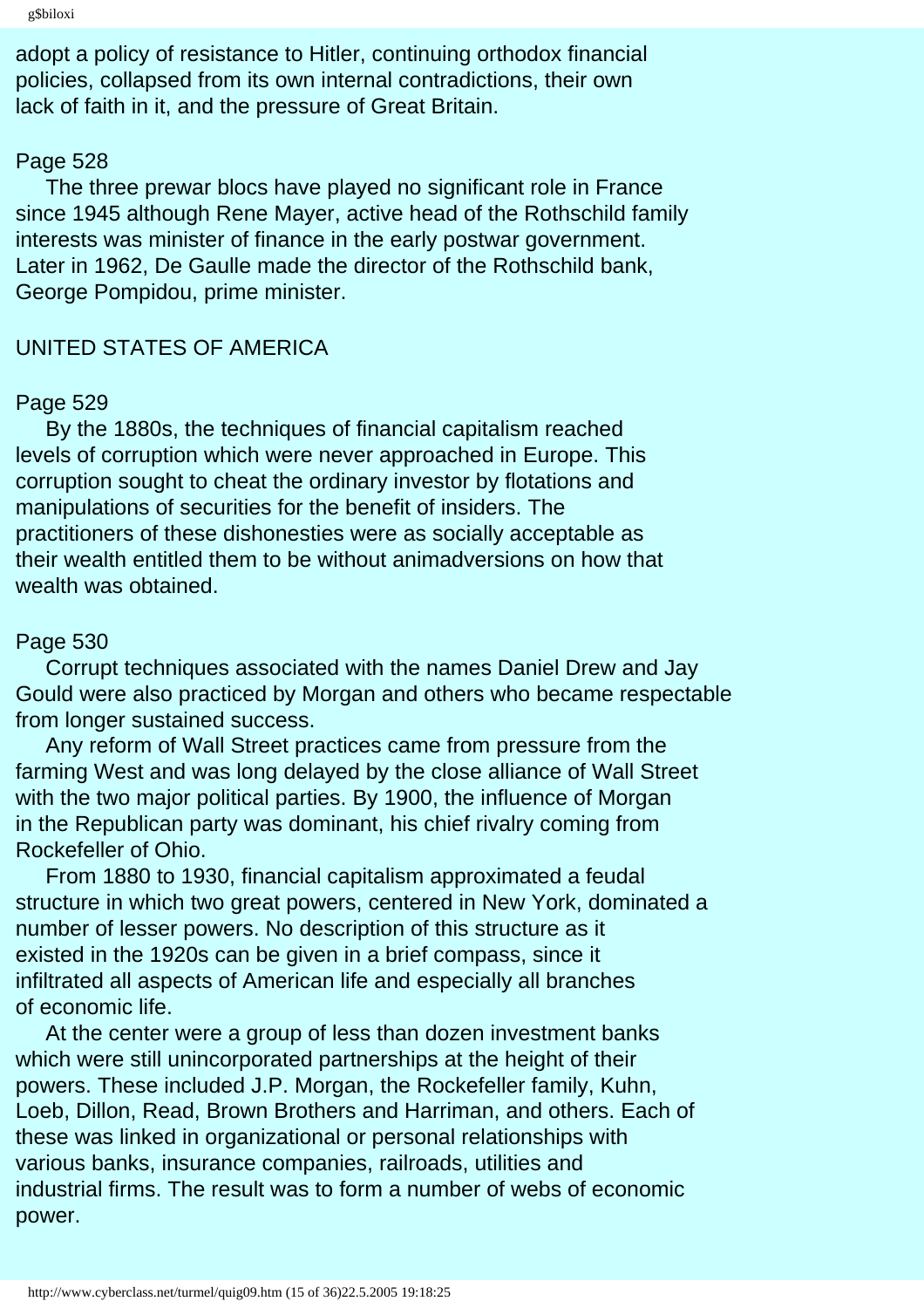J.P. Morgan worked in close relationship with a group of banks and insurance companies. The whole nexus dominated a network of business firms which included at least one-sixth of the two hundred largest non-financial corporations.

#### Page 531

 The Rockefeller group, investing only its own profits, functioned as a capitalist unit in close cooperation with Morgan and controlled over half the assets of the oil industry.

#### Page 532

 The economic power represented by these figures is almost beyond imagination to grasp. Morgan and Rockefeller together frequently dominated the national Republican Party while Morgan occasionally had extensive influence in the national Democratic Party. These two were also powerful on the state level, especially Morgan in New York and Rockefeller in Ohio. Mellon was a power in Pennsylvania and Du Pont in Delaware.

 In the 1920s, this system of economic and political power formed a hierarchy headed by the Morgan interests and played a principal role both in political and business life. Morgan, operating on the international level in cooperation with his allies abroad, especially in England, influenced the events of history to a degree which cannot be specified in detail but which certainly was tremendous. The deflationary financial policies on which these bankers insisted were laying the foundations of the economic collapse into general social disaster by 1940. Unemployment which had reached 13 million persons in 1933 was still at 10 million in 1940

#### Page 533

 The deflationary policies of the bankers were acceptable to heavy industry chiefly because it was not unionized. With assembly-line techniques financed by the bankers and unorganized labor, the employers could rearrange, curtail, or terminate labor without notice on a daily basis and could thus reduce labor costs to meet falls in prices from bankers' deflation.

 The fact that reductions in wages and large lay-offs also reduced the volume of purchasing power as a whole, to the injury of the groups selling consumers' goods, was ignored by the makers of heavy producers' goods. In this way, farmers and other segments of the society were injured by the deflationary policies of the bankers and by the employment policies of heavy industry, closely allied to the bankers.

 When these policies became unbearable in the depression of 1929- 1933, these other interest blocs deserted the Republican party which remained subservient to high finance and heavy industry. The shift of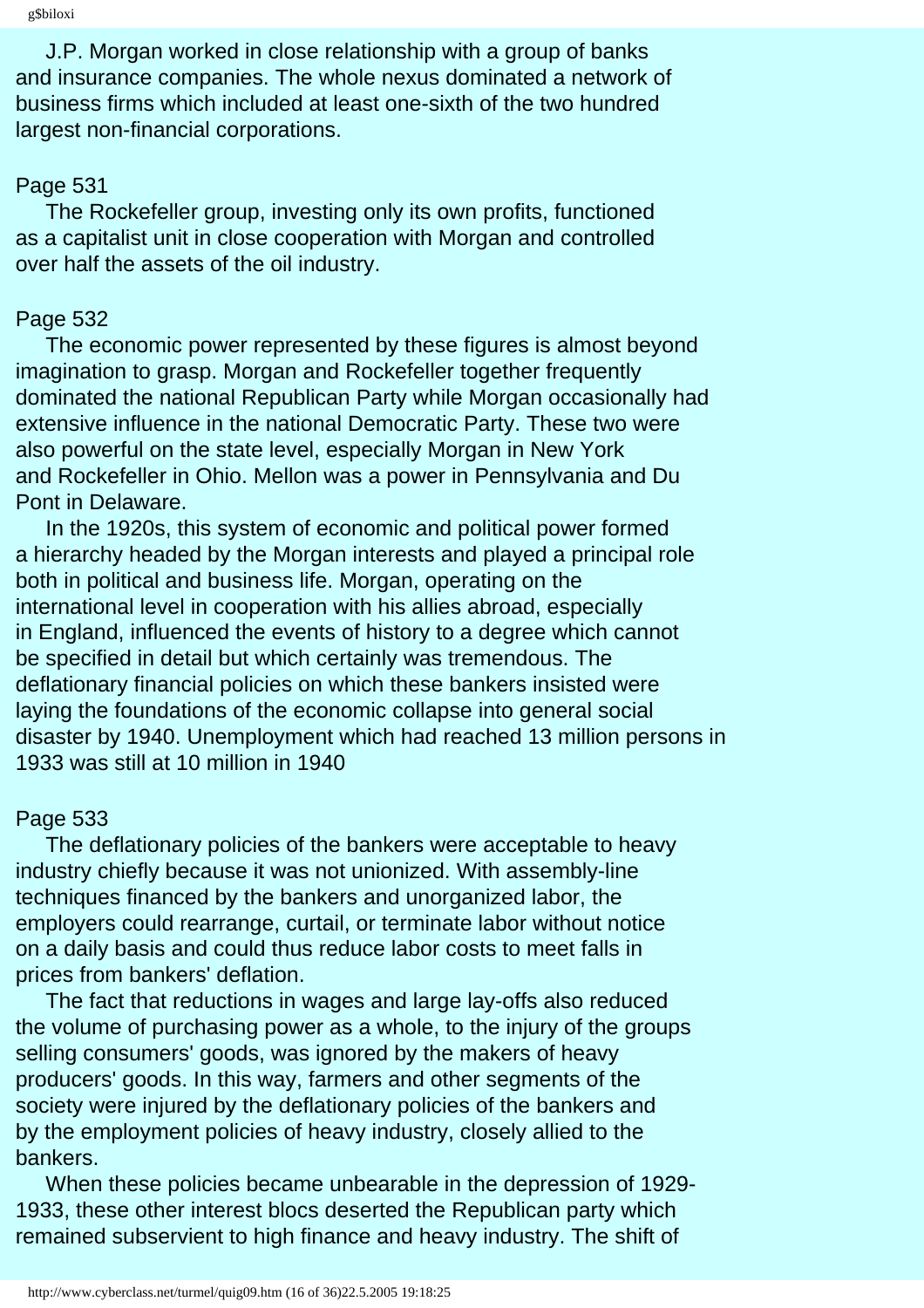the farm bloc to the Democratic Party in 1932 resulted in the election of Franklin D. Roosevelt and the New Deal.

#### Page 534

 The New Deal's actions against finance did not represent any victory for unorthodox financing, the real key to either monopoly capitalism or to a managed pluralist society. The reason for this was that the New Deal was fundamentally orthodox in its ideas on the nature of money. Roosevelt was quite willing to unbalance the budget and to spend in a depression in an unorthodox fashion because he had grasped the idea that lack of purchasing power was the cause of the lack of demand which made unsold goods and unemployment, but he had no idea of the causes of the depression and had quite orthodox ideas on the nature of money. As a result, his administration treated the symptoms rather than the causes of the depression and, while spending unorthodoxly to treat these symptoms, did so with money borrowed from the banks in the accepted fashion. The New Deal allowed bankers to create the money, borrowed it from the banks,and spent it. This meant that the New Deal ran up the national debt to the credit of the banks, and spent money in such a limited fashion that no drastic reemployment of idle resources was possible.

 One of the most significant facts about the New Deal was its orthodoxy on money. For the whole 12 years he was in the White House, Roosevelt had statutory power to issue fiat money in the form of greenbacks printed by the government without recourse to the banks. This authority was never used. As a result of such orthodoxy, the depression's symptoms of idle resources were overcome only when the emergency of the war in 1942 made it possible to justify a limitless increase in the national debt by limitless borrowing from private persons and the banks. But the whole episode showed a failure to grasp the nature of money and the function of the monetary system, of which considerable traces remained in the postwar period.

#### Page 535

 One reason for the New Deal's readiness to continue with an orthodox theory of the nature of money, along with an unorthodox practice in its use, arose from the failure of the Roosevelt administration to recognize the nature of the economic crisis itself. This failure can be seen in Roosevelt's theory of "pump priming." He sincerely believed, as did his Secretary of the Treasury, that there was nothing structurally wrong with the economy, that it was temporarily stalled, and would keep going of its own powers if it could be restarted...

 The inadequacy of this theory of the depression was shown in 1937 when the New Deal, after four years of pump priming and a victorious election in 1936, stopped its spending. Instead of taking off, the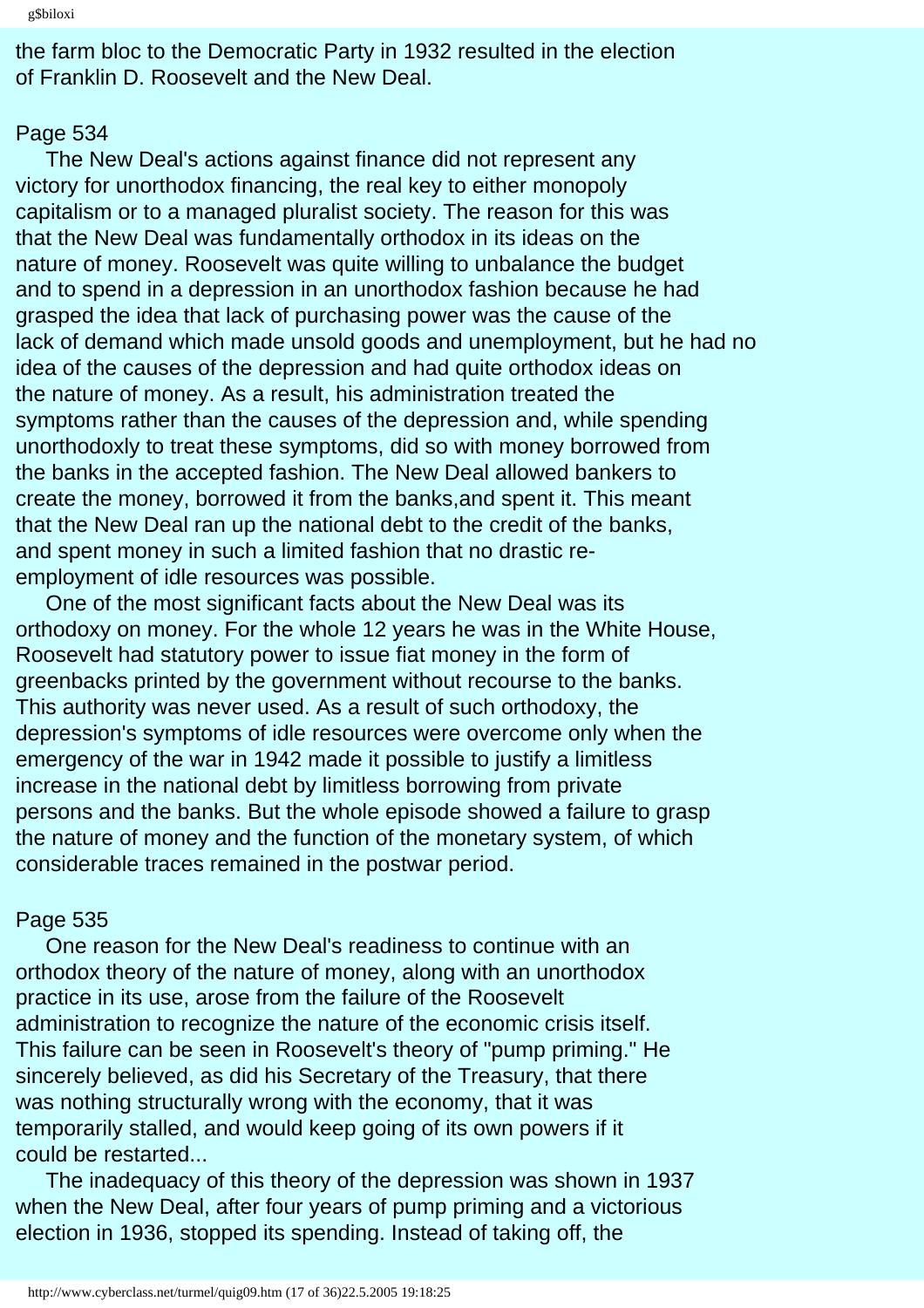economy collapsed in the steepest recession in history. The New Deal had to resume its treatment of symptoms but now without hope that the spending program could ever be ended, a hopeless prospect since the administration lacked the knowledge of how to reform the system or even how to escape from borrowing bank credit with its mounting public debt, and the administration lacked the courage to adopt the really large-scale spending necessary to give full employment of resources. The administration was saved from this impasse by the need for the rearmament program followed by the war. Since 1947 the Cold War and the space program have allowed the same situation to continue, so that even today, prosperity is not the result of a properly organized economic system but of government spending, and any drastic reduction in such spending would give rise to an acute depression.

# THE ECONOMIC FACTORS

# Page 540

 There are a number of important elements in the economic situation of the 20th century.

 8. The increasing disparity in the distribution of income is the most controversial and least well-established characteristic of the system. It would appear that the disparity in national income has been getting wider.

 In the US, the richest one-fifth receive 46% of the income in 1910, 51% in 1929 and 48% in 1937. In the same three years, the share of the poorest one-fifth fell from 8% to 5.4% to 3.6%

 If instead of one-fifth, we examine the richest and poorest onetenth, in 1910 the ratio was 10, in 1929 it was 21.7, in 1937, it was 34.4. This means that the rich were getting richer relatively and probably absolutely while the poor were getting poorer both relatively and absolutely.

# Page 542

 The progressives who insisted that the lack of investment was caused by lack of consumer purchasing power were correct. But the conservatives who insisted that the lack of investment was caused by lack of confidence were also correct. Each was looking at the opposite side of a single continuous cycle:

- a) purchasing power creates demand for goods;
- b) demand for goods creates confidence in the minds of investors;
- c) confidence creates new investment;
- d) new investment creates purchasing power which then creates demand. It would appear that the economic factors alone affected the

distribution of incomes in the direction of increasing disparity.

# Page 543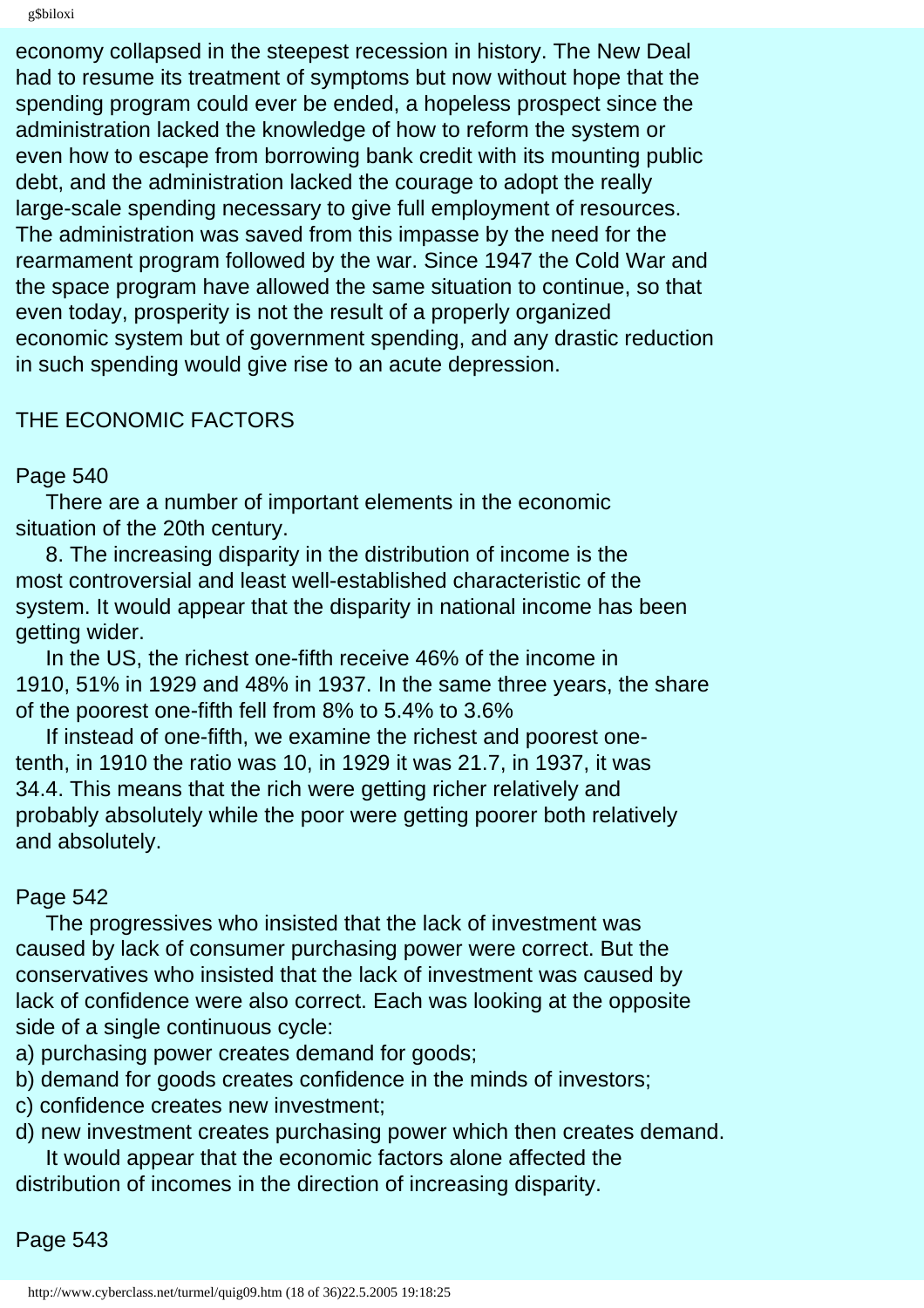In Germany, Hitler's 1934 adoption of an unorthodox financial policy which raised the standards of living of the lower-income levels even more drastically (by shifting them from unemployment with incomes close to nothing into wage-earning positions in industry) was not acceptable to the high-income classes because it stopped the threat of revolution by the discontented masses and because it was obviously of long-run benefit to them. This long-run benefit began to appear when capacity employment of capital and labor was achieved in 1937.

#### Page 546

 In the modern economic community, the sum total of goods and services appearing in the market is at one and the same time the income of the community and the aggregate cost of producing goods and services in question. Aggregate costs, aggregate incomes and aggregate prices are the same since they are merely opposite sides of the identical expenditures.

 The purchasing power available in the community is equal to income minus savings. If there are any savings, the available purchasing power will be less than the aggregate prices being asked for the products for sale and the amount of the savings. Thus, all the goods and services produced cannot be sold as long as savings are held back. In order for al the goods to be sold, it is necessary for the savings to reappear in the market as purchasing power. The disequilibrium between purchasing power and prices which are created by the act of saving is restored completely by the act of investment, and all the goods can be sold at the prices asked. But whenever investment is less than savings, the available supply of purchasing power is inadequate by the same amount to by the goods being offered. This margin by which purchasing power is inadequate because of an excess of savings over investment may be called the "deflationary gap."This "deflationary gap" is the key to the twentieth century economic crisis and one of the three central cores of the whole tragedy of the century.

### THE RESULTS OF THE ECONOMIC DEPRESSION

#### Page 547

 The deflationary gap arising from a failure of investment to reach the level of savings can be closed either by lowering the supply of goods to the level of available purchasing power or by raising the supply of purchasing power to a level able to absorb the existing supply of goods, or a combination of both. The first solution will give a stabilized economy on a low level of activity; the second will give a stabilized economy on a high level of activity. Left to itself, the economic system under modern conditions would adopt the former procedure working as follows: The deflationary gap will result in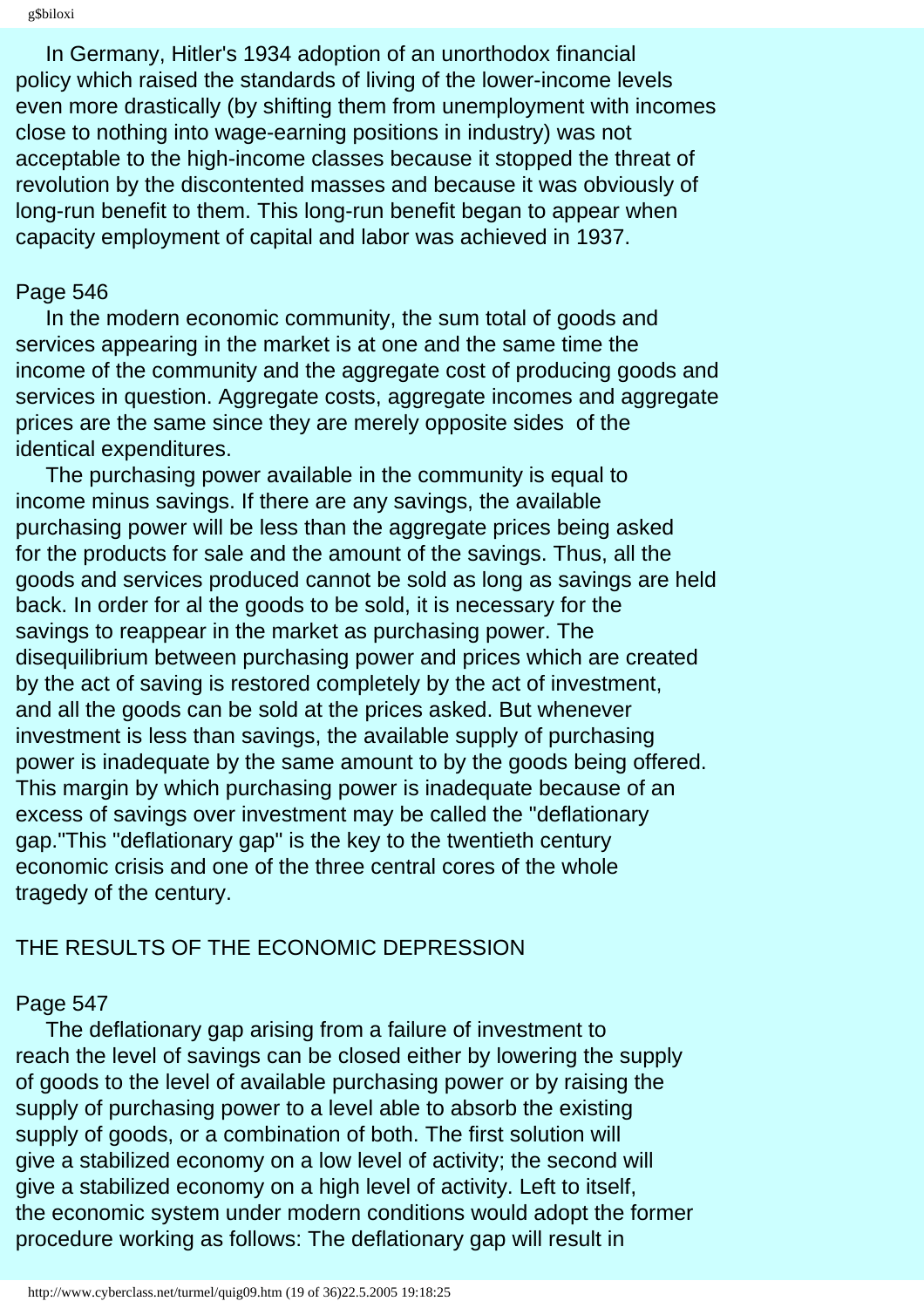falling prices, declining economic activity and rising unemployment. This will result in a fall in national income resulting in an even more rapid decline in the volume of savings. This decline continues until the volume of savings reaches the level of investment at which point the fall is arrested and the economy becomes stabilized at a low level.

 This process did not work itself out in any industrial country during the great depression because the disparity in national income was so great that a considerable portion of the population would have been driven to zero incomes and absolute want before savings of the richer segment fell to the level of investment. Under such conditions, the masses of population would have been driven to revolution and the stabilization, if reached, would have been on a level so low that a considerable portion of the population would have been in absolute want. Because of this, governments took steps to arrest the course of the depression before their citizens were driven to desperation.

 The methods used to deal with the depression and close the deflationary gap were all reducible to two fundamental types: a) those which destroy goods, and

b) those which produce goods which do not enter the market.

 The destruction of goods will close the deflationary gap by reducing the supply of unsold goods through lowering the supply of goods to the level of the supply of purchasing power. It is not generally realized that this method is one of the chief ways in which the gap is closed in a normal business cycle where goods are destroyed by the simple expedient of not producing the goods which the system is capable of producing. The failure to use full level of 1929 output represented a loss of \$100 billion in the US, Britain and Germany alone. This loss was equivalent to the destruction of such goods. Destruction of goods by failure to gather the harvest is a common phenomenon under modern conditions. When a farmer leaves his crop unharvested because the price is too low to cover the expense of harvesting, he is destroying the goods. Outright destruction of goods already produced is not common and occurred for the first time as a method of combating depression in the years 1930-1934. During this period, stores of coffee, sugar, and bananas were destroyed, corn was plowed under, and young livestock was slaughtered to reduce the supply on the market. The destruction of goods in warfare is another example of this method of overcoming deflationary conditions in the economic system.

#### Page 548

 The second method of filling the deflationary gap, namely, by producing goods which do not enter the market, accomplishes its purpose by providing purchasing power in the market, since the costs of production of such goods do enter the market as purchasing power,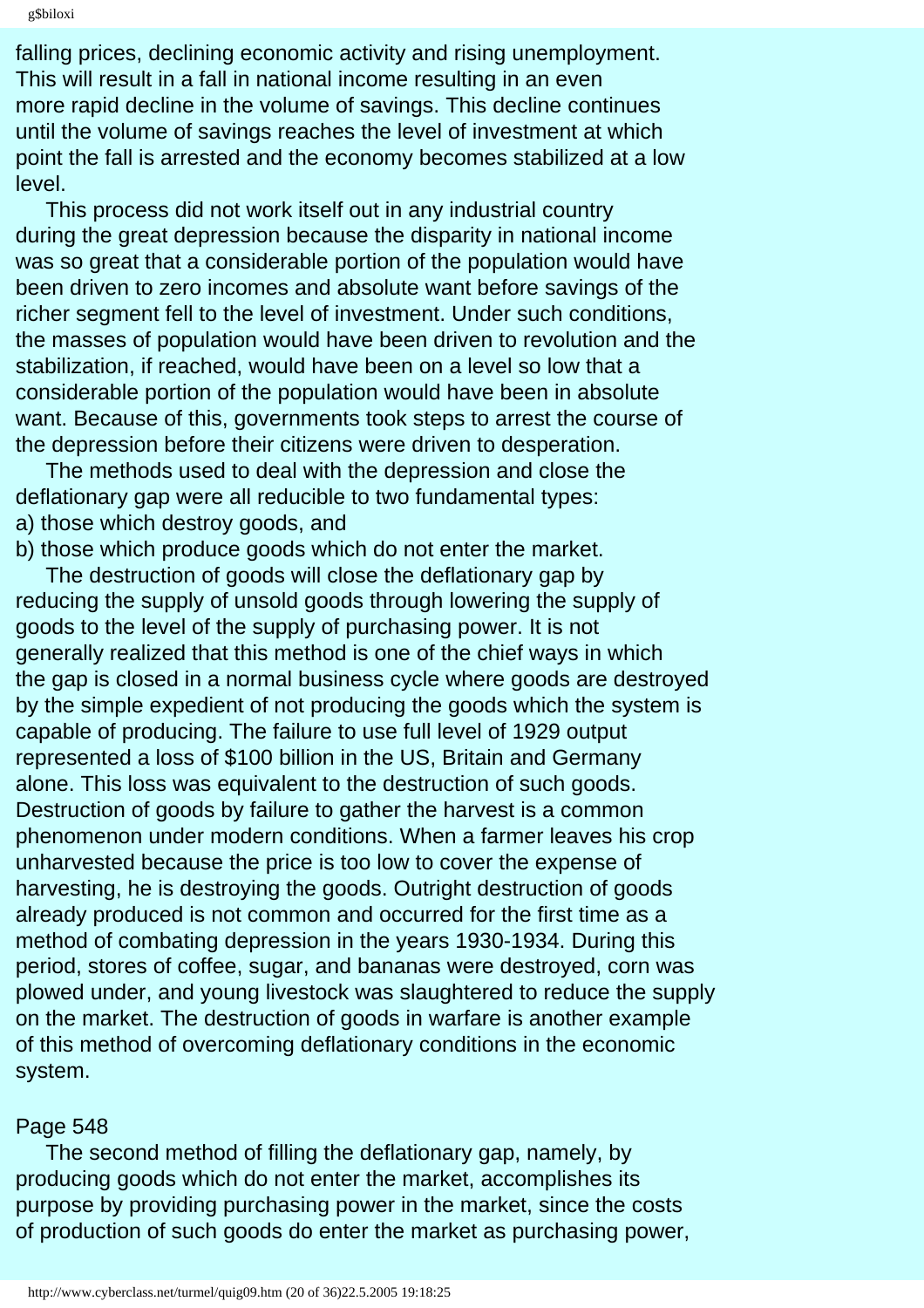while the goods themselves do not drain funds from the system if they are not offered for sale. New investment was the usual way in which this was accomplished in the normal business cycle but it is not the normal way of filling the gap under modern conditions of depression. We have already seen the growing reluctance to invest and the unlikely chance that the purchasing power necessary for prosperity will be provided by a constant stream of private investment. It this is so, the funds for producing goods which do not enter the market must be sought in a program of public spending.

 Any program of public spending at once runs into the problems of inflation and public debt. These are the same two problems mentioned in connection with the efforts of government to pay for the First World War. The methods of paying for a depression are exactly the same as the methods of paying for a war, except that the combination of methods used may be somewhat different because the goals are somewhat different. In financing a war, we should seek to achieve a method which will provide a maximum of output with a minimum of inflation and public debt. In dealing with a depression, since a chief aim is to close the deflationary gap, the goal will be to provide a maximum of output with a necessary degree of inflation and a minimum of public debt. Thus the use of fiat money is more justifiable in financing a depression than in financing a war. Moreover the selling of bonds to private persons in wartime might well be aimed at the lower-income groups in order to reduce consumption and release facilities for war production, while in a depression (where low consumption is the chief problem) such sales of bonds to finance public spending would have to be aimed at the savings of the upper-income groups.

 These ideas on the role of government spending in combating depression have been formally organized into the "theory of the compensatory economy." This theory advocates that government spending and fiscal policies be organized so that they work exactly contrary to the business cycle, with lower taxes and larger spending in deflationary period and higher taxes with reduced spending in a boom period, the fiscal deficits of the down cycle being counterbalanced in the national budget by the surpluses of the up cycle.

### Page 549

 This compensatory economy has not been applied with much success in any European country except Sweden. In a democratic country, it would take the control of taxing and spending away from the elected representatives of the people and place this precious "power of the purse" at the control of the automatic processes of the business cycle as interpreted by bureaucratic (and representative) experts. Moreover, all these programs of deficit spending are in jeopardy in a country with a private banking system. In such a system, the creation of money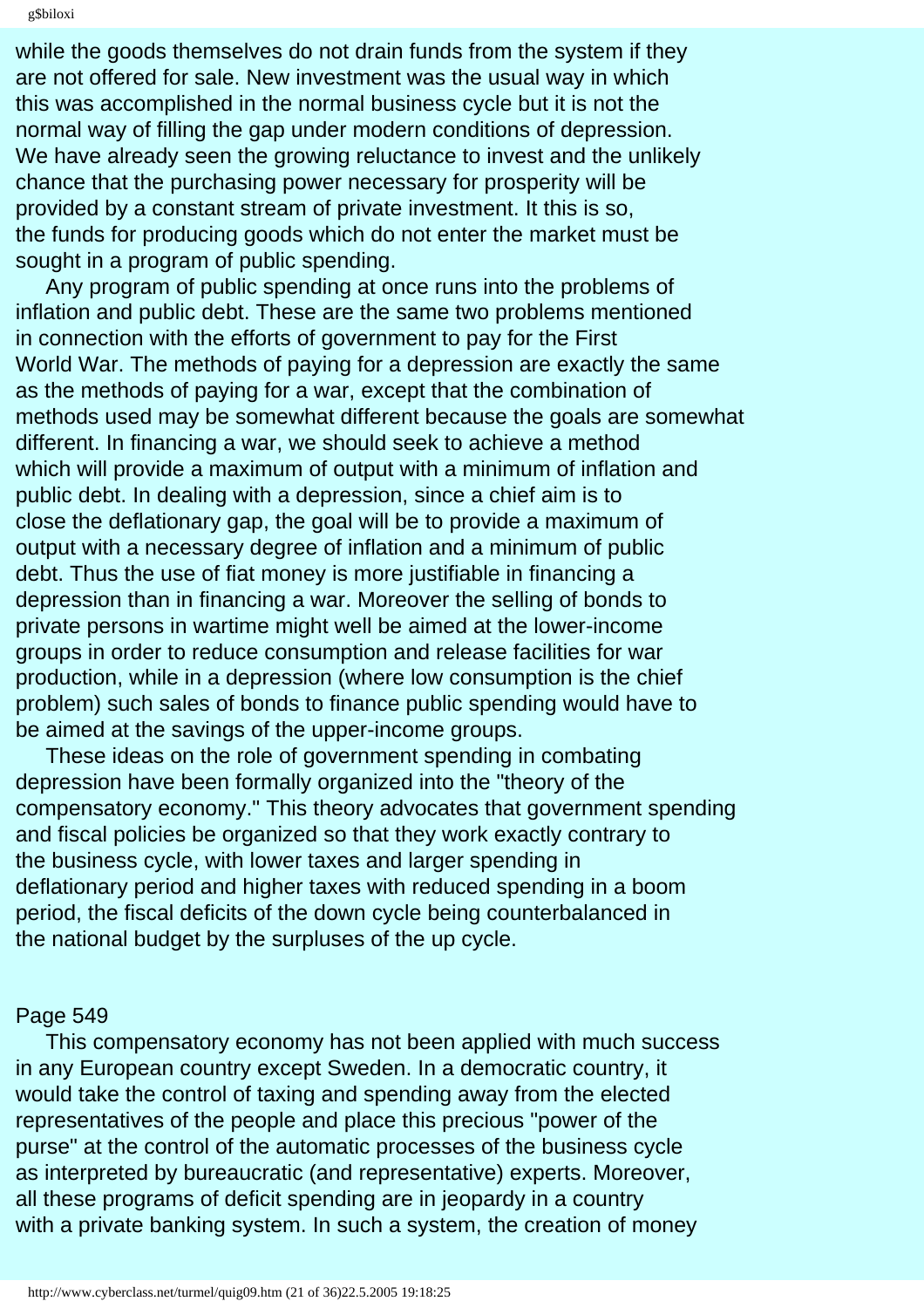(or credit) is usually reserved for the private banking institutions and is deprecated as a government action. The argument that the creation of finds by the government is bad while creation of funds by the banks is salutary is very persuasive in a system based on traditional laissez faire and in which the usual avenues of communications (such as newspapers and radio) are under private, or even banker, control.

 Public spending as a method of counteracting depression can vary very greatly in character, depending on the purposes of the spending. Spending for destruction of goods or for restriction of output, as under the New Deal agricultural program, cannot be justified easily in a democratic country with freedom of communications because it obviously results in a decline in national income and living standards.

 Spending for non-productive monuments is somewhat easier to justify but is hardly a long-run solution.

 Spending for investment in productive equipment (like the Tennessee Valley Authority Dam) is obviously the best solution since it leads to an increase in national wealth and standards of living and is a long-run solution but it marks a permanent departure from a system of private capitalism and can be easily attacked in a country with a capitalistic ideology and a private banking system.

 Spending on armaments and national defence is the last method of fighting depression and is the one most readily and most widely adopted in the twentieth century.

 A program of public expenditure on armaments is a method for filling the deflationary gap and overcoming depression because it adds purchasing power to the market without drawing it out again later (since the armaments, once produced, are not put up for sale). From an economic point of view, this method of combating depression is not much different from the method listed earlier under destruction of goods, for, in this case also, economic resources are diverted from constructive activities or idleness to production for destruction. The appeal of this method for coping with the problem of depression does not rest on economic grounds at all, for, on such grounds, there is no justification. It's appeal is rather to be found on other, especially political, grounds.

#### Page 550

 The adoption of rearmament as a method of combating depression does not have to be conscious. The country which adopts it may honestly feel that it is adopting the policy for good reasons, that it is threatened by aggression, and that a program of re-armament is necessary for political protection. It is very rare for a country consciously to adopt a program of aggression, for, in most wars, both sides are convinced that their actions are defensive. It is almost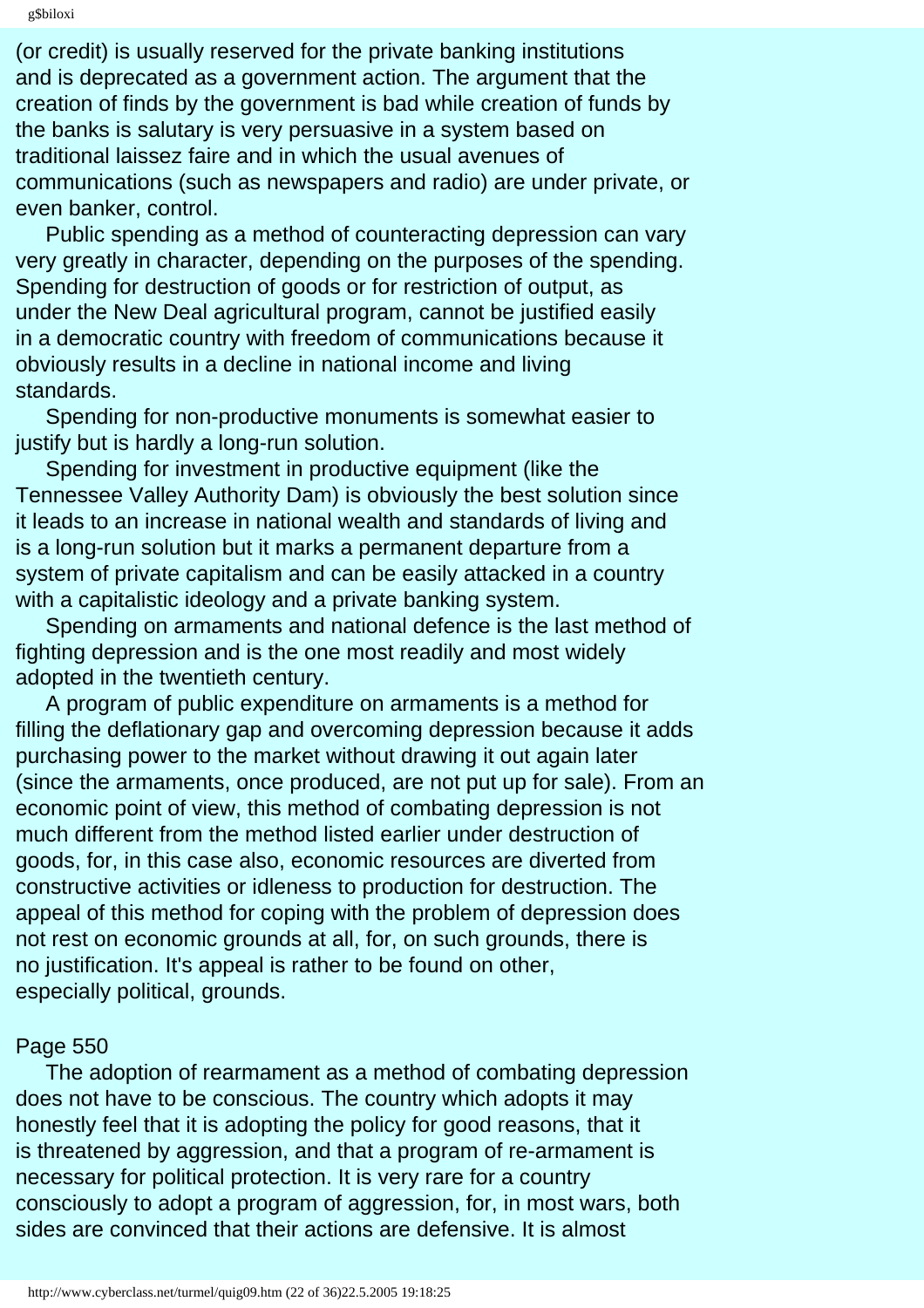equally rare for a country to adopt a policy of re-armament as a solution for depression. If a country adopts re-armament because of fear of another's arms and these last are the result of efforts to fill a deflationary gap, it can also be said that the re-armament of the former has a basic economic cause.

 In the 20th century, the vested interests usually sought to prevent the reform of the economic system (a reform whose need was made evident by the long-drawn-out depression) by adopting an economic program whose chief element was the effort to fill the deflationary gap by re-armament.

# THE PLURALIST ECONOMY AND WORLD BLOCS

 The economic disasters of two wars, a world depression, and the post-war fluctuations showed clearly by 1960 that a new economic organization of society was both needed and available. The laissezfaire competitive system had destroyed itself and almost destroyed civilization as well by its inability to distribute the goods it could produce. The system of monopoly capitalism had helped in this disaster.

### Page 551

 The almost simultaneous failure of laissez-faire, Fascism, and of Communism to satisfy the growing popular demand both for rising standards of living and for spiritual liberty had forced the mid-20th century to seek some new economic organization.

 Underdeveloped peoples have been struck by the conflicting claims of the two great super-Powers.. The former offered the goods the new peoples wanted (rising standards of living and freedom) while the latter seemed to offer methods of getting these goods (by state accumulation of capital, government direction of resources) which might tend to smother these goals. The net result has been a convergence toward a common, if remote, system of the future whose ultimate nature is not yet clear but which we might call the "pluralist economy."

# CHAPTER XII: THE POLICY OF APPEASEMENT 1931-1936

# Page 559

 The structure of collective security was destroyed completely under the assaults of Japan, Italy and Germany who were attacking the whole nineteenth century way of life and some of the most fundamental attributes of Western Civilization itself. They were in revolt against democracy, against the parliamentary system, against laissez-faire and the liberal outlook, against nationalism (although in the name of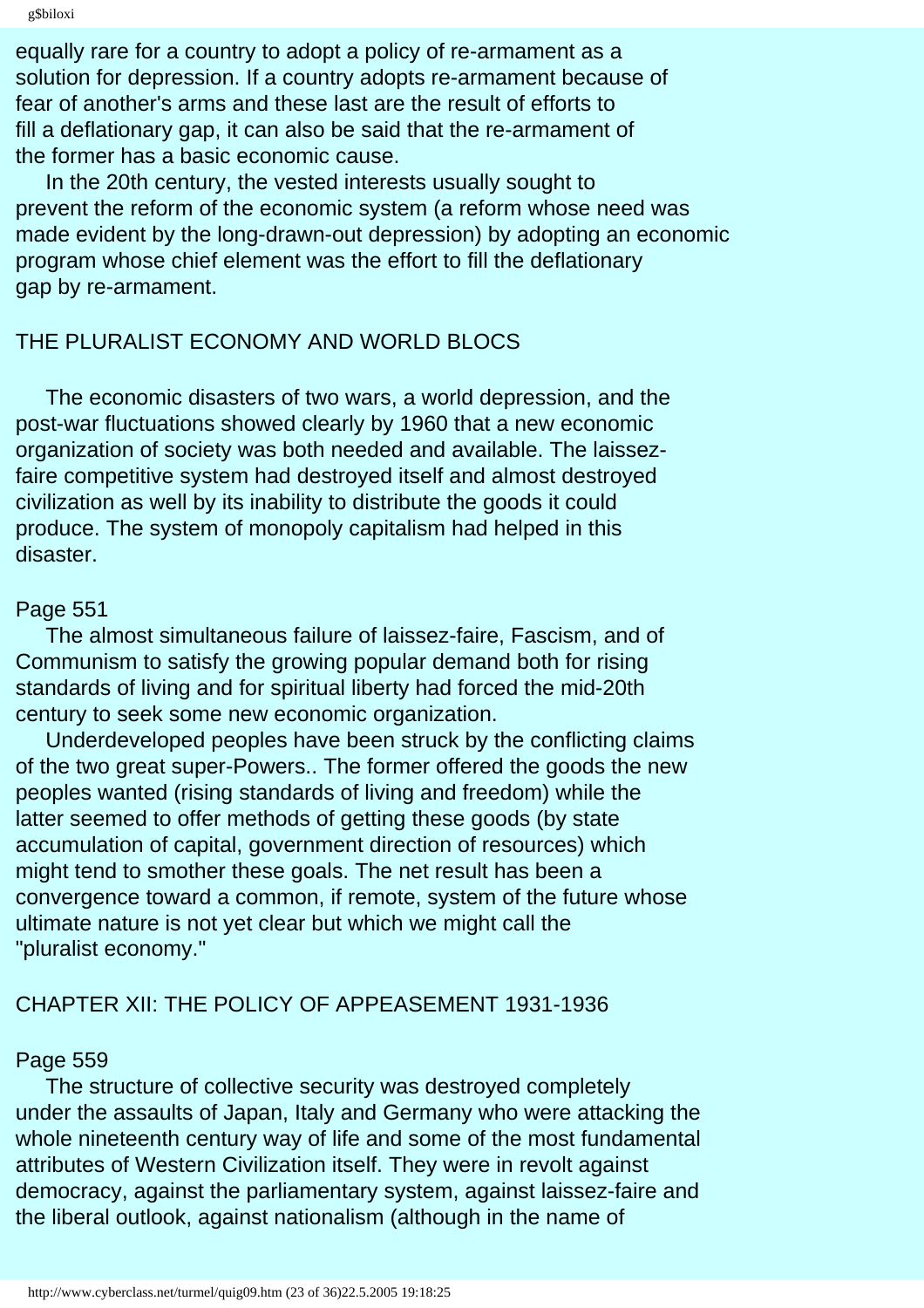nationalism), against humanitarianism, against science and against all respect for human dignity and human decency. It was recruited from the dregs of society.

### Page 560

 During the nineteenth century, goals were completely lost or were reduced to the most primitive level of obtaining more power and more wealth. But the constant acquisition of power or wealth, like a narcotic for which the need grows as its use increases without in any way satisfying the user, left man's "higher" nature unsatisfied.

# Page 561

 Germany could have made no aggression without the acquiescence and even in some cases the actual encouragement of the "satisfied" Powers, especially Britain.

# THE JAPANESE ASSAULT, 1931-1941

 The similarity between Germany and Japan was striking: each had a completely cartelized industry, a militaristic tradition, a hardworking population which respected authority and loved order, a facade of parliamentary constitutionalism which barely concealed the reality of power wielded by an alliance of army, landlords, and industry.

# Page 562

 The steady rise in tariffs against Japanese manufactured goods after 1897 led by America served to increase the difficulties of Japan's position. The world depression and the financial crisis hit Japan a terrible blow. Under this impact, the reactionary and aggressive forces were able to solidify their control and embark on that adventure of aggression and destruction that ultimately led to the disasters of 1945.

# Page 563

 Separate from the armed forces were the forces of monopoly capitalism, the eight great economic complexes controlled as family units knows as "zaibatsu" which controlled 75% of the nation's wealth. By 1930, the militarists and zaibatsu came together in their last fateful alliance.

# Page 569

 Japan's unfavorable balance of trade was reflected in a heavy outflow of gold in 1937-1938. It was clear that Japan was losing its financial and commercial ability to buy necessary materials of foreign origin. The steps taken by America, Australia, and others to restrict export of strategic or military materials to Japan made this problem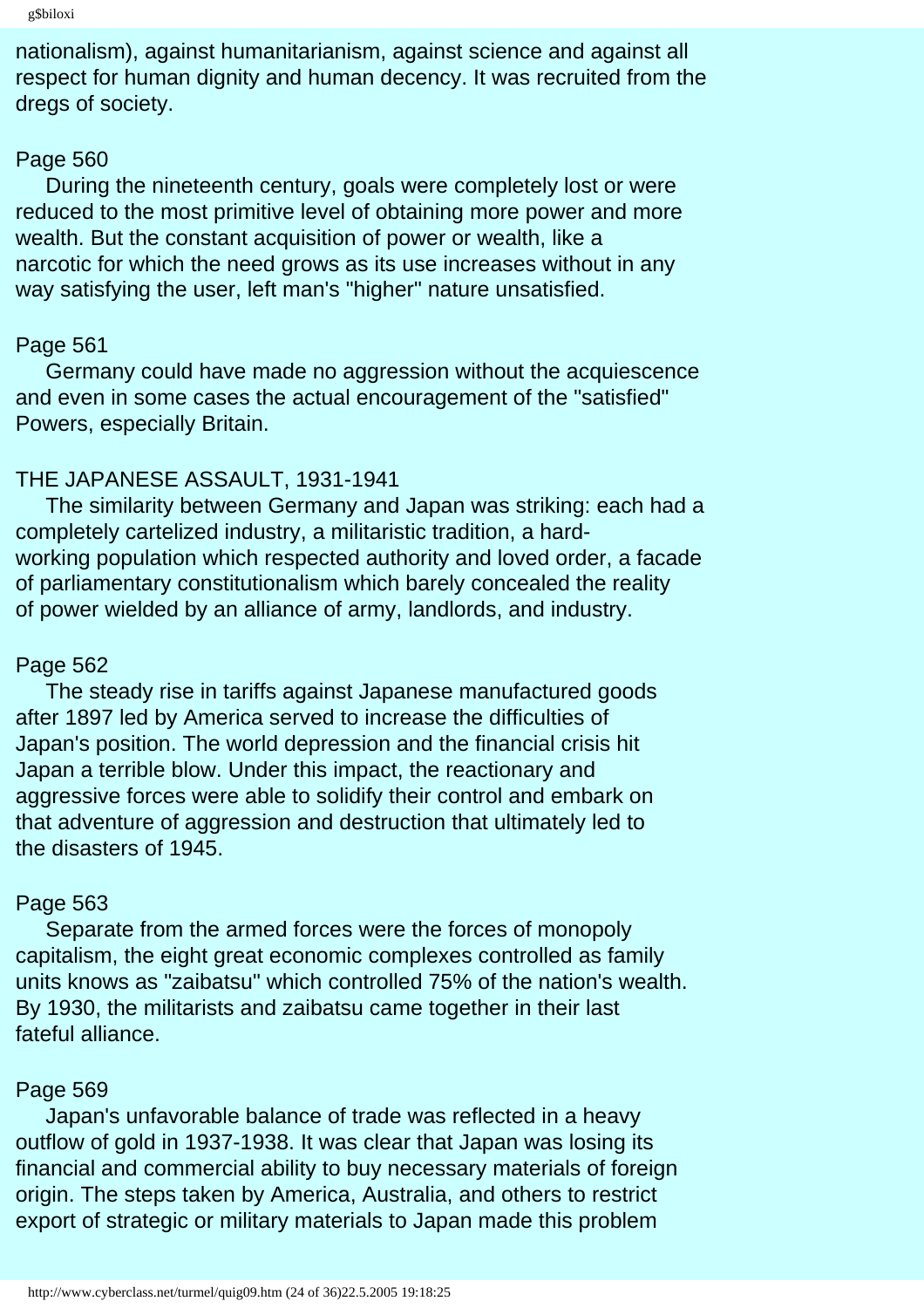even more acute. The attack on China had been intended to remedy this situation by removing the Chinese boycott on Japanese goods.

#### Page 570

 Under the pressure of the growing reluctance of neutral countries to supply Japan with necessary strategic goods, the most vital being petroleum products and rubber, it seemed that the occupation of the Dutch Indies and Malaya could do much to alleviate these shortages but which would lead to an American war on Japan. They decided to attack the United States first.

# THE ITALIAN ASSAULT, 1934-1936

### Page 571

 In 1922, the Fascists came to power in a parliamentary system; in 1925 it was replaced by a political dictatorship while the economic system remained that of orthodox financial capitalism; in 1927 an orthodox and restrictive stabilization of the lira on the international gold standard led to such depressed economic conditions that Mussolini adopted a much more active foreign policy; in 1934 Italy replaced orthodox economic measures by a totalitarian economy functioning beneath a fraudulent corporate facade.

 Italy was dissatisfied over its lack of colonial gains at Versailles and the refusal of the League to accede to Tittoni's request for a redistribution of the world's resources in accordance with population needs made in 1920.

 In a series of agreements with Austria and Hungary known as the "Rome Protocols," the Austrian government under Engelbert Dollfuss destroyed the democratic institutions of Austria, wiped out all Socialist and working-class organizations, and established a one-party dictatorial corporate state at Mussolini's behest in 1934. Hitler took advantage of this to attempt a Nazi coup in Austria, murdering Dollfuss in July 1934 but he was prevented by the quick mobilization of Italian troops on the Brenner frontier and a stern warning from Mussolini.

# Page 572

 Hitler's ascension to office in Germany in 1933 found French foreign policy paralyzed by British opposition to any efforts to support collective security or to enforce German observation of its treaty obligations by force. As a result, a suggestion from Poland in 1933 for joint armed intervention in Germany to remove Hitler from office was rejected by France. Poland at once made an non-aggression pact with Germany and extended a previous one with the Soviet Union.

 In 1934, France under Jean Louis Bathou, began to adopt a more active policy against Hitler seeking to encircle Germany by bringing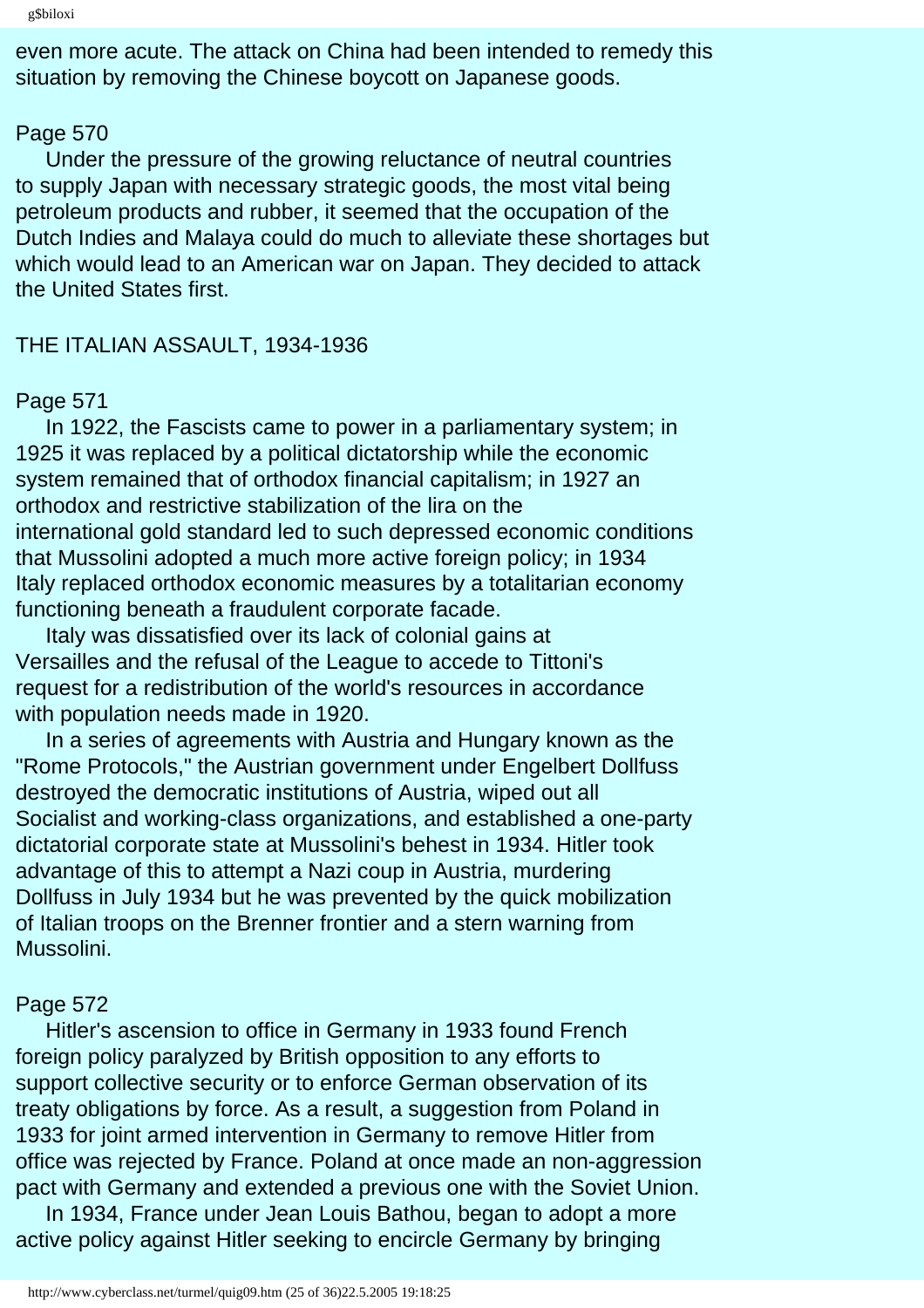the Soviet Union and Italy into a revived alignment of France, Poland, the Little Entente, Greece and Turkey.

#### Page 573

 France's Laval was convinced that Italy could be brought into the anti-German front only if its long-standing grievances and unfulfilled ambitions in Africa could be met. Accordingly, he gave Mussolini 7% of the stock in the Djibouti-Addis Ababa Railway, a stretch of desert 114,000 square miles in extent but containing only a few hundred persons (sixty-two according to Mussolini) on the border of Libya, a small wedge of territory between French Somaliland and Italian Eritrea, and the right to ask for concessions throughout Ethiopia.

 While Laval insisted that he had made no agreement which jeopardized Ethiopia's independence or territorial integrity, he made it equally clear that Italian support against Germany was more important than the integrity of Ethiopia in his eyes. France had been Ethiopia's only friend and had brought it into the League of Nations. Italy had been prevented from conquering Ethiopia in 1896 only by a decisive defeat of her invading forces at the hands of the Ethiopians themselves, while in 1925, Britain and Italy had cut her up into economic spheres by an agreement which was annulled by a French appeal to the League. Laval's renunciation of France's traditional support of Ethiopian independence brought Italy, Britain and France into agreement on this issue.

#### Page 574

 This point of view was not shared by public opinion in these three countries. Stanley Baldwin (party leader and prime minister) erected one of the most astonishing examples of British "dual" policy in the appeasement period. While publicly supporting collective security and sanctions against Italian aggression, the government privately negotiated to destroy the League and to yield Ethiopia to Italy. They were completely successful in this secret policy.

 The Italian invaders had no real fear of British military sanctions when they put a major part of their forces in the Red Sea separated from home by the British-controlled Suez canal. The British government's position was clearly stated in a secret report by Sir John Maffey which declared that Italian control of Ethiopia would be a "matter of indifference" to Britain. This opinion was shared by the French government too.

 Unfortunately, public opinion was insisting on collective sanctions against the aggressor. To meet this demand, both governments engaged in a public policy of unenforced or partially enforced sanctions at wide variance with their real intentions.

 Foreign Secretary Samuel Hoare delivered a smashing speech to support sanctions against Italy. The day previously he and Anthony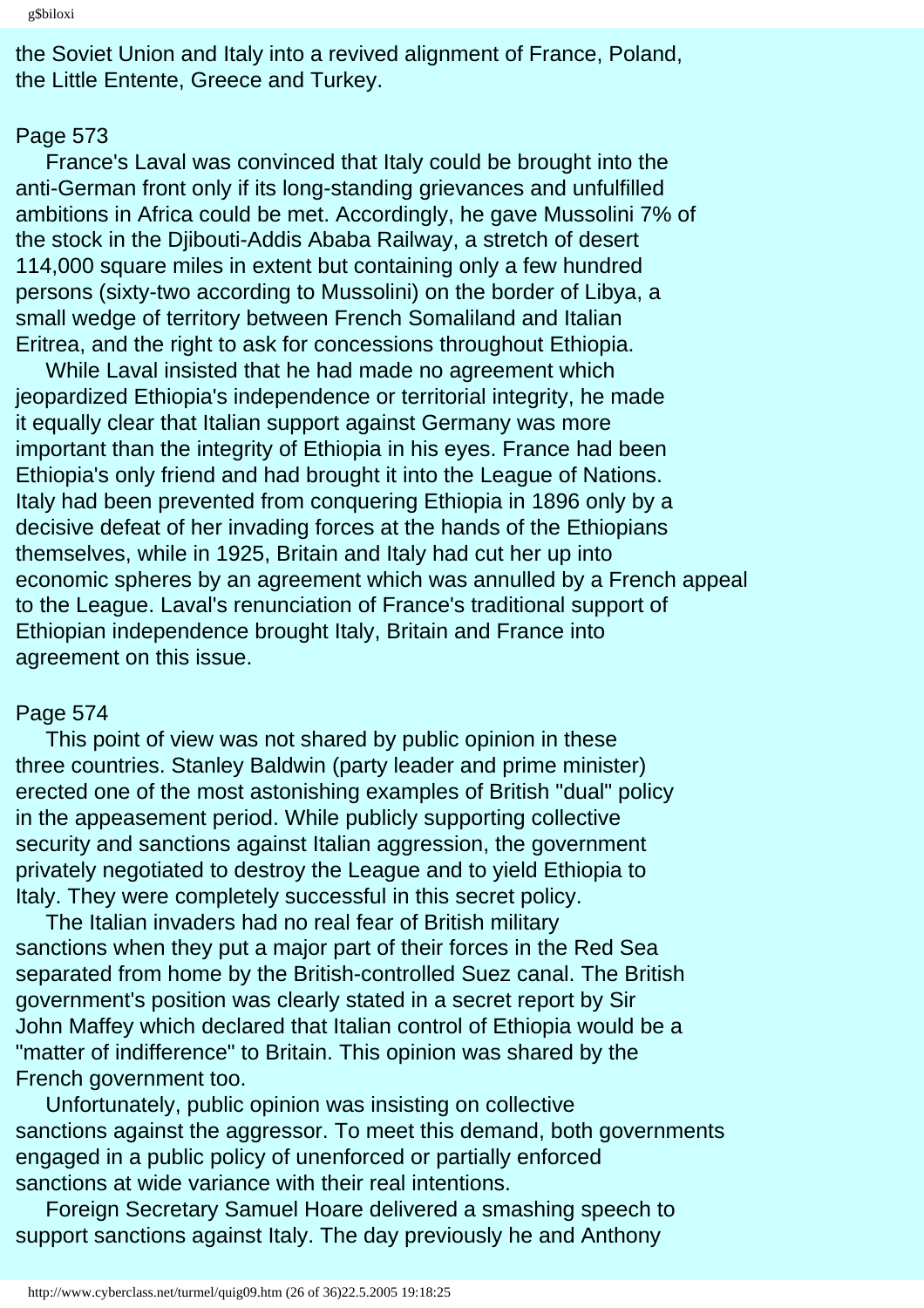```
g$biloxi
```
Eden had secretly agreed with Pierre Laval to impose only partial economic sanctions avoiding all actions such as blockade of the Suez canal.

#### Page 575

 A number of governments including Belgium, Czechoslovakia, France and Britain had stopped all exports of munitions to Ethiopia as early as May 1935 although Ethiopia's appeal to the League for help had been made on March 17th while the Italian attack did not come until October. The net result was that Ethiopia was left defenceless and her appeal to the US for support was at once rejected.

 Hoare's speech evoked such applause from the British public that Baldwin decided to hold a general election on that issue. Accordingly, with ringing pledge to support collective security, the National government won an amazing victory and stayed in power until the next general election ten years later (1945).

 Although Article 16 of the League Covenant bound the signers to break off all trade with an aggressor, France and Britain combined to keep their economic sanctions partial and ineffective. The imposition of oil sanctions was put off again and again until the conquest of Ethiopia was complete. The refusal to establish this sanction resulted from a joint British-French refusal on the grounds that an oil sanction would be so effective that Italy would be compelled to break of its was with Ethiopia and would, in desperation, make war on Britain and France. This, at least, was the amazing logic offered by the British government later.

# Page 576

 Hoare and Laval worked out a secret deal which would have given Italy outright about one-sixth of Ethiopia. When news of this deal was broken to the public, there was a roar of protest on the grounds that this violated the election pledge made but a month previously. To save his government, Baldwin had to sacrifice Hoare who resigned on December 19 but returned to Cabinet on June 5 as soon as Ethiopia was decently buried. Laval fell from office and was succeeded by Pierre Flandin who pursued the same policy.

 Ethiopia was conquered on May 2 1936. Sanctions were removed in the next two months just as they were beginning to take effect. The consequences of the Ethiopian fiasco were of the greatest importance. The Conservative Party in England was entrenched in office for a decade during which it carried out its policy of appeasement and waged the resulting war. The US passed a "Neutrality Act" which encouraged aggression, at the outbreak of war, by cutting off supplies to both sides, to the aggressor who had armed at his leisure and to the victim as yet unarmed. Above all, it destroyed French efforts to encircle Germany.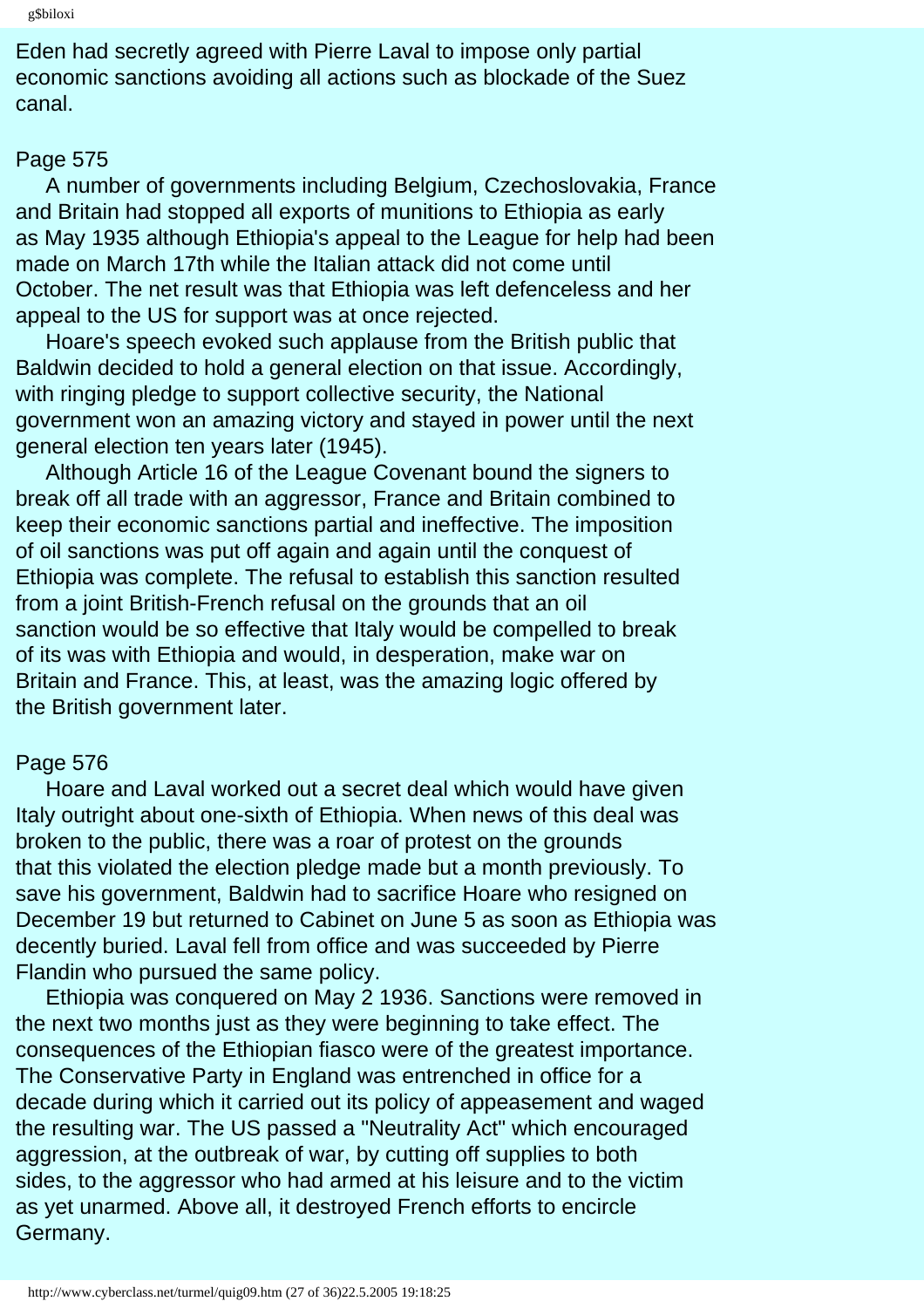# CIRCLES AND COUNTERCIRCLES, 1935-1939

#### Page 577

 The remilitarization of the Rhineland in violation of the Versailles Treaty was the most important result of the Ethiopian crisis.

### Page 578

 In order to destroy the French and Soviet alliances with Czechoslovakia, Britain and Germany sought to encircle France and the Soviet Union in order to dissuade France from honoring its alliances with either Czechoslovakia or the Soviet Union and France, finding itself encircled, dishonored its alliance with Czechoslovakia when it came due in 1938.

### Page 579

 The British attitude towards eastern Europe was made perfectly clear when Sir John Simon demanded arms equality for Germany. Adding to the encirclement of France was the Anglo-German Naval Agreement of June 1935.

### Page 580

 Parallel with the encirclement of France went the encirclement of the Soviet Union known as the anti-Comintern Pact, the union of Germany and Japan against Communism.

 The last encirclement was that against Czechoslovakia. Hungary and Germany were both opposed to Czechoslovakia as an "artificial" creation of the Versailles Conference. The Polish-German agreement of 1934 opened a campaign until the Polish invasion in 1938.

 An analysis of the motivations of Britain in 1938-1939 is bound to be difficult because the motives of government were clearly not the same as the motives of the people and in no country has secrecy and anonymity been carried so has been been so well preserved as in Britain. In general, motives become vaguer and less secret as we move our attention from the innermost circles of the government outward. As if we were looking at the layers of an onion, we may discern four points of view:

- 1) the anti-Bolsheviks at the center;
- 2) the "three-bloc-world" supporters close to the center;
- 3) the supporters of "appeasement" and
- 4) the "peace at any price" group in peripheral position.

#### Page 581

The chief figures in the anti-Bolshevik group were Lord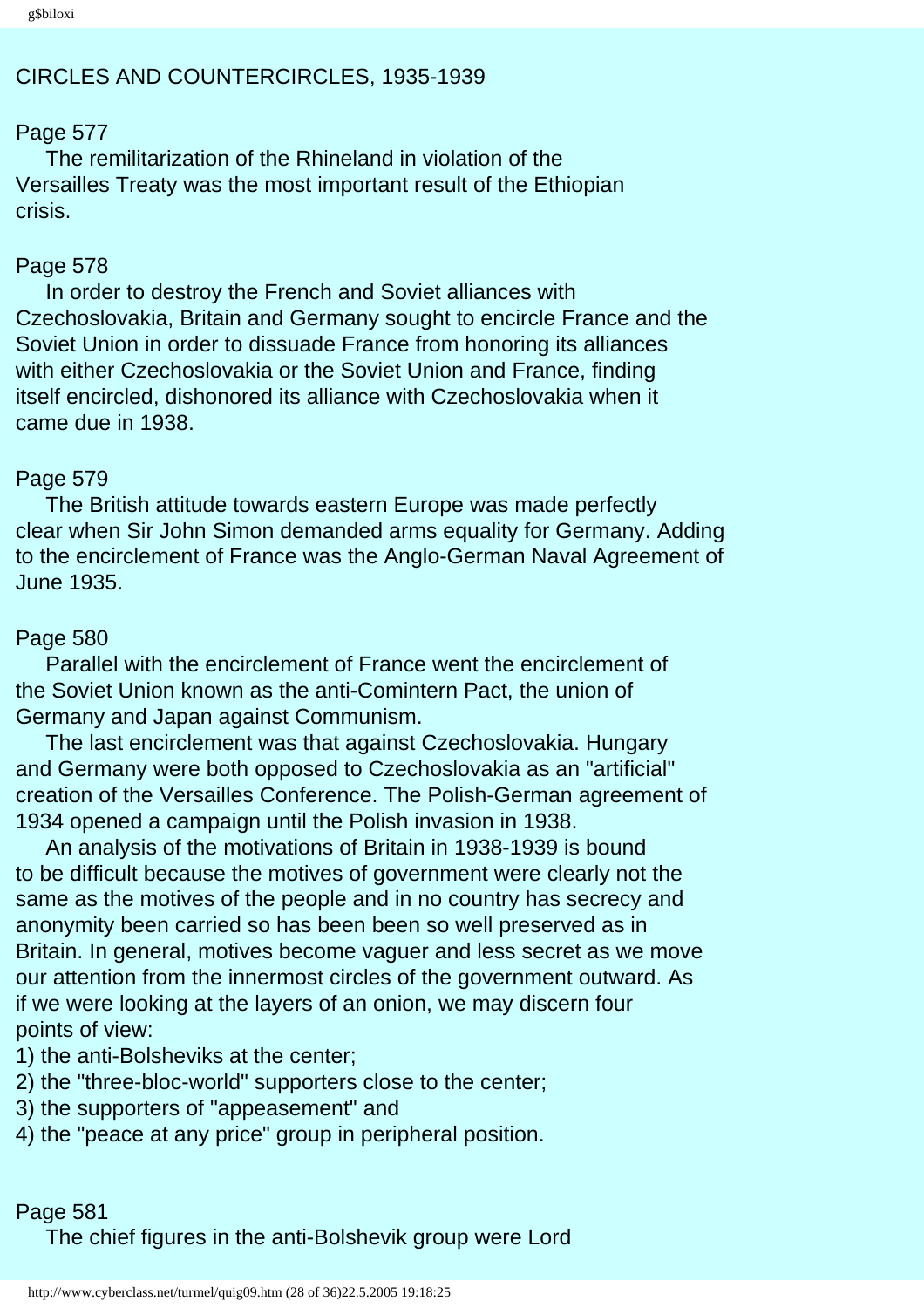Curzon, Lord D'Abernon and General Smuts. They did what they could to destroy reparations and permit German re-armament.

 This point of view was supported by the second group, the Round Table Group, and came later to be called the Clivenden Set which included Lord Milner, Lord Brand (managing director of Lazard Brothers, international bankers). This group wielded great influence because it controlled the Rhodes Trust and dominated the Royal Institute of International Affairs. They sought to contain the Soviet Union rather than destroy it as the anti-Bolsheviks wanted. They advocated a secret alliance of Britain with the German military leaders against the Soviet.

#### Page 583

 Abandoning Austria, Czechoslovakia and the Polish Corridor to Germany was the aim of both the anti-Bolsheviks and the "three-bloc" people.

#### Page 584

 From August 1935 to March 1939, the government built upon the fears of the "peace at any price" group by steadily exaggerating Germany's armed might and belittling their own, by calculated indiscretions like the statement that there were no real anti-aircraft guns in London, by constant hammering at the danger of air attack without warning, by building ostentatious and quite useless air-raid trenches in the streets and parks of London, and by insisting through daily warnings that everyone must be fitted with a gas mask immediately (although the danger of a gas attack was nil). In this way, the government put London into a panic in 1938 and by this panic, Chamberlain was able to get the people to accept the destruction of Czechoslovakia. Since he could not openly appeal on the anti-Bolshevik basis, he had to adopt the expedient of pretending to resist (in order to satisfy the British public) while really continuing to make every possible concession to Hitler which would bring Germany to a common frontier with the Soviet Union.

## Page 585

 Chamberlain's motives were not really bad ones; he wanted peace so he could devote Britain's limited resources to social welfare; but he was narrow and totally ignorant of the realities of power, convinced that international politics could be conducted in terms of secret deals, as business was, and he was quite ruthless in carrying out his aims, especially in his readiness to sacrifice non-English persons who, in his eyes, did not count.

THE SPANISH TRAGEDY, 1931-1939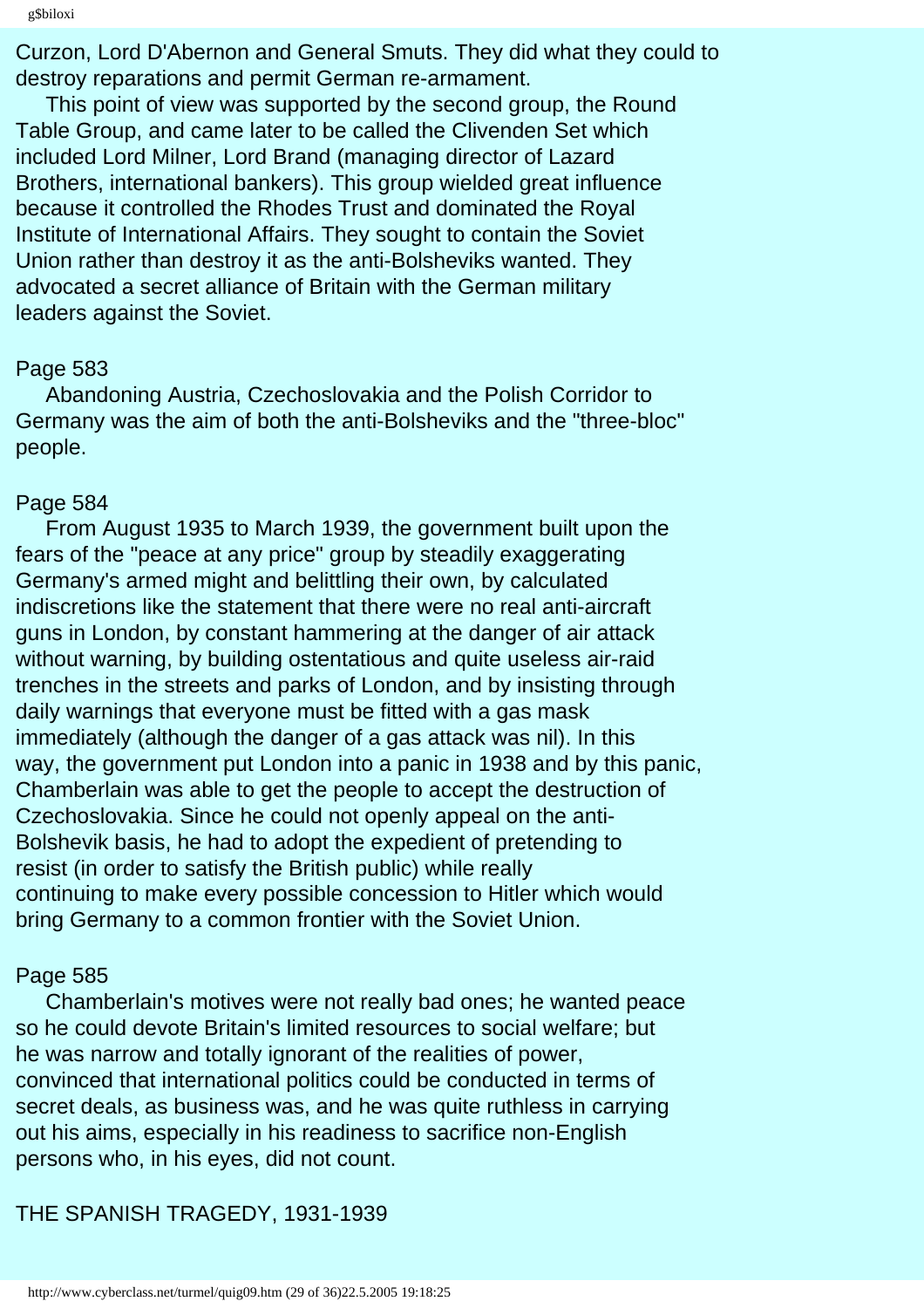From the invasion of the Arabs in 711 to their final ejection in 1492, Spanish life has been dominated by the struggle against foreign intruders. As a result of more than a thousand years of such struggles, almost all elements of Spanish society have developed a fanatical intolerance, an uncompromising individualism, and a fatal belief that physical force is a solution to all problems, however spiritual.

#### Page 588

 The war of 1898, by depriving Spain of much of its empire, left its over-sized army with little to do and with a reduced area on which to batten. Like a vampire octopus, the Spanish Army settled down to drain the life-blood of Spain and, above all, Morocco. This brought the army officers into alignment with conservative forces consisting of the Church (upper clergy), the landlords, and the monarchists. The forces of the proletariat discontent consisted of the urban workers and the much larger mass of exploited peasants.

## Page 591

 In 1923, while most of Spain was suffering from malnutrition, most of the land was untilled and the owners refused to use irrigation facilities which had built by government. As a result, agricultural yields were the poorest in western Europe. While 15 men owned about a million acres and 15,000 men owned about the of all taxed land, almost 2 million owned the other half, frequently in plots too small for subsistence. About 2 million more, who were completely landless, worked 10 to 14 hours a day for about 2.5 pesetas (35 cents) a day for only six months in the year and paid exorbitant rents without any security of tenure.

 In the Church, while the ordinary priests share the poverty and tribulations of the people, the upper clergy were closely allied with government and supported by an annual grant. They had seats in the upper chamber, control of education, censorship, marriage. In consequence of this alliance of the upper clergy with government and the forces of reaction, all animosities built against the latter came to be directed against the former also. Although the people remained universally and profoundly catholic, they also became incredibly anticlerical reflected in the proclivity for burning churches.

 All these groups, landlords, officers, upper clergy, and monarchists, were interest groups seeking to utilize Spain for their own power and profit.

## Page 592

Alfonso XIII ordered municipal elections but in 46 out of 50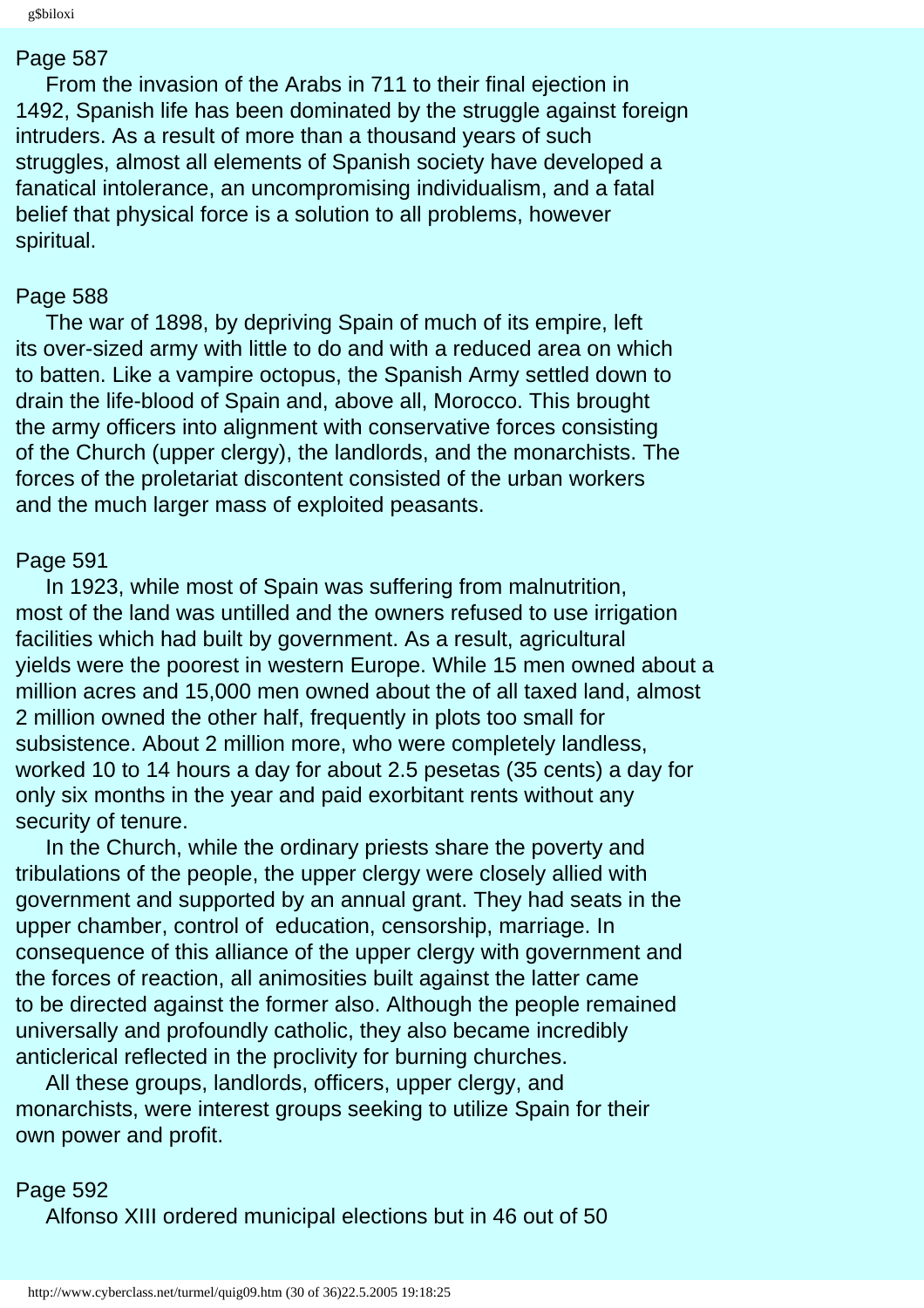provincial capitals, the anti-monarchial forces were victorious. Alfonso fled to France on April 14, 1931.

 The republicans at once began to organize their victory, electing a Constituent Assembly in June and establishing an ultramodern unicameral, parliamentary government with universal suffrage, separation of Church and State, secularization of education, local autonomy for separatist areas and power to socialize the great estates or the public utilities.

 The republic lasted only five years before Civil War began in 1936 after being challenged constantly from the Right and the extreme Left. Because of shifting governments, the liberal program which was enacted into law in 1931 was annulled or unenforced.

#### Page 593

 In an effort to reduce illiteracy (over 45% in 1930), the republic created thousands of new schools and new teachers, raised teachers' salaries, founded over a thousand libraries.

 Army officers were reduced with the surplus being retired on full pay. The republican officers tended to retire, the monarchists to stay on.

 To assist the peasants and workers, mixed juries were established to hear rural rent disputes, importation of labor for wage-breaking purposes was forbidden; and credit was provided for peasants to obtain land, seed, or fertilizers on favorable terms. Customarily uncultivated lands were expropriated with compensation to provide farms for a new class of peasant proprietors.

 Most of these reforms went into effect only partially. Few of the abandoned estates could be expropriated because of the lack of money for compensation.

## Page 594

 The conservative groups reacted violently. Three plots began to be formed against the new republic, the one monarchist led by Sotelo in parliament and by Goicoechea behind the scenes; the second a parliamentary alliance of landlords and clericals under Robles; and the last a conspiracy of officers under Generals Barrera and Sanjurjo.

 In the meantime, the monarchist conspiracy was organized by former King Alfonso from abroad. Goicoechea performed his task with great skill under the eyes of a government which refused to take preventative action because of its own liberal and legalistic scruples. He organized an alliance of the officers, the Carlists, and his own Alfonsist party. Four men from these three groups then signed an agreement with Mussolini in 1934 who promised arms, money, diplomatic support and 1.5 million pesetas, 10,000 rifles,10,000 grenades, and 200 machine guns. In return, the signers promised to sign a joint export policy with Italy.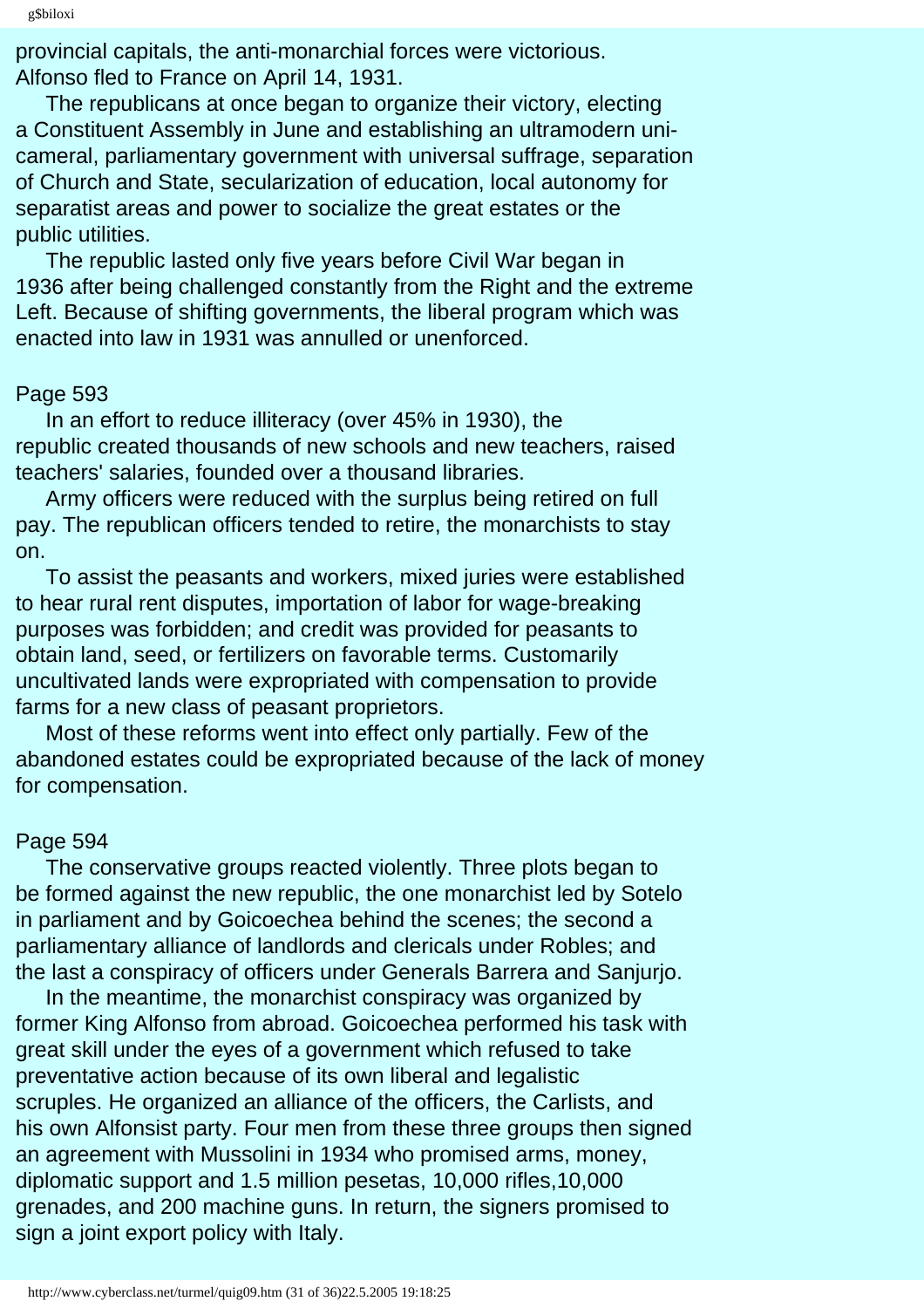The Robles coalition of Right parties with the clerical party and agrarian party of landlords was able to replace the Left Republican Azana by the Right Republican Lerroux as prime minister. It then called new elections, won victory and revoked many of the 1931 reforms while allowing most of the rest to go unenforced and restored expropriated estates.

 This led to a violent agitation which burst into open revolt in the two separatist centers of the Basque country and Catalonia. The uprising in Asturias spearheaded by anarchist miners hurling dynamite from slings, lasted for nine days. The government used the Foreign Legion and Moors, brought to Morocco by sea, and crushed the rebels without mercy. The latter suffered at 5,000 casualties. After the uprising, 25,000 suspects were thrown into prison.

 The uprising of October 1934, although crushed, split the oligarchy. The demands of the army, monarchists and the biggest landlords for a ruthless dictatorship alarmed the leaders of the Church and president of the republic Zamora. Robles as minister of war encouraged reactionary control of the army and even put General Franco in as his undersecretary of war.

#### Page 596

 For the 1936 elections, the parties of the Left formed the Popular Front with a published program promising a full restoration of the constitution, amnesty for political crimes committed after 1933, civil liberties, an independent judiciary, minimum wages, protection for tenants, reform of taxation, credit, banking. It repudiated the Socialist program for nationalization of the land, the banks, and industry.

 While all the Popular Front parties would support the government, only the bourgeois parties would hold seats in the Cabinet while the workers parties such as the Socialists would remain outside.

 The Popular Front captured 266 of 473 seats while the Right had 153, the Center 54, CEDA 96, Socialists 87, Republic Left 81, Communists 14.

 The defeated forces of the Right refused to accept the election results and tried to persuade Valladeres to hand over the government to General Franco. That was rebuffed. On Feb. 20, the conspirators met and decided the time was not yet ripe. The new government heard of this meeting and transferred Franco to the Canary Islands. The day before he left Madrid, Franco met with the chief conspirators and they completed their plans for a military revolt but fixed no date.

 In the meantime, provocation, assassination, and retaliation grew steadily with the verbal encouragement of the Right. Property was seized or destroyed and churches were burned on all sides. The mob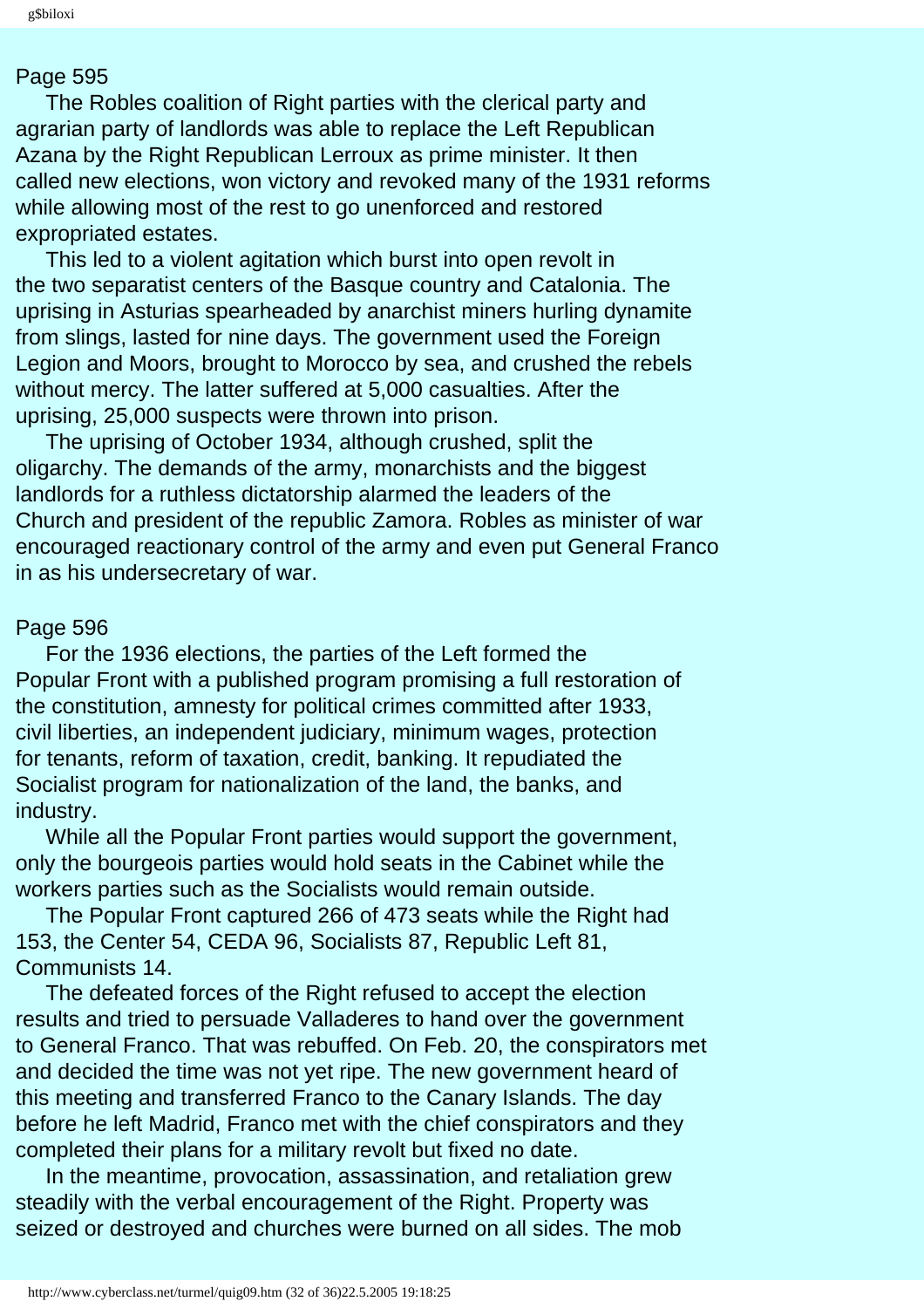retaliated by assaults on monarchists and by burning churches.

#### Page 597

 Italian Air Force planes were painted over and went into action in support of the revolt which was a failure when the navy remained loyal because the crews overthrew their officers; the Air Force remained loyal; the army revolted with much of the police but were overcome. At the first news of the revolt, the people, led by labor unions, demanded arms. Because arms were lacking, orders were sent at once to France. The recognized government in Madrid had the right to buy arms abroad and was even bound to do so by treaty with France.

 As a result of the failure of the revolt, the generals found themselves isolated in several different parts of Spain with no mass popular support.

#### Page 598

 The rebels held the extreme northwest, the north and the south as well as Morocco and the islands. They had the unlimited support of Italy and Portugal and tentative support from Germany.

 The French suggested an agreement not to intervene in Spain since it was clear that if there was no intervention, the Spanish government could suppress the rebels. Britain accept the French offer at once but efforts to get Portugal, Italy, Germany and Russia into the agreement were difficult because Portugal and Italy were both helping the rebels. By August, all six Powers had agreed.

 Efforts to establish some kind of supervision were rejected by the rebels and by Portugal while Britain refused to permit any restrictions to be placed on war material going to Portugal at the very moment when it was putting all kinds of pressure on France to restrict any flow of supplies to the recognized government of Spain. Portugal had delayed joining the agreement until it would hurt the Loyalist forces more than the rebels. Even then, there was no intention of observing the agreements.

#### Page 599

 France did little to help the Madrid government while Britain was positively hostile to it. Both governments stopped all shipments of war material to Spain. By its insistence on enforcing non-intervention against the Loyalists, while ignoring the systematic and large-scale evasions of the agreement in behalf of the rebels, Britain was neither fair nor neutral, and had to engage in large-scale violations of international law. Britain refuse to permit any restrictions to be placed on war material going to Portugal (to the rebels). It refused to allow the Loyalist Spanish Navy to blockade the seaports held by the rebels, and took immediate action against efforts by the Madrid government to interfere with any kind of shipments to rebel areas,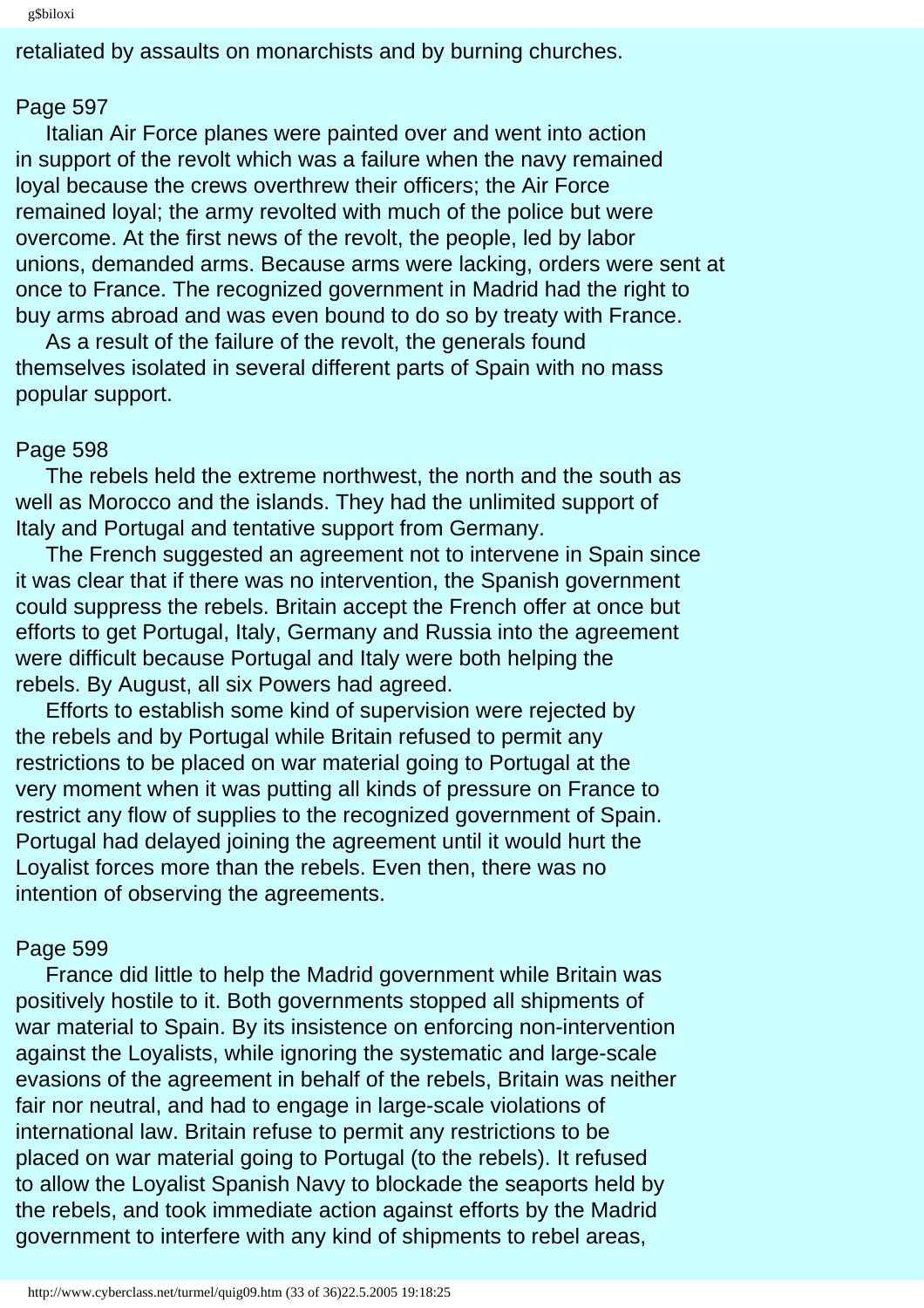while wholesale assaults by the rebels on British and other neutral ships going to Loyalist areas drew little more than feeble protests from Britain.

 Britain was clearly seeking a rebel victory and instead of trying to enforce nonintervention, was actively supporting the rebel blockade of Loyalist Spain when the British Navy began, in 1937, to intercept British ships headed for Loyalist ports and on some pretext, or simply by force, made them go elsewhere.

 The rebel forces were fewer than the Loyalists but were eventually successful because of their great superiority in artillery, aviation, and tanks as a result of the one-sided enforcement of the non-intervention agreement.

## Page 600

 The failure of Franco to capture Madrid led to a joint Italian-German meeting where it was decided to recognize the Franco government and withdraw their recognition from Madrid on Nov. 18, 1936. Japan recognized the Franco regime in December.

 As a result, Franco received the full support of the aggressor states while the Loyalist government was obstructed in every way by the "peace-loving" Powers. Italy sent 100,000 men and suffered 50,000 casualties, Germany sent 20,000 men. On the other side, the Loyalists were cut off from foreign supplies almost at once because of the embargoes of the Great Powers and obtained only limited amounts, chiefly from Mexico, Russia and the US until the Non-intervention agreement cut these off. On Jan. 18, 1937, the American Neutrality Act was revised to apply to civil as well as international wars and was invoked against Spain immediately but unofficial pressure from the American government prevented such exports to Spain even earlier.

 The Madrid government made violent protests against the Axis intervention both before the Non-intervention Committee in London and before the League of Nations. These were denied by the Axis Powers. An investigation of these charges was made under Soviet pressure but the Committee reported that these charges were unproved. Anthony Eden went so far to say that so far as non-intervention was concerned, "there were other governments more to blame tan either Germany or Italy."

## Page 601

 Soviet intervention began Oct 7,1936, three and a half years after Italian intervention and almost three months after both Italian and German units were fighting with the rebels. The Third International recruited volunteers throughout the world to fight in Spain. This Soviet intervention in support of the Madrid government at a time when it could find support almost nowhere else served to increase Communist influence in the government very greatly.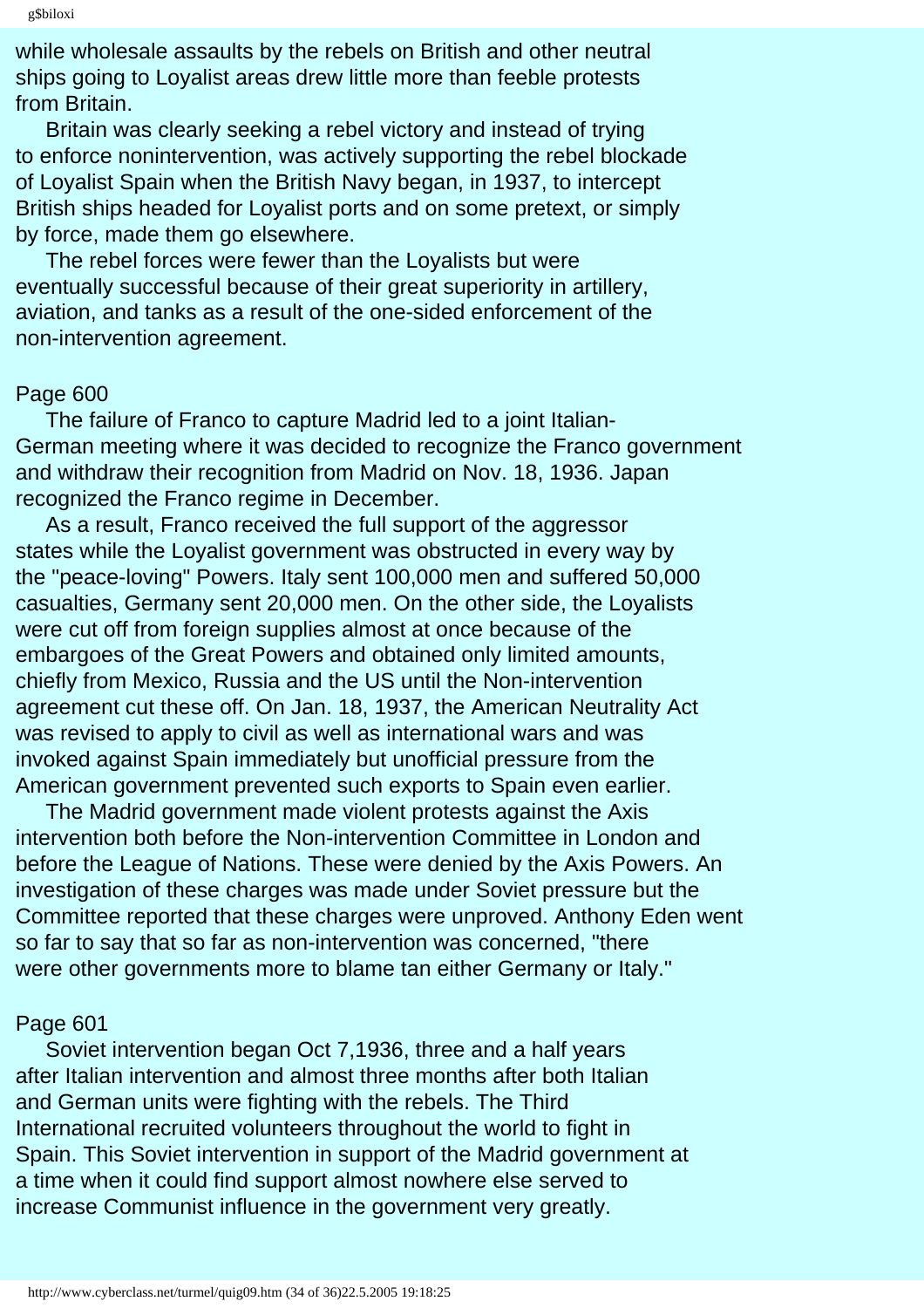The Italian submarine fleet was waiting for Russian shipping in the Mediterranean and did not hesitate to sink it in the last few months of 1936.

 Although the evidence for Axis intervention in Spain was overwhelming and was admitted by the Powers themselves early in 1937, the British refused to admit it and refused to modify the nonintervention policy. Britain's attitude was so devious that it can hardly be untangled although the results were clear enough. The real sympathy of the London government clearly favored the rebels although it had to conceal the fact from public opinion since this opinion favored the Loyalists over Franco by 57% to 7% according to a 1938 opinion poll.

#### Page 603

 On December 18, 1936, Eden admitted that the government had exaggerated the danger of war four months earlier to get the nonintervention agreement accepted, and when Britain wanted to use force to achieve its aims, as it did in the piracy of Italian submarines in 1937, it did so without risk of war. The non-intervention agreement, as practiced, was neither an aid to peace nor an example of neutrality, but was clearly enforced in such a way as to give aid to the rebels and place all possible obstacles in the way of the Loyalist government suppressing the rebellion.

 The attitude of the British government could not be admitted publicly and every effort was made to picture the actions of the Nonintervention Committee as one of even-handed neutrality. In fact, it was used to throw dust in the eyes of the world, especially the British public. For months, the meaningless debates of this committee were reported in detail to the world and charges, countercharges, proposals, counterproposals, investigations and inconclusive conclusions were offered to the a confused world, thus successfully increasing its confusion. While debating and quibbling on about issues like belligerence, patrols, volunteers, etc., before the Committee in London, the Franco forces, with their foreign contingents, slowly crushed the Loyalist forces.

#### Page 604

 The Loyalist forces surrendered on March 28th 1939. England and France had recognized the Franco government on February 17 and the Axis troops were evacuated from Spain after a triumphal march through Madrid in June.

 When the war ended, much of Spain was wrecked, at least 450,000 Spaniards had been killed and an unpopular military dictatorship had been imposed as a result of the actions of non-Spanish forces. At least 400,000 Spaniards were in prison and large numbers were hungry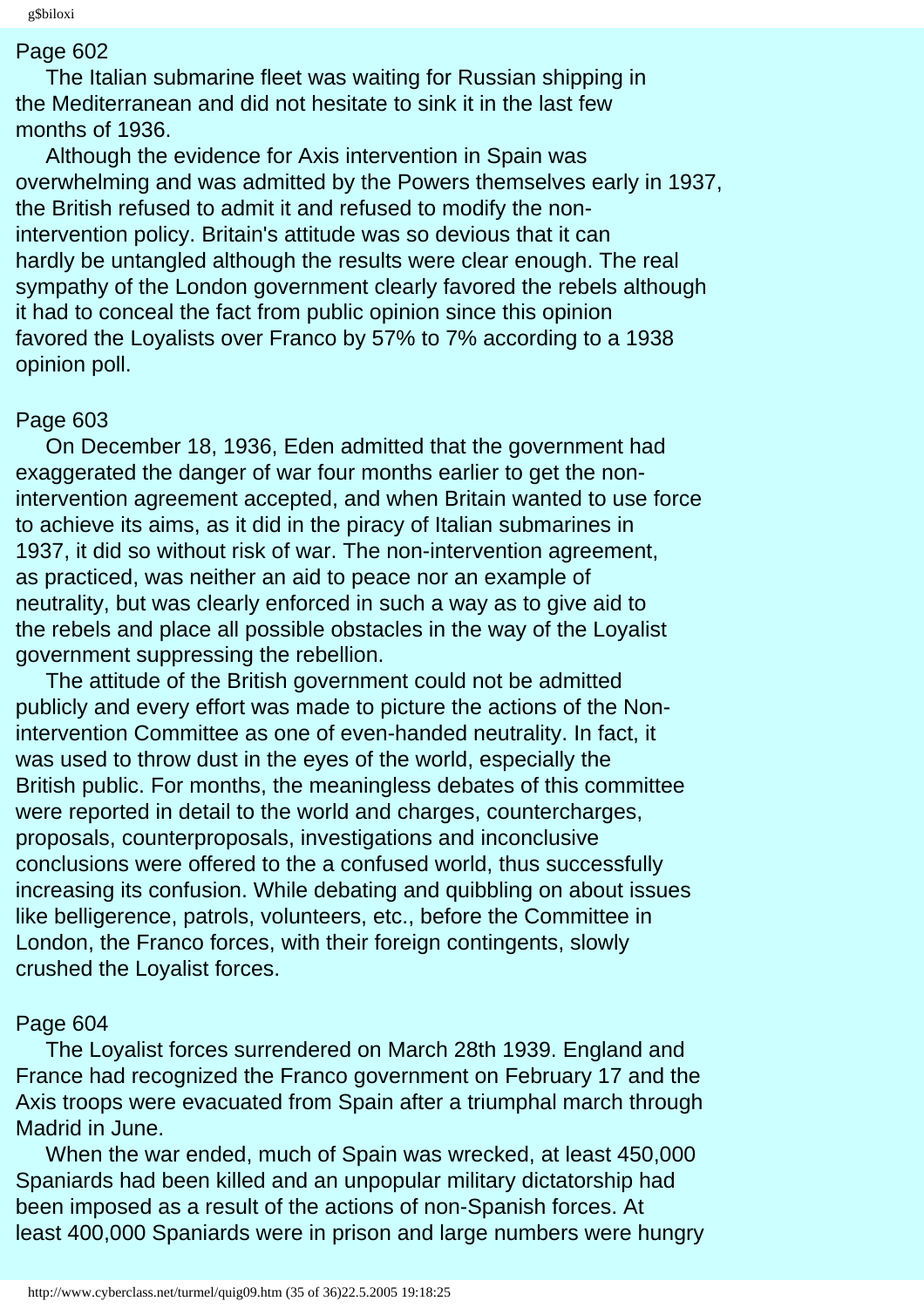g\$biloxi

and destitute. Germany recognized this problem and tried to get France to follow a path of conciliation, humanitarian reform, and social, agricultural, and economic reform. This advice was rejected, with the result that Spain has remained weak, apathetic, war-weary, and discontented ever since.

## **[Send a comment to John Turmel](mailto:%20bc726@freenet.carleton.ca)**

# **[Home](http://www.cyberclass.net/turmel)**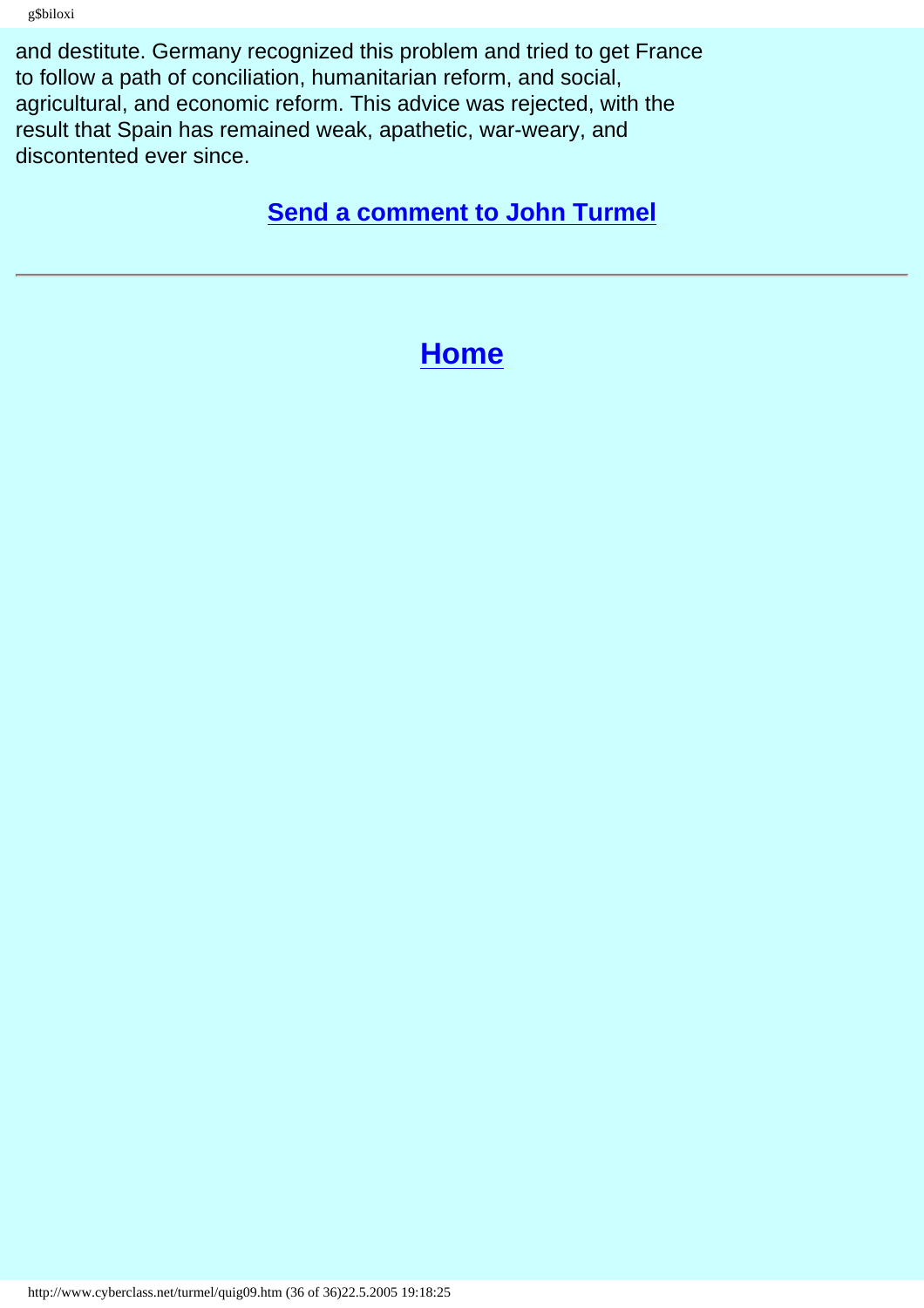TRAGEDY AND HOPE Chapters XIII-XVI by Dr. Carroll Quigley ISBN 0913022-14-4

## **CONTENTS**

XII. THE POLICY OF APPEASEMENT 1931-1936 XIII. THE DISRUPTION OF EUROPE XIV. WORLD WAR II: THE TIDE OF AGGRESSION 1939-1941 XV. WORLD WAR II: THE EBB OF AGGRESSION 1941-1945 XVI. THE NEW AGE

CHAPTER XIII: THE DISRUPTION OF EUROPE, 1937-1939

#### AUSTRIA INFELIX, 1933-1938

#### Page 607

 The Austria which was left after the Treaty of St. Germain consisted of little more than the great city of Vienna surrounded by a huge but inadequate suburb whose population had been reduced from 52 to 6.6 million.

#### Page 608

 The Social Democrats were unable to reconcile their desire for union with Germany (called Anschluss) with the need for financial aid from the Entente Powers who opposed this.

 The Social Democrats embarked on an amazing program of social welfare by a system of direct taxes which bore heavily on the well-todo.

#### Page 609

 Before 1914, the living conditions of the poor had been maintained by a very undemocratic political system under which only 83,000 persons, on a property basis, were allowed to vote and 5,500 of the richest were allowed to choose one-third of all seats on city council. By 1933, the Social Democrats had built almost 60,000 dwellings so efficiently that the average cost per apartment was only about \$1,650 each with average rent of \$2 per month. Thus the poor of Vienna had all kinds of free or cheap medical care, dental care, education, libraries, amusements, sports, school lunches and maternity care provided by the city.

While this was going on in Vienna, the Christian Socialist-Pan-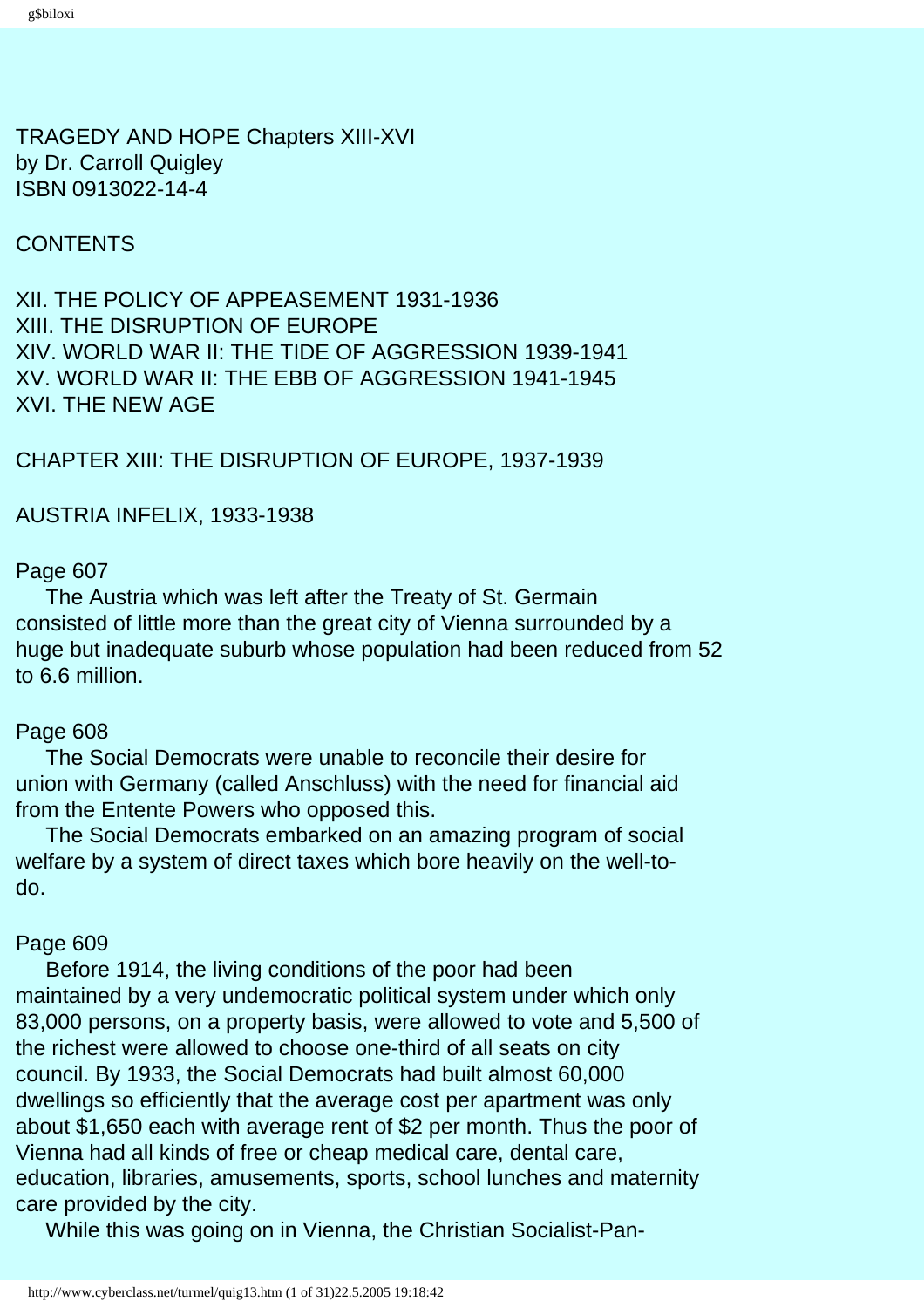German federal government of Catholic priest Monsignor Ignaz Seipel was sinking deeper into corruption, The diversion of public funds to banks and industries controlled by Seipel's supporters was revealed by parliamentary investigations in spite of the government's efforts to conceal the facts.

 Seipel formed a "Unity List" of all the anti-Socialist parties he could muster but the election gave his party only 73 seats compared to 71 for the Social Democrats, 12 for the pan-Germans, 9 for the Agrarian League. He sought to change the Austrian constitution into a presidential dictatorship which required a two-thirds vote. It became necessary to use illegal methods.

## Page 610

 The secret documents published since 1945 make it quite clear that Germany had no carefully laid plans to annex Austria and was not encouraging violence by the Nazis in Austria. Instead, every effort was made to restrict the Austrian Nazis to propaganda in order to win a gradual peaceful extension of Nazi influence.

## Page 611

 The invasion of Austria in 1938 was a pleasant surprise even for the Nazi leaders and arose from several unexpected favorable circumstances. Secret documents now make it clear that in 1937 the German and British governments made secret decisions which sealed the fate of Austria and Czechoslovakia. It is evident from some of Hitler's statements that he had already received certain information about the secret decisions being made by Chamberlain on the British side.

## Page 612

 The British government group controlling foreign policy had reached a seven point decision regarding Germany: 1. Hitler's Germany was the front-line bulwark against the spread of

Communism in Europe.

2. The aim was a four power pact including Britain, France, Italy and Germany to exclude all Russian influence from Europe.

3. Britain had no objection to German acquisition of Austria, Czechoslovakia, and Danzig.

4. Germany must not use force to achieve its aims as this would precipitate a war in which Britain would have to intervene.

## Page 622

 For years before June 1938, the government insisted that British rearming was progressing in a satisfactory fashion. Churchill questioned this and produced figures on German rearmament to prove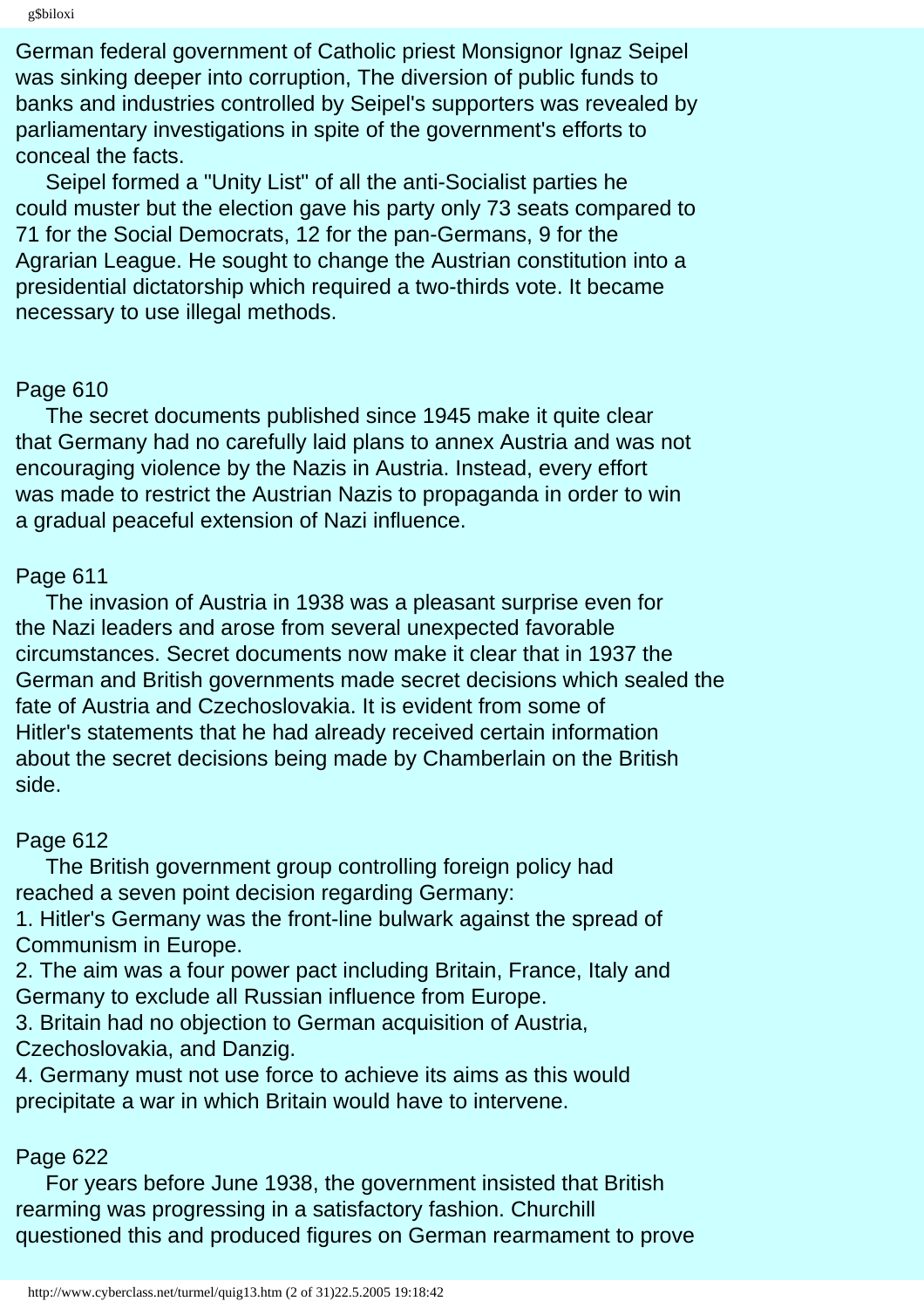g\$biloxi

that Britain's own progress in this field was inadequate. These figures (which were not correct) were denied by the government. As late as March 1938, Chamberlain said that British rearmament were such as to make Britain an "almost terrifying power." But as the year went on, the government adopted a quite different attitude. In order to persuade public opinion that it was necessary to yield to Germany, the government pretended that its armaments were quite inadequate.

#### Page 623

 We now know that this was a gross exaggeration. Britain produced almost 3000 "military" planes in 1938 and about 8,000 in 1939 compared to 3350 "combat" planes produced in Germany in 1938 and 4,733 in 1939.

 It is quite clear that Britain did not yield to superior force in 1938, as was stated at the time and has been stated since by many writers including Churchill. We have evidence that Chamberlain knew these facts but consistently gave a contrary impression and that Lord Halifax went so far as to call forth protests from the British military attaches in Prague and Paris.

 The British government made it clear to Germany both publicly and privately that they would not oppose Germany's projects. Dirksen wrote to Ribbentrop on June 3 1928 "Anything which could be got without firing a shot can count upon the agreement of the British."

## THE CZECHOSLOVAK CRISIS, 1937-1938

## Page 626

 The economic discontent became stronger after the onset of the world depression in 1929 and especially after Hitler demonstrated that his policies could bring prosperity to Germany.

## Page 627

 Within two weeks of Hitler's annexation of Austria, Britain put pressure on the Czechs to make concessions to the Germans; to encourage France and Germany to do the same. All this was justified by the argument that Germany would be satisfied if it obtained the Sudetenland and the Polish Corridor. All these assumptions were dubious.

## Page 628

 Czechoslovakia was eliminated with the help of German aggression, French indecision and war-weariness, and British public appeasement and merciless secret pressure.

## Page 629

Five days after Anschluss, the Soviet government call for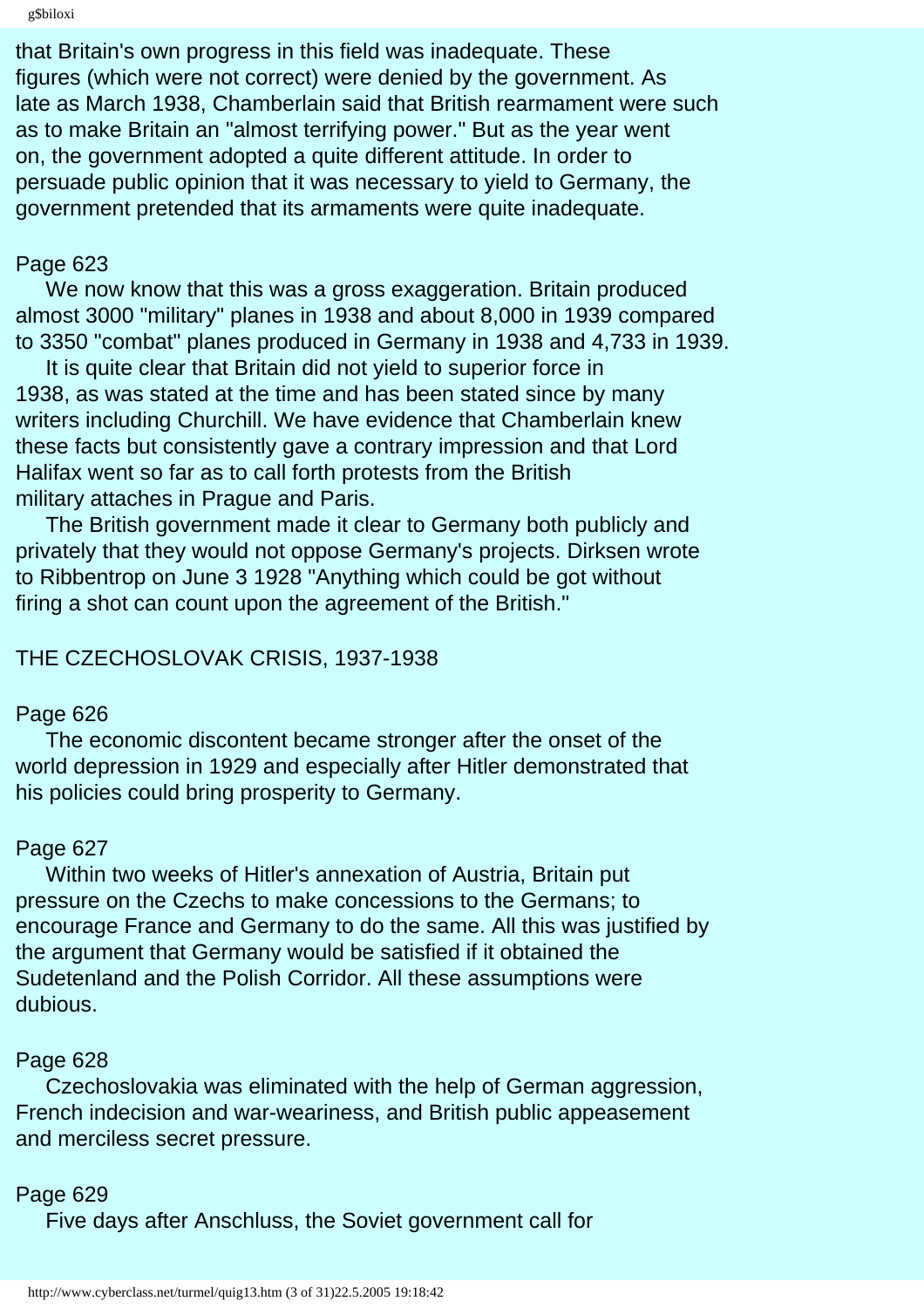collective actions to stop aggression and to eliminate the increased danger of a new world slaughter was rejected by Lord Halifax.

#### Page 633

 It was necessary to impose the plan for Czechoslovakia on public opinion of the world by means of the slowly mounting war scare which reached the level of absolute panic on September 28th. The mounting horror of the relentless German mobilization was built up day by day while Britain and France ordered the Czechs not to mobilize in order "not to provoke Germany."

 We now know that all these statements and rumors were not true and that the British government knew that they were not true at the time.

#### Page 634

 The Chamberlain government knew these facts but consistently gave a contrary impression. Lord Halifax particularly distorted the facts.

 Just as the crisis was reaching the boiling point in September 1938, the British ambassador in Paris reported to London that Colonel Lindbergh had just emerged from Germany with a report that Germany had 8,000 military planes and could manufacture 1,500 a month. We now know that Germany had about 1,500 planes, manufactured 280 a month.

#### Page 635

 Lindbergh repeated his tale of woe daily both in Paris and in London during the crisis. The British government began to fit the people of London with gas masks, the prime minister and the king called on the people to dig trenches in the parks, schoolchildren began to be evacuated. In general, every report or rumor which could add to the panic and defeatism was played up, and everything that might contribute to a strong or a united resistance to Germany was played down.

#### Page 636

 The Anglo-French decision was presented to the Czechoslovak government at 2a.m. on September 19 to be accepted at once. The Czechoslovak government accepted at 5p.m. on September 21st. Lord Halifax at once ordered the Czech police to be withdrawn from the Sudeten districts, and expressed the wish that the German troops move in at once.

## Page 638

 At Munich, Hitler, Chamberlain, Mussolini and Daladier carved up Czechoslovakia without consulting anyone, least of all the Czechs. Germany was supreme in Europe. Since this was exactly what Chamberlain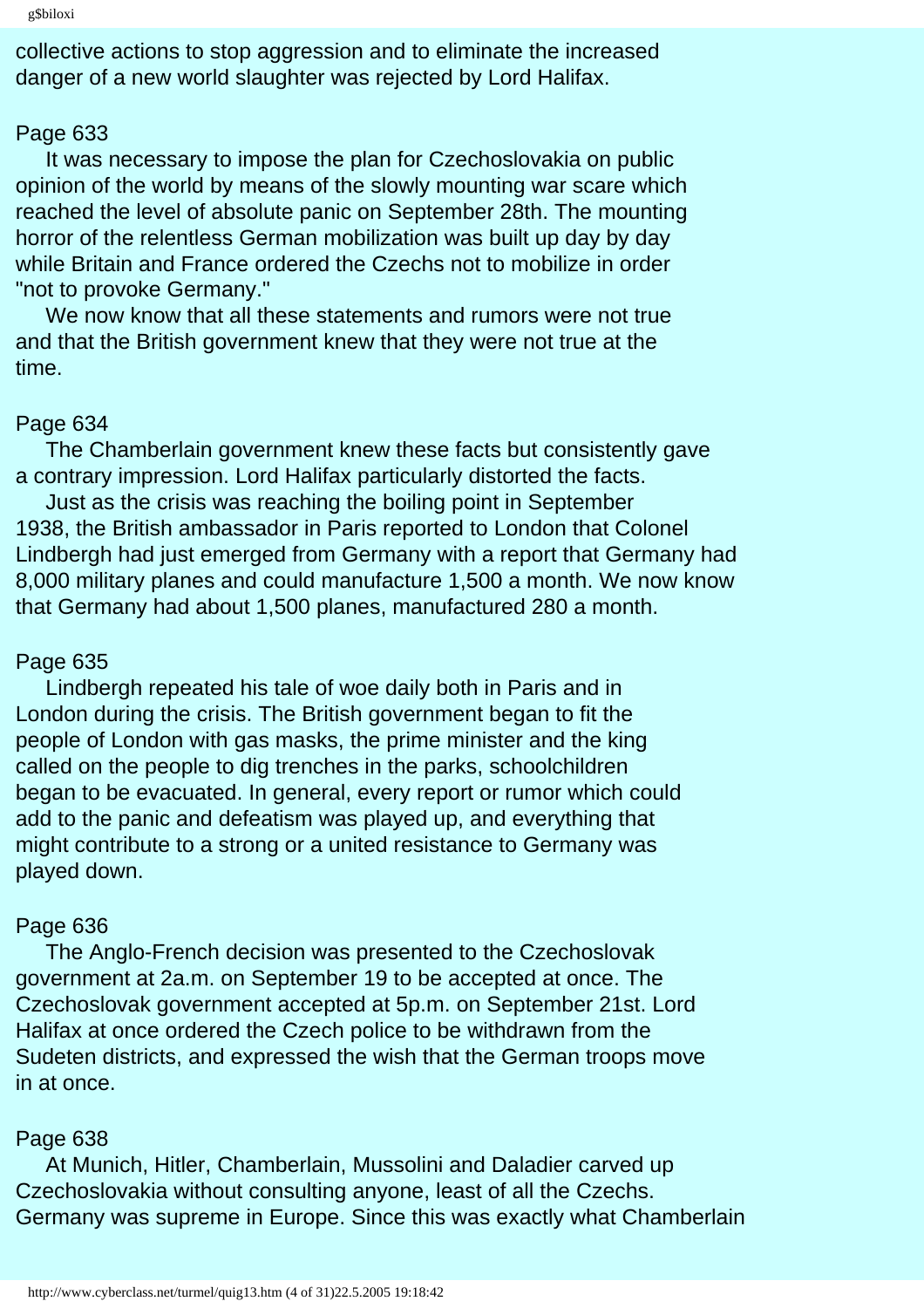and his friends had wanted, they should have been satisfied.

#### THE YEAR OF DUPES, 1939

#### Page 642

 Concessions to Germany continued but now parallel with concessions went a real effort to build up a strong front against **Hitler** 

#### Page 643

 The anti-Bolshevik and "three-bloc-world" groups had expected Hitler would get the Sudetenland, Danzig, and perhaps the Polish Corridor and that he would then be stabilized between the "oceanic bloc" and the Soviet Union.

 As a result of these hidden and conflicting forces, the history of international relations from September 1938 and September 1939 or even later is neither simple nor consistent. In general, the key to everything was the position of Britain. As a result of Lord Halifax's "dyarchic" policy, there were not only two policies but two groups carrying them out. Lord Halifax tried to satisfy the public demand for an end to appeasement while Chamberlain, Wilson, Simon and Hoare sought to make secret concessions to Hitler in order to achieve a general Anglo-German settlement. The one policy was public; the other was secret. Since the Foreign Office knew of both, it tried to build up the "peace front" against Germany so that it would look sufficiently imposing to satisfy public opinion and to drive Hitler to seek his desires by negotiation rather than by force so that public opinion in England would not force the government to declare a war that they did not want in order to remain in office. This complex plan broke down because Hitler was determined to have a war merely for the personal emotional thrill of wielding great power, while the effort to make a "peace front" sufficiently collapsible so that it could be case aside if Hitler either obtained his goals by negotiation or made a general settlement with Chamberlain merely resulted in making a "peace front" which was so weak it could neither maintain peace by threat of force nor win a war when peace was lost.

#### Page 644

 On March 15th, Chamberlain told the Commons that he accepted the seizure of Czechoslovakia and refused to accuse Hitler of bad faith. But two days later, when the howls of rage from the British public showed that he had misjudged the electorate, he denounced the seizure. However, nothing was done other than to recall Henderson from Berlin for consultations and cancel a visit to Berlin by the president of the Board of Trade. The seizure was declared illegal but was recognized in fact at once. Moreover, #6 million in Czech gold reserves in London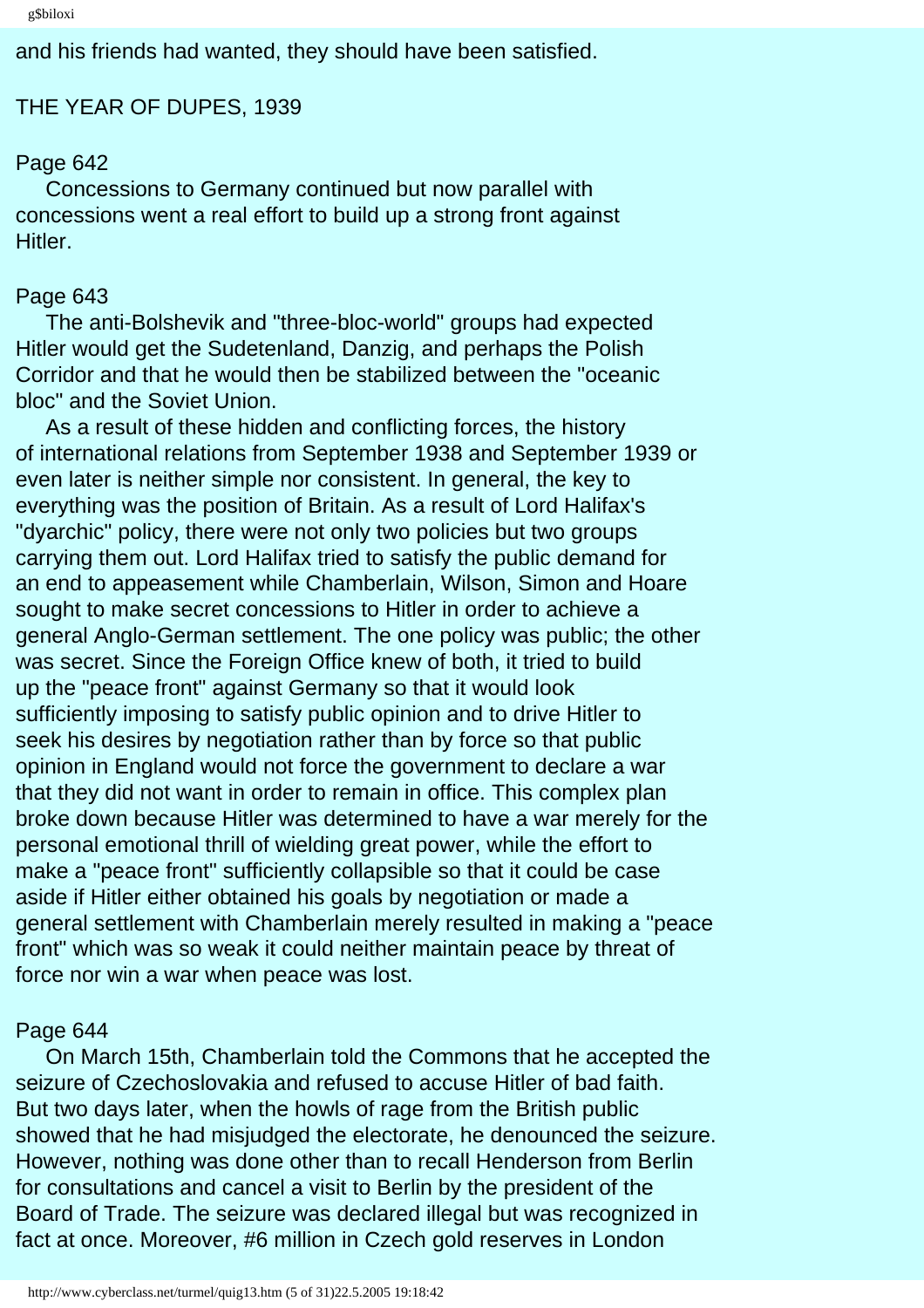were turned over to Germany with the puny and untrue excuse that the British government could not give orders to the Bank of England.

#### Page 647

 Germany opened its negotiations with Poland in a fairly friendly way on October 24, 1938. It asked for Danzig and a strip a kilometer wide across the Polish Corridor to provide a highway and four-track railroad under German sovereignty. Poland's economic and harbor rights in Danzig were to be guaranteed and the "corridor across the Corridor" was to be isolated from Polish communications facilities by bridging or tunneling. Germany also wanted Poland to join an anti-Russian bloc. Germany was prepared to guarantee the country's existing frontiers, to extend the Non-aggression Pact of 1934 for 25 years, to guarantee the independence of Slovakia and to dispose of Ruthenia as Poland wished. These suggestions were rejected by Poland. About the same time, the Germans were using pressure on Romania to obtain an economic agreement which was signed on March 23rd.

 On March 17, London received a false report of a German ultimatum to Romania. Lord Halifax lost his head and, without checking his information, sent telegrams to Greece, Turkey, Poland, Bulgaria, Soviet Union asking what each country was prepared to do in the event of a German aggression against Romania. Four replied by asking London what it was prepared to do but Moscow suggested and immediate conference which Halifax rebuffed, wanting nothing more than an agreement to consult in a crisis. Poland was reluctant to sign any agreement involving Russia. However, when news reached London of Hitler's demands on Poland, Britain suddenly issued a unilateral guarantee of the latter state (March 31st).

#### Page 648

 "In the event of any action which clearly threatened Polish independence and which the Polish government accordingly considered it vital to resist with their national forces, His Majesty's Government would feel themselves bound at once to lend the Polish Government all support in their power."

 This was an extraordinary assurance. The British government since 1918 had resolutely refused any bilateral agreement guaranteeing any state in western Europe. Now they were making a "unilateral" declaration in "eastern" Europe and they were giving that state the responsibility of deciding when that guarantee would take effect, something quite unprecedented. If Germany used force in Poland, public opinion in Britain would force Britain to declare war whether there was a guarantee or not.

 If the chief purpose of the unilateral guarantee to Poland was to frighten Germany, it had precisely the opposite effect.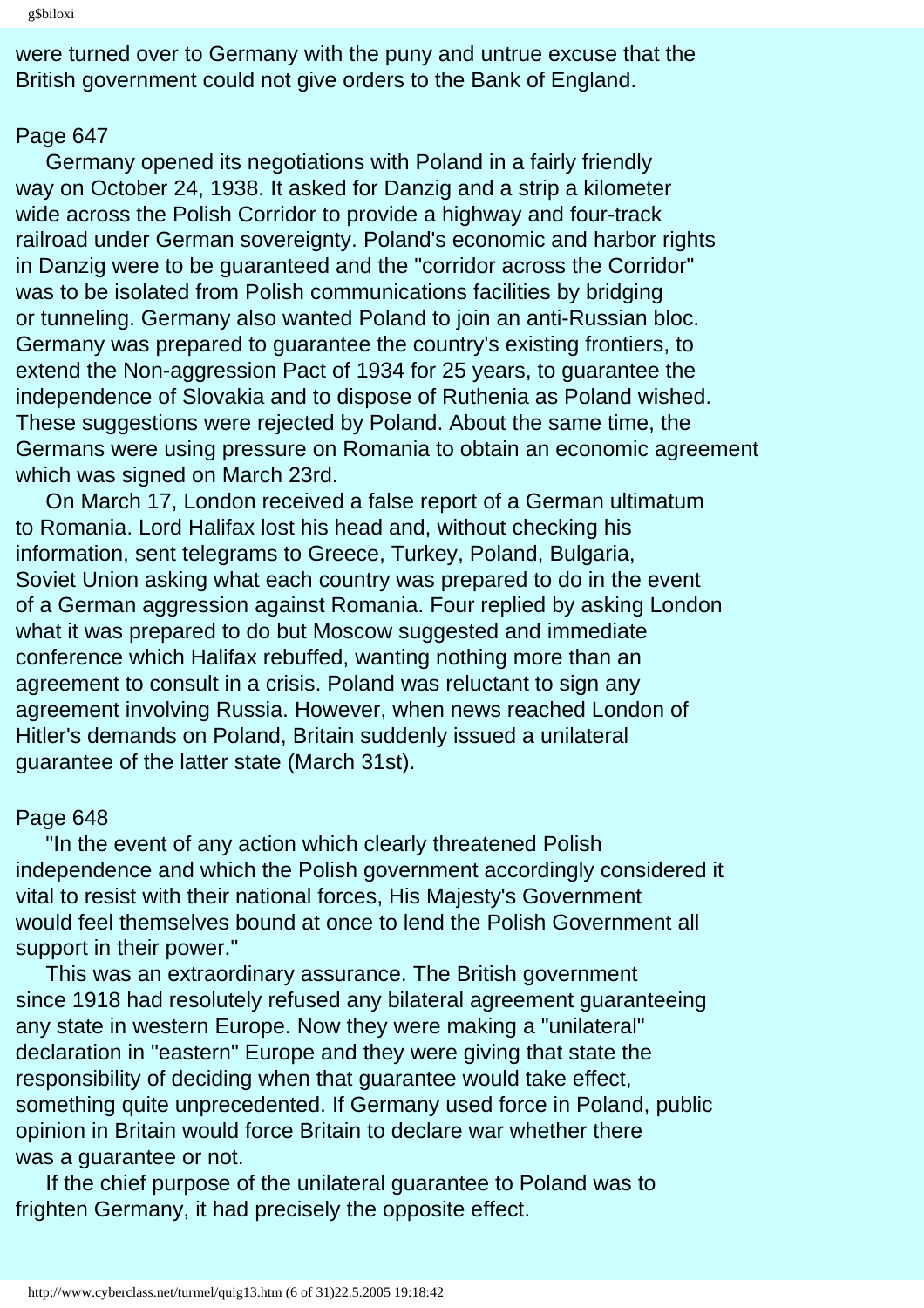Hitler announced that the terms he had offered Poland had been rejected, negotiations broken off. The crisis was intensified by provocative acts on both sides.

#### Page 650

 In 1939, there was talk of a British loan to Poland of #100 million in May; On August 1 Poland finally got a credit for \$8 million at a time when all London was buzzing about a secret loan of #1 billion from Britain to Germany.

 In 1936, Poland was given 2 billion francs as a rearmament long and on May 19, 1939, an agreement was signed by which France promised full air support to Poland on the first day of war, local skirmishing by the third day, and a full-scale offensive on the sixteenth day. On Aug. 23, General Gamelin informed his government that no military support could be given to Poland until the spring of 1940 and that a full-scale offensive could not be made before 1941-1942. Poland was never informed of this change and seems to have entered the war on September 1st in the belief that a full-scale offensive would be made against Germany during September.

 The failure to support Poland was probably deliberate in the hope that this would force Poland to negotiate with Hitler. If so, it was a complete failure. Poland was so encouraged by the British guarantee that it not only refused to make concessions but also prevented the reopening of negotiations by one excuse after another until the last day of peace.

#### Page 651

 In light of these facts, the British efforts to reach a settlement with Hitler and their reluctance to make an alliance with Russia, were very unrealistic. Nevertheless, they continued to exhort the Poles to reopen negotiations with Hitler, and continued to inform the German government that the justice of their claims to Danzig and the Corridor were recognized but that these claims must be fulfilled by peaceful means and that force would inevitably be met with force.

 The British continued to emphasize that the controversy was over Danzig when everyone else knew that Danzig was merely a detail, and an almost indefensible detail. Danzig was no issue on which to fight a world war, but it was an issue on which negotiation was almost mandatory. This may have been why Britain insisted that it was the chief issue. But because it was not the chief issue, Poland refused to negotiate because it feared it would lead to partition of Poland. Danzig was a free city under supervision of the League of Nations and while it was within the Polish customs and under Polish economic control, it was already controlled politically under a German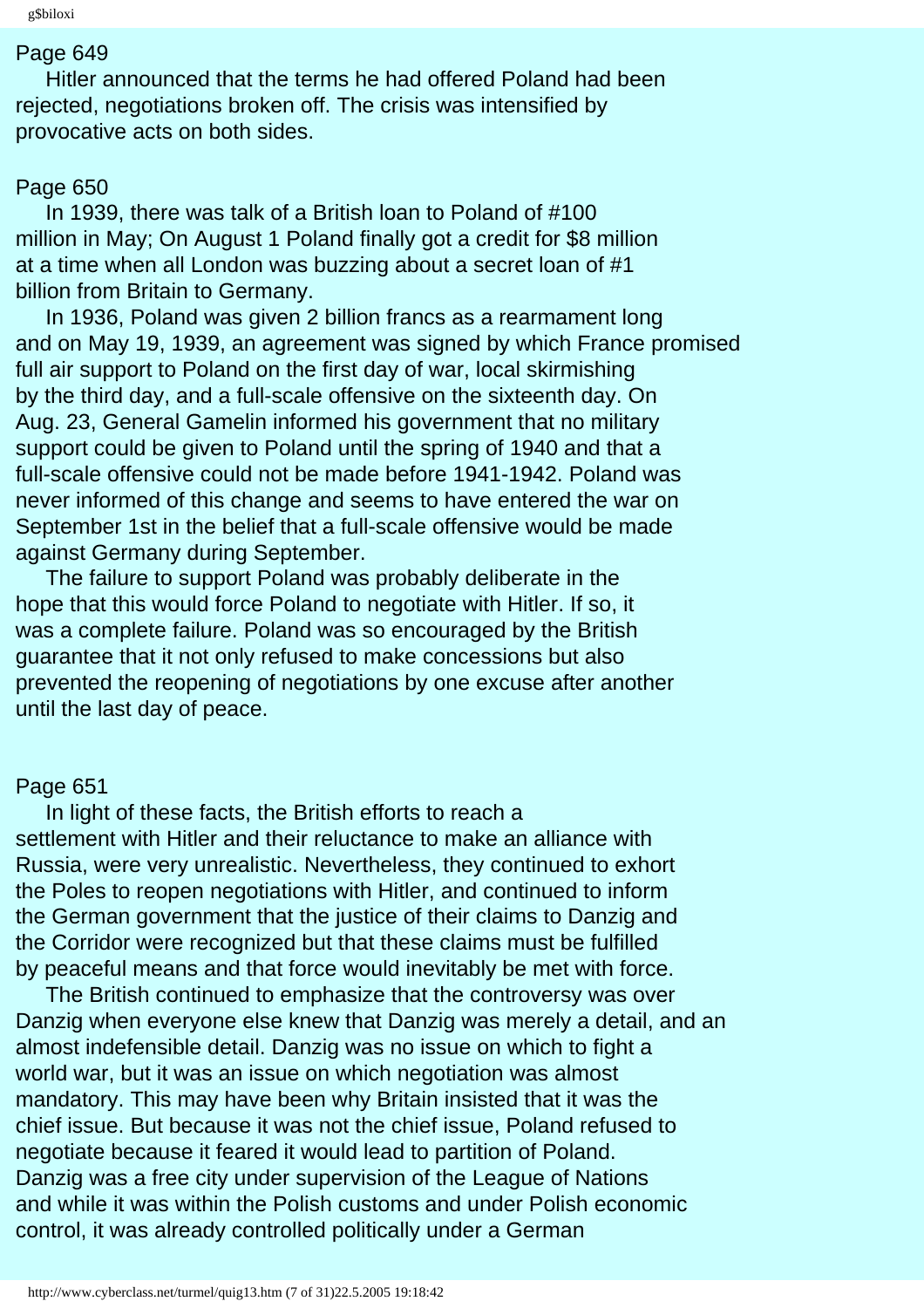Gauleiter and would at any moment vote to join Germany if Hitler consented.

#### Page 654

 Lord Halifax's report reads: "Herr Hitler asked whether England would be willing to accept an alliance with Germany. I said I did not exclude such a possibility provided the development of events justified it."

 The theory that Russia learned of these British approaches to Germany in July 1939 is supported by the fact that the obstacles and delays in the path of a British-Russian agreement were made by Britain from the middle of April to the second week of July but were made by Russia from the second week in July to the end on August 21st.

 The Russians probably regarded the first British suggestion that the Soviet Union should give unilateral guarantees to Poland similar to those of Britain as a trap to get them into a war with Germany in which Britain would do little or nothing or even give aid to Germany. That this last possibility was not completely beyond reality is clear from the fact that Britain did prepare an expeditionary force to attack Russia in March 1940 when Britain was technically at war with Germany but was doing nothing to fight her.

 Russia offered the guarantee if it were extended to all states on their western frontier including Finland, Estonia, Latvia, Lithuania, Poland and Romania. This offer meant that Russia was guaranteeing its renunciation of all the territory in these six states which it had lost to them since 1917.

 Instead of accepting the offer, the British began to quibble. They refused to guarantee the Baltic States on the ground that these states did not want to be guaranteed although they had guaranteed Poland on March 31st when Jozef Beck did not want it and had just asked the Soviet Union to guarantee Poland and Romania, neither of whom wanted a Soviet guarantee. When the Russians insisted, the British countered by insisting that Greece, Turkey, Holland, Belgium, and Switzerland must also be guaranteed.

#### Page 655

 France and Russia were both pushing Britain to form a Triple Alliance but Britain was reluctant and delayed the discussions to the great irritation of the Soviet leaders. To show its displeasure, the Soviet Union on May 3rd replaced Litvinov with Molotov as foreign minister. This would have been a warning, Litvinov knew the West and was favorable to democracy and to the Western Powers. As a Jew, he was anti-Hitler. Molotov was a contrast from every point of view.

 On May 19th, Chamberlain refused an alliance and pointed with satisfaction to "that great virile nation on the borders of Germany which under this agreement (of April 6th) is bound to give us all the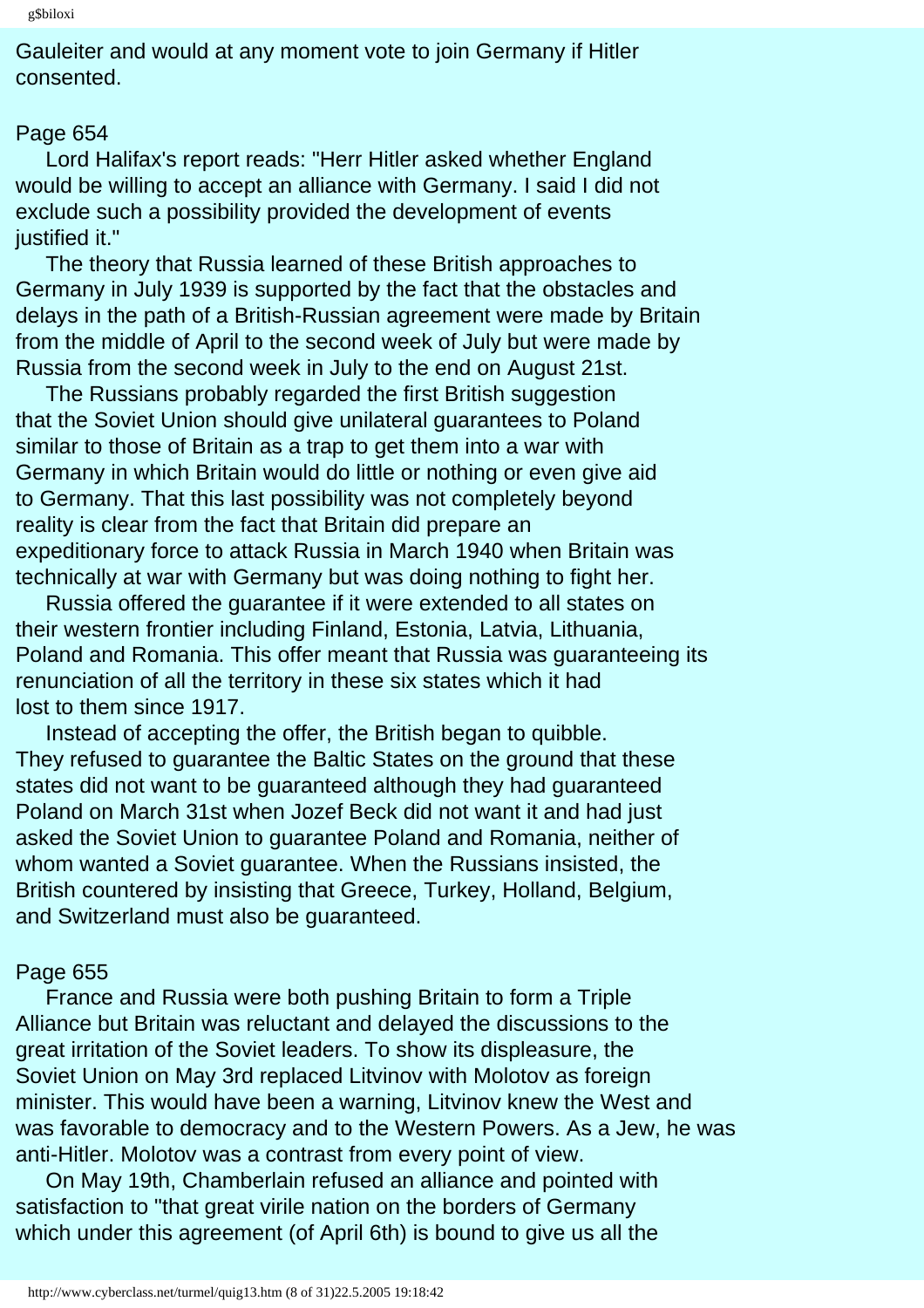aid and assistance it can." He was talking about Poland!

#### Page 656

 The members of the military mission took a slow ship (speed thirteen knots) and did not reach Moscow until August 11th. They were again negotiators of second rank. In London, according to rumor, neither side wanted an agreement. Considering Chamberlain's secret efforts to make a settlement with Germany, there is no reason to believe that he wanted an agreement with Russia.

 The Russians demanded an exact military commitment as to what forces would be used against Germany; they wanted guarantees whether the states concerned accepted or not; they wanted specific permission to fight across a territory such as Poland. These demands were flatly rejected by Poland on August 19th. On the same day, Russia signed a commercial treaty with Germany. Two days later, France ordered its negotiators to sign the right to cross Poland but Russia refused to accept this until Poland consented as well.

#### Page 657

 On Aug. 23, Ribbentrop and Molotov signed an agreement which provided that neither signer would take any aggressive action against the other signer or give any support to a third Power in such action. The secret protocol delimited spheres of interest in eastern Europe. The line followed the northern boundary of Lithuania and the Narew, Vistula, and San rivers in Poland and Germany gave Russia a free hand in Bessarabia. This agreement was greeted as a stunning surprise in the Entente countries. There was no reason why it should have been.

 The British begged the Poles and the Germans to negotiate; the Italians tried to arrange another four-Power conference; various outsiders issued public and private appeals for peace; secret emissaries flew back and forth between London and Germany.

 All this was in vain because Hitler was determined on war and his attention was devoted to manufacturing incidents to justify his approaching attack. Political prisoners were taken from concentration camps, dressed in German uniforms, and killed on the Polish frontier as "evidence" of Polish aggression. A fraudulent ultimatum with sixteen superficially reasonable demands on Poland was presented to the British ambassador when the time limit had elapsed. It was not presented to the Poles because the Polish ambassador in Berlin had been ordered by Beck not to accept any document from the Germans.

#### Page 658

 The German invasion of Poland at 4:45a.m. on September 1, 1939, did not end the negotiations to make peace, nor did the complete collapse of Polish resistance on September 16. Since these efforts were futile, little need be said of them except that France and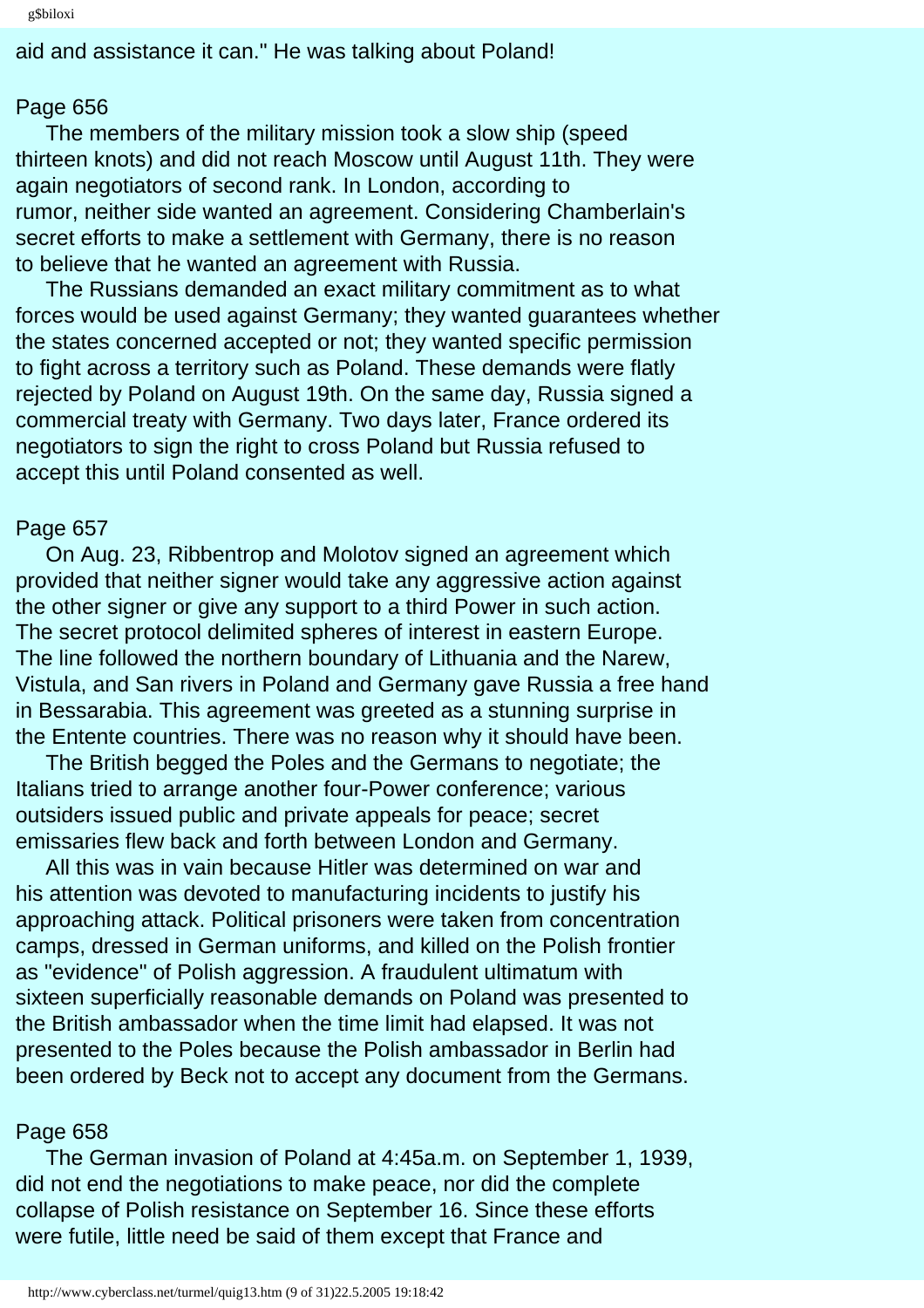g\$biloxi

Britain did not declare war on Germany until more than two days had elapsed. During this time, no ultimatums were sent to Germany. On September 3 at 9a.m., Britain presented an ultimatum which expired at 11a.m. In a similar fashion, France entered the war at 6p.m. on September 3.

CHAPTER XIV: WORLD WAR II: THE TIDE OF AGGRESSION, 1939-1941

## Page 661

 The Second World War lasted exactly six years. It was fought on every continent and on every sea. Deaths of civilians exceeded deaths of combatants and many of both were killed without any military justification as victims of sheer brutality, largely through coldblooded savagery by Germans, and to a lesser extent by Japanese and Russians, although British and American attacks from the air on civilian populations and on non-military targets contributed to the total. The distinctions between civilians and military personnel and between neutrals and combatants which had been blurred in the First World War were almost completely lost in the second. Civilians killed reached 17 millions.

 The armies had no new weapons which had not been possessed in 1918 but the proportions of these and the ways in which they cooperated with one another had been greatly modified.

## Page 662

 The chief reason the Germans had sufficient military resources was not based, as is so often believed, on the fact that Germany was highly mobilized for war, but on other factors. In the first place, Hitler's economic revolution in Germany had reduced financial considerations to a point where they played no role in economic or political decisions. When decisions were made, on other grounds, money was provided through completely unorthodox methods of finance, to carry them out. In France and England, on the other hand, orthodox financial principles, especially balanced budgets and stable exchange rates, played a major role in all decisions and was one of the chief reasons why these countries did not mobilize or why, having mobilized, they had totally inadequate numbers of airplanes, tanks, etc.

## Page 665

 Strategic bombing used long-range planes against industrial targets and other civilian objectives. The upholders of strategic bombing received little encouragement in Germany, in Russia, or even in France.

## THE BATTLE OF POLAND, SEPTEMBER 1939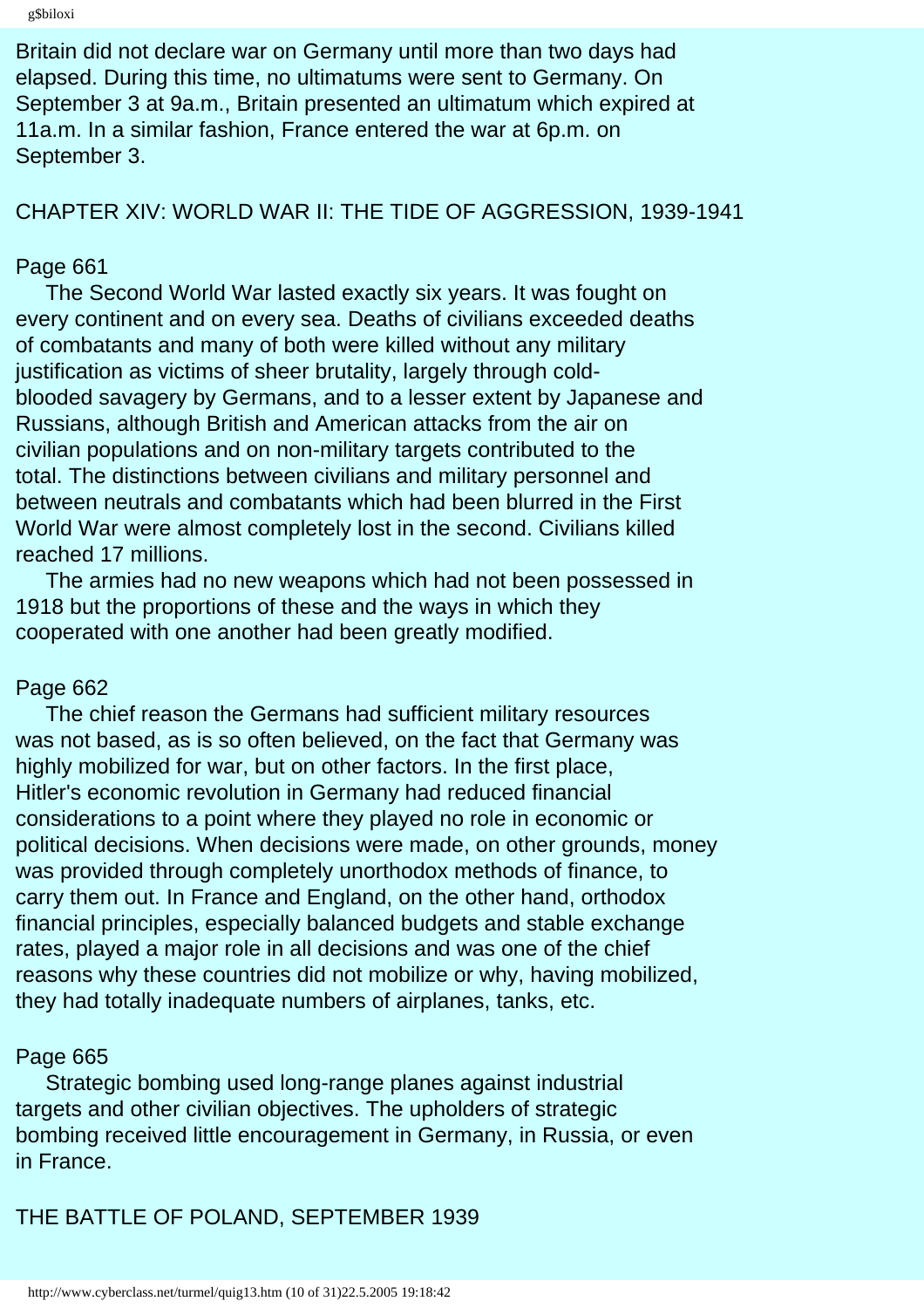Although Britain and France declared war on Germany on September 3rd 1939, it cannot be said that they made war during the next two weeks in which fighting raged in Poland. British airplanes roamed over Germany, dropping leaflets for propaganda purposes but no support was given to Poland. No attack was made by France and strict orders were issued to the British Air Force not to bomb any German land forces until April 1940. Similar orders to the Luftwaffe by Hitler were maintained for part of this same period. When some British Members of Parliament put pressure to drop bombs on German munition stores in the Black Forest, Sir Kingsley Wood rejected the suggestion declaring: "Are you aware it is private property? Why, you will be asking me to bomb Essen next." Essen was the home of Krupp Munitions factories.

 Blockade of Germany was established in such a perfunctory fashion that large quantities of French iron ore continued to go to Germany through the neutral Low Countries in return for German coal coming by the same route. Hitler issued orders to his air force not to cross the Western frontier except for reconnaissance, to his navy not to fight the French, and to his submarines not to molest passenger vessels and to treat unarmed merchant ships according to established rules of international prize law. In open disobedience of these orders, a German submarine sank the liner Athenia on September 3rd.

 The Soviet Union was invited by Hitler to invade Poland from the east and occupy the areas which had been granted to it in the Soviet-German agreement of August 23rd. The Russians were afraid the Western Powers might declare war on Russia in support of their guarantee to Poland.

 When the Polish government moved to Romania, the Soviet Union felt that it could not be accused of aggression against Poland if no Polish state still existed on Polish soil and justified their advance with the excuse that they must restore order. On September 28, the divided Poland between them.

#### THE SITZKRIEG, September 1939 - May 1940

#### Page 668

 The period from the end of the Polish campaign to the German attack on Denmark and Norway on April 9, 1940 is frequently called the Sitzkrieg (sitting war) or even "phony war" because Western powers made no real effort to fight Germany, eager to use the slow process of economic blockade.

 Early in October, Hitler made a tentative offer to negotiate peace with the Western Powers on the grounds that the cause of fighting for Poland no longer existed. This offer was rejected by the Western Powers with the public declaration that they were determined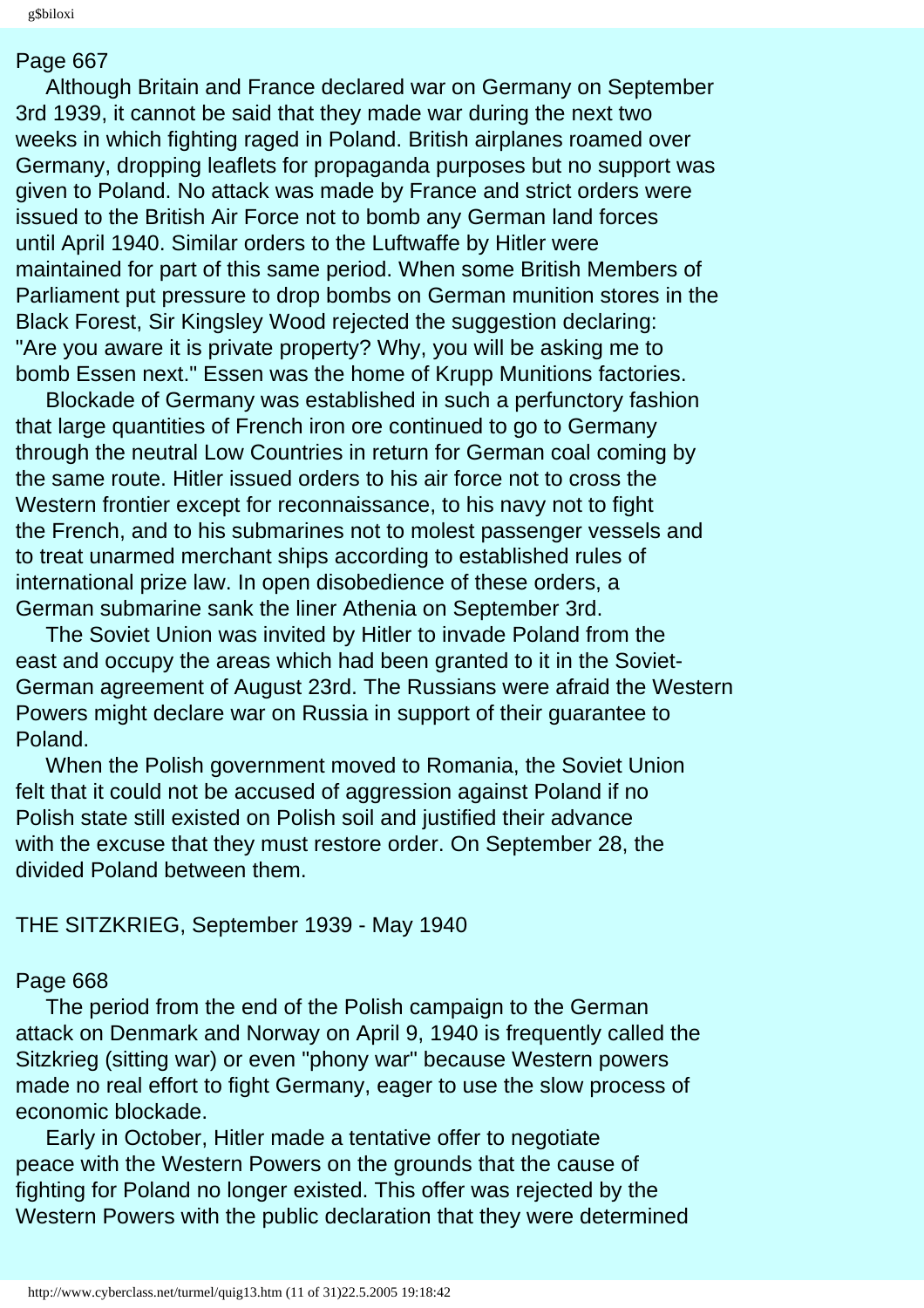to destroy Hitler's regime. This meant that war must continue. The British and French answers were not based on a desire to continue war but more on the belief that Hitler's rule in Germany was insecure and that the best way to reach peace would be to encourage some anti-Hitler movement within Germany itself.

#### Page 669

 Germany was vulnerable to a blockade but there was no real effort toward economic mobilization by Germany before 1943. Contrary to general opinion, Germany was neither armed to the teeth nor fully mobilized in this period. In each of the four years 1939-1942, Britain's production of tanks, self-propelled guns, and planes was higher tan Germany's. As late as September 1941, Hitler issued an order for substantial reduction in armaments production. In 1944, only 33% of Germany's output went for direct war purposes compared to 40% in the U.S. and almost 45% in Britain.

#### Page 671

 In order to reduce the enemy's ability to buy abroad, financial connections were cut, his funds abroad were frozen, and his exports were blocked. The U.S. cooperated as well, freezing the financial assets of various nations as they were conquered by the aggressor Powers and finally the assets of the aggressors themselves in June 1941.

 At the same time, pre-emptive buying of vital commodities at their source to prevent Germany and its allies from obtaining them began. Because of limited British funds, most of this task of pre-emptive buying was taken over by the U.S., almost completely by Feb. 1941.

 The blockade was enforced by Britain with little regard for international law or for neutral rights there was relatively test from the neutrals. The U.S. openly favored Britain while Italy and Japan equally openly favored Germany. On the whole, the blockade had no decisive effect on Germany's ability to wage war until 1945. Germany's food supply was at the pre-war level until the very last months of the war by starving the enslaved peoples of Poland, Czechoslovakia, Russia and other countries.

#### Page 674

 During the "phony war" there were persons in Britain, France and Germany who were eager to make war or peace. Such persons engaged in extensive intrigues in order to negotiate peace or to prevent it. There were a number of unsuccessful efforts to make peace between the Western Powers and Germany in the six months following the defeat of Poland.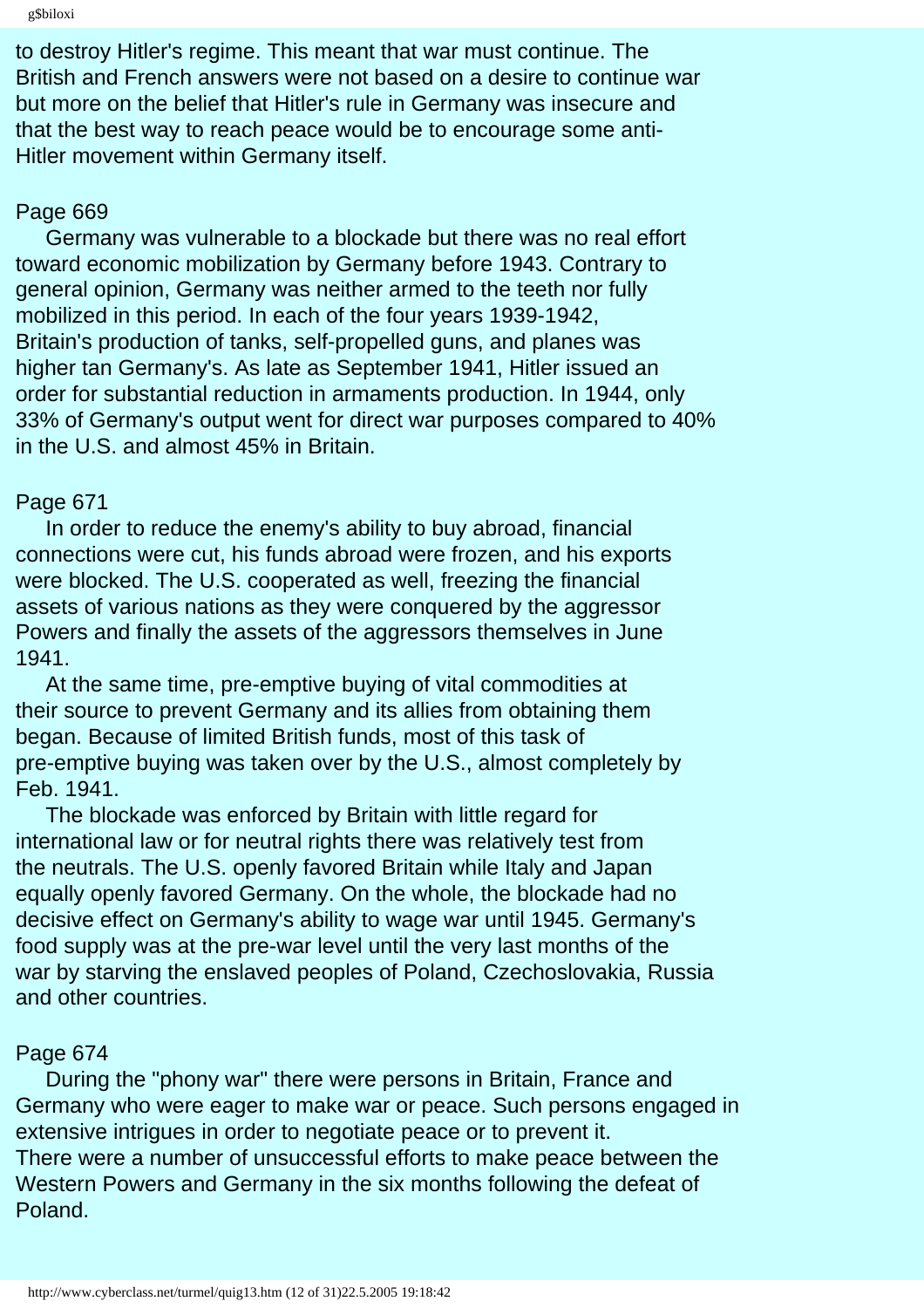Hitler had no political ambition with respect to the Balkans or the Soviet Union. From both he wanted nothing more than the maximum supply of raw materials and a political peace which would permit these goods to flow.

#### Page 679

 It is not yet clear why Finland rejected the Russian demands of October 1939. The Germans and Russians believed that it was done under British influence. For some unexplained reason the Finns seem to have felt that the Russians would not attack their country but the Soviets attacked at several points November 29th.

## Page 680

 In early 1939, the Anglo-French leaders now prepared to attack the Soviet Union both from Finland and from Syria. On February 5, 1940, the Supreme War Council decided to send to Finland an expeditionary force of 100,000 heavily armed troops to fight the Soviet hordes. Germany at once warned Norway and Sweden that it would take action against them if the two Scandinavian countries permitted passage of this force. Germany feared the Anglo-French forces would be able to stop shipments of Swedish iron ore across Norway to Germany. The evidence supports these fears because the high quality of Swedish iron ore was essential to the German steel industry. As early as September 1939, the British were discussing a project to interrupt the Swedish shipments either by an invasion of Norway of by mining Norwegian territorial waters. When Germany heard of the Anglo-French expeditionary force, it began to prepare its own plans to seize Norway first.

## THE FALL OF FRANCE (MAY-JUNE 1940) AND THE VICHY REGIME.

## Page 690

 Hitler was so convinced that Britain would also make peace that he gave lenient terms to France. France did not give up any overseas territories or any ports on the Mediterranean, no naval vessels or any airplanes or armaments. Northern France and all the western coast to the Pyrenees came under occupation but the rest was left unoccupied, ruled by a government free from direct German control.

## Page 698

 Operation Barbarossa was based on the consideration that only by destroying Russia and all Britain's hopes based on Russia could Britain be forced to ask for peace.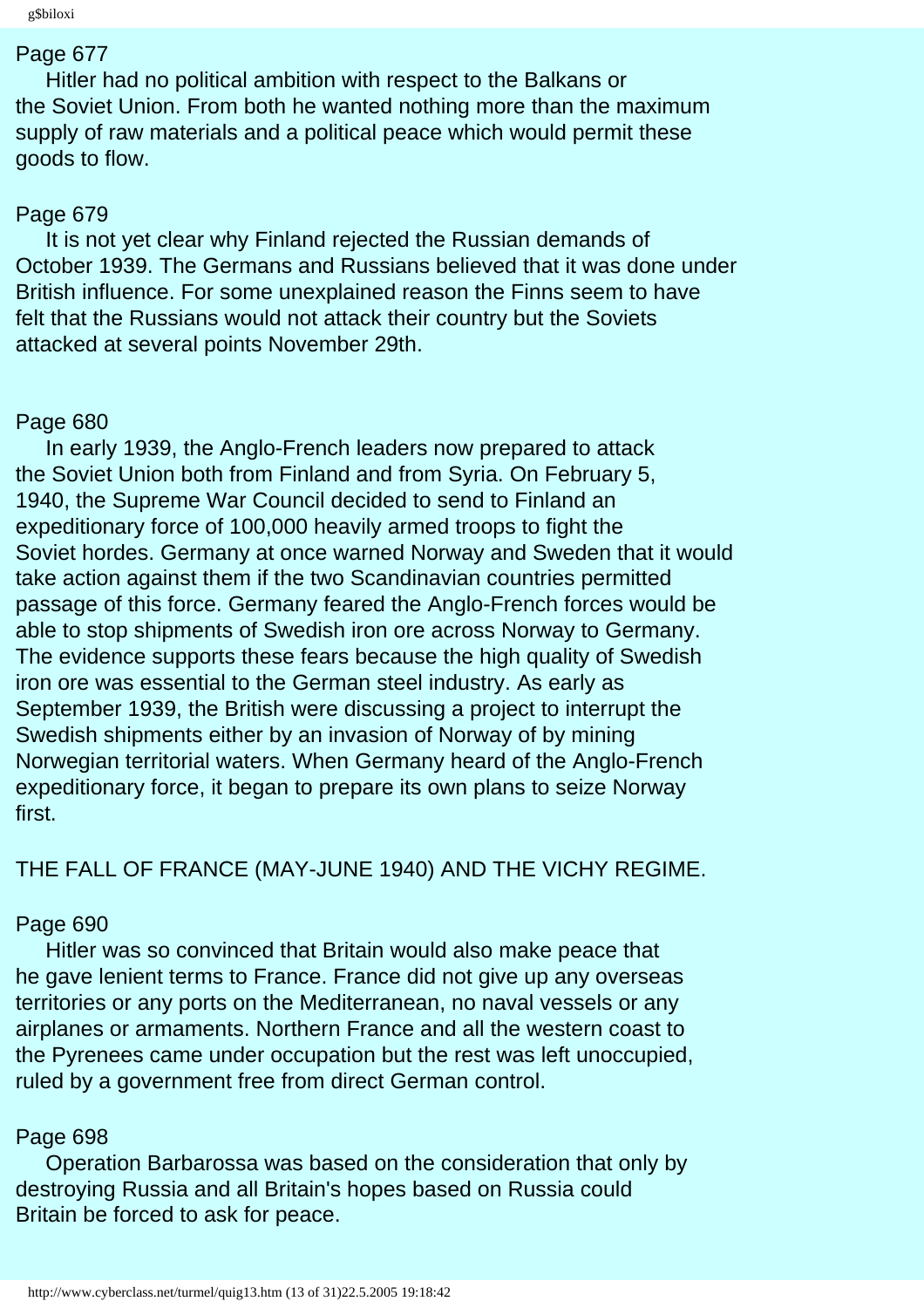## AMERICAN NEUTRALITY AND AID TO BRITAIN

#### Page 707

 In buying supplies, chiefly from the U.S., Britain had used up, by June 1941, almost two-thirds of its dollars assets, gold stocks, and marketable U.S. certificates.

 When the war began, American public opinion was united in its determination to stay out. The isolationist reaction following American intervention in the First World War had become stronger in the 1930s. Historian were writing extensively to show that Germany had not been solely guilty of beginning the war in 1914 and that the Entente Powers had made more than their share of secret treaties seeking selfish territorialism, both before the war and during the fighting.

 In 1934, a committee of the U.S. Senate investigated the role played by foreign loans and munition sales to belligerents in getting the U.S. involved in World War I. Through the carelessness of the Roosevelt administration, this committee fell under the control of isolationists led by Republican Senator Gerald Nye. As a result, the evidence was mobilized to show that American intervention in WWI had been pushed by bankers and munitions manufacturers ("merchants of death") to protect their profits and their interests in an Entente victory. American public opinion had the uncomfortable feeling that American youths had been sent to die for selfish purposes concealed behind propaganda slogans about "the rights of small nations," "freedom of the seas," or "making the world safe for democracy." All this created a widespread determination to keep out of Europe's constant quarrels and avoid what was regarded as the "error of 1917."

#### Page 708

 The isolationist point of view had been enacted into the socalled Neutrality Act curtailing loans and munitions sales to belligerent countries. Materials had to be sold on a "cash and carry" basis and had to be transported on foreign ships. Also, loans to belligerents were forbidden.

 These laws gave a great advantage to a state like Italy which had ships to carry supplies from the U.S. or which had cash to buy them here in contrast to a country like Ethiopia which had no ships and little cash.

#### Page 709

 Roosevelt called a special session of Congress to revise the neutrality laws so that the Entente powers could obtain supplies in the U.S. The embargo on munitions was repealed. American ships were not to be armed, to carry munitions, or to go to any areas the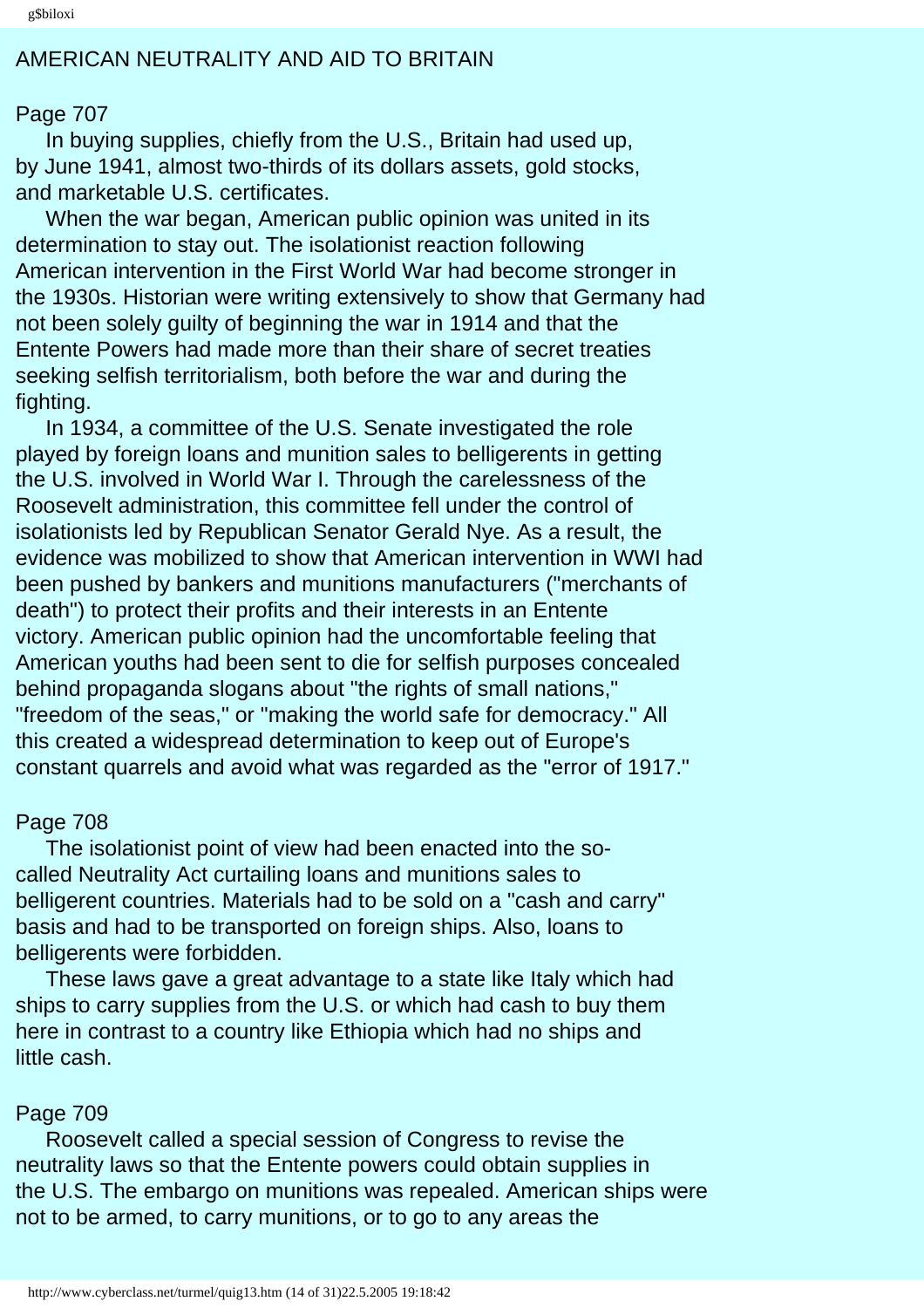President had proclaimed as combat zones.

 The extremes ranged from the advocates of immediate intervention into the war on the side of Britain to the defenders of extreme isolation. Most American opinion was somewhere between the two extremes.

 In order to unify America's political front, Roosevelt took two interventionists into his cabinet as Secretaries of War and the Navy. Roosevelt himself was sympathetic to this point of view.

#### Page 710

 Wendell Wilkie assured the American people that Roosevelt's reelection in 1940 meant that "we will be at war." Roosevelt replied with assurances that "We will not sent our army, navy, or air forces to fight in foreign lands except in case of attack. Your boys are not going to be sent into any foreign wars." This campaign oratory was based on the general recognition that the overwhelming majority were determined to stay out of war.

#### Page 711

 Strategic plans were drawn up deciding that Germany was the major danger, with Japan of secondary importance, and that every effort, including actual warfare, should be used. Germany's declaration of war on the U.S. four days after Pearl Harbor saved the U.S. from the need to attempt something which American public opinion would have never condoned, an attack on Germany after we had been attacked by Japan.

## Page 714

 Roosevelt improvised a policy which consisted in almost equal measure of propagandist public statements, tactical subterfuges, and hesitant half-steps. In September 1940, Roosevelt gave fifty old WWI destroyers to Britain in return for 99 year leases of naval and air bases in this hemisphere.

#### Page 715

 Loans were forbidden by the Neutrality Act. To Roosevelt, it seemed foolish to allow monetary considerations to stand as an obstacle in the way of self-defence (as he regarded the survival of Great Britain).

#### Page 716

 Opponents argued that Britain had tens of billions in concealed assets and that Lend-Lease was merely a clever trick for foisting the costs of Britain's war onto the backs of American tax-payers. Still others insisted that Lend-Lease was an unneutral act which would arouse German rage and eventually involved the American people in a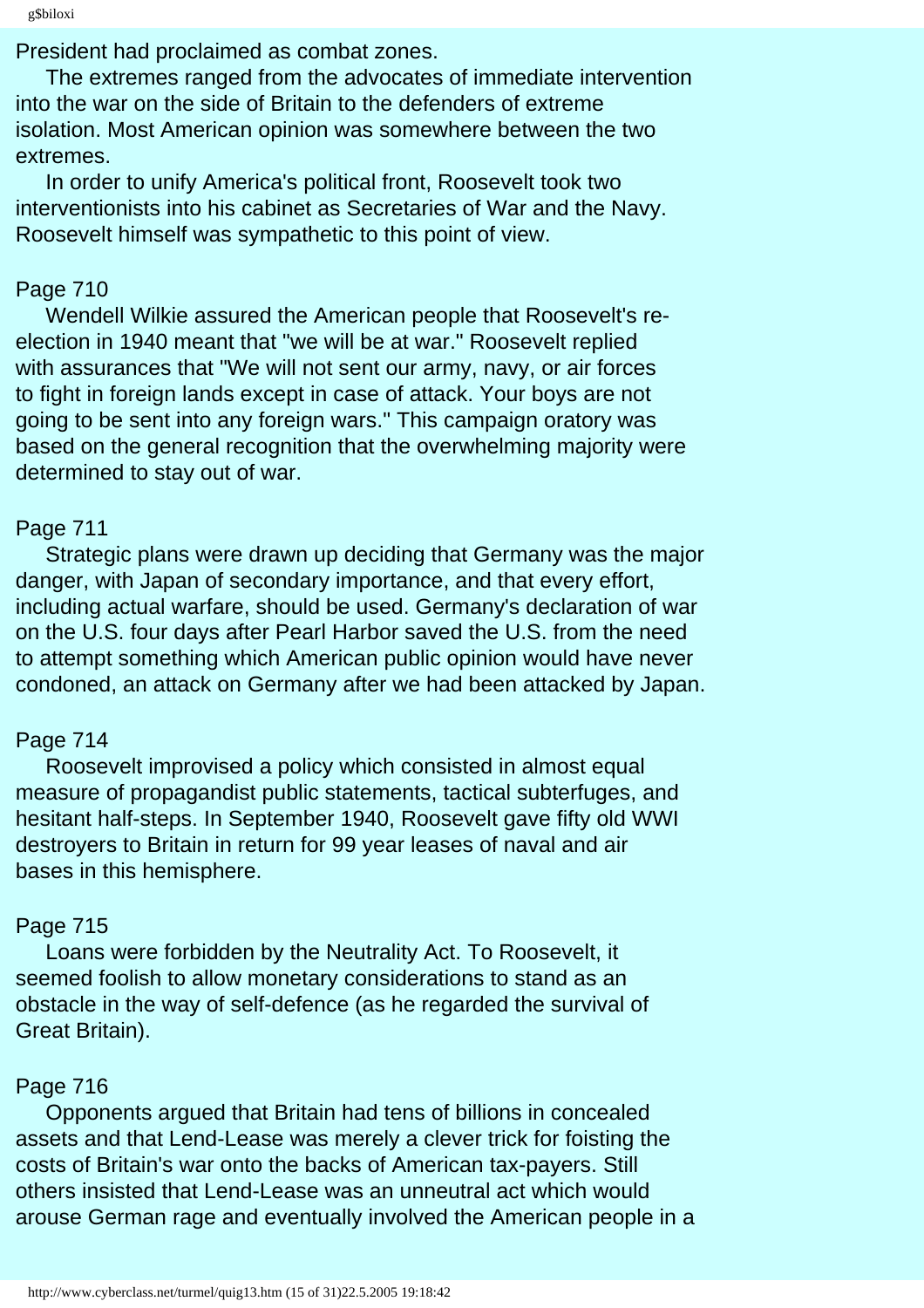war they had no need to get in. The bill passed and provided that the president could "sell, transfer title to, exchange, lease, lend, or dispose of any defence article" to any nation whose defence he found vital to the defence of the U.S.

#### Page 717

 Behind this whole effort toward economic mobilization was a secret decision of Roosevelt's military advisers in 1941 that the war could not be won unless the U.S. planned eventually to raise the number of men in its armed forces to eight million. At once, isolationists were in full cry and an ACt extending selective-service training passed 203-202.

## Page 718

 The British had no plans for an invasion of Europe and hoped that Germany could be worn down by blockade. No one pointed out that a Germany defeat by British methods would leave the Soviet armies supreme in all Europe with no forces to oppose them.

## Page 719

 At the same time he gave Britain ten coast-guard cutters, Roosevelt seized possession of 65 Axis and Danish ships in American harbors. The financial assets of the Axis Powers were frozen. American flying schools were made available to train British aviators. By presidential proclamation, the American Neutrality Zone was extended to Iceland. The U.S. navy was ordered to follow all Axis raiders or submarines west of this meridian broadcasting their positions to the British.

## Page 720

 American naval escort of British convoys could not fail to lead to a "shooting war" with Germany. The Roosevelt administration did not shrink from this possibility. Fortunately for the Administration's plans, Hitler played right into its hands by declaring war on the U.S. By that date, incidents were becoming more frequent.

 On Oct. 17, the U.S. destroyer Kearney was torpedoed; two weeks later, the destroyer Rueben James was blown to pieces. On Nov. 10, an American escort of 11 vessels picked up a convoy of six vessels including America's three largest ocean liners with 20,000 British troops and guarded them from Halifax to India and Singapore.

 Many of the activities of the American Navy in the summer of 1941 were known not at all or were known only very imperfectly to they American public but it would seem that public opinion generally supported the Administration's actions. In September, Roosevelt sought to repeal the Neutrality Act forbidding the arming of merchant vessels which was done on Oct. 17. Two weeks later, all the essential points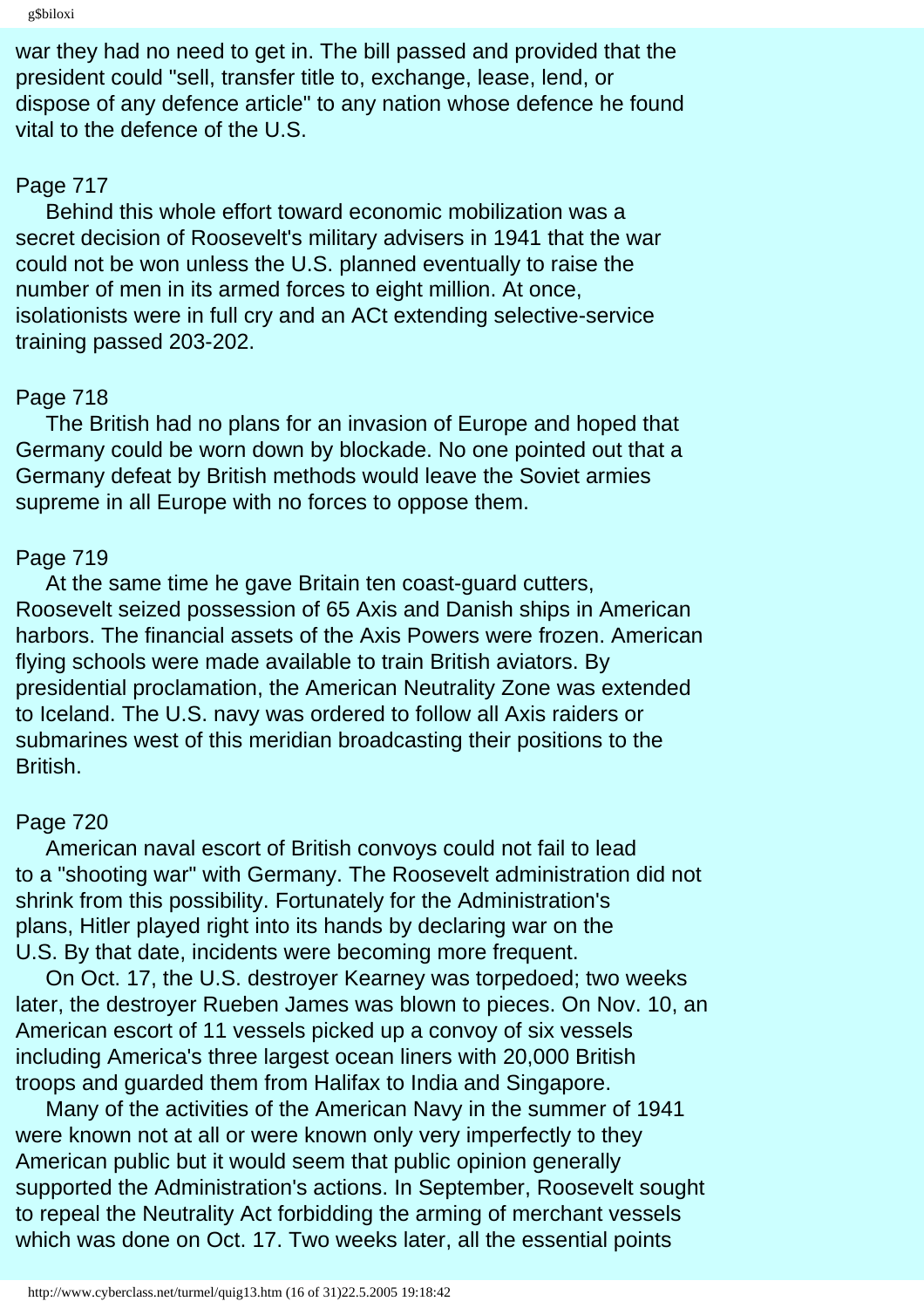of the Neutrality Act were repealed. This meant that open warfare with Germany was in the immediate future.

## THE NAZI ATTACK ON SOVIET RUSSIA 1941-1942

#### Page 725

 Large numbers of anti-Stalinist Russians began to surrender to the Nazis. Most of these were Ukranians and eager to fight with the Nazis against the Stalinist regime. Anti-Stalinist deserters serving in the Nazi forces reached 900,000 in June 1944 under Soviet general A. A. Vlasov. At the end of the war, hundreds of thousands of Vlasov's supporters fled westward to the American and British armies for refuge from Stalin's vengeance but were handed over to the Soviet Union to be murdered out of and or sent to slave-labor camps in Siberia. The dimensions of the human suffering involved in this whole situation is beyond the human imagination.

## CHAPTER XV: WORLD WAR II: THE EBB OF AGGRESSION,1941-1945

## THE RISING SUN IN THE PACIFIC, TO 1942

#### PAGE 732

 Japanese aggressions of 1941 which culminated in the attack on Pearl Harbor were based on fear and weakness and not on arrogance and strength.

 By 1939, the Japanese economy was beginning to totter under the growing restrictions on Japanese trade imposed by Western countries and acute material shortages. Problems such as these might have driven many nations, even the West, to desperate action.

 The world depression made it very difficult to increase Japanese exports. The excessively high American tariff, although no so intended, seemed to the Japanese to be an aggressive restriction on their ability to live. The "imperial preference" regulations of the British Commonwealth had a similar consequence. Since Japan could not defend itself against such economic measures, it resorted to political measures and the Western Powers would inevitably defend themselves with even greater economic restrictions driving Japan to open war.

## Page 735

 The American government began to tighten the economic pincers on Japan just as Japan was seeking to tighten its military pincers on China. Japan was able to close all routes to China. The American government retaliated with economic warfare. In 1938, it established a "moral embargo" on the shipment of aircraft or their parts and bombs to Japan. In 1939, large U.S. and British loans to China sought to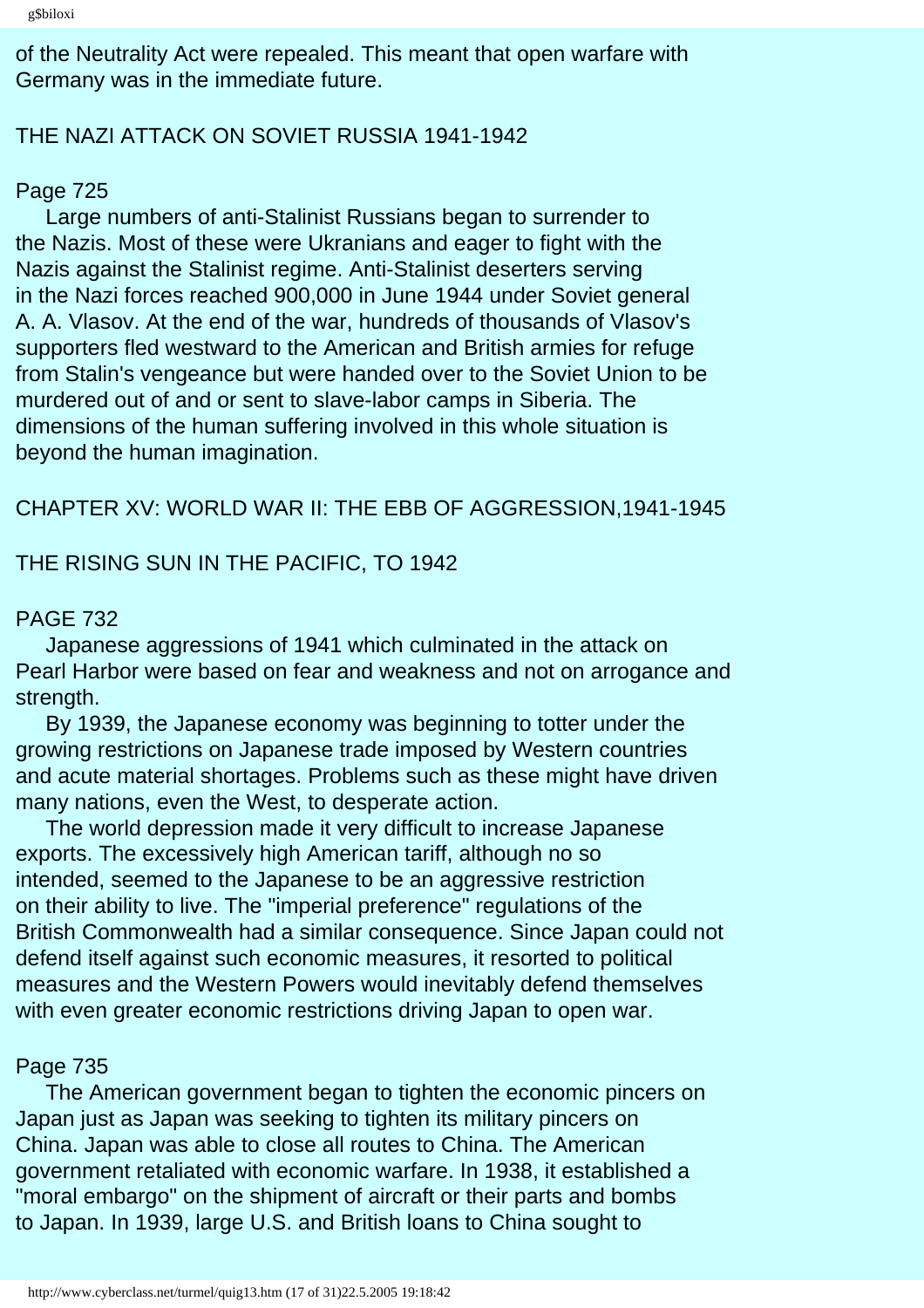strengthen its collapsing financial system and Washington gave notice to cancel the 1911 commercial treaty with Japan opening the door to all kinds of economic pressure. The "moral embargo" was extended to cover light metals and all machinery or plans for making aviation gasoline.

 Such a policy was opposed by isolationists insisting such economic sanctions could only be enforced, in the long run, by war. If Japan could not get petroleum, bauxite, rubber and tin by trade, it could be prevented from seizing these areas producing these products only by force. To avoid this obvious inference,l Cordell Hull sought to make America's economic policy ambiguous so that Japan might be deterred by fear of sanctions not yet imposed and won by hopes of concessions not yet granted. Such a policy was a mistake but it obtained Roosevelt's explicit approval since it allowed more aggressive elements of Japanese to take control and any drastic action seeking to end the strain became welcome.

#### Page 736

 The ambiguity of American commercial policy slowly resolved in the direction of increasing economic sanctions. There was a steady increase in America's economic pressure by the growth of financial obstacles and by increasing purchasing difficulties.

 From Hull's doctrinaire refusal to encourage any Japanese hope that they could win worthwhile American concessions, the advocates of extremism gained influence.

 The President ordered the embargo of many goods which Japan needed, including aluminum, airplane parts, all arms and munitions, optical supplies, and various "strategic" materials but left petroleum and scrap iron unhindered.

#### Page 737

 American diplomatic pressure on Japan must be timed to avoid pushing Japan into desperate action before American-German relations had passed the breaking point.

#### Page 739

 On July 26, 1941, the U.S. froze all Japanese financial assets in the U.S. virtually ending trade between the two countries. Members of the British Commonwealth issued similar orders. As a result of these pressures, Japan found itself in a position where its oil reserves would be exhausted in two years, its aluminum reserves in seven months. The chief of the Navy told the emperor that if Japan resorted to war, it would be very doubtful that it could win. It was also clear that if war came, economic pressure was too damaging to allow Japan to postpone such operations until 1942. The decision was made to negotiate until late October. If an agreement could be reached, the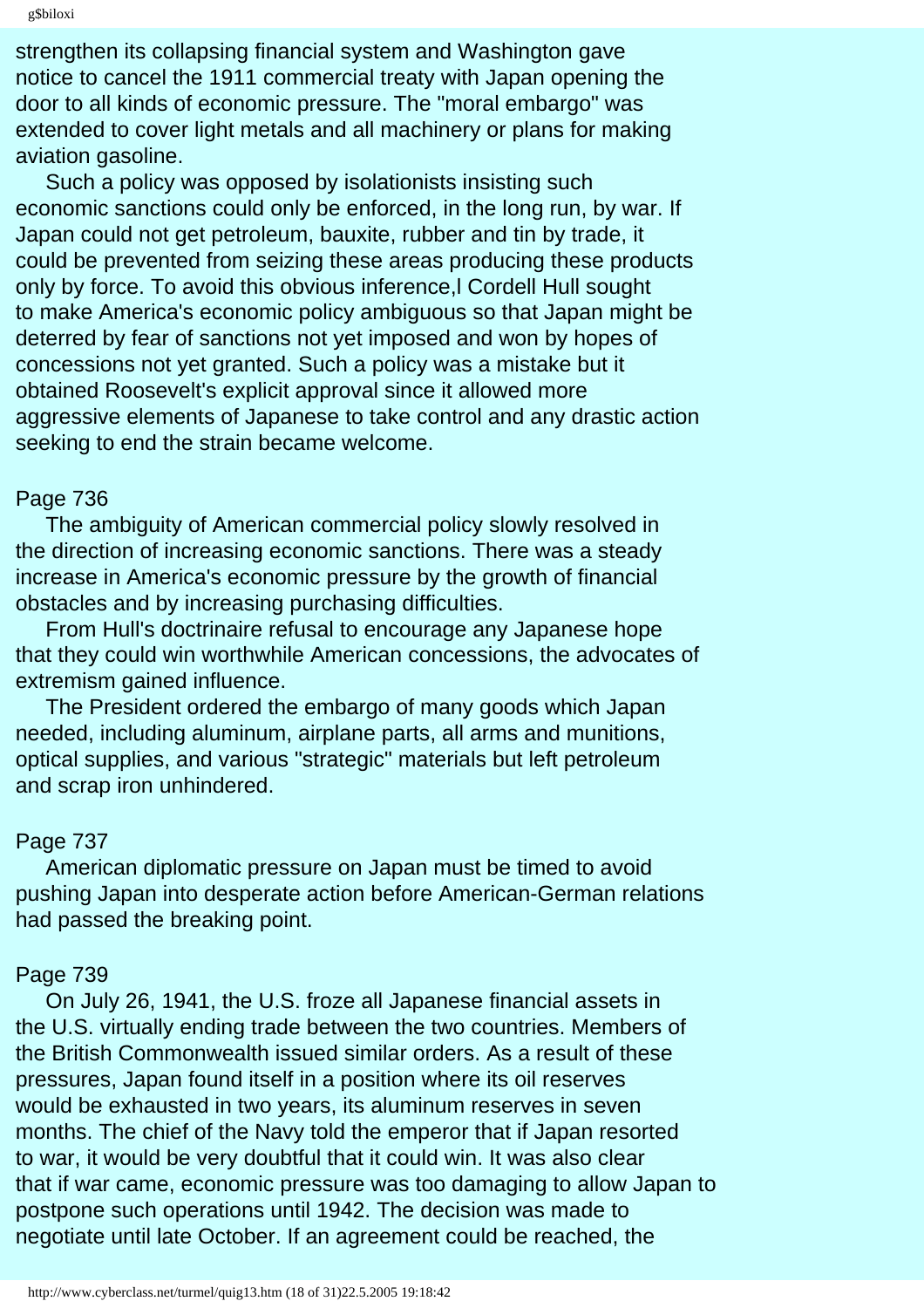preparations for war could be suspended, otherwise the negotiations would be ended and the advance to open war continued. The Cabinet sought desperately to reach an agreement in Washington.

#### Page 741

 The Japanese misjudged American psychology. Nomura found it impossible to reach an agreement because Hull's demands were extreme. The Americans had broken the secret Japanese codes and knew that war would begin if Nomura failed to obtain relaxation of the economic embargo. They did not however have the plans for the attack on Pearl Harbor.

## Page 742

 On November 27th, a war warning was sent from Washington to Pearl Harbor but no increased precautions were made. On December 7, an army enlisted man, using radar, detected a group of strange planes coming down from the north 132 miles away but his report was disregarded. The American losses included 2,400 killed, 1,200 injured. Japanese losses amounted to a couple of dozen planes.

## TURNING THE TIDE, 1942-1943

#### Page 751

 At Casablanca, the political decision of Roosevelt and Churchill on unconditional surrender was published with great fanfare, and at once initiated a controversy which still continues based on the belief that it had an adverse influence by discouraging any hopes within Axis countries that they could find a way out by slackening their efforts, by revolting against their governments, or by negotiations seeking some kind of of "conditional" surrender. There seems little doubt that it solidified our enemies and prolonged their resistance where opposition to the war was widespread and active.

## Page 754

In May 1943, Sicily was overrun and in September, Italy surrendered and the German armies were pushed backward from eastern Europe. Major decisions were made in 1943 which played a major role in determining the nature of the postwar world.

## Page 757

 Although Soviet demands were clearly in conflict with the high purposes of the Atlantic charter, Churchill was not averse to accepting them on the grounds of physical necessity but American objections to discussions of territorial questions while the war was still going on forced him to refuse Stalin's requests. The British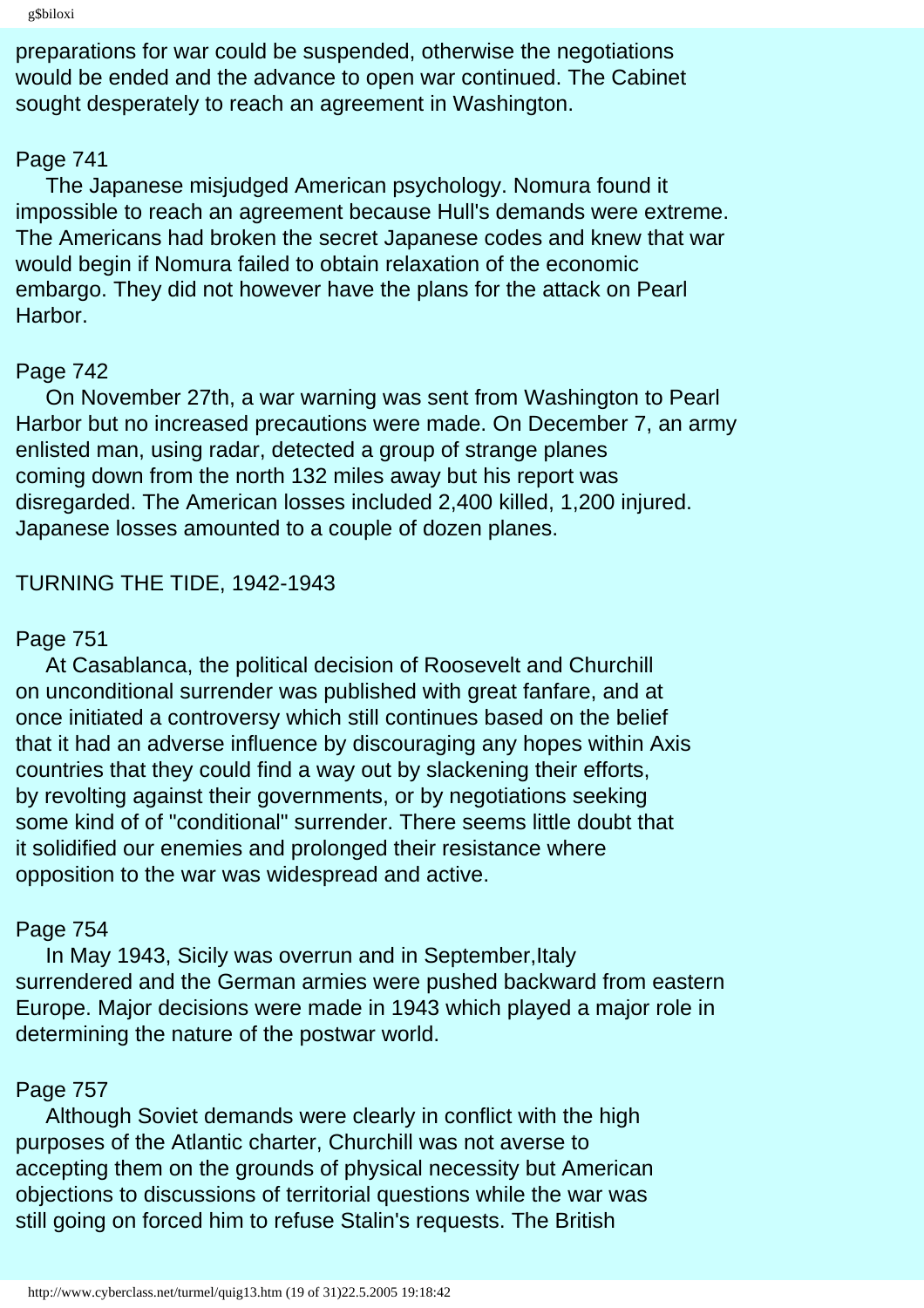found themselves between the high and proclaimed principles of the Americans and the low and secret interests of the Russians.

 At the American centers of power, there was complete conviction in the value of unrestricted aid to Russia. These aims were embraced by men like Harry Hopkins, General Marshall, and Roosevelt himself.

#### Page 760

 The Americans decided to choke off the Italian offensive in order to concentrate on the cross-channel attack. The attack on North Africa was a substitute for an attack on Germany from Italy.

## Page 762

 Once ashore, the Sicilian campaign was ineptly carried on because occupation of territory was given precedence over destruction of the enemy. No efforts were made to close the Straits of Messina so the Germans were able to send almost two divisions as reinforcements from Italy and later, when the island had to be abandoned, they were equally free to evacuate it in seven days without the loss a man.

## Page 763

 The history of Italy in 1943 is a history of lost opportunities. Italy might have got out in the summer and the Germans might have been ejected shortly afterward. Instead, Italy was torn to pieces and got out of the war so slowly that Germans were still fighting on Italian soil at the final surrender in 1945.

These great misfortunes were the result of a number of forces:

- 1) weakness of Italy relative to Germany;
- 2) weakness of Allies after diversion of power to Britain;
- 3) mistrust of Italians by Allies;
- 4) the inflexible Allied insistence on unconditional surrender which left the Italians helpless to resist the Germans.

## Page 764

 When the Italian government offered the join the Allies in fighting the Germans, they insisted that the publication of the armistice and a tentative paratrooper drop in Rome be put off until sufficient Allied forces were within striking distance to protect the city from the German troops nearby. Eisenhower refused and published the Italian surrender one day before the American Army landed at Salerno. The Germans reacted to the news of the Italian "betrayal" with characteristic speed. Available forces converged on the Salerno beachhead, an armored division fought its way into Rome, Italian troops were disarmed everywhere, and the Italian government had to flee. Numerous vessels were sunk by the Germans.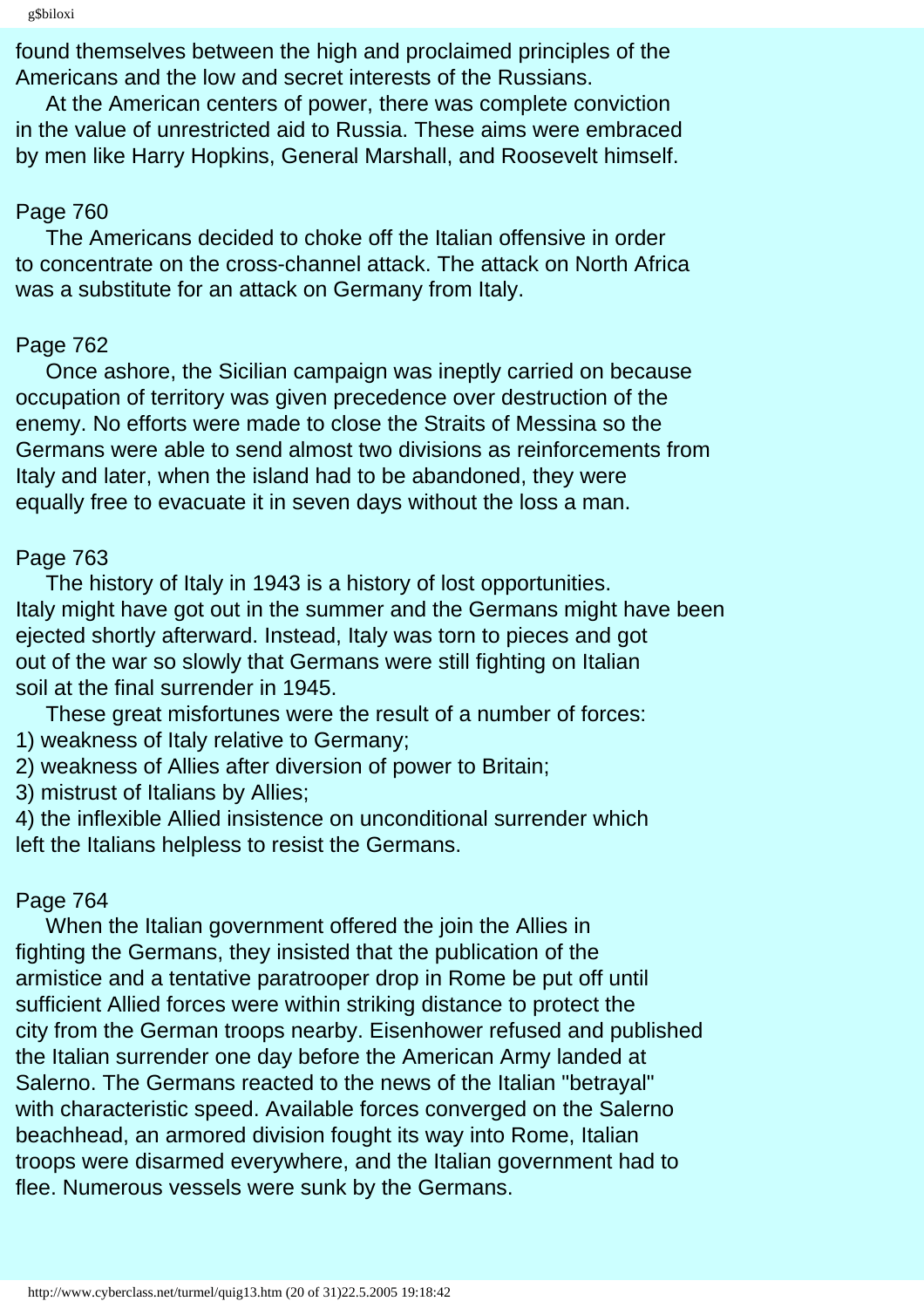As Allied forces slowly recovered Italian territory from the tenacious grasp of the Germans, the royal government remained subservient to its conquerors. Civilian affairs were completely in military hands under and organization known as Allied Military Government of Occupied Territories. The creation of these organizations on a purely Anglo-American basis,to rule the first Axis territory to be "liberated" became a very important precedent for Soviet behavior wen their armies began to occupy enemy territory in eastern Europe who were able to argue that they could exclude Anglo-Americans from active participation in military government in the east since they had earlier been excluded in the west.

 While these political events were taking place, the military advance was moving like a snail. The Allied invasion of Italy was given very limited resources for a very large task.. It was only under such limitations of resources, explicitly stated, that the Americans accepted the British suggestion for an invasion of Italy at all.

#### Page 767

 It was suggested that German success in holding the Rapido was due to the accuracy of their artillery fire and that this was was being spotted from the ancient monastery founded by St. Benedict in 529 A.D. on the top of Monte Cassino. It was further suggested that General Clark should have obliterated the monastery with aerial bombardment but had failed to do so because he was a Roman Catholic. After Feb. 15, 1944, General Clark did destroy the site completely without helping the situation a bit. We now know that the Germans had not been using the monastery; but once it was destroyed by us, they dug into the rubble to make a stronger defence.

On May 16th, a Polish Division captured Monte Cassino.

#### Page 770

 Efforts to create a new Polish army were hampered by the fact that about 10,000 POlish officers along with 5,000 intellectuals and professional persons, all of whom had been held in three camps in western Russia, could not be found. At least 100,000 Polish prisoners of war, out of 320,000 captured in 1939, had been exterminated.

 The German radio suddenly announced on April 13, 1943, that German forces in occupied Russia had discovered, at Katyn, near Smolensk, Russia, mass graves containing the bodies of 5,000 Polish officers who had been murdered by the Soviet authorities in 1940. Moscow called this a Nazi propaganda trick and declared that the Polish officers had been murdered and buried by the Nazis themselves when they captured the officers and this Soviet territory.

## Page 772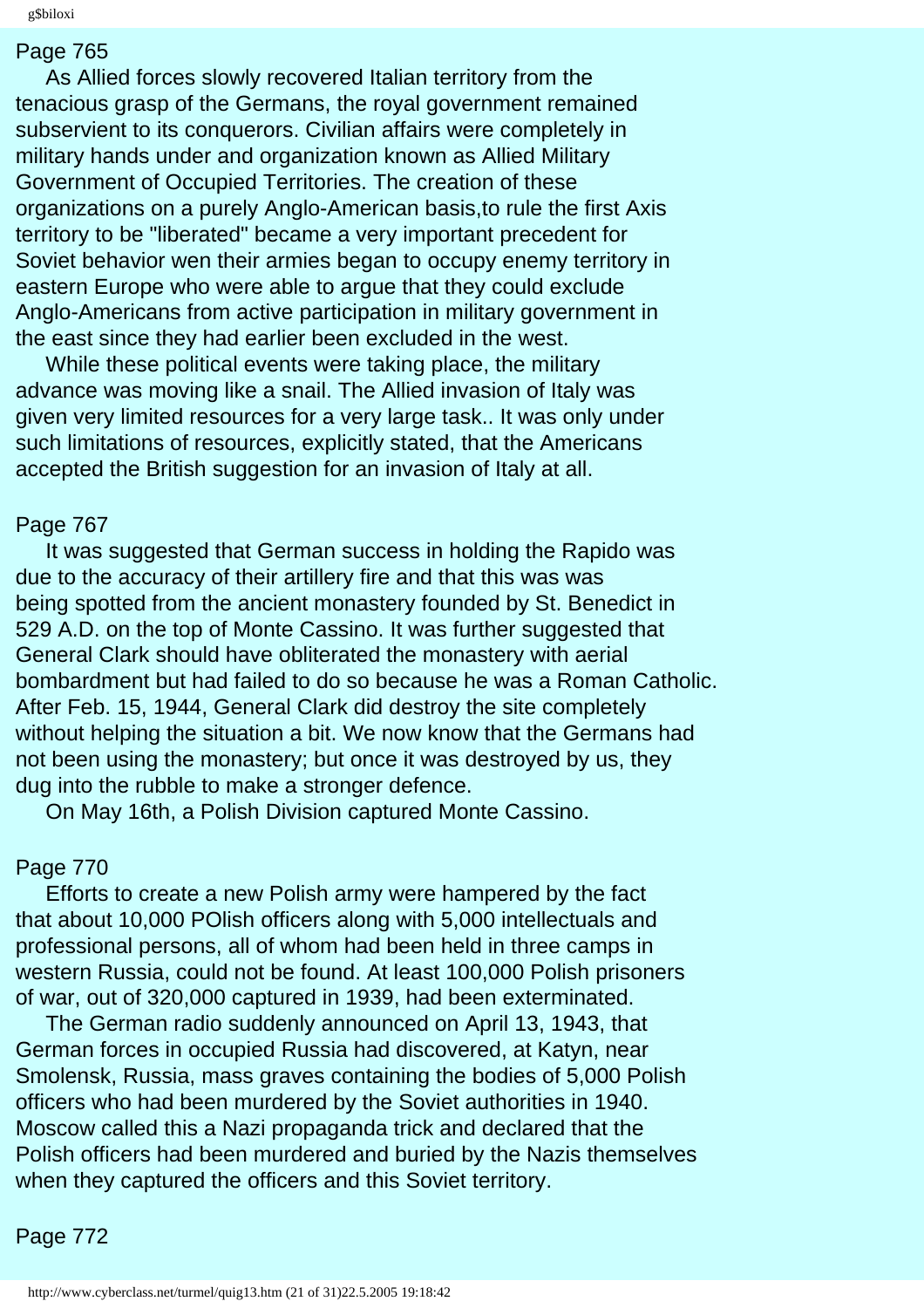The strategic decision of September 1943 to reject Churchill's plans for a Balkan campaign in order to concentrate on a cross-Channel offensive in 1944 were of vital importance in setting the form that postwar Europe would take. If it had been decided to postpone the cross-Channel attack and concentrate on an assault from the Aegean across Bulgaria and Romania toward Poland and Slovakia, the postwar situation would have been quite different.

 It has been argued that failure to reach agreement on the territorial settlement of eastern Europe while the war was still in progress meant that Soviet armies would undoubtedly dominate once Germany was defeated. This assumption implies that America should have threatened to reduce of to cut off Lend-Lease supplies going unless we could obtain Soviet agreement to the kind of eastern European settlement we wanted.

#### Page 790

 The Soviet advance became a race with the Western Powers even though Eisenhower's orders held back their advance at many points (such as Prague) to allow the Russians to occupy areas the Americans could easily have taken first.

#### Page 791

 Roosevelt's sense of the realities of power were quite as acute as Churchill's or Stalin's but he concealed that sense much more deliberately and much more completely under a screen of high-sounding moral principles.

#### Page 795

 Polish ministers rushed from London to Moscow to negotiate. While they were still talking and when the Soviet army was only six miles from Warsaw, the Polish underground forces in the city, at a Soviet invitation, rose up against the Germans. A force of 40,000 responded to the suggestion but the Russian armies stopped their advance and obstructed supplies to the rebels in spite of appeals from all parts of the world. After sixty-three days of hopeless fighting, the Polish Home Army had to surrender to the Germans. This Soviet treachery removed their chief obstacle to Communist rule in Poland and the London government in London was accordingly ignored.

#### Page 797

 When victorious armies broke into Germany, late in 1944, the Nazis were still holding the survivors of 8 million enslaved workers, 10 million Jews, 6 million Russian prisoners of war and millions of prisoners from other armies. Over half of the Jews and Russians, possibly 12 million, were killed before final victory in 1945.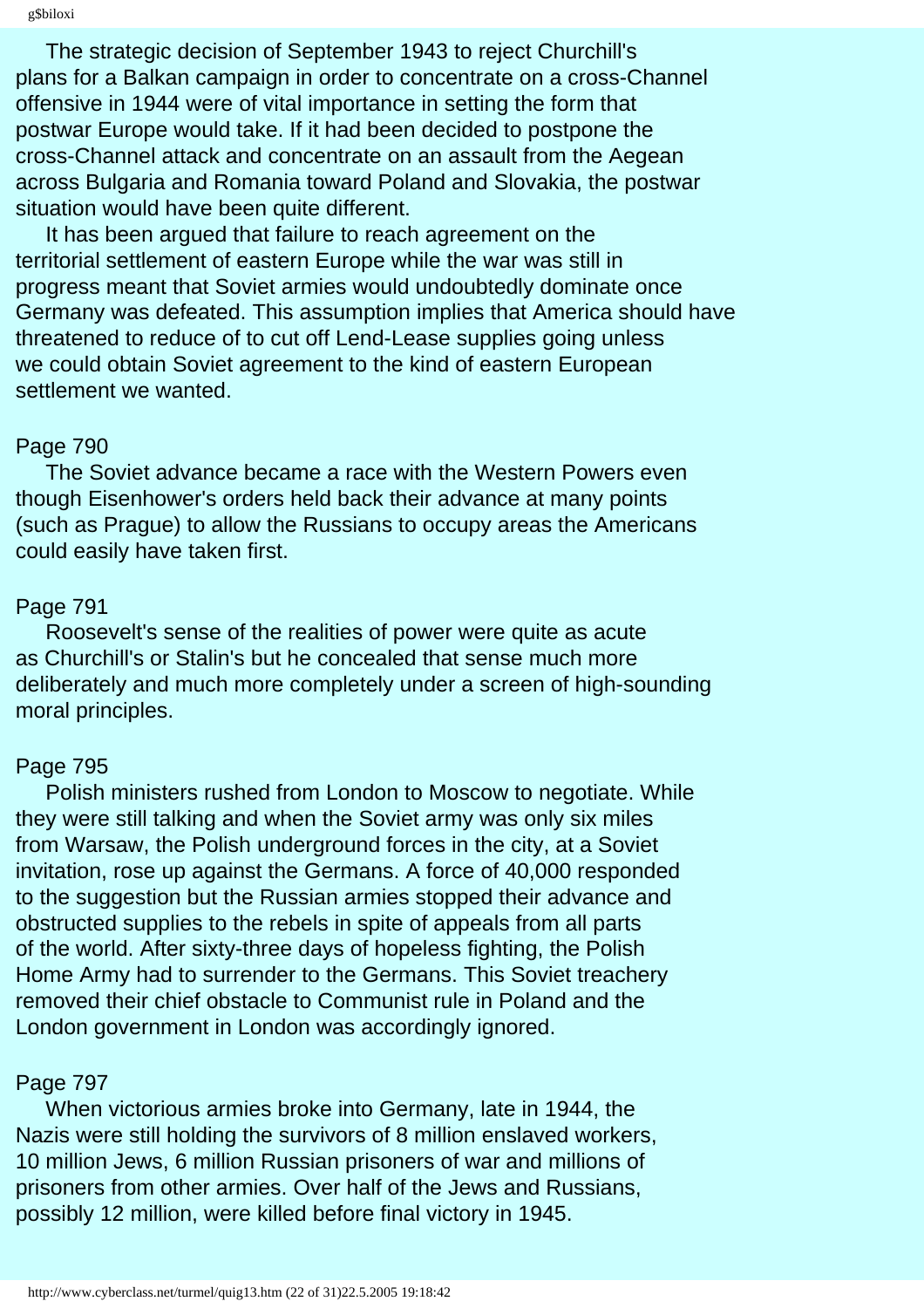The ideas that strategic air attacks must be directed at civilians in enemy cities were almost wholly ignored in the Soviet Union, largely rejected in Germany, created great controversy in France, but were accepted to a large extent among airmen in Britain and the U.S.

## Page 800

 The contribution by strategic bombing to the defeat of Germany was relatively incidental, in spite of the terrible losses suffered in the effort. The shift to city bombing was more or less accidental. In spite of the erroneous ideas of Chamberlain, Baldwin, Churchill, the war opened and continued for months with no city bombing at all, for the simple reason that the Germans had no intentions, no planes, and no equipment for strategic bombing.

 The attack on cities began by accident when a group of German planes which were lost dumped their bomb loads, contrary to orders, on London on August 1940. The RAF retaliated by bombing Berlin the next night. Goring in counter-retaliation. British efforts to counterattack by daylight raids on military objectives resulted in such losses that the air offensive was shifted to night attacks. This entailed a shift from industrial targets to indiscriminate bombing of urban areas. This was justified with the wholly mistaken argument that civilian morale was a German weak point and that the destruction of workers' housing would break this morale. The evidence shows that the German war effort was not weakened in any way by lowering civilian morale in spite of the horrors heaped on it.

## Page 802

 The most extraordinary example of this suffering occurred in the British fire raids on Hamburg in 1943 which was attacked for more than a week with a mixture of high-explosive and incendiary bombs so persistently that fire-storms appeared. The air in the city heated to over a thousand degrees began to rise rapidly with the result that winds of hurricane force rushed into the city. The water supply was destroyed and the flames were too hot for water to be effective. Final figures for the destruction were set at 40,000 dead, 250,000 houses destroyed with over a million made homeless. This as the greatest destruction by air attacks on a city until the fire raid on Tokyo on March 9 1945 which still stands today as the most devastating air attack in human history.

## Page 806

 General Eisenhower ignored Berlin and drove directly eastward toward Dresden. Eisenhower's decisions permitted the Soviet forces to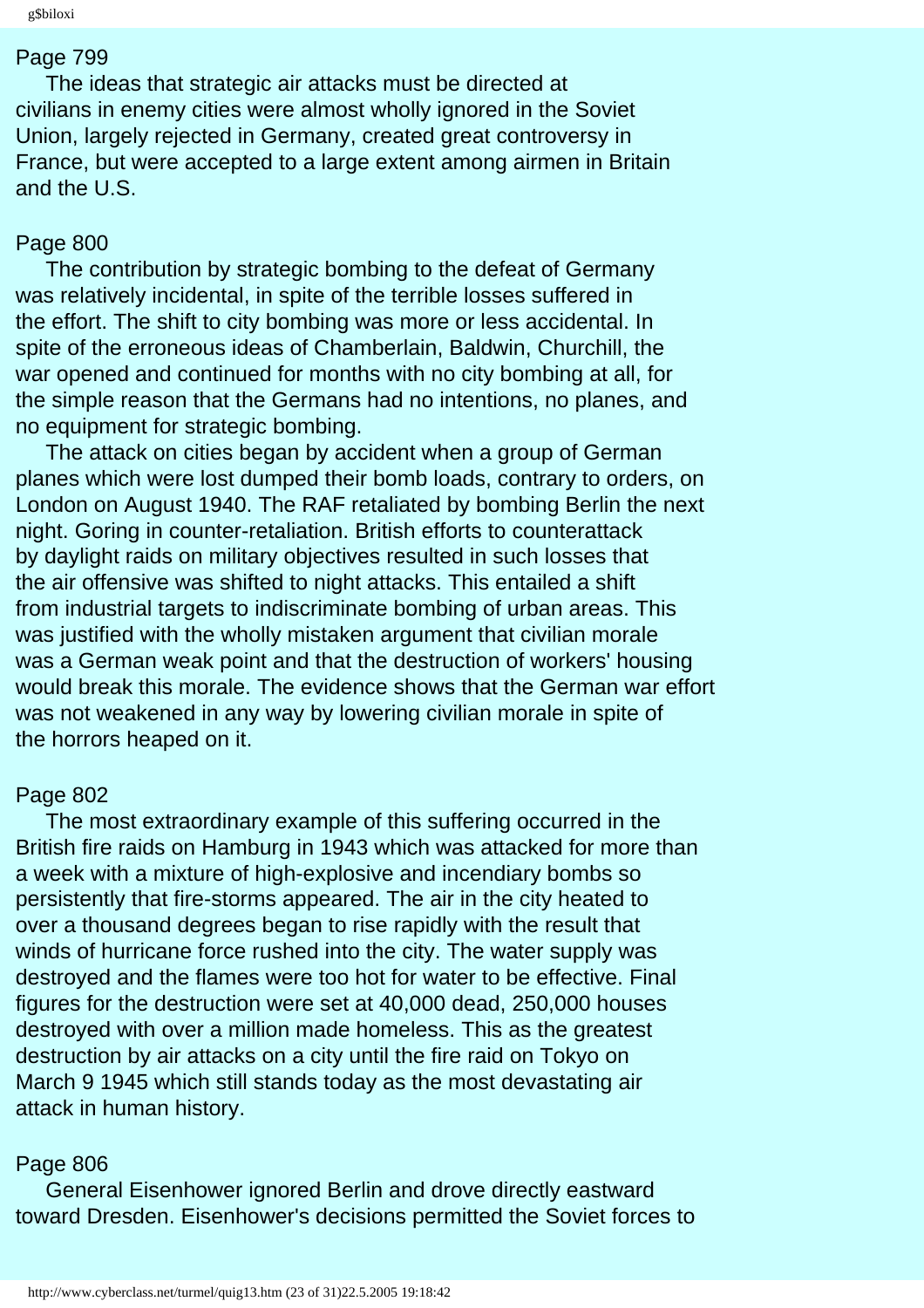g\$biloxi

"liberate" all the capital cities of central Europe. As late as May 4th, when the American forces were sixty miles from Prague and the Soviet armies more than a hundred, an effort by the former to advance to the city was stopped at the request of the Soviet commander, despite a vain message from Churchill to Eisenhower to take the Czech capital for political bargaining purposes.

#### Page 807

 Soon the names Buchenwald, Dachau, and Belsen were repeated with horror throughout the world. At Belsen, 35,000 dead bodies and 30,000 still breathing were found. The world was surprised and shocked. There was no reason for the world's press to be surprised at Nazi bestiality in 1945 since the evidence had been fully available in 1938.

## CLOSING IN ON JAPAN, 1943-1945

 When Germany surrendered on May 8, 1945, Japan was already defeated but could not make itself accept unconditional surrender.

## Page 808

 Even American strategic bombing was different in the Pacific using B-29s, unknown in Europe, for area bombing of civilians in cities, something we disapproved in Europe.

## Page 815

 279 B-29s carrying 1,900 tons of fire bombs were sent on a lowlevel attack on Tokyo. The result was the most devastating air attack in all history. With the loss of only 3 planes, 16 square miles of central Tokyo were burned out; 250,000 houses were destroyed, over a million persons were made homeless and 84,793 were killed. This was more destructive than the first atomic bomb over Hiroshima five months later.

## Page 817

 American leaders shuddered to think of the results if such Kamikaze attacks were hurled at troop transports and American estimates of casualties were over half a million. These considerations form the background to the Yalta and Potsdam conferences and the decision to use to atom bomb on Japan.

 The nature and decisions taken at the conference of Roosevelt, Churchill and Stalin held at Yalta in February 1945 has been so much distorted by partisan propaganda that it is difficult for any historian to reconstruct the situation as it seemed at the time.

Page 819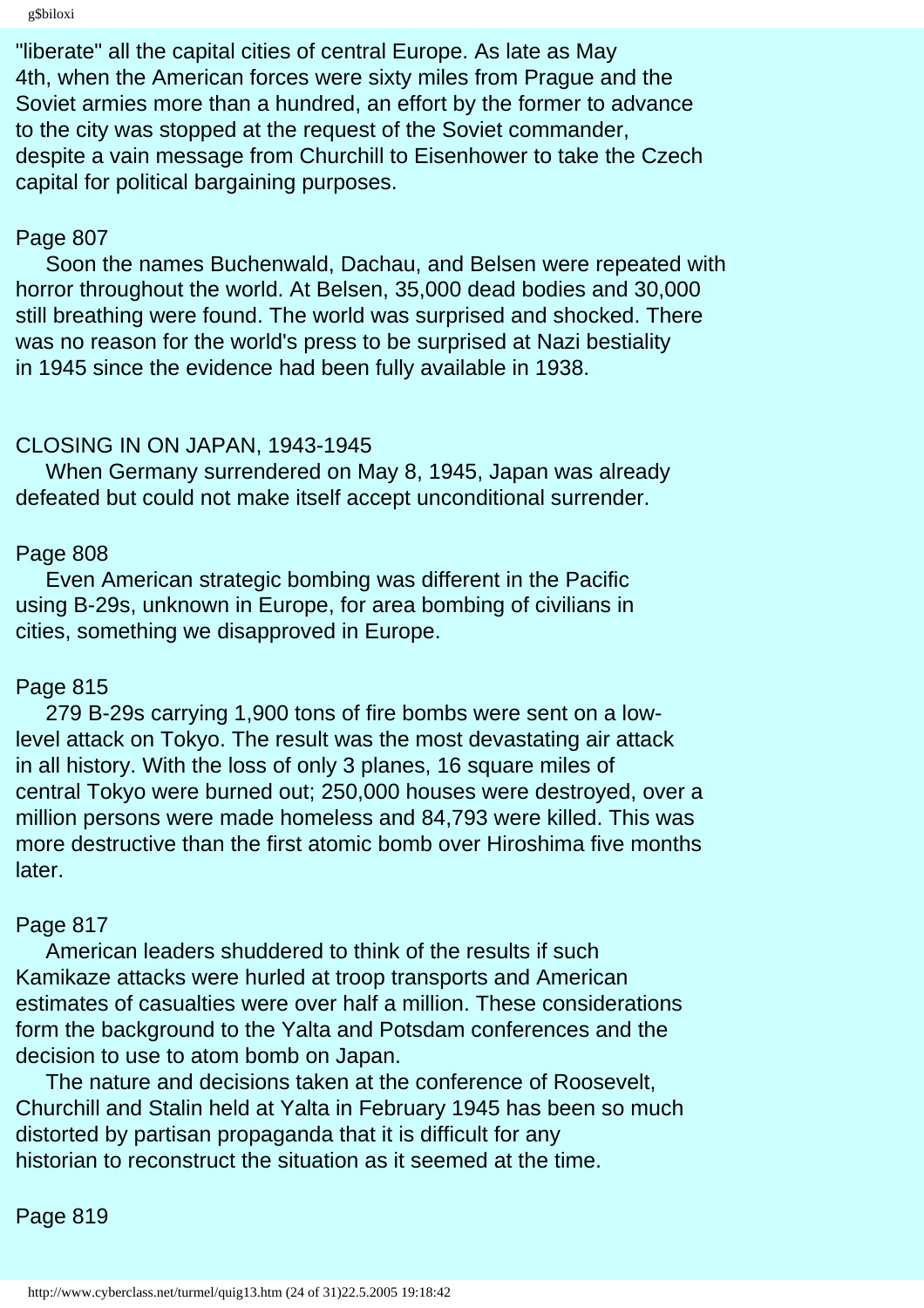In China,90%of the railroads were out of operation. The dominant Kuomintang Party's chief aim seemed to be to maintain its armed blockade of the Communist forces operating out of Yenan in northwestern China where the highly-disciplined Communist armies had gained some degree of local support.

 American hopes of fusing the two parties into a common Chinese government broke down on the refusals of the Kuomintang and the remoteness of the Communists. In September 1944, Roosevelt suggest that General Stillwell be given command of all Chinese forces fighting the Japanese. General Chiang answered with a demand that Stilwell be removed from China.

#### Page 823

 It is extremely likely that the frantic and otherwise inexplicable haste to use the second and third bombs, 21 and 24 days after Alamagordo arose from the desire to force the Japanese surrender before any effective Soviet intervention.

#### Page 824

 On the economic side was a somewhat modified version of the Morgenthau scheme (which had sought the complete ruralization of German economic life to an agrarian basis) which was modified almost at once by a number of factors.

 The first modifying factor was a desire for reparations. The Americans insisted that reparations betaken from existing stocks and plants rather than from future production in order to avoid the error of the 1919-1933 period, the overbuilding of German capital equipment and American financing of reparations into the indefinite future. It was provided that all reparations come from Germany as a whole and be credited to the victors on a percentage basis.

#### Page 828

 On August 10th, a message accepting the Potsdam terms was sent. Thus ended six years of world war in which 70 million men had been mobilized and 17 million killed in battle. At least 18 million civilians had been killed. The Soviet Union had lost 6.1 million soldiers and 14 million wounded and over 10 million civilians dead. Germany lost 6.6 million servicemen with 7.2 million wounded and 1.3 million missing. Japan had 1.9 million dead. Britain war dead were 357,000 and America's were 294,000.

 All this personal tragedy and material damage of untold billions was needed to demonstrate that Germany could not establish and Nazi continental bloc in Europe nor could Japan dominate an East-Asian co-Prosperity Sphere. This is the chief function of war: to demonstrate as conclusively as possible to mistaken minds that they are mistaken in regard to power relationships. But as we shall see, war also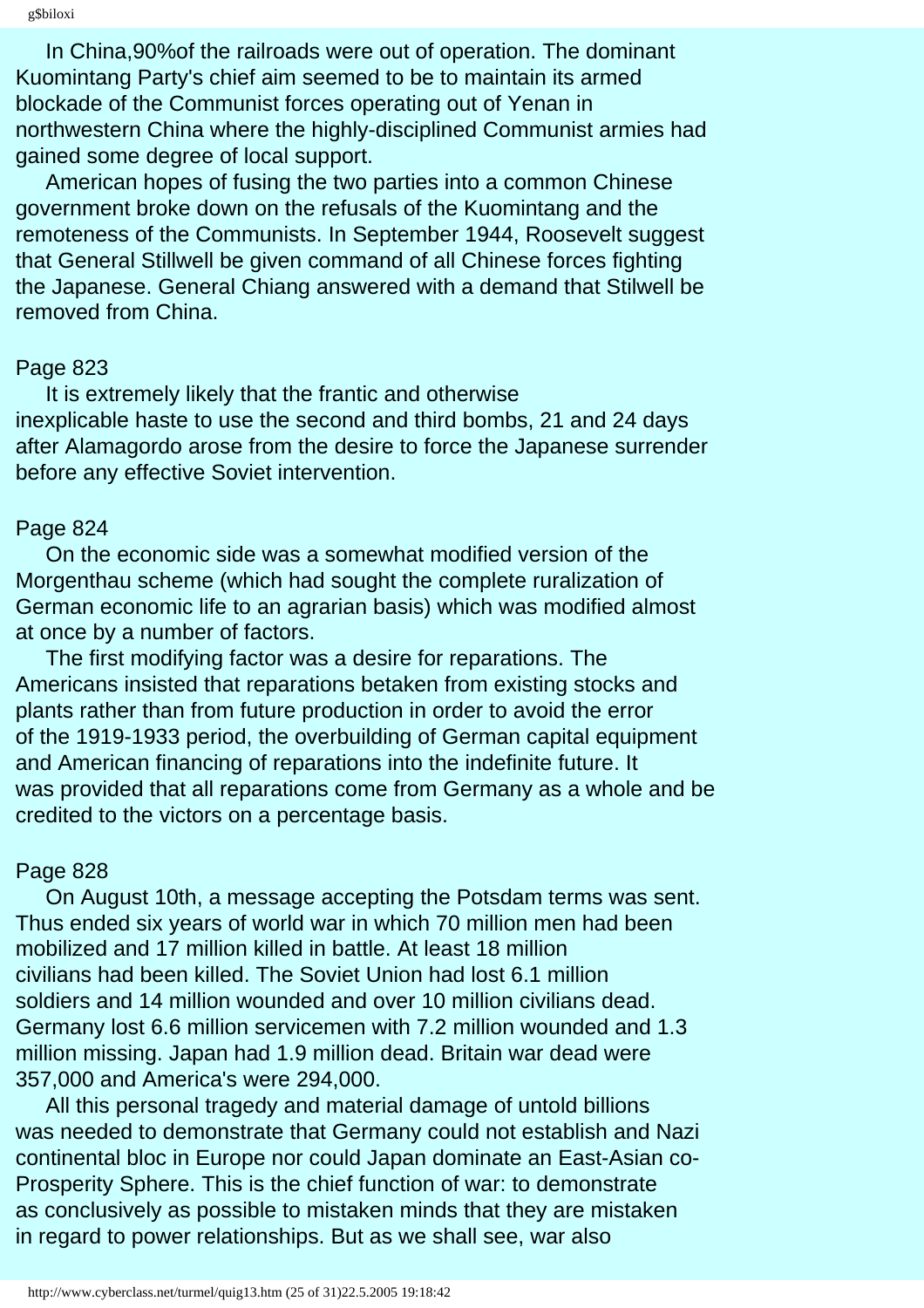changes most drastically the objective facts themselves.

## CHAPTER XVI: THE NEW AGE

## INTRODUCTION.

#### Page 831

 World War II transformed a system where man's greatest problems were the material ones of man's helplessness in the face of natural threats of disease, starvation, and natural catastrophes to the totally different system of the 1960s and 1970s where the greatest threat to man is man himself and where his greatest problems are the social (and non-material) ones of what his true goals of existence are and what use he should make of his immense power of the universe, his fellow men.

 For thousands of years, some men had viewed themselves as creatures a little lower than angels, or even God, and a little higher than the beasts. Now, in the 20th century, man has acquired almost divine powers and it has become increasingly clear that he can no longer regard himself as an animal but must regard himself as at least a man if not obligated to act like an angel or even a god.

#### Page 832

 The whole trend of the 19th century had been to emphasize man's animal nature and seek to increase his supply of material necessities.

## Page 833

 The great achievements of the 19th century and the great crisis of the 20th century are both related to the Puritan tradition of the 17th century which regarded the body and the material as sinful and dangerous and something which must be sternly controlled.

#### Page 837

 These methods appeared in a number of ways, notably in an emphasis on self-discipline for future benefits, on restricted consumption and on saving in a devotion to work, and in a postponement of enjoyment to a future which never arrived. A typical example might be John D. Rockefeller: great saver, great worker, and great postponer of any self-centered action, even death. To such people, the most adverse comments which could be made about a failure to distinguish from a "successful" man were that he was a "saltrel," a "loafer," a "sensualist," and "self-indulgent." These terms reflected the value that the middle classes placed on work, saving, self-denial and social conformity.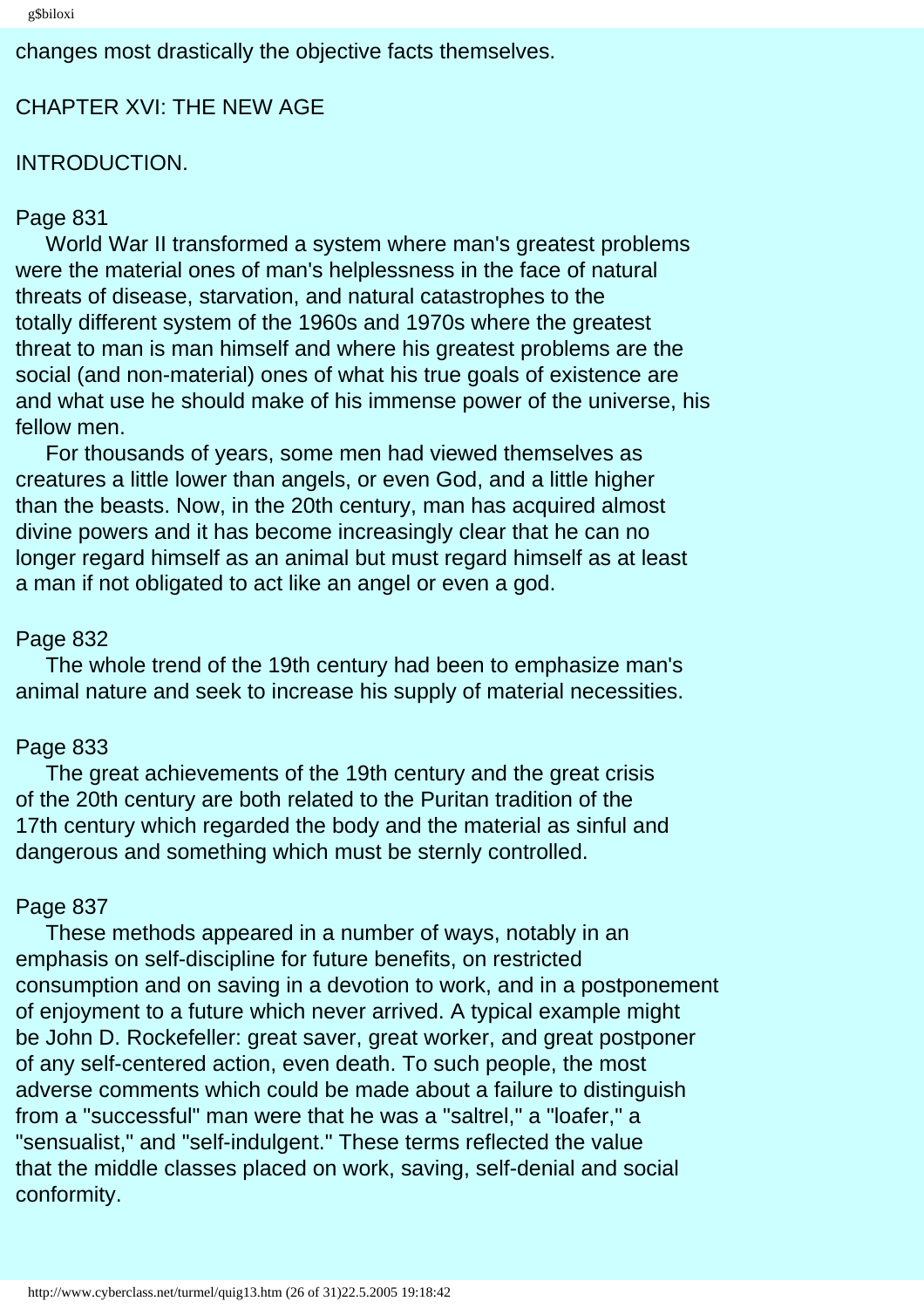The nineteenth century's emphasis on acquisitive behavior, on achievement, and on infinitely expansible demand is equally associated with the middle-class outlook. These basic features are inevitably lacking in backward, tribal, underdeveloped peasant societies and groups, not only in Africa and Asia but also in much of the Mediterranean, Latin America, central France, in the Mennonite communities of Pennsylvania and elsewhere. The lack of future preference and expansible material demands in other areas are essential features of the 20th century crisis.

 George Sorel (Reflections on Violence, 1908) sought a solution to this crisis in irrationalism, in action for its own sake. The other tendency sought a solution in rationalization, science, universality, cosmopolitanism and the continued pursuit of truth. The war became a struggle between the forces of irrationality represented by Fascism and the forces of Western science and rationalization represented by the Allied nations.

## RATIONALIZATION AND SCIENCE

## Page 838

 Rationalization gradually spread into the more dominant problem of business. From maximizing production, it shifted to maximizing profits.

 The introduction of rationalization into war was attributed to the efforts of Professor P.M.S. Blackett (Nobel Prize 1948) to apply radar to antiaircraft guns. From there, Blackett took the technique into antisubmarine defence whence it spread under the name "Operational Research" (OP).

 Operational research, unlike science, made its greatest contribution in regard to the use of existing equipment rather than the effort to invent new equipment. It often game specific recommendations, reached through techniques of mathematical probability, which directly contradicted the established military procedures. A simple case concerned the problem of air attack on enemy submarines: For what depth should the bomb fuse be set? In 1940, RAF set its fuses at 100 feet. based on three factors:

1) the time interval between the moments when the submarine sighted the plane and the plane sighted the submarine;

- 2) the speed of approach of the plane; and
- 3) the speed of submergence of the submarine.

 The submarine was unlikely to be sunk if the bomb exploded more than 20 feet away. Operational Research added an additional factor:How near was the bomber to judging the exact spot where the submarine went down? since this error increased rapidly with the distance of the original sighting, a submarine which had time to submerge deeply would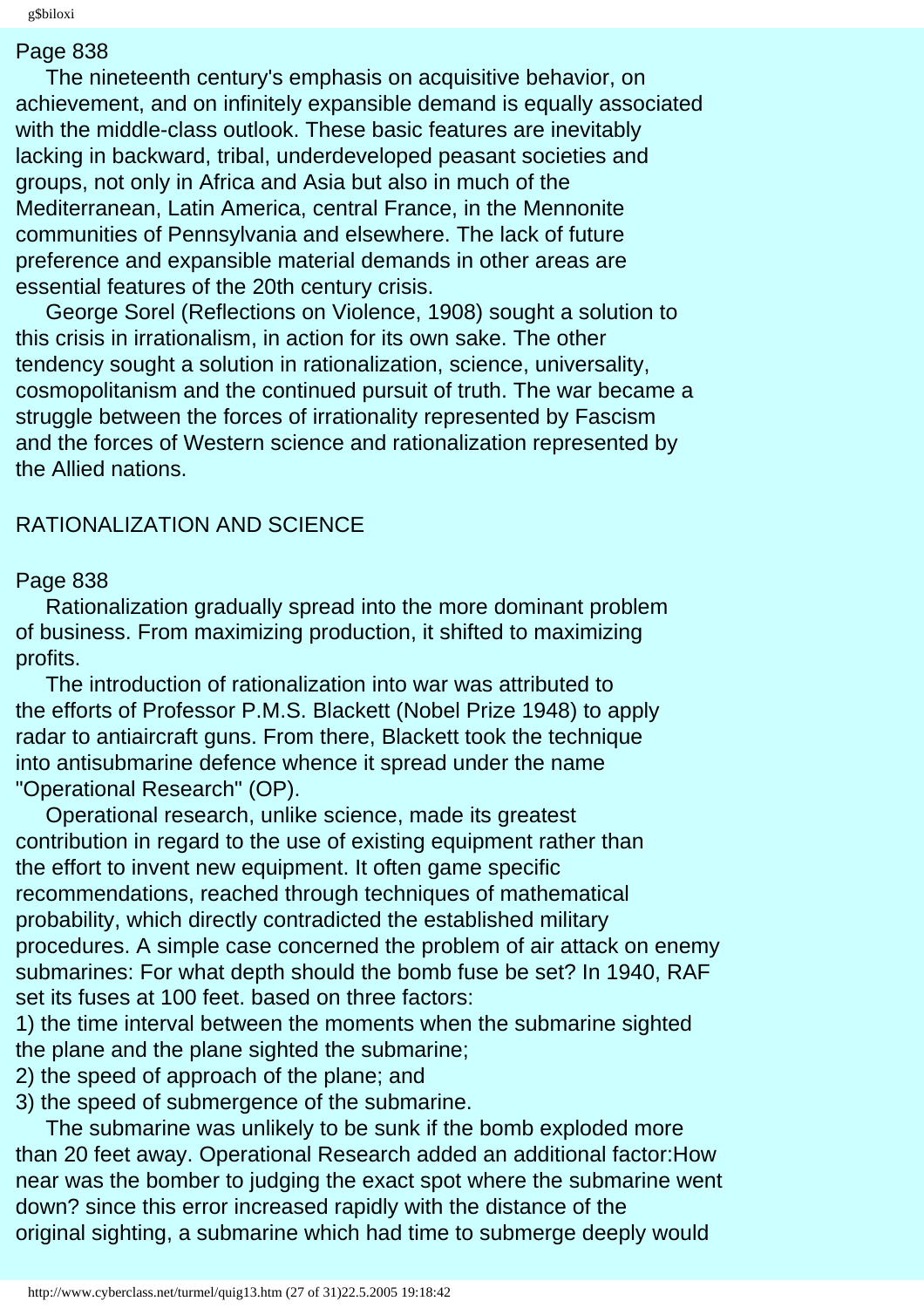g\$biloxi

almost inevitably be missed by the bomb in position if not in depth; but with 100 foot fuses, submarines which had little time to submerge were missed because the fuse was too deep even when the position was correct. OP recommended setting fuses at 25 feet to sink the near sightings and practically conceded the escape of all distant sightings. When fuses were set at 35 feet, successful attacks on submarines increased 400 percent with the same equipment.

#### Page 839

The British applied OP to many similar problems.

1) With an inadequate3 number of A.A. guns, is it better to concentrate them to protect part of a city thoroughly or to disperse them to protect all of the city inadequately? (The former is better)

2) Repainting night bombers from black to white when used on submarine patrol increased sightings of submarines 30%.

3) Are small convoys safer for merchant ships than large ones (No by a large margin.)

4) With an inadequate number of patrol planes, was it better to search the whole patrol area some days (as was the practice) or to search part of it ever day with whatever planes were available? (the latter was better).

 OP calculated the number of people killed per ton of bombs dropped showing that the casualties inflicted on Germany were about 400 civilians killed per month - about half the German automobile accident death rate - while 200 RAF crewmen were killed per month in doing the bombing. Later it was discovered the raids were actually killing 200 German civilians contributing little to the war effort at the cost of the 200 RAF men each month and thus were a contribution to the German victory. These estimates made it advisable to shift planes to U-boat patrol. A bomber in its average life of 30 missions, dropped 100 tons of bombs killing 20 Germans and destroying a few houses. The same plane in 30 missions of submarine patrol saved 6 loaded merchant ships and their crews from submarines. This discovery was violently resisted by the head of the RAF, Sir Arthur (Bomber) Harris.

## Page 840

 In 1938, Vannevar Bush, professor of electrical engineering and vice-president of the Massachusetts Institute of Technology persuaded Roosevelt to create the National Defence Research Committee with Bush as Chairman. When money ran short, they obtained half from MIT and an equal sum from John D. Rockefeller.

## Page 842

 First news of the success of Operations Research in Britain was brought to the U.S. by Conant in 1940 and was formally introduced by Bush. With the arrival of peace, it became an established civilian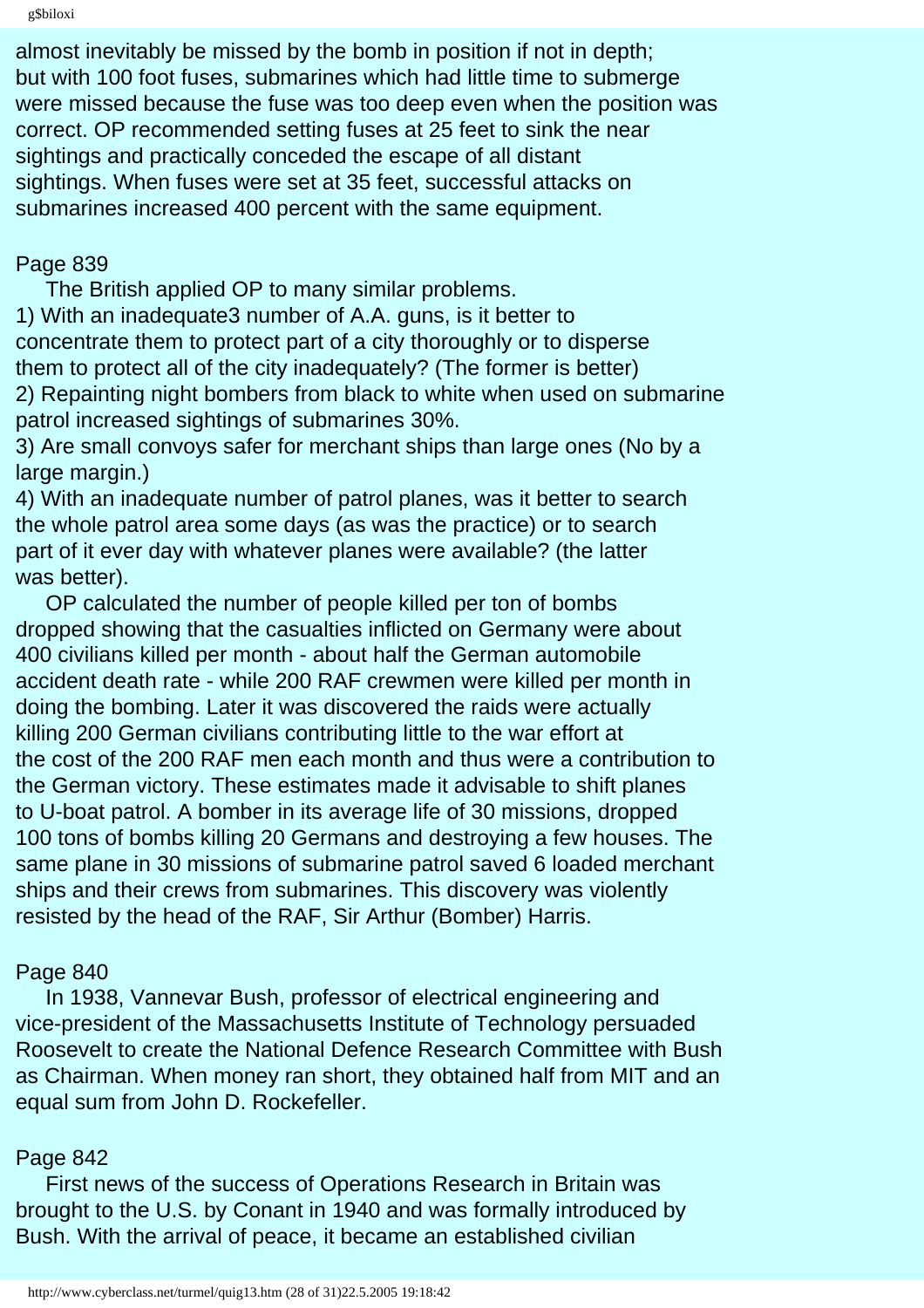#### profession.

 The rationalizing of society used the tremendous advances in mathematics of the 19th century but a good deal came from new developments. Amlong these have been applications of game theory, information theory, symbolic logic, cybernetics, and electronic computing. The newest of these was probably game theory, worked out by a Hungarian refugee mathematician, John von Neumann, at the Institute for Advanced Study. This applied mathematical techniques to situations in which persons sought conflicting goals in a nexus of relationships governed by rules. The basic work was "Theory of Games and Economic Behavior" by John von Neumann and Oskar Morgenstern (Princeton 1944).

# Page 843

 A flood of books all sought to apply mathematical methods to information, communications, and control systems.

# THE TWENTIETH-CENTURY PATTERN

# Page 862

 The decision to use the bomb against Japan marks one of the turning points in history of our times. The scientists who were consulted had no information on the status of the war itself, had no idea how close to the end Japan already was. Some people like General Groves wanted it to be used to justify the two billion they had spent.

 After it was all over, Director of Military Intelligence for the Pacific theatre of War Alfred McCormack, who was probably in as good position as anyone to for judging the situation, felt that the Japanese surrender could have been obtained in a few weeks by blockade alone. "The Japanese had no longer enough food in stock, and their fuel reserves were practically exhausted. We were mining all their harbors and if we had brought this operation to its logical conclusion, the destruction of Japanese cities with incendiary and other bombs would have been quite unnecessary. But General Norstad declared at Washington that this blockading action was a cowardly proceeding unworthy of the Air Force. It was therefore discontinued."

# Page 863

 IT was equally clear that the defeat of Japan did not require the A-bomb just as it did not require the Russian entry into the war or an American invasion of the Japanese home islands. But again, other factors involving interests and nonrational considerations were too powerful. However, if the U.S. had not finished the bomb project or had not used it, it seems most unlikely that the Soviet Union would have made its postwar efforts to get the bomb.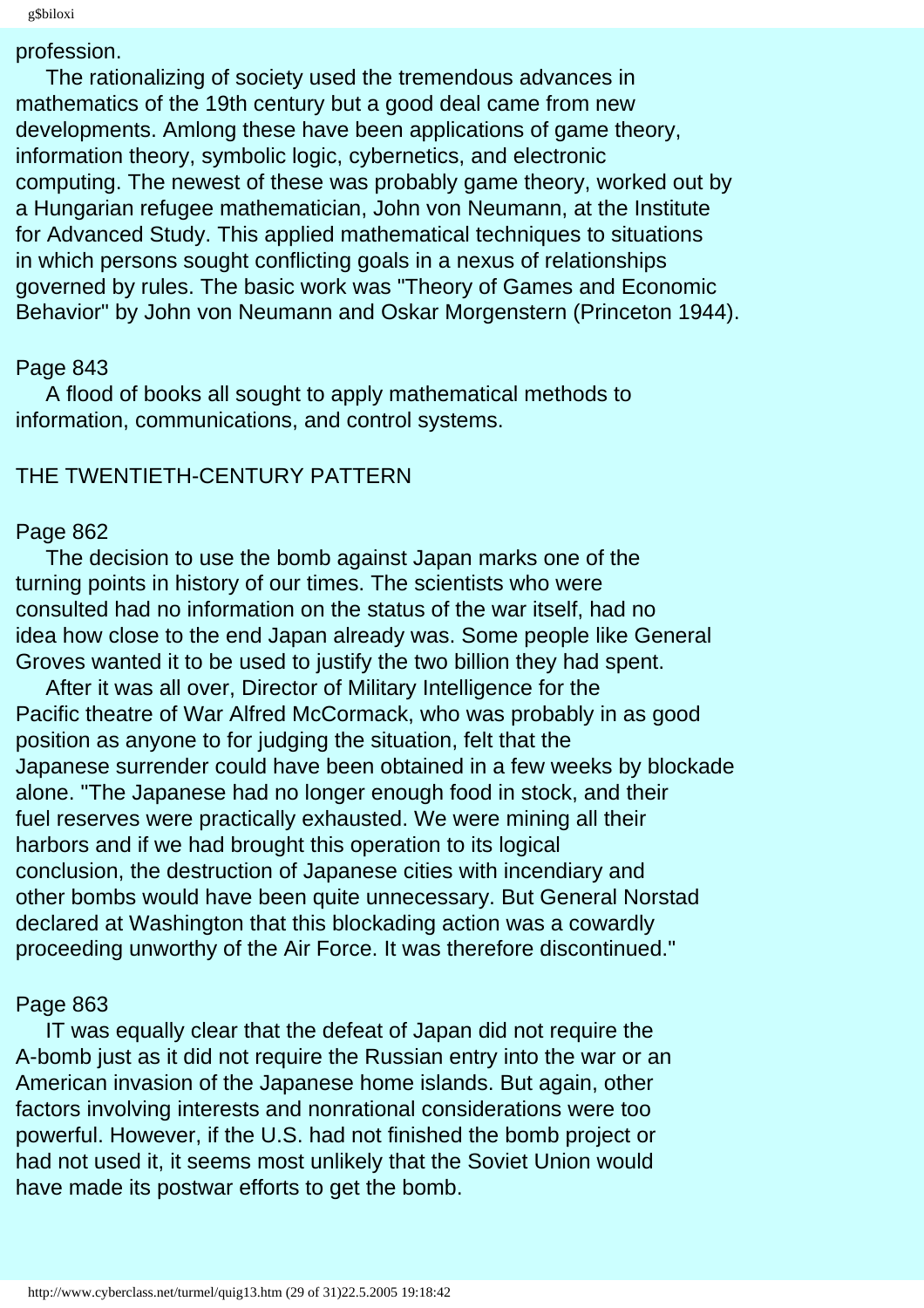#### Page 864

 The Russian leaders would almost certainly not have made the effort to get the bomb if we had not used it on Japan. On the other hand, if we had not used the bomb on Japan, we would have been quite incapable of preventing the Soviet forces from expanding wherever they were ordered in Eurasia in 1946.

### Page 865

 The growth of the army of specialists destroys one of the three basic foundations of political democracy. These three bases are: 1) that men are relatively equal in factual power;

2) that men have relatively equal access to the information needed to make a government's decisions;

3) that men have a psychological readiness to accept majority rule in return for those civil rights which will allow any minority to work to build itself up to become a majority.

# Page 866

 It is increasingly clear that in the 20th century, the expert will replace the industrial tycoon in control of the economic system even as he will replace the democratic voter in control of the political system. This is because planning will inevitably replace laissez-faire in the relationships between the two systems.

 Hopefully, the elements of choice and freedom may survive for the ordinary individual in that he may be free to make a choice between two opposing political groups (even if these groups have little policy choice within the parameters of policy established by the experts) and he may have the choice to switch his economic support from one large unit to another. But in general, his freedom and choice will be controlled within very narrow alternatives by the fact that he will be numbered from birth and followed, as a number, through his educational training, his required military and other public service, his tax contributions, his health and medical requirements, and his final retirement and death benefits.

# Page 867

 One consequence of the nuclear rivalry has been the almost total destruction of international law as existed from the middle of the 17th century to the end of the 19th. That old international law was based on distinctions which no longer exist including the distinction between war and peace, the rights of neutrals, the distinction between public and private authority. These are now destroyed or in great confusion.

 The post-war balance of terror reached its peak of total disregard both of noncombatants and of neutrals in the policies of John Foster Dulles who combined sanctimonious religion with "massive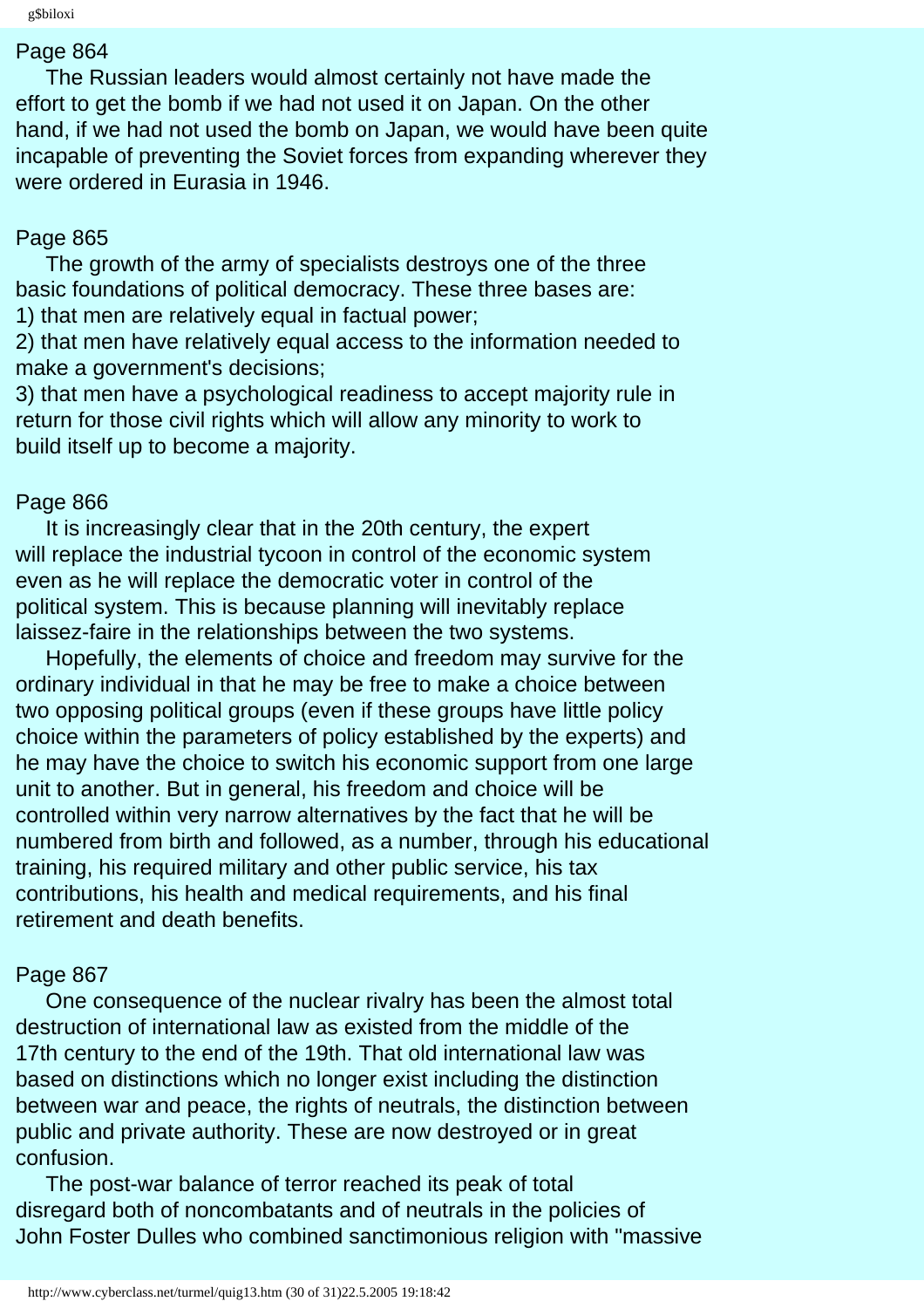retaliation wherever and whenever we judge fit" to the complete destruction of any non-combatant or neutral status.

### Page 868

As a result, all kinds of groups could destroy law and order without suffering retaliation by ordinary powers and could become recognized as states when they were totally lacking in the traditional attributes of statehood. For example, the Leopoldville group were recognized as the real government of the whole Congo in spite of the fact that they were incapable of maintaining law and order over the area. Similarly, a gang of rebels in Yemen in 1962 were instantly recognized before they gave any evidence whatever of ability to maintain control or of readiness to assume the existing international obligations of the Yemen state and before it was established that their claims to have killed the king were true.

### Page 869

 Under the umbrella of nuclear stalemate, outside governments subsidize murders or revolts as the Russians did in Iraq and as the American CIA did in several places, successfully in Iran in 1953, and in Guatemala in 1954 or very unsuccessfully as in the Cuban invasion of 1961. Under the Cold War umbrella, small groups can obtain recognition as states by securing the intervention (usually secret) of some outside Power.

# **[Send a comment to John Turmel](mailto:%20bc726@freenet.carleton.ca)**

# **[Home](http://www.cyberclass.net/turmel)**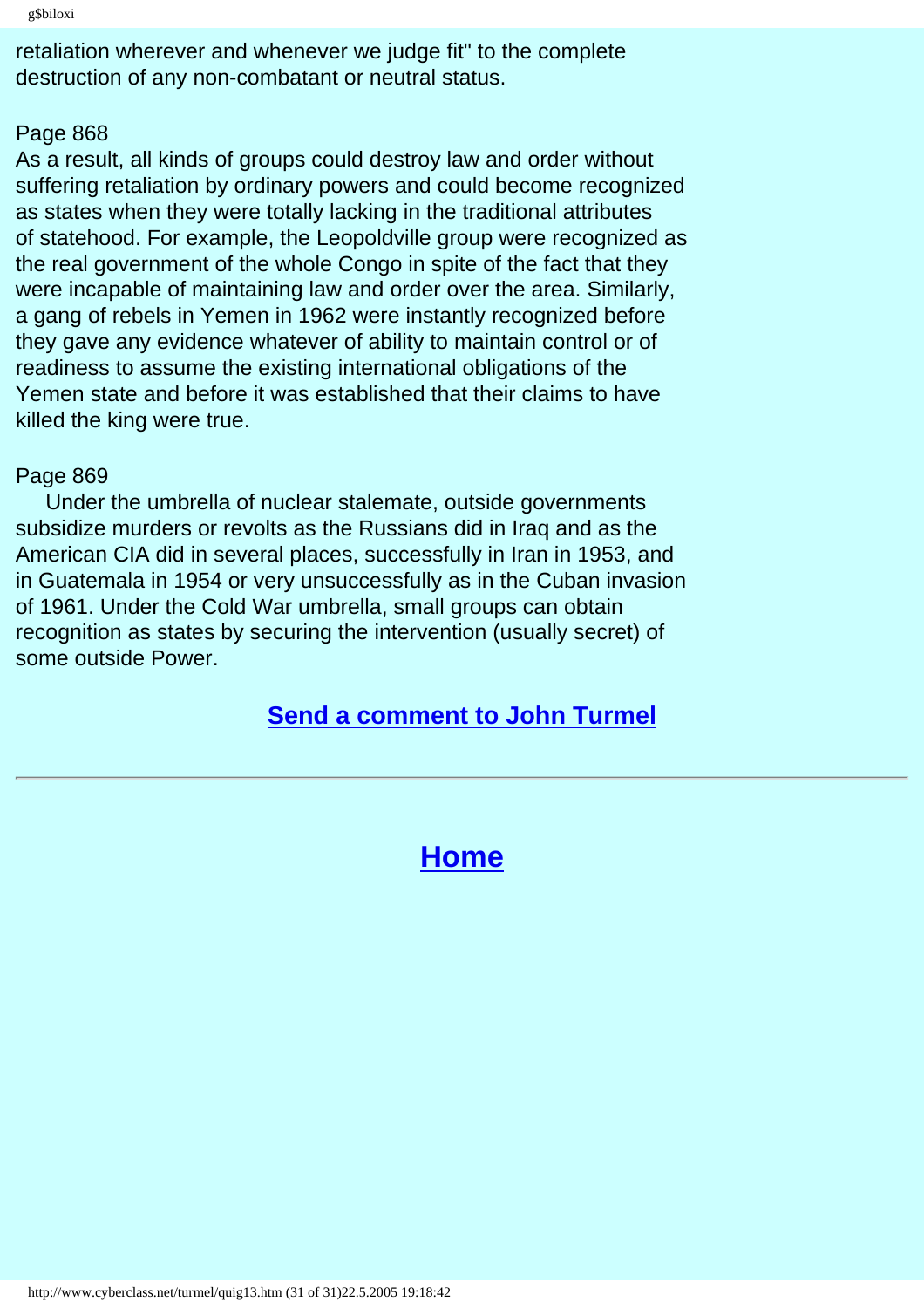TRAGEDY AND HOPE Chapters XVII-XVIII by Dr. Carroll Quigley ISBN 0913022-14-4

# **CONTENTS**

XVII. NUCLEAR RIVALRY AND COLD WAR, AMERICAN NUCLEAR SUPERIORITY 1950- 1957 XVIII. NUCLEAR RIVALRY AND COLD WAR, RACE FOR THE H-BOMB 1950-1957

CHAPTER XVII: NUCLEAR RIVALRY AND THE COLD WAR: AMERICAN ATOMIC SUPREMACY 1945-1950

# THE FACTORS

### Page 873

 The period 1945 to early 1963 forms a unity during which a number of factors interacted upon one another to present a very complicated and extraordinarily dangerous series of events. That mankind and civilized life got through the period may be attributed to a number of lucky chances rather than to any particular skill among the two opposing political blocs.

 The Cold War is almost always described in terms which put minor emphasis or even neglect the role of technological rivalry because most historians do not feel competent to discuss it but chiefly because much of the evidence is secret. Because of such secrecy, the story of this rivalry falls into two quite distinct and even contradictory parts:

1) what the real situation was; and

2) what prevalent public opinion believed the situation to be.

 For example, the Soviet Union had an H-bomb many months before we did when public opinion believed the opposite; the 1960 believe throughout the world of a so-called "missile gap" or American inferiority in nuclear missiles when no such inferiority existed.

### Page 875

 The balance of nuclear weapons was the central factor in the Cold War. Cessation on nuclear testing came close to achievement in 1950 when both sides had atomic weapons but was destroyed at that time by President Truman's order to proceed with the development of the hydrogen bomb. By 1963, both sides had these weapons and the balance of terror had been achieved.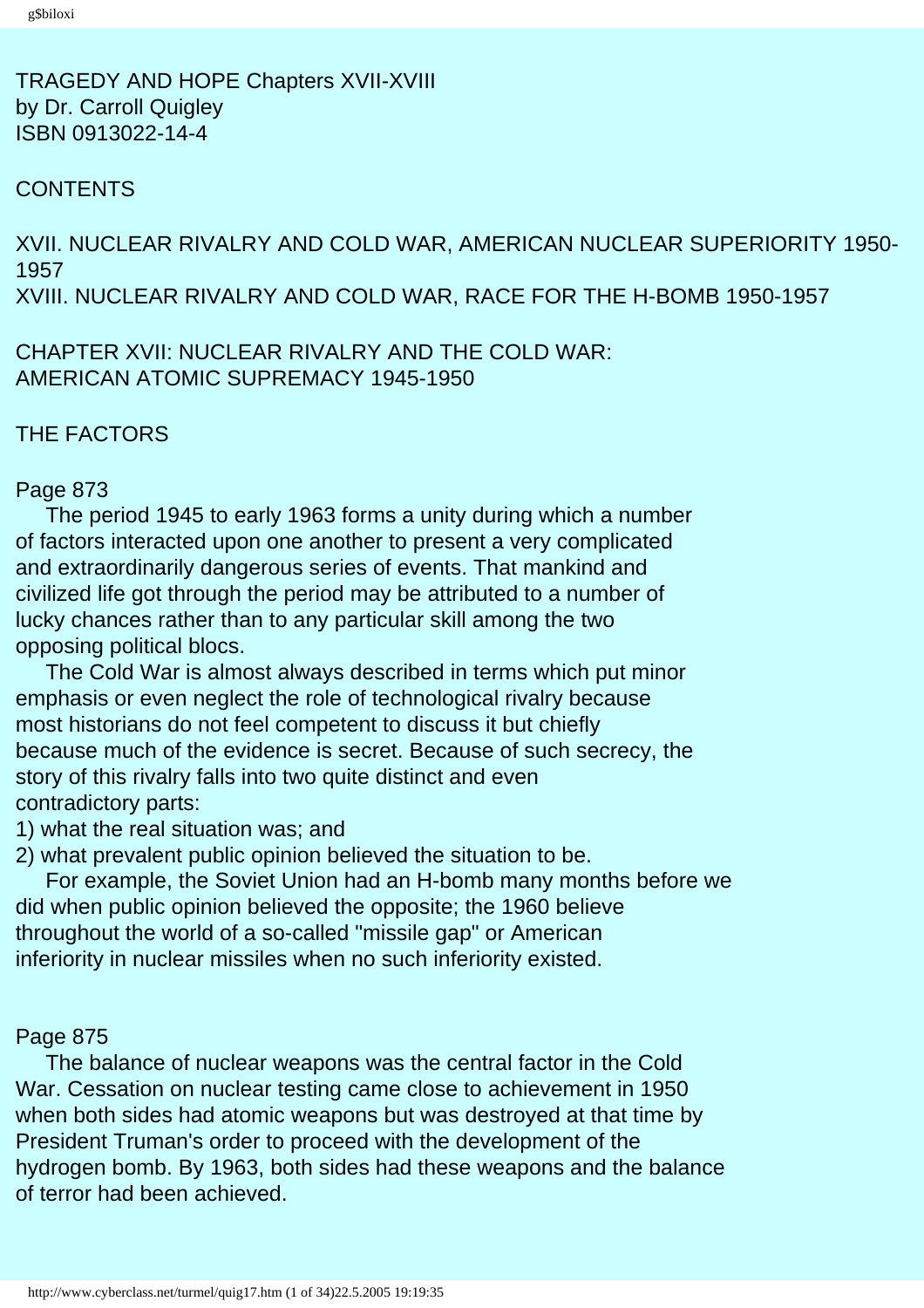# Page 879

 The party struggle in the U.S. found the intellectuals (including scientists), the internationalists, the minorities and the cosmopolitans in the Democratic Party with the businessmen, bankers and clerks in the Republican Party. The Republicans had fallen into the control (represented by Senators Taft, Wherry, Bridges and Jenner) of those who were most ignorant of the real issues and were most remote from any conceptions of national political responsibility.

### Page 880

 This group, to whom we often give the name "neo-isolationist," knew nothing of the world outside the U.S., and generally despised it. Thus, they gave no consideration to our allies or neutrals, and saw no reason to know or to study Russia, since it could be hated completely without need for accurate knowledge. All foreigners were regarded as unprincipled, weak, poor, ignorant and evil, with only one aim in life, namely, to prey on the United States. These neo-isolationists and unilateralists were equally filled with suspicion or hatred of any American intellectuals, including scientists, because they had no conception of any man who placed objective truth higher than subjective interests since such an attitude was a complete challenge to the American businessman's assumption that all men are and should be concerned with the pursuit of self-interest and profit.

 Neo-isolationism had a series of assumptions which could not be held by anyone who had any knowledge of the world outside U.S. middleclass business circles. These beliefs were seven in number: 1) Unilateralism: that the U.S. should and could act by itself without need to consider allies, neutrals or the Soviet Union; 2) National omnipotence: that the U.S. is so rich and powerful that no one else counts and that there is no need to study foreign areas, customs, policies;

### Page 881

3) Unlimited goals (or utopianism): the belief that there are final solutions to the world's problems. Upholders of this view refused to accept that constant danger and constant problems were a perpetual condition of human life except in brief and unusual circumstances. Dulles insisted that the Truman policy of containment must be replaced by a policy of "liberation." These policies were not designed to win conclusively and did not seek to solve the problem of the Soviet Union but to live with it, "presumably forever." He did accept preventive war in the form of massive retaliation if the Communists made any further advances.

4) The neo-isolationist belief that continuance of the Soviet threat arose from internal treason within America.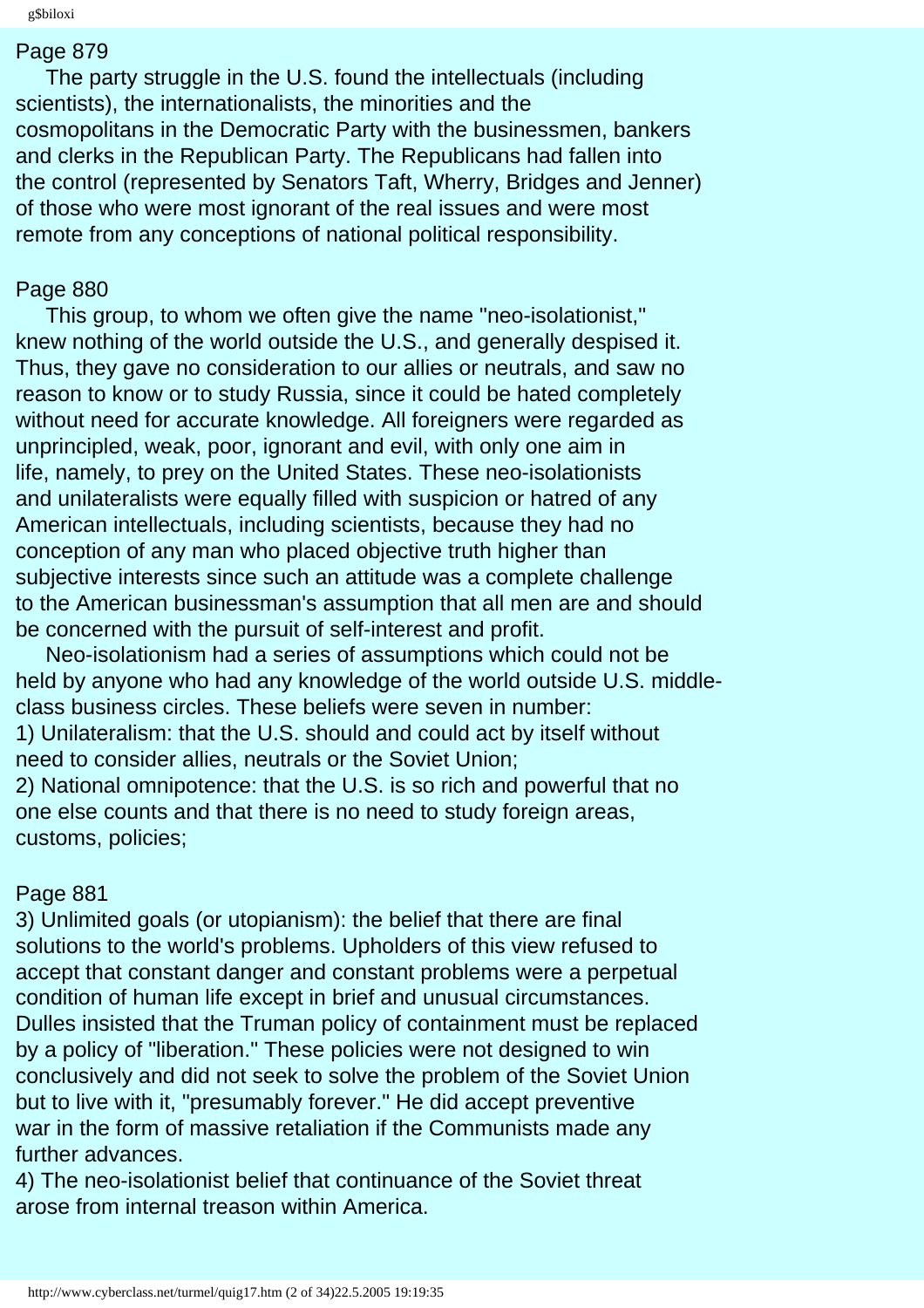### Page 882

5) Since the chief "high moral principle" which motivated the neoisolationists insisted that Soviet Russia and Democrats were engaged in a joint tacit conspiracy to destroy America by high taxes by using the Cold War to tax America into bankruptcy

6) Since neo-isolationists rejected all partial solutions, there was little they could do but talk loudly and sign anti-communist pacts. 7) The unrealistic and unhistoric nature of neo-isolationism meant that it could not actually be pursued as a policy. It was pursued by John Foster Dulles with permanent injury to our allies. When Senator McCarthy turned his extravagant charges of subversion and treason from the State Department to the army, his downfall began. The neoisolationist forces still continue in an increasingly irresponsible form under a variety of names including John Birch Society members or more generally as the "Radical Right."

#### Page 885

 Robert Oppenheimer was on a total of thirty five government committees. There was a shadow on Oppenheimer's past. In his younger and more naive days, he had been closely associated with Communists. Certainly never a Communist himself, and never, at any time, disloyal to the U.S., he had nonetheless associated with Communists. His brother Frank and his wife were Communist Party workers while Oppenheimer's own wife was an ex-Communist, widow of a Communist who had been killed fighting Fascism in Spain in 1937. The Oppenheimers continued to have friends who were Communists and contributed money until the end of 1941.

### Page 886

 All this derogatory information was known to General Groves and to Army Intelligence and used in 1953-1954 to destroy his reputation. It was an essential element in the neo-isolationist McCarthyite, Dulles interregnum of 1953-1957.

### THE ORIGINS OF THE COLD WAR, 1945-1949

### Page 891

 IN the Soviet system, while most Russians lived in poverty, a privileged minority, buying in special stores with special funds and special ration cards, had access to luxuries undreamed of by the ordinary person.

### Page 900

 In 1944, Secretary of the Treasury Morgenthau took advantage of his close personal friendship with Roosevelt to push forward his own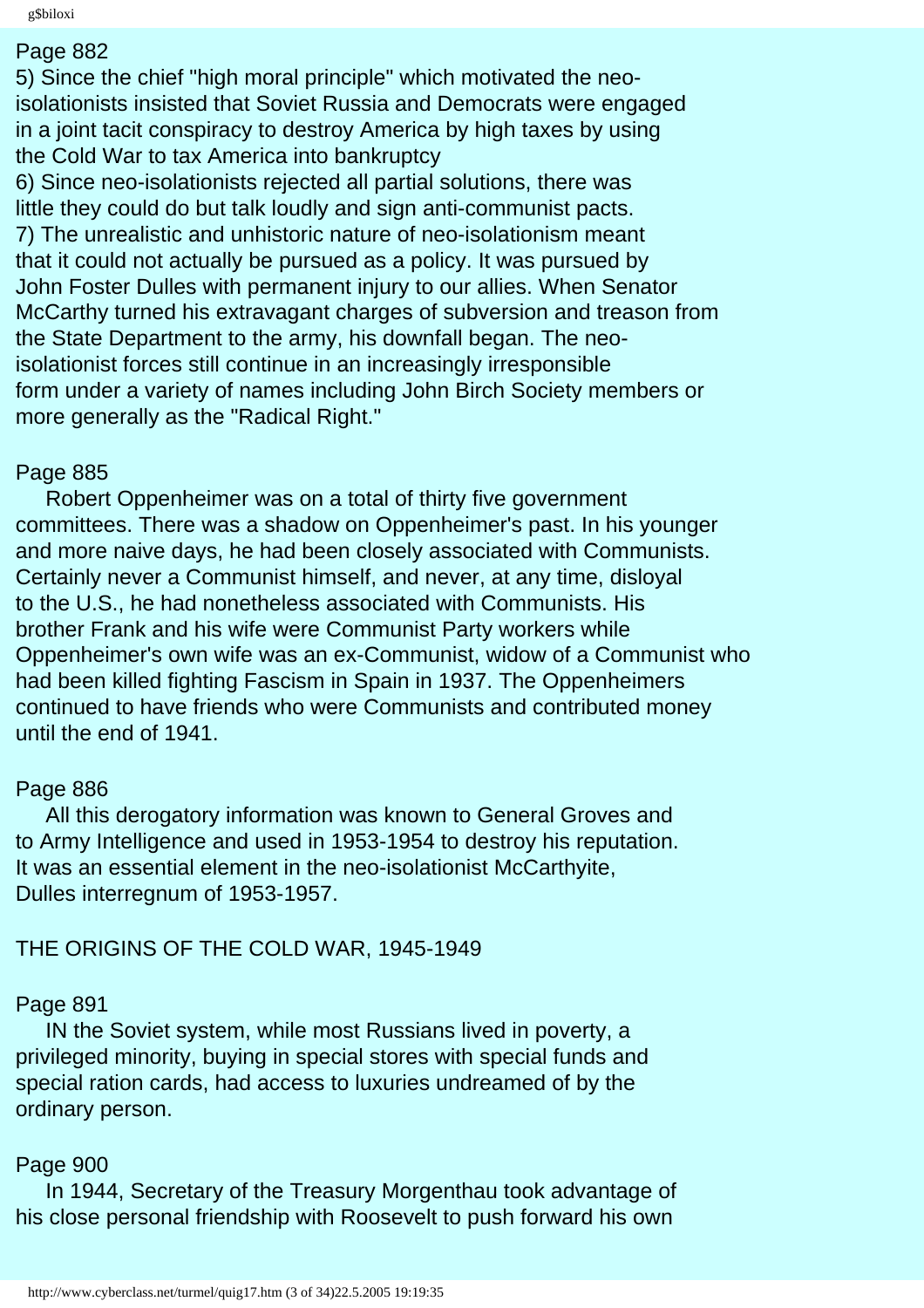pet scheme to reduce Germany to a purely agricultural state by almost total destruction of her industry, the millions of surplus population to be, if necessary, deported to Africa. The secretary, supported by his assistant secretary, Harry Dexter White, was deeply disturbed by Germany's history of aggression. The only way to prevent it was to reduce Germany's industry and thus her warmaking capacity as close to nothing as possible. The resulting chaos, inflation, and misery would be but slight repayment for the horrors Germany had inflicted on others over many years.

 By personal influence, Morgenthau obtained acceptance of a somewhat modified version of this plan by both Roosevelt and Churchill at the Quebec conference of September 1944. The error at Quebec was quickly repudiated but no real planning was done and the Morgenthau Plan played a considerable role in the JCS 1067, the directive set up to guide the American military occupation of Germany. It proposed reparations be obtained by dismantling Germany industry. The JCS 1067 directive ordered that Germany be treated as a defeated enemy and not as a liberated country. No steps were taken to secure its economic recovery.

#### Page 901

 At the Potsdam conference, it was agreed that the German economy should not be permitted should not be permitted to recover higher than the standard of living of 1932, at the bottom of the depression, the level, in fact, which had brought Hitler to power in 1933.

 It took more than two years of misery for Germany to secure any changes in these American objectives. Hunger and cold took a considerable toll, and the Germans, for two years, experienced some of the misery they had inflicted on others in the preceding dozen years.

 The Germany currency reform of 1948 is the fiscal miracle of the post-war world. From it came

(1) an explosion of industrial expansion and economic prosperity for West Germany;

(2) they tying of the West Germany economy to the West;

(3) an example for other western European in economic expansion; and

(4) a wave of prosperity for western Europe as a whole.

### AMERICAN CONFUSIONS, 1945-1950

#### Page 909

 The American response to the Soviet refusal of postwar cooperation was confused and tentative.

 Winston Churchill in June 1946 spoke of the "Iron Curtain" which Staling was lowering between the Soviet bloc and the West.

 Lasting from 1947-1953, the chief characteristics of "containment" were economic and financial aid to other nations to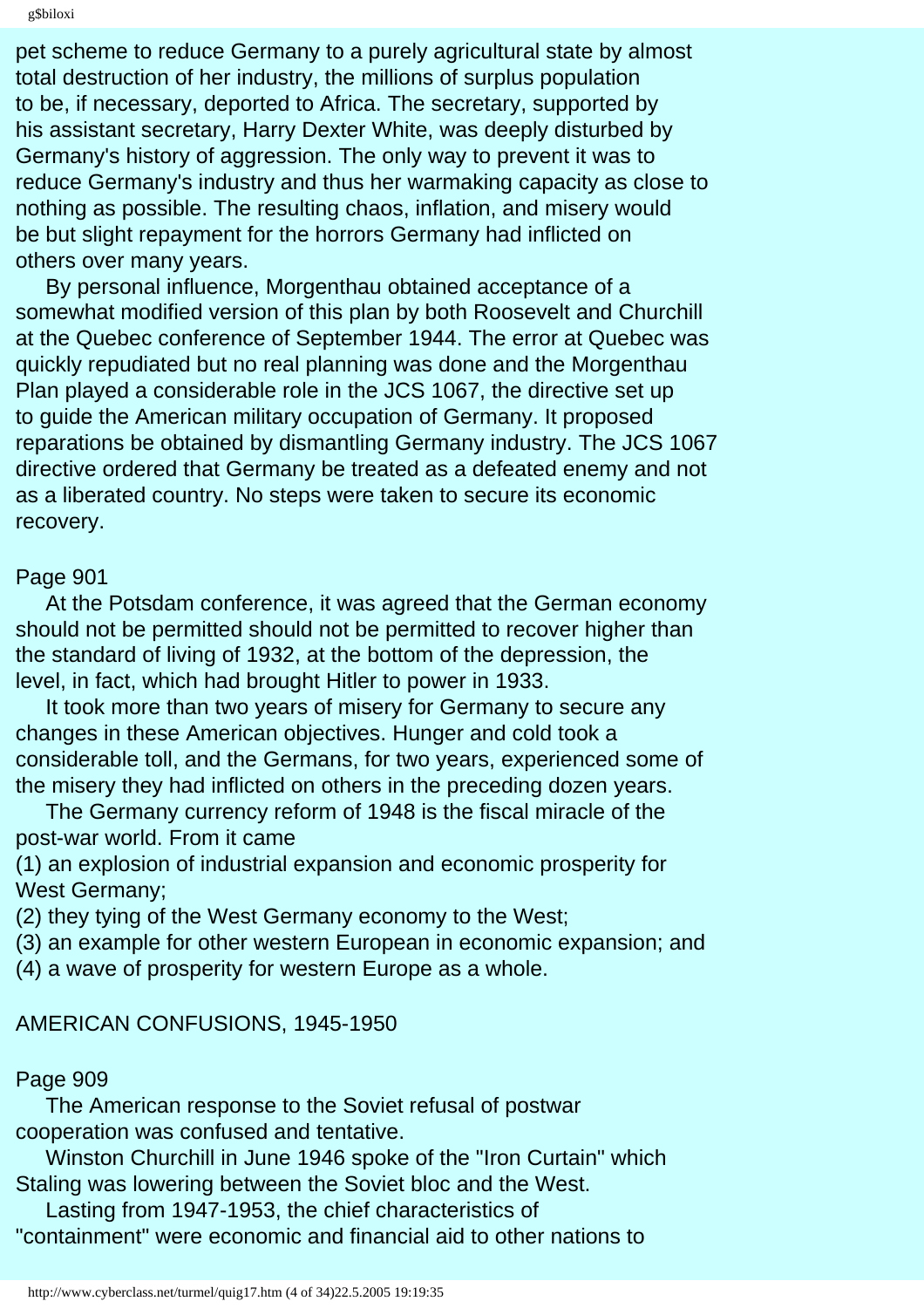eliminate the misery and ignorance which fosters communism.

#### Page 910

 Americans, when goals are established as they are in war, work together very effectively, but political work in peacetime, with its ambiguous goals, is relegated to rivalry, bickering, and total inability to relate means to goals. As a result, the means themselves tend to become goals.

### Page 911

 Each service has alliances with the industrial complexes which supply their equipment. These complexes not only supply funds for each service to carry its message to the Congress but also exert every influence to retain equipment by dangling before the high officers who can influence contracts, offers of future well-paying consultant positions with the industrial firms concerned. Most high officers retired and then took consultant jobs with those firms.

### Page 912

 Four-star general Somervell retired on a disability salary of \$16,000 to join a number of firms which paid him R\$125,000 a year; three-star general Campbell retired on a disability salary of \$9,000 and became an executive at \$50,000 a year of firms from whom he had previously purchased \$3 billion in armaments; four-star general Clay retired on \$16,000 a year but signed up at over \$100,000 a year.

 These are but a few of more than a hundred general officers whose post retirement alliances with industrial firms encouraged their successors, still on active service, to remain on friendly terms with such appreciative business corporations.

### Page 919

 Pearl Harbor was a total surprise. This last point was so hard to believe, once the evidence was available, that the same groups who were howling about Soviet espionage in 1948-1955 were also claiming that Roosevelt expected and wanted Pearl Harbor. Both these beliefs, if they were believed, were based on gigantic ignorance and misconceptions about the nature of intelligence.

#### Page 921

 A great deal of nuclear information (whether secret or not is unknown) as well as uranium metal, went to the Soviet Union as part of Lend-Lease in 1943. Major George Racey Jordan, USAAF, tried in vain to disrupt these shipments at the time. While most of Jordan's evidence is unreliable, the shipment of uranium to Russia is corroborated from other sources. The export licenses for such shipments were granted at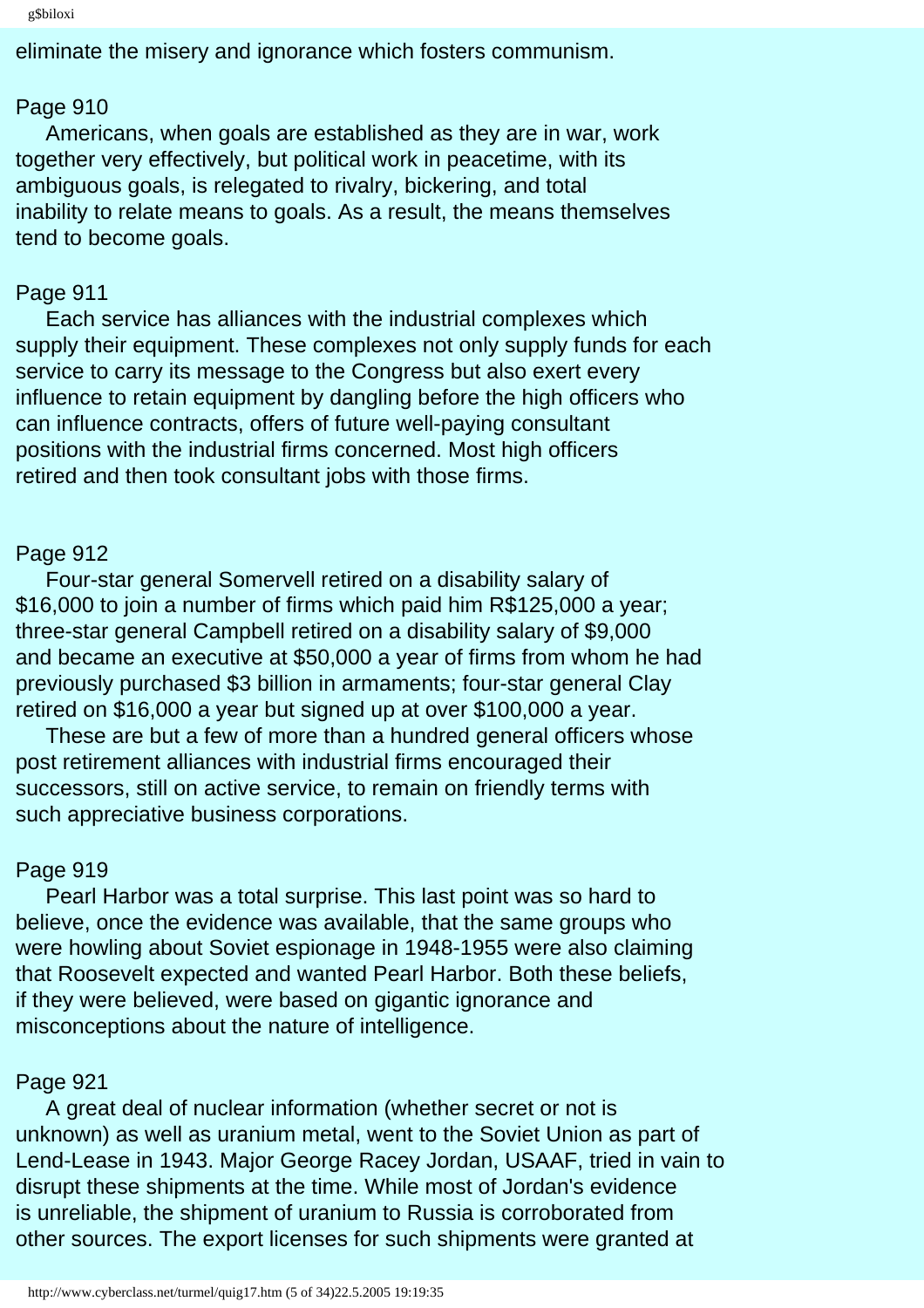the request of General Groves. Jordan's other evidence, most of which was very discreditable to the New Deal (since he testified that he, Groves, and others were under direct pressure from Harry Hopkins to allow export of nuclear materials) was subsequently shown to be false.

### Page 923

 Much of the evidence on the Communist movement came from ex-Communists such as Elizabeth Bentley, Louis Budenz, Whittaker Chambers, John Lautner and others. The first three names mentioned are known because they dramatized, distorted and manipulated evidence for their own private purposes. This is particularly true of Elizabeth Bentley who exaggerated her role.

# Page 925

 The House Un-American Committee was aimed more at partisan advantage than ascertaining the nature of the Communist conspiracy. the truth cannot now be ascertained. Numerous other accused Communists, both in government and out, whose names were given to the committee in the same breath as Hiss or Lattimore were almost totally ignored.

### Page 927

 Others called before the committee who refused to give evidence under the Fifth Amendment which protects against self-incrimination were in fact Communists and Bentley and Chambers knew them as such.

# Page 938

 The revelation of Communist influence in the U.S. was undoubtedly valuable but the cost in damage to reputations of innocent persons was very high. Much of this damage came from the efforts of Senator Joseph McCarthy, Republican, of Wisconsin to prove that the State Department and the army were widely infiltrated with Communists.

# Page 939

 McCarthy was not a conservative, still less a reactionary. He was a fragment of elemental force, a throwback to primeval chaos. He was the enemy of all order and all authority, with no respect, or even understanding, for principles, laws, regulations, or rules. As such, he had nothing to do with rationality or generality. Concepts, logic, distinctions of categories were completely outside his world. It is clear he did not have any idea what a Communist was, still less Communism itself, and he did not care. This was simply a term he used in his game of personal power. Most of the terms which have been applied to him, such as "truculent," "brutal," "ignorant," "sadistic," "foul-mouthed," "brash," are quite correct but not quite in the sense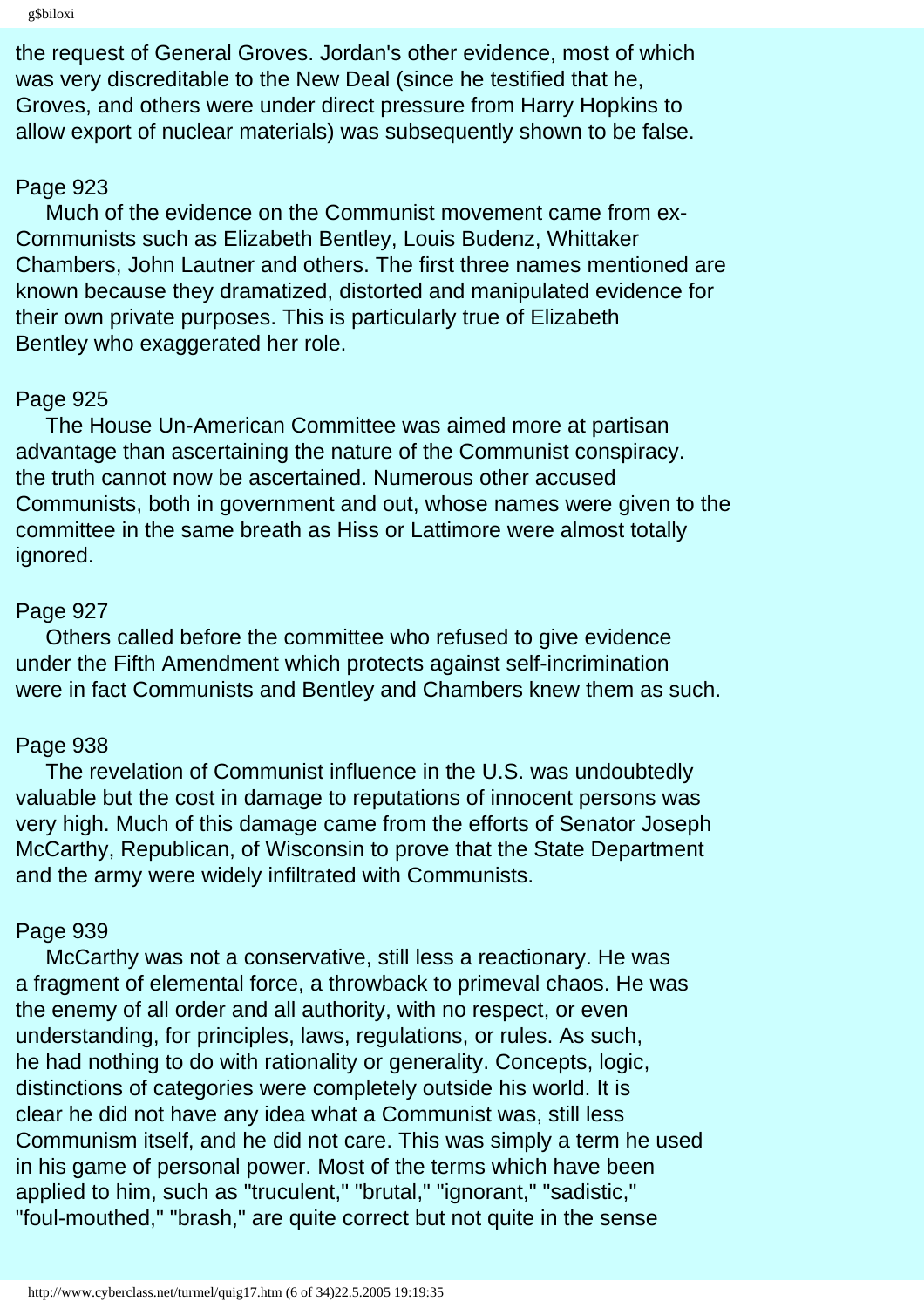g\$biloxi

that his enemies applied them, because they assumed that these qualities and distinctions had meaning in his world as they did in their own. They did not, because his behavior was all an act, the things he did to gain the experience he wanted, that is, the feeling of power, of creating fear, of destroying the rules, and of winning attention and admiration for doing so. His act was that of Peck's Bad Boy but on a colossal scale. He sought fame and acclaim by showing an admiring world of schoolmates what a tough guy he was, defying all the rules, even the rules of decency and ordinary civilized behavior. But like the bad boy of the schoolyard, he had no conception of time or anything established, and once he had found his act, it was necessary to demonstrate it every day. His thirst for power, the power of mass acclaim and publicity, reached the public scene at the same moment as television, and he was the first to realize what could be done by using the new instrument for reaching millions.

 His thirst for power was insatiable because like hunger, it was a daily need. It had nothing to do with the power of authority or regulated discipline, but the personal power of a sadist. All his destructive instincts were against anything established, the wealthy, the educated, the well-mannered, the rules of the Senate, the American party system, the rules of fair play. As such, he had no conception of truth or the distinction between it and falsehood, just as he had no conception of yesterday, today, tomorrow as distinct entities. He simply said whatever would satisfy, momentarily, his yearning to be the center of the stage surrounded by admiring, fearful, shocked, amazed people. He did not even care if their reaction was admiration, fear, shock, or amazement and he did not care if they, as persons, had the same reaction or a different one the next day or even a moment later. He was exactly like an actor in a drama, one in which he had made the script as he went along, full of falsehoods and inconsistencies, and he was genuinely surprised and hurt if a person whom he had abused and insulted for hours at a hearing did not walk out with him to a bar or even to dinner the moment the hearing session was over. He knew it was an act; he expected you to know it was an act. There was really no hypocrisy in it, no cynicism, no falsehood, as far as he was concerned, because he was convinced that this was the way the world was. Everyone he was convinced, had a racket; this just happened to be his, and he expected people to realize this and to understand it.

### Page 930

 Of course, to the observant outsider who did not share his total amorality, it was all false, invented as he went along, and constantly changed, everything substantiated by documents pulled from his briefcase and waved about too rapidly to be read. Mostly these documents had nothing to do with what he was saying; mostly he had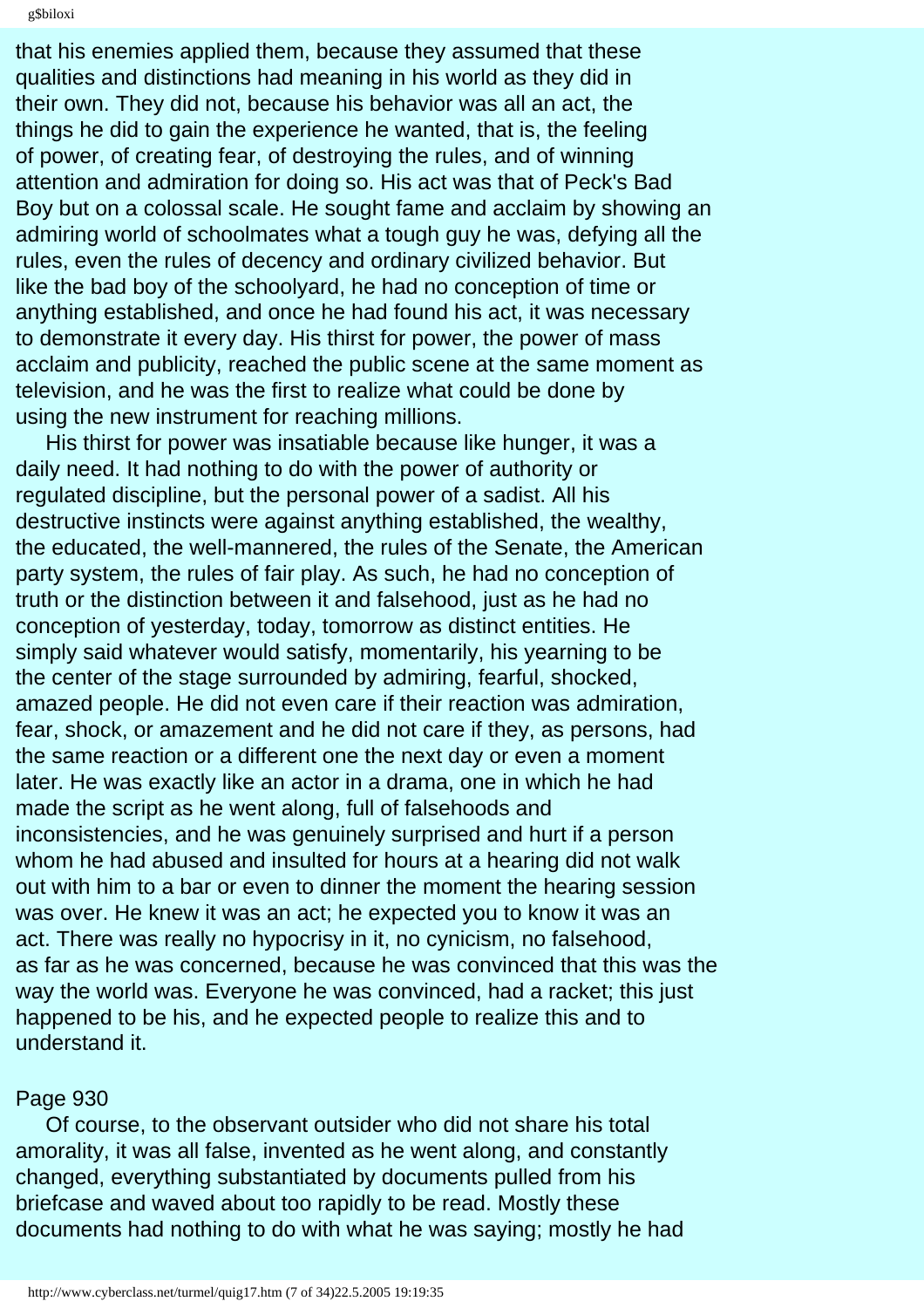never looked at them himself; they were merely props for the performance, and to him, it was as silly for his audience to expect such documents to be relevant as it would be for the audience in a theater to expect the food that is being eaten, the whiskey that is being drunk, or the documents which are read in that play to be relevant to what the actor is saying.

 Every time he spoke, with each version he became a larger more nonchalant hero. In 1952, he intimidated the Air Force into awarding him the Distinguished Flying (given for twenty five combat missions) although he had been a grounded intelligence officer who took occasional rides in planes.

 Since laws and regulations were, for McCarthy, nonexistent, his business and financial affairs are, like his life, a chaos of illegalities.

#### Page 931

 He seized upon Communism. "That's it," he said. "The government is full of communists. We can hammer away at them." Without any real conception of what he was doing, and without any research or knowledge of the subject, on February 9, McCarthy waved a piece of paper and said "I have here in my hand a list of 205 members of the Communist Party still working and shaping the policy of the State Department.

#### Page 932

 On Feb 20th, in an incoherent speech in the Senate was six hours of bedlam, as case after case was presented filled with contradictions and irrelevancies. According to Senate Republican Leader Taft, "It was a perfectly reckless performance." Nevertheless, Taft and his colleagues determined to accept and support these charges since they would injure the Administration. Few people realize that in five years of accusations, McCarthy never turned up a Communist in the State Department although undoubtedly there must have been some.

#### Page 933

 He claimed that "the top Russian espionage agent" in the U.S., Alger Hiss's boss in the State Department, "the chief architect of our Far Eastern policy" was Professor Owen Lattimore. The trouble was Lattimore was not a Communist, not a spy, and not employed by the State department.

 In July, the Tydings subcommittee condemned McCarthy for a "fraud and a hoax." McCarthy had the power of an inflamed and misled public opinion. Tydings was beaten in Maryland in 1950. Benton from Connecticut who introduced the resolution to expel McCarthy from the Senate in 1951 and whose charges were fully supported by the Senate's investigation of McCarthy's private finances, was defeated in 1952. During this period, McCarthy violated more laws and regulations than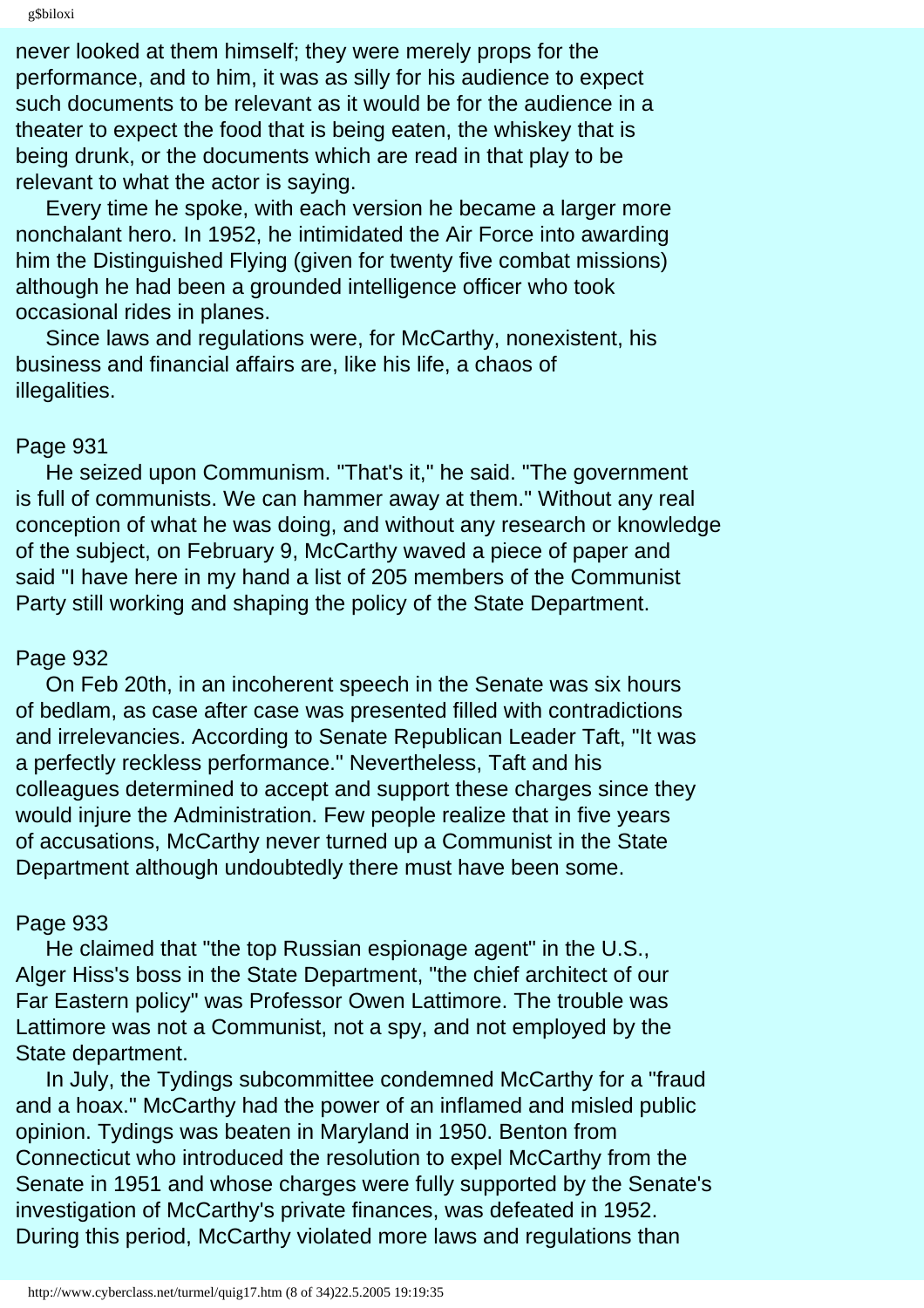```
g$biloxi
```
any previous senator in history. When a reporter once said "Isn't that a classified document?" McCarthy said, "It was. I just declassified it."

### Page 934

 Eisenhower was soon boasting that 1,456 Federal workers had been "separated" in the first four months of the Eisenhower security program. 2,200 at the end of the first year. Nixon said "We're kicking the Communists and fellow travellers and security risks out of the Government by the thousands." It was soon clear that no Communists were kicked out and that security risks included all kinds of persons.

 For a while, the Administration tried to outdo McCarthy by demonstrating in hearings that China had been "lost" to the Communists because of the careful planning and intrigue of Communists in the State Department. But they failed to prove their contention.

# Page 935

 There is considerable truth in the China Lobby's contention that the American experts on China were organized into a single interlocking group which had a general consensus of a Leftish character. It is also true that this group, from its control of funds, academic recommendations, and research of publication opportunities, could favor persons who accepted the established consensus and could injure, financial or in professional advancement, persons who did not accept it. It is also true that the established group, by its influence on book reviewing in the New York Times, the Herald Tribune and the Saturday Review, a few magazines including the "liberal weeklies" and in the professional journals, could advance or hamper any specialist's career. It is also true that these things were done in the United States by the Institute of Pacific Relations, that this organization had been infiltrated by Communists, and by Communist sympathizers, and that much of this group's influence arose from its access to and control over the flow of funds from financial foundations to scholarly activities. All these things were true, but they would have been true of many other areas of American scholarly research and academic administration.

 On the other hand, the charges of the China Lobby that China was "lost" because of this group is not true. Yet the whole subject is of major importance in understanding the twentieth century.

# Page 936

 Lattimore, because he knew Mongolian, tended to become everybody's expert. Many of these experts which were favored by the Far East "establishment" in the Institute of Pacific RElations were captured by Communist ideology. Under its influence, they propagandized, as experts, erroneous ideas and sought to influence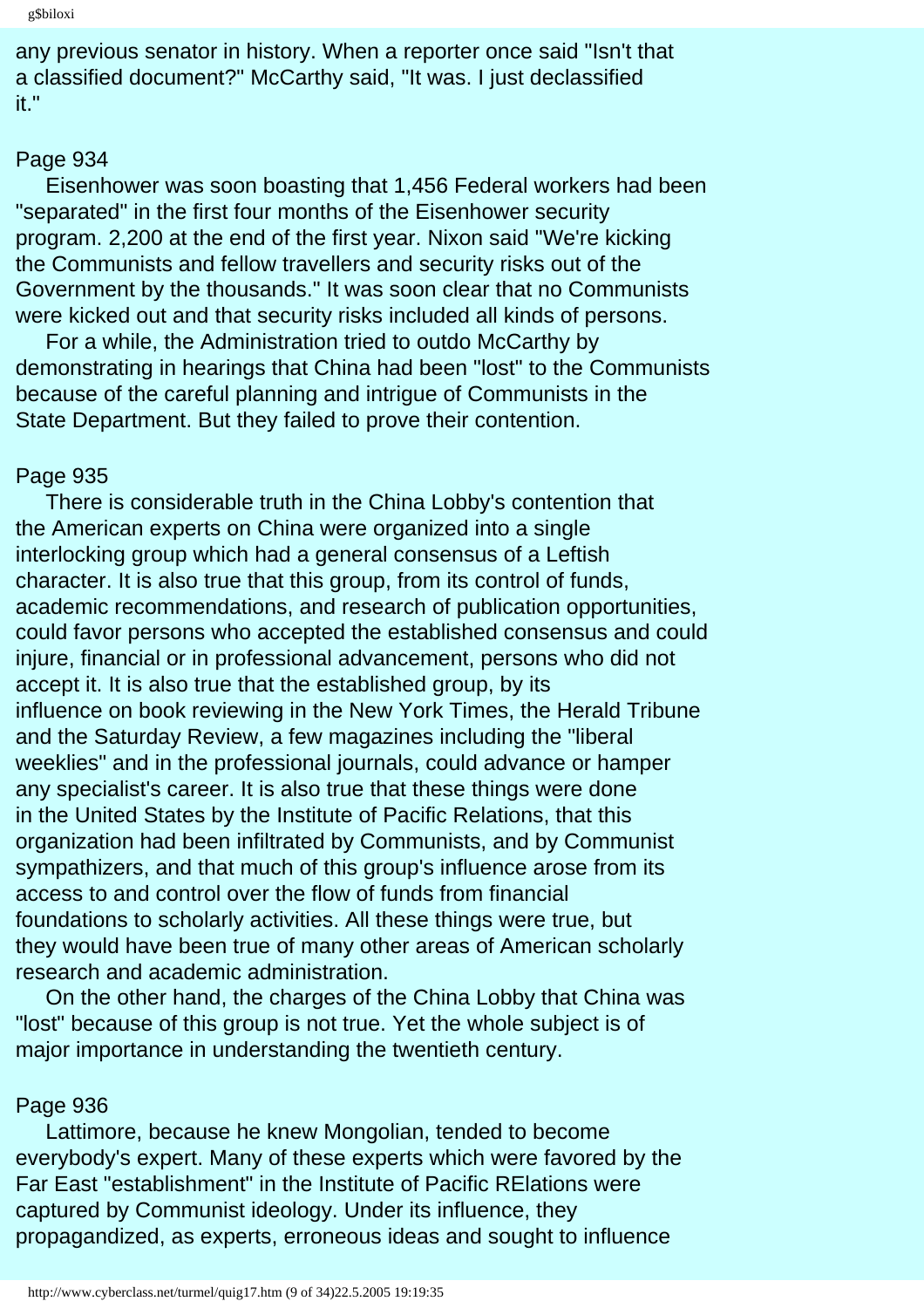policy in mistaken directions.

 Behind this unfortunate situation lies another, more profound, relationship, which influences matters much broader than Far Eastern policy. It involves the organization of tax-exempt fortunes of international financiers into foundations to be used for educational, scientific, and "other public purposes." Sixty or more years ago, public life in the East was dominated by the influence of "Wall Street" referring to international financial capitalism deeply involved in the gold standard, foreign exchange fluctuations,floating of fixed-interest securities and shares for stock-exchange markets.

#### Page 937

 This group, which in the United States, was completely dominated by J.P. Morgan and Company from the 1880s to the 1930s was cosmopolitan, Anglophile, internationalist, Ivy League, eastern seaboard, high Episcopalian and European-culture conscious. Their connection with the Ivy League colleges rested on the fact that large endowments of these institutions required constant consultation with the financiers of Wall Street and was reflected in the fact that these endowments were largely in bonds rather than in real estate or common stocks. As a consequence of these influences, J.P. Morgan and his associates were the most significant figures in policy making at Harvard, Columbia and Yale while the Whitneys and Prudential Insurance Company dominated Princeton. The chief officials of these universities were beholden to these financial powers and usually owed their jobs to them.

 The significant influence of "Wall Street" (meaning Morgan) both in the Ivy League and in Washington explains the constant interchange between the Ivy League and the Federal Government, and interchange which undoubtedly aroused a good deal of resentment in less-favored circles who were more than satiated with the accents, tweeds, and High Episcopal Anglophilia of these peoples. Poor Dean Acheson, in spite of (or perhaps because of) his remarkable qualities of intellect and character, took the full brunt of this resentment from McCarthy and his allies. The same feeling did no good to pseudo-Ivy League figures like Alger Hiss.

#### Page 938

 In spite of the great influence of this "Wall Street" alignment, an influence great enough to merit the name of the "American Establishment," this group could not control the Federal Government and, in consequence, had to adjust to a good many government actions thoroughly distasteful to the group. The chief of these were in taxation law, beginning with the graduated income tax in 1913, but culminating above all else with the inheritance tax. These tax laws drove the great private fortunes dominated by Wall Street into tax-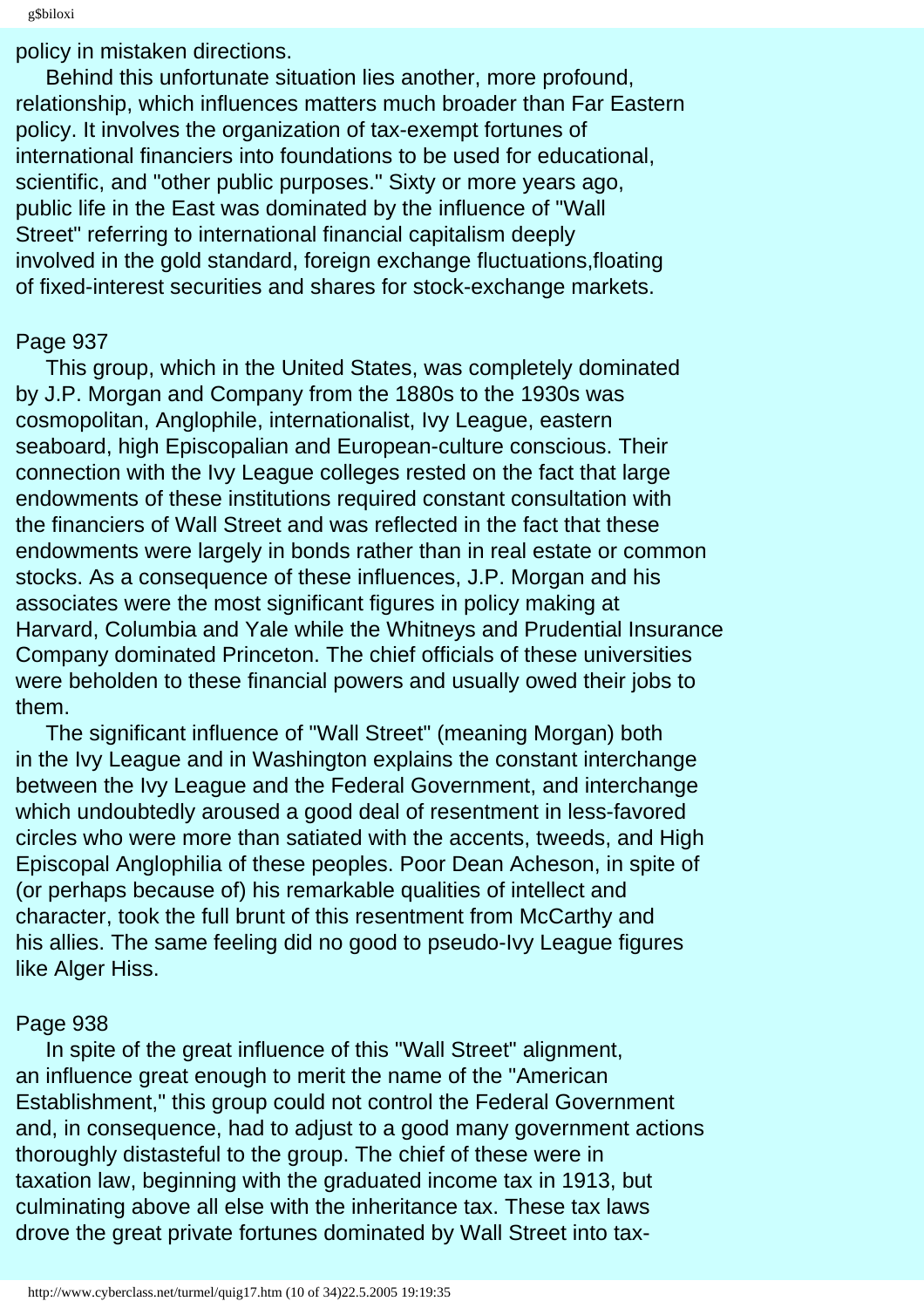exempt foundations which became the major link in the Establishment network between Wall Street, the Ivy League and the Federal government. Dean Rusk, Secretary of State after 1961, formerly president of the Rockefeller Foundations, is as much a member of this nexus as Alger Hiss, the Dulles brothers, Jerome Green, etc.

 More than fifty years ago, the Morgan firm decided to infiltrate the Left-wing political movements of the United States. This was relatively easy to do since these groups were starved for funds and eager for a voice to reach the people. Wall Street supplied both. The purpose was not to destroy, dominate, or take over but was really three-fold:

1) to keep informed about the Left-wing or liberal groups;

- 2) to provide them with a mouthpiece so they could blow off steam;
- 3) to have a final "veto" on their actions if they ever went radical. There was nothing really new about this decision, since other

financiers had talked about it and even attempted it earlier.

 The best example of the alliance of Wall Street and Left-wing publication was "The New Republic" a magazine founded in 1914 by Willard Straight using Payne Whitney money. The original purpose for establishing the paper was to provide an outlet for the progressive Left and to guide it in an Anglophile direction. This latter task was entrusted to Walter Lippmann.

 Willard Straight, like many Morgan agents, was present at the Paris Peace Conference in 1919.

#### Page 940

 The first New Republic editor,Herbert Croly wrote, "Of course, the Straights could always withdraw their financial support if they ceased to approve of the policy of the paper;and in that event, it would go out of existence as a consequence of their disapproval." The chief achievement of The New Republic in 1914-1918 and again in 1938- 1948 was for interventionism in Europe.

### Page 942

 Straight allowed the Communists to come into the New Republic. The first to arrive was Lew Frank.

### Page 944

 Frank joined a "Communist Research Group" which met in the Manhattan home of the wealthy "Wall Street Red," Frederick Vanderbilt Field.

### Page 945

 To Morgan, all political parties were simply organizations to be used, and the firm always was careful to keep a foot in all camps.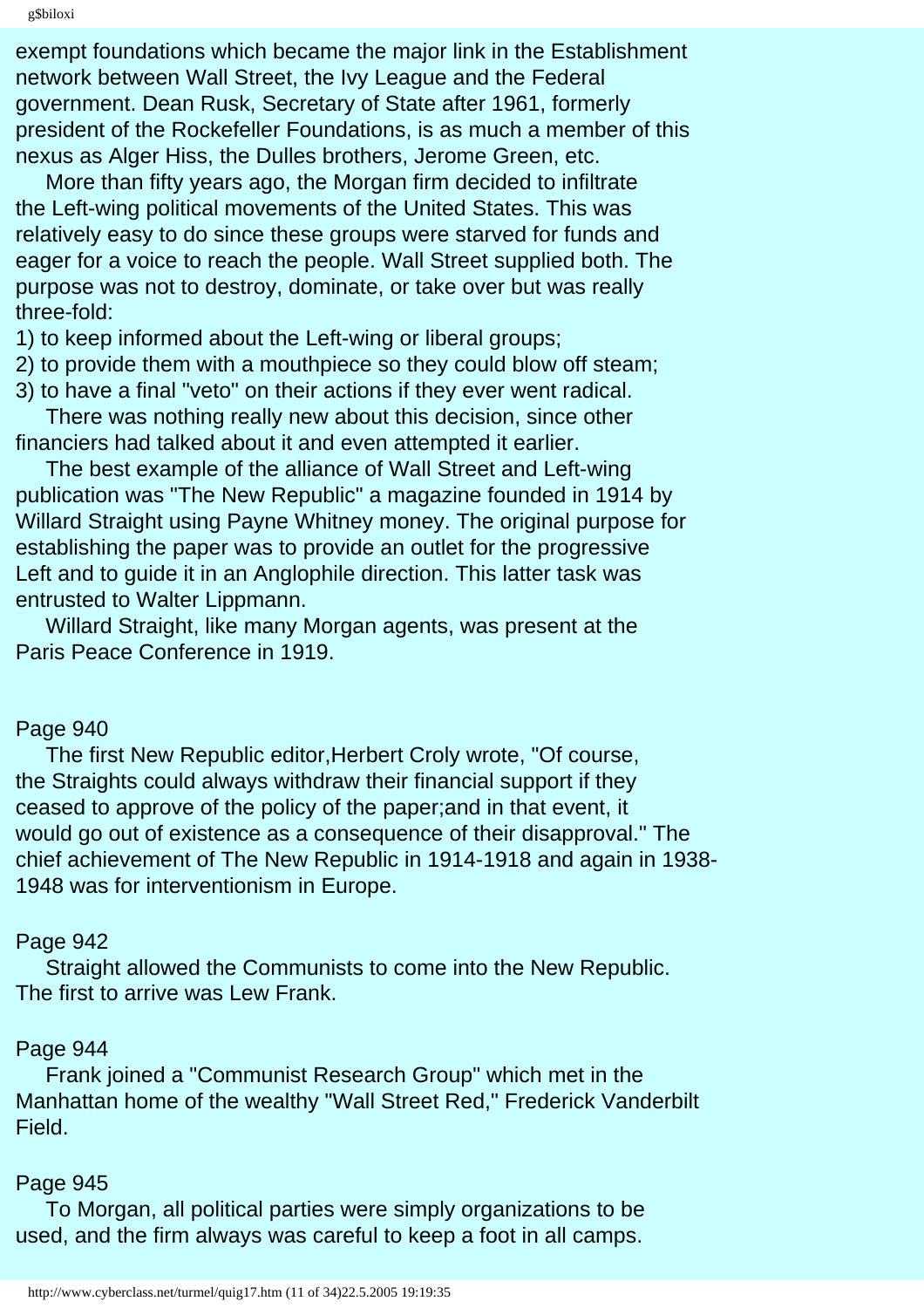Like the Morgan interest libraries, museums and art, its recognition of the need for social work among the poor went back to the original founder of the firm, George Peabody. To this same figure may be attributed the use of tax-exempt foundations for controlling these activities as in the use of Peabody foundations to support Peabody libraries and museums. Unfortunately, we do not have space here for this great and untold story, but it must be remembered that what we do say is part of a much larger picture.

 Our concern at the moment is with the links between Wall Street and the Left, especially the Communists. Here the chief link was the Thomas W. Lamont family. Tom Lamont was brought into the Morgan firm, as Straight several years later, by Henry P. Davison, a Morgan partner. Each had a wife who became a patroness of Leftish causes and two sons, of which the elder was a conventional banker, and the youngest was a Left-wing sympathizer and sponsor.

 HUAC files show Tom Lamont, his wife Flora, and his son Corliss as sponsors and financial angels to almost twenty extreme Left organizations, including the Communist Party itself.

#### Page 946

 In 1951, the McCarran Committee sought to show that China had not been lost to the Communists by the deliberate actions of a group of academic experts on the Far East and Communist fellow travellers whose work in that direction was controlled and coordinated by the Institute of Pacific Relations (IPR). The influence of the Communists in the IPR is well established but the patronage of Wall Street is less well known.

 The IPR was a private association of ten independent national councils in ten countries concerned with affairs in the Pacific. Money for the American Council of the IPR came from the Carnegie Foundation and the Rockefeller Foundation. The financial deficits which occurred each year were picked up by financial angels, almost all with close Wall Street connections. There can be little doubt that the IPR line had many points in common both with the Kremlin's party line on the Far East and with the State Department's police line in the same area. Clearly there were some Communists, even party members, involved but it is much less clear that there was any disloyalty to the U.S. There was a great deal of intrigue both to help those who agreed with the IPR line and to influence U.S. government policy in this direction, but there is no evidence of which I am aware of any explicit plot or conspiracy to direct American policy in a direction favorable either to the Soviet Union or to international Communism.

#### Page 948

 It must be confessed that the IPR had many of the marks of a fellow traveller or Communist "captive" organization. But this does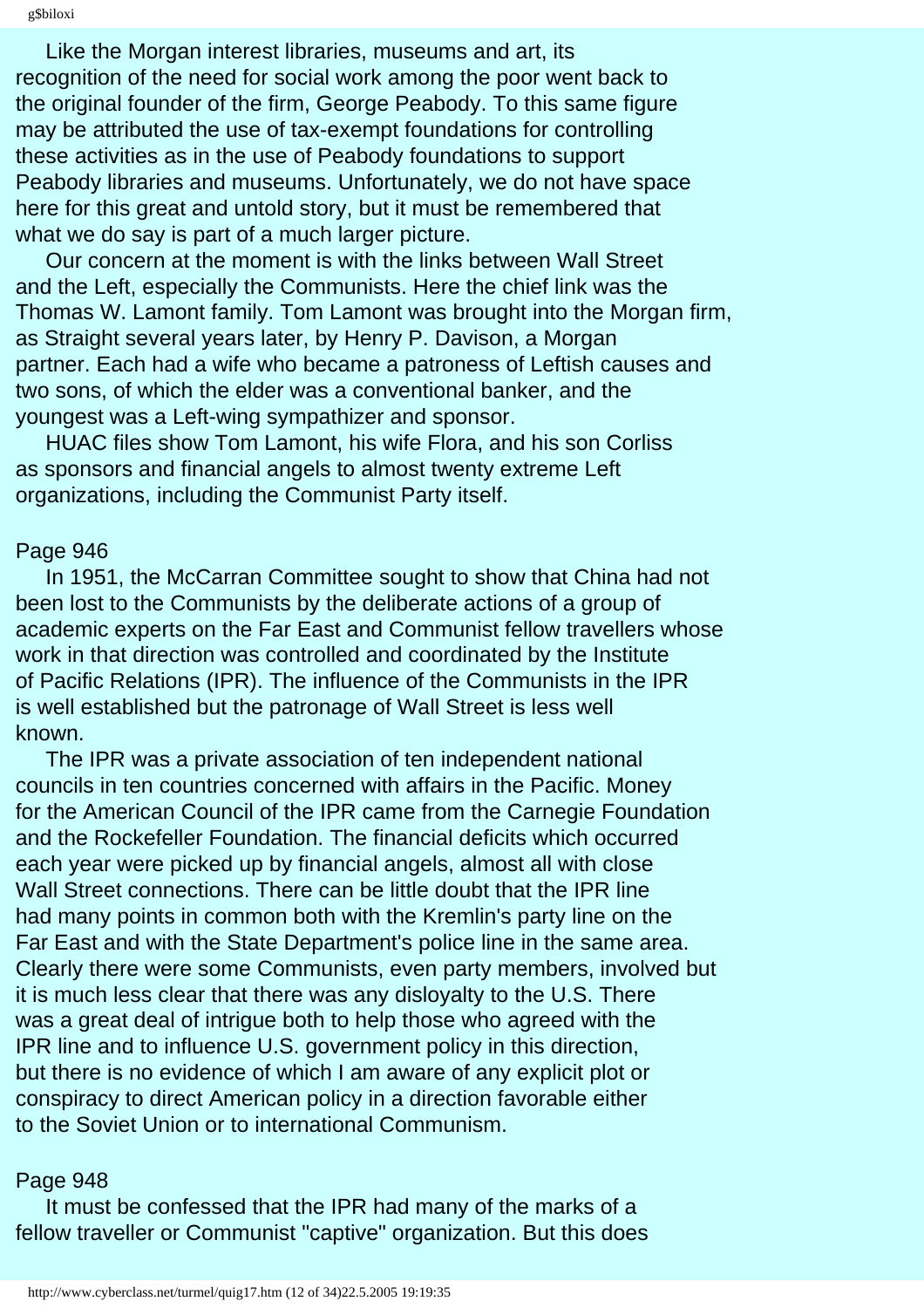not mean that the Radical Right version of these events is accurate. For example, Elizabeth Bentley testified on the IPR and identified almost every person associated with the organization as a Communist.

#### Page 949

 This Radical Right fairy tale, which is not an accepted folk myth in many groups in America, pictured the recent history of the United States as a well-organized plot of extreme Left-wing elements, operating from the White House itself and controlling all the chief avenues of publicity in the United States. This plot, if we are to believe the myth, worked through such avenues as the New York Times, Herald Tribute, Christian Science Monitor, Washington Post, Atlantic Monthly, and Harper's Magazine and had at its core the wild-eyed and bushy-haired theoreticians of Socialist Harvard and the London School of Economics. It was determined to bring the U.S. into World War II on the side of England (Roosevelt's first love) and Soviet Russia (his second love) and, as part of this consciously planned scheme, invited Japan to attack Pearl Harbor all the while undermining America's real strength by excessive spending and unbalanced budgets.

#### Page 950

 This myth, like all fables, does in fact have a modicum of truth. There does exist and has existed for a generation, an international Anglophile network which operates to some extent in the way the Radical Right believes the Communists act. In fact, this network, which we may identify as the Round Table Groups, has no aversion to cooperating with the Communists, or any other groups, and frequently does so. I know of the operations of this network because I have studied it for twenty years and was permitted for two years, in the early 1960s, to examine its papers and secret records. I have no aversion to it or to most of its aims and have, for much of my life, been close to it and to many of its instruments. I have objected, both in the past and recently, to a few of its policies but in general my chief difference of opinion is that it wishes to remain unknown, and I believe its role in history is significant enough to be known.

 The Round Table Groups have already been mentioned several times. At the risk of some repetition, the story will be summarized here because the American branch of this organization (sometimes called the "Eastern Establishment) has played a very significant role in the history of the United States in the last generation.

 The Round Table Groups were semi-secret discussion and lobbying groups whose original purpose was to federate the English-speaking world along lines laid down by Cecil Rhodes. By 1915, Round Table groups existed in seven countries including England, South Africa, Canada, Australia, New Zealand, India and the United States.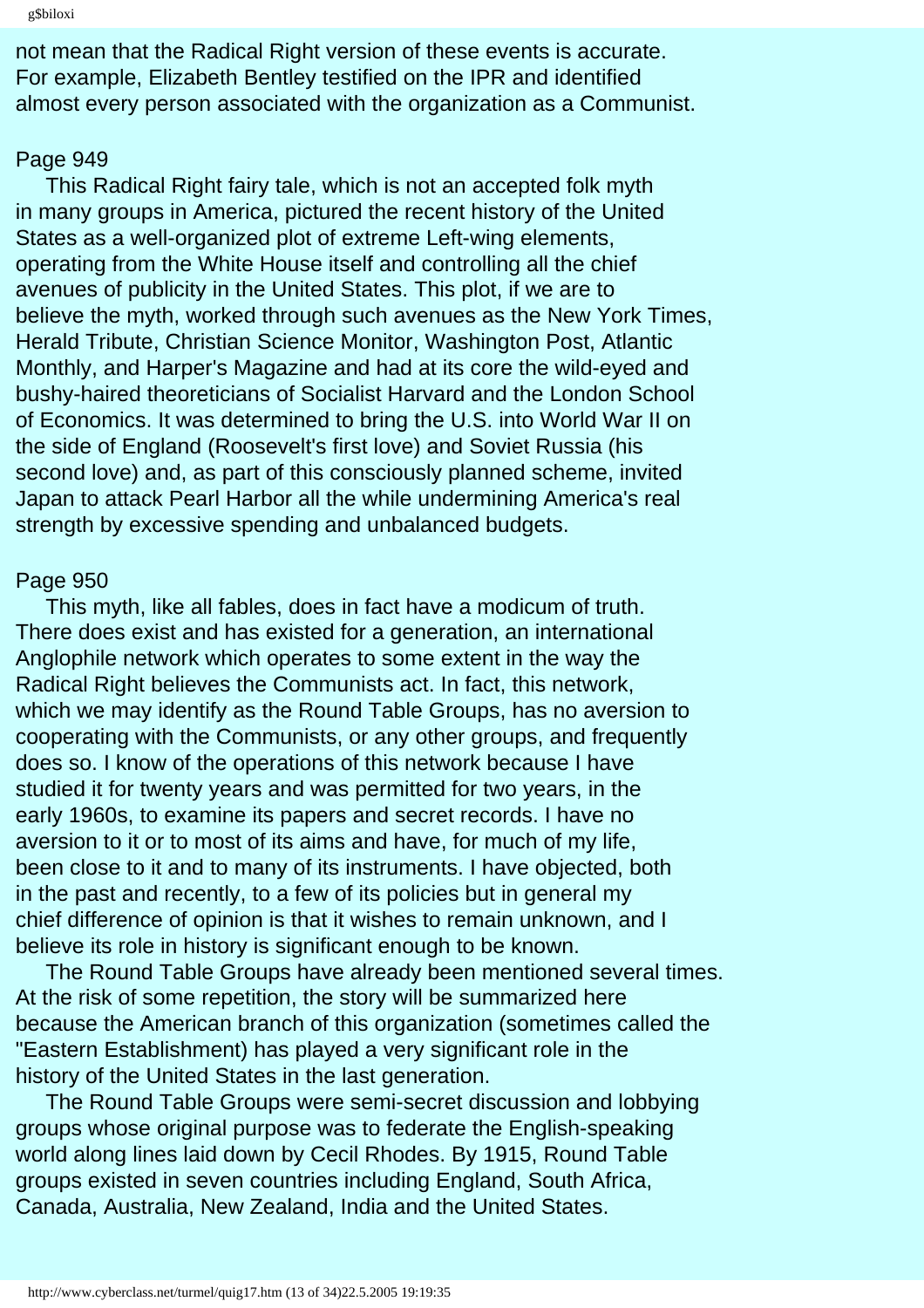### Page 951

 Money for their activities originally came from Cecil Rhodes, J.P. Morgan, the Rockefeller and Whitney families and associates of bankers Lazard Brothers and Morgan, Grenfell and Company.

 The chief backbone of this organization grew up along the already existing financial cooperation running from the Morgan Bank in New York to a group of international financiers in London led by Lazard Brothers.

 Lionel Curtis established in England and each dominion a front organization to the existing local Round Table Group. This front organization called the Royal Institute of Public Affairs, had as its nucleus in each area the existing submerged Round Table Group.

#### Page 952

 In New York, it was known as the Council on Foreign Relations and was a front for J.P. Morgan and Company in association with the very small American Round Table Group. The American organizers were dominated by the large number of Morgan "experts" including Lamont and Beer, who had gone to the Paris Peace Conference and there became close friends with the similar group of English "experts" which had been recruited by the Milner group. In fact, the original plans for the Royal Institute and the Council on Foreign Relations.

 In 1928, the Council on Foreign Relations was dominated by the associates of the Morgan bank. Closely allied with this Morgan influence were a small group of Wall Street lawyers whose chief figures were Elihu Root, John W. Davis, the Dulles Brothers, John J. McCloy.

#### Page 953

 On this basis, there grew up in the 20th century a power structure between London and New York which penetrated deeply into university life, the press, and the practice of foreign policy.

 The American branch of this "English Establishment" exerted much of its influence through five American newspapers (New York Times and Herald Tribune, Christian Science Monitor, Washington Post, Boston Evening Transcript). It might be pointed out that the existence of this Wall Street Anglo-American axis is quite obvious once it is pointed out. It is reflected by the fact that such Wall Street luminaries such as John W. Davis, Lewis Douglas, Jock Whitney and Douglas Dillon were appointed to be American ambassadors in London.

 This double international network in which the Round Table groups formed the semi-secret or secret nuclei of the Institutes of International Affairs was extended into a third network for Pacific Affairs in 1925 by the same people for the same motives.

#### Page 954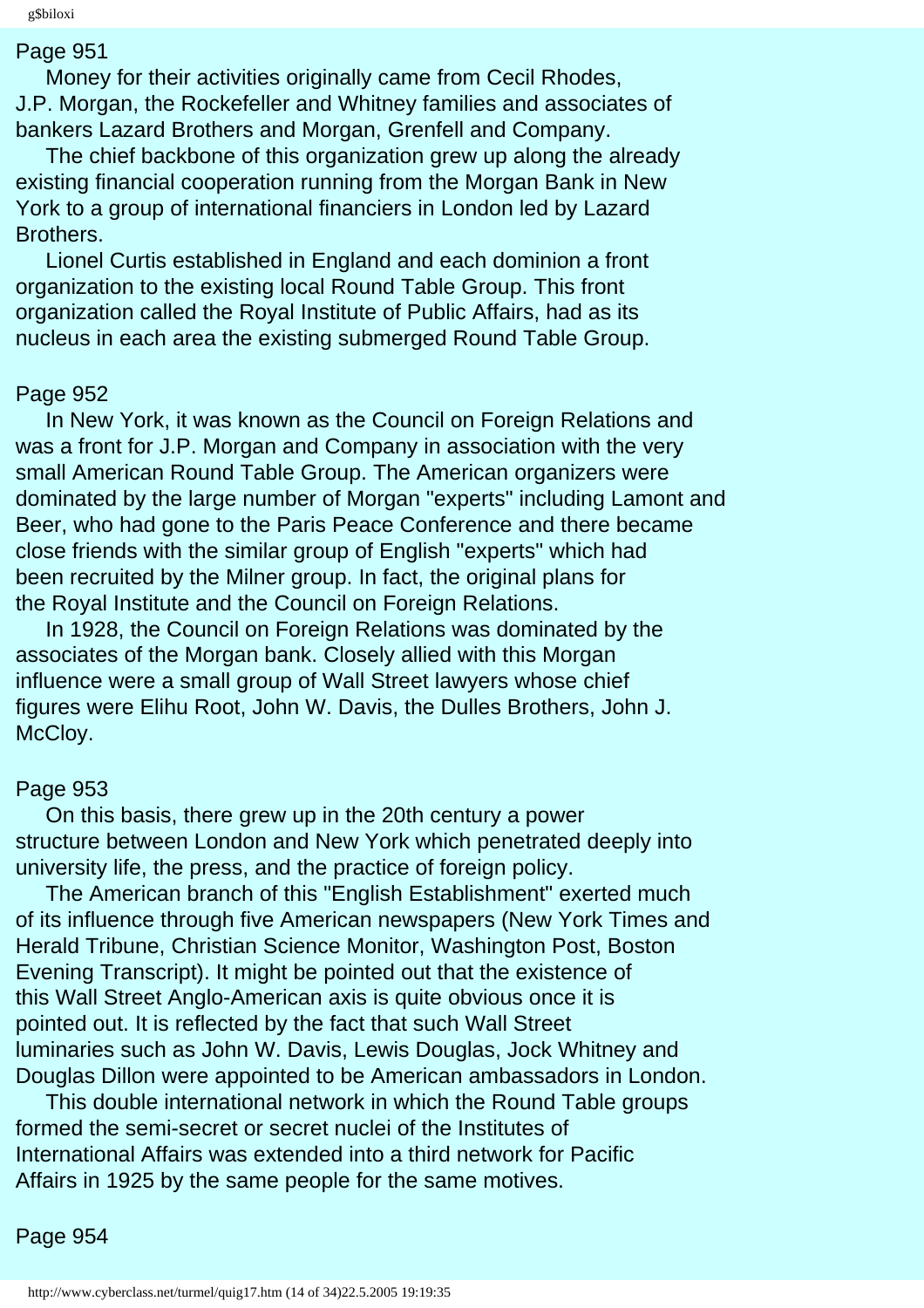The chief aims of this elaborate, semi-secret organization were largely commendable: to coordinate the international activities and outlooks of all the English-speaking world into one; to work to maintain peace; to help backward, colonial, and underdeveloped areas toward prosperity along the lines somewhat similar to those taught at Oxford and the University of London.

 These organizations and their financial backers were in no sense reactionary or Fascistic persons, as Communist propaganda would like to depict them. Quite the contrary, they were gracious and cultured gentlemen who were much concerned with the freedom of expression of minorities and the rule of law for all and who were convinced that they could forcefully civilize the Boers, the Irish, the Arabs, and the Hindus, and who are largely responsible for the partitions of Ireland, Palestine, and India. If their failures now loom larger than their successes, this should not be allowed to conceal the high motives with which they attempted both.

 It was this group of people, whose wealth and influence so exceeded their experience and understanding, who provided much of the framework of influence which the Communist sympathizers and fellow travellers took over in the United States in the 1930s. It must be recognized that the power of these energetic Left-wingers exercised was never their own power or Communist power but was ultimately the power of the international financial coterie, and, once the anger and suspicions of the American people were aroused as they were in the 1950s, it was a fairly simple matter to get rid of the Red sympathizers. Before this could be done, however, a congressional committee, following backward to their source the threads which led from the admitted Communists like Whittaker Chambers, through Alger Hiss, and the Carnegie Endowment to Thomas Lamont and the Morgan Bank, fell into the whole complicated network of the interlocking tax-exempt foundations. The Eighty-third Congress set up in 1953 a Special Reece Committee to investigate Tax-Exempt Foundations. It soon became clear that people of immense wealth would be unhappy if the investigation went too far and that the "most respected" newspapers in the country, closely allied with these men of wealth, would not get excited enough about any revelations to make the publicity worthwhile. An interesting report showing the Left-wing associations of interlocking nexus of tax-exempt foundations was issued in 1954 rather quietly.. Four years later, the Reece Committee's general counsel, Rene A Wormser, wrote a shocked, but not shocking, book on the subject called "Foundations: Their Power and Influence."

#### Page 956

 Jerome Green is a symbol of much more than the Wall Street influence in the IPR. He is also a symbol of the relationship between the financial circles of London and those of the eastern U.S. which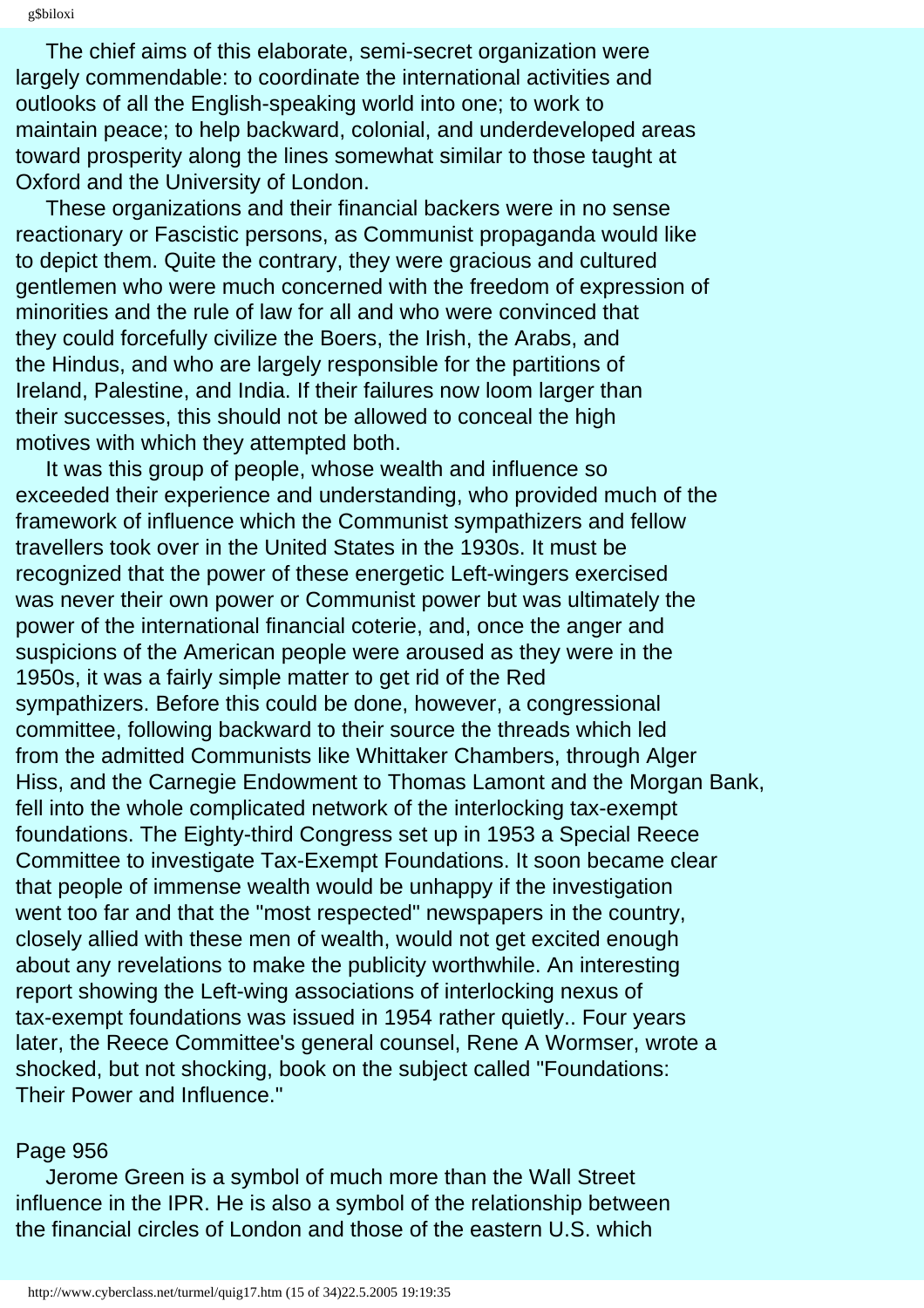reflects one of the most powerful influences in 20th century American and world history. The two ends of this English-speaking axis have sometimes been called, perhaps facetiously, the English and American Establishments. There is, however, a considerable degree of truth behind the joke, a truth which reflects a very real power structure. It is this power structure which the Radical Right in the U.S. has been attacking for years in the belief they are attacking the Communists. These misdirected attacks did much to confuse the American people in 1948-1955. By 1953 most of these attacks had run their course. The American people, thoroughly bewildered at the widespread charges of twenty years of treason and subversion, had rejected the Democrats and put into the White House a war hero, Eisenhower. At the time,two events, one public and one secret, were still in process. The public one was the Korean War; the secret one was the race for the thermonuclear bomb.

# CHAPTER XVIII: NUCLEAR RIVALRY AND COLD WAR, RACE FOR THE H-BOMB 1950-1957

#### Page 965

 On March 1, 1954, we exploded our first real thermonuclear bomb at Bikini atoll. It was a horrifying device which spread death-dealing radioactive contamination over more than 8,000 square miles and injurious radiation over much of the world.

#### Page 968

 To prepare public opinion to accept use of the H-bomb, if it became necessary, Strauss sponsored a study of radioactive fallout whose conclusion was prejudged by calling it "Project Sunshine." By selective release of some evidence and strict secrecy of other information, they tried to establish in public opinion that there was no real danger to anyone from nuclear fallout even in all-out nuclear war. This gave rise to controversy between the scientists and the Administration on the danger of fallout.

 The Eisenhower through the Dulles doctrine of "massive retaliation" was so deeply committed to nuclear war that it could not permit the growth of public opinion which would refuse to accept the use of nuclear weapons because of objections to the danger of fallout to neutrals and non-combatants. By 1953, this struggle became so intense that supporters of massive retaliation decided they must destroy the public image and public career of Oppenheimer.

# THE KOREAN WAR AND ITS AFTERMATH, 1950-1954

Page 970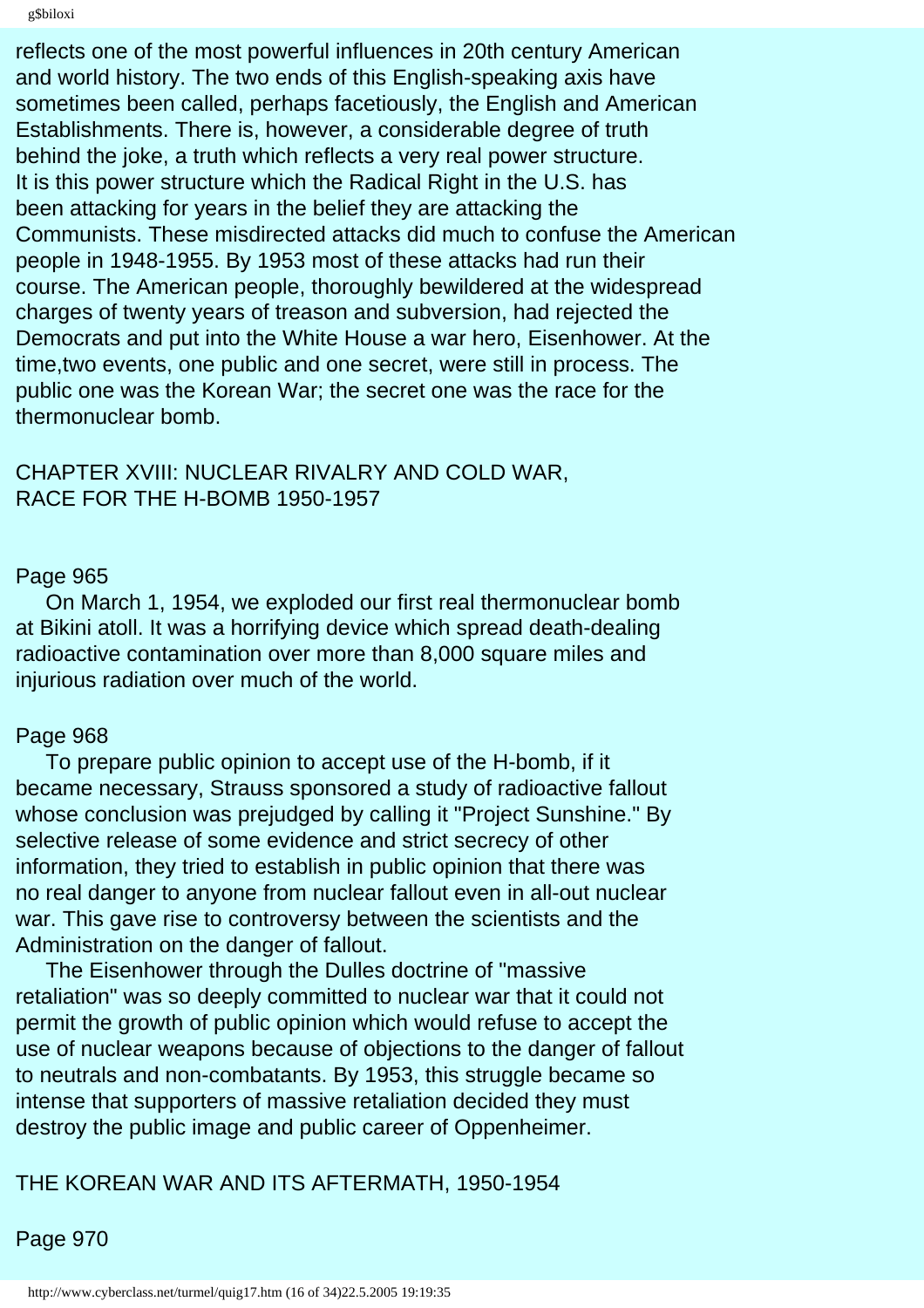The emphasis on nuclear retaliation to Communist aggression anywhere in the world made it necessary to draw a defence perimeter over which such aggression would trigger retaliation. At the insistence of MacArthur, that perimeter was drawn to exclude Korea, Formosa and Mainland China; accordingly, all American forces had been evacuated from South Korea in June 1949.

### Page 971

 The Soviet Union interpreted this to mean that the U.S. would allow South Korea to be conquered by the North. Instead, when Russia, through its satellite North Korea, sought to take Korea, this game rise to an American counteraction.

# Page 972

 For forty-eight hours after the Korean attack, the world hesitated, awaiting America's reaction. Truman immediately committed American air and sea forces in the area south of 38 degrees and demanded a UN condemnation of the aggression. Thus, for the first time in history, a world organization voted to use collective force to stop armed aggression. This was possible because the North Korean attack occurred at a time when the Soviet delegation was absent from the UN Security Council, boycotting it as a protest at the presence of the delegation from Nationalist China. Accordingly, the much-used Soviet veto was unavailable.

### Page 974

 The frontier was reached by UN forces as the month ended. The Red Chinese decision to intervene was made nine days after American troops crossed the 38th parallel into North Korea. It was inevitable as Red China could hardly be expected to allow the buffer North Korean state to be destroyed and American troops to occupy the line of the Yalu. As soon as it became clear that American forces would continue past the 38th parallel to the Yalu, the Chinese intervened, not to restore the 38th parallel frontier but to clear the U.N. forces from Asia completely.

### Page 975

 The Truman Administration, after the victory at Inchon, did not intend to stop at the 38th parallel and hoped to reunite the country under the Seoul government. It is probable that this alone triggered the Chinese intervention.

 On October 9, 1950, two of MacArthur's planes attacked a Russian air base sixty-two miles inside Russian territory.

Page 977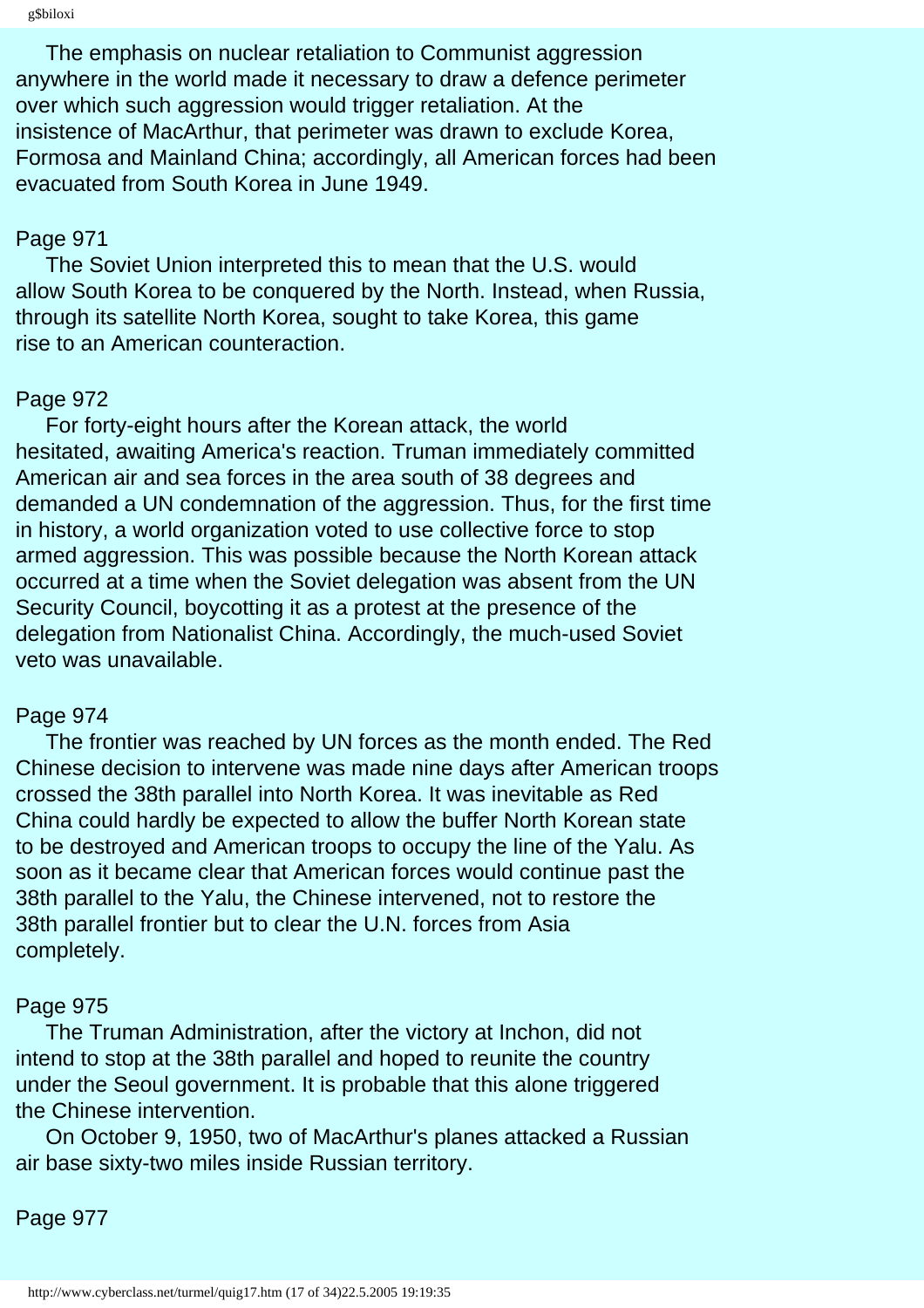After Truman removed MacArthur, Republican leaders spoke publicly of impeaching the President. Senator William Jenner said: This country today is in the hands of a secret inner coterie which is directed by agents of the Soviet Union. We must cut this whole cancerous conspiracy out at once. Our only choice is to impeach the president and find out who is the secret invisible government which has so cleverly led our country down the road to destruction."

#### Page 979

 On the whole, neo-isolationist discontent was a revolt of the ignorant against the informed or educated, of the nineteenth century against the insoluble problems of the twentieth, of the Midwest of Tom Sawyer against the cosmopolitan East of J.P. Morgan and Company, of old Siwash against Harvard, of the Chicago Tribune against the Washington Post or New York Times, of simple absolutes against complex relativisms, of immediate final solutions against long-range partial alleviations, of frontier activism against European though, a rejection, out of hand, of all the complexities of life which had arisen since 1915 in favor of a nostalgic return to the simplicities of 1905, and above all a desire to get back to the inexpensive, thoughtless, and irresponsible international security of 1880.

### Page 980

 This neurotic impulse swept over the U.S. in a great wave in the years 1948-1955, supported by hundreds of thousands of self-seeking individuals, especially peddlers of publicity and propaganda, and financed no longer by the relatively tied-up funds of declining Wall Street international finance, but by its successors, the freely available winnings of self-financing industrial profits from such new industrial activities as air power, electronics, chemicals, which pretended to themselves that their affluence was entirely due to their own cleverness. At the head of this list were the new millionaires led by the Texas oil pluggers whose fortunes were based on tricky tax provisions and government-subsidized transportation systems.

### Page 982

 The Kremlin was quite wiling to keep America's men, money, and attention tied down in Korea.

### Page 985

 During Truman's last four budgets, expenditures on national security increased from \$13 billion in 1950 to \$50 billion in 1953.

THE EISENHOWER TEAM, 1952-1956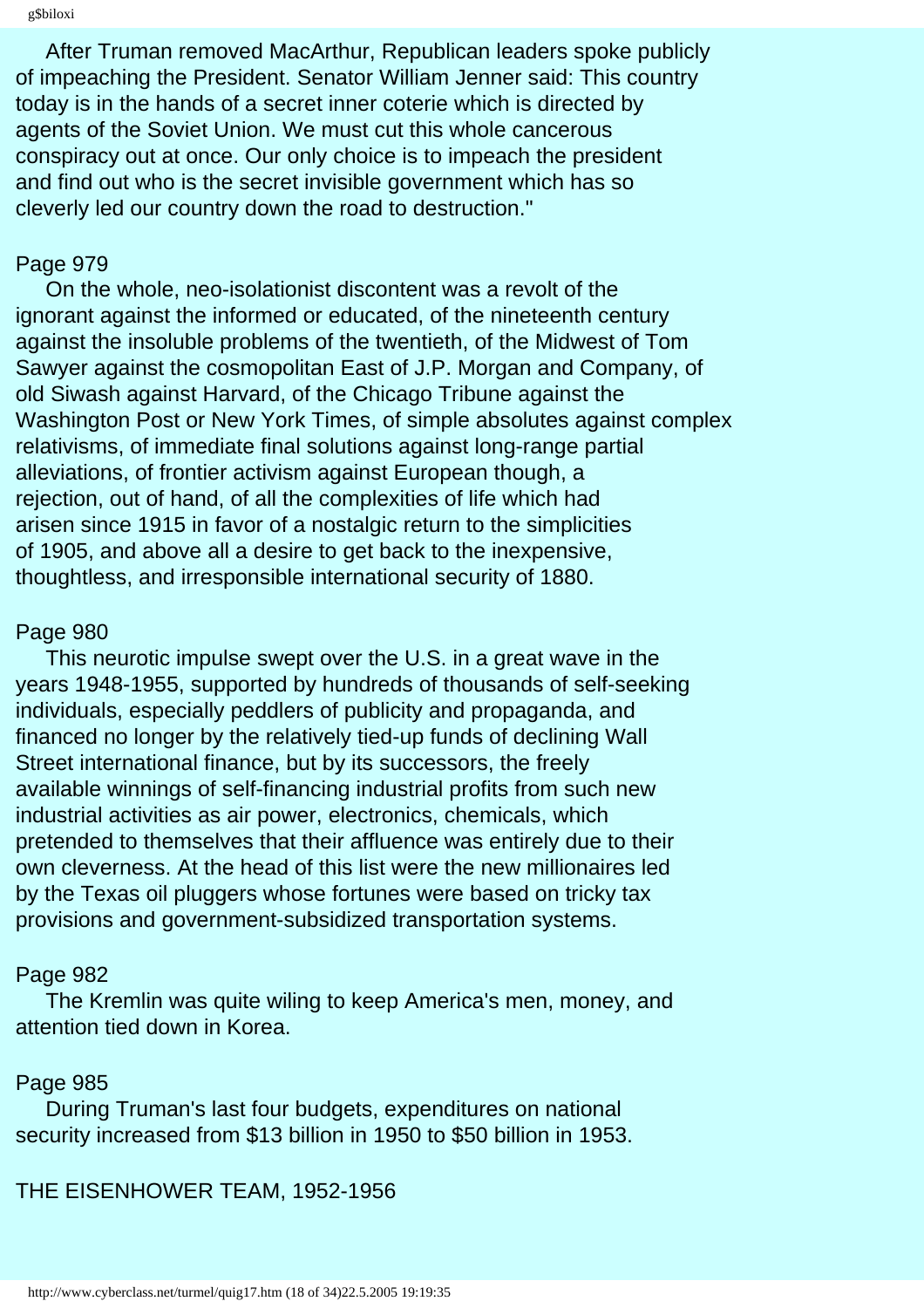### Page 986

 The Korean War disrupted the pleasures of the postwar economic boom with military service, shortages, restrictions and cost-of-living inflation which could not help but breed discontent. And through it, all the mobilized wealth of the country, in alliance with most of the press, kept up a constant barrage of "Communists in Washington," "twenty years of treason." In creating this picture, the leaders of the Republican Party totally committed themselves to the myths of the neo-isolationists and of the Radical Right.

 In June 1951, Senator McCarthy delivered a speech in the Senate of 60,000 words attacking General Marshall as a man "steeped in falsehood" who has "recourse to the lie whenever it suits his convenience," one of the architects of America's foreign policy made by "men high in Government who are concerting to deliver us to disaster, a conspiracy so black that when it is finally exposed, its principals shall be forever deserving of the maledictions of all honest men."

### Page 987

 Eisenhower had no particular assets except a bland and amiable disposition combined with his reputation as a victorious general. He also had a weakness, one which is frequently found in his profession, the conviction that anyone who has become a millionaire, even by inheritance, is an authoritative person on almost any subject.

### Page 988

 If elected, he would go to Korea to make peace. Although himself not a neo-isolationist or a reactionary, Eisenhower had few deep personal convictions and was eager to be president. When his advisers told him that he must collaborate with the Radical Right, he went all the way, even to the extent of condoning McCarthy's attack on General Marshall when he, under McCarthy's pressure, removed a favorable reference to Marshall from a Wisconsin speech.

 Eisenhower allotted the functions of government to his Cabinet members ("eight millionaires and a plumber").

### Page 991

 Attorney General Herbert Brownell confided to a businessmen's luncheon in Chicago that President Truman, knowing that Harry Dexter White was a Russian spy, had promoted him from assistant secretary of the treasury to executive director of the U.S. Mission to the International Monetary Fund in 1946. The House Committee on Un-American activities at once issued a subpoena to the ex-President to testify which was ignored.

 McCarthy's attacks on the U.S. Information Agency overseas libraries led to burning of books like Tom Sawyer and Robin Hood as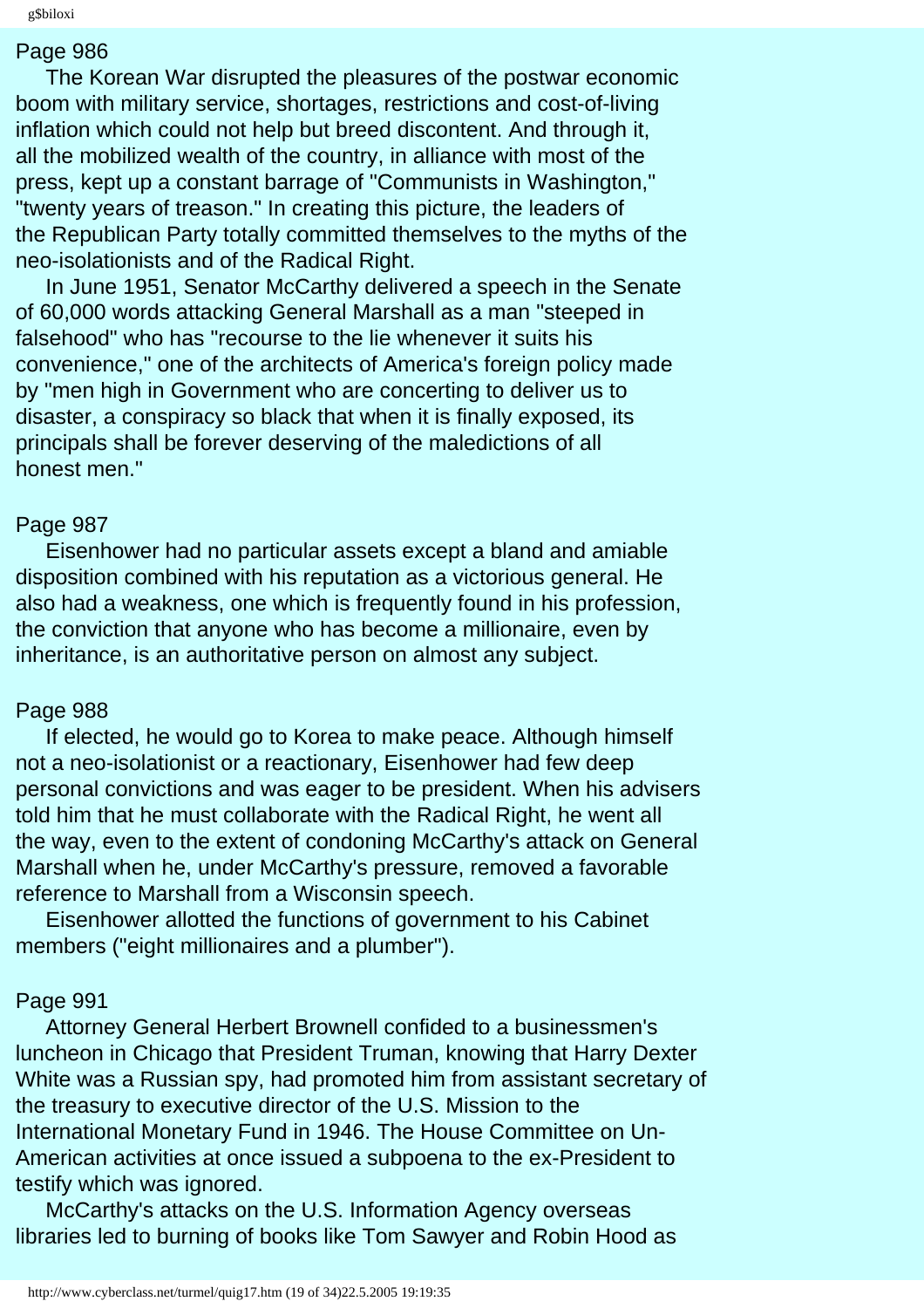subversive (Robin Hood stole from the rich and gave to the poor, clearly a Communist tactic).

### Page 992

 Dulles publicly announced the conception of "massive retaliation" before the Council on Foreign Relations on January 12, 1954.

# Page 995

 W.L. Borden wrote a letter to J. Edgar Hoover stating that "J. Robert Oppenheimer is an agent of the Soviet Union." This charge was supported by a biased rehash of all the derogatory stories about Oppenheimer and was made up of wild charges which no responsible person has ever been willing to defend." On the basis of this letter and at the direct order of President Eisenhower, Chairman Strauss suspended Oppenheimer's security clearance.

# Page 998

 Broadest of the three narrowing circles of outlook was a violent neurotic rebellion of harassed middle-class persons against a longtime challenge to middle-class values arising from depression, war, insecurity, science, foreigners, and minority groups of all kinds.

 Public opinion always supported large defence forces. Public opinion gave much less support to foreign aid. These statements based on public opinion polls.

# THE RISE OF KHRUSHCHEV, 1953-1958

# Page 1009

 Immediately after Stalin's death, the "collective leadership" was headed by Malenkov, Beria and Molotov. Malenkov supported a policy of relaxation with increased emphasis on production of consumers goods and rising standards of living, as well as increased efforts to avoid any international crises which might lead to war; Beria supported a "thaw" in internal matters, with large-scale amnesties for political prisoners as well as rehabilitation of those already liquidated; Molotov continued to insist on the "hard" policies of Stalin with no relaxation of domestic tyranny.

# Page 1010

 Wild rumors and and some relaxation, at Beria's behest, in East Germany, gave rise to false hopes and on June 16, 1953, these workers rose up against the Communist government. These uprising were crushed with the full power of the Soviet occupation armored divisions. Using this as an excuse, the Kremlin leaders suddenly arrested Beria and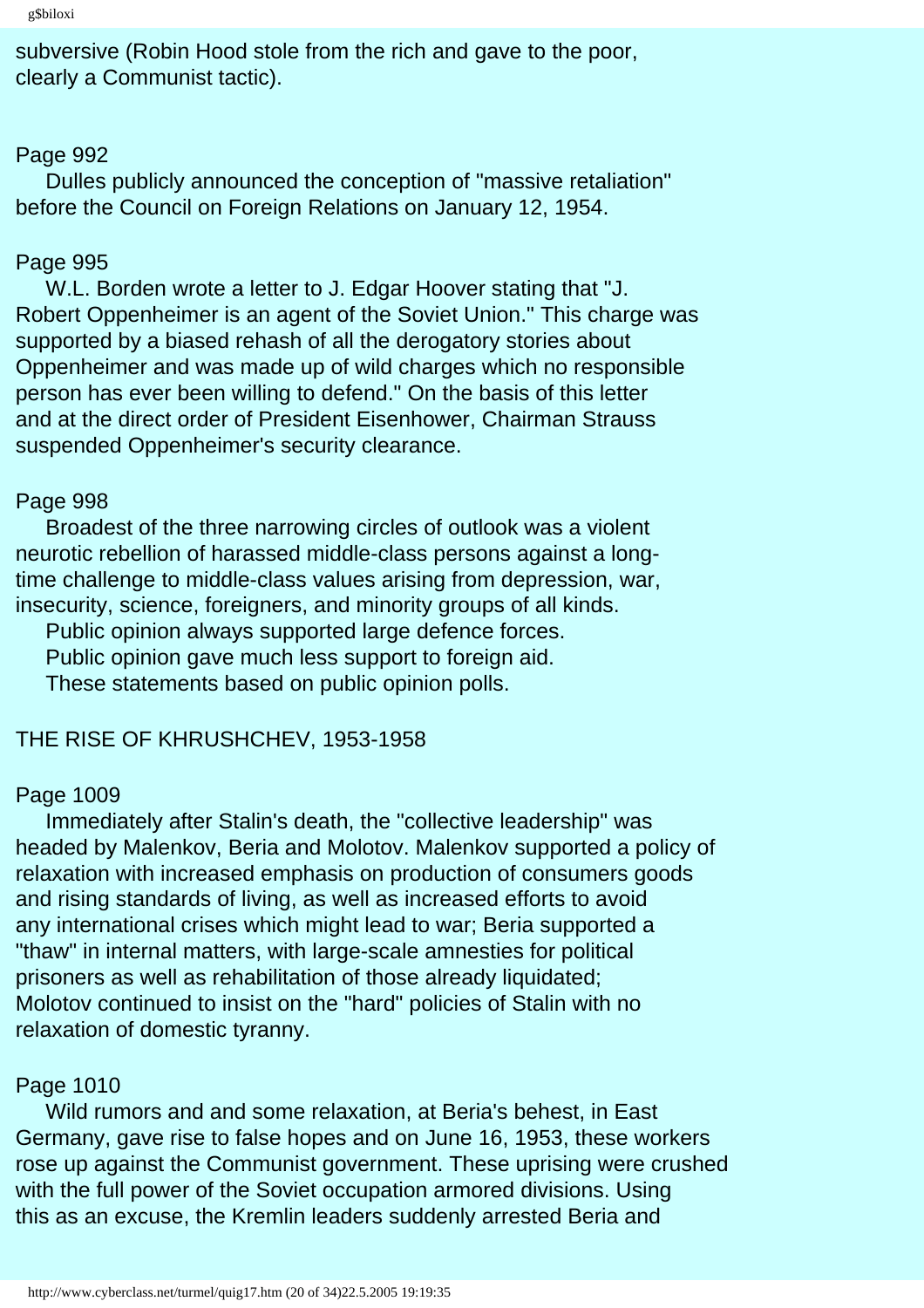### shot him.

 The overthrow of the master of terror was followed by an extensive curtailment of the secret police and its powers. Secret courts were abolished.

#### Page 1011

 The gradual elimination of Molotov found Khrushchev as the champion of "thaw" in the Cold War.

### Page 1012

 Khrushchev's six-day visit to Tito is of great importance because it showed Russia in an apologetic role for a major past error and because it reversed Stalin's rule that all Communist parties everywhere must follow the Kremlin's leadership such that "differences in the concrete application of Socialism are the exclusive concern of individual countries." En route home, he stopped in Sofia and place the fuse in another, even larger, stick of dynamite, by a secret denunciation of Stalin personally as a bloodthirsty tyrant. Back in Moscow, Khrushchev won over the majority by arguing that the loyalty of the satellites, and especially their vital economic cooperation, could be ensured better by a loose leash than by a club.

# Page 1013

 The Russians spoke favorably about disarmament which, to them, meant total renunciation of nuclear weapons and drastic cuts in ground forces, a combination which would make the United States very weak against Russia while leaving Russia still dominant in Europe.

# Page 1012

 The Geneva Conference discussions were conducted in an unprecedented atmosphere of friendly cooperation which came to be known as the "Geneva spirit" and continued for several years and was never completely overcome even when matters were at their worst following the U-2 incident of 1960 and the Cuban crisis of 1962.

# Page 1016

 At the Twentieth Party Congress in February 1956, the first speech of 50,000 words delivered by Khrushchev over seven hours urged the need for coexistence with the West and references to the possibility of peaceful rather than revolutionary change from capitalism to Socialism.

 The real explosion came at a secret all-night session on July 24 in a 30,000 word speech where Khrushchev made a horrifying attack on Stalin as a bloodthirsty and demented tyrant who had destroyed tens of thousands of loyal party members on falsified evidence. The full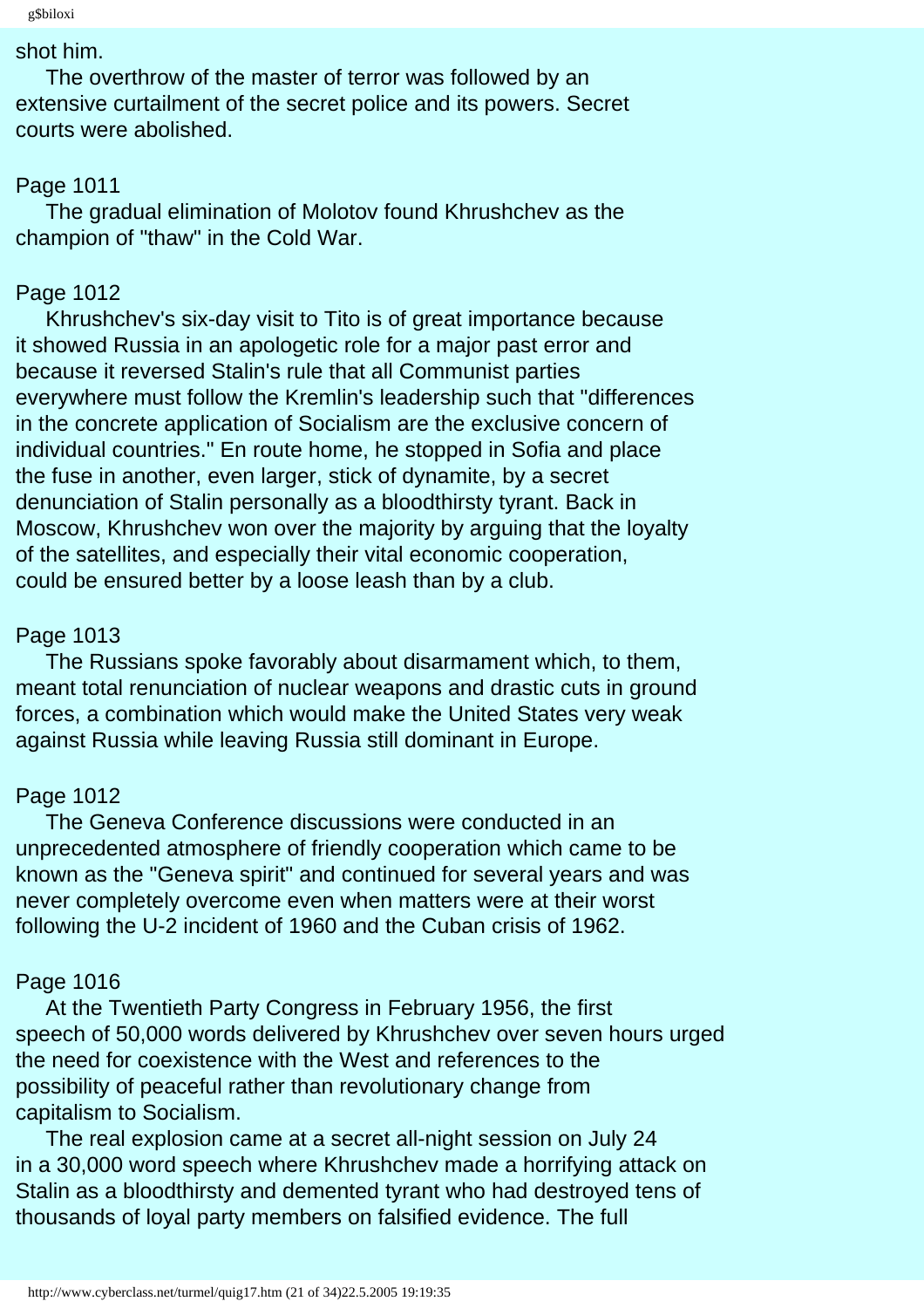nightmare of the Soviet system was revealed.

#### Page 1017

A few passages from this speech:

 "This concept "enemy of the people" eliminated any possibility of rebuttal. Usually, the only evidence used, against all the rules of modern legal science, was the confession of the accused, and as subsequent investigation showed, such "confessions" were obtained by physical pressure on the accused. The formula "enemy of the people" was specifically introduced for the purpose of physically annihilating these persons.

 How is it that a person confesses to crimes that he has not committed? Only in one way - by application of physical pressure, tortures, taking away of his human dignity.

#### Page 1019

 The "secret speech" also destroyed Stalin's reputation as a military genius:

 "Stalin said that the tragedy of the war resulted from the unexpected attack by the Germans. This is completely untrue. Churchill warned Stalin that the Germans were going to attack. Stalin took no had and warned that no credence be given to information of this sort not to provoke a German invasion. Had our industry been mobilized properly and in time to supply the army, our wartime losses would have been decidedly smaller.

 Very grievous consequences followed Stalin's destruction of many military commanders during 1937-1941 because of his suspiciousness and false accusations. During that time, leaders who had gained military experience in Spain and the Far East were almost completely liquidated.

# Page 1021

 Stalin's 1948 "Short Biography" is an expression of most dissolute flattery, making a man into a god, transforming him into an infallible sage, "the greatest leader and most sublime strategist of all times and nations." We need not give examples of the loathsome adulation filling this book. They were all approved and edited by Stalin personally. He added "Although he performed his task of leader of the people with consummate skill and enjoyed the unreserved support of the whole Soviet people, Stalin never allowed his work to be marred by the slightest hint of vanity, conceit, or self-adulation." I'll cite one more insertion by Stalin: "Comrade Stalin's genius enabled him to divine the enemy's plans and defeat them. The battles in which Comrade Stalin directed the Soviet armies are brilliant examples of operational military skill." "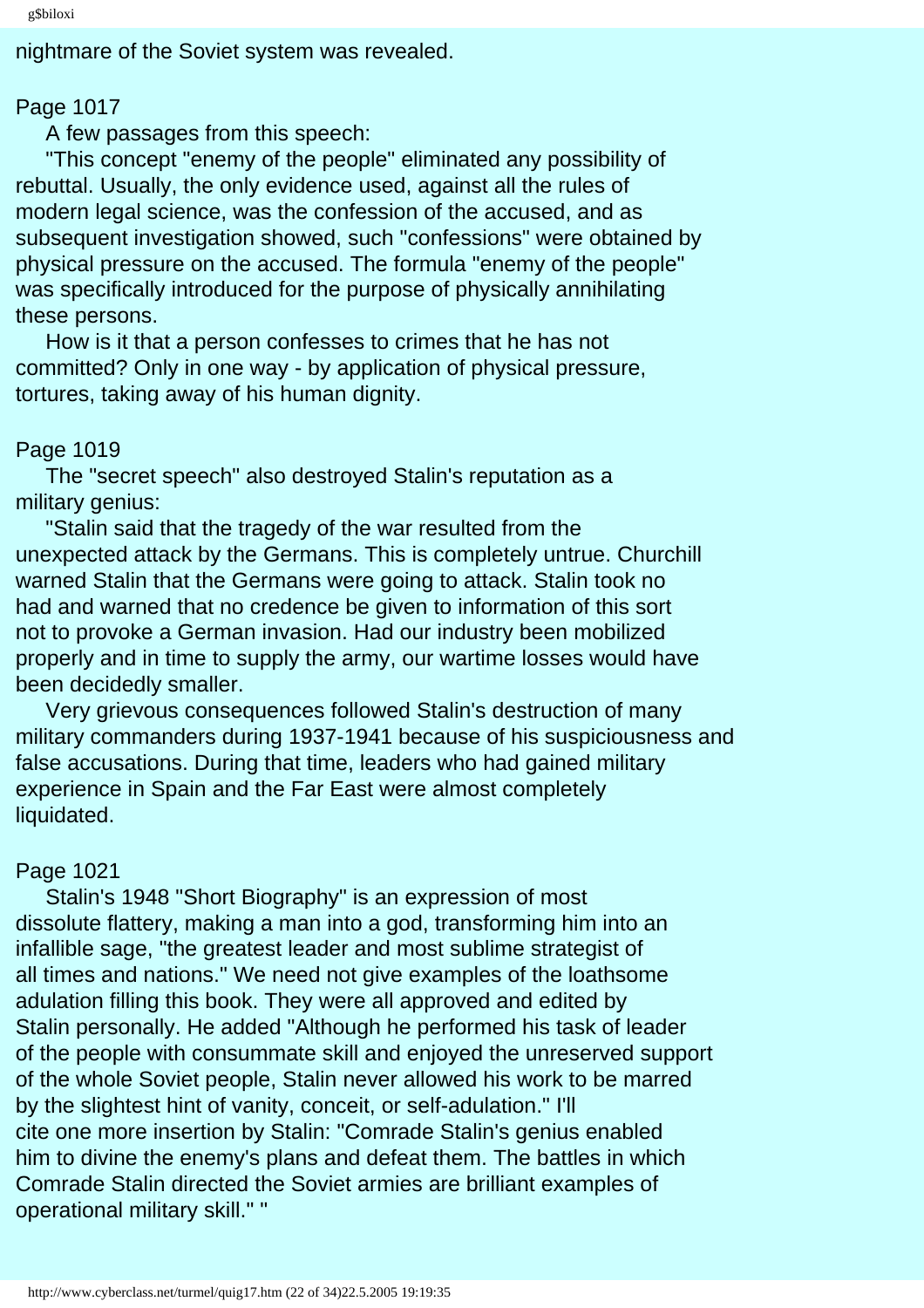#### Page 1022

 By directing all the criticism of Stalin personally, he exculpated himself and the other Bolshevik survivors who were fully as guilty as Stalin was - guilty not merely because they acquiesced in Stalin's atrocities from fear, as admitted in Khrushchev's speech, but because they fully cooperated with him.

 A study of Khrushchev's life shows that he defended Stalin's acts which caused the deaths of millions. The fault was not merely with Stalin; it was with the system, it was with Russia.

 The more completely total and irresponsible power is concentrated in one man's hands, the more frequently will a monster of sadism be produced.

 The very structure of Russian life drove Khrushchev, as it had driven Stalin, to concentrate all power in his own hands. Neither man could relax halfway to power for fear that someone else would continue on, seeking the peak of power. The basis of the whole system was fear and like all neurotic drives in a neurotic system, such fear could not be overcome even by achievement of total power. That is why it grows into paranoia as it did with Ivan the Terrible, Peter the Great, Paul I, Stalin and others.

#### Page 1031

 Having failed to block Khrushchev's economic plans, his rivals in the Presidium were reduced to a last resort, they had to get rid of the man himself. At a Presidium meeting on June 18, 1957, the motion was made to remove Khrushchev as the first party secretary. The discussion grew violent with Malenkov and Molotov attaching and Khrushchev defending himself. He was accused of practicing a "cult of personality" and of economic mismanagement. The vote was 7-4 against him with Mikoyan, Kirichenko and Suslov his only supporters. He was offered the reduced position of minister of agriculture.

#### Page 1032

 Khrushchev refused to accept the result, denying that the Presidium had the authority to remove a first secretary, and appealing to the Central Committee. The members of this larger group joined in the discussions as they arrived while Khrushchev's supporters sought to delay the vote until his men could come in from the provinces. Marshall Zhukov provided planes to bring in the more distant ones. The discussion became bitter when Zhukov threatened to produce evidence that Malenkov and Molotov had been deeply involved in the bloody purges of 1937. Madame Furtseva, an alternate member of the Presidium, filibustered with a speech for six hours. Eventually, there were 309 members present. When the vote was finally taken, Khrushchev's supporters voted for him solidly and his removal, already voted by the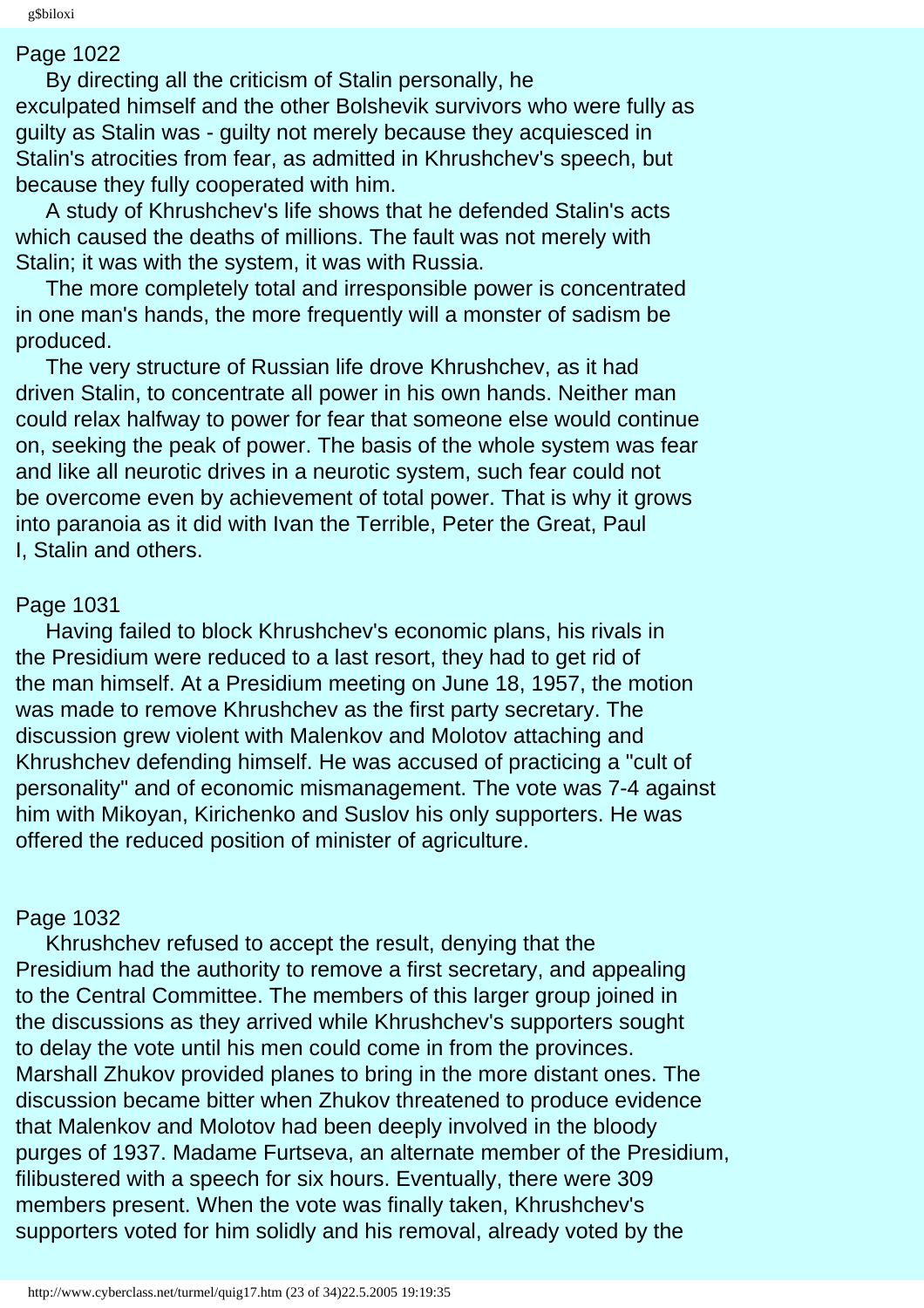Presidium, was reversed. Khrushchev at once counterattacked. He moved and carried the expulsion from the Presidium of Malenkov, Molotov, Kaganovich and Shepilov for "anti-party" activities. Then came the election of a new Presidium with fifteen full members instead than the previous eleven, and nine alternates instead of the previous six.

 This change was Khrushchev's most smashing personal victory and the most significant event in Russia's internal history. It led Khrushchev to a position of political power more complete than Stalin's had been although it was clear that Khrushchev would never be allowed to abuse his power the way Stalin had done.

#### Page 1033

 Khrushchev did not rest on his oars. During the summer of 1957, he made notable concessions to the peasants (ending compulsory deliveries from products of their personal plots), slammed down the lid on freedom of writers and artists, pushed vigorously both the "virgin lands" scheme and the decentralization of industry, and worked to curtail the growing autonomy of the armed forces and revived trade unions into the new regional economic councils.

#### Page 1034

 Russian objection to city-bombing or to strategic terror of the V-2 kind as ineffective and a waste of resources was undoubtedly sincere.

 The Soviet Union has no idea of being able to achieve military victory over the United States simply because they have no method of occupying the territory of the United States at any stage in a war.

### Page 1035

 They are unlikely to use nuclear weapons first although fully prepared to resort to them once they are used by an enemy.

### Page 1036

 However such a war is regarded by the Soviet leaders as highly undesirable while they, in a period of almost endless cold war, can seek to destroy capitalist society by nonviolent means. This theory of "nibbling" the capitalist world to death is combined with a tactic which would resist "capitalist imperialism" by encouraging "anticolonialism."

 Stalin and Dulles saw the world largely in black-and-white terms: who was not with them was obviously against them.

### Page 1037

 Stalin did not see the possibility of colonial areas becoming non-Communist and non-colonial independent states and rebuffed the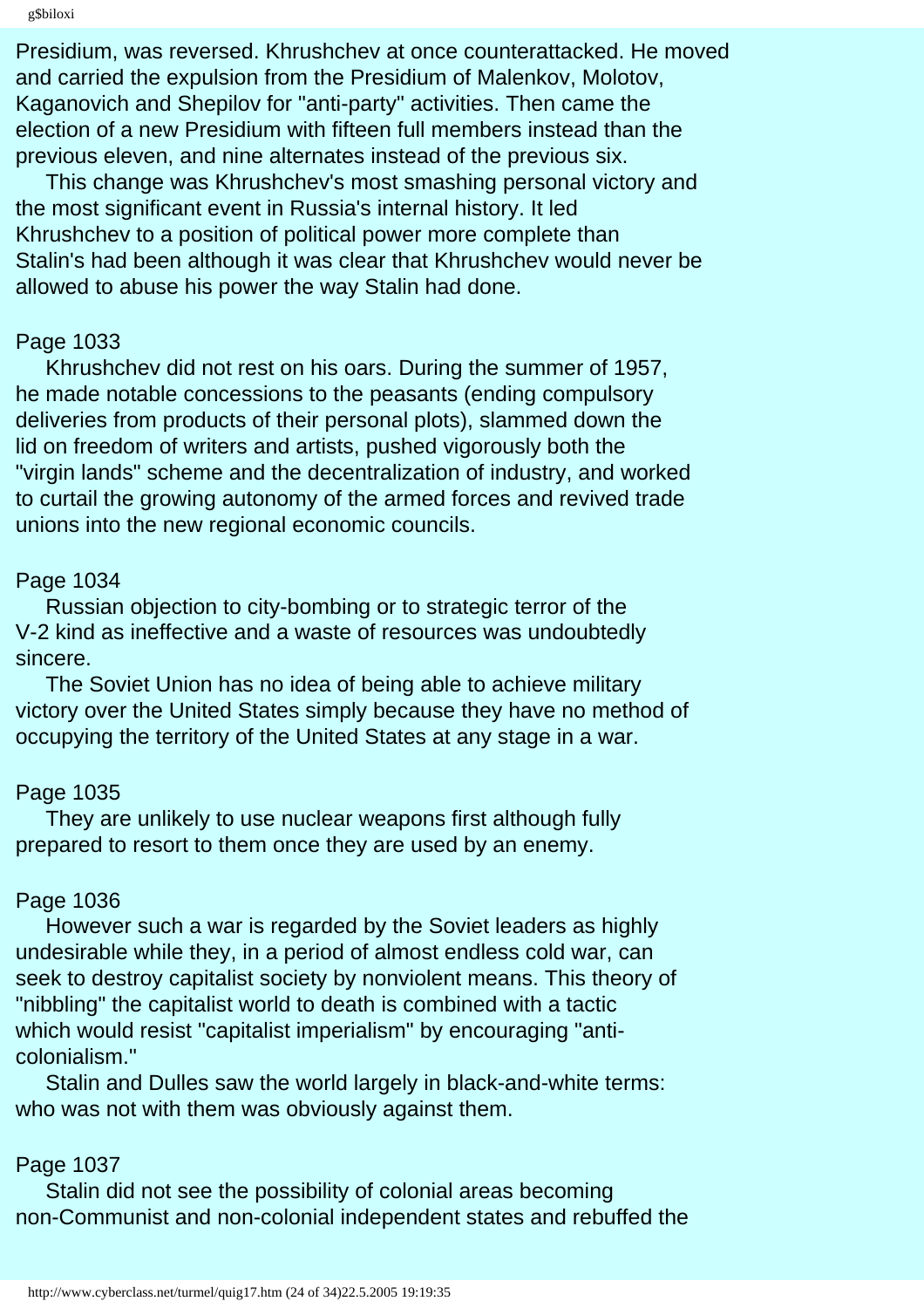local native groups. Khrushchev did the opposite.

#### Page 1038

 This shift in the Soviet attitude toward neutralism was helped by Dulles' refusal to accept the existence of neutralism. His rebuffs tended to drive those areas which wanted to be neutral into the arms of Russian because the new nations of the developing Buffer Fringe valued their independence above all else. The Russian acceptance of neutralism may be dated about 1954 while Dulles still felt strongly adverse to neutralism four or five years later. This gave the Soviet Union a chronological advantage to compensate for its many disadvantages in the basic struggle to win the favor of the neutrals.

#### THE COLD WAR IN EASTERN AND SOUTHERN ASIA, 1950-1957

#### Page 1039

 By 1939, there was only one independent state in southeast Asia: Siam. Thus all southeast Asia, except Thailand, was under the colonial domination of five Western states in 1939.

 French Indochina emerged from Japanese occupation as the three states of Vietnam, Laos, and Cambodia, each claiming independence. Efforts by the European Powers to restore their prewar rule led to violent clashes with the supporters of independence. These struggles were brief and successful in Burma and Indonesia but were very protracted in Indochina.

#### Page 1042

 In all these areas, native nationalists were inclined to the political Left, if for no other reason than the fact that the difficulties of capital accumulation and investment to finance economic improvements could be achieved only under state control. In some cases, such Communism may have been ideological but inmost cases, it involved little more than the desire to play off the Soviet Union and China against the Western imperialist Powers.

#### Page 1042

 A communist revolt in the Philippines had already begun and was joined by similar uprisings in Burma, Indonesia, and Malaya. Most of these revolts took the form of agrarian agitations and armed raids by Communist guerrilla jungle fighters. Since the operated on a hit-andrun basis and had to live off the local peasantry, their exploitation of peasant life eventually made them decreasingly welcome to this very group for whom they pretended to be fighting.

 In the Philippines, the rebels were smashed in 1953. In Indonesia, Sukarno repressed the insurrection and executed its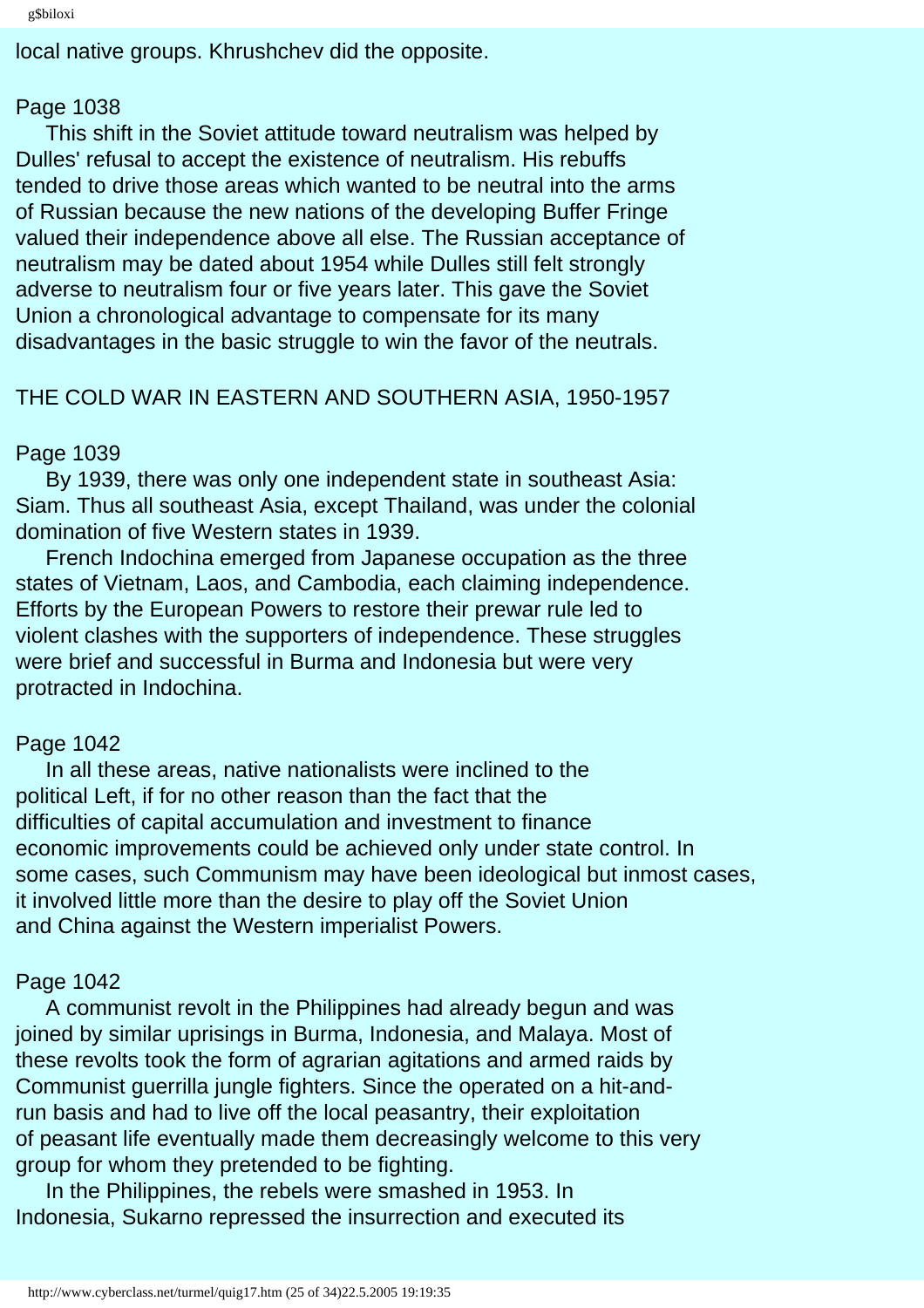leaders. In Malaya, the Communists were systematically hunted down and destroyed by British troops. In Burma, they weren't eliminated until 1960.

 The real problem was Indochina. There, the French Army was uncompromising and Communist leadership was skillful. As a result, the struggle became part of the Cold War. The Malay peninsula is dominated by a series of mountain ranges with their intervening rivers running southward from Chinese Yunnan. These rivers fan out into fertile alluvial deltas which produce surplus foods for undemanding peoples.

#### Page 1043

 Indochina brought considerable wealth to France. After the Japanese withdrawal, the Paris government was reluctant to see this wealth, chiefly from the tin mines, fall into native groups and by 1949, decided to use force to recover the area.

 Opposed to the French effort was Ho Chi Minh, a member of the French Communist Party. Ho had set up a coalition government under his Viet Minh Party and proclaimed independence for Vietnam (chiefly Tonkin and Annam) in 1945, while French troops, in a surprise coup, seized Saigon in the south. Ho received no support from the Kremlin.

 At first, Ho sought support from the United States but after the establishment of Red China in 1949, he turned to that new Communist state for help. Mao's government was the first state to give Vietnam diplomatic recognition (January 1950) and at once began to send military supplies and guidance. Since the U.S. was granting extensive aid to France, the struggle in Vietnam became, through surrogates, a struggle between the United States and China. In world opinion, this made the U.S. the defender of European imperialism against anticolonial native nationalism.

 During this turmoil, independent neutralist governments came into existence in Laos and Cambodia. Both states accepted aid from whoever would give it and both were ruled by an unstable balance of pro-Communists, neutralists, and pro-Westerners, all with armed supporters. On the whole, the neutralist group was largest and the pro-Western was the smallest but could obtain support from America's wealth. The decisive influence was that the Communists were prepared to accept and support neutralism years before Dulles would condone it.

#### Page 1044

 The readiness of Dulles and the French Army to force a showdown in Vietnam was unacceptable to the British and many in France. Out of this came a Soviet suggestion for a conference on Indochina in Geneva.

 By early 1954, the Communist guerrillas were in control of most of northern Indochina, were threatening Laos, and were plaguing villages as far south as Saigon. About 200,000 French troops and 300,000 Vietnamese militia were tied in knots by about 335,000 Viet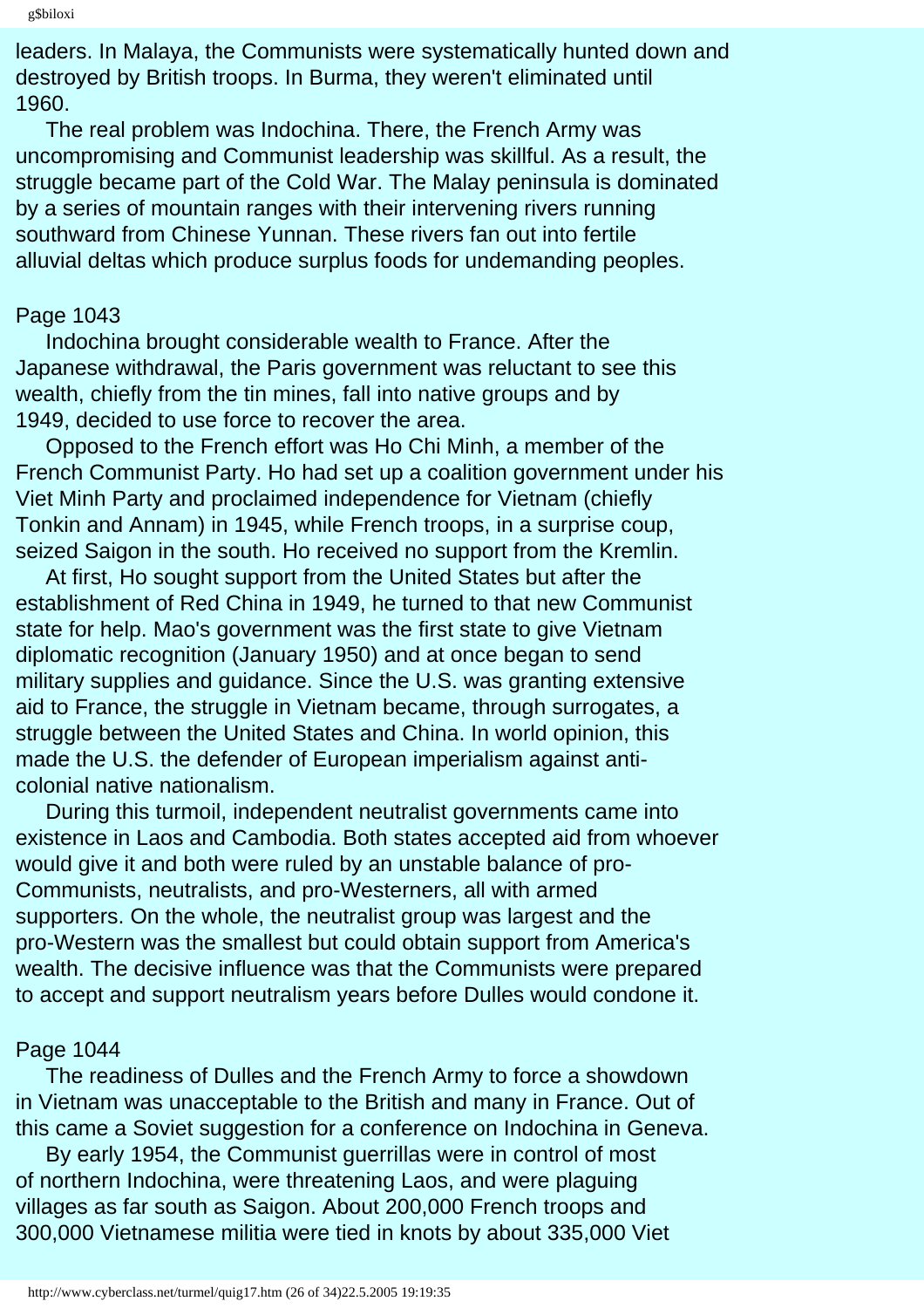Minh guerrillas. France was being bled to death with nothing to show for it.

 By the end of March 1953, the outer defences of the French strong point at Dien Bien Phu were crumbling. The French chief of staff found Dulles ready to risk all-out war with Red China by authorizing direct American intervention in Indochina. As usual, Dulles thought that wonders could be achieved by air strikes alone against the besiegers of Dien Bien Phu and for a few day, at Dulles' prodding, the United States tottered "on the brink of war." Dulles proposed "a united action policy:" "If Britain would join the United States and France would agree to stand firm, the three Western states could combine with friendly asian nations to oppose communist forces.

#### Page 1045

 President Eisenhower agreed but his calls to Churchill and Eden found the British government opposed to the adventure because the Sino-Soviet Treaty of 1950 bound Russia to come to the assistance of China if it were attacked by the United States as Dulles contemplated.

 During the 1954 Far Eastern Geneva Conference, two American aircraft carriers, loaded with atomic weapons, were cruising the South China Sea, awaiting orders from Washington to hurl their deadly bombs at the Communist forces besieging the 15,000 exhausted troops trapped at Dien Bien Phu. In Washington, Admiral Radford was vigorously advocating such aggressive action on a generally reluctant government. In Paris, public outrage was rising over Indochina where the French had expended 19,000 lives and \$8 billion without improving matters a particle. The fall of Dien Bien Phy on May 7th led to the fall of the French government. The new prime minister promised a cease-fire or his own retirement within 30 days. He barely met the deadline.

 The Indochinese settlement of July 20, 1954 was basically a compromise, some of whose elements did not appear in the agreement itself. A Communist North Vietnam state was recognized north of the 17th parallel and the rest was left in three states: Laos, Cambodia and South Vietnam.

 The new state system was brought within the Dulles network of trip-wire pacts on September 8, 1954 when Britain, France, Australia, New Zealand, Pakistan, Thailand, Philippines and the U.S. formed the South-East Asia Treaty Organization (SEATO) and extended their protection to Laos, Cambodia and South Vietnam.

 The Geneva agreement was to neutralize the Indochina states but was apparently not acceptable to the Dulles brothers and any possible stability in the area was soon destroyed by their activities, especially through the Central Intelligence Agency (CIA) seeking to subvert the neutrality of Laos and South Vietnam by channeling millions in American funds to Right-wing army officers, building up large military forces, rigging elections, and backing reactionary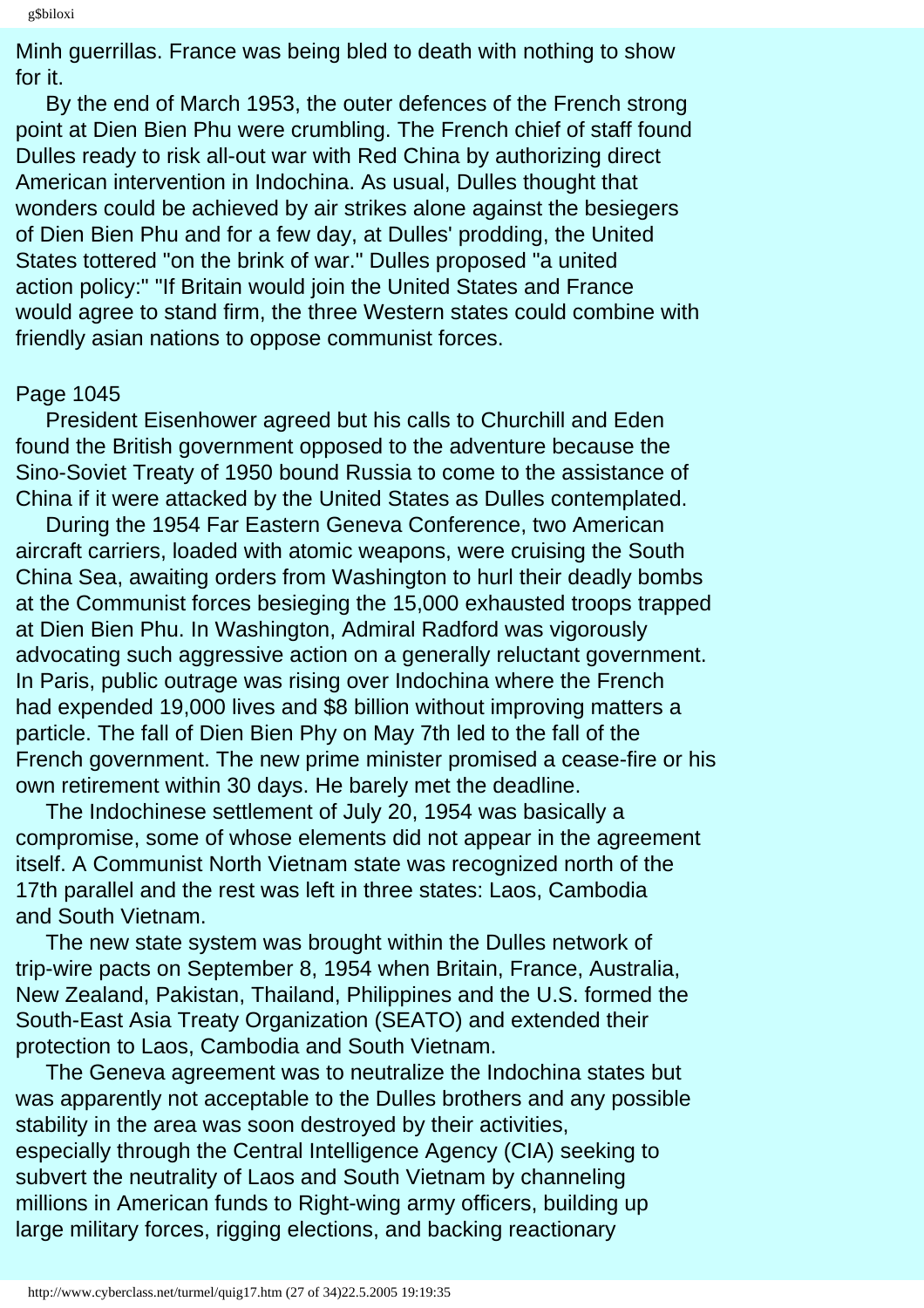#### coups d'etat.

#### Page 1046

 These techniques might have been justified in the eyes of the CIA if they had been successful but, on the contrary, they alienated the mass of the natives in the area, brought numerous recruits to the Left, gave justification for Communist intervention from North Vietnam, disgusted our allies in Britain, France, Burma, India and elsewhere, and by 1962 had almost destroyed the American image and position in the area.

 In Laos, the chief political figure was Prince Phouma, leader of the neutralist group, who tried to keep a balance between the Communist Pathet Lao on his Left and the American-subsidized politicians and militarists led by General Nosavan on his Right. American aid was about \$40 million a year of which about \$36 million went to the army. This was used, under American influence, as an antineutralist rather than an anti-Leftist influence culminating in a bungled army attack on two Pathet Lao battalions in 1959 and openly rigged elections in which all the Assembly seats were won by Rightwing candidates in 1960. In August 1960, an open revolt in behalf of the neutralist Phouma game rise to a Right-wing revolution led by General Nosavan. This drove the neutralists in the arms of the Pathet Lao.

 The SEATO Council refused to support the American position, the Laotian army was reluctant to fight, and the American military mission was soon involved in the confused fighting directly.

 The American bungle in Laos was repeated, with variations, elsewhere in southern and southeastern Asia. In South Vietnam, American aid, largely military, amounted to about two thirds of the country's budget, and by 1962, it had reached \$2 billion. Such aid, which provided little benefit for the people, corrupted the government, weakened the swollen defense forces, and set up a chasm between the rulers and people which drove the best of the latter Leftward, in spite of the exploitative violence of the Communist guerrillas. A plebiscite in 1955 was so rigged that the Americansupported candidate won over 98% of the vote. The election of 1960 was similarly managed, except in Saigon, the capital, where many people refused to vote. As might have been expected, denial of a fair ballot led to efforts to assassinate the American-sponsored President, Diem, and gave rise to widespread discontent which made it possible for the Communist guerrillas to operate throughout the country. The Americansponsored military response drove casualties to a high sustained figure by 1962 and was uprooting peasantry throughout the country in an effort to establish fortified villages which the British had introduced with success in Malaya.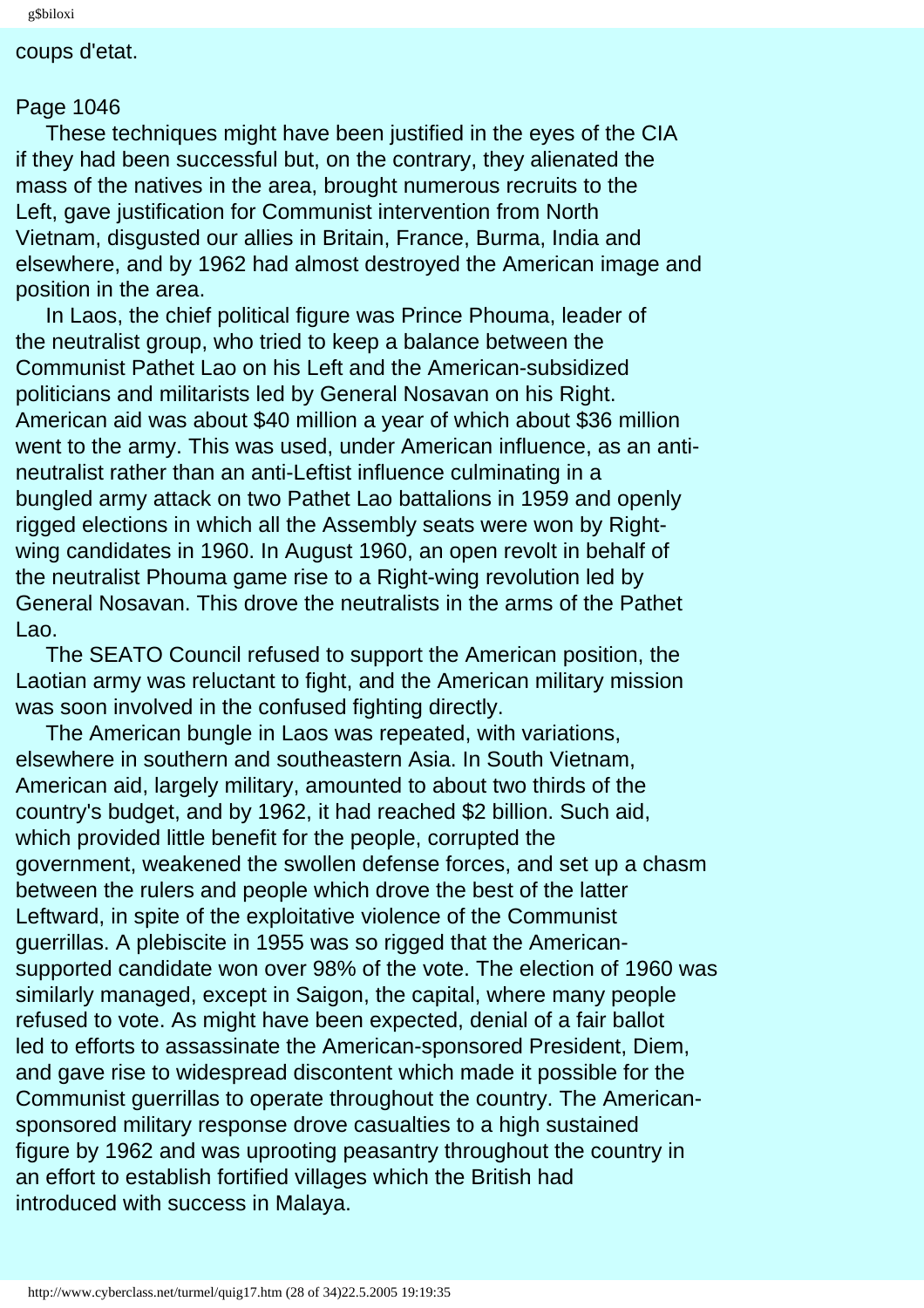#### Page 1047

 These errors of American policy, which were repeated in other places, arose very largely from two factors:

1) American ignorance of local conditions which were passed over in animosity against Russia and China;

2) American insistence on using military force to overcome local neutralism which the mass of Asiatic people wanted.

 The American militarization of both Thailand and South Vietnam was used to increase pressure on Cambodia which was driven to seek support for its independence from China and Russia.

 North Vietnam had a deficiency of food while South Vietnam, like all delta areas, is a zone of rice surplus and thus a shining target for North Vietnamese aggression.

 The collapse of the world price of rice at the end of the Korean War left Burma with an unsellable surplus of almost two million tons. Within the next three years, Burma signed barter agreements with Red China and Soviet Europe by which Burma got rid of a third of its surplus each year in return for Communist goods and technical assistance. These returns were so poor in quality, high in price and poorly shipped that Burma refused to renew the agreements in 1958.

# SOUTHERN ASIA

 Farther west, in southern Asia (correctly called the Middle East from the Persian Gulf to Burma) American bungling also opened may opportunities for Soviet penetration which the Soviets failed to exploit.

# Page 1048

 India was determined to be neutral; Pakistan was willing to be an ally of the United States.

# Page 1049

 The partition of India before independence in 1947, as in Palestine and earlier in Ireland, received strong impetus from the Round Table Group, and in all three cases, it led to horrors of violence. In India's case, the partition was a butchery rather than a surgical process. Imposed by the British, it cut off two areas in northwestern and northeastern India to form a new Muslim state of Pakistan (cutting right through the Sikhs in the process). The two new nations began under two new leaders. In the post-partition confusion, minorities on the wrong sides of the lines sought to flee, as refugees, to India or Pakistan, while the Sikhs sought to establish a new homeland by exterminating Muslims in East Punjab. In a few weeks, almost 200,000 were killed and twelve million were forced to flee as refugees.

The two sections of Pakistan were separated from each other by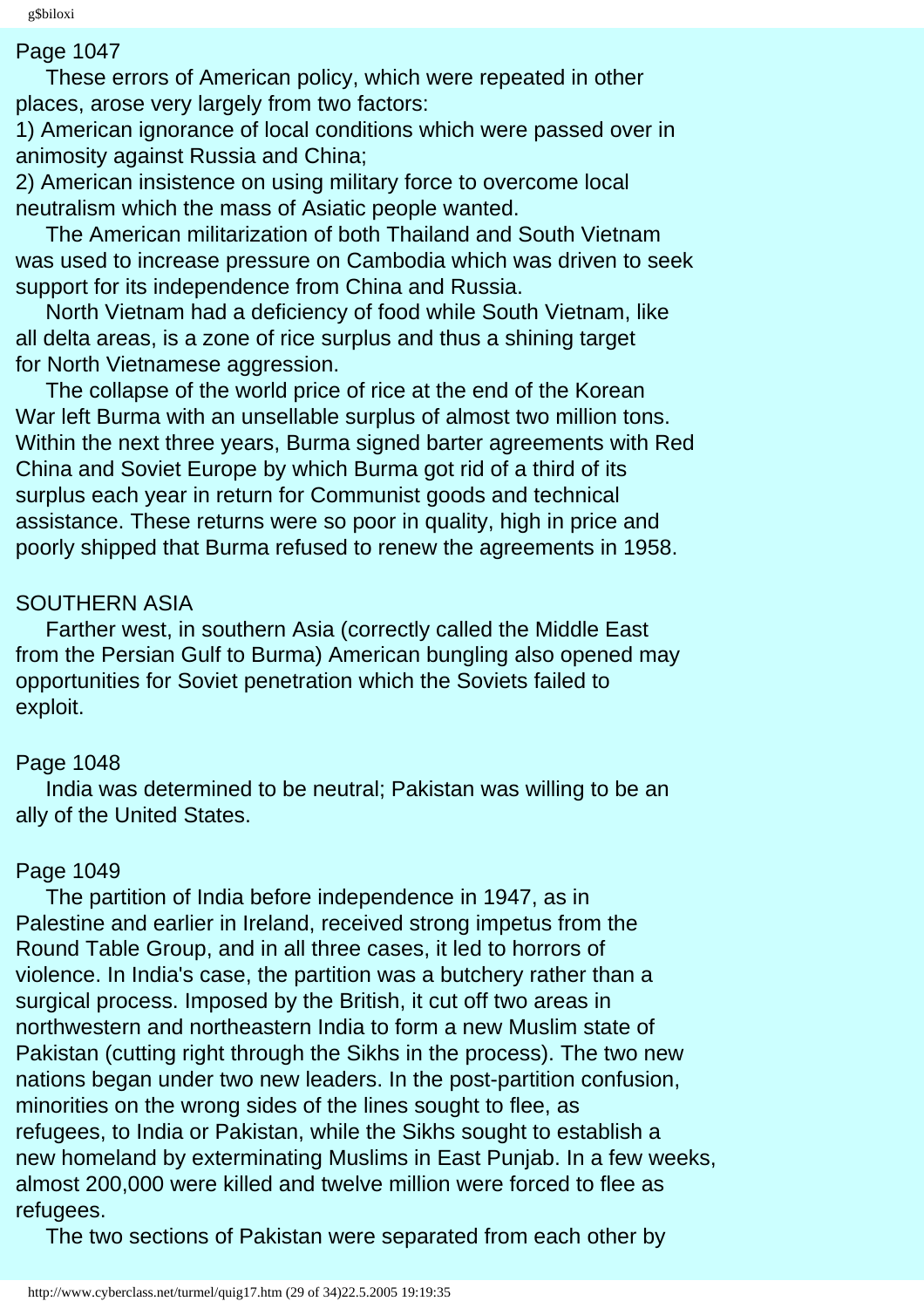1,100 miles of India territory, its boundaries irrational, its economic foundations torn to shreds by the partition.

### Page 1050

 In 1958, martial law was established and General Khan became president. Under military rule, a sweeping land-reform program restricted owners to 500 irrigated or 1000 non-irrigated acres with the surplus distributed to existing tenants or other peasants. Former landlords received compensation in long-term bonds.

#### Page 1052

 The American insistence on the non-committed nations adopting anti-Soviet lines opened the way for the Soviet to pose as the friend of such nations by supporting their neutralism.

#### Page 1053

 At the end of World War II, about 80 percent of Iran's population were peasants. Four fifths of the land was almost entirely useless, being either mountainous or arid. Moreover, the peasants who tilled the land were much oppressed by heavy rents to absentee landlords who also controlled, as separate rights, essential access to water. Only about a seventh of the land was owned by peasants who worked it. Peasants retained little more than a fifth of what they produced.

 The shah has shifted the basis of his support from the elite landed group to this growing middle class.

 Before 1914, the shah sought to raise funds for his personal use by selling concessions and monopolies to foreign groups. Most of these were exploitive of the Iranian peoples. Of these, the most important was the concession for petroleum which came into possession of the new Anglo-Persian Oil Company which came to be controlled, through secret stock ownership, by the British government.

#### Page 1054

 At the end of World War I, Iran was a battleground between Russian and British armed forces. By 1920, the withdrawal of British forces left the anti-Bolshevik Russian Cossack Brigade as the only significant military force in the country. The chief Iranian officer in that force, Reza Pahlavi, in the course of 1921-1925 gradually took over control of the government and eventually deposed the incompetent 28-year-old Shah Ahmad.

 Pahlavi's chief aim was to break down tribalism and localism. To this end, he defeated the autonomous tribes, settled nomadic groups in villages, shifted provincial boundaries to break up local loyalties, created a national civil service and police force, established national registration with identity cards for all, and used universal conscription to mingle various groups in a national army.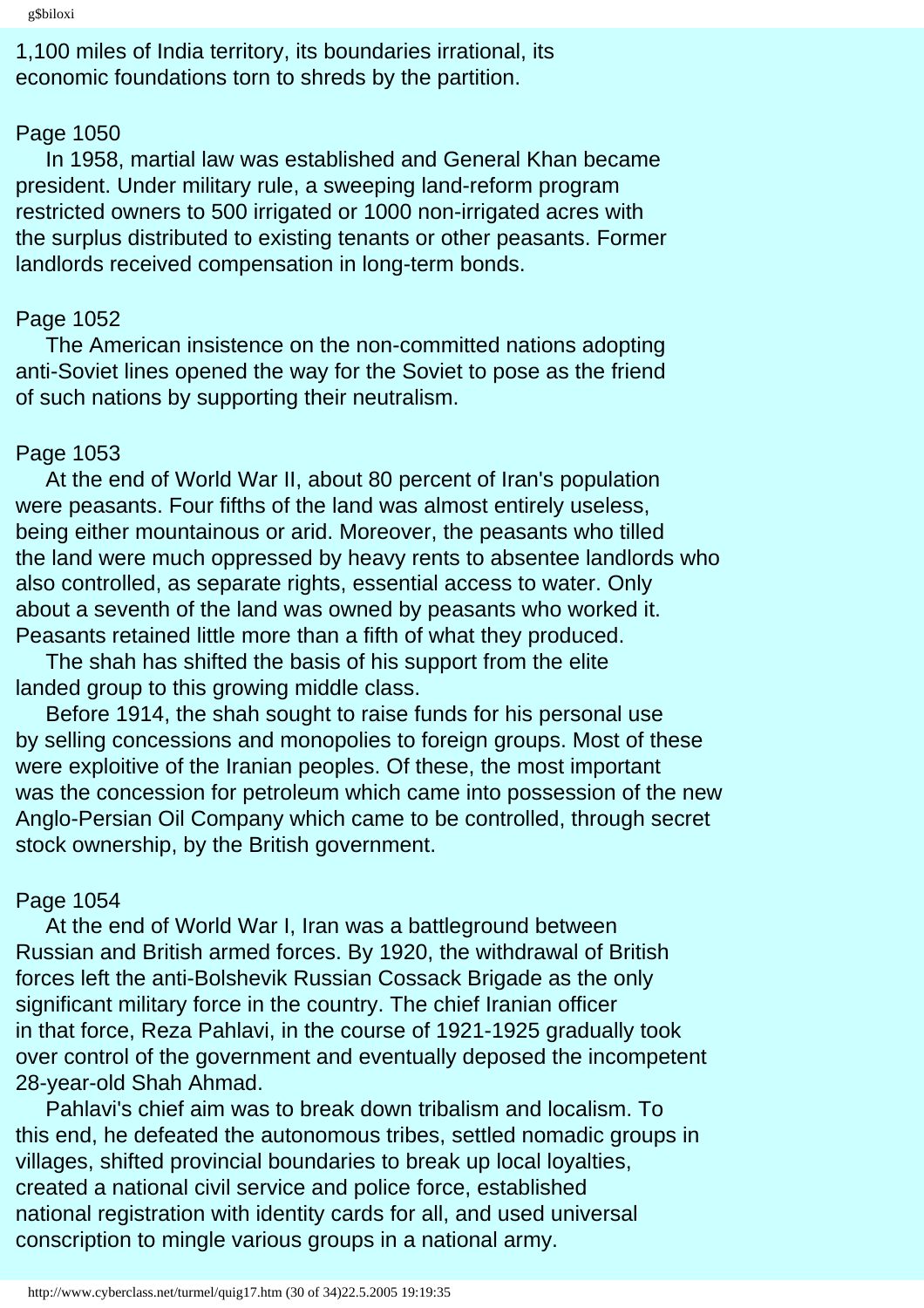All these projects needed money and the chief resource, oil, was tied up completely in the concession held by the AIOC with the inevitable result that it became the target of the Iranian nationalist desire for traditional development funds. The older Iranian elite would have been satisfied with a renegotiated deal but the newer urban groups demanded the complete removal of foreign economic influence by nationalization of the petroleum industry.

#### Page 1056

 By 1950, the Shah put his prime minister in to force through the supplemental agreement. Opposing groups introduced nationalization bills. Gradually, the nationalization forces began to coalesce about a strange figure, Mr. Muhammad Mossadegh, with a doctorate in Economics. Politically, he was a moderate but his strong emotional appeal to Iranian nationalism encouraged extreme reactions among his followers.

 The company insisted that its status was based on a contractual agreement which could not be modified without its consent. The British government maintained the agreement was a matter of international public law which it had a right to enforce. The Iranian government declared it had the right to nationalize an Iranian corporation operating under its law on its territory, subject only to adequate compensation.

 The nationalist arguments against the company were numerous: 1) It had promised to train Iranians for all positions possible but had only used them in menial tasks, trained few natives and employed many foreigners.

2) The company had reduced its payments to Iran, which were based on profits, by reducing the amount of its profits by bookkeeping tricks. It sold oil at very low prices to wholly-owned subsidiaries outside Iran or to the British Navy, allowing the former to resell at world prices so that AIOC made small profits, while the subsidiaries made large profits not subject to the Iranian royalty obligations. Iran believe that all profits should fall under the obligations. but as late as 1950, AIOC admitted that the accounts of 59 such dummy corporations were not included in AIOC accounts.

3) AIOC generally refused to pay Iranian taxes, especially income tax but paid such taxes to Britain; at the same time, it calculated the Iranian profit royalties after such taxes so that the higher British taxes went, the less the Iranian payment became. Thus, Iran paid income tax to Britain. In 1933, AIOC paid #305,000 in British taxation and #274,000 in Iranian taxes. In 1948, the two figures were #28.3 million to Britain and #1.4 million to Iran.

#### Page 1057

4) The payment to Iran was also reduced by putting profits into reserves or into company investments outside Iran, often in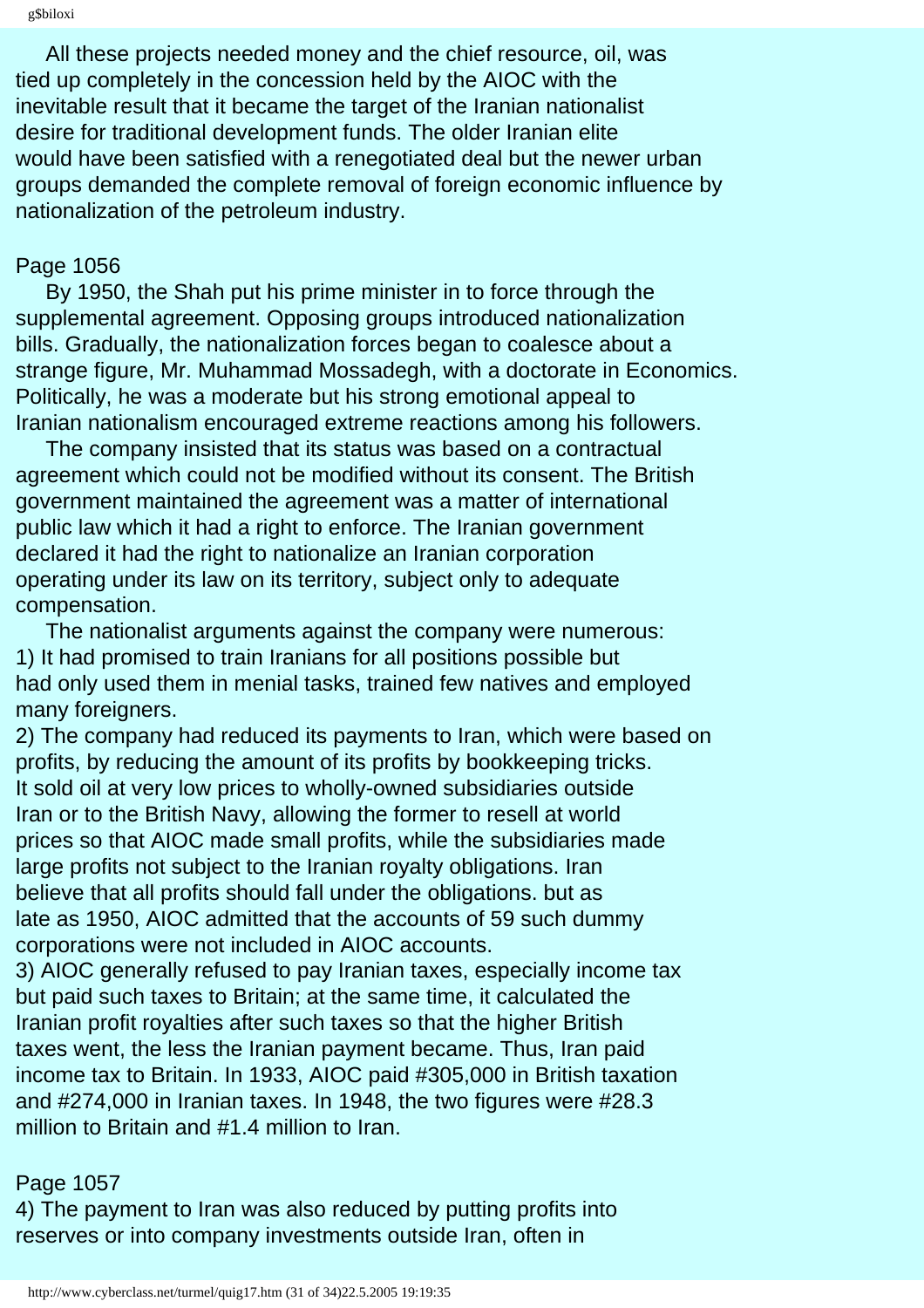subsidiaries, and calculating the Iranian share only on the profits distributed as dividends. Thus in 1947, when profits were really #40.5 million, almost #15 million went to British income taxes, over #7 million to stockholders, and only #7 million to Iran. If the payment to Iran had been calculated before taxes and reserves, it would have received at least #6 million more that year.

5) AIOC's exemption from Iranian customs deprived Iran of about #6 million a year.

6) The company drew many persons to arid and uninhabited areas and then provided very little of the costs of housing, education, or health.

7) AIOC as a member of the international oil cartel reduced its oil production and thus reduced Iran's royalties.

8) AIOC continued to calculate its payments to Iran in gold at #8.1 per ounce for years after the world gold price had risen to #13 an ounce while the American Aramco in Saudi Arabia raised its gold price on demand.

9) AIOC's monopoly prevented Iran developing other Iranian oil fields.

 As a consequence of all these activities, the Iranian nationalists of 1952 felt angered to think that Iran had given up 300 million tons of oil over fifty years and obtained about #800 million in profits.

 The Iranian opposition to nationalization was broken in 1951 when the prime minister was assassinated. The nationalization bill was passed and at the request of the Majlis, the shah appointed Mossadegh prime minister to carry it out. This was done with considerable turmoil which included strikes by AIOC workers against mistimed British wage cuts, anti-British street riots and the arrival of British gun-boats at the head of the Persian Gulf. Rather than give up the enterprise or operate it for the Iranian government, AIOC began to curtail operations and ship home its engineers. In May 1951, it appealed to the International Court of Justice in spite of Iranian protests that the case was a domestic one, not international. Only in July, 1952, did the court's decision uphold Iran's contention by refusing jurisdiction.

### Page 1058

 At first, the U.S. supported Iran's position fearing British recalcitrance would push Iran toward Russia. However it soon became apparent that the Soviet Union, while supporting Iran's position, was not going to interfere. The American position then became increasingly pro-British and anti-Mossadegh. This was intensified by pressure from the international petroleum cartel comprising the seven greatest oil companies in the world.

 As soon as Britain lost its case in the International Court of Justice, it put into effect a series of reprisals against Iran which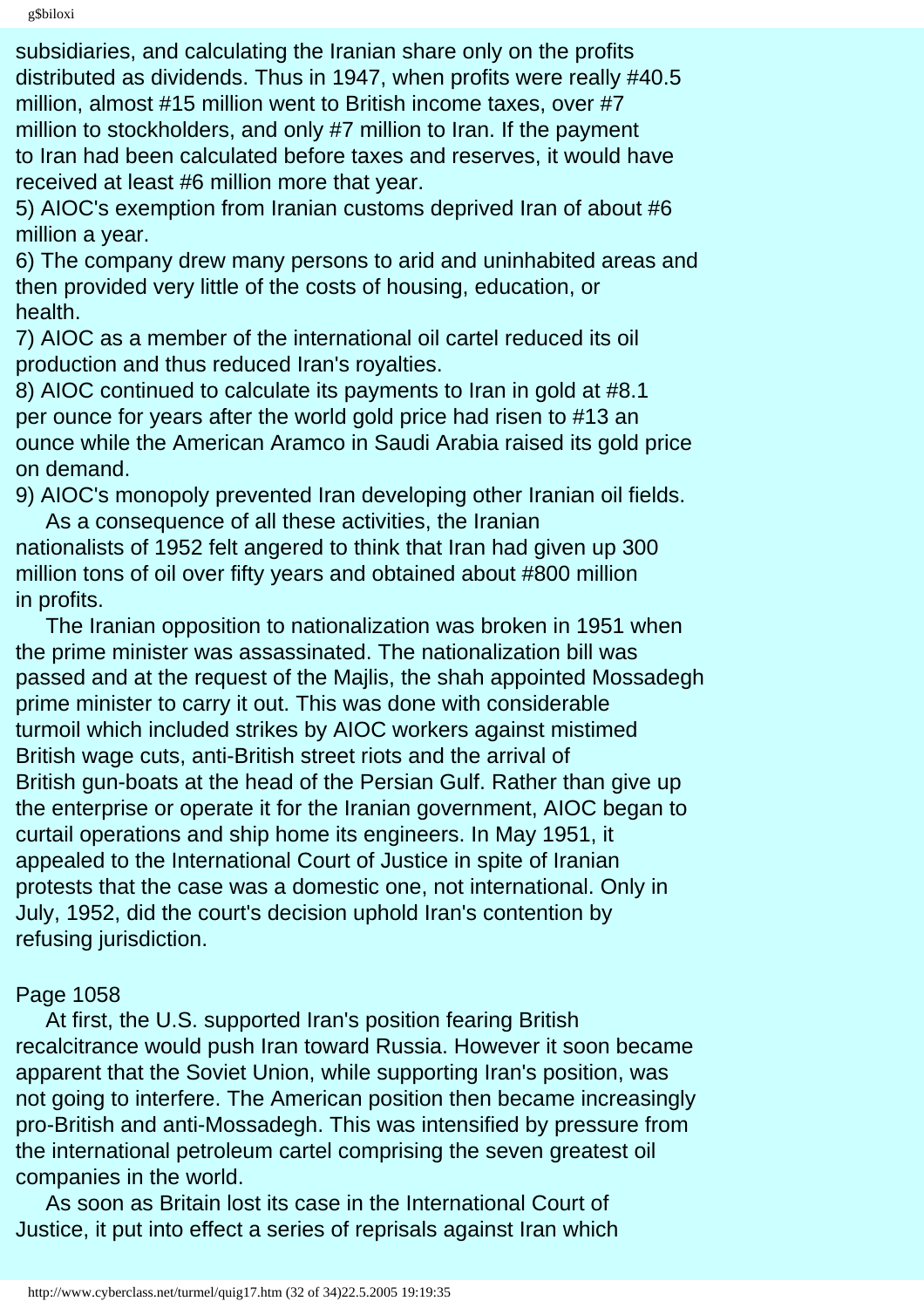rapidly crippled the country. Iranian funds were blocked; its purchases in British controlled markets were interrupted; its efforts to sell oil abroad were frustrated by a combination of the British Navy and the world oil cartel (which closed sales and distribution facilities to Iranian oil). These cut off a substantial portion of the Iranian government's revenues and forced a drastic curtailment of government expenditures.

#### Page 1059

 Mossadegh broke off diplomatic relations with the British, deported various economic and cultural groups, and dismissed both the Senate and the Iranian Supreme Court which were beginning to question his actions.

 By that time, almost irresistible forces were building up against Mossadegh, since lack of Soviet interference gave the West full freedom of action. The British, the AIOC, the world petroleum cartel, the American government and the older Iranian elite led by the shah combined to crush Mossadegh. The chief effort came from the CIA under the personal direction of Allen Dulles, brother of the Secretary of State. Dulles, a former director of the Schroeder Bank in New York. It will be remembered that the Schroeder Bank in Cologne helped to arrange Hitler's accession to power as chancellor in January 1933.

 In the Near East, the mobs are easily roused and directed by those who are willing to pay and Dulles had the unlimited secret funds of the CIA. From these he gave \$10 million to Colonel H. Norman Schwartzkopf who was in charge of training the Imperial Iranian Gendarmerie and this was judiciously applied in ways which changed the mobs tune. The whole operation was directed personally by Dulles from Switzerland.

 In August Mossadegh held a plebiscite to approve his policies. The official vote was about two million approvals against twelve hundred disapprovals but his days were numbered. On August 13th, the Shah precipitated the planned anti-Mossadegh coup by naming General Zahedi as prime minister and sent a messenger dismissing Mossadegh. The latter refused to yield and called his supporters into the streets where they rioted against the Shah who fled with his family to Rome. Two days later, anti-Mossadegh mobs, supported by the army, defeated Mossadegh supporters. He was forced out of office and replaced by General Sahedi. The shah returned from Italy on August 22nd.

#### Page 1060

 The fall of Mossadegh ended the period of confusion. From 1953 on, the shah and the army, backed by the conservative elite, controlled the country and the docile Majlis. Two weeks after the shah's countercoup, the U.S. gave Iran an emergency grant of \$45 million, increased its economic aid payment to \$23 million and began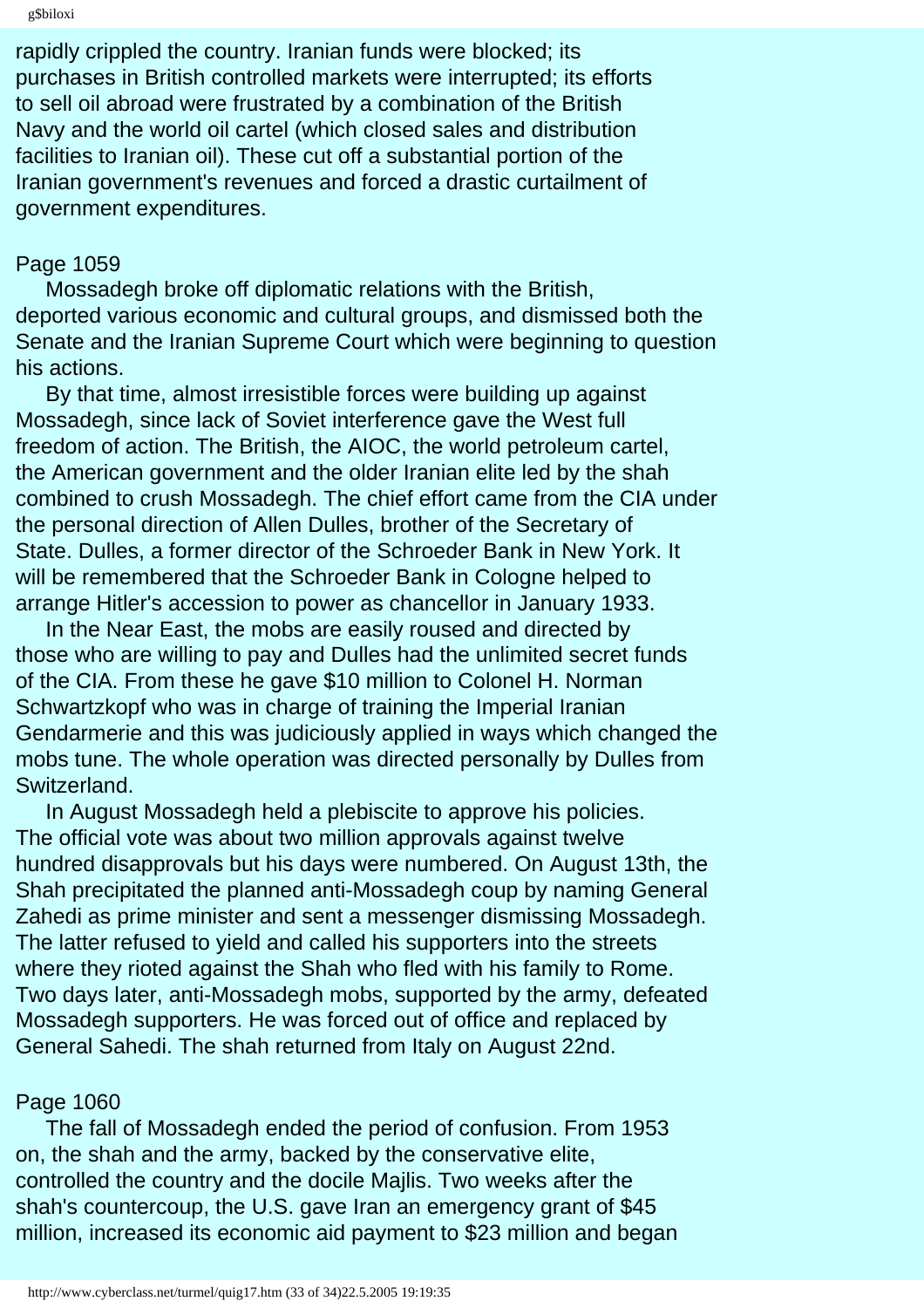to pay \$5 million a month in Mutual Security funds. In return, Iran became a firm member of the Western bloc. The Communist Tudeh Party was relentlessly pursued after 1953.

 By 1960, the shah tried a program of agrarian reform which sought to restrict each landlord's holdings to a single village, taking all excess lands for payments spread over 10 years and granting the lands to the peasants who worked them for payments over 15 years. The shah's own estates were among the first to be distributed but by the end of 1962 over 5000 villages had been granted to their peasants.

 In the meantime, the oil dispute was settled and the incomes to Iran were considerably increased averaging about \$250 million or more a year.

## **[Send a comment to John Turmel](mailto:%20bc726@freenet.carleton.ca)**

# **[Home](http://www.cyberclass.net/turmel)**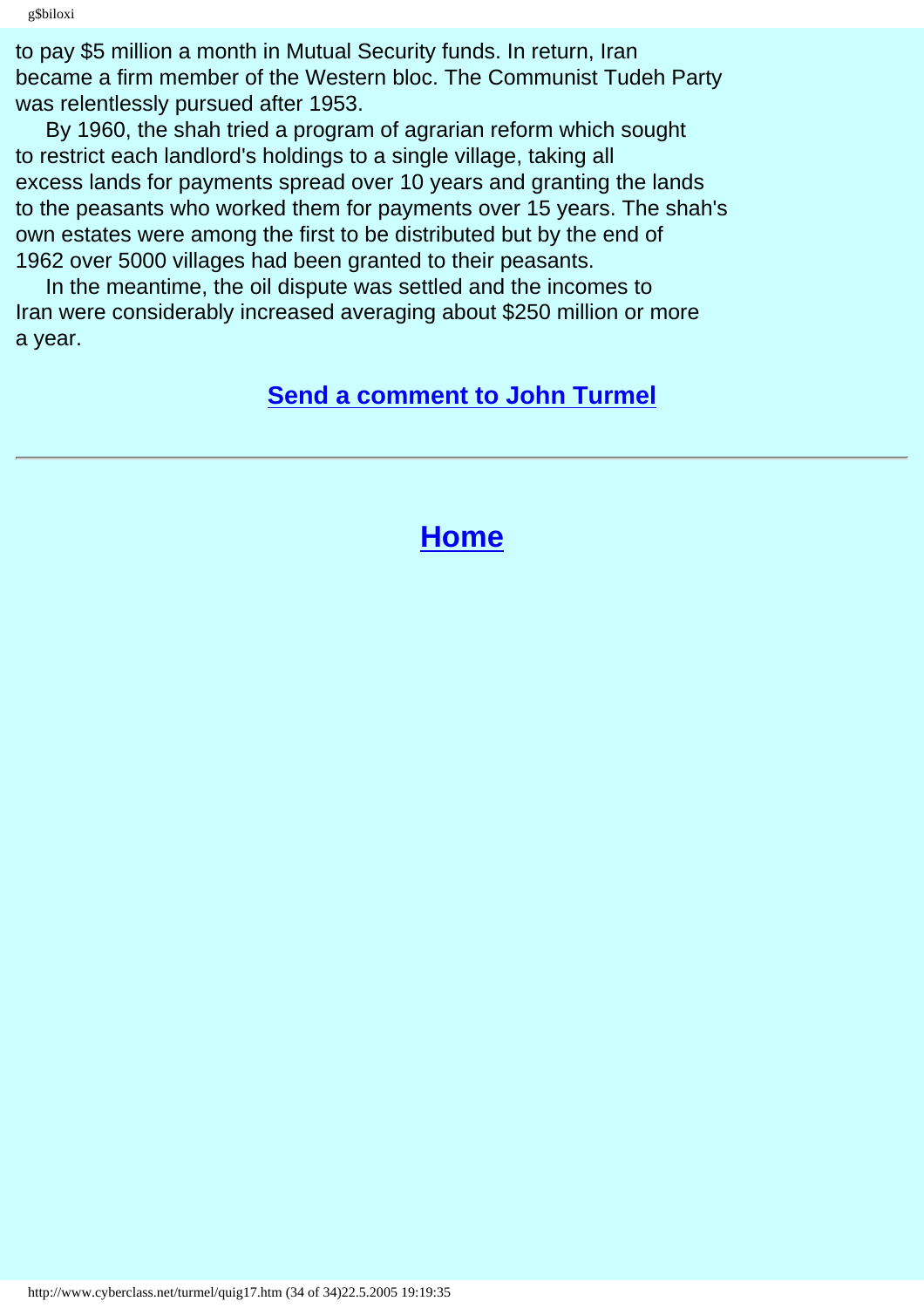TRAGEDY AND HOPE Chapters XIX-XX by Dr. Carroll Quigley ISBN 0913022-14-4

### **CONTENTS**

XIX. THE NEW ERA XX. TRAGEDY AND HOPE: THE FUTURE IN PERSPECTIVE

CHAPTER XIX: THE NEW ERA, 1957-1964

## THE GROWTH OF NUCLEAR STALEMATE

## Page 1088

 Dulles refused to recognize the right of anyone to be neutral and tried to force all states to join the American side of the Cold War or be condemned to exterior darkness.

## Page 1090

 The so-called "missile gap" was a mistaken idea for the U.S. was in a condition of "nuclear plenty" and of "overkill capacity" that posed a serious problem for the Soviet Union. It was, strangely enough, just at that time (end of 1957) that two American studies (the Gaither Report and the Special Studies Project of the Rockefeller Brothers Fund) suggested the existence of a missile gap or inferiority in missile capacity of the United States compared to the Soviet Union based on the overemphasis on the "size" of Soviet rocket boosters. In this pleasant period of self-deception, the Soviet Union entered upon an unofficial international suspension of nuclear bomb testing from 1958 until 1961.

## Page 1097

 As a result of NASA's \$5 billion budget, the educational system was brought into the tempestuous atmosphere of the frantic American marketplace and was being ransacked from the highest levels down to high school and even below for talented, trained, or merely eager people. As the demands for such people grew and their remunerations and opportunities increased, the substantial minority who were not talented, trained or eager found fewer and fewer opportunities to make a living and began to sink downward toward a steadily growing lower class of social outcasts and underprivileged, the socially selfperpetuating group of the impoverished.

## Page 1098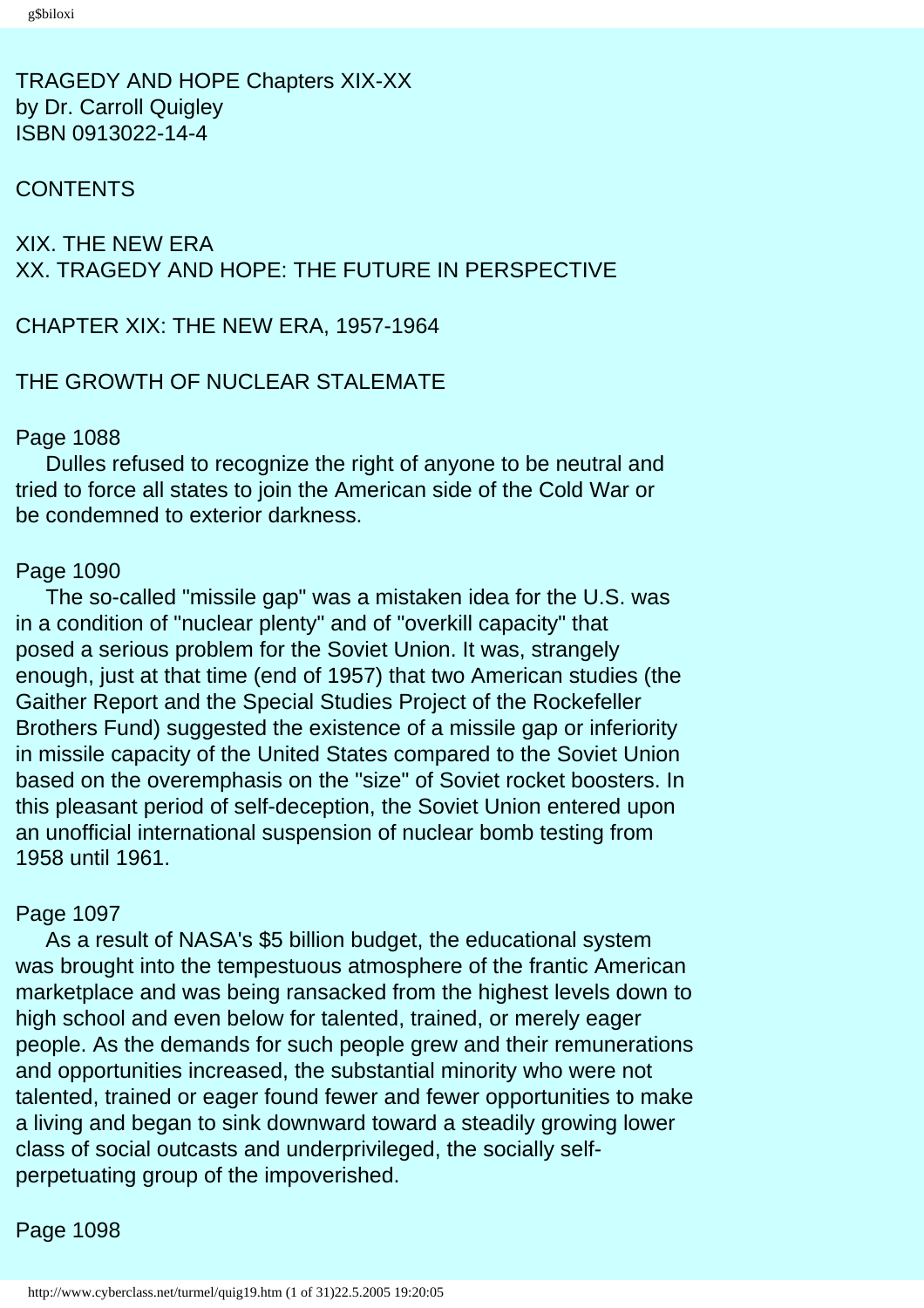In 1959, Red China began making increasingly unfavorable comments about Khrushchev's doctrines of "peaceful coexistence with capitalism" and the "inevitable victory of Socialism without war." He ruled out the need for war and the Soviet Union was willing to reach complete disarmament supervised by mutual controls including aerial photography.

## Page 1101

 As late as 1960, only 38,000 man-days of labor were lost by strikes and lockouts in West Germany compared to almost half a million in the Netherlands, 3 million in the U.K. and 19 million in the U.S.

 In Germany in 1958, eight great trusts still controlled 75 percent of crude steel production, 80 percent of raw iron, 60 percent of rolled steel, and 36 percent of coal output.

 The ten percent increase each year in the West German gross national product was something that could not be denied or disbelieved.

## Page 1102

 In East Germany in 1960, almost a million farmers were forced into less than 20,000 collective farms by methods of violence and social pressure similar to those Stalin had used. And the consequences were similar: agricultural production collapsed. Shortages of food were soon followed by other shortages.

### Page 1103

 Khrushchev's talk about "peaceful co-existence" was sincere and he sincerely wished to divert the Communist-Capitalist struggle into non-violent areas. Thus he was sincere in his disarmament suggestions.

### Page 1105

 Metternich said, "A diplomat is a man who never allows himself the pleasure of a triumph," and does so simply because it is to the interest of the stronger that an opponent who recognizes the victor's strength and is reasonable in yielding to it not be overthrown or replaced by another ruler who is too ignorant or too unreasonable to do so.

### Page 1108

 After Russia backed down on the Cuban missile crisis, the White House received a long and confused letter from Khrushchev whose tone clearly showed his personal panic and, to save his reputation, it was not released to the public. The next morning, the Soviet Foreign Office published a quite different text, suggesting that a deal be made dismantling both the American missile sites in Turkey and the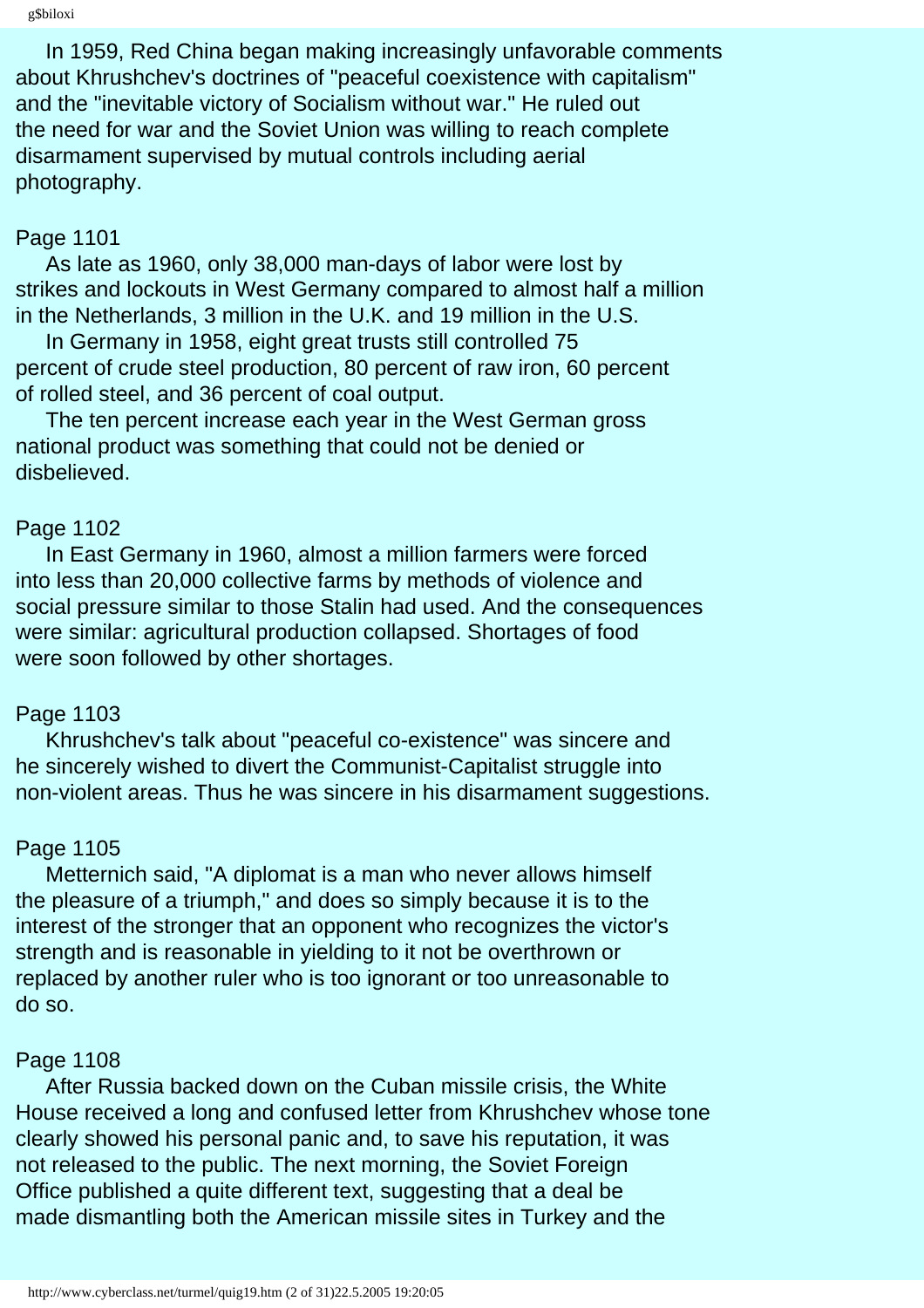Soviet missile sites in Cuba. To those inside both governments, this was recognized as a Soviet surrender since they knew that the Turkish sites were obsolete and were already scheduled to be dismantled. It was rejected by the White House because it would have represented to the world a surrender of Turkey. Instead, the White House replied to an offer to remove the Russian missiles if we would lift the blockade and promise not to invade Cuba.

## THE DISINTEGRATING SUPERBLOCS

## LATIN AMERICA: A RACE BETWEEN DISASTER AND REFORM

## Page 1109

 The Brazilian cost of living rose 40% in 1961, 50% in 1962, and 70% in 1963.

## Page 1110

 Latin America is not only poverty-ridden but the distribution of wealth and income is so unequal that the most ostentatious luxury exists for a small group side by side with the most degrading poverty for the overwhelming majority. Four fifths of the population of Latin America get about \$53 a year, while a mere 100 families own 90% of the native-owned wealth of the whole area and only 30 families own 72% of that wealth. In Brazil, half of all and is owned by 2.6% of the landowners while 22.5% is owned by only 1/2% of the owners. In Latin America, at least two thirds of the land is owned by 10% of the families.

## Page 1111

 As things stood in 1960, infant mortality varied between 20% and 35% in different countries.

## Page 1112

 While such conditions may rouse North American to outrage or humanitarian sympathy, no solution can be found by emotion or sentimentality. The problems are not based on lack of anything but on structural weaknesses. Solutions will not rest on anything that can be done to or for individual people but on the arrangements of peoples. Latin American lacks the outlook that will mobilize its resources in constructive rather than destructive directions.

 Obviously, the birthrate must decrease or the food supply must be increased faster than the population. And some provision must be made to provide peasants with capital and know-how before the great landed estates are divided up among them. A more productive organization of resources should have priority over any effort to raise standards of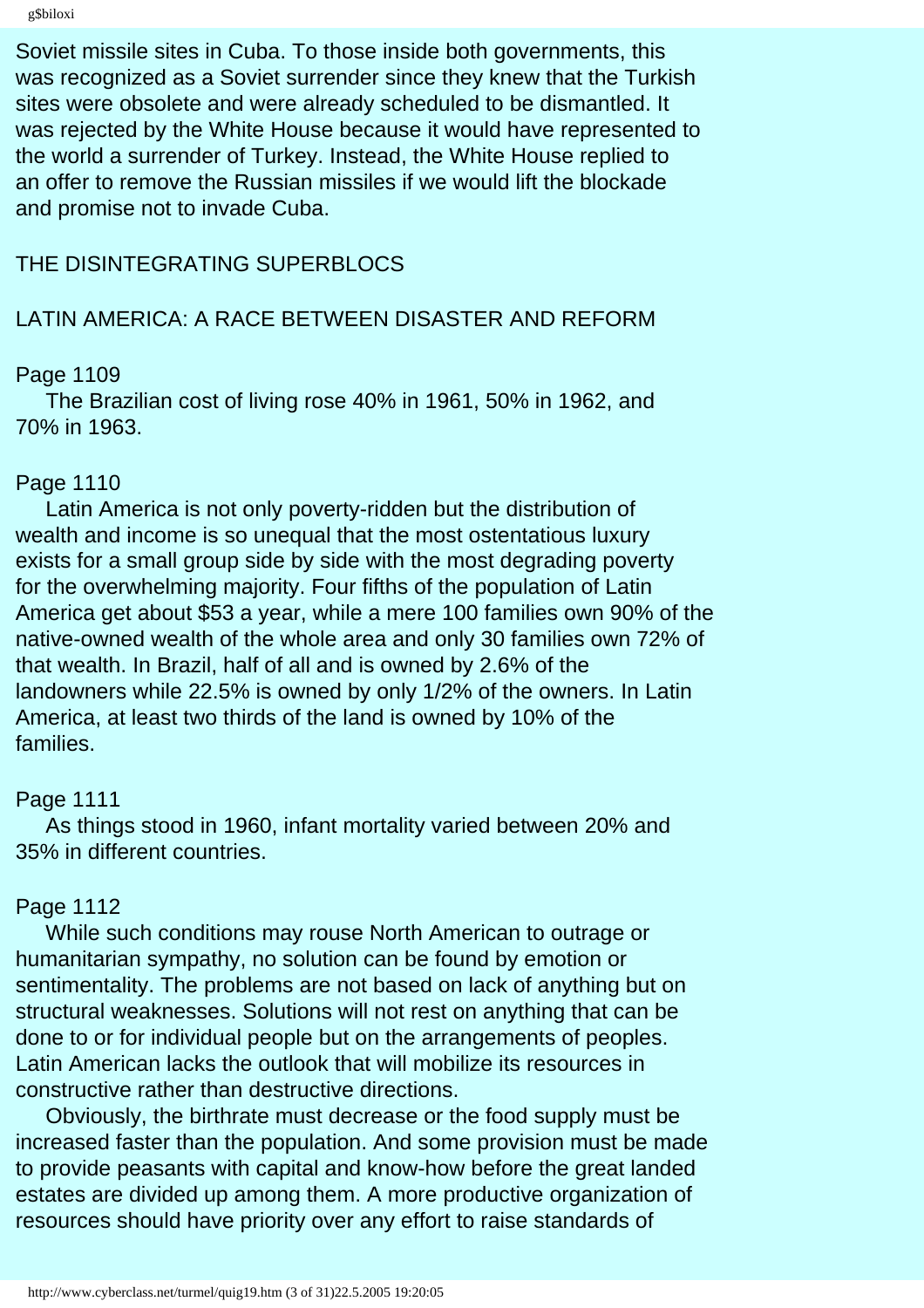## living.

## Page 1113

 We hear a great deal about Latin America's need for American capital and American know-how, when in fact the need for these is much less than the need for utilization of Latin America's own capital and know-how. The wealth and income of Latin America, in absolute quantities, is so great and it is so inequitably controlled and distributed that there is an enormous accumulation of incomes, far beyond their consumption needs, in the hands of a small percentage of Latin Americans. Much of these excess incomes are wasted, hoarded, or merely used for wasteful competition in ostentatious social display largely due to the deficiencies of Latin American personalities and character.

 The solution is not to redistribute incomes but to change the patterns of character and of personality formation so that excess incomes will be used constructively and not wasted.

## Page 1114

 At least half the value of American aid has been wiped away by the worsening of Latin America's terms of trade which made it necessary for it to pay more and more for its imports at the same time that it got less and less for its exports made worse by much of the available supply of foreign exchange spent for self-indulgent and non constructive spending abroad or simply to hoard their money in New York, London or Switzerland. The solution must be found in more responsible, more public-spirited, and more constructive patterns of outlook, of money flows, and of political and social security. A similar solution must be found for social deficiencies like inadequate housing, education, and social stability.

## Page 1115

 An Asian despotism is a two-class society in which a lower class consisting of nine tenths of the population supports an upper ruling class consisting of a governing bureaucracy of scribes and priests associated with army leaders, landlords, and moneylenders. The essential character of an Asian despotism rests on the fact that the ruling class has legal claim on the working masses and possesses the power to enforce these claims.

## Page 1119

 Arabic boys grow up egocentric, self-indulgent, undisciplined, immature, spoiled, subject to waves of emotionalism, whims, passion, and pettiness. Another aspect of Arabic society is its scorn of honest, steady manual work, especially agricultural work. There is a lack of respect for manual work that is so characteristic of the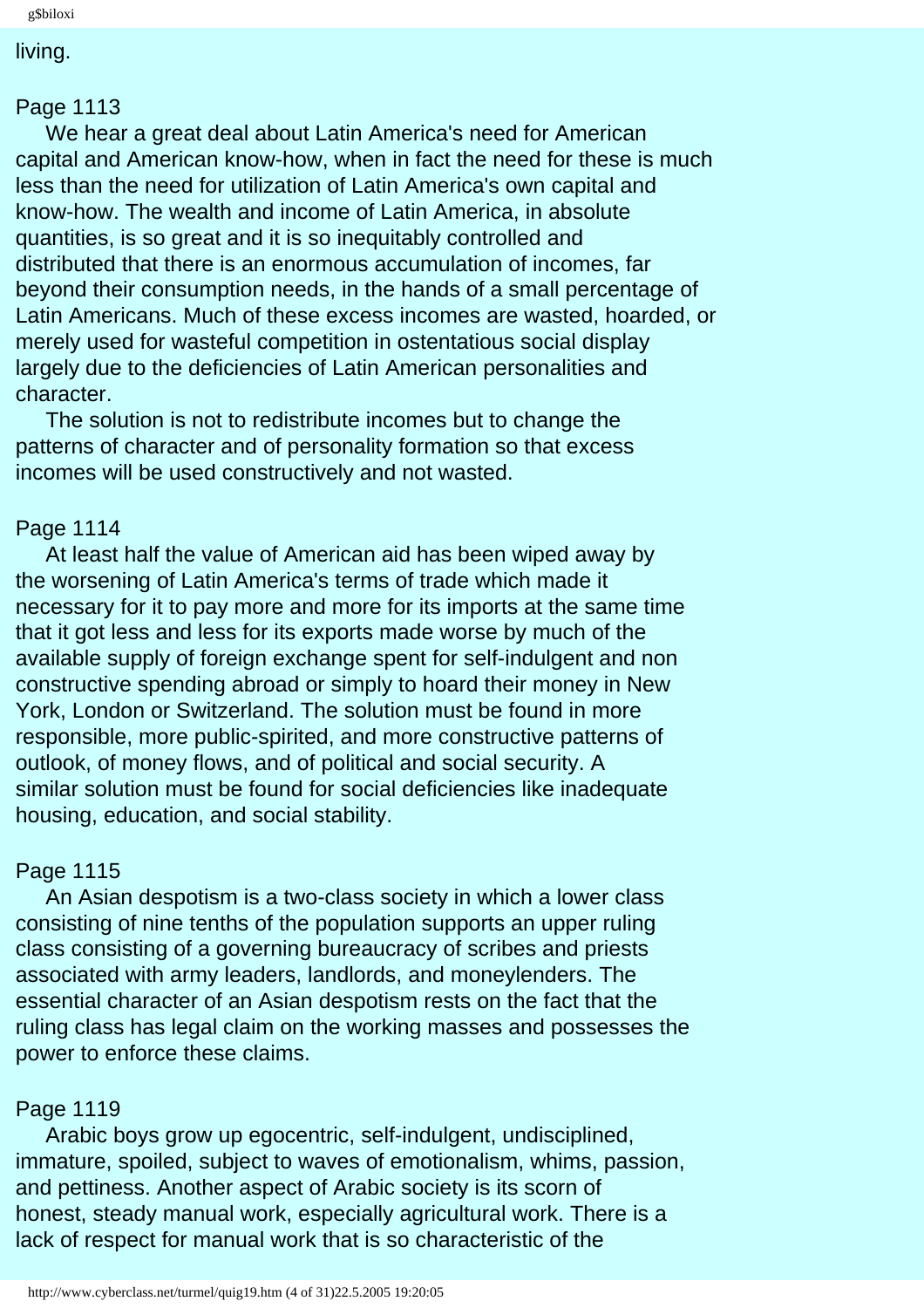Pakistani-Peruvian axis. The Bedouin outlook include lack of respect for the soil, for vegetation, for most animals, and for outsiders. These attitudes are to be seen constantly as erosion, destruction of vegetation and wild life, personal cruelty and callousness to most living things, including one's fellow man, and a general harshness and indifference to God's creation.

### Page 1120

 The ethical sides of Judaism, Christianity and Islam sought to counteract harshness, egocentricity, tribalism, cruelty, scorn of work and one's fellow creatures but these efforts have met with little success.

## Page 1122

 The method for the reform of Latin America rest in the upper class of that society. Such reform can come about only when the surpluses that accumulate in the hands of the Latin American oligarchy are used to establish more progressive utilization of Latin American resources.

## Page 1123

 The whole system is full of paradox and contradiction. The obstacle to progress and hope rests in the oligarchy because it controls wealth and power, and also because there is no hope at all unless it changes its ideology.

### Page 1124

 World War II, by increasing demand for Latin America's mineral and agricultural products, pushed starvation and controversy away from the immediate present. Latin American boomed: the rich got richer; the poor had more children. A few poor became rich, or at least richer. But nothing was done to modify the basic pattern of Latin American power, wealth, and outlook.

## Page 1127

 Until the 1952 revolution, the Bolivians, mostly of Indian descent, who were treated as second-class persons working as semislaves in the mines or as serfs on the large estates, had a per capita annual outcome of about \$100. As might be expected, the majority were illiterate, sullen and discouraged.

### Page 1128

 The Junta was overthrown in 1952. Paz Estenssoro returned from exile to become president. Pressure from the tin miners and from the peasants forced the new regime to nationalize the mines and to break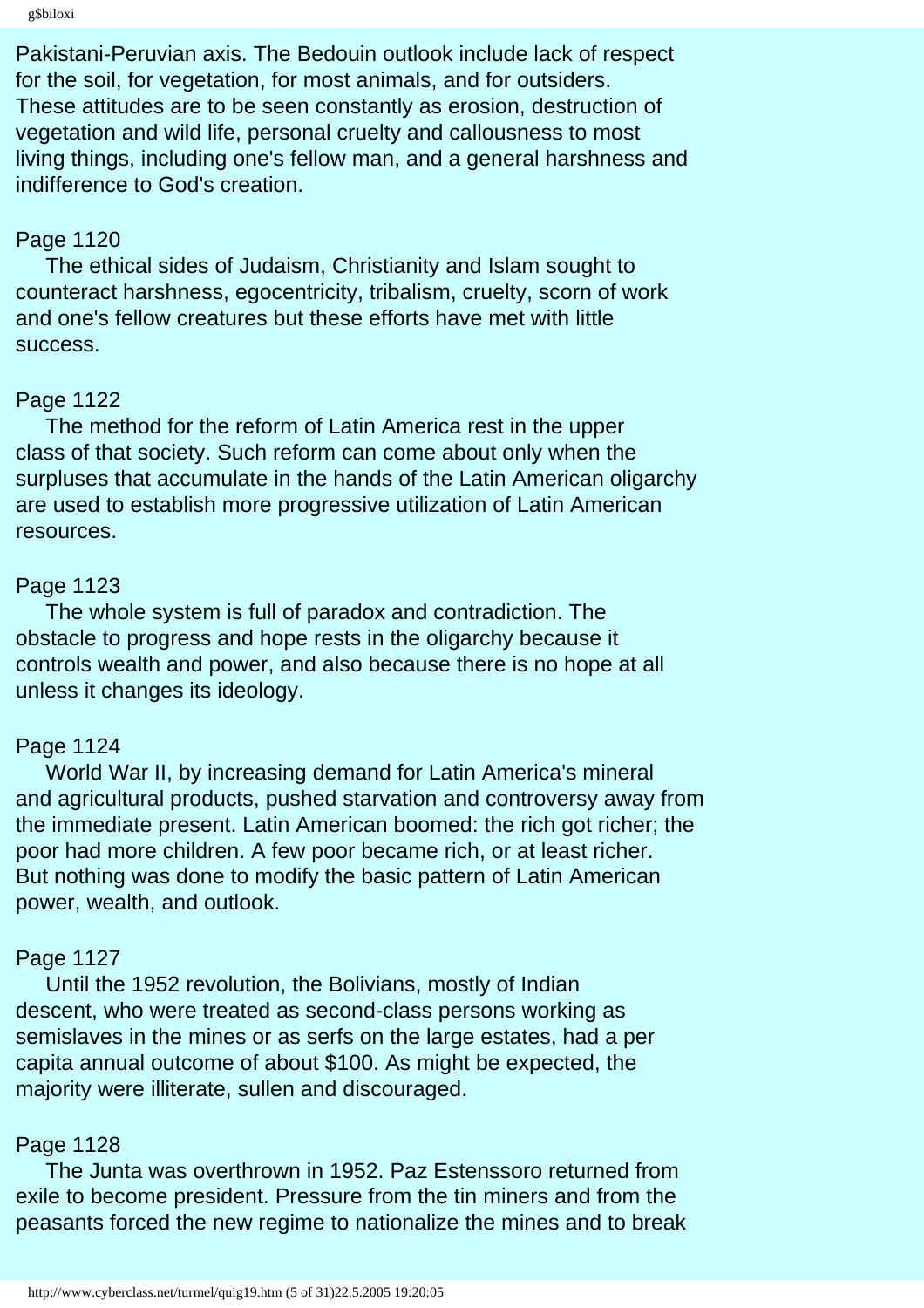up many of the large estates. Production costs of tin rose above market price thus wiping out their foreign exchange earnings. Worse, the world price of tin collapsed in 1957.

 The problems could hardly be handled because of popular pressures in a democratic country to live beyond the country's income. The final collapse did not occur because of the efforts of President Siles and assistance from the United States.

### Page 1129

 If any proof were needed that radical reform for sharing the wealth of the few among the many poor is not an easy, or feasible method, Bolivia's hard-working Indians, once hopelessly dull, morose, and sullen, are not bright, hopeful, and self-reliant. Even their clothing is gradually shifting from the older funereal black to brighter colors and variety.

 Few contrasts could be more dramatic than that between the Bolivian revolutionary government (in which a moderate regime was pushed toward radicalism by popular pressures and survived, year after year, with American assistance) and the Guatemala revolution where a Communist-inspired regime tried to lead a rather inert population in the direction of increasing radicalism but was overthrown by direct American action within three years (1951-1954).

 Guatemala is one of the "banana republics." The retail value of Latin America's part of the world's trade in bananas is several billion dollars a year but Latin America's gets less than 7% of that value. One reason for this is the existence of the United Fruit Company which owns two million acres of plantations in six countries and handles about a third of the world's banana sales. It pays about \$145 million a year into the six countries and claims to earn about \$26 million profits on its \$159 million investment but this profit figure of about 16.6% is undoubtedly far below the true figure. In 1970, 95% of the land held by United Fruit was uncultivated.

## Page 1130

 Guatemala, like Bolivia, has a population that consists largely of impoverished Indians and mixed bloods (mestizos). From 1931 to 1944 it was ruled by the dictator Jorge Ubico, the last of a long line of corrupt and ruthless tyrants. When he retired to New Orleans in 1944, free elections chose Juan Jose Arevalo (1945-1950) and Jacobo Arbenz Guzman (1950-1954) as presidents. Reform was long overdue and these two administrations tried to provide it, becoming increasingly anti-American and pro-Communist over their nine-year rule. When they began, civil or political rights were almost totally unknown and 142 persons (including corporations) owned 98% of the arable land. Free speech and press, legalized unions, and free elections preceded the work of reform but opposition from the United States began as soon as it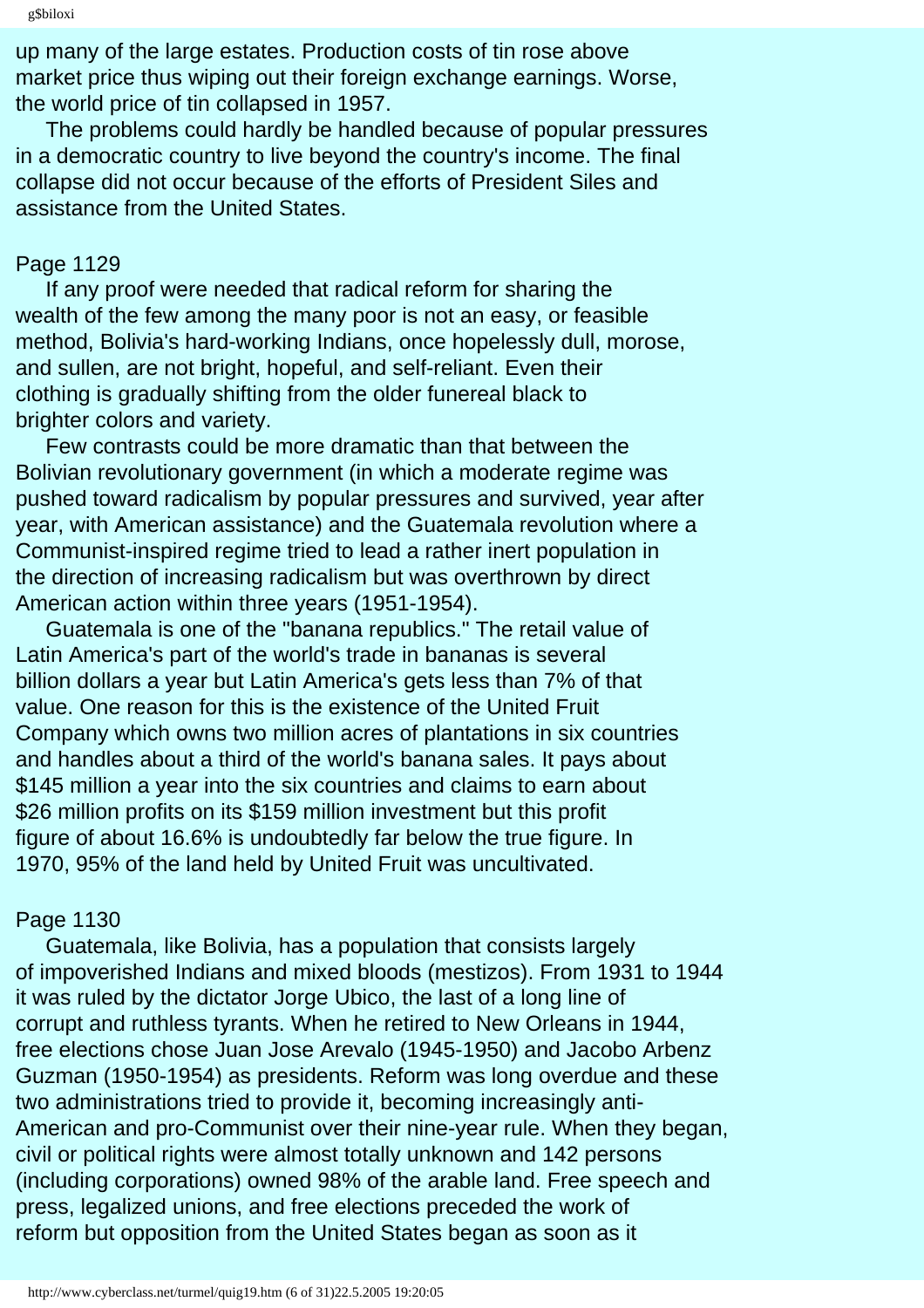became clear that the Land Reform Act of June 1952 would be applied to the United Fruit Company. This act called for redistribution of uncultivated holdings above a fixed acreage or lands of absentee owners, with compensation from the twenty year 3 percent bonds equal to the tax value of the lands. About 400,000 acres of United Fruit lands fell under this law and were distributed by the Arbenz Guzman government to 180,000 peasants. This was declared to be a Communist penetration by Allen Dulles, Director of the CIA, which soon found an American-trained and American-financed Guatemalan Colonel, Carlos Castillo Armas, who was prepared to lead a revolt against Arbenz. With American money and equipment, and even some American "volunteers" to fly "surplus" American planes, Armas mounted an attack of Guatemalan exiles from bases in two adjacent dictatorships, Honduras and Nicaragua." Both these countries are horrible examples of everything a Latin American government should not be, corrupt, tyrannical, cruel, and reactionary, but they won the favor of the United States State Department by echoing American foreign policy at every turn. Nicaragua, often a target of American intervention in the past, was decayed, dirty, and diseased under the twenty-year tyranny of Anastasio Somoza (1936-1956). His assassination handed the country over to be looted by his two sons, one of whom became president while the other served as commander of the National Guard.

### Page 1131

 From these despotic bases, the CIA-directed assault of Colonel Armas overthrew Arbenz Guzman in 1954 and established in Guatemala a regime similar to that of the Somozas. All civil and political freedoms were overthrown, the land reforms were undone, and corruption reigned. When Armas was assassinated in 1957 and a moderate elected as his successor, the army annulled those elections and held new ones in which one of their own, General Fuentes, was "elected." He liquidated what remained of Guatemala's Socialist experiments by granting these enterprises, at very reasonable prices, to his friends while collecting his own pay of a \$1 million a year. Discontent from his associates led to a conservative army revolt but American pressure secured his position. The U.S. could not afford a change of regime since that country was the chief aggressive base for the Cuban exiles' attack on Cuba at the Bay of Pigs in April 1962.

 The CIA success in attacking "Communist" Guatemala from dictatorial Nicaragua in 1954 was not repeated in its more elaborate attack on "Communist" Cuba from dictatorial Guatemala in 1962. In fact, the Bay of Pigs must stand as the most shameful event in U.S. history since the end of World War II.

 The causes of the Cuban disaster, if we oversimplify, may be organized in terms of two intersecting factors:

1) the personality deficiencies of the Cubans themselves such as their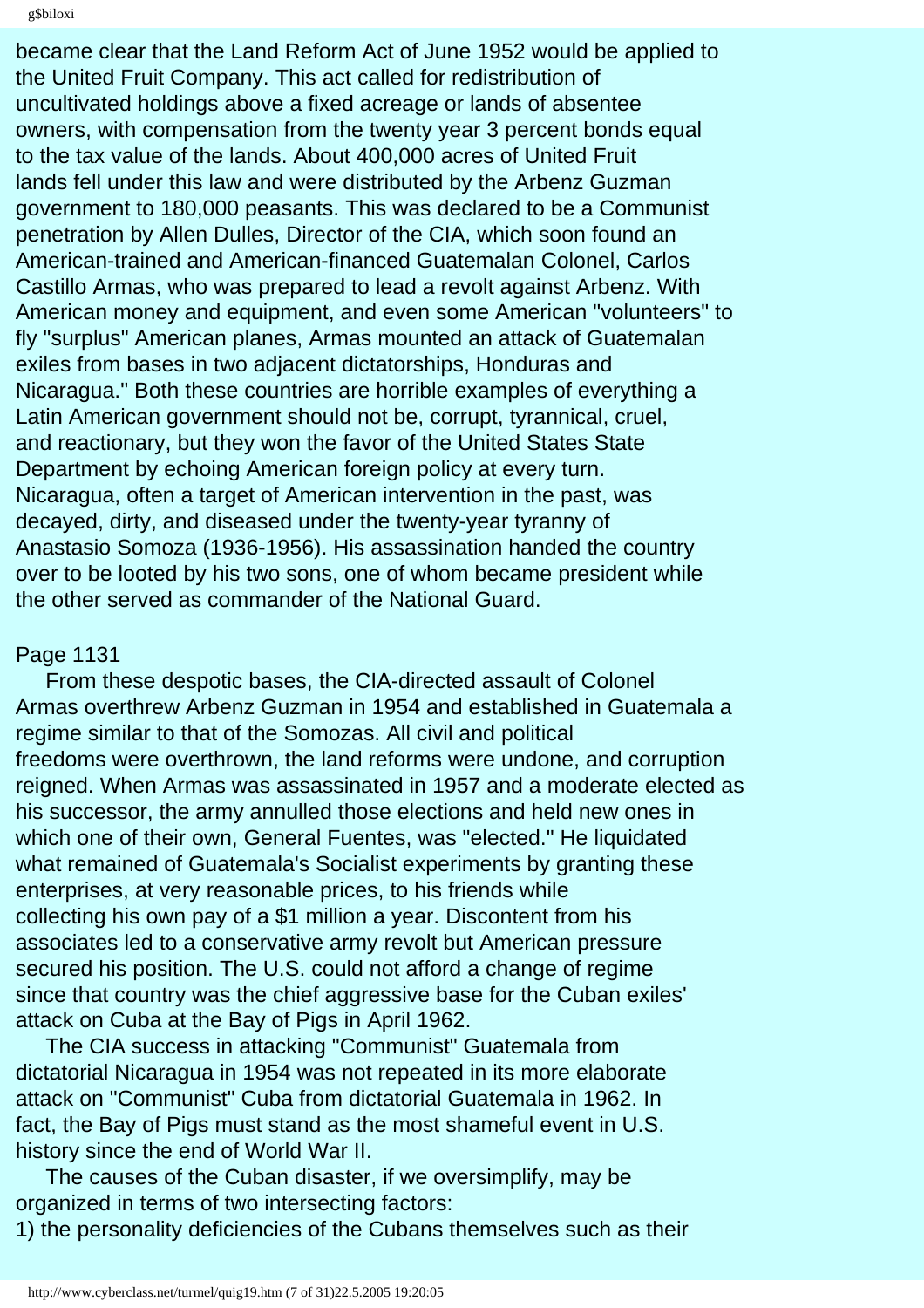lack of rationality and self-discipline, their emotionalism and corruptibility;

2) the ignorance and ineptitude of the American State Department which seems incapable of dealing with Latin America in terms of the real problems of the area but instead insists on treating it in terms of America's vision of the world, which is to day, America's political preconceptions and economic interests.

 Cuba is more Spanish than much of Latin America and only obtained its independence in 1898, two generations later than the rest of Latin America. Then, for over thirty years, until the abrogation of the Platt Amendment in 1934, Cuba was under American occupation or the threat of direct American intervention. It fell under American economic domination by American investments on the island and by becoming deeply involved in the american market, especially for sugar. A local oligarchy of Cubas was built up including an exploitative landlord group that had not existed previously.

 With the establishment of the Good Neighbor Policy in 1933 and ending the threat of American direct intervention, it became possible for the Cubans to overthrow the tyrannical and bloody rule of General Machado which had lasted for eight years (1925-1933).

### Page 1132

 The opportunity to begin a series of urgently needed and widely demanded social reforms under Machado's successor, San Martin, was lost when the United States refused to recognize or to assist the new regime. As a result, a ruthless Cuban army sergeant, Fuegencio Batista, was able to overthrow San Martin and begin a ten-year rule through civilian puppets chosen in fraudulent elections, and then directly as president himself. When San Martin was elected president in 1944, he abandoned his earlier reformist ideas and became the first of a series of increasingly corrupt elected regimes over the next eight years. The fourth such election for 1953 was prevented when Batista seized power once again in 1952.

 The next seven years were filled with Batista's efforts to hold his position by violence and corruption against the rising tide of discontent against his rule.

 One of the earliest episodes in that tide was an attempted revolt by a handful of youths, led by 26-year-old Fidel Castro in eastern Cuba on July 26, 1953. The failure of the rising gave Castro two years of imprisonment and more than a year of exile but at the end of 1956, he landed with a handful of men to begin guerrilla operations. Batista's regime was so corrupt that many segments of the army and middle class were neutral or favorable to Castro's operations. The necessary arms and financial support came from these groups although the core of the movement was made up of peasants and workers led by young middle-class university students.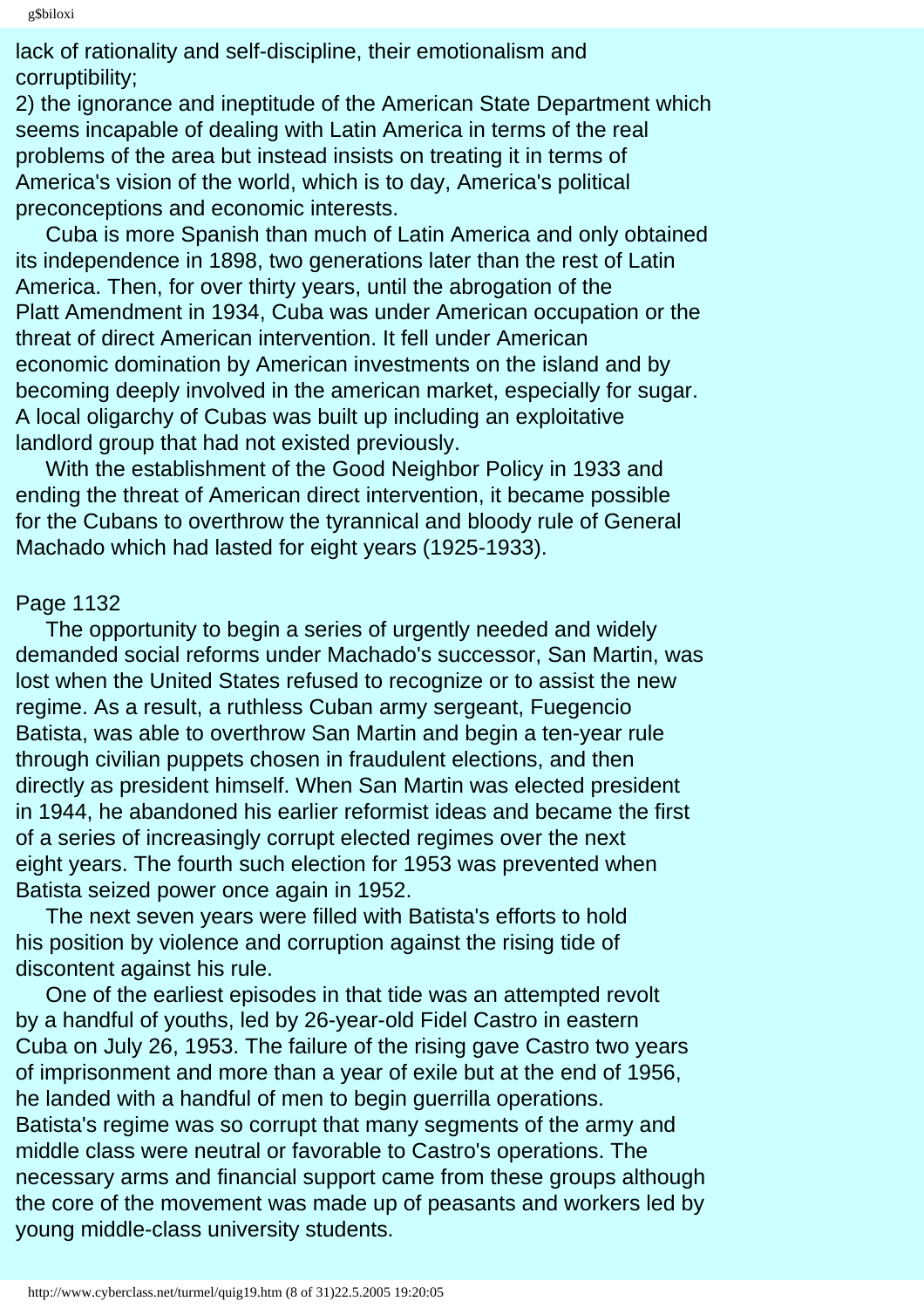This Castro uprising was not typical because of Castro's fanatical thirst for power, his ruthless willingness to destroy property or lives in order to weaken the Batista regime, and his double method of operation, from within Cuba rather than from abroad and from a rural base, the peasants, rather than the usual urban base, the army, used by most Latin American rebels.

 On New Year's day of 1959, Castro marched into Havana. Within two weeks, the supporters of the Batista regime and dissident elements in Castro's movement began to be executed by firing squad.

 For a year, Castro's government carried on reforms aimed at satisfying the more obvious demands of the dispossessed groups. Military barracks were converted into schools; the militia was permanently established to replace the regular army; rural health centers were set up; a full-scale attack was made on illiteracy; new schools were constructed; urban rents were cut in half; utility rates were slashed; taxes were imposed on the upper classes; the beaches, once reserved for the rich, were opened to all; and a drastic land reform was launched.

### Page 1133

 These actions were not integrated into any viable economic program but they did spread a sense of well-being in the countryside although they curtailed the building boom in the cities, largely rooted in American investment, and they instigated a flight of the rich from the island to refuge in the U.S.

 Castro sought to export revolution to the rest of Latin America. Arms and guerrilla fighters were sent, and lost, in unsuccessful efforts to invade Panama, Nicaragua, Haiti, and the Dominican Republic. Failure of these turned him to methods of more subtle penetration, largely worked by propaganda and the arming and training of small subversive groups, especially where democratic or progressive regimes seemed to be developing as in Venezuela or Colombia. At the same time, an unsuccessful effort was made to persuade all Latin America to form an anti-Yankee front.

 Although the U.S. had promised in 1959 to follow a policy of nonintervention toward Cuba, these changes within the island and a visit of Soviet Deputy Premier Mikoyan in February 1960 forced a reconsideration of this policy. The Mikoyan agreement promised Cuba petroleum, arms and other needs for its sugar followed by establishment of diplomatic relations with the Soviet Union in May and with Red China later in the year. The Soviet embassy in Havana became a source of Communist subversion for all Latin America almost at once, while in September Khrushchev and Castro jointly dominated the annual session of the General Assembly of the U.N. in New York.

 Castro obtained petroleum for Cuban sugar. When he insisted that American-owned refineries in Cuba process this oil, they refused and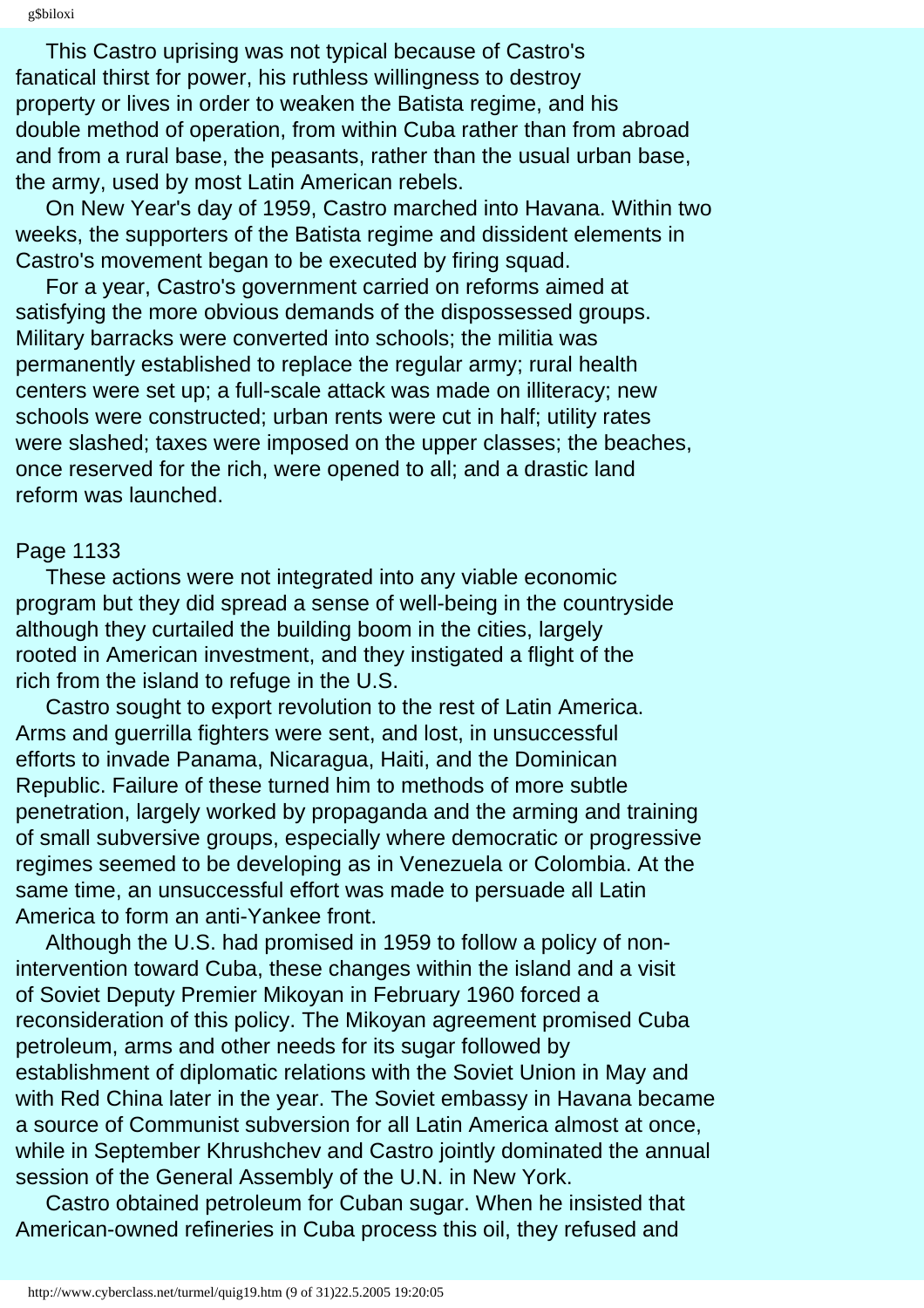were at once seized by Castro.

### Page 1134

 The U.S. struck back by reducing the Cuban sugar quota in the American market which led, step by step, to Castro's sweeping nationalization of foreign-owned factories on the island. The United States retaliated by establishing a series of embargoes on Cuban exports to the U.S. These controversies led Castro into an economic trap similar to that into which Nasser had fallen with Egypt's cotton. Each nationalist leader committed his chief foreign-exchange-earning product (sugar and cotton) to the Soviet Union as payment for Communist (often Czech) arms. This tied these countries to the Soviet Union and deprived them of the chance to use their own source of foreign money for equipment so urgently needed for economic improvement. By December when American diplomatic relations with Cuba were broken off, the Cuban economic decline had begun and soon reached a point where standards of living were at least a third below the Batista level except for some previously submerged groups.

 At the end of 1960, the Eisenhower Administration decided to use force to remove Castro. This decision was a major error and led to a totally shameful fiasco. The error apparently arose in the CIA and was based on a complete misjudgment of the apparent east with which that agency had overthrown the Arbenz regime in Guatemala in 1954 by organizing a raid of exiles, armed and financed by the CIA, into Guatemala from Nicaragua. The CIA analyzed this apparently successful coup quite incorrectly,since it assumed that Arbenz had been overthrown by the raiding exiles when he had really been destroyed by his own army which used the raid as an excuse and occasion to get rid of him. But on this mistaken basis, the CIA decided to get rid of Castro by a similar raid of Cuban exiles from Guatemala.

 This decision was worse than a crime; it was stupid. A unilateral, violent attack on a neighboring state with which we were not at war, in an area where we were committed to multilateral and peaceful procedures for settling disputes, was a repudiation of all our idealistic talk about the rights of small nations and our devotion to peaceful procedures that we had been pontificating around the world since 1914. It was a violation of our commitment to non-intervention in the Americas and specifically in Cuba. In sequence to our CIA intervention in Guatemala, it strengthened Latin American picture of the U.S. as indifferent to Latin America's growing demand for social reform.

 The whole operation, patterned on Hitler's operations to subvert Austria and Czechoslovakia in 1938 was bungled as Hitler could never have bungled anything. The project was very much a Dulles brothers' job and its execution was largely in the hands of the CIA.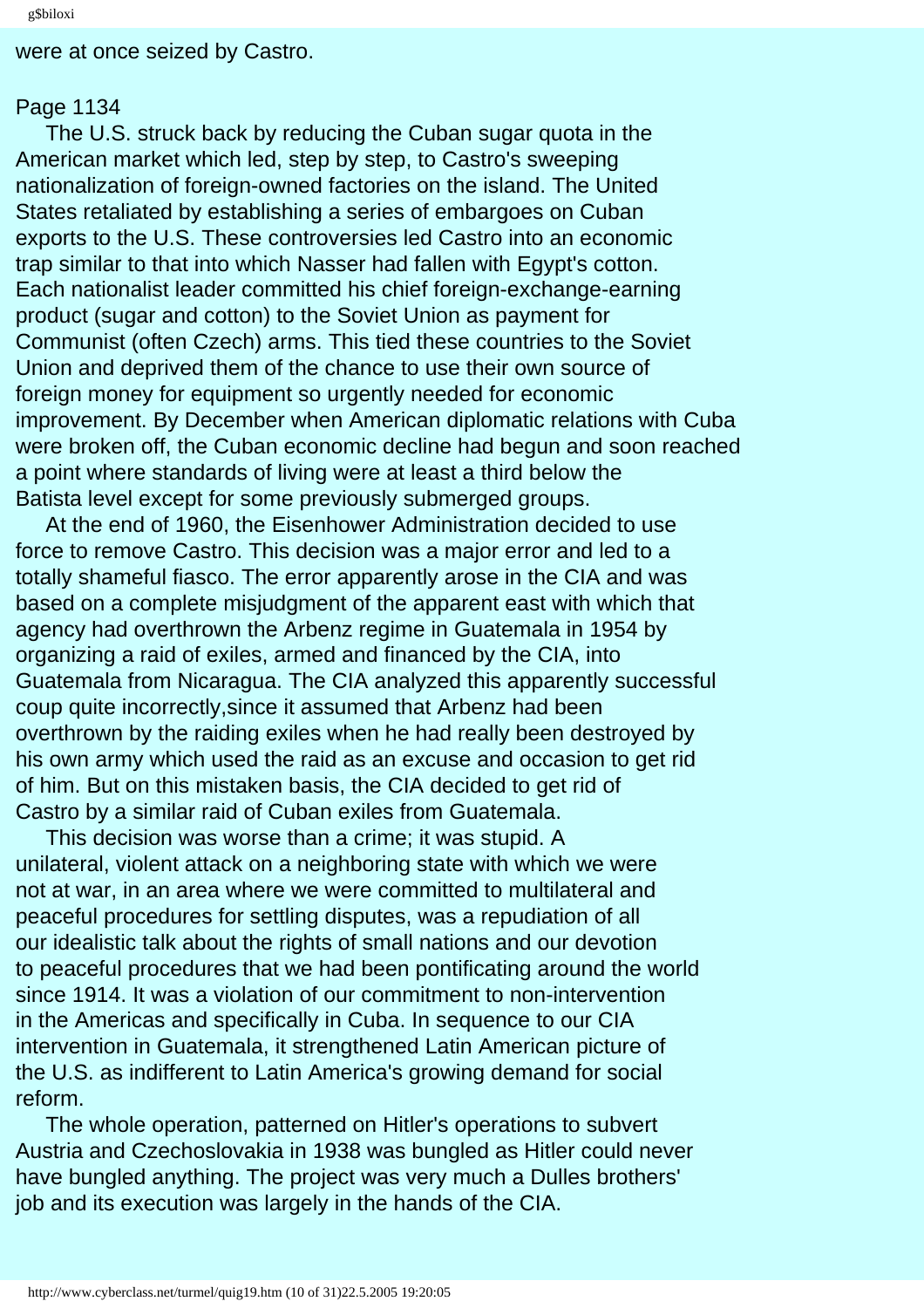## Page 1135

 The plan of invasion of Cuba seems to have been drawn on typical Hitler lines: the expeditionary force was to establish a beachhead in Cuba, set up a government on the island, be recognized by the U.S. as the actual government of Cuba, and ask Washington for aid to restore order in the rest of the island which it did not yet control. The CIA assured President Kennedy that if matters were allowed to go on as they were, Castro would be strengthened in power (which was untrue) and that the invasion would be success because of the Cuban people, led by the anti-Castro underground, would rise against him as soon as they heard of the landing.

 The executive committee of Cuban refugees in the U.S., mostly representatives of the older ruling groups in Cuba, were eager to restore the inequitable economic and social system that had existed before Castro. They were alienated from the most vigorous anti-Castro groups in the Cuban underground who had no desire to turn back the clock to the Batista era. The CIA would not cooperate with the anti-Castro underground because it was opposed to their wish for social and economic reform. Accordingly, the CIA launched the invasion without notifying the Cuban underground. Then the attack was bungled.

## Page 1136

 This greatly strengthened Castro's prestige in Latin American more than in Cuba itself. This in turn permitted him to survive a deepening wave of passive resistance and sabotage within Cuba itself, chiefly from the peasants to recapture control of the Cuban revolutionary movement.

## Page 1138

 In May 1961, Castro proclaimed that Cuba would be a socialist state but despite his statements, he was not in any way a convinced Communist or a convinced anything else, but was a power-hungry and emotionally unstable individual, filled with hatred of authority himself, and restless unless he had constant change and megalomaniac satisfactions. His tactical skill, especially in foreign affairs, is remarkable, and shows similarity to Hitler's.

## Page 1139

 On the whole, the role of the U.S. in Latin America has not been such as to help either patterns or priorities, largely because our concern has been with what seems to be useful or better for us rather than with what would be most helpful to them.

## Page 1140

 Despite the enthusiasm and energy that make it possible for them to overthrow corrupt and tyrannical regimes,it soon becomes clear that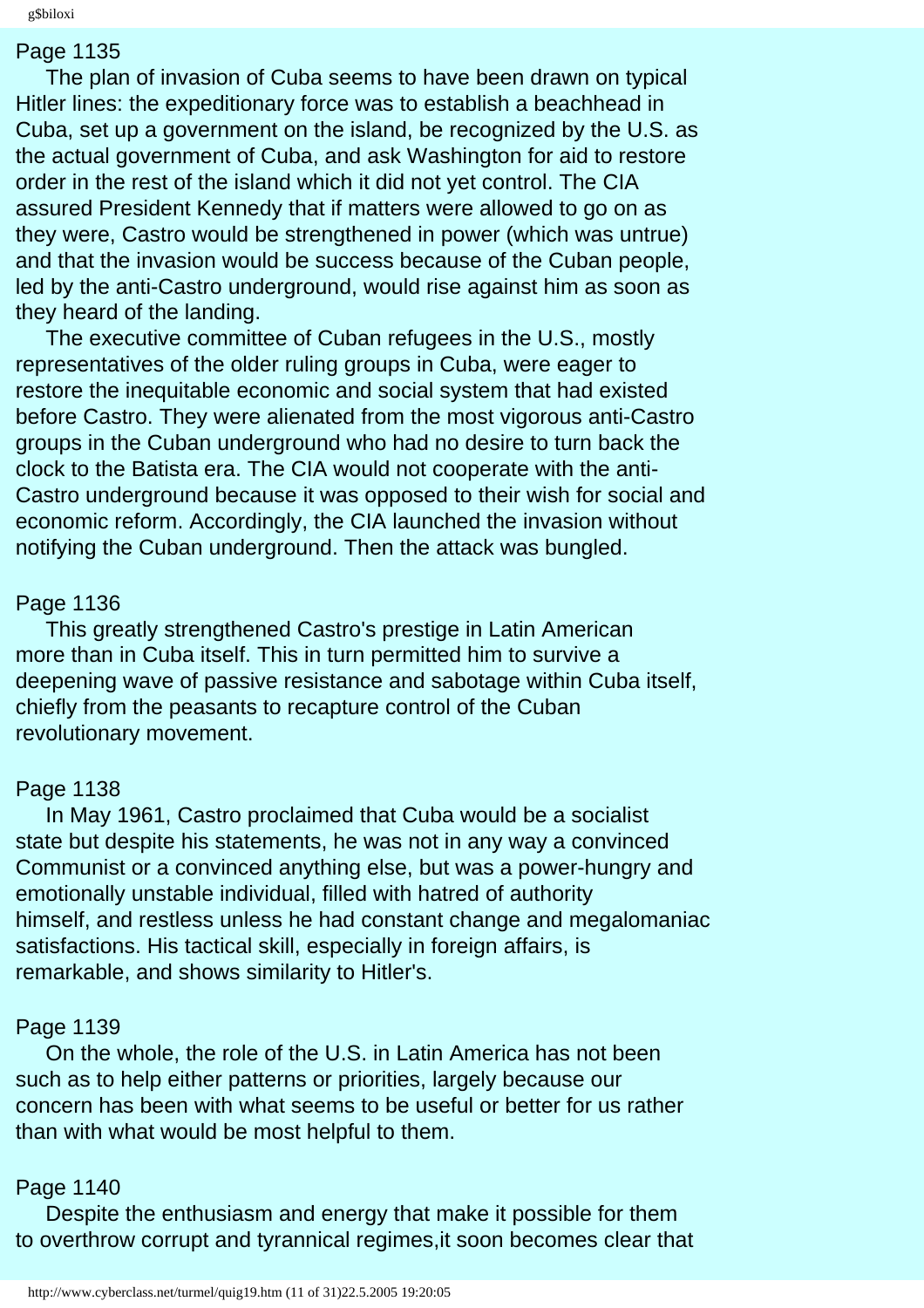they have little idea what to do once they get into power. As a result, they fall under the personal influence of unstable and ignorant men, the Nassers, the Perons, and the Castros who fall back on emotionally charged programs of hatreds and spectacular displays of unconstructive nationalism that waste time and use up resources while the real problems go unsolved.

 A heavy responsibility rests with the United States for this widespread failure to find solutions to problems all the way from Pakistan to Peru. The basic reason for this is that our policies in this great area have been based on efforts to find solutions to our own problems rather than theirs; to make profits, to increase supplies of necessary raw materials, to fight Hitler, to keep out Communism and prevent the spread of neutralism. The net result is that we are now more hated than the Soviet Union and neutralism reveals itself as clearly as it dares through the whole area.

## Page 1141

 The sole consequence of the Dulles efforts to do the wrong thing along the Pakistani-Peruvian axis has been to increase what he was seeking to reduce: local political instability, increased Communist and Soviet influence, neutralism, and hatred of the U.S.

 Although the Dulles period shows most clearly the failures of American foreign policy in Latin America, the situation was the same, both before and since Dulles. American policy has been determined by American needs and desires and not by the problems of Latin Americans. There are four chief periods in U.S. policy in Latin America in the 20th century:

1) a period of investment and interventionism (until 1933) and was basically a period of American imperialism. American money came as investments seeking profits out of the exploitation of the areas resources. There was little respect for the people themselves and intervention by American military and diplomatic forces was always close at hand as a protection for American profits and investments. 2) the Good Neighbor Policy in 1933 reduced intervention while retaining investment.

3) from 1940 until 1947, our efforts to involved the are in our foreign policy against Hitler and Japan;

4) since 1947, against the Soviet Union.

Both these efforts have been mistakes.

## Page 1142

 That this failure continued into the 1960s was clear in Washington's joy at the military coup that ejected the left-of-center Goulart government from Brazil in 1964 for that government, however misdirected and incompetent, at least recognized that there were urgent social and economic problems in Brazil demanding treatment. No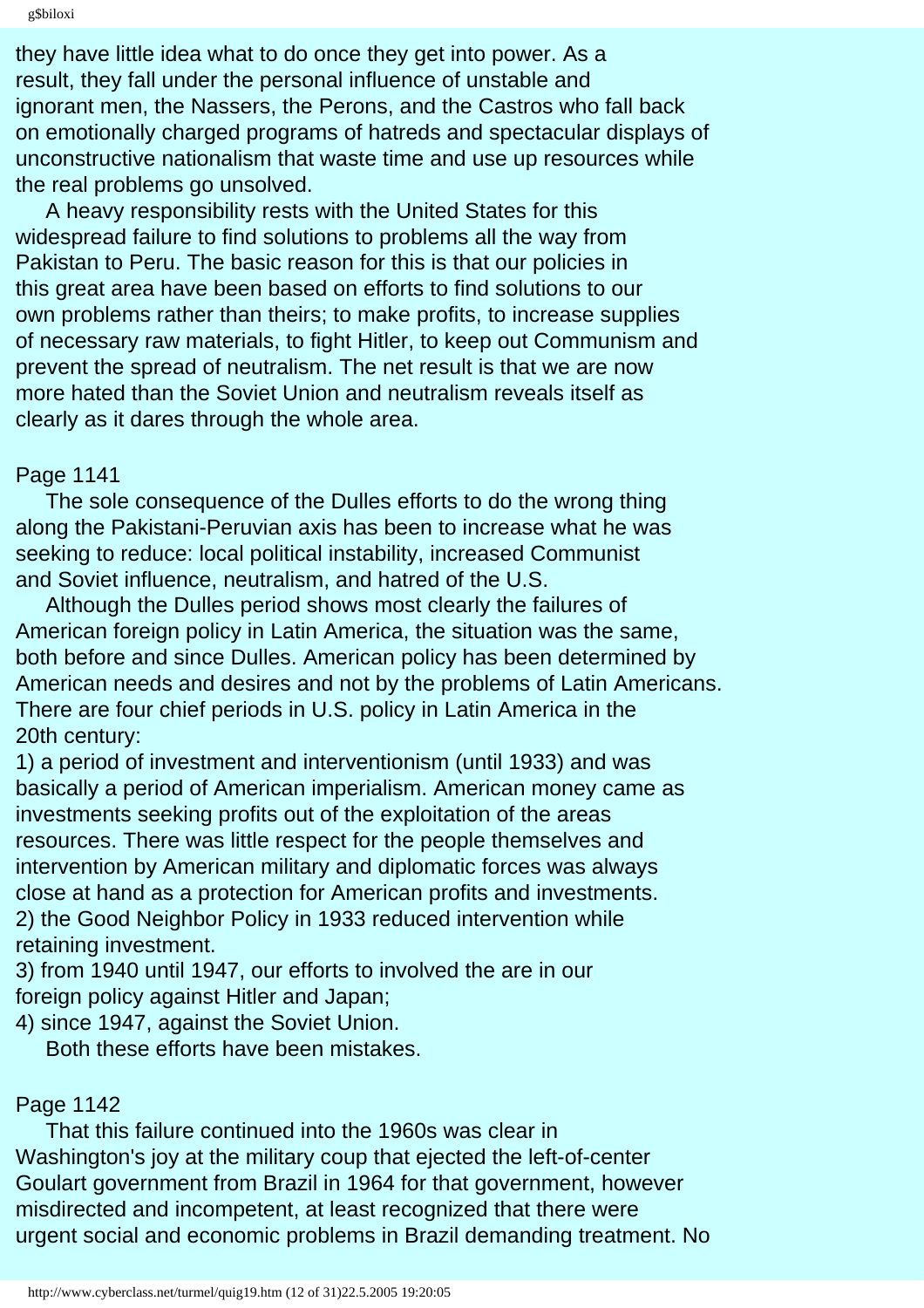real recognition that such problems existed was achieved in Washington until Castro's revolution forced the realization.

 The formal agreement for the Alliance for Progress aims and attitudes were admirable but required implementation features that were not covered in the Charter itself.

 "We, the American Republics, hereby proclaim our decision to unite in a common effort to bring our people accelerated economic progress and broader social justice within the framework of personal dignity and personal liberty. Almost two hundred years ago we began in this hemisphere the long struggle for freedom which now inspires people in all parts of the world. Now we must give a new meaning to that revolutionary heritage. For America stands at a turning point in history. The men and women of this hemisphere are reaching for the better life which today's skills have placed within their grasp. They are determined for themselves and their children to have decent and ever more abundant lives, to gain access to knowledge and equal opportunity for all, to end those conditions which benefit the few at the expense of the needs and dignity of the many."

### Page 1144

 These were fine words but the methods for achieving these desirable goals were only incidentally established in the Charter. On the whole, it cannot be said that it has been a success. It's achievement has been ameliorative rather than structural, and this alone indicates that it has not been a success. For unless there are structural reforms, its economic development will not become selfsustaining or even manage to keep up with the growth of population on the basis of income per capita.

### Page 1145

 The failure of the Alliance for Progress to achieve what it was touted to achieve was a result that it was not intended primarily to be a method for achieving a better life for Latin Americans but was intended to be a means of implementing American policy in the Cold War. This became clearly evident at the second Punta del Este Conference in 1962 where Washington's exclusive control over the granting of funds was used as a club to force the Latin American states to exclude Cuba from the Organization of American States. The original plan was to cut off Cuba's trade with all Western Hemisphere countries. A two-thirds vote was obtained only after the most intense American "diplomatic" pressure and bribery involving the granting and withholding of American aid to the Alliance. Even at that, six countries, Brazil, Mexico, Argentina, Chile, Bolivia, and Ecuador, representing 70% of Latin America's population refused to vote for the American motions.

The aid takes the form not of money which can be used to buy the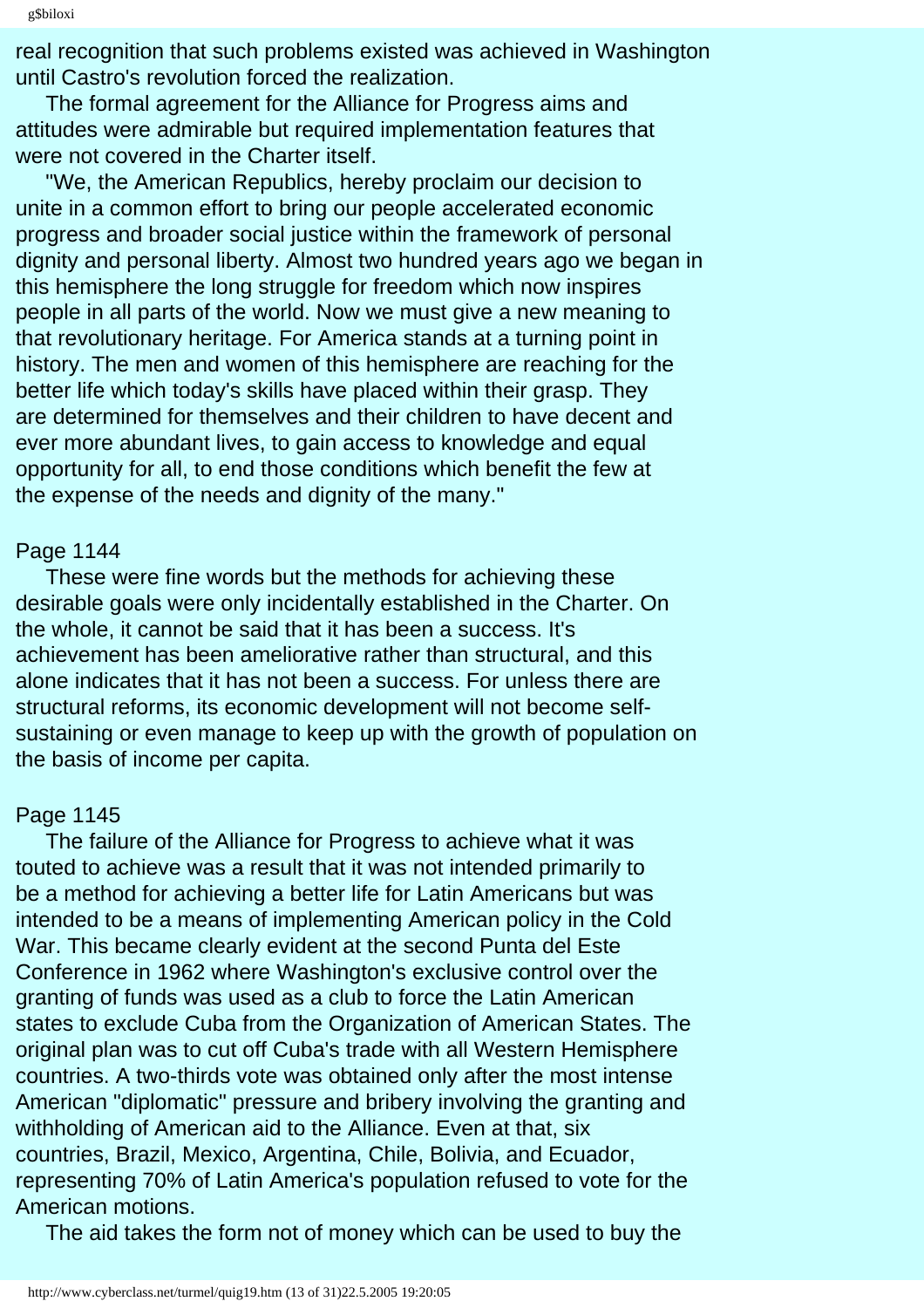best goods in the cheapest market but as credits which can be used only in the U.S. Much of these credits goes either to fill the gaps in the budgets or the foreign-exchange balances which provides the maximum of leverage in getting these governments to follow America's lead but provides little or no benefit to the impoverished peoples of the hemisphere.

## THE JAPANESE MIRACLE

## Page 1148

 The post-war agrarian reform redistributed the ownership of land by the government taking all individual land holdings beyond 7.5 acres, all rented land over 2.5 acres, and the land of absentee landlords. The former owners were paid with long-term bonds. In turn, peasants without land or with less than the maximum permitted amount were allowed to buy land from the state on a long-term low-interestrate basis. Cash rents for land were also lowered. As a result, Japan became a land of peasant owners with about 90% of the cultivated land worked by its owners.

## Page 1151

 Agrarian reform has driven Communism out of the rural areas and restricted it to the cities, chiefly to student groups.

## Page 1153

 Under the Czar, Russia produced great surpluses, especially of food.

## COMMUNIST CHINA

## Page 1159

 Previous to the Land Reform Law of 1950, 10% of families owned 53% farm land while 32% owned 78% of the land. This left over two thirds of such families with only 22% of the land. The first stage in agrarian reform had been the "elimination of landlordism." The landlords were eliminated with great brutality in a series of spectacular public trials in which landlords were accused of every crime in the book. At least 3 million were executed and several times that number were imprisoned but the totals may have been much higher. The land thus obtained was distributed to poor peasant families with each obtaining about one-third of an acre.

 The second stage sought to establish cooperative farming. In effect, it took away from the peasants the lands they had just obtained. The third stage constituting the basic feature of the "Great Leap Forward" merged the 750,000 collective farms into about 26,000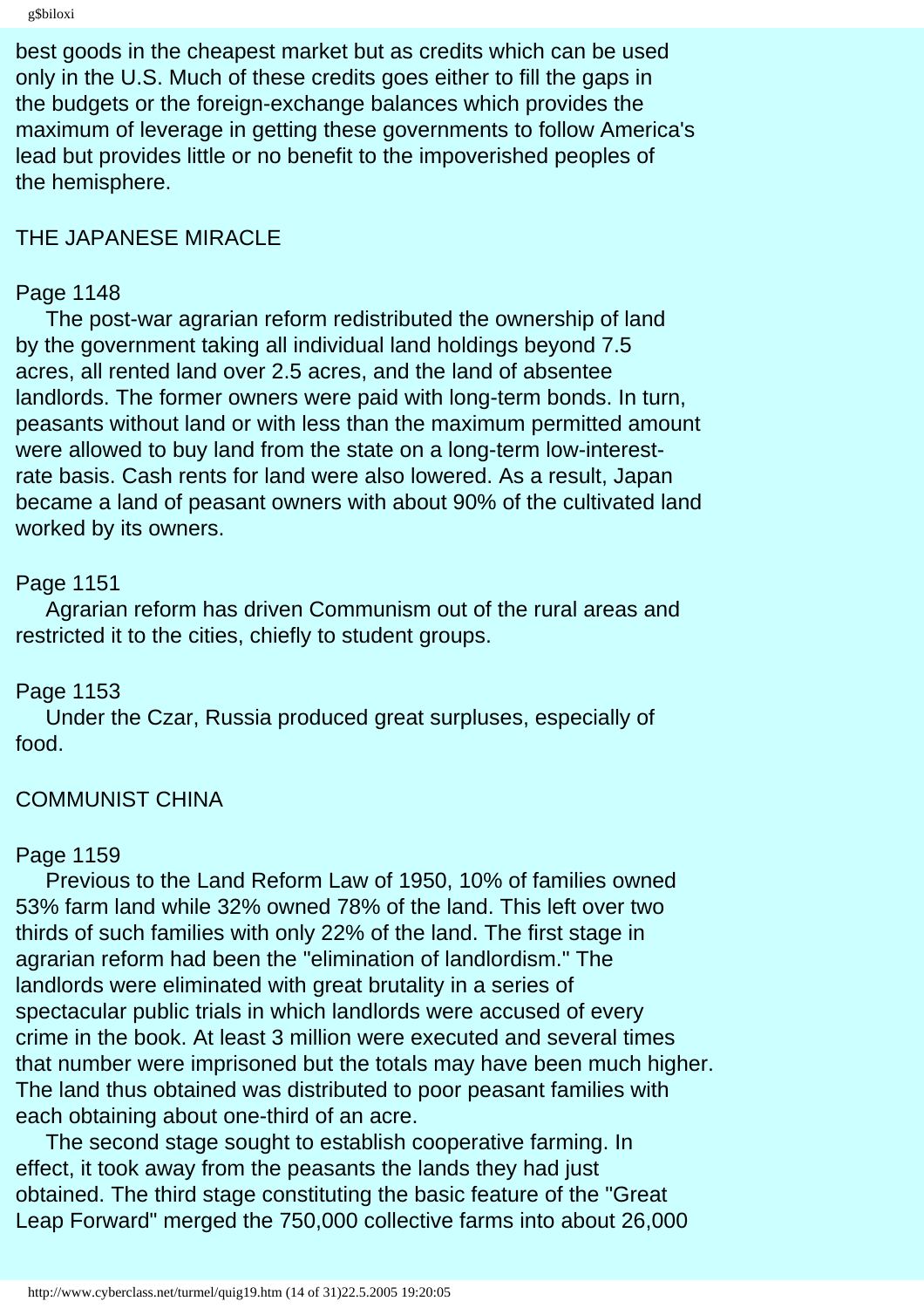agrarian communes of about 5,000 families each. This was a social rather than simply an agrarian revolution since its aims included the destruction of the family household and the peasant village. All activities of the members, including child rearing, came under the control of the commune.

## Page 1160

 The Communist government was not involved in corruption, selfenrichment, and calculated inefficiency as earlier Chinese governments were and had both greater power and greater desire to operate a fair rationing system but the fact remains that the inability of communized agricultural system to produce sufficient food surpluses to support a communized industrial system at a high rate of expansion is now confirmed and the need for all Communist regimes to purchase grain from the Western countries confirms that there is something in the Western pattern of living which does provide a bountiful agricultural system.

## Page 1164

 A source of alienation between Moscow and Peking is concerned with the growing recognition that the Kremlin was being driven toward a policy of peaceful coexistence with the U.S. not as a temporary tactical maneuver (which would have been acceptable to China) but as a semipermanent policy since Marxist-Leninist theory envisioned the advanced capitalist states as approaching a condition of economic collapse from "the internal contradictions of capitalism itself." This crisis would be reflected in two aspects: the continued impoverishment of the working class with the consequent growth of the violence of the class struggle in such countries and increasing violence of the imperialist aggressions of such countries toward each other in struggles to control more backward areas as markets for the industrial products that the continued impoverishment of their own workers made impossible to sell in domestic market. The falseness of these theories was fully evident in the rising standards of living of the advanced industrial countries. This evidence of the errors of Marxist-Leninist theories was increasingly clear to the Kremlin, although it could not be admitted, but it was quite unclear to Peking.

## Page 1165

 Mao Tse-tung, son of a peasant who became wealthy on speculation and moneylending was born in 1893 in Hunan province.

## Page 1168

 There are at least half a dozen legal, minor political parties in Red China today (1966). These not only exist and are permitted to participate in the governing process in a very minor way, but they are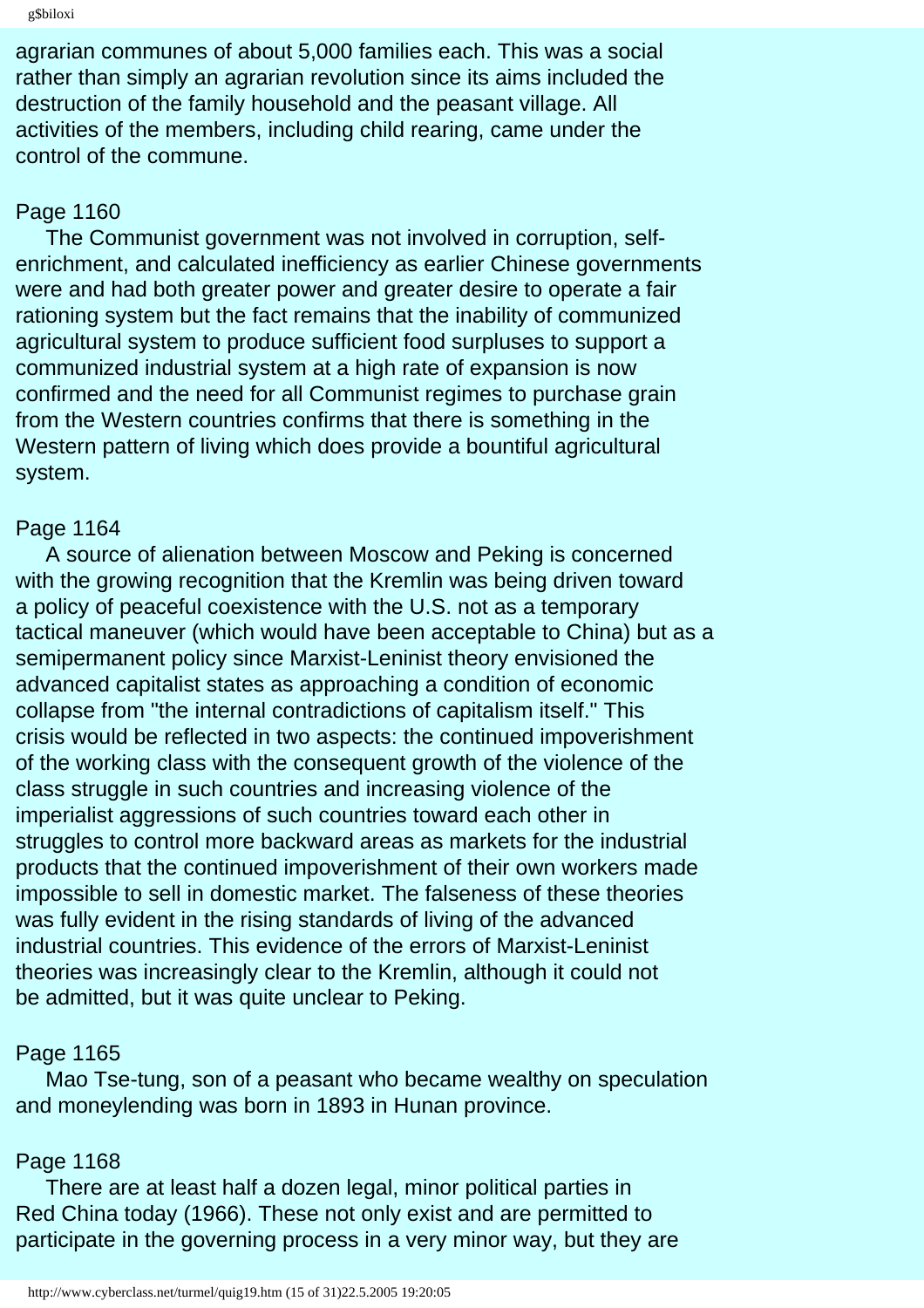subject to no real efforts at forcible suppression, although they are subject to persistent, rather gentle, efforts at conversion.

## Page 1170

 French expenditure of \$7 billion and about 100,000 lives during the eight-year struggle ended at Geneva in 1954. The Geneva agreements provided that all foreign military forces, except a French training group, be withdrawn from Laos. When the Pathet Lao showed increased strength in the elections of May 1958, the anti-Communist group combined to oust Premier Phouma and put in the pro-Western Sananikone. This government was then ejected and replaced by a Right-wing military junta led by General Nosavan in 1960; but within seven months a new coup led by Kong Le brought Phouma back to office. Four months later, Nosavan once again replaced Phouma by military force. The Communist countries refused to recognize this change and increased their supplies to the Pathet Lao by Soviet airlift.

## Page 1172

 The Geneva agreement of 1954 had recognized the Communist government of North Vietnam dividing the country at the 17th parallel but this imaginary line could not keep discontent or Communist guerrillas out of South Vietnam so long as the American-sponsored southern government carried on its tasks with corruption, favoritism and arbitrary despotism. These growing characteristics of the South Vietnam government centered around the antics of the Diem family. President Diem's brother Nhu was the actual power in the government heading up a semi-secret political organization that controlled all military and civil appointments. On the Diem family team were three other brothers, including the Catholic Archbishop of Vietnam, the country's ambassador to London, and the political boss of central Vietnam who had his own police force.

 While the country was in its relentless struggle with the Vietcong Communist guerrillas who lurked in jungle areas, striking without warning at peasant villages that submitted to the established government or did not cooperate with the rebels, the Diem family tyranny was engaged in such pointless tasks as crushing Saigon high school agitations by secret police raids or efforts to persecute the overwhelming Buddhist majority and to extend favors to the Roman Catholics who were less than 10% of the population.

 When Diem became president in 1955, after the deposition of the pro-French Emperor Bao Dai, the country had just received 800,000 refugees from North Vietnam which the Geneva conference had yielded to Ho Chi Minh's communists, the overwhelming majority of which were Roman Catholics, raising their number to over a million in a population of 14 million. Nevertheless, Diem made these Catholics the chief basis of his power, chiefly recruiting the refugees into various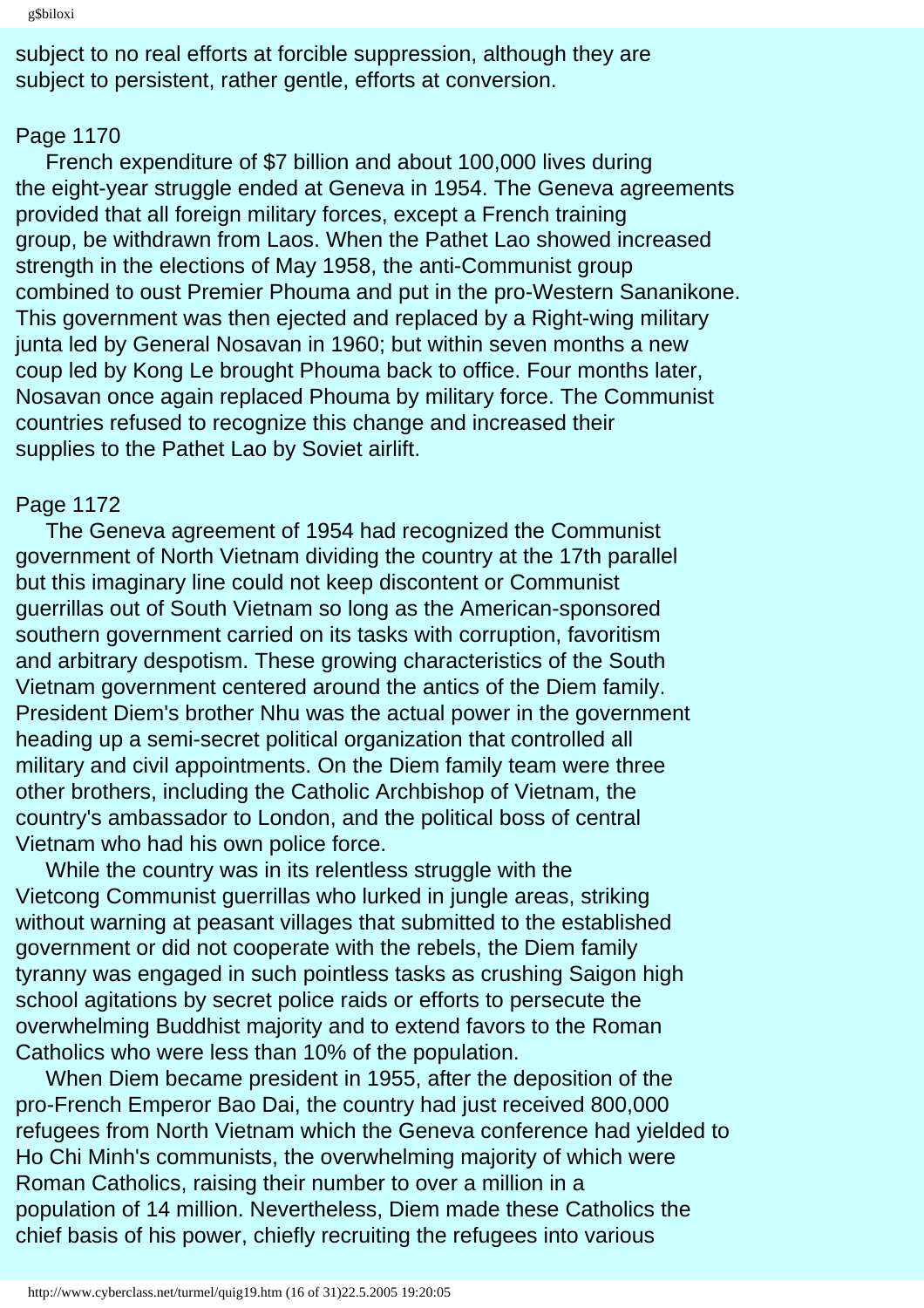police forces dominated by the Diem family.

### Page 1173

 By 1955, these were already beginning to persecute the Buddhist majority, at first by harassing their religious festivals and parades but later with brutal assaults on their meetings. An attempted coup by army units was crushed and the Diem rule became increasingly arbitrary.

 American military assistance tried to curtail the depredations of the Communist guerrillas. The intensity of the guerrilla attacks steadily increased following Diem's re-election with 88% of the vote. American intervention was also stepped up and gradually began to shift from a purely advisory and training role to increasingly direct participation in the conflict. From 1961 onward, American casualties averaged about one dead a week, year after year. The Communist guerrilla casualties were reported to be about 500 per week but this did not seem to diminish their total number or relax their attacks.

 These guerrilla attacks consisted of rather purposeless destruction of peasant homes and villages, apparently designed to convince the natives of the impotence of the government and the advisability of cooperating with the rebels. To stop these depredations, the government undertook the gigantic task of organizing the peasants into "agrovilles" or "strategic hamlets" which were to be strongly defended residential centers entirely enclosed behind barricades. The process, it was said, would also improve the economic and social welfare of the people to give them a greater incentive to resist the rebels. There was considerable doubt about the effectiveness of the reform aspect of this process and some doubt about the defence possibilities of the scheme as a whole. Most observers felt that very little American economic aid ever reached the village level but instead was lost on much higher levels. By the summer of 1963, guerrillas were staging successful attacks on the strategic hamlets and the need for a more active policy became acute.

### Page 1175

 This final crisis in the story of the Diem family and its henchmen arose from religious persecution of the Buddhists under the guise of maintaining political order. On November 1, 1963, an American-encouraged military coup led by General Minh overthrew the Diem family. A new government with a Buddhist premier calmed down the domestic crisis but was no more able to suppress guerrilla activities.

## THE ECLIPSE OF COLONIALISM

### Page 1178

The massive economic mobilization for World War II showed clearly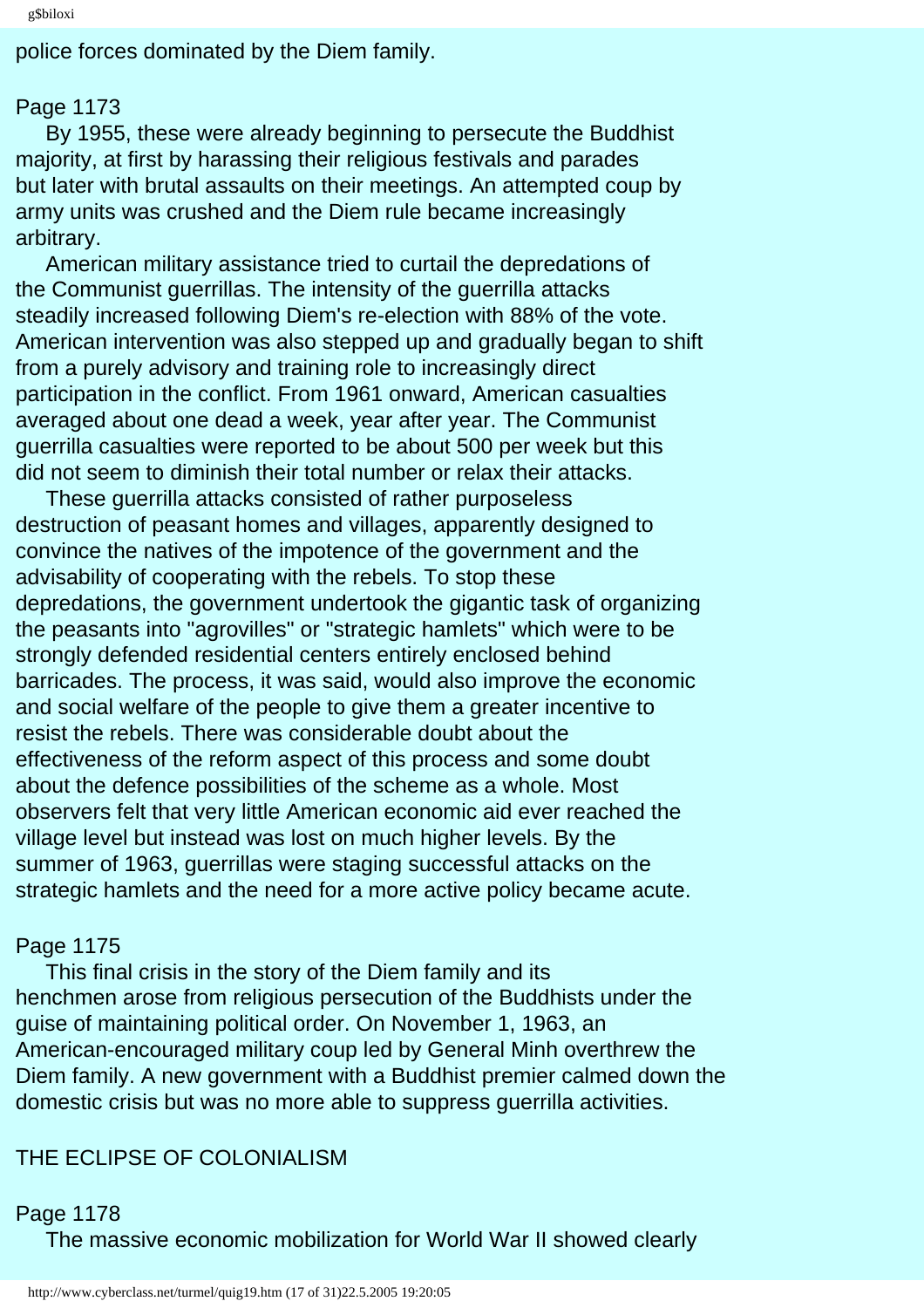that there could be an equally massive post-war mobilization of resources for prosperity.

### Page 1184

 It is usually not recognized that the whole economic expansion of Western society rests upon a number of psychological attitudes that are prerequisites to the system as we have it but are not often stated explicitly. Two of these may be identified as:

- 1) future preference and
- 2) infinitely expandable material demand.

 In a sense, these are contradictory since the former implies that Western economic man will make almost any sacrifice in the present for the same of some hypothetical benefit in the future while the latter implies almost insatiable demand in the present. Nonetheless, both are essential features of the overwhelming Western economic system.

 Future preference came out of the Christian outlook and especially the Puritan tradition which was prepared to accept almost any kind of sacrifice in the temporal world for the sake of future eternal salvation, willing to restrict their enjoyment of income for the sake of capital accumulation.

 The mass production of this new industrial system was able to continue and to accelerate to the fantastic rate of the 20th century so that today, the average middle-class family of suburbia has a schedule of future material demands which is limitless.

 Without these two psychological assumptions, the Western economy would break down or would never have started. At present, future preference may be breaking down and infinitely expanding material demand may soon follow it in the weakening process. If so, the American economy will collapse unless it finds new psychological foundations.

### Page 1187

 In Asia, as is traditional along the Pakistani-Peruvian axis, the structure of societies had been one in which a coalition of army, bureaucracy, landlords, and moneylenders have exploited a great mass of peasants by extortion of taxes, rents, low wages, and high interest rates in a system of such persistence that its basic structure goes back to the Bronze Age empires before 1000 B.C.

### CHAPTER XX: TRAGEDY AND HOPE, THE FUTURE IN PERSPECTIVE

### THE UNFOLDING OF TIME

#### Page 1200

Weapons will continue to be expensive and complex. This means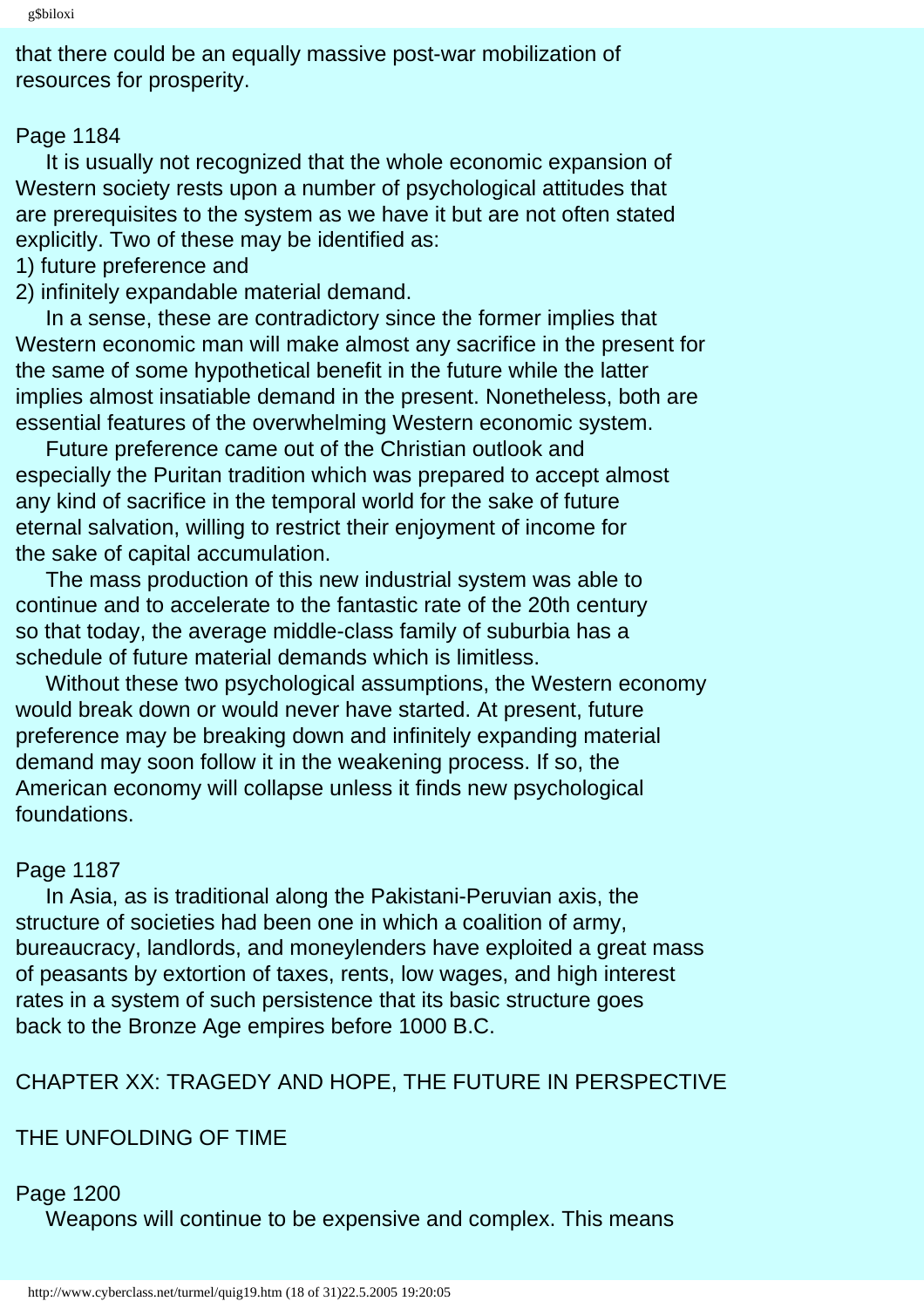that they will increasingly be the tools of professionalized, if not mercenary, forces. All of past history shows that the shift from a mass army of citizen-soldiers to a smaller army of professional fighters leads, in the long run, to a decline of democracy.

### Page 1204

 When Khrushchev renounced the use of both nuclear war and conventional violence, and promised to defeat the West by peaceful competition, he was convinced that the Soviet Union could out-perform the U.S. because it could, in his opinion, overcome the American lead in the race for economic development that the Socialist way of life would become the model for emulation by the uncommitted nations.

## Page 1213

 In other economies, when additional demands are presented to the economy, less resources are available for alternative uses. But in the American system, as it now stands, additional new demands usually lead to increased resources becoming available for alternative purposes, notably consumption. Thus if the Soviet Union embraced a substantial increase in space activity, the resources available for raising Russian levels of consumption would be reduced while in America, any increases in the space budget makes levels of consumption also rise.

## Page 1214

 It does this because increased space expenditures provide purchasing power for consumption that makes available previously unused resources out of the unused American productive capacity.

 This unused capacity exists in the American economy because the structure of our economic system is such that it channels flows of funds into the production of additional capacity (investment) without any conscious planning process or any real desire by anyone to increase our productive capacity. It does this because certain institutions in our system (such as insurance, retirement funds,social security payments, undistributed corporate profits and such) and certain individuals who personally profit by the flow of funds not theirs into investment continue to operate to increase investment even when they have no real desire to increase productive capacity (and indeed many decry it). In the Soviet Union, on the contrary, resources are allotted to the increase of productive capacity by a conscious planning process and at the cost of reducing the resources available in their system for consumption or for the government (largely defence).

 Thus the meaning of "costs" and the limitations on ability to mobilize economic resources are entirely different in our system from the Soviet system and most others. In the Soviet economy, "costs" are real costs, measurable in terms of the allotment of scarce resources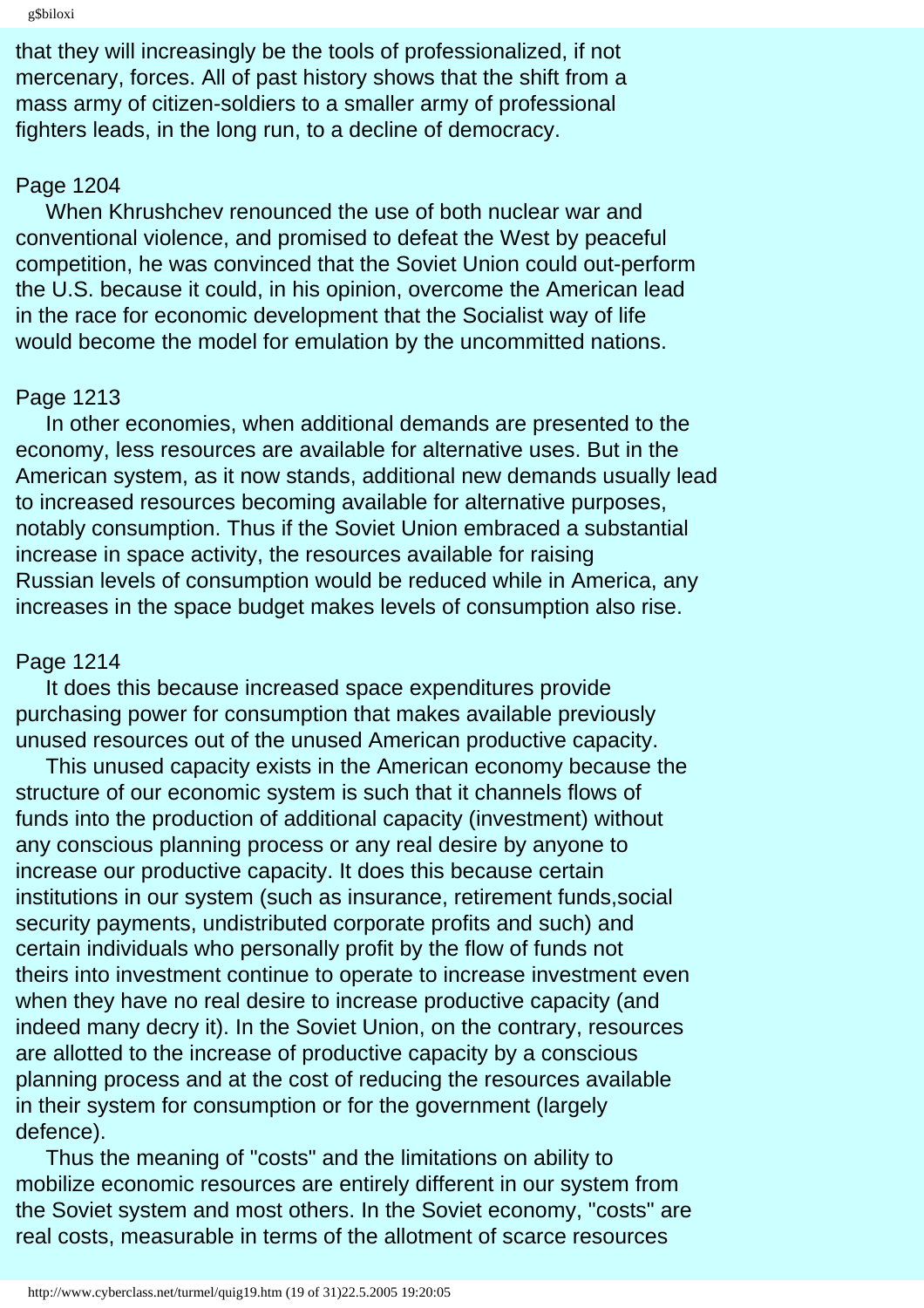that could have been used otherwise. In the American system, "costs" are fiscal or financial limitations that have little connection with the use of scarce resources or even with the use of available (and therefore not scarce) resources. The reason for this is that in the American economy, the fiscal or financial limit is lower than the limit established by real resources and therefore, since the financial limits act as the restraint on our economic activities, we do not get to the point where our activities encounter the restraints imposed by the limits of real resources (except rarely and briefly in terms of technically trained manpower, which is our most limited resource).

 These differences between the Soviet and American economies are: 1) the latter has built-in, involuntary, institutionalized investment which the former lacks;

2) the latter has fiscal restraints at a much lower level of economic activity which the Soviet system also lacks.

 Thus greater activity in defence in the USSR entails real costs since it puts pressure on the ceiling established by limited real resources while greater activity in the American defence or space effort releases money into the system which presses upward on the artificial financial ceiling, pressing it upward closer to the higher, and remote, ceiling established by the real resources limit of the American economy. This makes available the unused productive capacity that exists in our system between the financial ceiling and the real resources ceiling; it not only makes these unused resources available for the government sector of the economy from which the expenditure was directly made but also makes available portions of these released resources for consumption and additional capital investment.

### Page 1215

 For this reason, government expenditures in the U.S. for things like defence or space may entail no real costs at all in terms of the economy as a whole. In fact, if the volume of unused capacity brought into use by expenditures for these things (that is, defence and so on) is greater than the resources necessary to satisfy the need for which the expenditure was made, the volume of unused resources made available for consumption or investment will be greater than the volume of resources used in the governmental expenditure and this additional government effort will cost nothing at all in real terms, but will entail "negative" real costs. (Our wealth will be increased by making the effort).

 The basis for this strange, and virtually unique, situation is to be found in the large amount of unused productive capacity in the U.S. even in our most productive years. In the second quarter of 1962, our productive system was running at a very high level of prosperity, yet it was functioning about 12% below capacity, which represented a loss of \$73 billion annually. In this way, in the whole period from the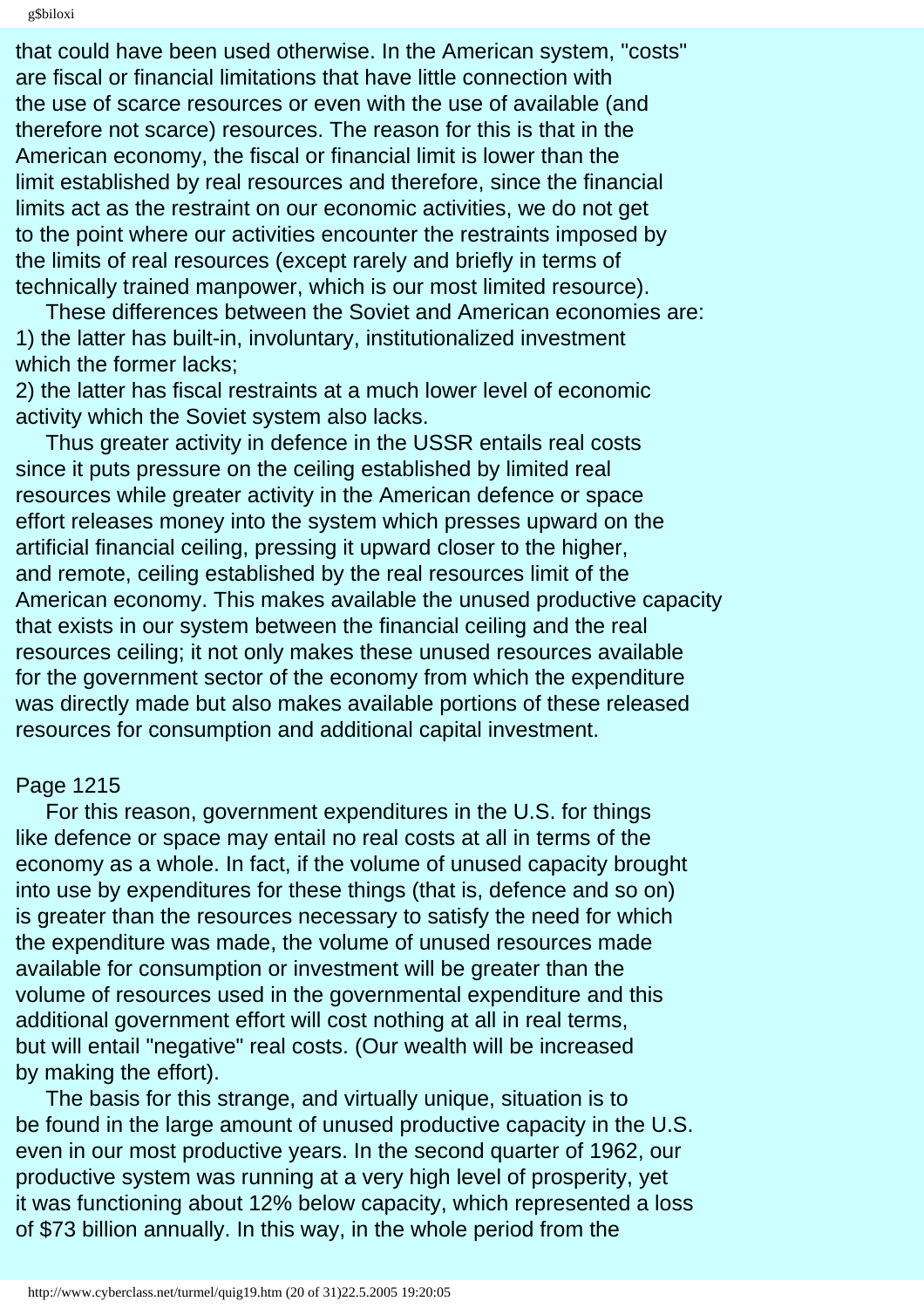beginning of 1953 to the middle of 1962, our productive system operated at \$387 billion below capacity. Thus if the system had operated near capacity, our defence effort over the nine years would have cost us nothing, in terms of loss of goods or capacity.

 This unique character in the American economy rests on the fact that the utilization of resources follows flow lines in the economy that are not everywhere reflected by corresponding flow lines of claims on wealth (that is, money). In general, in our economy the lines of flow of claims on wealth are such that they provide a very large volume of savings and a rather large volume of investment, even when no one really wants new productive capacity; they also provide an inadequate flow of consumer purchasing power, in terms of flows, or potential flows, of consumer goods; but they provide very limited, sharply scrutinized and often misdirected flows of funds for the use of resources to fulfill the needs of the government sector of our trisectored economy. As a result, we have our economy distorted resource-utilization patterns, with overinvestment in many areas, overstuffed consumers in one place and impoverished consumers in another place, a drastic undersupply of social services, and widespread social needs for which public funds are lacking.

 In the Soviet Union, money flows follow fairly well the flows of real goods and resources, but, as as result, pressures are directly on resources. These pressures mean that saving and investment conflict directly with consumption and government services (including defence), putting the government under severe direct strains, as the demands for higher standards of living cannot be satisfied except by curtailing investment, defence, space, or other government expenditures.

### Page 1216

 Many countries of the world are worse off the Soviet Union because their efforts to increase consumers' goods may well require investment based on savings that must be accumulated at the expense of consumption.

 As a chief consequence of these conditions, the contrast between the "have" nations and the "have-not" nations will become even wider. This would be of little great importance to the rest of the world were it not that the peoples of the backward areas, riding the "crisis of rising expectations" are increasingly unwilling to be ground down in poverty as their predecessors were. At the same time, the Superpower stalemate increases the abilities of these nations to be neutral, to exercise influence out of all relationship to their actual powers, and to act, sometimes, in an irresponsible fashion.

 These neutrals and other peoples of backward areas have acute problems. Solutions do exist but the underdeveloped nations are unlikely to find them.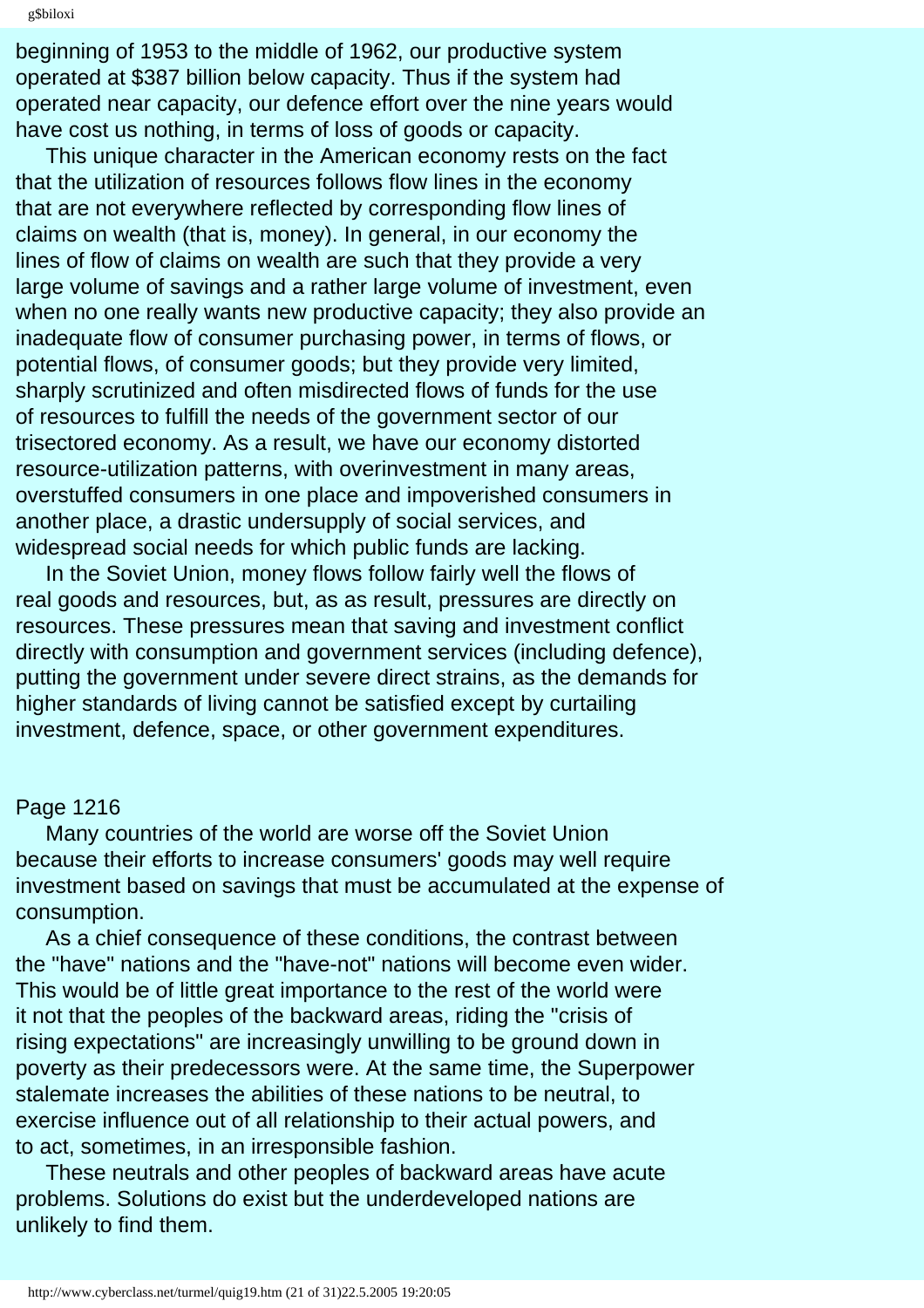### Page 1221

 A growing lowest social class of the social outcasts (the Lumpenproletariat) has reappeared. This group of rejects from the bourgeois industrial society provide one of our most intractable future problems because they are gathered in urban slums, have political influence, and are socially dangerous.

 In the U.S. where these people congregate in the largest cities and are often Negroes or Latin Americans, they are regarded as a racial or economic problem, but they are really an educational and social problem for which economic or racial solutions would help little. This group is most numerous in the more advanced industrial areas and now forms more than 20% of the American population. Since they are a self-perpetuating group and have many children, they are increasing in numbers faster than the rest of the population.

## Page 1229

 The pattern of outlook on which the tradition of the West is based has six parts:

1) There is truth, a reality (thus the West rejects skepticism, solipsism and nihilism)

2) No person, group, or organization has the whole picture of the truth (thus there is no absolute or final authority.)

3) Every person of goodwill has some aspect of the truth, some vision of it from the angle of his own experience.

4) Through discussion, the aspects of the truth held by many can be pooled and arranged to form a consensus closer to the truth than any of the sources that contributed to it.

5) This consensus is a temporary approximation of the truth which new experiences make it necessary to reformulate.

6) Thus Western man's picture of the truth advances closer and closer to the whole truth without ever reaching it.

 This methodology of the West is basic to the success, power and wealth of Western Civilization.

## Page 1231

 To the West, in spite of all its aberrations, the greatest sin from Lucifer to Hitler, has been pride, especially in the form of intellectual arrogance, and the greatest virtue has been humility, especially in the intellectual form which concedes that opinions are always subject to modification by new experiences, new evidence, and the opinions of our fellow men.

 The most triumphant of these aspects is science, whose method is a perfect example of the Western tradition. The scientist goes eagerly to work each day because he has the humility to know that he does not have any final answers and must work to modify and improve the answers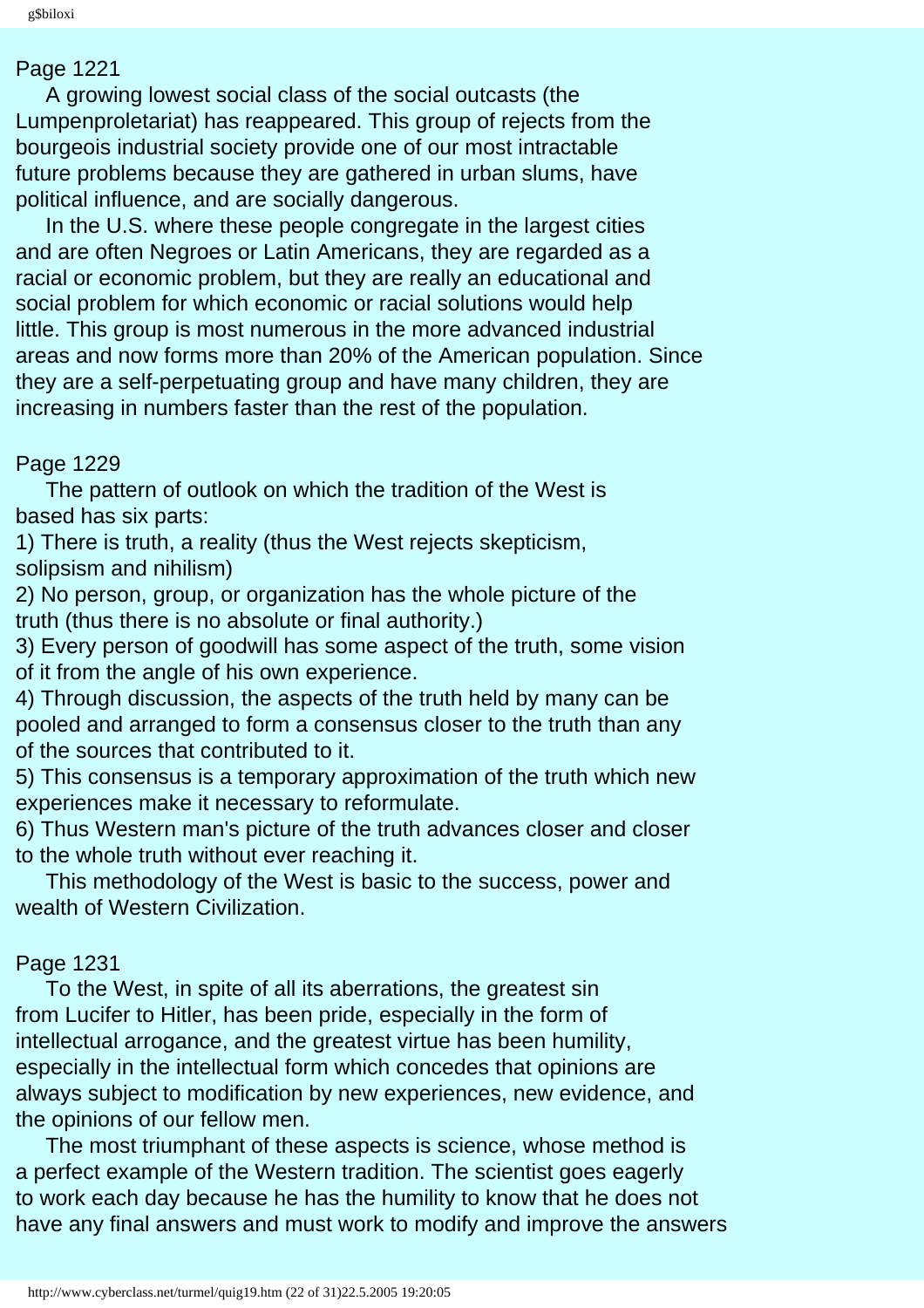he has. He publishes his opinions and research reports or exposes these in scientific gatherings so that they may be subjected to the criticism of his colleagues and thus gradually play a role in formulating the constantly unfolding consensus that is science. That is what science is, "a consensus unfolding in time by a cooperative effort in which each works diligently seeking the truth and submits his work to the discussion and critique of his fellows to make a new, slightly improved, temporary consensus."

## THE UNITED STATES AND THE MIDDLE-CLASS CRISIS

### Page 1234

 American society in the 1920s was largely middle-class. Its values and aspirations were middle-class and power or influence within it was in the hands of middle-class people.

 Most defenders of bourgeois America saw the country in middleclass terms and looked forward to a not remote future in which everyone would be middle-class except for a small shiftless minority of no importance. America was regarded as a ladder of opportunity. Wealth, power, prestige and respect were all obtained by the same standard, based on money. This in turn was based on a pervasive emotional insecurity that sought relief in the ownership and control of material possessions.

### Page 1235

 Years ago in Europe, the risks (and rewards) of commercial enterprise, well reflected in the fluctuating fortunes of figures such as Antonio in The Merchant of Venice were extreme. A single venture could ruin a merchant or make him rich. This insecurity was increased by the fact that the prevalent religion of the day disapproved of what he was doing, seeking profits or taking interest, and he could see no way of providing religious services to the town dwellers because of the intimate association of the ecclesiastical system with the existing arrangement of rural landholding.

### Page 1236

 Credit became more important than intrinsic personal qualities, and credit was based on the appearance of things, especially the appearances of the external material accessories of life. Old values such as future preference or self-discipline, remained, but were redirected. Future preference ceased to be transcendental in its aim and became secularized.

### Page 1237

Middle-class self-discipline and future preference provided the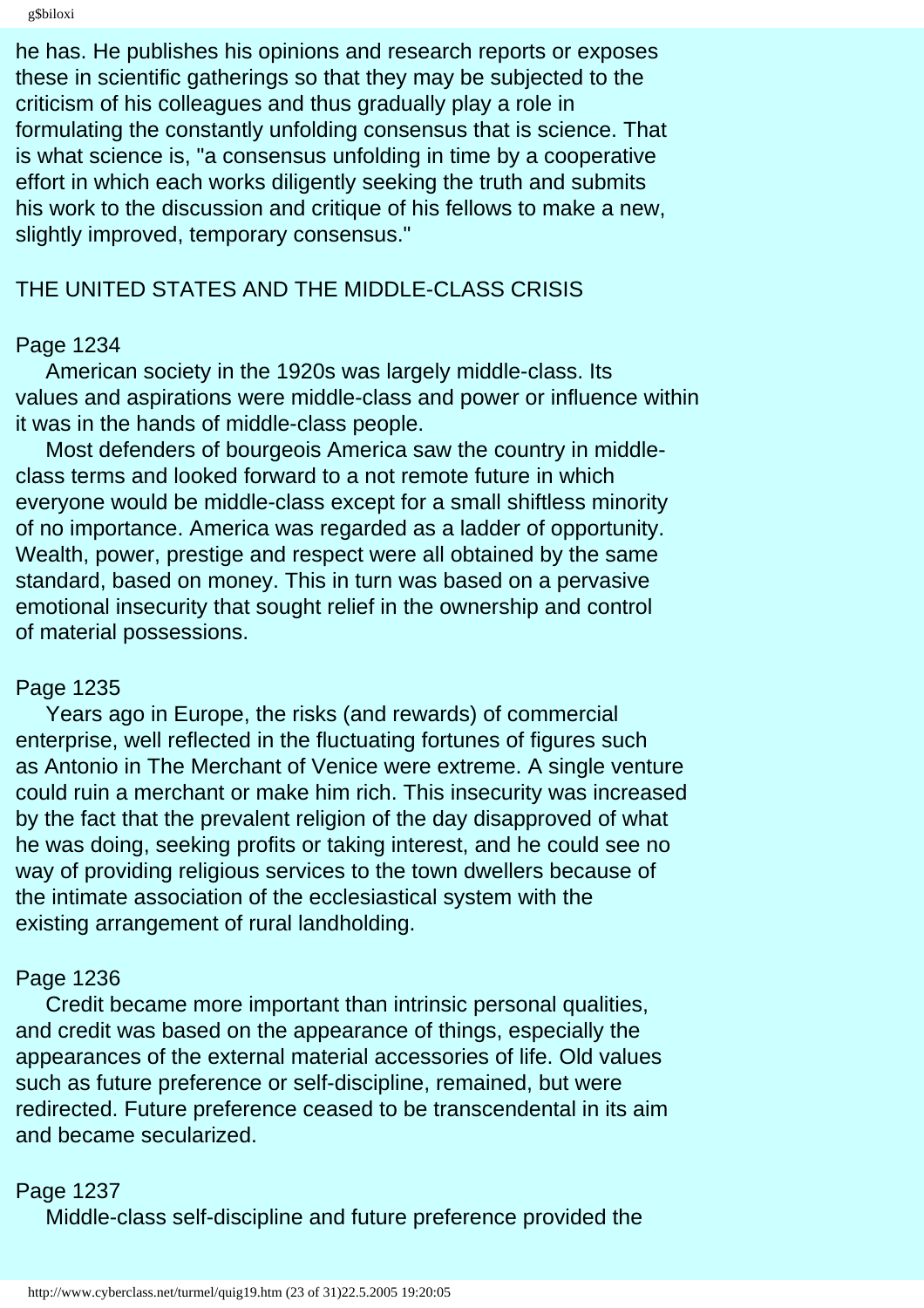savings and investment without which any innovation - no matter how appealing in theory - would be set aside and neglected.

 The middle-class character is psychic insecurity founded on lack of secure social status. The cure for such insecurity became insatiable material acquisition. From this flowed attributes of future preference, self-discipline, social conformity, infinitely expandable material demand, and a general emphasis on externalized impersonal values. The urge to seek truth or to help others are not really compatible with the middle-class values.

### Page 1238

 One of the chief changes, fundamental to the survival of the middle-class outlook, was a change in society's basic conception of human nature. This had two parts to it. The traditional Christian attitude was that human nature was essentially good and that it was formed and modified by social pressures and training. The "goodness" of human nature was based on the belief that it was a kind of weaker copy of God's nature. In this Western point of view, evil and sin were negative qualities; they arose from an absence of good, not from the presence of evil. Thus sin was the failure to do the right thing, not doing the wrong thing.

 Opposed to this view was another which received its most explicit formulation by the Persian Zoroaster in the seventh century B.C. It came in through the Persian influence on the Hebrews, especially during the Babylonian Captivity of the Jews, in the sixth century and more fully through the Greek rationalist tradition from Pythagoras to Plato. The general distinction of this point of view from Zoroaster to William Golding (in Lord of the Flies) is that the world and the flesh are positive evils and that man, in at least this physical part of his nature, is essentially evil. As a consequence, he must be disciplined totally to prevent him from destroying himself and the world. In this view, the devil is a force, or being, of positive malevolence and man, by himself, is incapable of good and is, accordingly, not free. He can be saved in eternity by God's grace alone and he can get through this temporal world only by being subjected to a regime of total despotism.

 The contrasts can be summed up thus: Orthodox; Puritan. Evil is an absence of Good; Evil is a positive entity. Man is basically good; Man is basically evil. Man is free; Man is a slave of his nature. Man can contribute to his salvation by good works;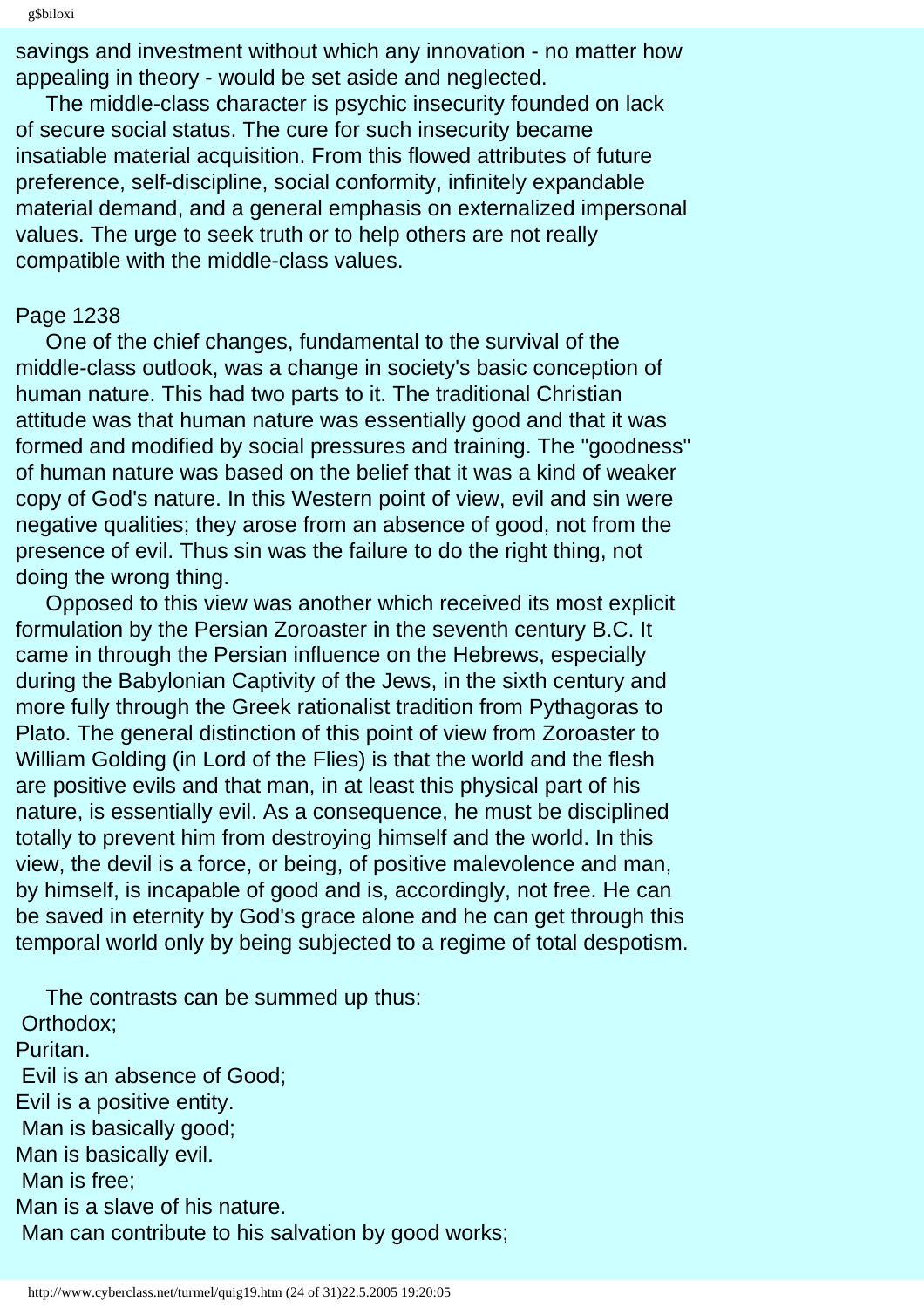Man can be saved only by God.

Self-discipline is necessary to guide or direct;

Discipline must be external and total.

 Truth found from experience and revelation interpreted by tradition; Truth is found by rational deduction from revelation.

 Luther, Calvin, Thomas Hobbes, Blaise Pascal and others believed that truth was to be found in rational deduction from a few basic revealed truths in sharp contrast with the orthodox point of view still represented by the Anglican and Roman churches which saw men as largely free in a universe whose rules were to be found by tradition and consensus.

### Page 1240

 The Puritan point of view led directly to mercantilism which regarded political-economic life as a struggle to the death in a world where there not sufficient wealth or space for different groups. To them, wealth was limited to a fixed amount and one man's gain was someone else's loss. That meant that the basic struggles of this world were irreconcilable and must be fought to a finish. This as part of the Puritan belief that nature was evil and that a state of nature was a jungle of violent conflicts.

 One large change was the Community of Interests which rejected mercantilism's insistence on limited wealth and the basic incompatibility of interests for the more optimistic belief that all parties could somehow adjust their interests within a community in which all would benefit mutually.

 Above all, the middle-class which dominated the country in the first half of the 20th century were a small group of aristocrats. Below were the petty bourgeoisie who had middle-class aspirations. Below these two were two lower classes: the workers and the Lumpenproletariat.

## Page 1242

 In America, as elsewhere, aristocracy represents money and position grown old, and is organized in terms of families rather than of individuals. Traditionally it was made up of those families who had money, position,and social prestige for so long that they never had to think about these and,above all, never had to impress any other person with the fact that they had them. They accepted these attributes of family membership as a right and an obligation. Since they had no idea that these could be lost, they were self-assured, natural but distant. Their manners were gracious but impersonal. Their chief characteristic was the assumption that their family position had obligations. This "noblesse oblige" led them to participate in school sports (even if they lacked obvious talent) to serve their university (usually a family tradition) in any helpful way, and to offer their services to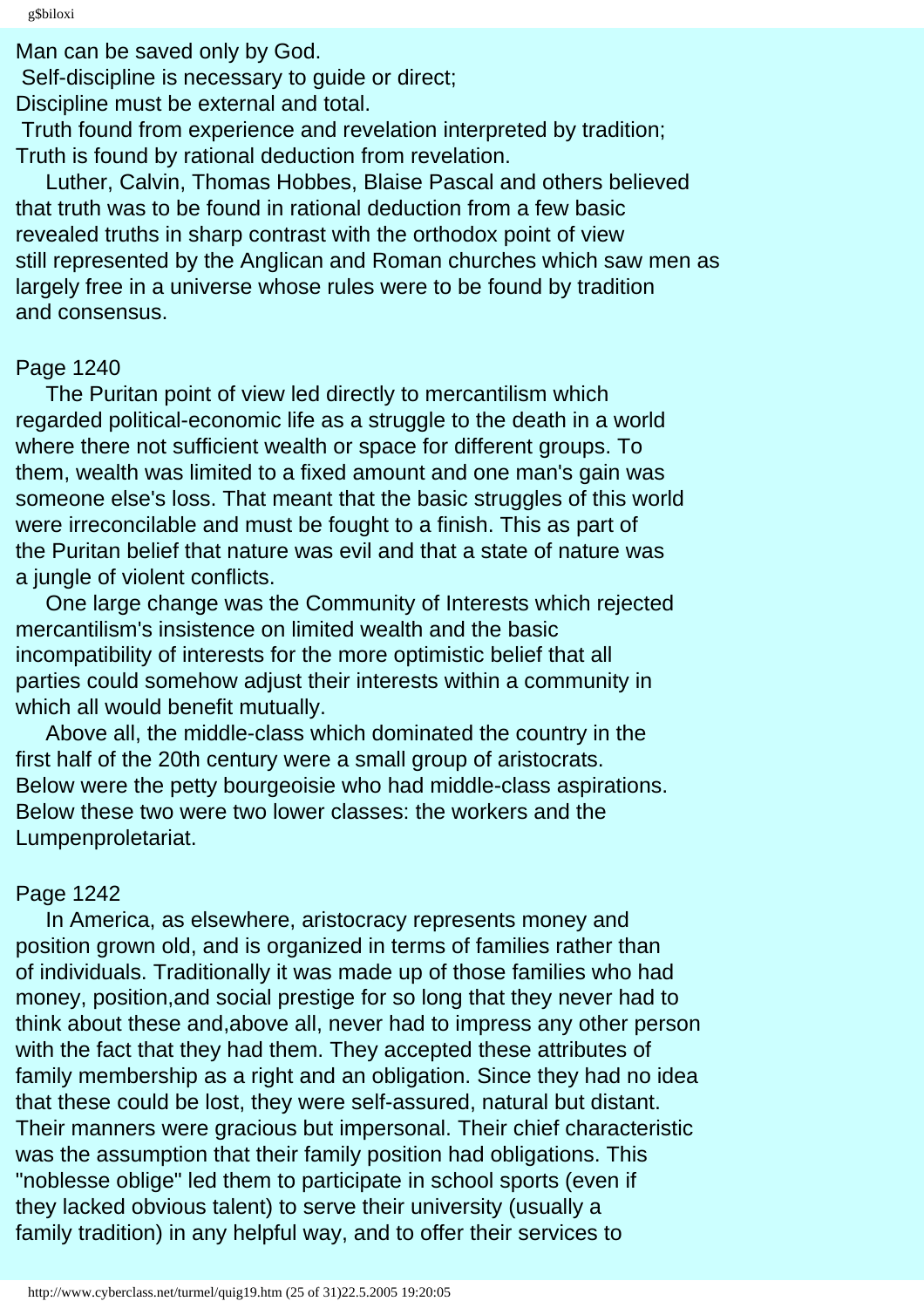```
g$biloxi
```
their local community, their state, and their country as an obligation.

## Page 1243

 Another good evidence of class may be seen in the treatment given to servants who work in one's home: the lower classes treat these as equals, the middle-classes treat them as inferiors, while the aristocrats treat them as equals or even superiors. On the whole, the number of aristocratic families in the U.S. is very few, with a couple in each of the older states. A somewhat larger group of semiaristocrats consists of those like the Lodges, Rockefellers, or Kennedys,who are not yet completely aristocratic either because they are not, in generations, far enough removed from money-making, or because of the persistence of a commercial or business tradition in the family.

 The second most numerous group in the U.S. is the petty bourgeoisie, including millions of persons who regard themselves as middle-class and are under all the middle-class anxieties and pressures but often earn less money than unionized laborers. As a result of these things, they are often very insecure, envious, filled with hatreds, and are generally the chief recruits for any Radical Right, Fascist, or hate campaigns against any group that is different or which refuses to conform to middle-class values. Made up of clerks, shopkeepers, and vast numbers of office workers in business, government, finance and education, these tend to regard their white collar status as the chief value in life, and live in an atmosphere of envy, pettiness, insecurity, and frustration. They form the major portion of the Republican Party's supporters in the towns of America, as they did for the Nazis in Germany thirty years ago.

## Page 1244

 Eisenhower himself was repelled by the Radical Right whose impetus had been a chief element in his election although the lowermiddle-class had preferred Senator Taft as their leader. Eisenhower however had been preferred by the Eastern Establishment of old Wall Street, Ivy League, semi-aristocratic Anglophiles whose real strength rested in their control of eastern financial endowments operating from foundations, academic halls, and other tax-exempt refuges.

 As we have said, this Eastern Establishment was really above parties. They had been the dominant element in both parties since 1900 and practiced the political techniques of J.P. Morgan.

## Page 1245

 They were, as we have said, Anglophile, cosmopolitan, Ivy League, internationalist, astonishingly liberal, patrons of the arts, and relatively humanitarian. All these things made them anathema to the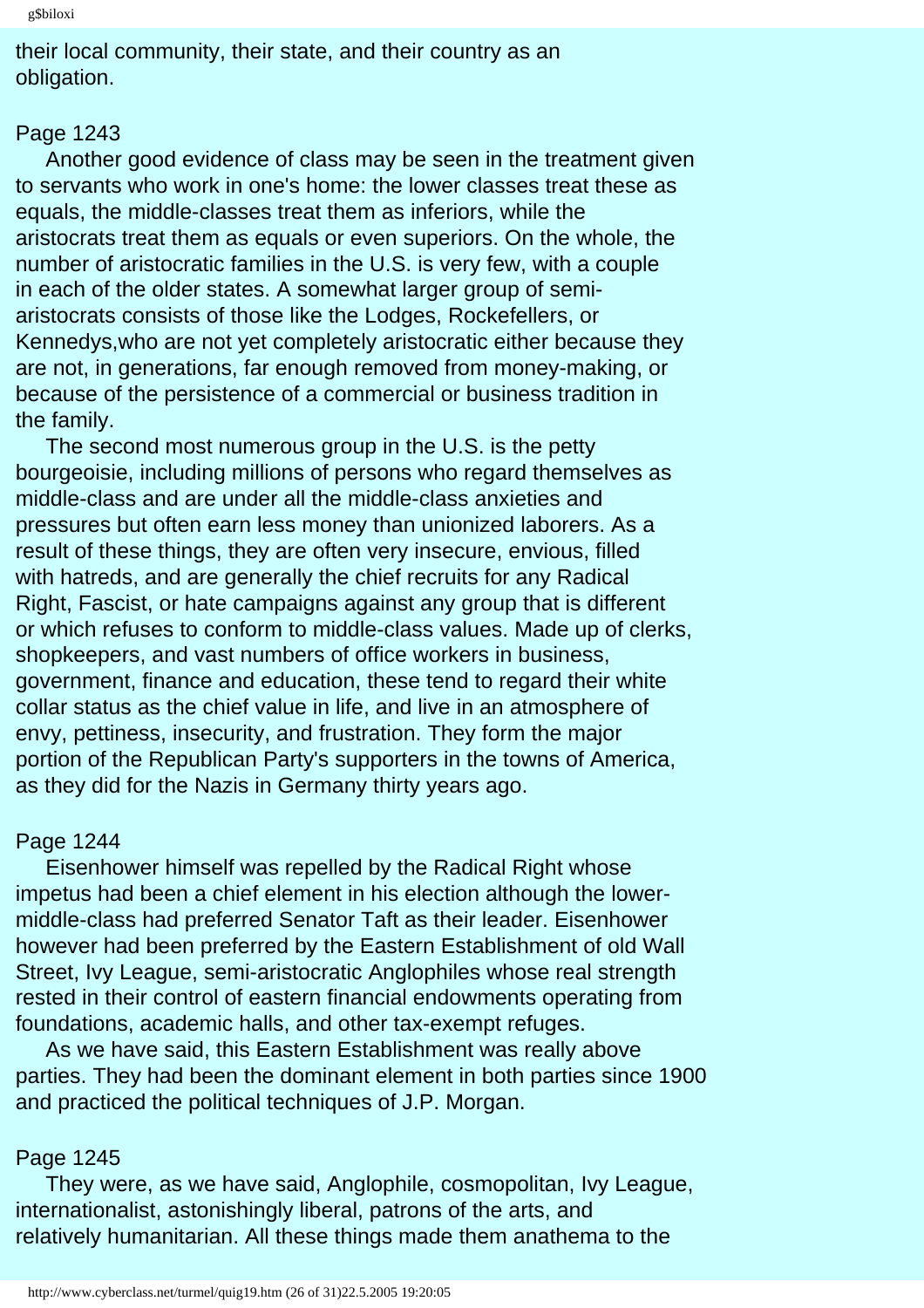lower-middle-class and petty-bourgeois groups who supplied the votes in Republican electoral victories but found it so difficult to control nominations (especially in presidential elections) because the big money necessary for nominating in a Republican convention was allied to Wall Street and to the Eastern Establishment. The ability of the latter to nominate Eisenhower over Taft in 1952 was a bitter pill to the radical bourgeoisie.

 Kennedy was an Establishment figure. His introduction to the Establishment arose from his support in Britain. His acceptance into the English Establishment opened its American branch as well. Another indication of this connection was the large number of Oxford-trained men appointed to office by President Kennedy.

### Page 1246

 In the minds of the ill-informed, the political struggle in the U.S. has always been viewed as a struggle between Republicans and Democrats at the ballot box in November. Wall Street long ago had seen that the real struggle was in the nominating conventions. This realization was forced upon the petty-bourgeois supporters of Republican candidates by their inability to nominate their congressional favorites. Just as they reached this conclusion, the new wealth appeared in the political picture, sharing petty-bourgeois suspicions of the East, big cities, Ivy League universities, foreigners, intellectuals, workers and aristocrats. By the 1964 election, the major political issue in the country was the financial struggle behind the scenes between the old wealth, civilized and cultured in foundations, and the new wealth, virile and uninformed, arising from the flowing profits of government-dependent corporations in the West and Southwest.

 At issue here was the whole future face of America, for the older wealth stood for values and aims close to the Western traditions of diversity, tolerance, human rights and values, freedom, and the rest of it, while the newer wealth stood for the narrow and fear-racked aims of petty-bourgeois insecurity and egocentricity. The nominal issues between them, such as that between internationalism and unilateral isolationism (which its supporters preferred to rename "nationalism") were less fundamental than they seemed, for the real issue was the control of the Federal government's tremendous power to influence the future of America by spending of government funds. The petty bourgeois and new wealth groups wanted to continue that spending into the industrial-military complex, such as defence and space, while the older wealth and non-bourgeois groups wanted to direct it toward social diversity and social amelioration for the aged and the young, for education, for social outcasts, and for protecting national resources for future use.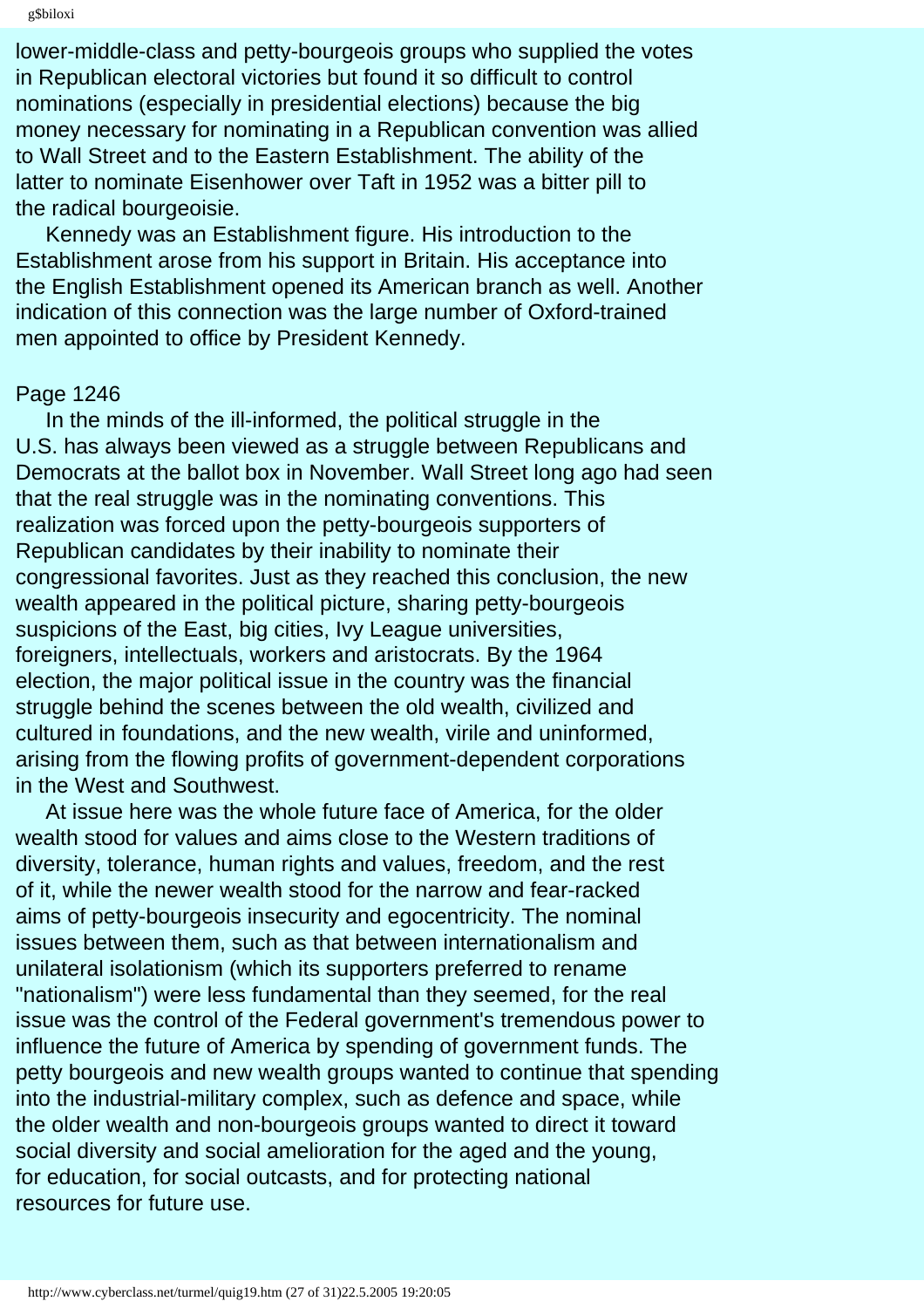## Page 1247

 The outcome of this struggle, which still goes on, is one in which civilized people can afford to be optimistic. For the newer wealth is unbelievably ignorant and misinformed.

 The National parties and their presidential candidates, with the Eastern Establishment assiduously fostering the process behind the scenes, moved closer together and nearly met in the center with almost identical candidates and platforms although the process was concealed, as much as possible, by the revival of obsolescent or meaningless war cries and slogans.

### Page 1248

 The two parties should be almost identical so that the American people can "throw the rascals out" at any election without leading to any profound or extensive shifts in policy. The policies that are vital and necessary for America are no longer subjects of significant disagreement, but are disputable only in details of procedure, priority, or method: we must remain strong, continue to function as a great World power in cooperation with other Powers, avoid high-level war, keep the economy moving, help other countries do the same, provide the basic social necessities for all our citizens, open up opportunities for social shifts for those willing to work to achieve them, and defend the basic Western outlook of diversity, pluralism, cooperation,and the rest of it, as already described.

 Either party in office becomes in time corrupt, tired, unenterprising and vigorless. Then it should be possible to replace it every four years by the other party which will be none of these things but will still pursue, with new vigor, approximately the same basic policies.

 The capture of the Republican National Party by the extremist elements of the Republican National Party in 1964 and their effort to elect Barry Goldwater with the petty-bourgeois extremists alone, was only a temporary aberration on the American political scene and arose from the fact that President Johnson had pre-empted all the issues so that it was hardly worthwhile for the Republicans to run a real contestant against him. Thus Goldwater was able to take control of the party by default.

 The virulence behind the Goldwater campaign, however, had nothing to do with default or lack of intensity. Quite the contrary. His most ardent supporters were of the extremist petty-bourgeois mentality driven to near hysteria by the disintegration of the middle-class and the steady rise to prominence of everything they considered anathema: Catholics, Negroes, immigrants, intellectuals, aristocrats, scientists, and educated men generally, cosmopolitans and internationalists and, above all, liberals who accept diversity ad a virtue.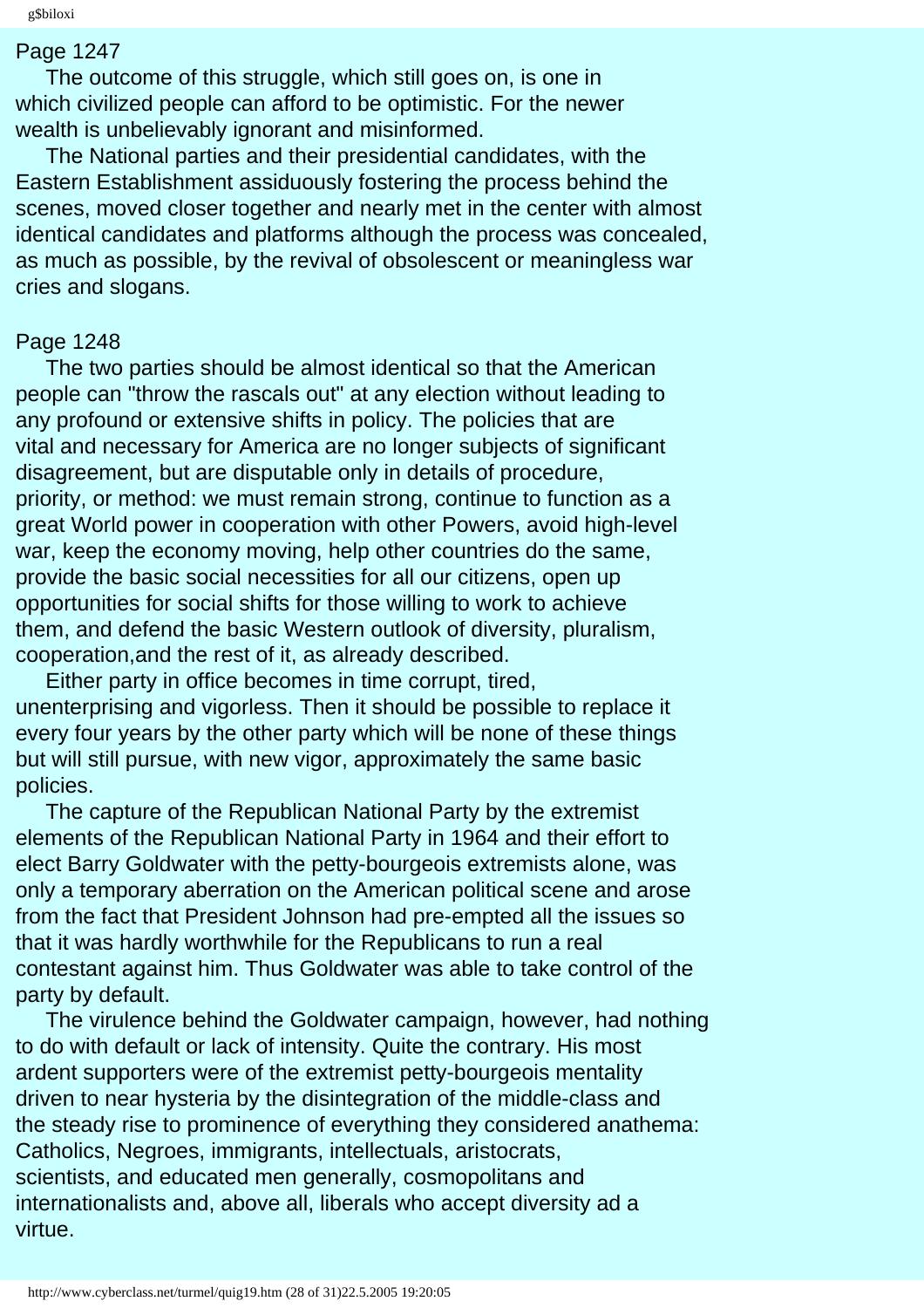This disintegration of the middle classes had a variety of causes, some of them intrinsic, many of them accidental, a few of them obvious, but many of them going deeply into the very depths of social existence. All these causes acted to destroy the middle-class by acting to destroy the middle-class outlook.

#### Page 1250

 In the earlier period, even down to 1940, literature's attack on the middle-class outlook was direct and brutal, from such works as Upton Sinclair's "The Jungle" or Frank Norris's "The Pit," both dealing with the total corruption of of personal integrity in the meatpacking and wheat markets. These early assaults were aimed at the commercialization of life under bourgeois influence and were fundamentally reformist in outlook because they assumed that the evils of the system could somehow be removed. By the 1920s, the attack was much more total and saw the problem in moral terms so fundamental that no remedial action was possible. Only complete rejection of middleclass values could remove the corruption of human life seen by Sinclair Lewis in Babbitt or Main Street.

### Page 1252

 The Puritan point of view of man as a creature of total depravity without hope of redemption which in the period 1550-1650 justified despotism in a Puritan context, now may be used, with petty-bourgeois support, to justify a new despotism to preserve, by force instead of conviction, petty-bourgeois values in a system of compulsory conformity. George Orwell's 1984 has given us the picture of this system as Hitler's Germany showed us its practical operation. Barry Goldwater's defeat moved the possibility so far into the future that the steady change in social conditions makes it remote indeed.

### Page 1253

 For generations, even in fairly rich families, the indoctrination continued because of emphasis on thrift and restraints on consumption. By 1937, the world depression showed that the basic economic problems were not saving and investment but distribution and consumption. Thus there appeared a growing readiness to consume, spurred on my new sales techniques, installment selling and the extension of credit from the productive side to the consumption side of the economic process. As a result, an entirely new phenomenon appeared in middle-class families, the practice of living up to, or even beyond, their incomes - an unthinkable scandal in any 19th century bourgeois family.

## Page 1255

 Middle-class marriages were usually based on middle-class values of economic security and material status rather than on love. More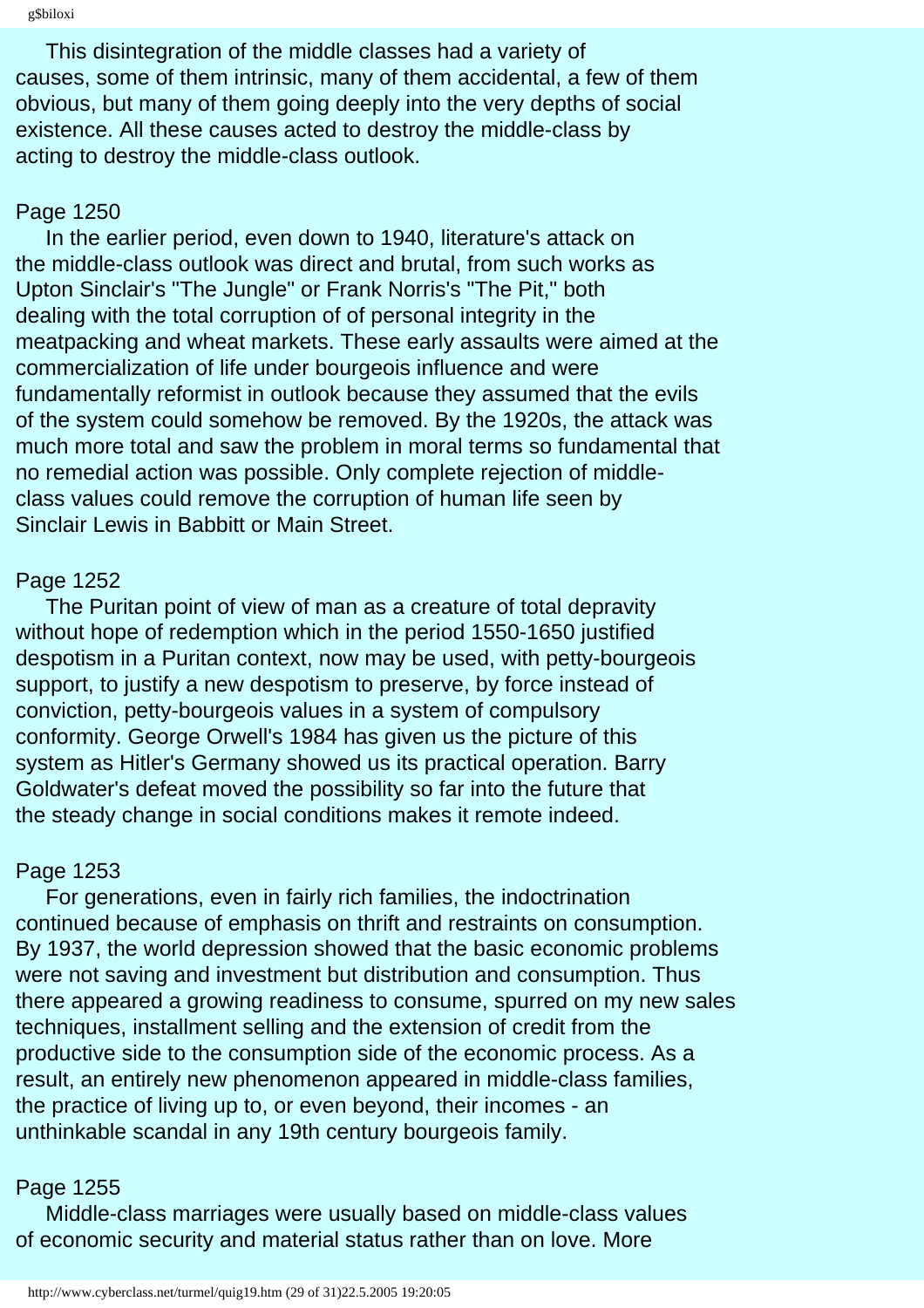accurately, middle-class marriages were based on these material considerations in fact, while everyone concerned pretended that they were based on Romantic love. Even when the marriage becomes a success, in the sense that it persists, it is never total and merely means that the marriage becomes an enslaving relationship to the husbands and a source of disappointment and frustration to the wives.

## EUROPEAN AMBIGUITIES

## Page 1300

 In the old days, the merchant bankers of London controlled fairly well the funds that were needed for almost any enterprise to become a substantial success. Today, much larger funds are available from many diverse sources, from abroad, from government sources, from insurance and pension funds, from profits from other enterprises. These are no longer held under closely associated controls and are much more impersonal and professional in their disposal so that on the whole, an energetic man (or a group with a good idea) can get access to larger funds today, and can do so without anyone much caring if he accepts the established social precedents.

## Page 1303

 Lycurgus renounced social change in prehistoric Sparta only by militarizing the society.

## **CONCLUSION**

## Page 1310

 Tragedy and Hope? The tragedy of the period covered by this book is obvious but the hope may seem dubious to many. Only the passage of time will show if the hope I seem to see in the future is actually there or is the result of mis-observation and self-deception.

 The historian has difficulty distinguishing the features of the present and generally prefers to restrict his studies to the past,where the evidence is more freely available and where perspective helps him to interpret the evidence. Thus the historian speaks with decreasing assurance about the nature and significance of events as they approach his own day. The time covered by this book seems to this historian to fall into three periods: the 19th century from 1814 to 1895; the 20th century after World War II, and a long period of transition from 1895 to 1950.

 The 20th century is utterly different from the 19th century and the age of transition between the two was one of the most awful periods in all human history. Two terrible wars sandwiching a world economic depression revealed man's real inability to control his life